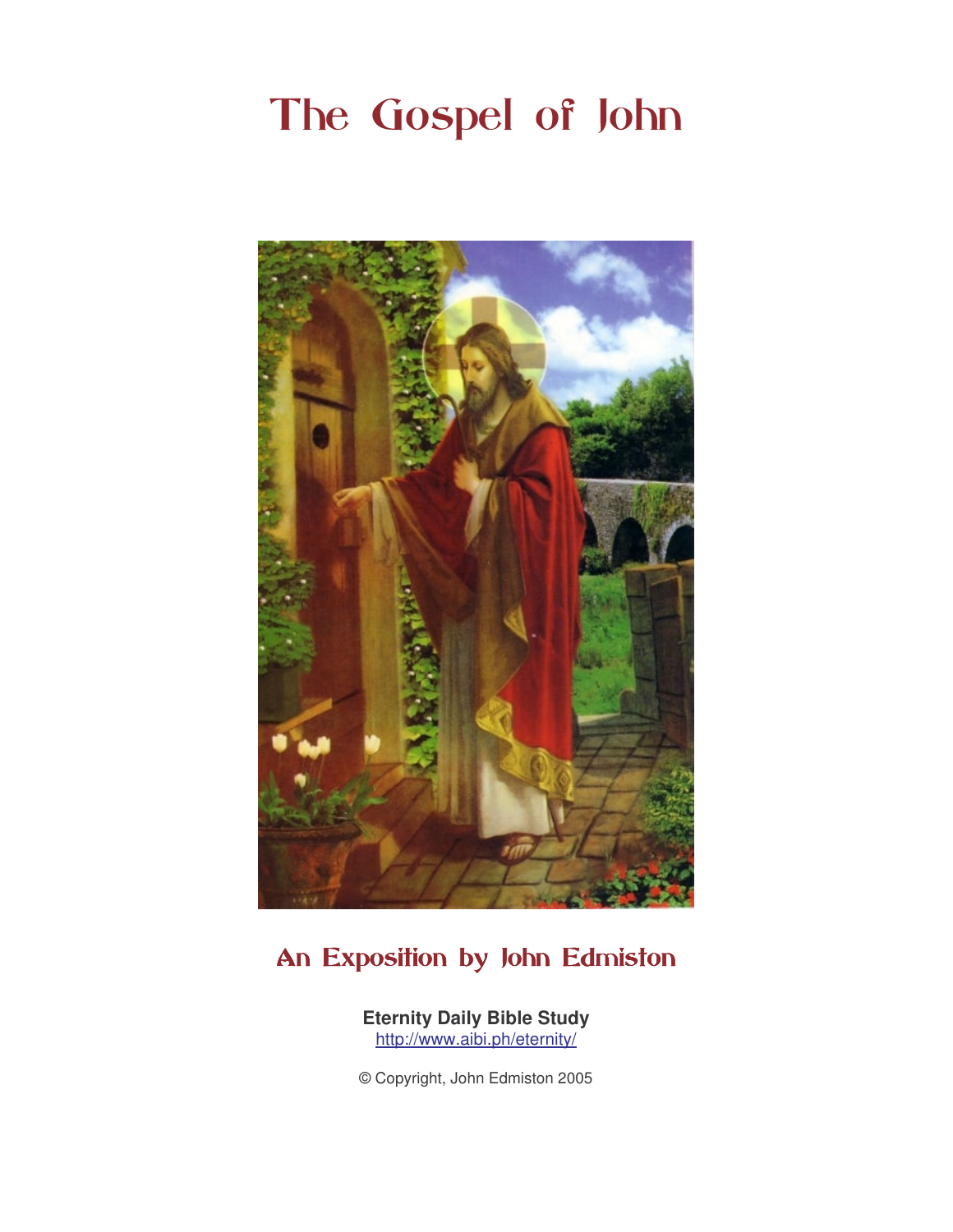### John  $1:1-3$ Jesus The Creative Word

**John 1:1-3 MKJV** In the beginning was the Word, and the Word was with God, and the Word was God. (2) He was in the beginning with God. (3) All things came into being through Him, and without Him not even one thing came into being that has come into being.

Colossians 2:9 MKJV For in Him (Jesus Christ) dwells all the fullness of the Godhead bodily.

We know from Genesis that all things were made through the word of God, what John reveals in this chapter is that Jesus is that Word, He is the very Creative Word of God!

Through Jesus Christ: "All things came into being through Him, and without Him not even one thing came into being that has come into being."

From pineapples to porcupines they all came into being through Jesus.

John carefully rebuts various Gnostic teachings when he tells us that Jesus the Word did not come into existence after God - He was "in the beginning with God", and that He was "with God" and He "was God". Jesus is not am emanation, or an ascended master or an angel or a "creature" of any kind. Rather He is the very creative word of God in personal and bodily form. (Colossians 2:9)

The scriptures emphasize that Jesus and God are identical in nature:

Hebrews 1:1-3 MKJV God, who at many times and in many ways spoke in time past to the fathers by the prophets, (2) has in these last days spoken to us by His Son, whom He has appointed heir of all things, by whom also He made the worlds, (3) who being the shining splendor of His glory, and the express image of His essence, and upholding all things by the word of His power, through Himself cleansing of our sins, He sat down on the right of the Majesty on high,

John 14:6-10 MKJV Jesus said to him, I am the Way, the Truth, and the Life; no one comes to the Father but by Me. (7) If you had known Me, you would have known My Father also. And from now on you know Him and have seen Him. (8) Philip said to Him, Lord, show us the Father, and it is enough for us. (9) Jesus said to him, have I been with you such a long time and yet you have not known Me, Philip? He who has seen Me has seen the Father. And how do you say, Show us the Father? (10) Do you not believe that I am in the Father and the Father in Me? The Words that I speak to you I do not speak of Myself, but the Father who dwells in Me, He does the works.

Jesus is God, and all things were made through Him and for Him, and He holds all things together. He is the image of the invisible God (Colossians 1:15-20) and he helps us to know what God is like (John 1:14-18). When we see Jesus we see the character of God revealed to us in a way we can understand.

[Now the Trinity is a complex topic and I will not tackle it today but refer you out to an article on my website: http://aibi.gospelcom.net/articles/trinity.htm]

A God who is exactly like Jesus Christ rules reality. If you have seen Jesus you have seen the Father. A grumpy old man does not run the world on a cloud (which is the image of God I had as a child). A God full of mercy and compassion and grace and truth runs the world.

Thus when you pray you are praying to a God who is like Jesus, to someone who loves you and accepts you and who wants to work all things together for your good.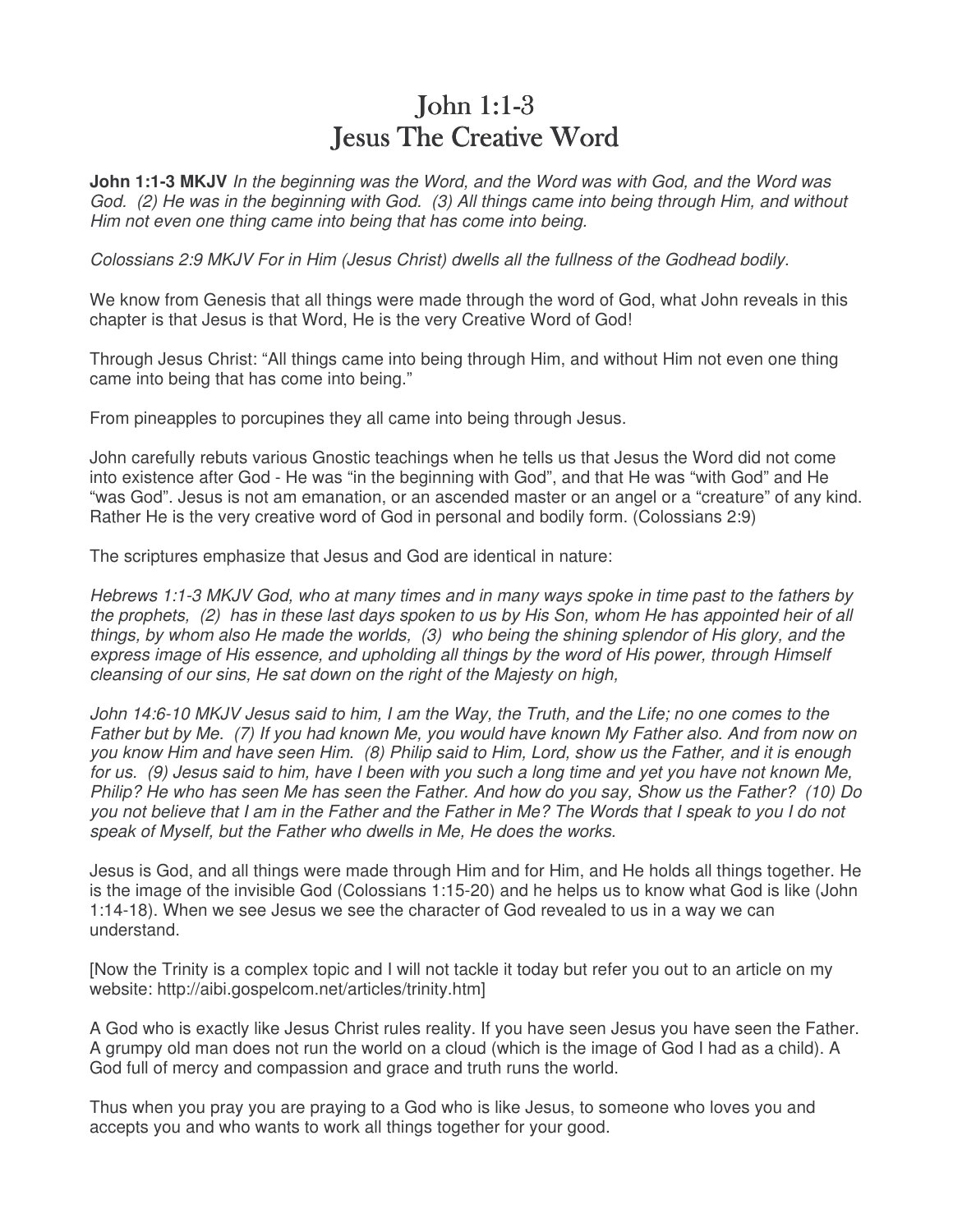This is not a split world, a battle between light and darkness. There is only one Creator and one creative process – and that is through Jesus Christ.

So when we are in Christ, we are in the center of God's creative process. We are in the Person who brings all things into existence.

In the beginning of God's creative process everything was chaos, the Hebrew for 'without form and void" is "tohu w' bohu" which is the exact equivalent of helter-skelter or topsy-turvy or in Filipino "halohalo". That is a world without structure, chaotic, primeval, and confused.

Into that confused mess came the creative Word and He imposed an order on creation that was "good and very good" (Genesis 1). Similarly Christ can come into the confused life of the sinner and bring grace and salvation. Or He can come into the body of the leper and bring wholeness and cleanness. Or He can speak over the grave of Lazarus and bring life.

As God's creative word Jesus comes into the confusion and brings the Kingdom of God and love and peace and joy and creates a Paradise, a Garden of Eden.

Jesus is not just an ancient prophet wearing a beard and sandals He is the creative Word of God through whom all things were made. If you are a Christian then you are "in Him" and you are loved by Him and His immense power is available to you to bless you.

#### John 1:4,5 Life Was In Him

**John 1:4-5 HCSB** Life was in Him, and that life was the light of men. (5) That light shines in the darkness, yet the darkness did not overcome it.

There are 39 references to the word "life" in the gospel of John and most of them refer to Jesus being "life" in some way. Here are just five of them:

#### **JESUS IS LIFE**

John 5:21 HCSB And just as the Father raises the dead and gives them life, so the Son also gives life to anyone He wants to.

John 5:26 HCSB For just as the Father has life in Himself, so also He has granted to the Son to have life in Himself.

John 8:12 HCSB Then Jesus spoke to them again: "I am the light of the world. Anyone who follows Me will never walk in the darkness but will have the light of life."

John 11:25 HCSB Jesus said to her, "I am the resurrection and the life. The one who believes in Me, even if he dies, will live.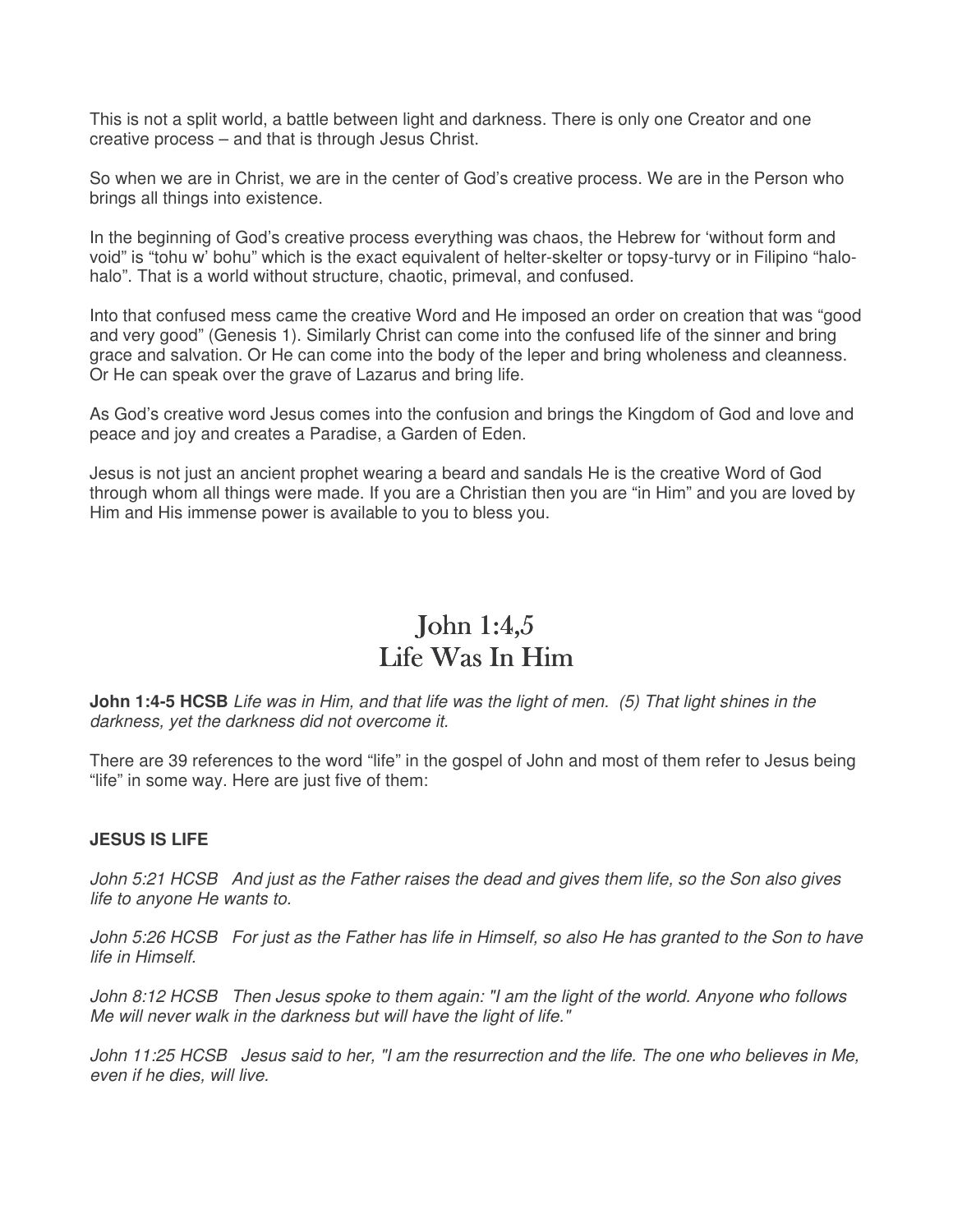John 17:2 HCSB For You gave Him authority over all flesh; so He may give eternal life to all You have given Him.

Thus the Word is a living Word, life is in Him, the Word of God is "living and active" (Hebrews 4:12), He is not dead and passive like a concept in Greek philosophy.

Jesus is the life of Creation and He is the light of Creation. All true life proceeds from Him and He has the power to give life. Jesus is the resurrection and the life. He has life in Himself – the same sort of self-existence that the Father has and He can give life to others, and those who follow Him do not walk in darkness but rather are granted the "light of life".

What is this life? Life is the ability to maintain an integrated complex and functional existence and thus to have a continuity of being. Death is to disintegrate, to decay, to longer function, to not continue in an ordered state of being.

Thus Jesus is the source of life and light and progress and integrated complexity, beauty and order. In Genesis He commanded a formless, void and a chaotic world and brought forth that which is very good.

So Jesus is never on the side of darkness, death and decay. He is always on the side of peace, health, order, beauty, life and wisdom. When Jesus encountered leprosy He did not led the disorder and death win, instead Jesus brought about a clean and beautiful restoration.

Mark 1:40-42 MKJV And a leper came to Him, begging Him and kneeling down to Him, and saying to Him, If You will, You can make me clean. (41) And Jesus, moved with compassion, put out His hand and touched him, and said to him, I will; be clean! (42) And He having spoken, the leprosy instantly departed from him and he was cleansed.

Thus darkness, chaos and decay are enemies of God's purposes on this planet. Jesus shines into this darkness and the darkness cannot comprehend it / overthrow it /seize /possess/overtake it. (The Greek word is "katelaben" and it has this range of meanings).

Whether it be political darkness, moral darkness, criminal darkness, spiritual darkness, or the darkness of ignorance lies and treachery – the light of Jesus is still more powerful.

The darkest place I have ever been in was a small village, in a very remote part of Papua New Guinea. The village was noted for witchcraft and was filled with disease and insanity. Yet for a few days we preached the gospel there and saw some response. There is no place so dark that the light of Jesus cannot shine there. As Corrie Ten Boom said after suffering through Auschwitz, no matter how deep the circumstances, the love of God is deeper still.

"In Him was life and that life was the light of men." Jesus is not just a general life principle inherent in Creation, which would be close to pantheism; rather He is also a very special revelation to humanity. Jesus is the light that everyone is searching for.

"That life was the light of men" – the light of humankind is not a tremendously insightful concept it is a LIFE, a single human life, the life of Jesus. Just as a husband may say of his wife "she is the light of my life" so Jesus is the light of the life of all humanity.

Without Jesus our lives are gray and dull and dead and without deep meaning, or as the existentialists say: "life is absurd".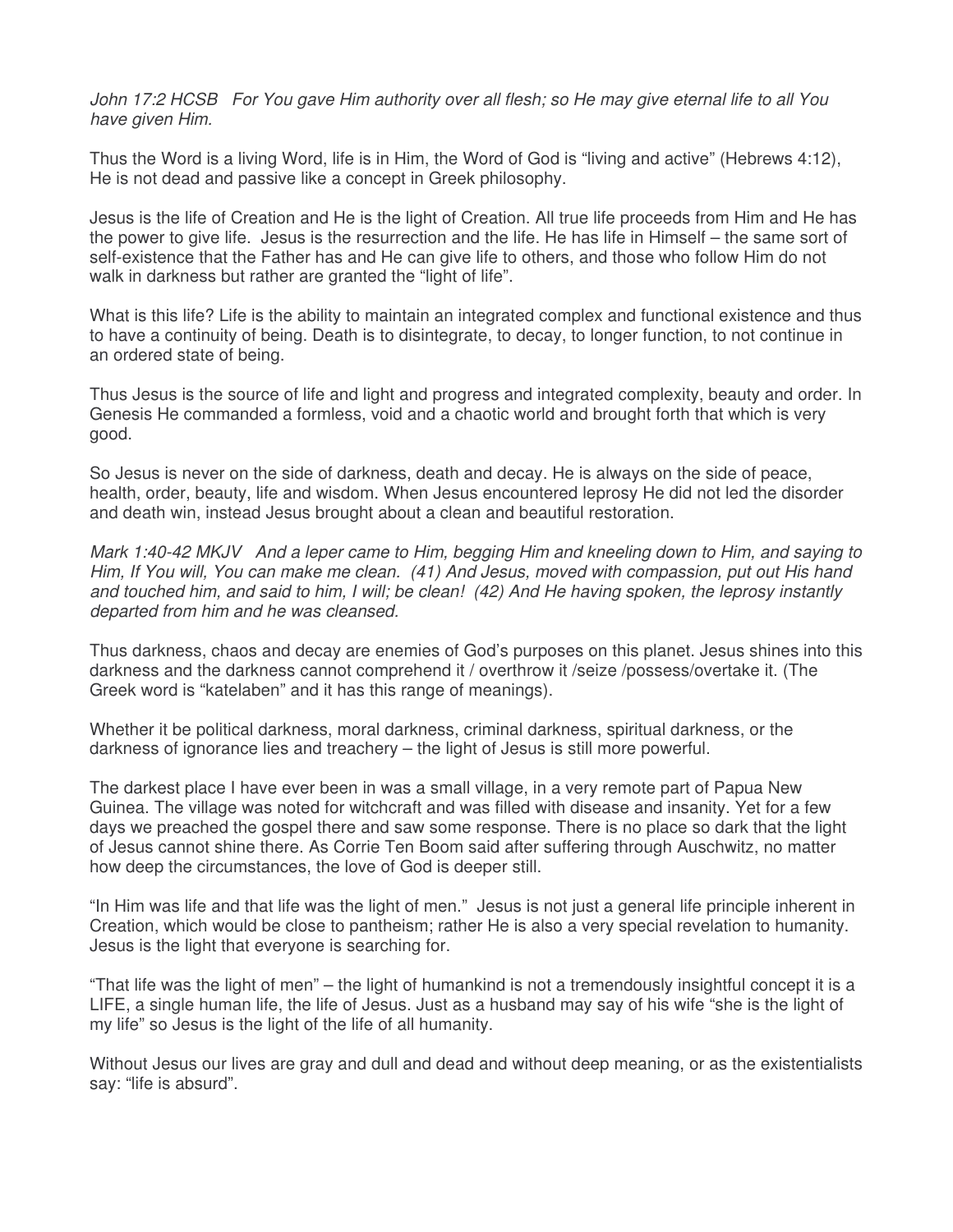Life becomes meaningful when a person enters it: a parent, a lover, a friend, a spouse, a mentor, or a teacher. Meaning always comes from relationship and ultimate meaning comes from a relationship with Jesus Christ.

Well what does this mean for us? It means that if we want a life that is full of light and life then we should live it by the commands of Jesus Christ, in close relationship with him. You will not get much meaning from achieving or possessing or having power and prestige. I grew up among that sort of stuff and I saw the outcome and the profound mid-life sadness of the very successful.

Secondly it means you should not let chaos rule in your life. You are born-again to new life, to beauty and order and grace, not to chaos and disorder and turmoil. Put Jesus in charge of your life, your business, your family, your finances and watch Him create peace and order and righteousness and light and life.

# John 1:6-8 John The Baptist

**John 1:6-8 HCSB** There was a man named John who was sent from God. (7) He came as a witness to testify about the light, so that all might believe through him. (8) He was not the light, but he came to testify about the light.

If you have been watching the news about Iraq recently you may have heard about the persecution of the Mandeans – modern-day followers of John the Baptist. In fact in the first century John the Baptist got such a large following among Jews and other folk in the Middle East that quite a bit of the New Testament is spent explaining the connection between the two cousins – John and Jesus. In Acts 19 Paul has to explain the gospel more fully to a group of John's disciples in Ephesus as the changeover from following John to following Jesus was not as automatic as we may think.

In Matthew 11:11-13 Jesus says that His cousin John was the culmination of the Law and the Prophets and the "greatest of those born of women". Yet John, despite his greatness "was not the light", but rather, like all the prophets of old, John 'bore witness to the Light". John "prepared the way of the Lord" by helping Jews take the necessary steps of faith so they could be ready to hear the message of Jesus.

"There was a man named John who was sent from God." Those "sent by God" are apostles (that is what the word apostle means). Apostles are not sent from a nation as an ambassador, or from a company as a representative but directly from God so as to speak on His behalf.

Those sent from God are sent with a particular message to a particular people – just as Jonah was sent to Nineveh with the commission to warn them of impending judgment. Thus John the Baptist was sent to the desert of Judea with the message "repent for the Kingdom of God is at hand" and a purpose "to be the voice crying in the wilderness prepare ye the way of the Lord."

John thus prepared the way for Jesus by calling the Jewish people to repentance, so Jesus could call them to faith in Him. The New Testament makes clear that we cannot have biblical faith apart from moral regeneration. The faith of the positive thinkers is not enough. New Testament faith has a direction and that direction is into God, and into His nature.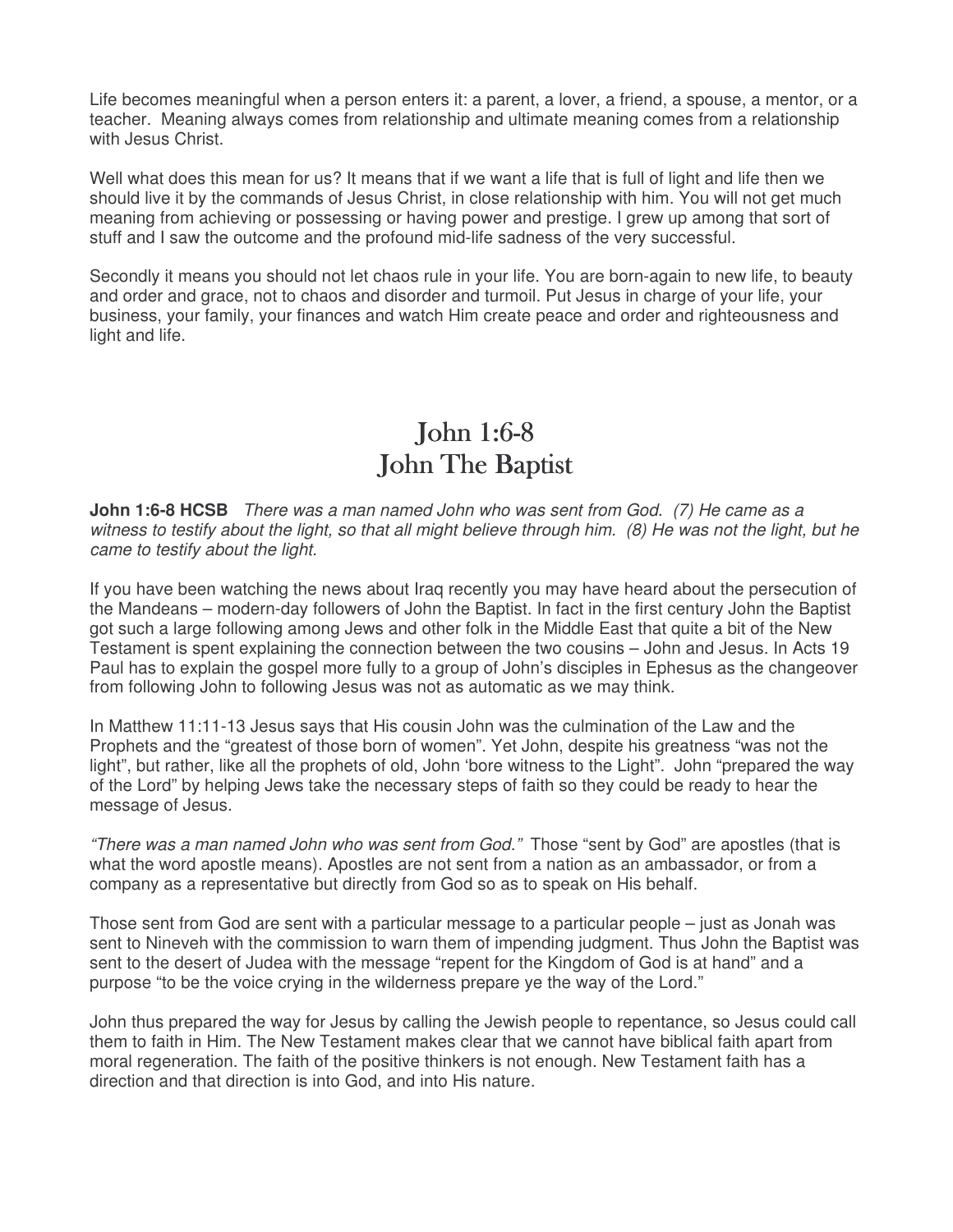We cannot remain in sin and truly believe in Jesus, because if we truly believe what Jesus said we will believe what He said about sin and righteousness and repentance.

Believing in Jesus is not just believing that He exists, or that He is loving and nice, or even that He is God, it is also believing what He said and thus obeying His commandments. If Jesus says "do not lay up treasure on earth' (Matthew 6:19) and we do so then we are not believing what He said.

Believing in Jesus requires stern moral commitment. It is more than a warmed heart; it is a morally changed life. John came as a preacher of righteousness and moral regeneration so that people could be convicted of their sin and turn to God for mercy and a new life in Christ.

The modern debate on grace is often misconstrued. Grace is not God excusing you from all sorts of abhorrent moral behavior, nor is it a free pass into heaven for the unrepentant. Grace is given to make us holy. Grace calls us from wickedness to repentance, grace reveals the way from repentance to faith in Christ, grace grows us from initial faith to deeper sanctification and grace frees and transforms us along the path from sanctification to ultimate glorification.

Grace gives people the chance to become like Jesus. Grace makes the highway of holiness one that is free from condemnation so that we have the courage to travel along it. Grace is not the same as freedom from condemnation, which is only part of the story. We don't sit down in the road saying: "Wow, I am free from condemnation." The idea is to keep moving toward Christ-likeness.

It is much easier to tell a convicted and repentant sinner about Jesus, than a complacent and selfsatisfied person who is uncaring of the state of his or her soul. So John came to stir people up so that they would care about their souls and seek God.

John came "so that all might believe through him." He was a prophet who had as his objective - that others would believe in Jesus. Our ministries should be the same – pointing always to the Savior.

"He was not the light, but he came to testify about the light." No matter how great our intelligence or insight or calling we are not the Light. Only Jesus is the light. Sometimes we make a preacher or teacher or founder of an organization or denomination another "light". That is wrong, they may give witness to the light, but they are not the light. You can disagree with me and still be wonderfully saved, but you cannot disagree with Jesus and be saved. Jesus is the Truth and I and all other ministers of the gospel merely point to Him.

The Mandeans need Jesus. They need the Light. No man born of woman can guide us. Only Jesus is the Light of our lives.

# **John 1:9-13** Receiving Jesus

**John 1:9-13 HCSB** The true light, who gives light to everyone, was coming into the world. (10) He was in the world, and the world was created through Him, yet the world did not recognize Him. (11) He came to His own, and His own people did not receive Him. (12) But to all who did receive Him, He gave them the right to be children of God, to those who believe in His name, (13) who were born, not of blood, or of the will of the flesh, or of the will of man, but of God.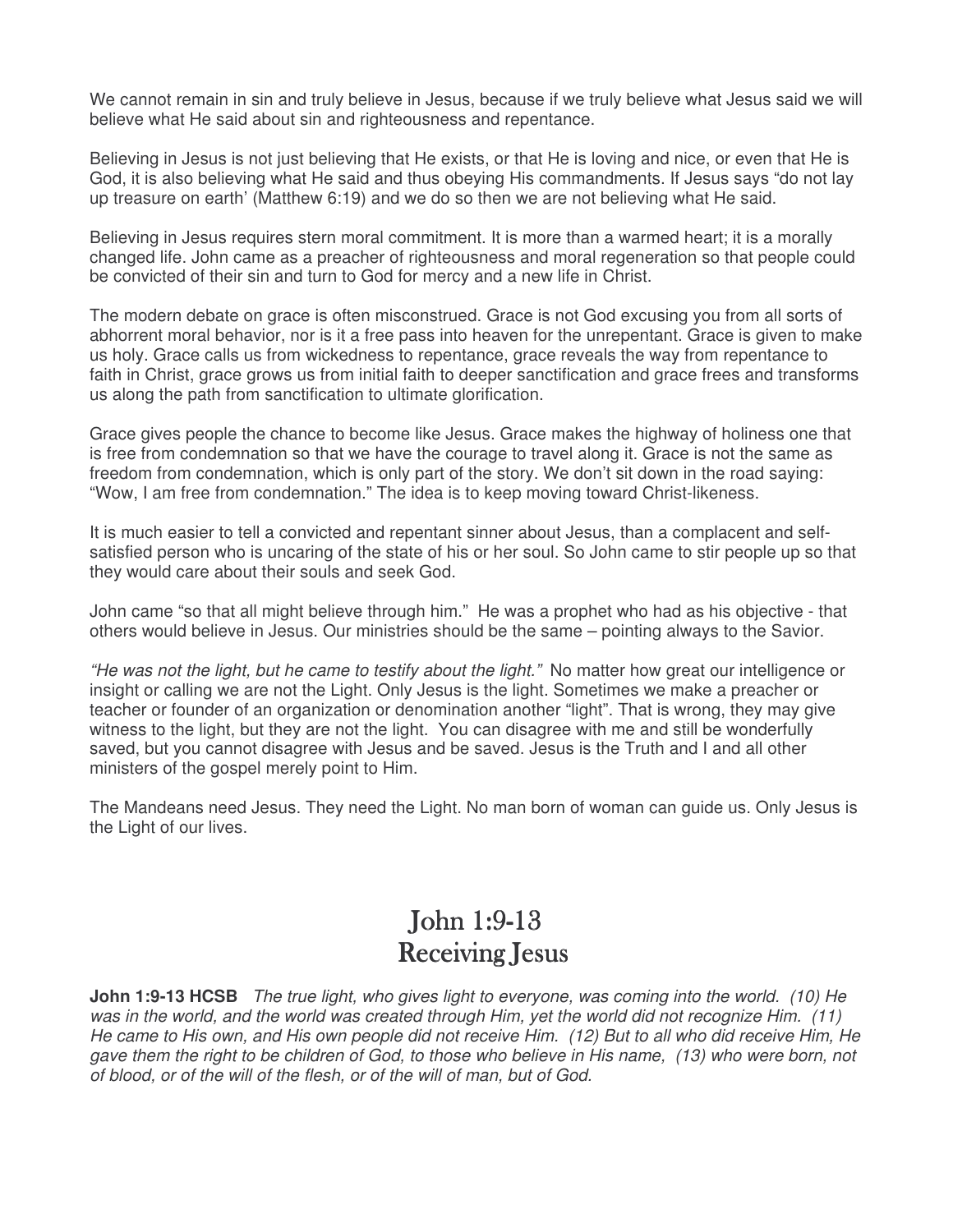The fallen world order does not acknowledge or receive Christ and the New Testament, and particularly Paul gives us a variety of reasons such as: own fleshly inclinations, wrong teaching, our fallen nature, the Devil's blinding of the heart, Jewish legalism, cultural and spiritual strongholds, and human ignorance, pride and folly. I have listed some verses on this topic below:

#### **WHY PEOPLE REFUSE TO RECEIVE CHRIST**

Romans 8:7 HCSB For the mind-set of the flesh is hostile to God because it does not submit itself to God's law, for it is unable to do so.

1 Corinthians 1:18-25 HCSB (18) For to those who are perishing the message of the cross is foolishness, but to us who are being saved it is God's power.

1 Corinthians 2:14 HCSB (14) But the natural man does not welcome what comes from God's Spirit, because it is foolishness to him; he is not able to know it since it is evaluated spiritually.

2 Corinthians 3:14 HCSB (14) But their minds were closed. For to this day, at the reading of the old covenant, the same veil remains; it is not lifted, because it is set-aside only in Christ.

2 Corinthians 4:3-4 HCSB (3) But if, in fact, our gospel is veiled; it is veiled to those who are perishing. (4) Regarding them: the god of this age has blinded the minds of the unbelievers so they cannot see the light of the gospel of the glory of Christ, who is the image of God.

2 Corinthians 10:4-5 HCSB (4) since the weapons of our warfare are not fleshly, but are powerful through God for the demolition of strongholds. We demolish arguments (5) and every high-minded thing that is raised up against the knowledge of God, taking every thought captive to the obedience of Christ.

Ephesians 2:1-3 HCSB And you were dead in your trespasses and sins (2) in which you previously walked according to this worldly age, according to the ruler of the atmospheric domain, the spirit now working in the disobedient. (3) We too all previously lived among them in our fleshly desires, carrying out the inclinations of our flesh and thoughts, and by nature we were children under wrath, as the others were also.

Ephesians 4:17-18 HCSB Therefore, I say this and testify in the Lord: You should no longer walk as the Gentiles walk, in the futility of their thoughts. (18) They are darkened in their understanding, excluded from the life of God, because of the ignorance that is in them and because of the hardness of their hearts.

Colossians 1:21 HCSB And you were once alienated and hostile in mind because of your evil actions.

This is a convincing enough lists of verses – some folks are perishing in stubborn unbelief and spiritual blindness. Such people need a lot of patient prayer and witnessing if they ever are to believe. I was an anti-Christian atheist prior to being saved and many thought I could not be saved – but nevertheless God "got me".

Yet we need to put an end to Pollyanna views such as: "If we just preach the gospel everyone will believe." If Jesus Himself could not get everyone to believe, even with all the miracles He performed and His wisdom, love and grace - then we need to accept that this is "something fundamental" in humanity. In fact there are almost two types of people "those who are perishing" and "those who are being saved" and it is seems that it is with difficulty that many of those who are perishing find Christ.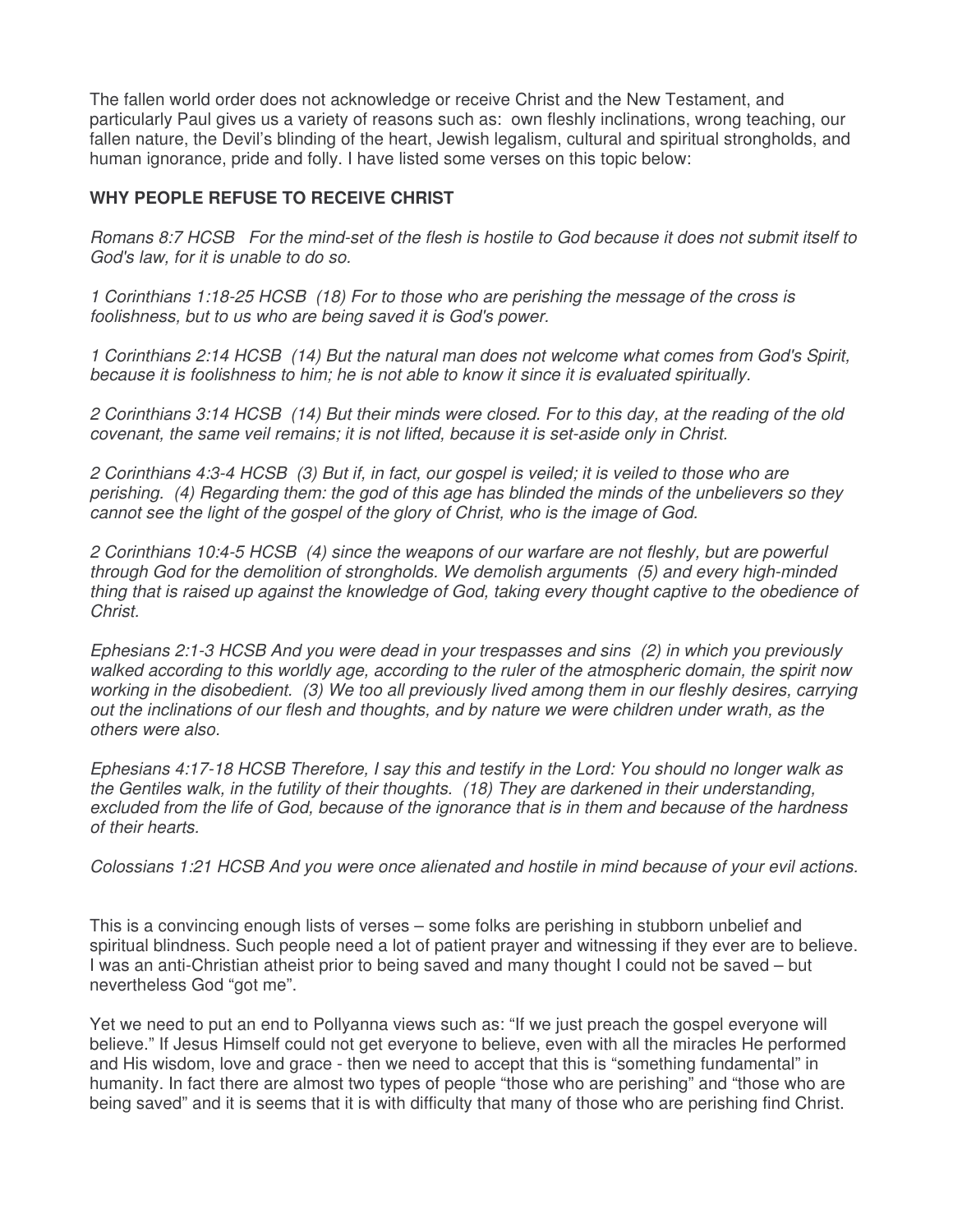One reason that the world does not acknowledge Christ because the "ruler of this world" is the Devil (1 John 5:18,19) and he has absolutely zero intention of letting this world be released into the freedom of the sons of God. (Romans 8:19-25)

Therefore intercession and spiritual warfare must precede evangelism if the Devil's grip on fallen humanity is to be broken. Much prevailing prayer has preceded every great revival – (see Dr. Stewart Robinson's excellent review article Praying the Price of Revival ) and here is a link on Prayer Evangelism:

The natural human mind is not a level playing field. It does not naturally think the thoughts that accompany salvation. It rushes into folly and gossip and pornography and tabloid rubbish and totally ignores, ridicules and dismisses the deep things of God.

Humanism, which almost deifies the natural human intellect, is without a good explanation for the lust, cruelty, evil, folly, and madness of humanity. Humanism can never properly explain Auschwitz or Rwanda or the crucifixion of Jesus Christ.

The world did not acknowledge Jesus, His own received Him not, yet some did believe and He gave them the power to become sons of God. That is the power to be eternal beings of great glory and authority.

The basis of this sonship is being "born of God", that is a spiritual birth that comes from God, not a literal or physical birth from mankind or the human will (see John 3:1-18). In the new birth we are born as eternal spiritual beings, who are citizens of Heaven (Ephesians 2:19, Philippians 3:20), and are seated with Christ in the heavenly realms (Ephesians 2:6, 1:20).

The world can give us all sorts of other powers – the power to earn money or the power to be famous or the power to rule nations, but only Jesus Christ can give us the eternal and holy power that will last forever, the power to become a son of God.

# John  $1:14-17$ Jesus Reveals Grace And Truth To Us

**John 1:14-17 HCSB** The Word became flesh and took up residence among us. We observed His glory, the glory as the One and Only Son from the Father, full of grace and truth. (15) (John testified concerning Him and exclaimed, "This was the One of whom I said, 'The One coming after me has surpassed me, because He existed before me."") (16) Indeed, we have all received grace after grace from His fullness, (17) for although the law was given through Moses; grace and truth came through Jesus Christ.

The eternal and pre-existent Word took on flesh and dwelt among us, and when He did He was revealed to be full of grace and truth.

When God walked among men He did not swagger. Nor did He come like some outer-space alien full of wizardry, fire and strange weaponry. God came among us as one full of grace and truth. The Word did not come to dominate – but to serve.

The Word is not so "gracious" - sentimental and forgiving that it lets go of the truth; nor is the Word so "truthful" and blunt that it is unaccompanied by grace. The Word speaks to both the sinner and the sin.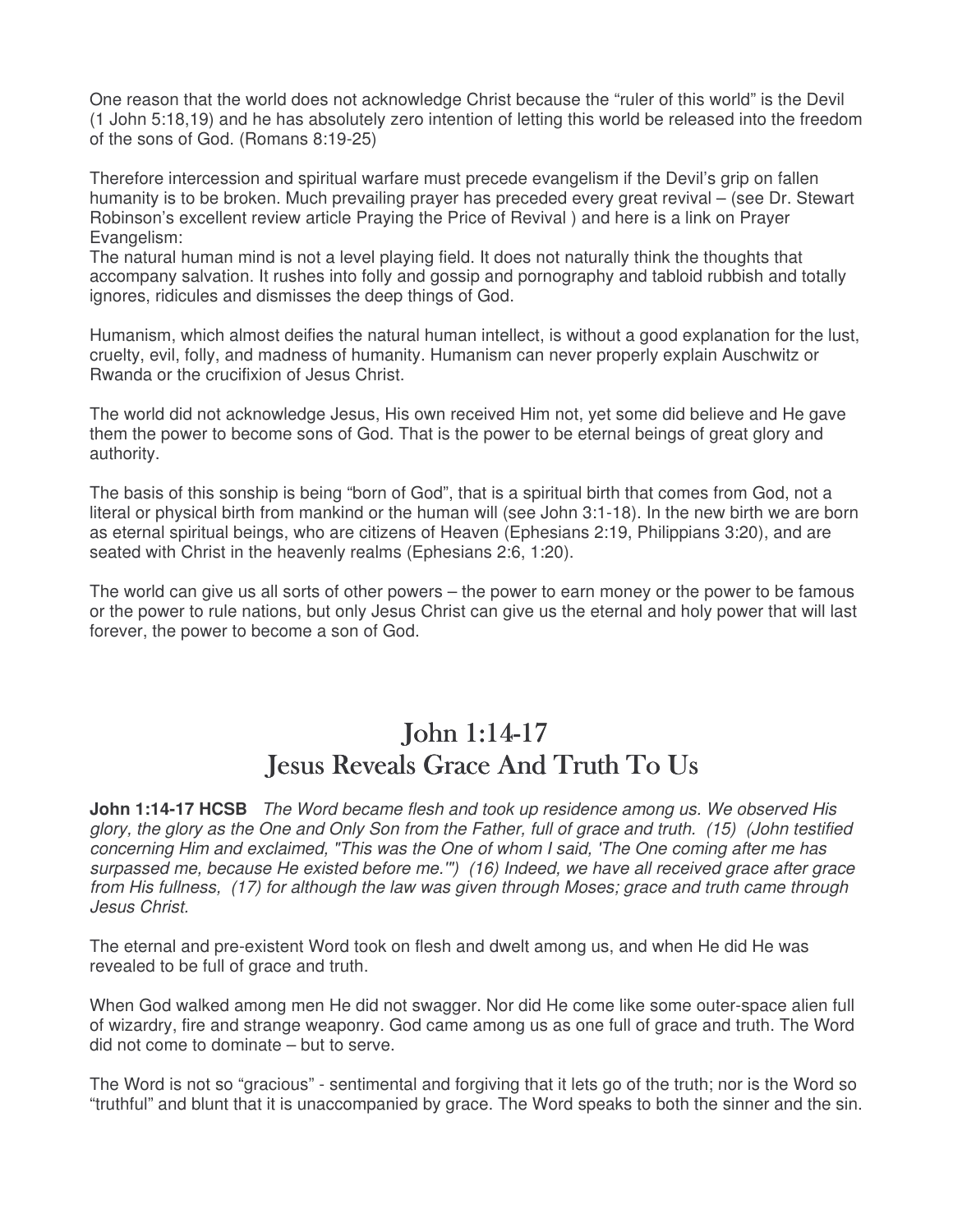John the Baptist declared: "The One coming after me has surpassed me, because He existed before me." – this conundrum is solved by his younger cousin Jesus, who started ministry after John, being the incarnation of the eternal and pre-existent Word of God. When we touch Jesus, we touch eternity.

This eternal, pre-existent and glorious creative Word clothed Himself with lungs and arms and flesh and blood. This body was not some "appearance of flesh" like a mystical hologram, rather it was real flesh that was hungered and thirsted and was scourged and crucified and which bled blood and water when pierced.

Jesus reveals what a man looks like when He is fully the Word and what God looks like when He is fully a man.

In our quest for holiness and sanctification we must return to Jesus and to His character and to being "full of grace and truth". We can easily equate holiness with things other than Christ, grace and truth; even with things such as knowledge, power, eloquence, a winning personality, or time served. One of the less subtle traps in the Christian life is to equate sanctification with moving up a church or mission hierarchy. Instead Jesus teaches us that servanthood is holiness and the greatest in the Kingdom is the person who is full of grace and truth and is the servant of all.

A focus on grace and truth will cause each of us to ask questions such as: Am I increasing in graciousness, kindness and love? Am I increasing in the Truth? Am I honest and above reproach? Do my words come from the Word?

The Law by contrast is not from grace and truth; it simply brings the knowledge of sin and can do no more. The Law cannot help you. The Law is like a man high on a cliff shouting swimming instructions to drowning men and women. On the other hand Jesus is the lifeguard plunging into the surf and dragging them out. What the Law says is true – but everyone dies. What Jesus does in gracious  $$ and is a far deeper Truth.

Plunging into lost and broken humanity is very frightening. It is easy to be scared by the poor, the homeless, the diseased, the demonized, the wicked, and the violent. It is easy to be repelled by the leper, to flee the prostitute, and to condemn the heretical Samaritan.

Jesus took on flesh and dwelt among us, and He did not run away from a single needy sinner. We need to ask for the courage and boldness and grace to engage in incarnational ministry in love.

"We have all received grace after grace from His fullness." - We do not just receive grace once, leading to conversion, rather we receive grace after grace every step of the way to glory.

Grace is the power behind all spiritual growth, and grace proceeds from God through Jesus Christ and is received by faith. Grace comes to those who want it enough to believe in it.

Grace is both God's kind and forgiving disposition toward us, and the tangible effects of that disposition – miracles, healing, changed lives, deliverance from demons, breaking of curses, blessings abundant. Grace creates the conditions so that peace can prosper – the very shalom of God.

Grace descends to the needy, the humble, and the contrite. The poor in spirit receive great grace, while the proud in spirit receive nothing.

All spiritual growth depends on our ability to receive grace by faith and to put it to work in our lives through faithful obedience. There is no shortage of grace and truth, that is never the problem, Jesus is inexhaustibly full of grace, it is up to us to humble ourselves, to believe, to receive and to obey.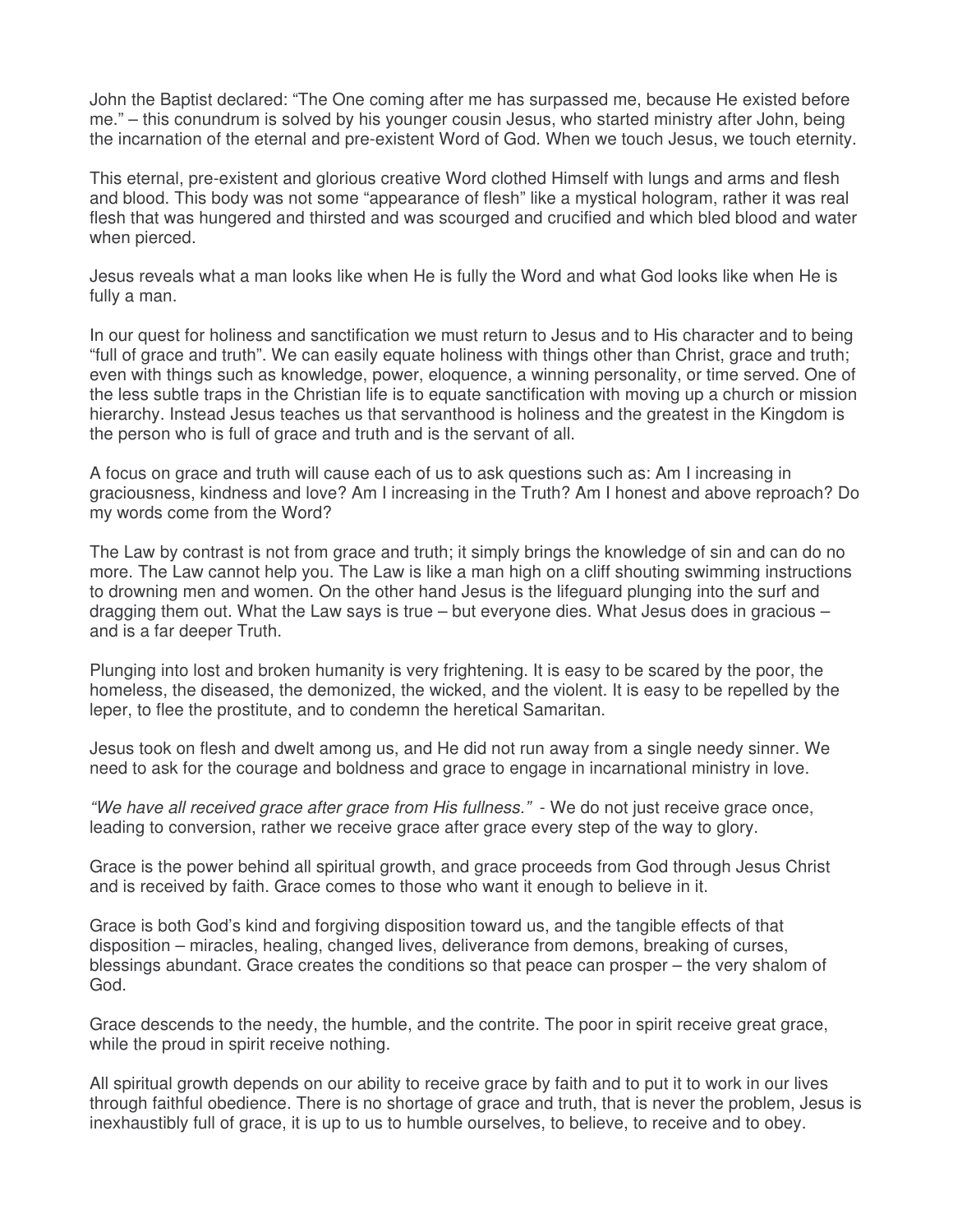# John 1:18 **Jesus Reveals God To Us**

**John 1:18 MKJV** No one has seen God at any time; the Only-begotten Son, who is in the bosom of the Father, He has declared Him.

Jesus is a complete declaration of what God is like. He is the "exact representation" of His being (Hebrews 1:1-3) and the "fullness of Deity in bodily form" (Colossians 2:9) so that it could be said that Jesus and the Father were one (John 10:30) and those who have seen Jesus have also seen the Father. (John 14:9)

In practical terms that means that God the Father is like Jesus. He is not the grumpy old man sitting on a cloud throwing thunderbolts at sinners. He loves those sinners, has compassion on them, wishes to show them mercy, sends His rain on the just and the unjust, heals them, loves them and sent His Son to die for them.

If God is like Jesus then God is also kind and gracious and God also heals, and God also resurrects.

Is God really the friends of drunkards and sinners? Would God supply wine at a wedding? Would God touch a leper? Surely in Christ He did so.

Sometimes God and Jesus are almost portrayed as opposites – good cop, bad cop style. That is false. If Jesus is a prefect representation of God then there is no inconsistency between the two. They are never opposites. God is not harsh, while Jesus is merciful. Jesus is not kind while God is cruel. Jesus shows us what God is really like – good, kind, accepting, patient and compassionate.

God came in Christ to achieve reconciliation with His Creation; here it is in two versions:

2 Corinthians 5:19 LITV (19) as, that God was in Christ reconciling the world to Himself, not charging their deviations to them, and having put the Word of reconciliation in us.

2 Corinthians 5:19 HCSB (19) that is, in Christ, God was reconciling the world to Himself, not counting their trespasses against them, and He has committed the message of reconciliation to us.

Colossians sees this as a reconciliation involving the whole cosmos:

Colossians 1:18-20 LITV (18) And He is the Head of the body, the assembly, who is the Beginning, the First-born out of the dead, that He be preeminent in all things; (19) because all the fullness was pleased to dwell in Him, (20) and through Him making peace by the blood of His cross, to reconcile all things to Himself; through Him, whether the things on the earth, or the things in the heavens.

So God took on material form, human form, in Christ and reconciled the entire Universe to Himself. Jesus Christ is God's perfect statement about Himself and His appeal to His Creation to be reconciled with Him. This is the King's Son, His only Son, in His exact image, His final appeal that we must not reject. (Luke 20:9-18)

In Jesus Christ God walks among us in a human body and tells us all what He is like. God is love. God is relational above all else. God wants us back with Him; God has come to the lost to bring them home.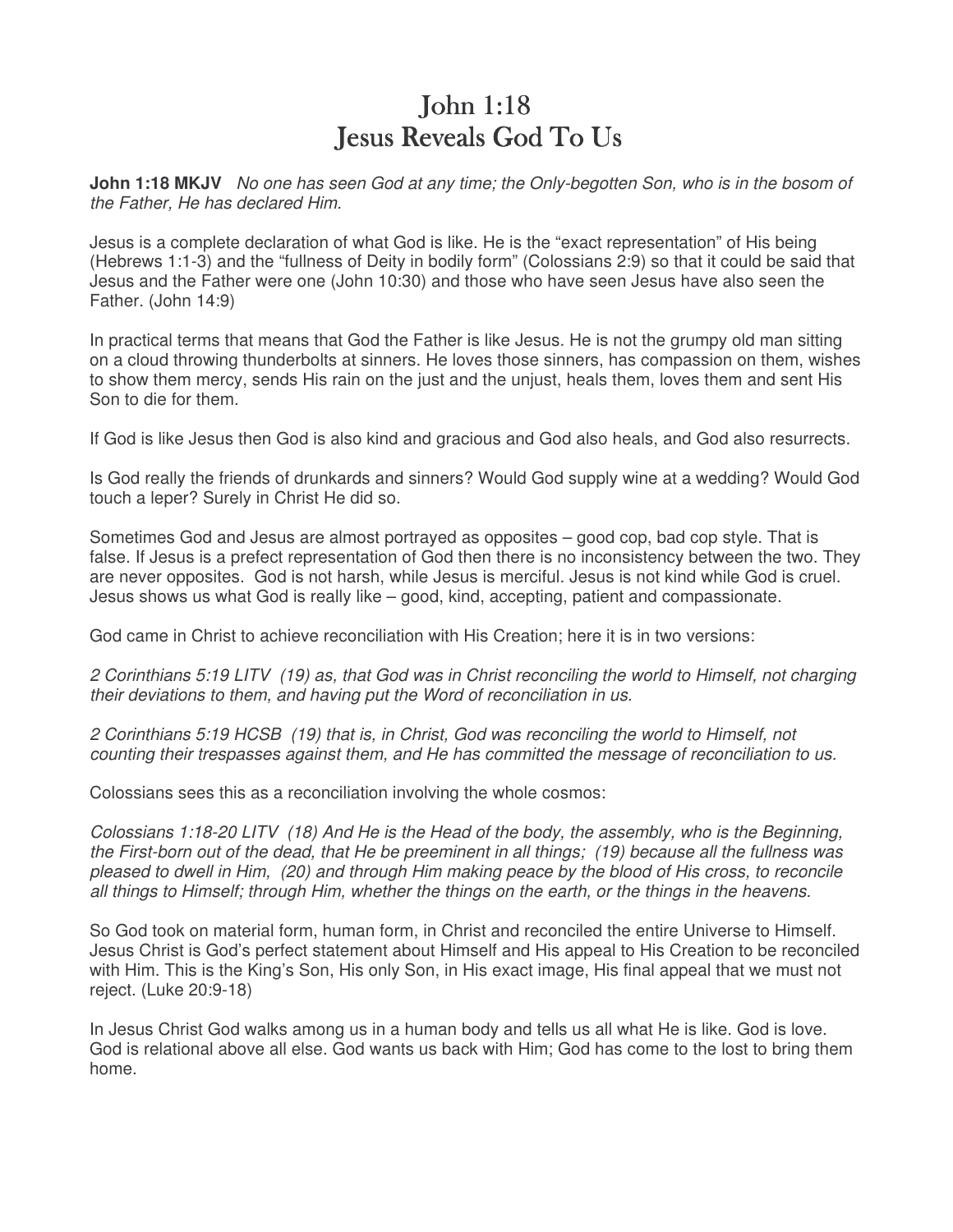Since Jesus is the perfect declaration of what God is like then we must takes Jesus with utmost seriousness. He is not just a prophet, or a good teacher or a moral man rather He is God revealed to us and we must study to know Him.

Once we realize that Jesus is God revealed to us then all the "funny notions" of Jesus as a Jewish revolutionary, or Jesus as a Essene, and countless others must be dismissed. Jesus was a person of great personal authority (Matthew 7:29) who people followed and obeyed and who could rightly give new commandments (John 13:34) because Jesus Himself was God.

Jesus is the final word about God. The law and the prophets were partial and fragmentary words, but Jesus is the complete package.

Hebrews 1:1-2 MKJV God, who at many times and in many ways spoke in time past to the fathers by the prophets, (2) has in these last days spoken to us by His Son, whom He has appointed heir of all things, by whom also He made the worlds,

 What does Jesus tell us about God? That God is a living, compassionate, truthful and gracious Being who is interested in us and in our problems, who will heal a broken arm, rebuke a demon, provide bread, make wine, still a storm, and answer our honest questions.

God is someone who will go to a party and eat with you. He will even invite you to His wedding feast!

# John  $1:19-27$ John the Baptist's Confession

**John 1:19-27 ISV** This was John's testimony when the Jews sent priests and Levites to him from Jerusalem to ask him, "Who are you?" (20) He spoke openly and did not deny it, but confessed, "I am not the Christ." (21) So they asked him, "Well then, are you Elijah?" He said, "I am not." "Are you the Prophet?" He answered, "No." (22) Then they said to him, "Who are you? We must give an answer to those who sent us. What do you say about yourself?" (23) He replied, "I am the voice of one crying out in the wilderness, 'Make the way of the Lord straight,'" as the prophet Isaiah said. (24) Now they had been sent from the Pharisees. (25) They asked him, "Why, then, are you baptizing if you are not the Christ or Elijah or the Prophet?" (26) John answered them, "I am baptizing with water, but among you stands a man whom you do not know, (27) the one who is coming after me, whose sandal straps I am not worthy to untie."

The Jews expected three major people – the Messiah, Elijah and the Prophet Jeremiah. The Messiah would bring military victory and liberation, Elijah would return from Heaven where he was translated and bring national revival, and apparently Jeremiah was expected to return with the Ark of the Covenant, the pot of manna, Aaron's Rod that budded and the Ten Commandments that he had hidden so the Babylonians would not get them.

These notions came from a very literal ideal of national restoration – back to the time of David and Solomon. This is why John denied being "Elijah" because he was not the Elijah that they expected.

However John was the "Elijah" of God as the angel said to his father Zechariah: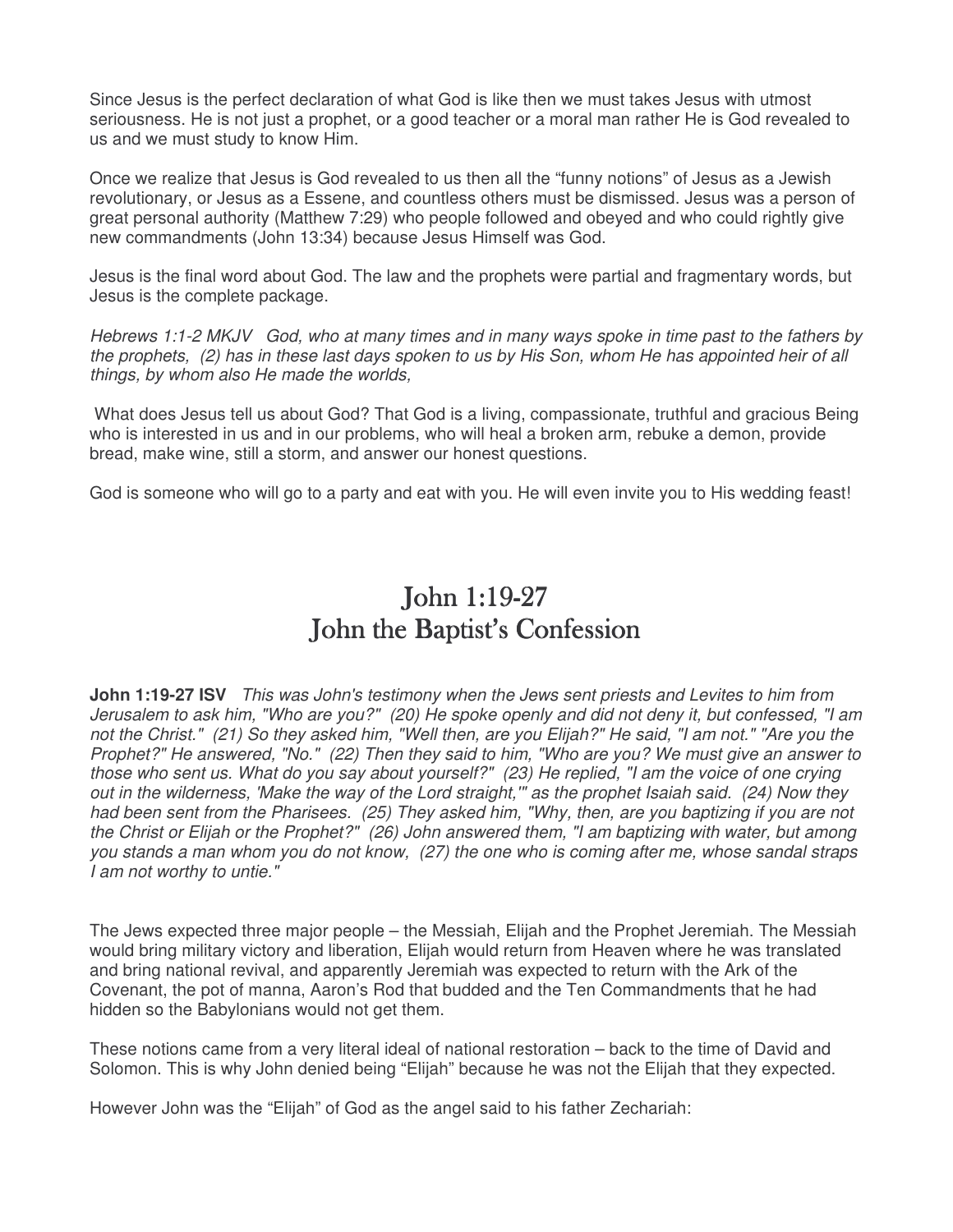Luke 1:15-17 ISV For he will be great in the sight of the Lord. He will never drink wine or any strong drink, and he will be filled with the Holy Spirit even before he is born. (16) He will bring many of Israel's descendants back to the Lord their God. (17) He is the one who will go before the Lord with the spirit and power of Elijah to turn the hearts of parents to their children and the disobedient to the wisdom of the righteous, and to prepare the people to be ready for the Lord." And as Jesus said of John later on:

Matthew 11:7-14 ISV As they were leaving, Jesus began to speak to the crowds about John. "What did you go out into the wilderness to see? A reed shaken by the wind? (8) Really, what did you go out to see? A man dressed in fancy clothes? See, those who wear fancy clothes live in kings' houses. (9) Really, what did you go out to see? A prophet? Yes, I tell you, and even more than a prophet! (10) This is the man, about whom it is written, 'See, I am sending my messenger ahead of you, who will prepare your way before you.' (11) Truly I tell you; among those born of women no one has appeared who is greater than John the Baptist. Yet even the least important person in the kingdom of heaven is greater than he. (12) "From the days of John the Baptist until the present, the kingdom of heaven has been forcefully advancing, and violent people have been attacking it. (13) For the Law and all the Prophets prophesied up to the time of John, (14) and if you are willing to accept it, he is Elijah who is to come.

John came "in the spirit and the power of Elijah" and brought national revival, but the revival did not take Israel back to the Golden Age of David and Solomon but forwards into grace and the power of the Holy Spirit, and when they refused it – to the judgment of 70 AD.

God is creative and tends always to move forward. We cannot go back to past Golden Ages – the age of chivalry, the age of missions, the Great Awakening, the Reformation, even the early Church. While each of these made very valuable contributions they are now in the past. However God works in the eternal now and brings us forward to His future.

There is no static state of perfection to which we must aspire. The early Church was riddled with racism and slavery. The Reformation saw a lot of Catholics and Anabaptists being drowned or being burned at the stake. The Age of Chivalry was riddled with disease, injustice and very rigid class distinction and the age of Missions was often far too close to the Empires of the time. Good came, even great good, but they were imperfect ages, and we must move on.

In this age we await the completion of the Great Commission, the salvation of the Jews, and the Return of Christ. Yet in some of these things we may be as wrong as the priests were about the Christ, Elijah and the Prophet.

John said "none of the above" – and then described himself as "the voice of one crying in the wilderness" a reference to Isaiah 40:3

Isaiah 40:3 MKJV The voice of him who cries in the wilderness, Prepare the way of Jehovah, make straight a highway in the desert for our God.

In other words John was a voice calling for moral change prior to God Himself coming into their midst – in the form of Jesus Christ. John was pointing to one coming after him who was far more worthy than the Baptizer.

Since John was held in very high regard, and all Israel came out to him, then the notion of someone even more worthy was astonishing! It was made even more astonishing by John's statement: John answered them, "I am baptizing with water, but among you stands a man whom you do not know, (27) the one who is coming after me, whose sandal straps I am not worthy to untie."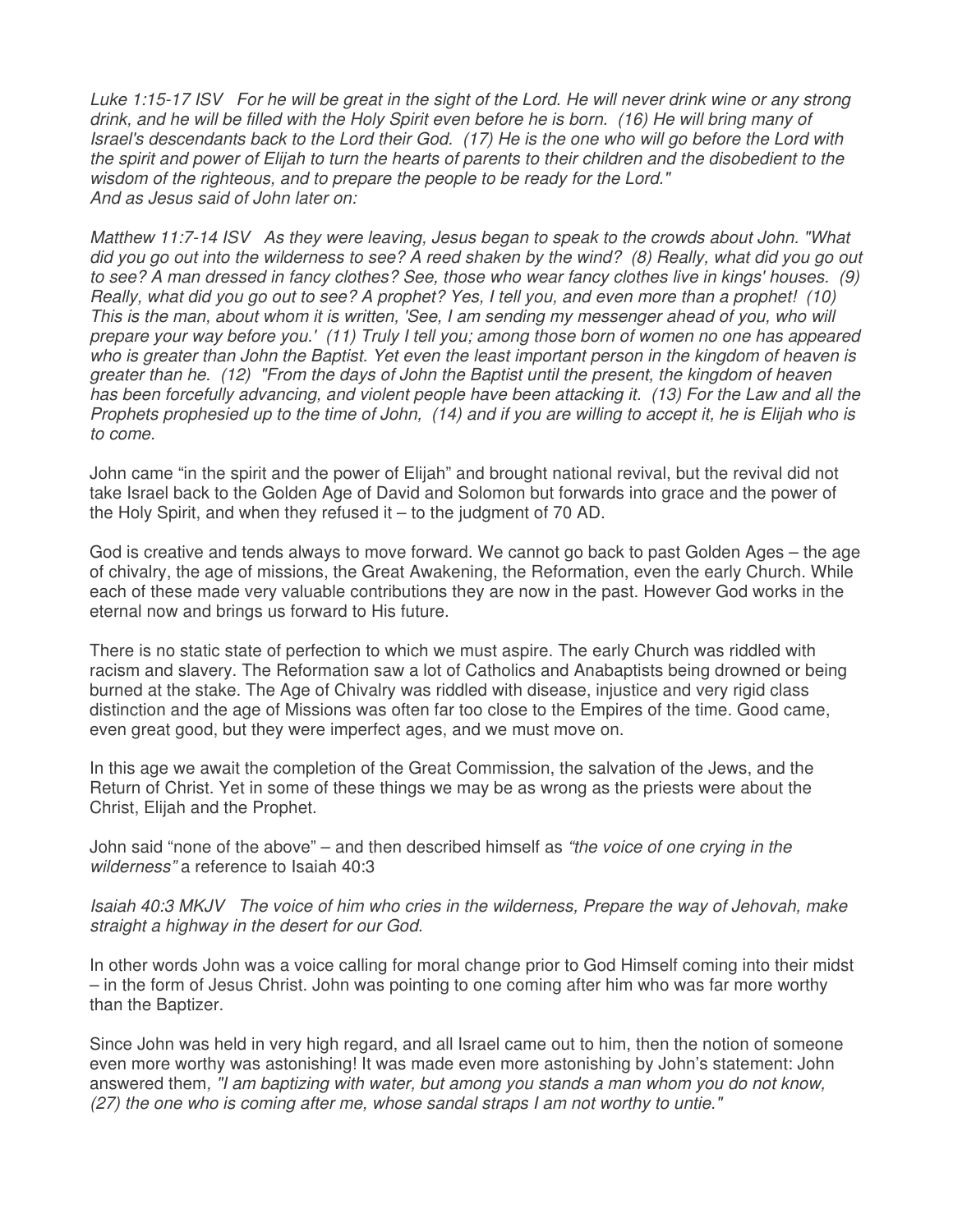Duties such as the washing of feet and the untying of sandals were considered so low and demeaning that the religious canons of the day said it could not be performed by a Hebrew slave but only by a foreign born slave:

"If thy brother is become poor, and is sold unto thee, thou shalt not make him do the work of a servant; that is, - any reproachful work; such as to buckle his shoes, or unloose them, or carry his instruments (or necessaries) after him to the bath.''

(This says a lot about Jesus – and the foot washing in John 13 as the end of all social distinction).

The Christ was so high and lofty that even a great prophet like John the Baptist "the greatest of those born of women" was unworthy to be even His most lowly servant. Which is why Jesus can say: Luke 17:10 MKJV So likewise you, when you shall have done all the things commanded you, say, We are unprofitable servants, for we have done what we ought to do.

Jesus stood among them but they did not "know" Him. God was unrecognized in the midst of His people.

### John 1:28-34 The One Who Baptizes With The Holy Spirit

**John 1:28-34 MKJV** These things were done in Bethabara beyond Jordan, where John was baptizing. (29) The next day John sees Jesus coming to him and says, Behold the Lamb of God who takes away the sin of the world! (30) This is He of whom I said, after me comes a Man who has been before me, for He preceded me. (31) And I did not know Him, but that He be revealed to Israel, therefore I have come baptizing with water. (32) And John bore record, saying, I saw the Spirit descending from Heaven like a dove, and He abode on Him. (33) And I did not know Him, but He who sent me to baptize with water, that One said to me, Upon whom you shall see the Spirit descending, and remaining upon Him, He is the One who baptizes with the Holy Spirit. (34) And I saw and bore record that this is the Son of God.

John speaks of Jesus in the most heavenly of terms:

- 1. The Lamb of God who takes away the sin of the world. (John 1:29)
- 2. The One who has "been before me". (John 1:30)
- 3. The One on whom the Spirit rested and abode. (John 1:32,33)
- 4. The One who baptizes with the Holy Spirit. (John 1:33)
- 5. The Son of God. (John 1:34)

These are not terms that can be applied to any normal person ore even to a prophet. The Baptist was a great and mighty prophet, but yet he pointed to Christ as One who was infinitely more worthy than himself. (John 1:27) The prophets could preach repentance from sin – but Jesus would actually take away the sin of the world!

John the evangelist is deliberately making the reader see Christ as both a man and as something far greater than a man. In Hebrew thinking there was a spiritual hierarchy and it probably went thus: Gentiles, Samaritans, women, male Jews, kings, priests, prophets, angels, God. By being greater than the prophets, and obviously not an angel then Jesus is another rank of being – that of the Son of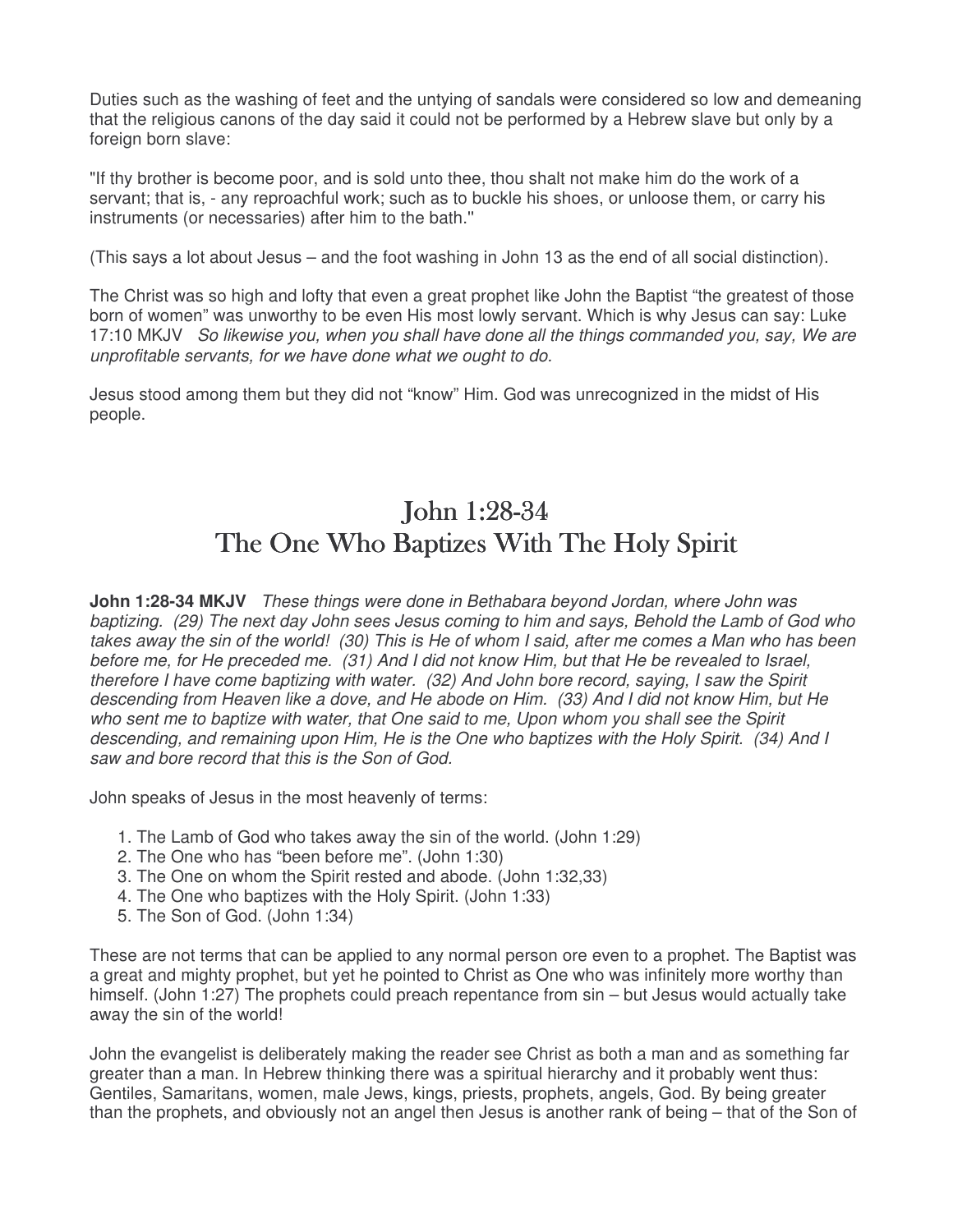God. [The article "the" is important as some angels were "sons of God" (see Job 1&2 and Genesis 6) but Jesus is the unique "the" only-begotten Son of God]

The spiritual rank "the Son of God" has the distinction of being one where the Spirit can rest and abide, and which can baptize in the Spirit, whereas the prophet could only baptize in water. The Spirit came upon the prophets and they spoke, but they could not baptize in the Spirit, even Elijah said it was difficult to pass the Spirit to Elisha (2 Kings 2:8-10). On the other hand Jesus could send the Spirit, He could baptize with the Spirit, and make the Spirit come upon others. Thus Jesus is greater than all the prophets and is of entirely another spiritual order.

Jesus was also pre-existent; he "came before" John, in fact even before Abraham! (John 8:56-58). Now Abraham is regarded as the spiritual founder of both Judaism and Islam. But Jesus is the founder of Christianity and existed far before Abraham, as the eternal creative Word of God. It is Christianity that is the truly Ancient Faith!

Christianity is a religion of the Spirit, not the law book. It is faith in one on whom the Spirit abides, faith in One who is familiar with God and is His beloved Son. One who can place the Spirit of God in us and upon us.

For us to be baptized in the Spirit we must first have our sin taken away. Thus Jesus is the Lamb of God who takes away the sin of the world. Jesus removes our sin so He can baptize us with the Holy Spirit so we can dwell in fellowship with God and worship in Spirit and in Truth!

Thus Jesus is both the means of initial saving grace – in that He takes away our sin through His substitutionary atonement; and the means of ongoing salvation and sanctification as He sanctifies us and empowers us through baptism in the Holy Spirit.

Twice John says "I did not know Him", John did not recognize Jesus as the Son of God except via His relationship with the Holy Spirit: "And I did not know Him, but He who sent me to baptize with water, that One said to me, Upon whom you shall see the Spirit descending, and remaining upon Him, He is the One who baptizes with the Holy Spirit." When God spoke to John the Baptist telling him how to recognize the Messiah – its was by His anointing that He would be known.

In a sense this applies to all ministers of the gospel – it is by our anointing that we are recognized in Heaven – not by our human qualifications. I can imagine the angels saying something like: "He is the one who is compassionate, she is the one who teaches with wisdom, he is the one who heals."

Christ means anointed one – and "Christian" means "little anointed one", we are to be Spirit-baptized, anointed, carriers of grace. This can only come about through an intimate relationship with Him who "gives the Spirit without measure" (John 3:34).

# John  $1:35-37$ Directing People To Christ

**John 1:35-37 MKJV** Again, the next day afterward, John stood with two of his disciples. (36) And looking upon Jesus as He walked, he says, Behold the Lamb of God! (37) And the two disciples heard him speak, and they followed Jesus.

The disciples of John were men who sought religious truth and who wanted to live authentic and penitent lives. John pointed these keen learners to a greater truth, Christ the Lamb of God, so they left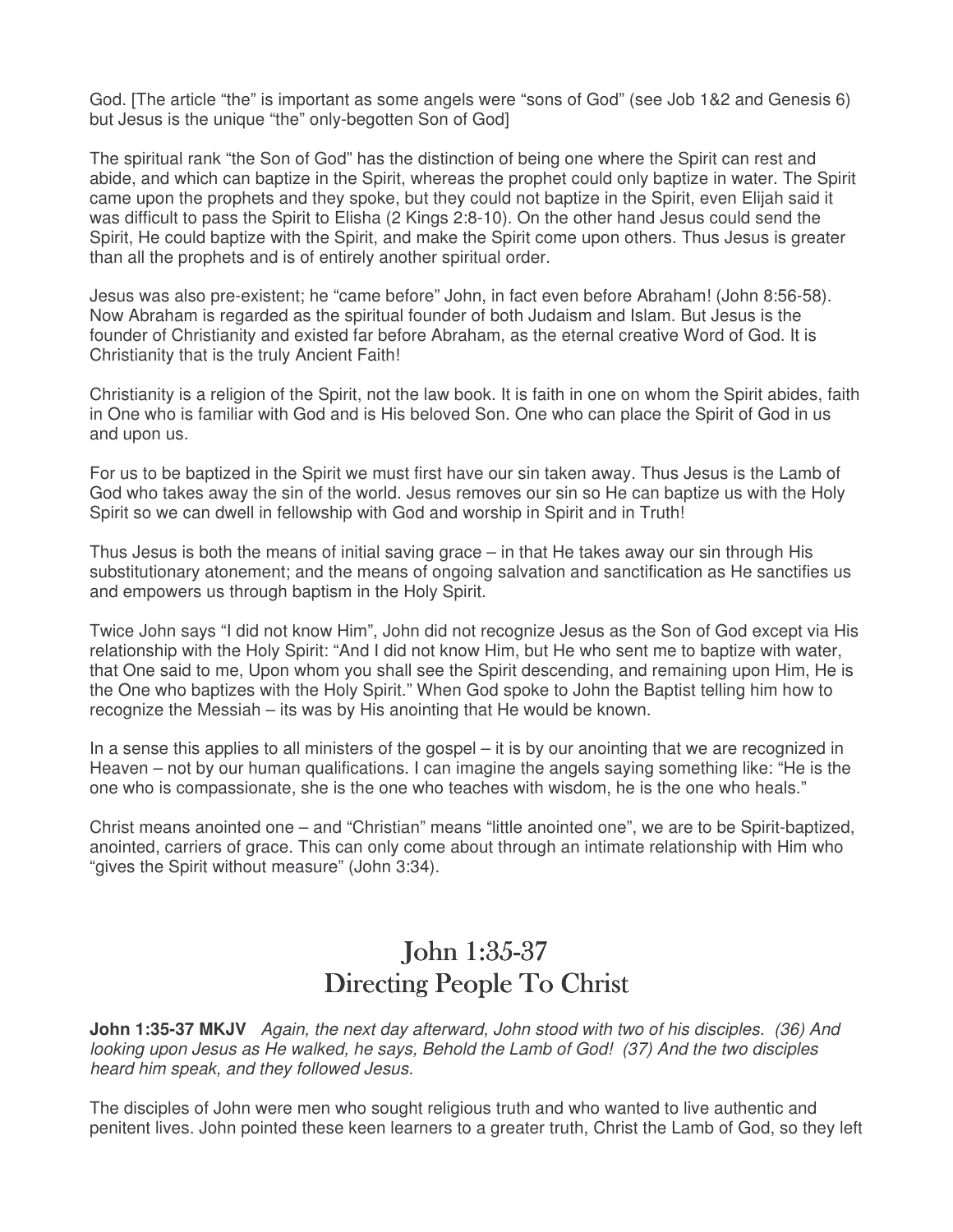John and followed Jesus. This was the right thing to do. The first duty of the Christian disciple is to learn from God, which is even a higher duty than personal loyalty to a great leader.

Every now and then we find a human leader who inspires us, but we have to remember that such a person is not the end of the story. We may have to move on, to discover new things of our own, to learn things that they cannot teach us or will not teach us. Ultimately we are always following Jesus and learning from God.

My bible college principal Dr. Gibson was such a man, a very wise and great and learned man of God for whom I am forever grateful. He taught me how to mine the Scriptures. Yet he was not the end of my learning curve. The theology I have now is a development, an unfolding, of what was taught back then.

This can be difficult for Christian movements that follow a clear defining leader. Necessary changes can be resisted if they mean going against the historical precedent set by the great one.

But all such leaders, if they are any good, want you to follow Christ and learn from Him. They say, "behold, the Lamb of God" and are happy when you go off to follow Jesus.

You must follow the Truth wherever the Truth leads you.

The earnest disciple hungers for the Kingdom of God far more than for the comfort of tradition or the routines of the organization.

Sometimes the Truth we find can put us at odds with those around us. We move to drink the new wine and they prefer the old. Share your joy tactfully, create a hunger, and feed only the hungry. Do not force-feed the rest.

What about those of us who lead? They need to recognize that all Christian leaders are like John the Baptist, pointing people to Christ. They need to let people move on in their spiritual journey, and follow Christ in the way that He has called them to.

Leaders also need to be hungry disciples and followers of truth themselves. The leader needs to be a learner, and be constantly at the feet of Christ to learn new things about His Kingdom and to receive grace from His throne.

No human leader "owns" his flock, they are on loan from Jesus, and the leader is only an undershepherd. The sheep are followers of Christ that the leader is caring for; the sheep are not the followers of the leader.

Sheep have feet and will go where they feel they are fed. The two disciples left John for Jesus because they were seeking spiritual food. Therefore a great and high duty of the Christian leader is to provide the food that leads to eternal life.

There comes a time in the life of some pastors when they say "I cannot feed you any more, you need another pastor, I must move on to another church." And there comes a time for the missionary when he says "You are now leaders and you have great men of God among you, it is time I went away. Please go on and learn from God." There comes s time to hand over, to go, to let the sheep be led by someone else.

However such handovers need to be in the Lord's timing. If they are premature the church can collapse, if they are delayed it can be split.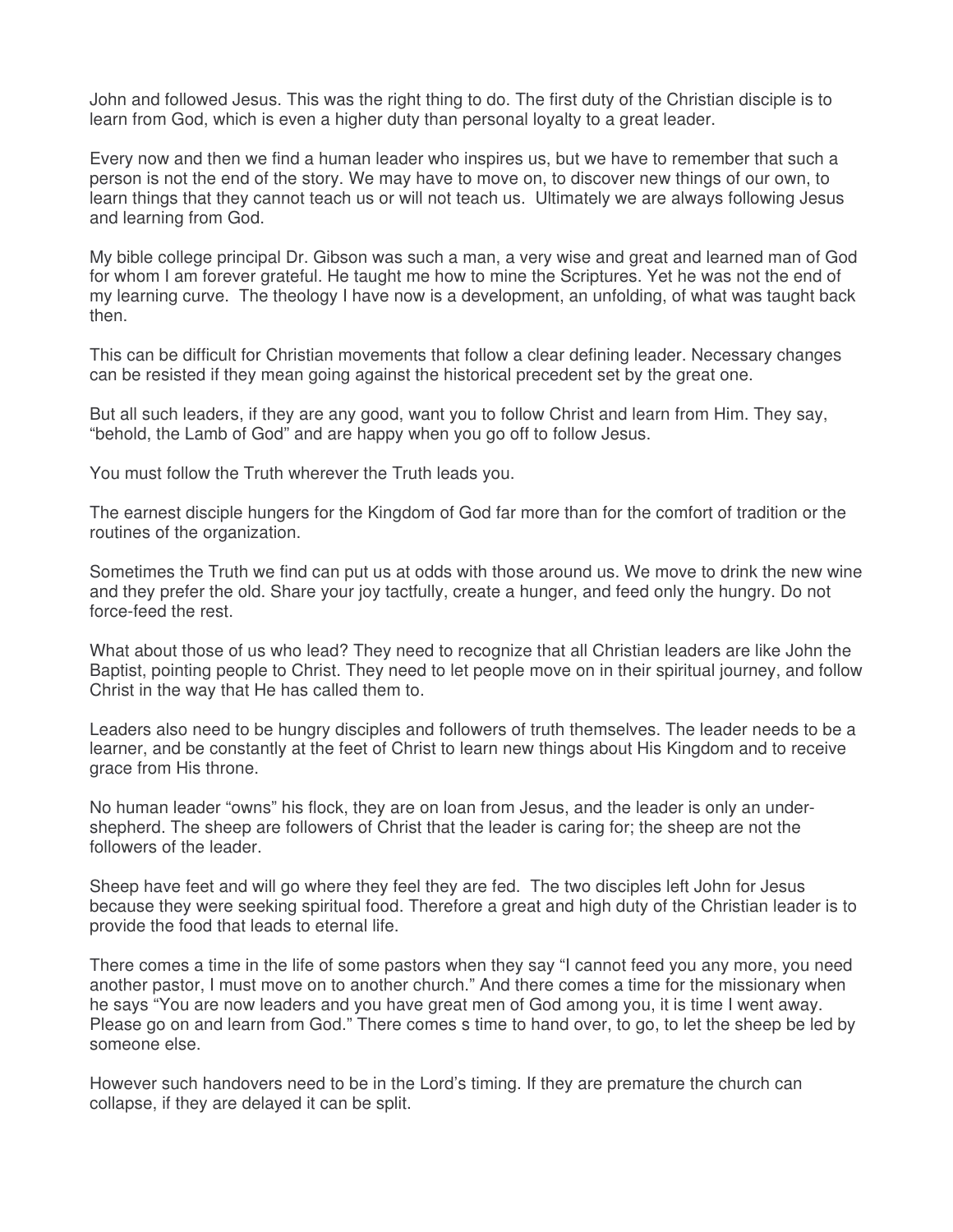Look at your own life: Are you hungry for the Truth? Are you so ruthless in your search for the kingdom that you would walk away from a great prophet to find someone even greater? Do you have a passionate desire to learn of God?

Look at your own leadership: Are you pointing people to Jesus? Are you feeding the sheep? Are you letting the sheep learn from God?

# John 1:38-42 Andrew and Simon Peter Meet Jesus

**John 1:38-42 MKJV** Then Jesus turned and saw them following and said to them, What do you seek? They said to Him, Rabbi (which is called, being translated, Teacher), where do you live? (39) He says to them, Come and see. They came and saw where He lived, and stayed with Him that day, for it was about the tenth hour. (40) One of the two who heard John and followed Him was Andrew, Simon Peter's brother. (41) He first found his own brother Simon and said to him, we have found the Messiah (which is, being translated, the Christ). (42) And he brought him to Jesus. And when Jesus saw him, He said, you are Simon the son of Jonah; you shall be called Cephas (which translated is, A stone).

[The readers of John's gospel were obviously Greeks - hence the three "being translated' references in the short passage above.]

Here we see networks of faith in operation. John the Baptist's network starts intersecting with Jesus' network, which in turn grows as people tell each other about the Messiah. One of the keys to successful evangelism is to share the faith with people who are active networkers or who belong to large networks of friends. It is often the "bubbly" attractive student who comes to Christ that leads many fellow students to the Lord! Andrew was such a networker - whenever we see him in action he is introducing people to Jesus.

Another key is the "recommendation". John the Baptist gives the strongest possible recommendation to Jesus: "Behold the Lamb of God" and it is on the basis of this recommendation that Andrew and his friend (probably John the apostle) go to meet Jesus. A strong recommendation by a prominent personality can lift a crusade or a church to success.

We also see "hospitality" in action. Jesus accepts two keen young learners into His house, and then meets their friend Simon - who he then names Peter. Jesus eats with people, stays with people and allows them to know Him. He did not just send tracts in the mail; he became personally available as the incarnate Word. The gospel is something more than knowledge; it is a spiritual lifestyle that can be lived out in front of people.

Note that the disciples sought out Jesus, they were keen spiritual learners who had followed John the Baptist out into the wilderness, who had repented of their sins, been baptized and were awaiting the Kingdom of God. These were spiritually prepared for becoming disciples of Jesus and were hungry for the teaching of the Christ.

These were "other-worldly" people, who could go to a friend and say "we have found the Messiah' and not be laughed away. They were not hard-headed pragmatists looking for "the bottom line" or chasing political power, they were heavenly-minded people seeking God - and so they found Jesus.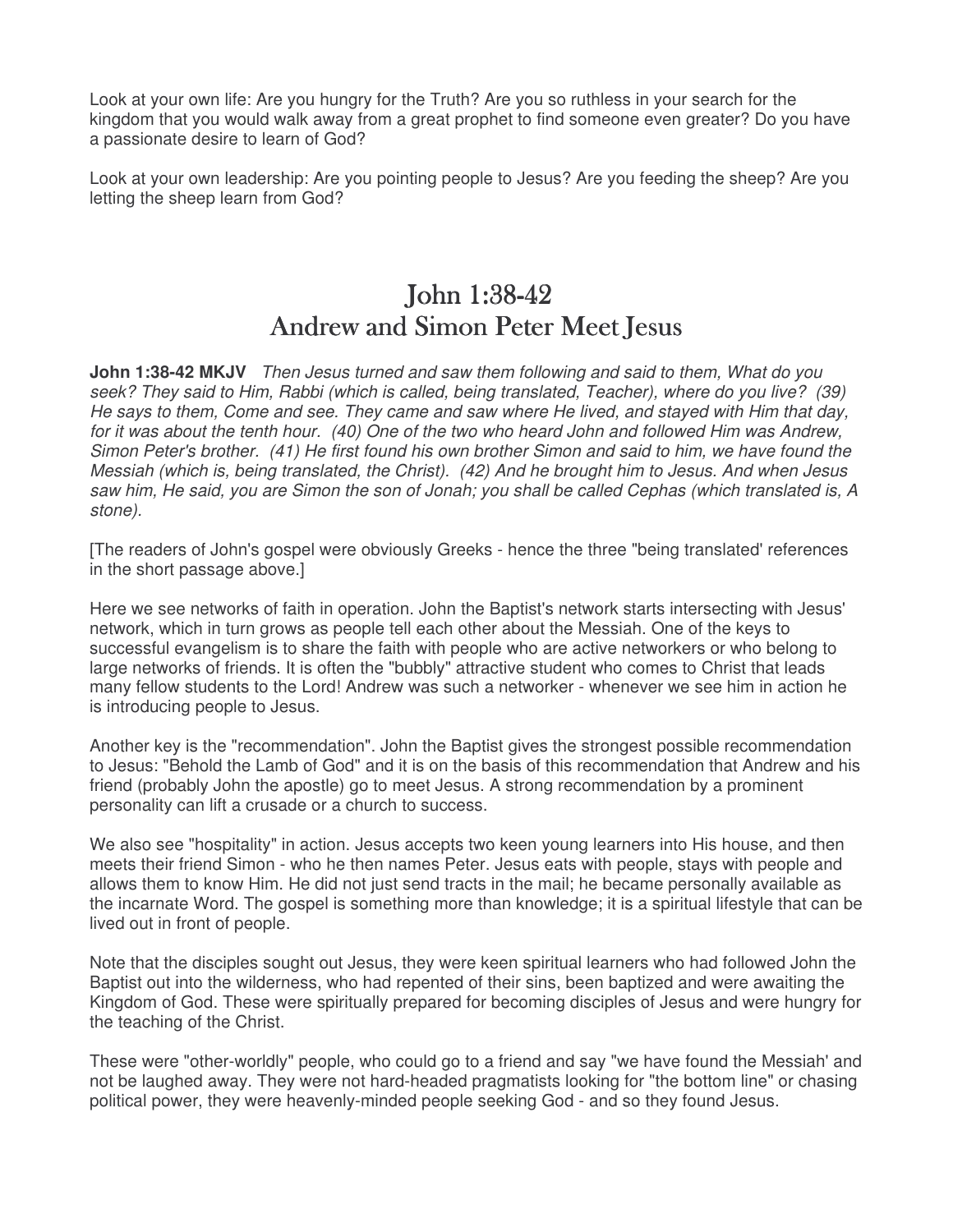We need to be a lot more heavenly-minded. We need to be really, really hungry for the things of God and "crazy enough" to go out into the wilderness to hear a prophet - or to go and stay overnight with someone that you think may be the Messiah.

Many want God on an intravenous drip. They want to lie in bed and have spirituality injected into them like Botox. They don't want to bother reading the book, give them the DVD instead!

But God is after seekers, after those who will suffer and pray and groan and travail to know Him. God wants people who will drop their fishing nets, or leave their tax-booths or climb a sycamore tree or yell out embarrassingly in a crowd just to know Him.

There is a terrible, terrible selfishness in much modern spirituality. God is expected to play to market expectations and to "suit" the seeker, to accommodate to their whims and play the music they enjoy and to be convenient about His demands. This is NOT the spirituality of the prophets or of the disciples of Jesus who sold all to pursue the Pearl of Great Price. After all it is us that need to be saved, not God.

Jesus takes one look at Simon and tells him that he will be called Peter - or a "stone". In Matthew he adds "and upon this Rock will I build by Church". Peter was by no means a Rock at this point and until Pentecost Peter would be rash and impulsive, only afterwards finding his strength under the power of the anointing. Jesus sees Peter, as he would be when he was filled with the Holy Spirit, He saw Peter as someone who could be totally filled with God and do amazing miracles and lead His Church.

This is the way God sees people - in terms of their capacity for Himself.

Many pastors can preach a "better sermon" (in technical terms) than Billy Graham but few if any have a greater anointing. It is the anointing that makes the man or woman of God, though the training is also useful and can be taken up by God as part of the person. What matters is our capacity for God and our death to self and our zeal for heavenly things.

Peter made many mistakes, some serious, but he was a "big" person, soft, forgiving and large of heart and knew how to bounce back and restore the relationship. God can do more with a large person who makes a few mistakes than with a small-minded person who never puts a foot wrong.

What is your capacity for God? Are you seriously seeking Him?

#### John 1:43-51 Nathanael

**John 1:43-51 MKJV** The day after, Jesus desired to go forth into Galilee. And He found Philip and said to him, follow Me. (44) Now Philip was of Bethsaida, the city of Andrew and Peter. (45) Philip found Nathanael and said to him, We have found Him of whom Moses wrote in the Law and the Prophets, Jesus of Nazareth, the son of Joseph. (46) And Nathanael said to him, Can there be any good thing come out of Nazareth? Philip said to him, Come and see. (47) Jesus saw Nathanael coming to Him and said of him, Behold an Israelite indeed in whom is no guile! (48) Nathanael said to Him, From where do You know me? Jesus answered and said to him, Before Philip called you, when you were under the fig tree, I saw you. (49) Nathanael answered and said to Him, Rabbi, You are the Son of God. You are the King of Israel! (50) Jesus answered and said to him, Because I said to you, I saw you under the fig tree, do you believe? You shall see greater things than these. (51) And He said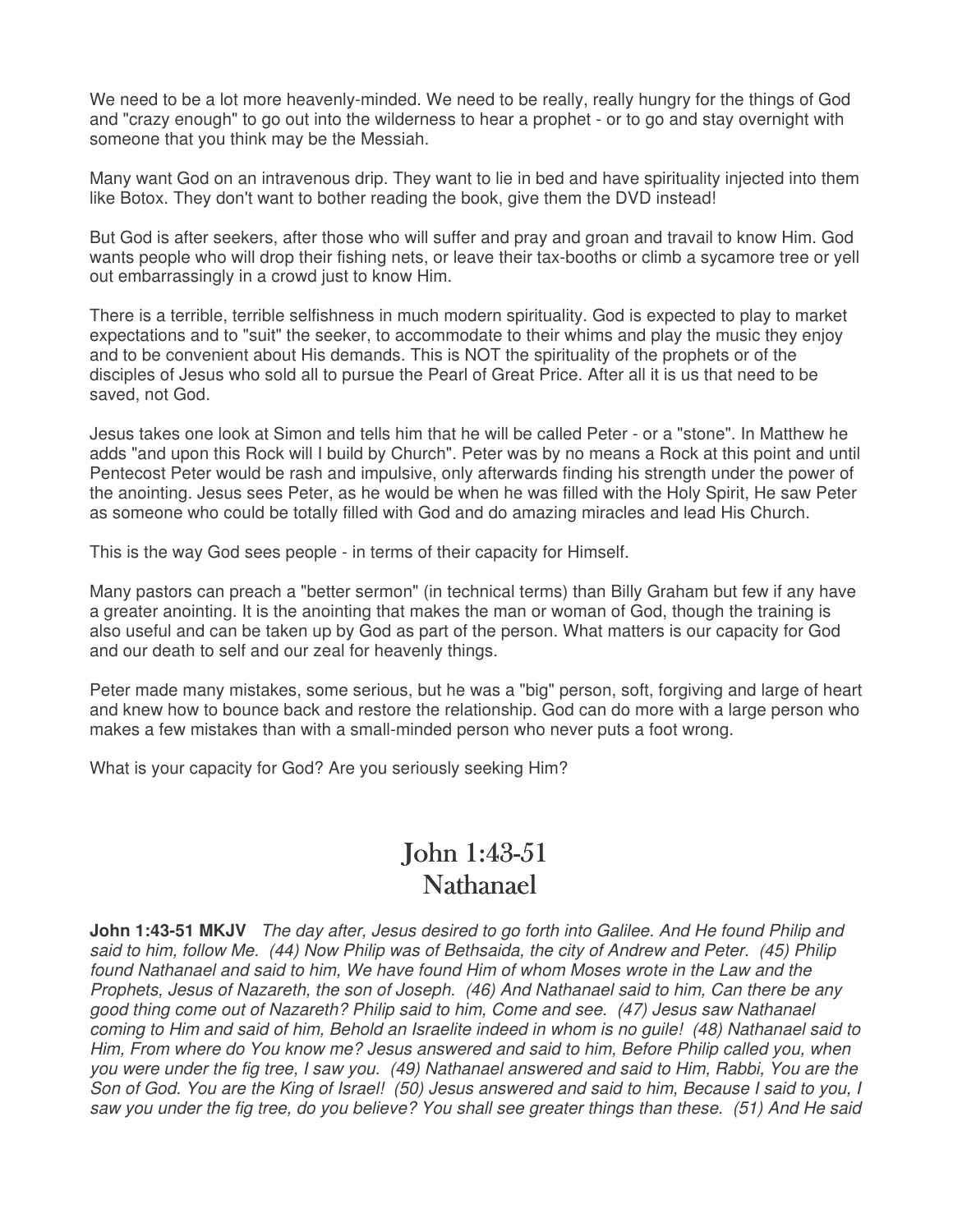to him, Truly, truly, I say to you, Hereafter you shall see Heaven open, and the angels of God ascending and descending upon the Son of Man.

What was going on under the fig tree? It seems something was happening in Nathanael's life there that was deep and powerful and spiritual, a private encounter between him and God so that whoever knew about it must be "from above".

Nathanael said to Him, from where do You know me? Jesus answered and said to him, Before Philip called you, when you were under the fig tree, I saw you.

One clue is that Nathanael seems to have been a spiritual visionary: "Truly, truly, I say to you, Hereafter you shall see Heaven open, and the angels of God ascending and descending upon the Son of Man."

So without stretching thing too far Nathanael was perhaps having a vision about the Messiah. In this case Jesus met him "in the spirit" under the fig tree, and later in person after Philip called him.

Visions of Christ are not uncommon; apparently some 40% of conversions of Muslims involve a vision of Jesus. My own conversion involved a vision of God as a gentle light filling the chapel I was in and His voice speaking to me for about twenty minutes.

God reaches out to spiritually sensitive and seeking souls in a huge variety of ways. People have even been converted by a beautiful scent "like roses" suddenly filling the room in a place where there were no flowers.

Spiritual experiences are valuable and are to be treasured but are simply a means of grace, not a sign of spiritual superiority. Some build on their encounter with God, and others do not. King Saul seems to have benefited very little from his prophetic experience. (1 Samuel 10;10,11)

Nathaniel was perhaps a disappointed seeker after the Messiah and cynical about all the false "Messiahs" from Nazareth and Galilee just as many Christians are disillusioned with modern end-time prophets. This is indicated in his statement "can any good thing come out of Nazareth?".

Nathanael was as they say - "from Missouri" – the "show-me state" in the USA so Philip just said "Come and see". Jesus pokes fun at Nathanael's bluntness by saying "Behold an Israelite in whom there is no guile." In other words, he was truthful and tactless!

So what do we make of Nathanael? He seems to have been an earnest seeker after the Kingdom, a spiritual visionary - but a blunt, tactless and possibly disillusioned one. He is like many today – wanting to believe but tired of the fakes and the nonsense.

When Nathanael does meet the "real thing" and does find the True Messiah his reaction is like that of Thomas after the resurrection: John 1:49 MKJV Nathanael answered and said to Him, "Rabbi, You are the Son of God. You are the King of Israel!"

This "one huge leap" from deep cynicism to profound faith is precisely what also happened to Thomas. There is a certain type of personality that has either/or faith – either zero or 100% - and for safety sake, to protect their hopes; they tend to choose "zero", right up until the last minute. But when the evidence comes in, they go all the way.

Nathanael is thus the psychological opposite of Peter who seems almost doubt free. Peter jumps out of the boat without a second thought. Nathanael checks the boat for leaks.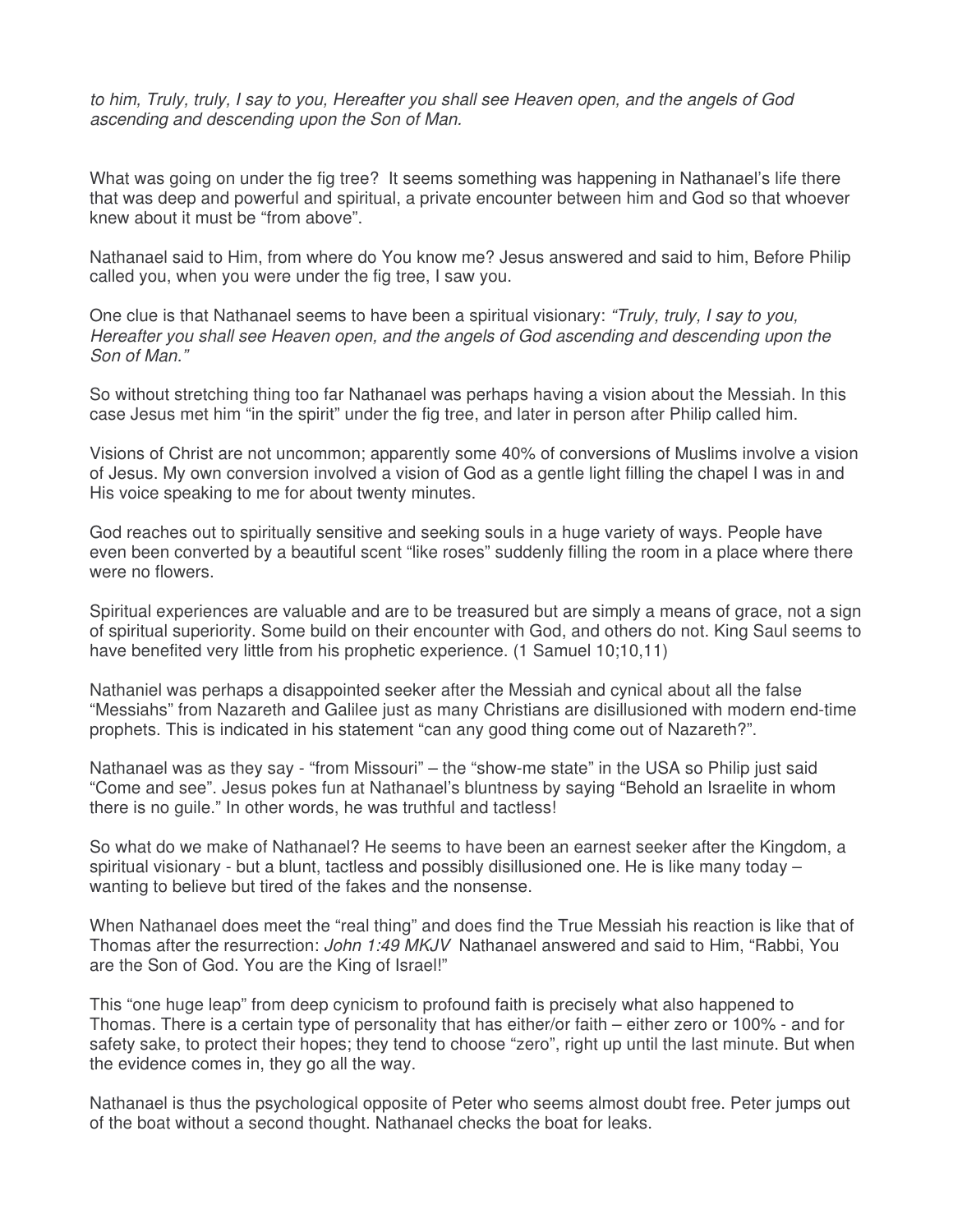The Nathanael's of this world are very useful for tough assignments because once they are convinced they stay convinced. Nathanael stayed the course and was one of the seven who met Jesus on the shore of Galilee after the failed fishing expedition (John 21:2) after the resurrection.

And for those interested in refuting the Da Vinci Code nonsense it was Nathanael who was from Cana and was the most likely bridegroom at the wedding there – not Jesus!

# John  $2:1-5$ Whatever He Says To You...

**John 2:1-5 MKJV** And the third day there was a marriage in Cana of Galilee. And the mother of Jesus was there. (2) And Jesus and His disciples were both invited to the marriage. (3) And when they lacked wine, the mother of Jesus said to Him, They have no wine. (4) Jesus said to her, Woman, what do I have to do with you? My hour has not yet come. (5) His mother said to the servants, Whatever He says to you, do it.

Nathanael, who has just been introduced to Jesus in chapter 1 was from Cana (see John 21:2), so this wedding may have been his – or a friend of his, or even a friend of Mary the mother of Jesus because it is mentioned "the mother of Jesus was there." Contrary to much modern speculation there is absolutely no evidence that this was the wedding of Jesus to Mary Magdalene. I think the way the narrative moves from introducing someone from Cana, to a wedding at Cana is a big hint that we are dealing with the same person or his family – Nathanael.

Putting such controversies aside, it was a big wedding and all and sundry, Jesus and the disciples were invited, the wine ran out and Mary asks Jesus to do a miracle – much to His exasperation. After Jesus' mild rebuke Mary backs off and leaves it up to Jesus with the immortal words: "Whatever He says to you, do it." Thus leaving it open for Jesus to do anything at all.

What did Jesus mean by "My time has not yet come" – probably that it was not yet time for His Messiah-ship to be made plain through signs and wonders. Miracles of provision such as that of the five thousand and here with the wine have a huge impact and can attract "rice Christians" that follow for an easy way to have a full stomach. Jesus did not want those sort of followers at this stage, when He was seeking out His core disciples.

Mary's statement is good advice for all Christians: "Whatever Jesus says to you - do it." Even if that is going to the mission field, or marrying a certain person, or taking a certain job – then do it.

As simple as this sound, doing what Jesus says raises a host of questions such as:

#### 1. How do I know it was Jesus?

The voice is probably that of Jesus if it is loving and holy, if it lines up with Scripture and with your previous experience of the voice of the Holy Spirit. It is sometimes described as being "clean", pure, light/positive and specific. God's voice is patient and never "hurries" or urges in a "compulsive" fashion though it may indicate to do something straight away. The mind is left open, and clear and in a highly aware state. There is often a "ring of truth" about it.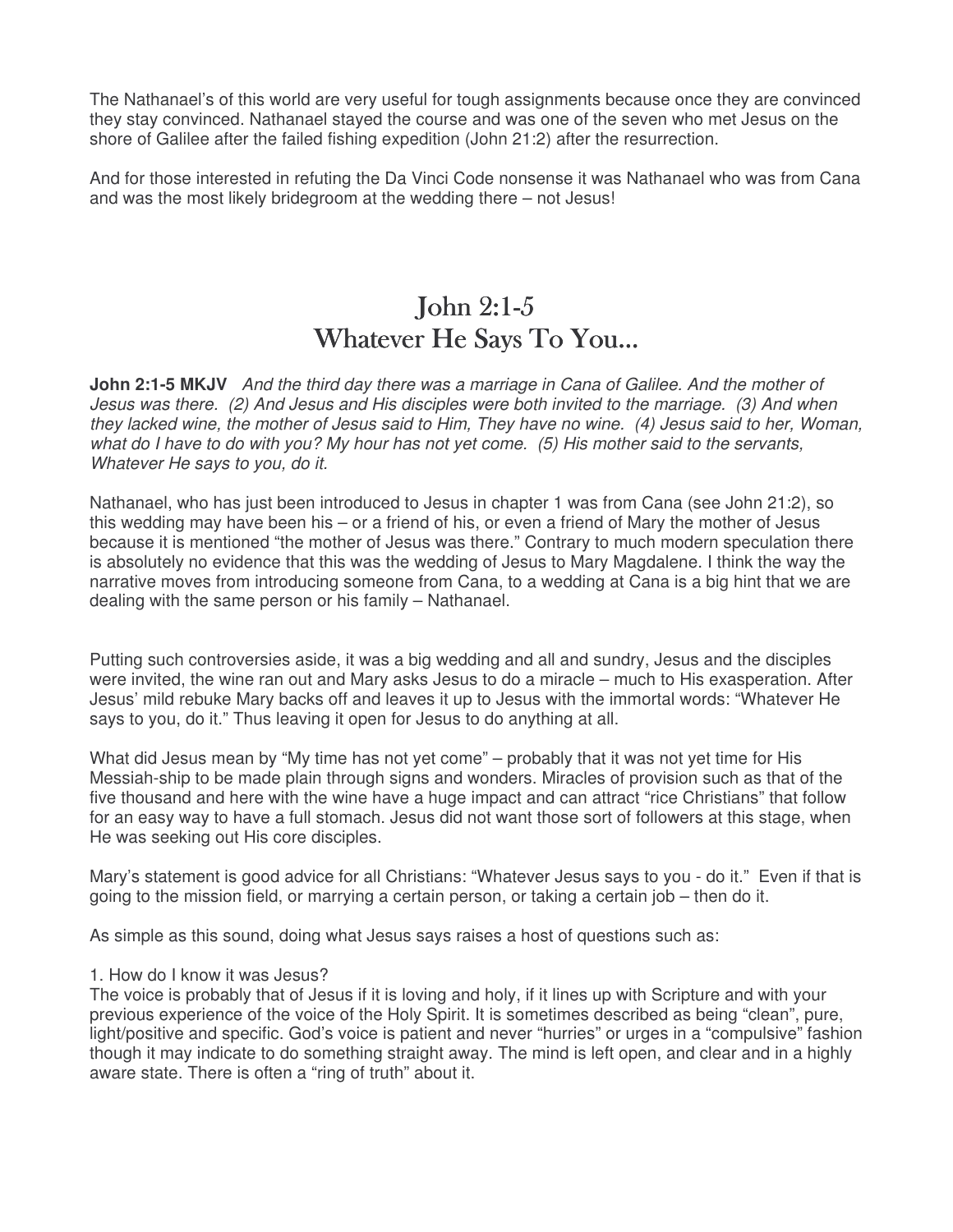2. How do I know it was not the Devil or my own flesh or my own mind?

God protects us from spiritual deception (Luke 11:11-13) and we can soon learn to tell when it is the Devil (lust, pride, accusation, snares), or the flesh (sex, money, power, worldly desires) or our own minds (often concerned with our own goals and importance). The Devil's voice is often accusing, vague, confusing, dark, urgent, hasty, impulsive and compulsive and demanding instant irrational action. The mind is disabled and overpowered.

3. Does Jesus still tell people to do things today?

Yes Jesus still speaks to people today via the Holy Spirit who He has given to us as our Comforter and teacher (see John 14:26, 1 John 2:20,27, Acts chapters 8,10,13:1-3 etc).

If in doubt, TAKE TIME, think clearly, check the Scriptures, seek counsel from a wise spiritual leader – or even a few such people. Never hastily rush into something on the basis of an impression.

God's leadings often lead to miracles – like the one in Cana or the Ethiopian eunuch. God's holy nudges can have big consequences such as the time the Lord said to pack a certain black sweater when I went to camp – and it led to the conversion of five young people.

We need to wait in a state of "utter abandonment" on Him saying "Lord have your way, whenever, however." This is very hard for the natural, logical impatient mind. Yet it is very necessary. We need to let God be God, just as Mary had to let Jesus be Jesus and stop trying to pressure Him. So on "major issues" take the matter to God in prayer then simply carry out your normal daily duties and wait for Jesus to speak.

Write down your thoughts in a journal. Let grace infuse you. Don't harass God and hurry God and get stressed out and impatient, Daniel had to wait 21 days in a fasting mode to get his answer (see Daniel 10). Try and remain in that frame of mind that is obedient and supple and open to grace. Don't try and twist God's arm or force Him into a preconceived notion. Let Him speak – then do exactly what He says.

#### $John 2:6-11$ Water Into Wine

**John 2:6-11 MKJV** And there were six stone waterpots there, according to the purification of the Jews, each containing two or three measures. (7) Jesus said to them, fill the waterpots with water. And they filled them up to the brim. (8) And He said to them, now draw out and carry it to the master of the feast. And they carried it. (9) When the ruler of the feast had tasted the water which was made wine (and did not know where it was from, but the servants who drew the water knew), the master of the feast called the bridegroom. (10) And he said to him, every man at the beginning sets forth good wine, and when men have drunk well, then that which is worse. You have kept the good wine until now. (11) This beginning of miracles Jesus did in Cana of Galilee. And it revealed His glory. And His disciples believed on Him.

In Australia we have a mournful bush ballad by Slim Dusty called "The Pub With No Beer" - which goes "there is nothing so lonesome and nothing so drear, as to stand at the bar of the pub with no beer" (or something like that). Running out of alcohol is a social disaster – especially on a festive occasion. It is not life threatening but it robs the joy from the occasion. Jesus enters into this wedding crisis simply to bring joy when everything was "lonesome and drear".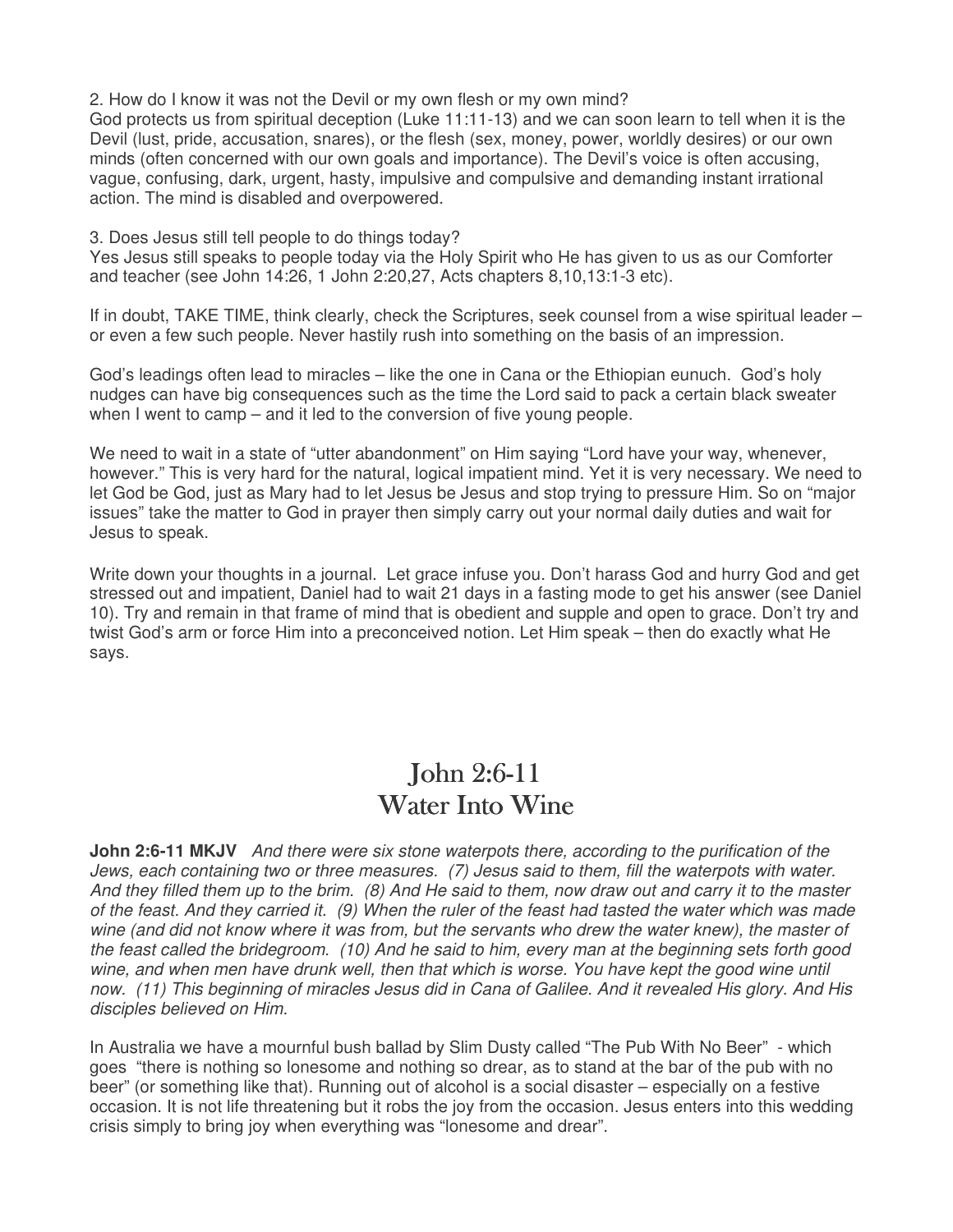This miracle is celebrated as part of the "Feast of Epiphany" (around January  $6<sup>th</sup>$ ) in the traditional church calendar and was in the news recently when some stone waterpots similar to these were discovered at one of the likely locations of Cana of Galilee.

The stone waterpots did not absorb their contents like clay pots did so there was no chance of contamination or mixing, thus they were ritually clean and used for purification. Their actual volume is uncertain but was between 12-25 gallons each. About the same as a "beer keg" I believe! So we can think of this as 6 beer kegs of wine. That is a LOT by anyone's counting and to the wine steward it was "good wine", which should not be surprising for Jesus did 'all things well

The point of the miracle at Cana is that Jesus began to exercise His powers and did so in beautiful and good ways that caused people to believe. This is Jesus showing His glory! (Verse 11)

Jesus did not show His glory by arriving in a gold carriage with three hundred bodyguards. Rather He showed His glory by providing the drinks at a poor man's wedding and saving the face and the honor of an average Galilean peasant. Jesus did not come to be admired in pomp and circumstance, or to be served; rather He came to serve and to give His life as a ransom for many.

Matthew 20:25-28 MKJV But Jesus called them and said, You know that the rulers of the nations exercise dominion over them, and they who are great exercise authority over them. (26) However, it shall not be so among you. But whoever desires to be great among you, let him be your servant. (27) And whoever desires to be chief among you, let him be your servant; (28) even as the Son of Man did not come to be served, but to serve, and to give His life a ransom for many.

If Jesus is interested in the problems of a humble Galilean peasant wedding then He is interested in our problems as well. If Jesus "bothers" with Samaritans and lepers, then He will "bother" with us as well. If Jesus wants joy at a wedding in Cana then He wants joy everywhere. Jesus is not a partypooping Pharisee but a giver of the good and abundant life!

The wedding at Cana puts the lie to the central notions of that grim and joyless and serious bondage that is religious conformity. Jesus did not declare His glory at the wedding by reciting the book of Jeremiah from memory or by delivering a sermon. He showed His glory by miraculously providing the drinks!

Christianity that is strained, serious, bug-eyed and joyless is "off'. Something has gone very wrong if joy and fun and peace and kindness and warmth are absent.

We often see Jesus attending parties in the gospel, to the extent that He was even accused of being a glutton and a drunkard.

Matthew 11:18-19 MKJV For John came neither eating nor drinking, and they say, He has a demon. (19) The Son of Man came eating and drinking, and they say, Behold a man who is a glutton and a winebibber, a friend of tax collectors and sinners. But her children justified wisdom.

 $[$ In this context "eating" = eating meat, and "drinking" = drinking wine, thus Jesus was not a vegetarian or a teetotaler – though John the Baptist was, due to his Nazarite vow (Luke 1:15).]

Jesus miraculously brought joy into humble ordinary circumstances and thus declared His glory. In doing so He also declared the nature of His New Covenant and the end of strenuous, joyless, conformity to religious expectations.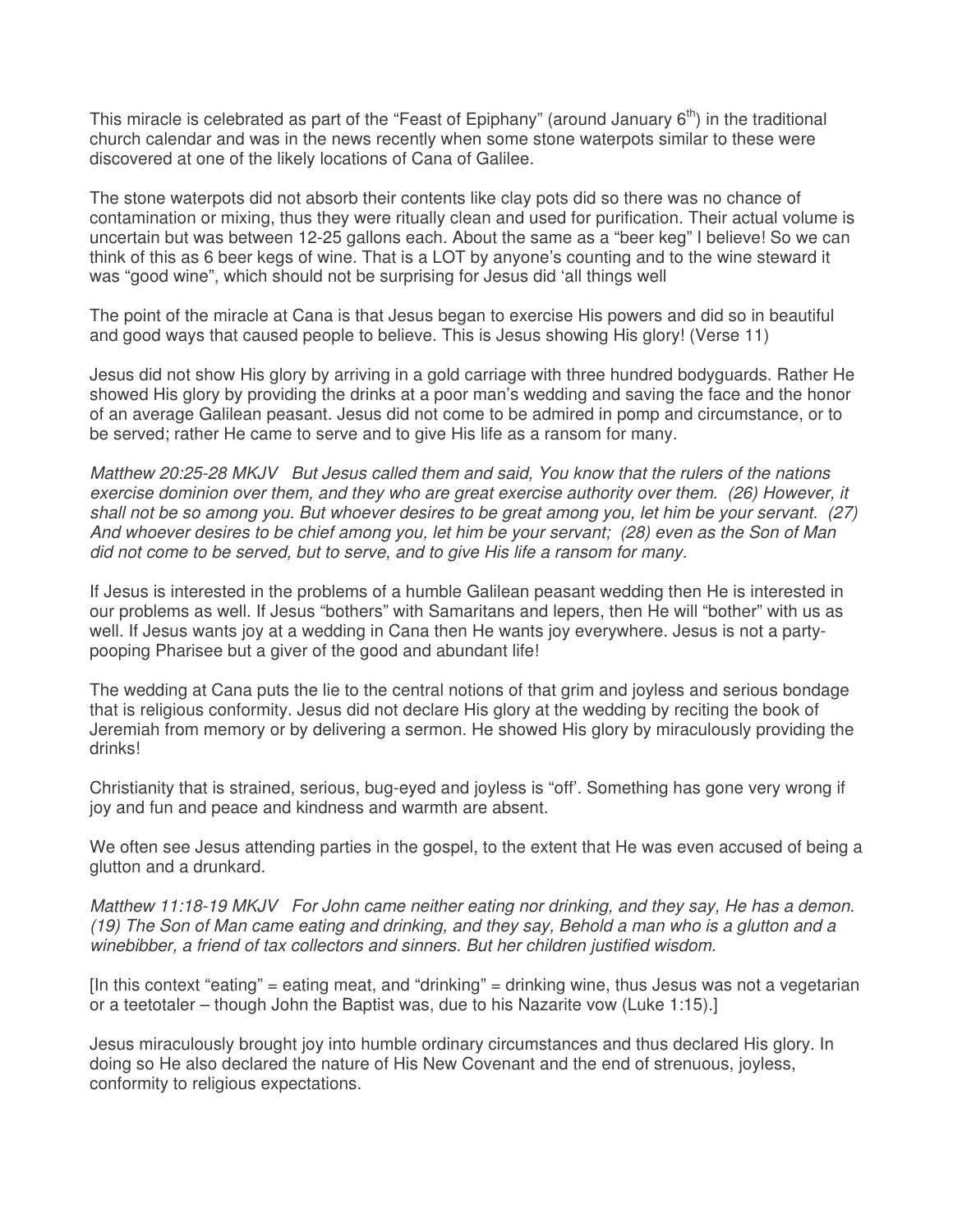There are many lessons and analogies here as well such as:

 - John the Baptist came with the water of repentance, but Jesus comes with New Wine of the Holy Spirit.

- To experience God's grace we need to be obedient and "fill the waterpots" first.

- Jesus provides the best; God's provisions partake of His excellence.

- Jesus is the giver of joy and our social situations are important to Him.

- Jesus does not just do "religious stuff" He can do very ordinary things as well that help people to live well.

# John 2:12-17 The Cleansing of the Temple

**John 2:12-17 MKJV** After this He went down to Capernaum, He and His mother and His brothers and His disciples. And they did not stay there many days. (13) And the Passover of the Jews was near, and Jesus went up to Jerusalem. (14) And He found in the temple those who sold oxen and sheep and doves, and the moneychangers sitting. (15) And when He had made a scourge of small cords, He drove them all out of the temple, also the sheep and the oxen. And He poured out the moneychangers' money and overthrew the tables. (16) And He said to those who sold doves, Take these things away from here. Do not make My Father's house a house of merchandise. (17) And His disciples remembered that it was written, "The zeal of Your house has eaten Me up."

"Take these things away from here. Do not make My Father's house a house of merchandise." The New Testament makes clear that we cannot server both God and Mammon (Matt 6:24) and godliness is not a matter of "much gain" in the financial sense (1 Timothy 6:5-10).

The commands of Jesus are very anti-materialistic "Do not worry about what you shall eat or drink." "Do not store up treasure on earth" "You cannot serve both God and Mammon" "Beware of all kinds of greed" and so on. No materialistic person can fully enjoy the Kingdom of God. In fact materialism is flat-out disobedience.

The traders in the Temple were opportunists, using the fact that people from out of town could not readily bring a bull or a sheep with them to worship, so they sold often diseased animals (see Malachi 1) at outrageous prices for sacrifices. The corruption it introduced defiled the priesthood and especially the High Priests whose greed was so rampant that they would send out armed gangs to collect tithes by force – especially from the Greek-speaking Jews.

The Temple had become the most greedy, dishonest and corrupt place in all of Israel – and Jesus had to cleanse it, but He did so gently but firmly, with a whip of small cords that did nothing more than sting. It was probably His moral force that really carried the day.

Christians are to be zealous for the things of God and should protect them from defilement and commercialization. And they are to act with scrupulous honesty when dealing with finances in the Kingdom of God. Unfortunately embezzlement by church officials is very common and according to one source exceeds \$16 billion – (yes billion with a "b") per year.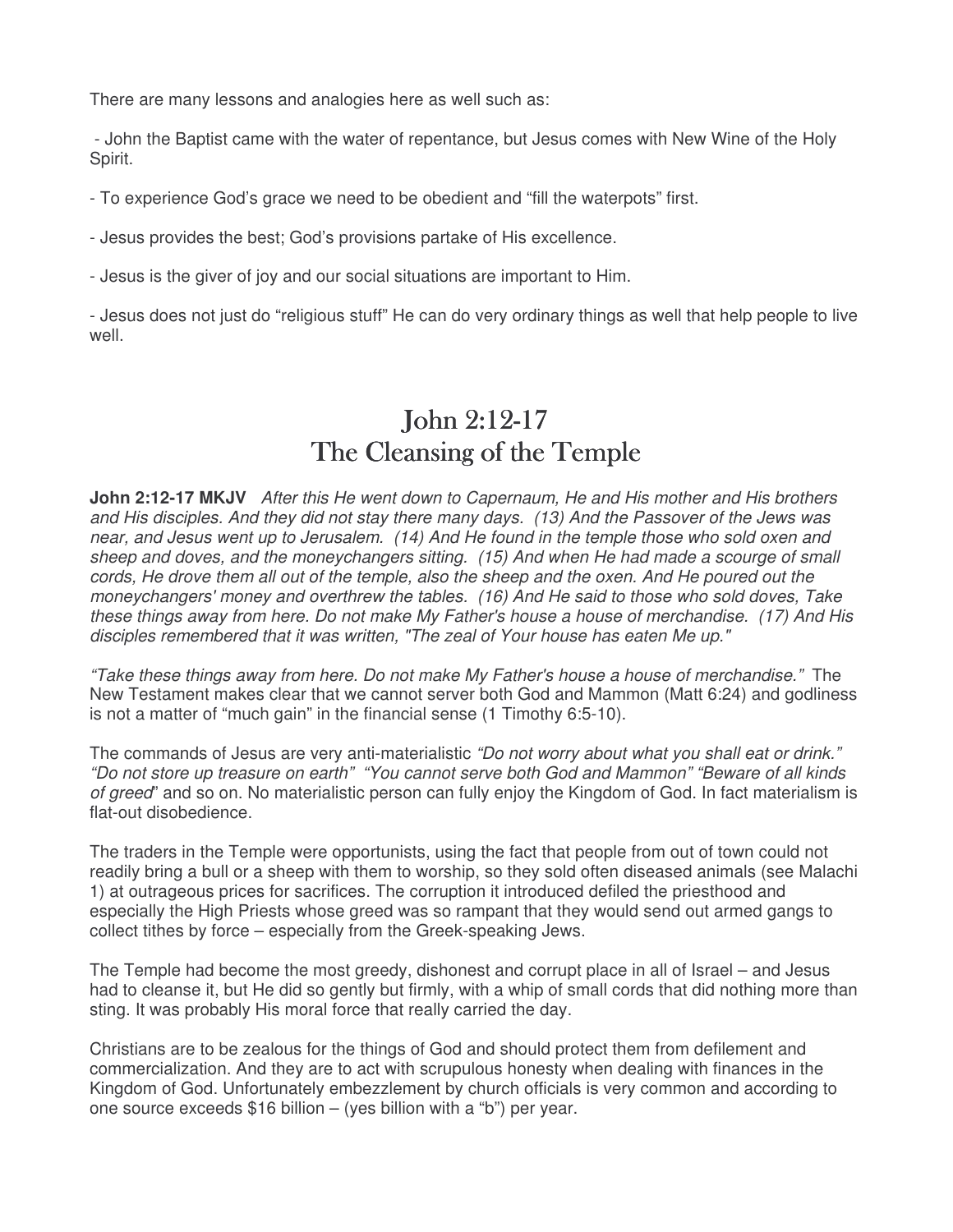Not only does such embezzlement of church funds hinder the work of God, it also defiles those involved in it and brings disrepute on the name of the Lord. God's view of Christian financial dishonesty and lying can be seen in the case of Ananias and Sapphira who were struck dead (Acts 5:1-11). Christians involved in such financial dishonesty should repent, confess and restore the funds.

On a deeper level the Temple can be taken as a symbol of the Inner Temple of the Christian – the spirit. Because God the Holy Spirit dwells in us and is one with the Christians spirit (1 Corinthians 6;17) we are not to defile our spirit through greed, which is idolatry (Ephesians 5:3-5) or through immorality (1 Corinthians 6:19).

God wants us to be a "house of prayer" inwardly and to honor God in our deepest thoughts. However materialism sets up a rival temple to Mammon and is idolatrous and Jesus will scourge and discipline you until you repent of it (Hebrews 12).

Materialism in the heart often appears as envy or as a questioning of the justice of God, which we expect to be delivered in material form e.g. "why is that pastor driving a brand new car while I drive an old bomb when my theology is better". As the parable of the laborers makes clear we are not to envy another person because God has been generous to them. (Matthew 20:1-16)

Our spirit is not to be a "house of merchandise', an inner world of wheeling and dealing and trading and unethical opportunism, rather it should be a holy place of love and purity where the things of God receive priority.

The key to this is the same as it was for Jesus "zeal for My Father's house". If we are passionate about God and His honor then we will readily remove these spiritual obstacles. Zeal is spiritual energy for spiritual things. It is not just for missionaries and new Christians but is to be a characteristic of all Christians (Galatians 4:18, Titus 2:14, 1 Corinthians 12:31, Revelation 3:19) In the Revelation reference zeal is the correct antidote to the Laodecian's lukewarm and materialistic faith.

Progress in life is not measured in cars and houses and lands and titles or by dollars in the bank. Progress in life is simply progress in Christ.

For many of us there is a need to repent, and to be holy and cleanse ourselves from all materialistic greed, covetousness and envy and to develop a true zeal for the things of God in that holy place, which is our spirit.

#### John 2:18-22 The True Sanctuary

**John 2:18-22 MKJV** Then the Jews answered and said to Him, What sign do you show us, since you do these things? (19) Jesus answered and said to them, Destroy this temple and in three days I will raise it up. (20) Then the Jews said, this temple was forty-six years building, and will you rear it up in three days? (21) But He spoke of the temple of His body. (22) Therefore when He had risen from the dead, His disciples remembered that He had said this to them, and they believed the Scripture and the word which Jesus had said.

I have a sneaking suspicion that when the Temple is rebuilt – it will be done in three days! That aside, the clear reference of this passage is to the resurrection and to the divinity of Christ and to His relationship to his body.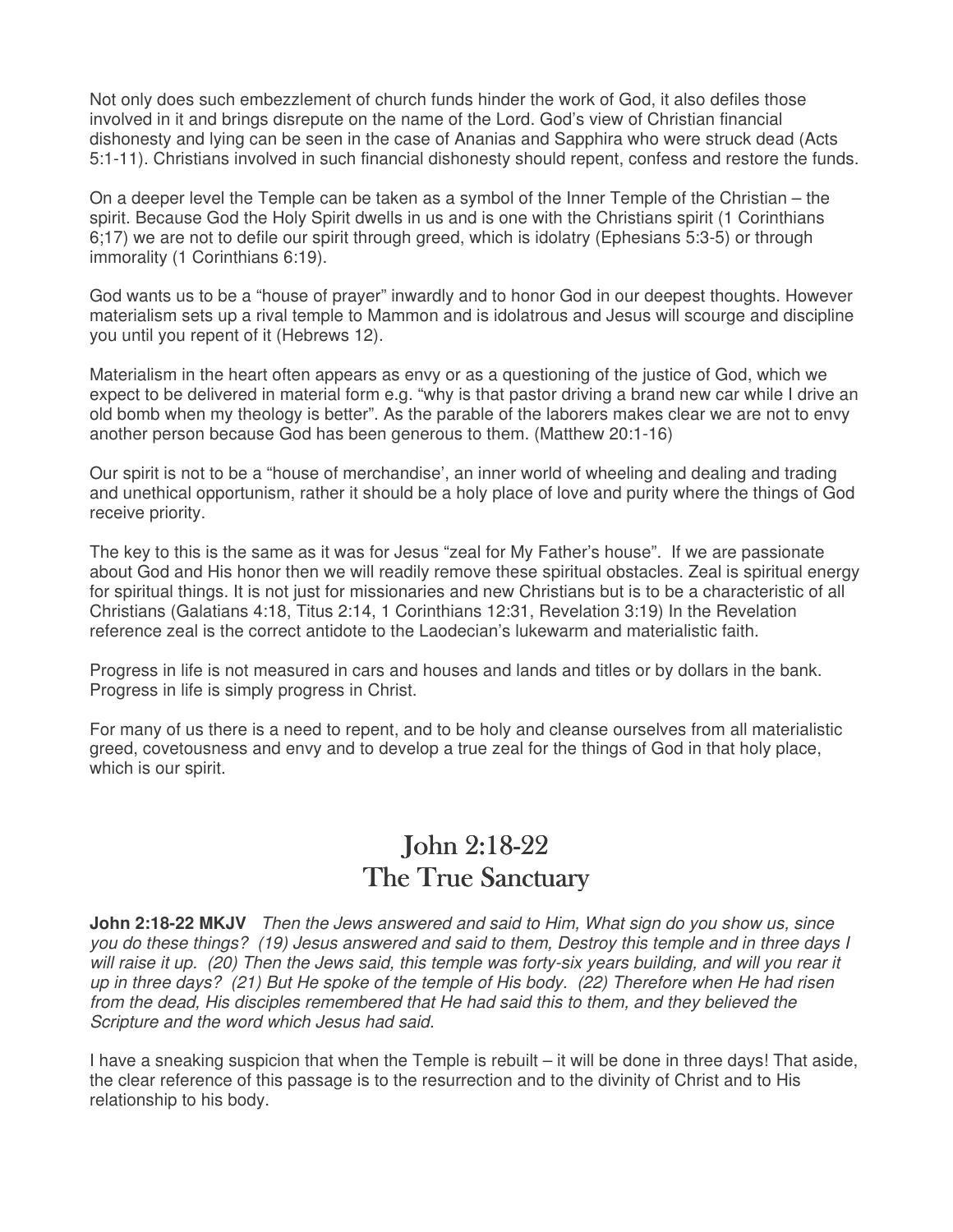Jesus' body was very important to God. God made sure that Christ was conceived of a virgin, and that no bone of His body was broken, and God raised Christ's body from the dead and also made Jesus ascend physically to Heaven to sit at the right hand of God.

Jesus body is also important to our salvation - His blood was poured out for our sins and His rent flesh opened the way to Heaven.

This tremendous importance of the physical human flesh of Jesus is truly startling. It says the body is redeemable, and resurrect-able and confirms what Genesis implies – that our flesh was always made to be dwelling place of God. It is a huge slap in the face to Gnosticism and to the idea of human flesh as evil and to the notion that all true spirituality is wholly mental and ethereal.

Hebrews gives us a big clue when it equates the flesh of Christ with the curtain of the Temple: Hebrews 10:20 HCSB By the new and living way that He has inaugurated for us, through the curtain (that is, His flesh);

Hebrews also tells us three more important things about the flesh of Christ:

The incarnation was necessary to defeat Satan:

Hebrews 2:14-15 HCSB Now since the children have flesh and blood in common, He also shared in these, so that through His death He might destroy the one holding the power of death--that is, the Devil-- (15) and free those who were held in slavery all their lives by the fear of death.

The body of Jesus was carefully prepared by God to do His will:

Hebrews 10:5-7 HCSB Therefore, as He was coming into the world, He said: You did not want sacrifice and offering, but You prepared a body for Me. (6) You did not delight in whole burnt offerings and sin offerings. (7) Then I said, "See, I have come--it is written about Me in the volume of the scroll- to do Your will, O God!"

Christ's offering on the cross sanctifies believers once for all time (and does not need to be repeated): Hebrews 10:10 HCSB By this will, we have been sanctified through the offering of the body of Jesus Christ once and for all.

Thus the body of Christ is the summation and perfection of the Temple ceremonies, his flesh is the veil into the Holy of Holies and His body and blood satisfy for the atonement of sins and provide a way to God and entrance into newness of life and victorious Christian living.

The blood of Jesus Christ is also a cleaning agent for the human spirit and conscience:

Hebrews 9:13-14 HCSB For if the blood of goats and bulls and the ashes of a heifer sprinkling those who are defiled, sanctify for the purification of the flesh, (14) how much more will the blood of the Messiah, who through the eternal Spirit offered Himself without blemish to God, cleanse our consciences from dead works to serve the living God?

1 John 1:7 HCSB But if we walk in the light as He Himself is in the light, we have fellowship with one another, and the blood of Jesus His Son cleanses us from all sin.

Christ's body was the True Temple and the Temple is where God dwells.

Colossians 2:9 HCSB For in Him the entire fullness of God's nature dwells bodily,

2 Corinthians 5:19 MKJV (19) Whereas God was in Christ reconciling the world to Himself, not imputing their trespasses to them, and putting the word of reconciliation in us.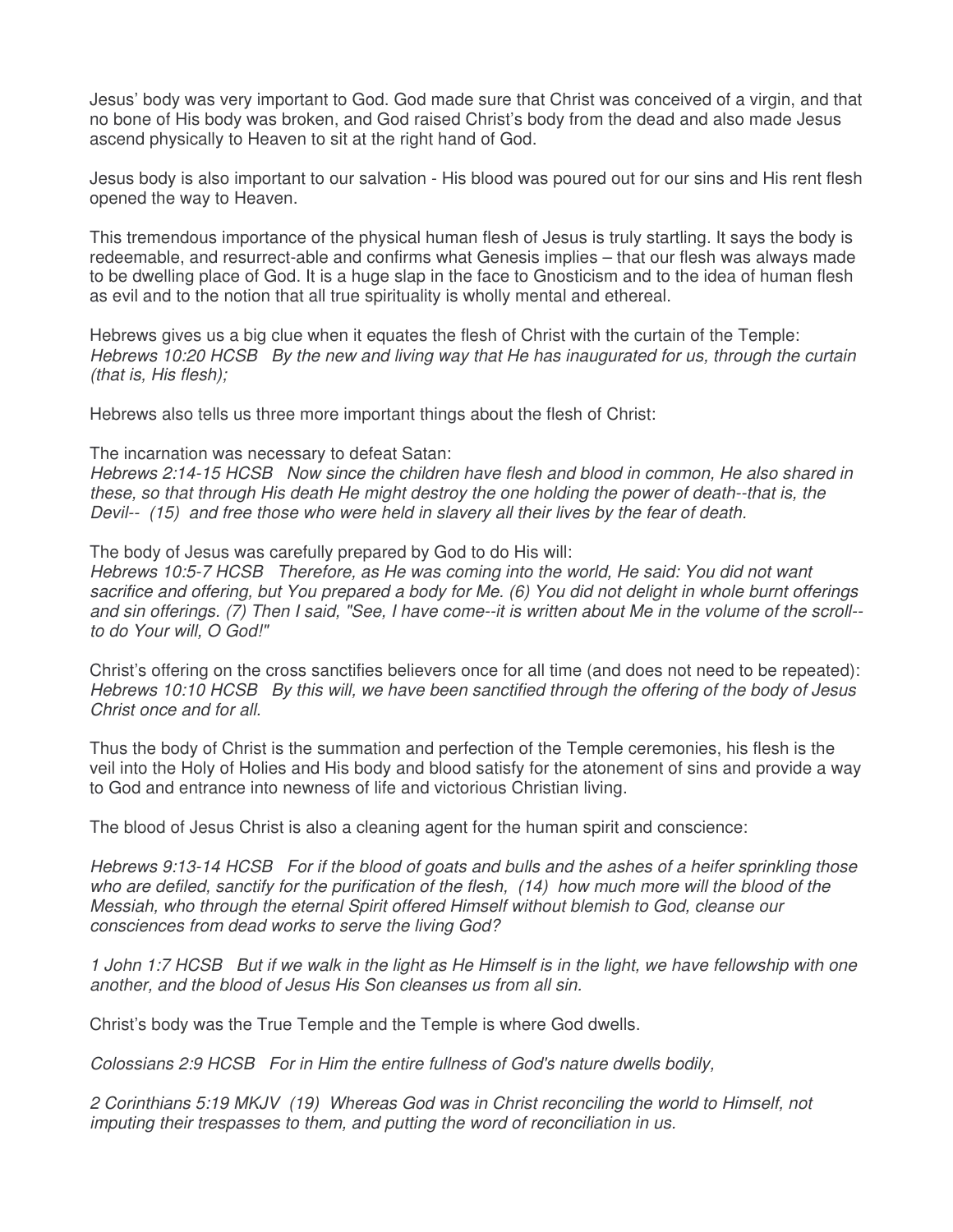Thus God, in His great holiness, does not refuse to dwell in human flesh. Therefore your body, cleansed by the blood of Jesus is acceptable as a dwelling place of God. Your body is also a temple, a sacred site that must be treated reverently:

1 Corinthians 6:17-20 MKJV (17) But he being joined to the Lord is one spirit. (18) Flee fornication. Every sin that a man does is outside the body, but he who commits fornication sins against his own body. (19) Or do you not know that your body is a temple of the Holy Spirit in you, whom you have of God? And you are not your own, (20) for you are bought with a price. Therefore glorify God in your body and in your spirit, which are God's.

So lets sum this up:

- 1. Christ's body was a temple a place where God dwelt. In fact it was the True Temple.
- 2. Christ's flesh was equivalent to the Temple veil and when His body was pierced the Temple veil was torn in two from top to bottom.
- 3. God dwelt in Christ's physical body, raised it from the dead and He physically ascended into Heaven and the Son of God still dwells physically in a resurrected body as the fullness of Godhead in bodily form (Colossians 2:9).
- 4. Thus the human body is not intrinsically evil but can be redeemed, resurrected, transformed and brought to heaven. In fact the human body is supposed to be the dwelling place of God.
- 5. Your body is a temple of the Holy Spirit, a sacred site, to be treated with reverence and not to be defiled through sexual immorality.

# John  $2:23-25$ The Aloofness of Jesus

**John 2:23-25 MKJV** And as He was in Jerusalem at the Passover, at the feast, many believed in His name when they saw the miracles which He did. (24) But Jesus did not commit Himself to them, because He knew all (25) and did not need that anyone should testify of man. For He knew what was in man.

Jesus is aloof from the mass of the people at the Passover, they believed in Jesus but Jesus did not believe in them – because He knew they would crucify Him in the end. Thus Jesus tells us not to trust in unregenerate human nature, it will always let us down.

Jesus knew what was in fallen humanity so fully and so completely that He did not need anyone to tell Him about human nature - because He "knew all". And what did He say is inside us prior to Christ? It is not a pretty picture:

Mark 7:20-23 MKJV And He said, That which comes out of the man is what defiles the man. (21) For from within, out of the heart of men, proceed evil thoughts, adulteries, fornications, murders, (22) thefts, covetousness, wickedness, deceit, lasciviousness, an evil eye, blasphemy, pride, foolishness: (23) All these evil things pass out from inside and defile the man.

Jeremiah 17:9 MKJV The heart is deceitful above all things, and desperately wicked; who can know it?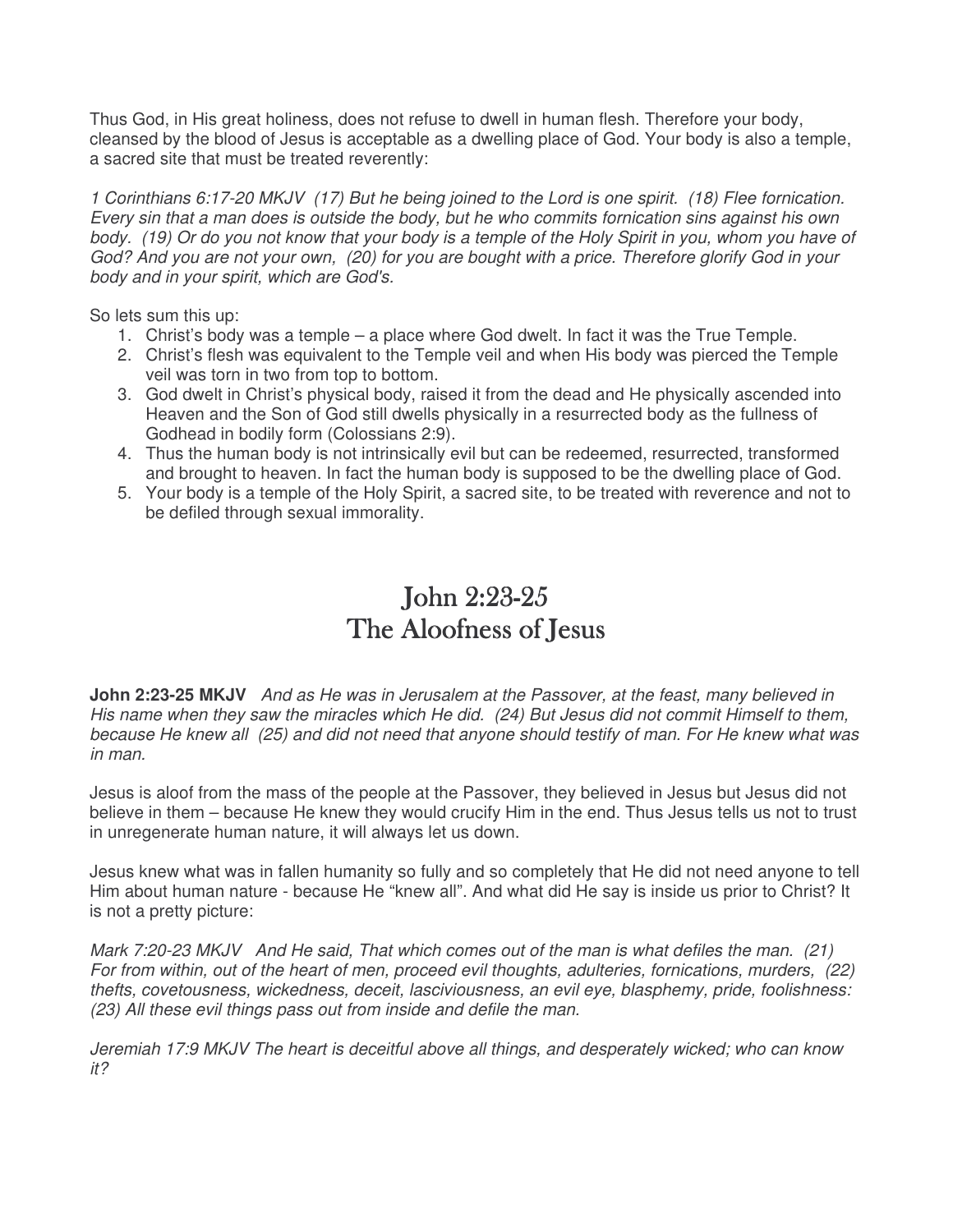Ecclesiastes 9:3 HCSB This is an evil in all that is done under the sun: there is one fate for everyone. In addition, the hearts of people are full of evil, and madness is in their hearts while they live--after that they go to the dead.

The average "Joe Smith" is thoroughly self-centered and runs their life inwardly writing a story with themselves as the center of all things – with the selfish trinity of "I myself and me" starring as minigods and super-heroes.

Now, even in the Old Testament there is also an opposing picture – that of the renewed heart, the faithful heart, the heart after God and so on, but it is a much rarer picture.

Non-Christians may do many good things and even approve of spiritual things, however it is woven into their self-congratulating story. Repentance is giving up one's self-deceit and sin and madness and folly and becoming God-congratulating instead.

What goes on in our heads is not harmless. The fantasies of money, sex or power, the plots of revenge, the desire to kill, the envy of the rich and famous, and the scheming to attain that which is not rightfully ours, the love of comfort and luxury and the careless disregard of others, elitism, pride, superiority, covetousness, these all are things far from the truth of the gospel.

Our inner world is not serene and consistent – in fact it is a right bird's nest of beliefs we have picked up over the years, of desires and plans and vows and opinions that the Bible calls "the thoughts and intents of the heart". Along with our good intentions are some bad intentions and angry intentions and so forth. Most people can happily have one belief system on Sunday and another at work on Monday morning.

The ability to operate in two contradictory belief systems is what James calls "double-mindedness". (James 1:5-8) This double-mindedness is always rebuked by the prophets from Joshua's "choose which day who you will serve" (Joshua 24:15) to Elijah's "how long will you falter between two opinions" (1Kings 18:21) to Jesus and "you cannot serve God and Mammon" (Matthew 6:21-24) to James and his exhortations against double-mindedness and worldliness. (James 1:5-8; 4:1-7).

Jesus knew all this and still loved us! Jesus knew about our most disgusting, vile, mean and covetous and treacherous thoughts and still died for us! Jesus did not say because you deserve I would be kind to you! No, he said because I know your need of a Savior I will die for you!

Jesus knows all your stuff! He knows the websites you visit, the foolishness you think, the fantasies you have, and the dreams that fill your mind. He still loves you just as you are but He sure wants to clean up the junk that is in your head and in your heart. The article I out at the start of today's devotional can really help you with that as can the entire Biblical EQ ebook you can download at (it is free).

The Holy Spirit wants to get into the closet and throw out the non-God belief system/s that are there. He will throw out materialism, he will jettison all pornography, and He will rewire your ambitions and rework your ideas of success and of leadership to more biblical models.

If you want God to trust you then you have to allow Him to clean up your inner world. Jesus stood aloof from the unregenerate human heart but He is close to those whose hearts are purified by the blood of Christ – for the pure in heart shall see and behold God. (Matthew 5:8)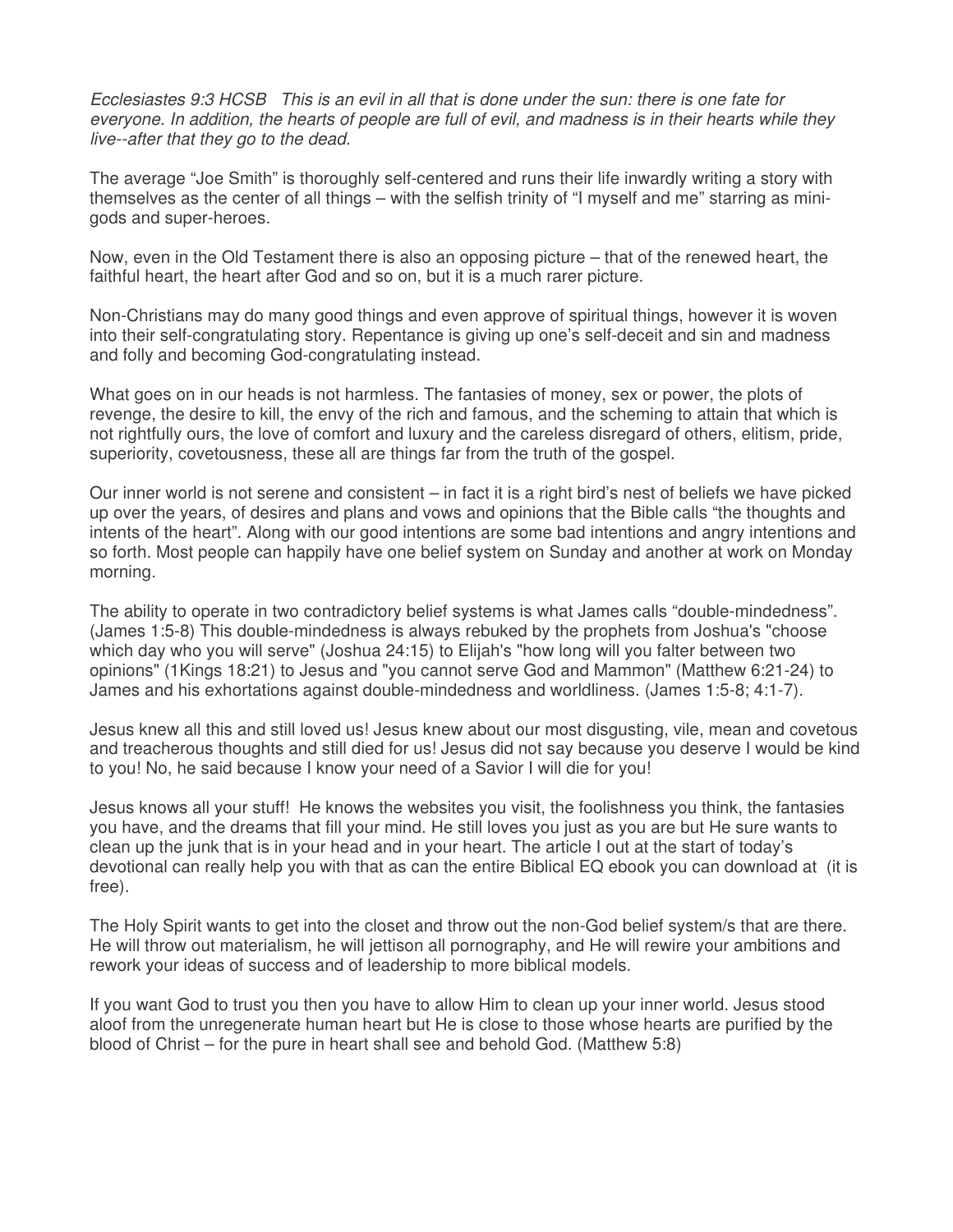### John  $3:1-8$ Born-Again Of The Spirit

**John 3:1-8 HCSB** There was a man from the Pharisees named Nicodemus, a ruler of the Jews. (2) This man came to Him at night and said, "Rabbi, we know that You have come from God as a teacher, for no one could perform these signs You do unless God were with him." (3) Jesus replied, "I assure you: Unless someone is born again, he cannot see the kingdom of God." (4) "But how can anyone be born when he is old?" Nicodemus asked Him. "Can he enter his mother's womb a second time and be born?" (5) Jesus answered, "I assure you: Unless someone is born of water and the Spirit, he cannot enter the kingdom of God. (6) Whatever is born of the flesh is flesh, and whatever is born of the Spirit is spirit. (7) Do not be amazed that I told you that you must be born again. (8) The wind blows where it pleases, and you hear its sound, but you don't know where it comes from or where it is going. So it is with everyone born of the Spirit."

Nicodemus, the "teacher of all Israel" realized that he did not have what Jesus had and that the spirituality of Jesus was of a kind totally other to all Nicodemus' devotion, to all his book learning, and to all his discipline and rigor. The miracles were astonishing and the teaching was deep. This was clearly "something else" and it was good. Nicodemus was a human being but Jesus was a human being who was also a spiritual being.

Nicodemus wants some deep personal teaching from Jesus. He comes humbly, though secretly, and admits that He sees Jesus as being from God. Nicodemus is clearly there to learn and not to argue. So Jesus immediately goes for a mind-stretching concept for his talented but very literal (Pharisee) pupil – the idea of being "born-again".

Nicodemus protests at the concept and the Master-Pupil Socratic dialogue begins. Jesus makes it very clear that flesh and spirit are entirely different levels of being: "Whatever is born of the flesh is flesh, and whatever is born of the Spirit is spirit."

The Kingdom of God is spiritual so to dwell in it Nicodemus needs to be born into the spiritual level of existence: "I assure you: Unless someone is born again, he cannot see the kingdom of God."

He even repeats it turning it around and adding extra meaning: "I assure you: Unless someone is born of water and the Spirit, he cannot enter the kingdom of God." The 'water and Spirit addition indicating that is not only water baptism as a ritual that saves, but it must be accompanied by real spiritual transformation that comes from true repentance and grace received through faith.

So we are not Christians by joining a club or listening to Christian music or wearing a Christian T-Shirt. You cannot join Christianity the same way you can join a golf club! You have to actually experience a deep transformational inner moral and spiritual change that makes you an eternal creature made in the image of Jesus Christ (2 Corinthians 5:17). The caterpillar must become a butterfly before it can join the flying school!

Now being "born-again"' has, in some circles been equated with "had a warm fuzzy spiritual experience". This notion does not square with Scripture. Being born-again is a moral and spiritual experience, which may or may not be emotional. There is no mention of Nicodemus doing handstands!

However we can expect born-again folk to be quite puzzling and a bit different: "The wind blows where it pleases, and you hear its sound, but you don't know where it comes from or where it is going. So it is with everyone born of the Spirit."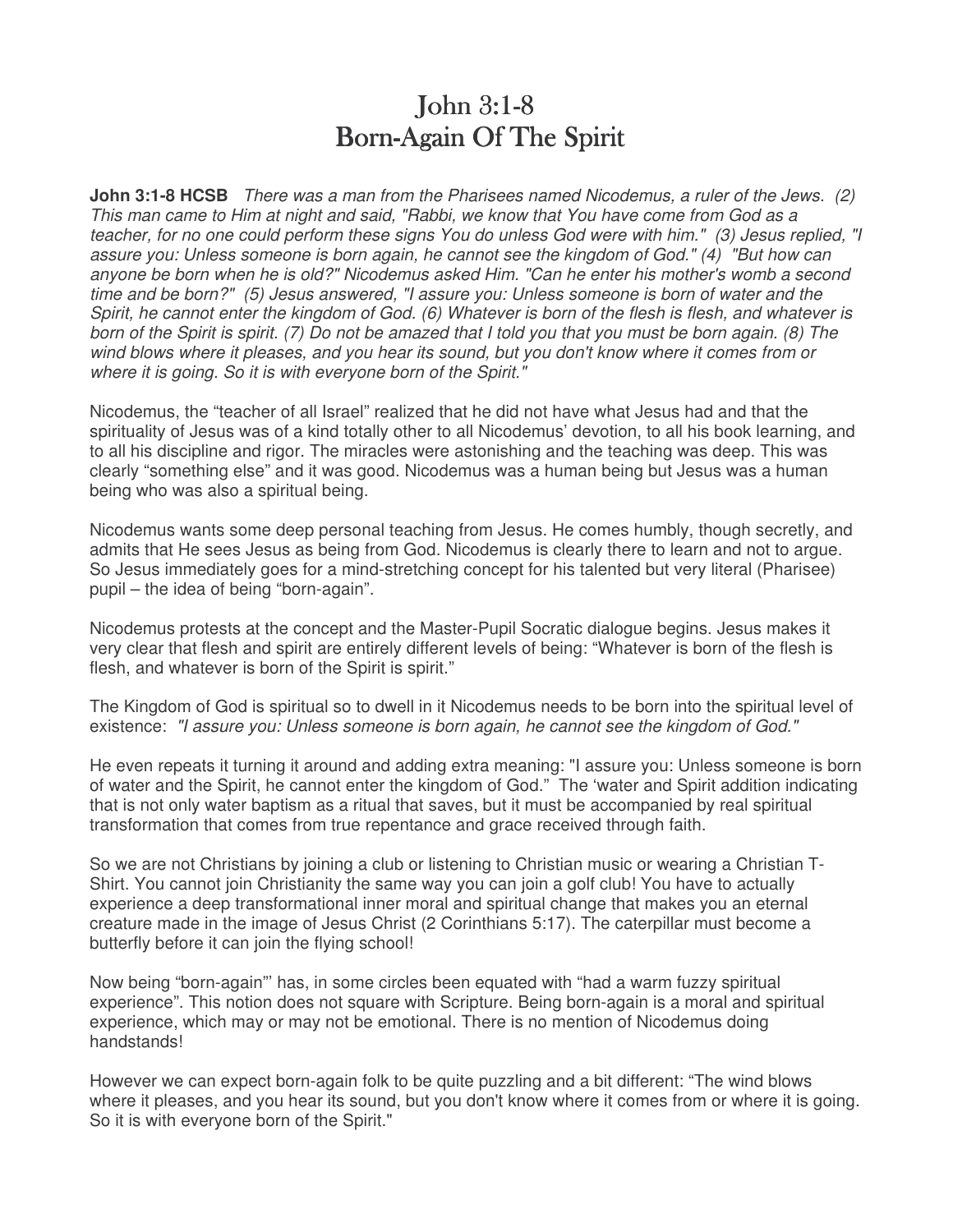Spiritual people operate on another plane of existence. The apostles are good examples of this – traveling the Roman world and following God's leadings, but always profitably and not haphazardly.

The apostle may seem quite bizarre when compared to the trader or the politician but they are working God's plan with a keen vision for God's glory. Sometimes spiritual folk ignore what seems like a "big opportunity" to focus on a single person such as the Ethiopian eunuch, or they stay with an outcast on the edge of town like Simon the Tanner. Or like Jesus they seem to wait until its too late and Lazarus has passed away – only to bring him up from the grave.

Born-again folk may be misunderstood, or even be accused of fanaticism; however being born-again is the only way into the Kingdom of God. To be born-again you must be willing to let go of living merely on the earthly human plane of your own will and ideas and notions and desire a moral and spiritual existence as a God-indwelt human. You must realize that no matter how smart and moral and spiritual you are - you "just don't have it" in yourself, that you are missing something important and that you need whatever it is that Jesus has got. That is the point that Nicodemus came to – and that is the point you need to come to as well.

### John 3:9-18 **Everlasting Life**

**John 3:9-18 MKJV** Nicodemus answered and said to Him, How can these things be? (10) Jesus answered and said to him, Are you the teacher of Israel and do not know these things? (11) Truly, truly, I say to you, We speak what we know and testify what we have seen. And you do not receive our witness. (12) If I have told you earthly things and you do not believe, how shall you believe if I tell you heavenly things? (13) And no one has ascended up to Heaven except He who came down from Heaven, the Son of Man who is in Heaven. (14) But even as Moses lifted up the serpent in the wilderness, even so must the Son of Man be lifted up, (15) so that whosoever believes in Him should not perish, but have everlasting life. (16) For God so loved the world that He gave His only-begotten Son, that whoever believes in Him should not perish but have everlasting life. (17) For God did not send His Son into the world to condemn the world, but so that the world might be saved through Him. (18) He who believes on Him is not condemned, but he who does not believe is condemned already, because he has not believed in the name of the only-begotten Son of God.

Nicodemus is perplexed by the new birth. So Jesus explains that Heaven and Earth are only connected via the "Son of Man who is in Heaven" (verse 13). Jesus is the connection because He can descend from Heaven, and He can ascend into Heaven, and He is in fact always "in Heaven" and the Kingdom of Heaven is at hand wherever Jesus is. So Jesus is the God-Man, who is at home both on earth and in heaven.

Jesus alone of all human beings possessed this dual quality so Jesus alone is able to speak with authority about spiritual things and answer the question of Nicodemus. Jesus is able to testify about Heavenly things because He has been there and seen them: Truly, truly, I say to you, we speak what we know and testify what we have seen. And you do not receive our witness. (12) If I have told you earthly things and you do not believe, how shall you believe if I tell you heavenly things?

Jesus is unique - there are no other "avatars" or "gurus" who have the same God-Man quality: "And no one has ascended up to Heaven except He who came down from Heaven, the Son of Man who is in Heaven."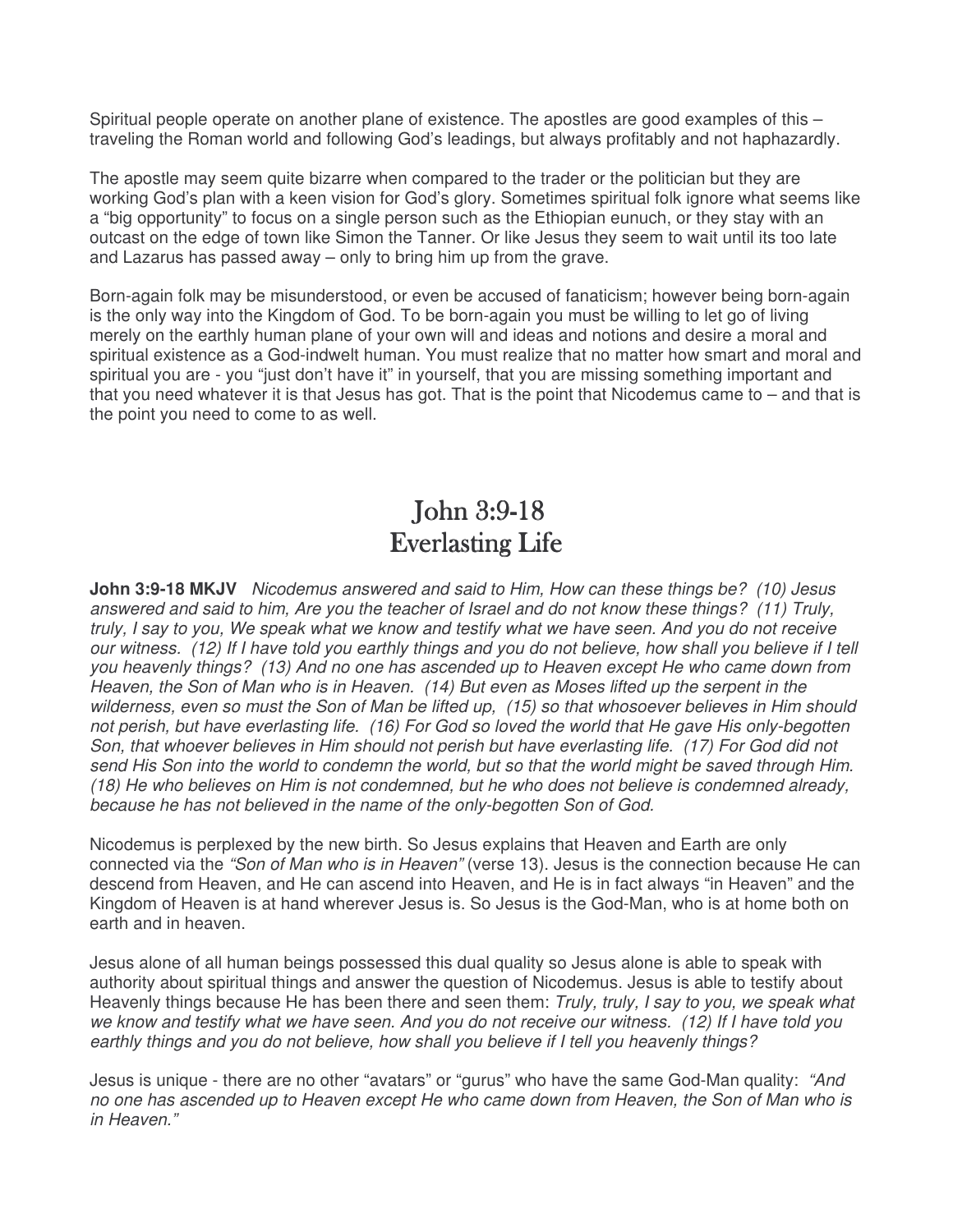Because Jesus is unique in this way He is the sole source of salvation. Jesus is the way, the truth and the life and no one can come to the Father except via Him (John 14:6) and there is no other name under Heaven by which men must be saved. (Acts 4:12)

Since He is the only God-Man, the only "begotten Son" of God, the only bridge between earth and heaven then it is Jesus who must do the work of salvation: "But even as Moses lifted up the serpent in the wilderness, even so must the Son of Man be lifted up, (15) so that whosoever believes in Him should not perish, but have everlasting life."

On the cross Jesus was literally "lifted up between Heaven and earth" to be an intermediary, and to atone for sin. Jesus did this to open a way for believers to possess eternal life. God sent Jesus into the world to help it to connect to Heaven, and to bring believers into the Kingdom of Heaven. Jesus is only mediator between God and Man – Christ Jesus (1 Timothy 2:5) and He gives us eternal life through faith in His Name.

The following verses are among the best known in Scripture: (16) For God so loved the world that He gave His only-begotten Son, that whoever believes in Him should not perish but have everlasting life. (17) For God did not send His Son into the world to condemn the world, but so that the world might be saved through Him.

That they may not perish - those outside of Heaven perish, because only Heaven is truly eternal. Outside of Heaven everything simply decays and perishes forever.

If you think about it there are only two alternatives to eternal life. They are: a) something that is eternal – but which is not "life", that is eternal death or b) to be life but not be eternal, that is to have a temporary life in some way. So the three options are eternal life, eternal death, or temporary life. Both the latter options can be classified as "perishing". They are truly dreadful alternatives.

God displays His love in sending His only-begotten Son to die on the cross so that we might be spared from these truly dreadful alternatives and be saved. God wants us with Him, in Heaven, sharing His eternal life.

Because humanity is naturally disconnected from Heaven it is "condemned already" – that is humanity is naturally outside the realm where grace operates in eternal and beautiful ways. If you are outside of grace - then you are in judgment; and given that we are all sinners that means humanity is condemned already. Jesus put it this way: He who believes on Him is not condemned, but he who does not believe is condemned already, because he has not believed in the name of the onlybegotten Son of God.

Believing removes us from condemnation, connects us to Heaven and we receive grace and enter into eternal life. In fact we immediately become citizens of Heaven (Philippians 3:20) and are seated with Christ in the heavenly places. Ephesians 2:6 HCSB He also raised us up with Him and seated us with Him in the heavens, in Christ Jesus,

"He who believes on Him is not condemned, but he who does not believe is condemned already," There is no condemnation for those that are in Christ Jesus (Romans 8:1) so God is always benevolent and good toward you though He may chastise you from time to time (Hebrews 12:5-13). But for those who choose not to believe, the future is bleak.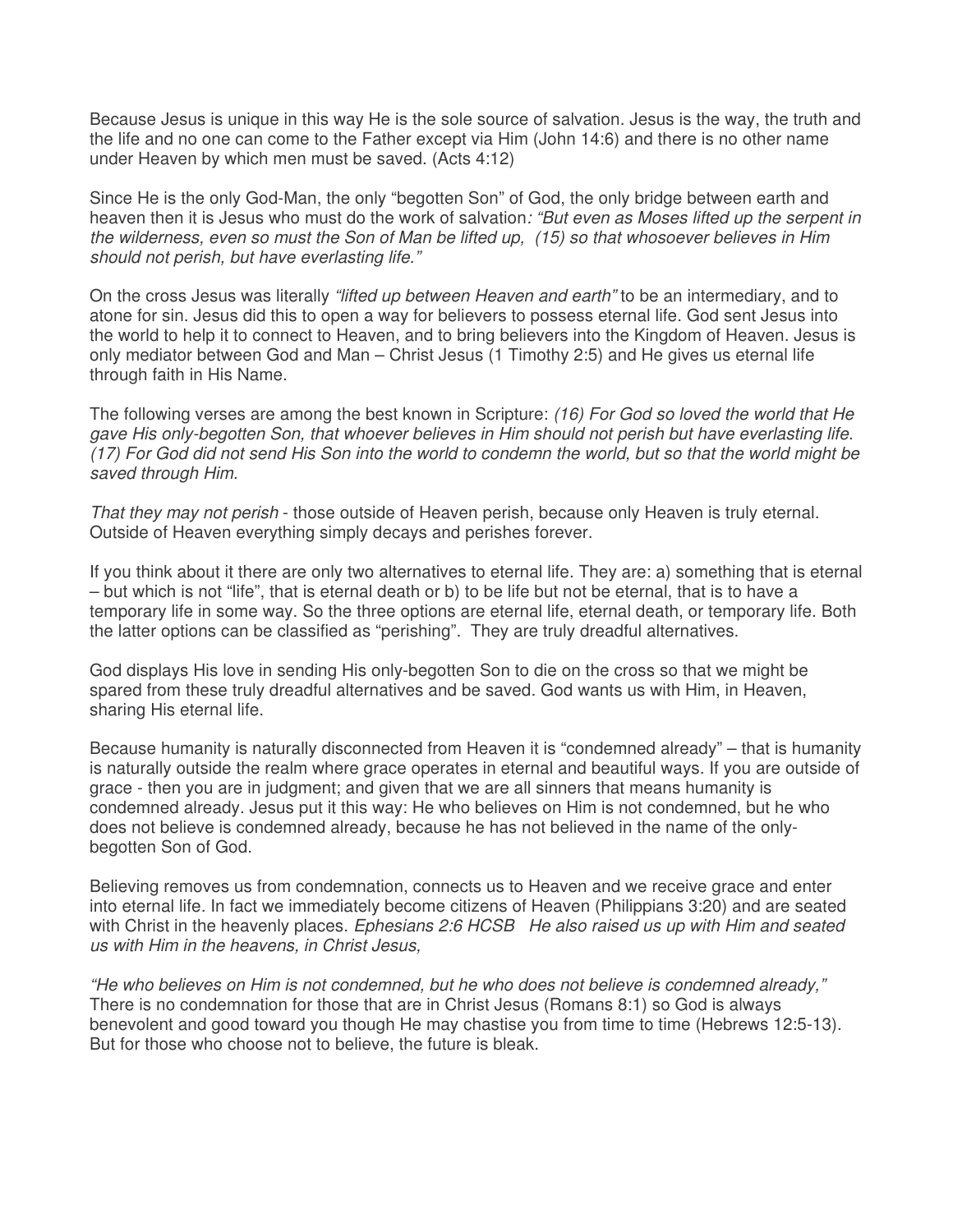# John 3:19-21 Reactions To The Light

**John 3:19-21 HCSB** "This, then, is the judgment: the light has come into the world, and people loved darkness rather than the light because their deeds were evil. (20) For everyone who practices wicked things hates the light and avoids it, so that his deeds may not be exposed. (21) But anyone who lives by the truth comes to the light, so that his works may be shown to be accomplished by God."

The light has two possible reactions: fear and scurrying away like cockroaches, or attraction to the light - like moths.

Evil people run from the light of God, they dwell in moral darkness, extinguishing even the light of conscience, and sometimes they even dwell in physical darkness as well, in graveyards and dim back alleys. "For everyone who practices wicked things hates the light and avoids it, so that his deeds may not be exposed."

Evil reacts against exposure because exposure could bring judgment. Exposure could face them up to themselves, to their shame and to their punishment and to what they have done – which they hide even from themselves.

But quite ordinary people also avoid God's light as well because they do not want to change. They do not want to be probed by God. They do not want certain matters brought up or certain attitudes changed, and they fear pastors and counsellors and all those who ask awkward questions about the state of their souls.

Living by the truth is very hard. It takes real courage to come into the light and talk face-to-face with the God who does not condemn us. There are two bible verses that are very important in this regard:

Romans 8:1-2 HCSB Therefore, no condemnation now exists for those in Christ Jesus, (2) because the Spirit's law of life in Christ Jesus has set you free from the law of sin and of death.

1 John 4:16-18 HCSB And we have come to know and to believe the love that God has for us. God is love, and the one who remains in love remains in God, and God remains in him. (17) In this, love is perfected with us so that we may have confidence in the day of judgment; for we are as He is in this world. (18) There is no fear in love; instead, perfect love drives out fear, because fear involves punishment. So the one who fears has not reached perfection in love.

Romans 8:1,2 tells us that we are without condemnation if we are in Christ and 1 John 4;16-18 tells us that God is fundamentally love and that we do not need to be terrified that He will punish us on the day of judgment.

So when we face a miniature "Day of Judgment' and look into our life and actions we can do so honestly, without fear of condemnation or punishment. We can look at our mess dispassionately as a surgeon looks at an open wound. We can let God deal with it, without feeling condemned, any more that we would by dealing with a medical problem.

The ability to confidently come into God's light and let Him deal with our sin, and folly and pride and waywardness is at the very heart of sanctification:

1 John 1:4-10 HCSB We are writing these things so that our joy may be complete. (5) Now this is the message we have heard from Him and declare to you: God is light, and there is absolutely no darkness in Him. (6) If we say, "We have fellowship with Him," and walk in darkness, we are lying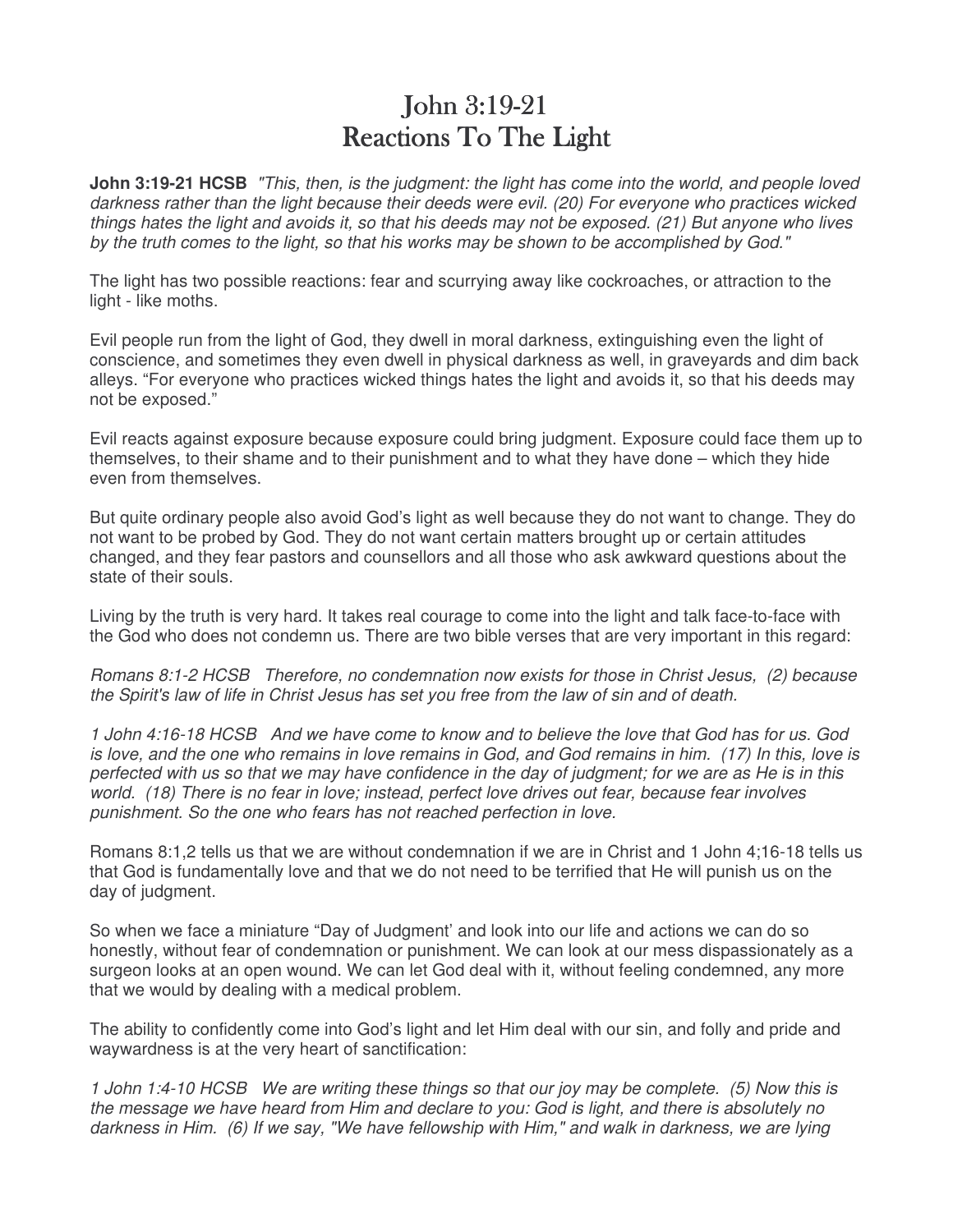and are not practicing the truth. (7) But if we walk in the light as He Himself is in the light, we have fellowship with one another, and the blood of Jesus His Son cleanses us from all sin. (8) If we say, "We have no sin," we are deceiving ourselves, and the truth is not in us. (9) If we confess our sins, He is faithful and righteous to forgive us our sins and to cleanse us from all unrighteousness. (10) If we say, "We have not sinned," we make Him a liar, and His word is not in us.

Denial "makes God a liar", so covering up sin is a serious sin itself. We have to be open with God; we cannot have fellowship with Him, and run away from being open and honest with Him about our faults. We need to be honest with Him just as we would be honest with a good psychiatrist who was trying to cure us. If we 'fess up – that is confess our sins, in an open and light-filled relationship with God, we do not condemned as we feared, instead we get the forgiveness and cleansing we truly need.

As we do this it becomes obvious that God is changing us. Our deeds are no longer our deeds - but become the deeds of God working in us. Our ministry becomes "wrought by God". We stop battling to hold on to a crucified and dying old nature, instead we eagerly embrace the new nature, and the indwelling Christ.

In the light we are eager to say "these are not my works – they are the works of Jesus in me" and "these are not my fruits, they are the fruits of the Holy Spirit in my life". We become connected to the vine and we abide in it and we bear much fruit. Honesty before God keeps us in the light and connected to the vine so do not fear little flock for God is gentle with the contrite in heart!

Psalms 34:18 MKJV Jehovah is near to the broken-hearted; and saves those who are of a contrite spirit.

Psalms 51:17 MKJV The sacrifices of God are a broken spirit; a broken and a contrite heart, O God, You will not despise.

Isaiah 57:15-18 MKJV For so says the high and lofty One who inhabits eternity; whose name is Holy; I dwell in the high and holy place, even with the contrite and humble spirit, to revive the spirit of the humble, and to revive the heart of the contrite ones. (16) For I will not contend forever, nor will I be always angry; for the spirit should fail before Me, and the souls I have made. (17) For the iniquity of his covetousness I was angry and struck him; I hid Myself, and was angry, and he went on turning away in the way of his heart. (18) I have seen his ways, and will heal him. I will also lead him, and restore comforts to him and to his mourners.

Isaiah 66:2 MKJV For all those My hand has made, and all those exist, says Jehovah. But to this one I will look, to the afflicted and contrite spirit, and the one who trembles at My Word.

# **John 3:22-30** He Must Increase, But I Must Decrease

**John 3:22-30 MKJV** After these things Jesus and His disciples came into the land of Judea. And He stayed there with them and baptized. (23) And John was also baptizing in Enon near Salim, because there was much water there. And they came and were baptized. (24) For John had not yet been cast into prison. (25) Then a question from John's disciples arose with the Jews about purification. (26) And they came to John and said to him, Rabbi, He who was with you beyond Jordan, to whom you bore witness, behold, He baptizes, and all come to Him! (27) And John answered and said, A man can receive nothing unless it is given to him from Heaven. (28) You yourselves bear witness to me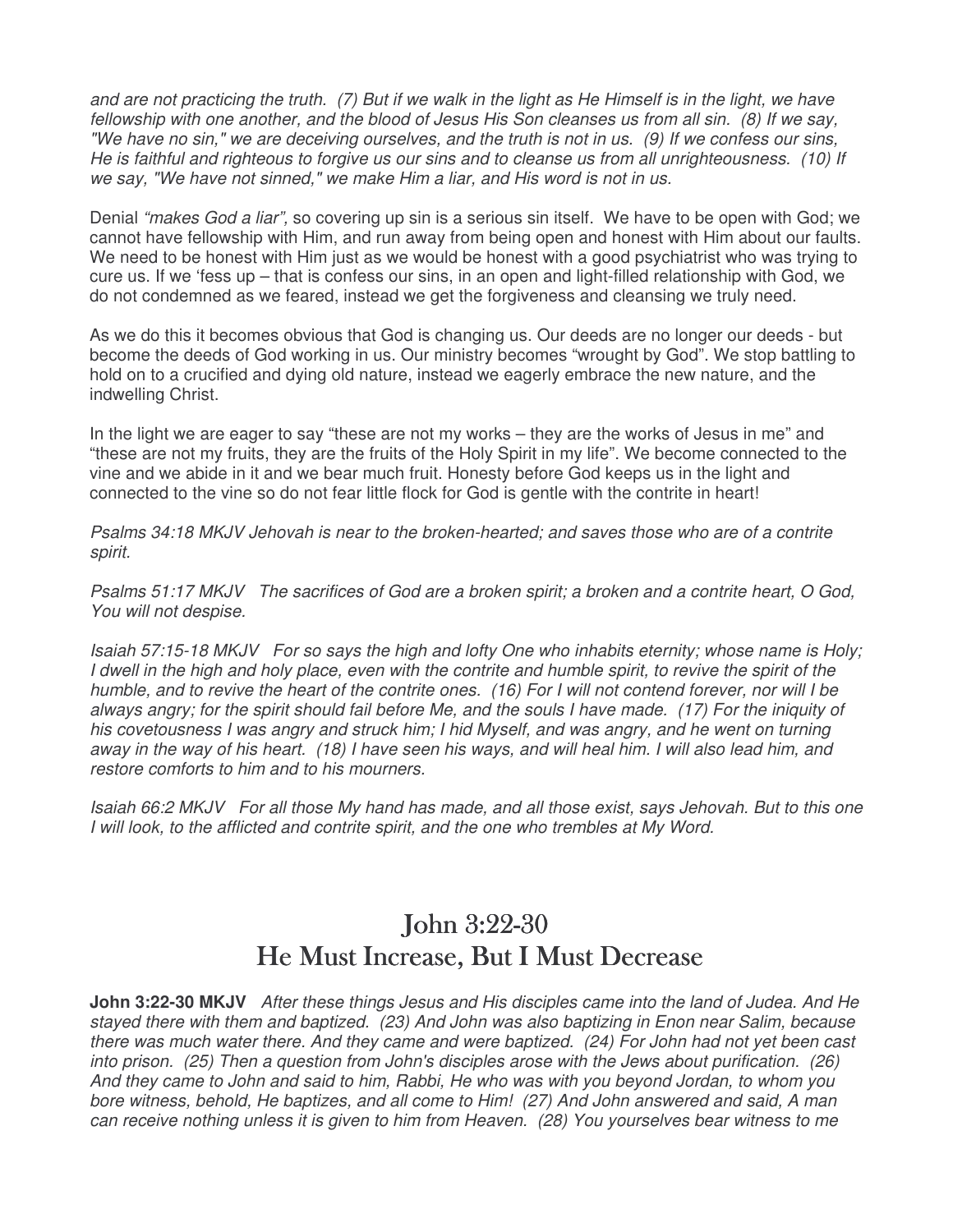that I said, I am not the Christ, but that I am sent before Him. (29) He who has the bride is the bridegroom, but the friend of the bridegroom who stands and hears him rejoices greatly because of the bridegroom's voice. Then my joy is fulfilled. (30) He must increase, but I must decrease.

Ministry transition is tough. When missionaries hand over to the new national church, or a pastor retires and hands over to a successor or when the ministry moves to a new CEO – it is tough. It is easy enough to say that Jesus must increase and I must decrease – lets hope that resolution came at conversion or soon after! But its tough to say Jim or Jane or Frederick must increase and I must decrease. It is difficult to let your success and your disciples go to another. But it is a sign of great maturity when it is done properly.

John the Baptist read the anointing on Jesus and knew that Jesus was the greater man. In fact that he was unworthy to untie the latch of Jesus' sandal. He knew that the sheep would follow the leader that most met their needs and Jesus could meet them in a far deeper way than he could.

John the Baptist mentally positioned himself correctly as "the friend of the bridegroom" – this eased the transition, retained some significance and dignity, and allowed him to let Jesus take His proper starring role as the Messiah.

John stands in complete contrast to all-too-common ecclesiastical envy and jealousy. He does nor call Jesus a "sheep-stealer' but rejoices in His success. John actually had his joy "fulfilled" by seeing Jesus' success. John was more concerned about being a good player on God's Team than with his individual success.

Key to this is a phrase tucked away in the middle of today's passage: "A man can receive nothing unless it is given to him from Heaven." This is a common gospel thought and Jesus even says something like it to Pontius Pilate: John 19:11 MKJV Jesus answered, You could have no authority against Me unless it were given to you from above. Therefore he who delivered Me to you has the greater sin.

In other words Heaven determines the course of our lives and our ministries, our level of success and our level of authority. Paul even says that of the human authorities in Rome: Romans 13:1 MKJV Let every soul be subject to the higher authorities. For there is no authority but of God; the authorities that exist are ordained by God.

The pastor down the road gets his ministry and power and authority and larger congregation – from God. Therefore envy, jealousy and backbiting are utterly fleshly and inappropriate.

Galatians 5:15 MKJV But if you bite and devour one another, take heed that you are not consumed by one another.

Our own sense of fairness tells us that it is wrong for so-and-so to be better off than I am. But underneath this sense of fairness lurk other thing such as bitterness, envy and jealousy – sins that held Simon magus had when he tried to buy the anointing of the apostles (Acts 8).

Freedom from envy is a sign of spiritual greatness. In early 1997 my website Eternity Online Magazine was doing well and I began to see 1 million readers a week – online and offline, through article reprints in print publications and on radio etc. When I (perhaps foolishly) shared this only one other pastor congratulated me on this – the rest looked askance. That man who rejoiced and said "that is the best thing I have heard in a long while" was a true Christian gentleman.

Let us be team players on God's team, lets work together and rejoice in one another's success as coming from God. Lets not envy what God in His goodness gives to another.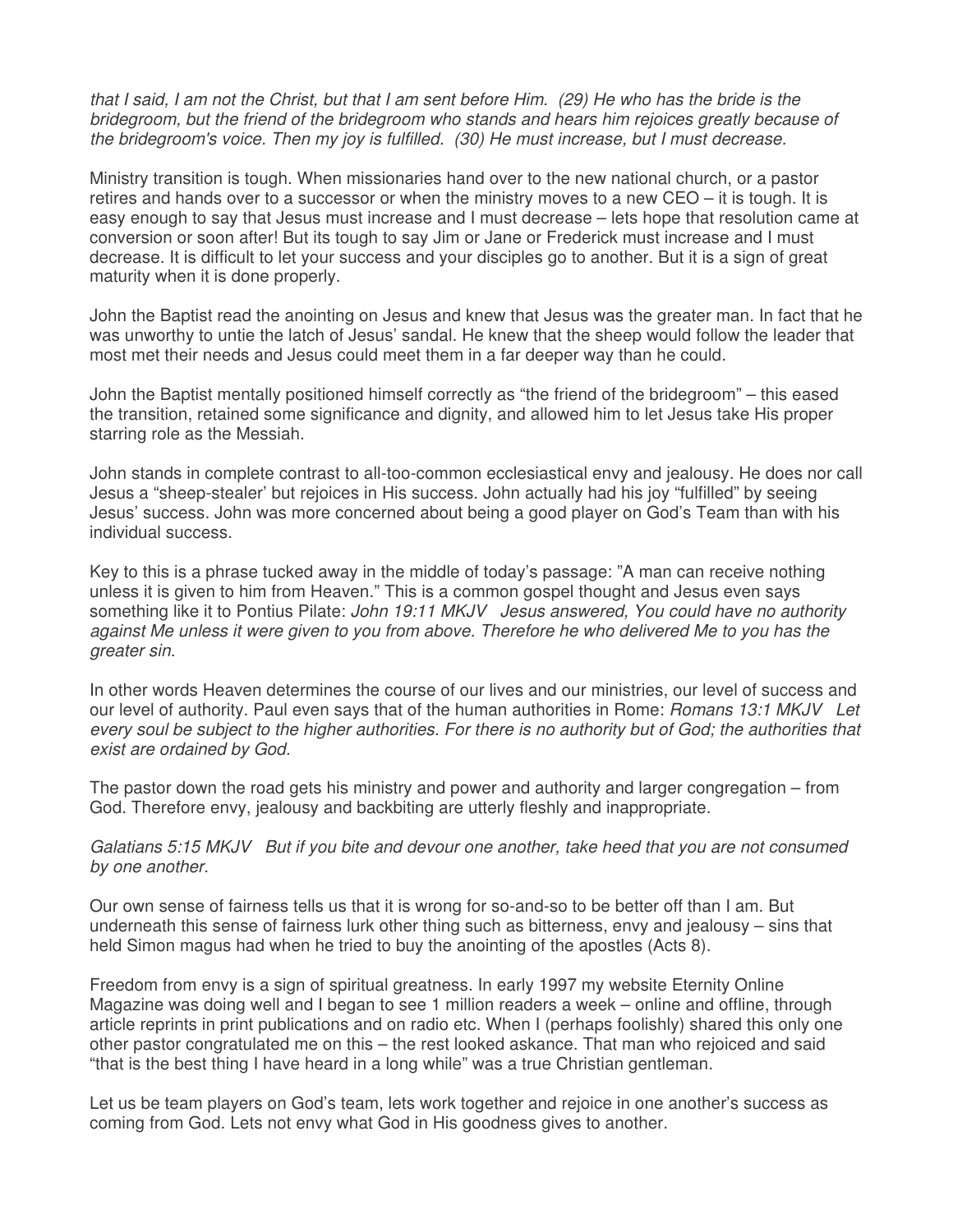Ministry can seem insignificant. So we cling to status symbols – titles, church attendance numbers, offerings, TV appearances, books, disciples and diplomas to boost our feelings. When these are threatened what little fragile status we have in this world seems to be taken away and carnal reactions may result.

The thing is – if we survive the test, we may well be rewarded as a good and faithful servant. Remember God wants to bless you!

# John 3:31-36 He Who Comes From Above Is Above All

**John 3:31-36 MKJV** He who comes from above is above all; he who is from the earth is earthly and speaks from the earth. He who comes from Heaven is above all, (32) and what He has seen and heard, that He testifies, and no one receives His testimony. (33) He who has received His testimony has set his seal to this, that God is true. (34) For He whom God has sent speaks the Words of God, for God does not give the Spirit by measure. (35) The Father loves the Son and has given all things into His hand. (36) He who believes on the Son has everlasting life, and he who does not believe the Son shall not see life, but the wrath of God abides upon him.

The testimony of Jesus is the testimony of Heaven and when someone believes it they are thereby testifying that God is true. We have to believe in the God that is revealed in Christ.

 One of the greatest of all questions is – do you really believe what God says? Do you really believe who God is? Do you trust God? Do you grasp the goodness of God and really believe that He is working all things together for your good? Do you really trust God, not just a god of your imagination but the God that is revealed in Christ?

Yesterday I was writing an article on faith and I ended up defining it thus: True saving faith involves entering into a trusting dialogue with the Creator God as revealed in the person, life and ministry of Jesus Christ so that the character and power and promises of God enter our daily lives and transform them in specific loving, good and hopeful ways including but not limited to, our eternal salvation.

By this I mean that we need to trust Jesus for our salvation and also for our daily bread, for spiritual growth, and also for help in time of trouble. The people who Jesus commended for their faith often believed for something tangible and practical such as a healed son (the centurion) or a delivered daughter (the Syrophoenician woman). We have to grab hold of the testimony of Jesus and really believe it in both its temporal and eternal meanings.

John says that this kind of faith, the faith that really receives and believes the heavenly testimony of Jesus, is quite rare: "and what He has seen and heard, that He testifies, and no one receives His testimony." Out of the whole Jewish nation of around 3 million plus (perhaps as many as eight million if the Diaspora is included) only 120 were gathered in the Upper Room at Pentecost and perhaps 20,000 were involved at the height of the Jerusalem revival. That is still much less than one percent of the nation.

Jesus did not speak His own "human" words, rather He spoke "the words of God" given by the Holy Spirit. "For He whom God has sent speaks the Words of God, for God does not give the Spirit by measure."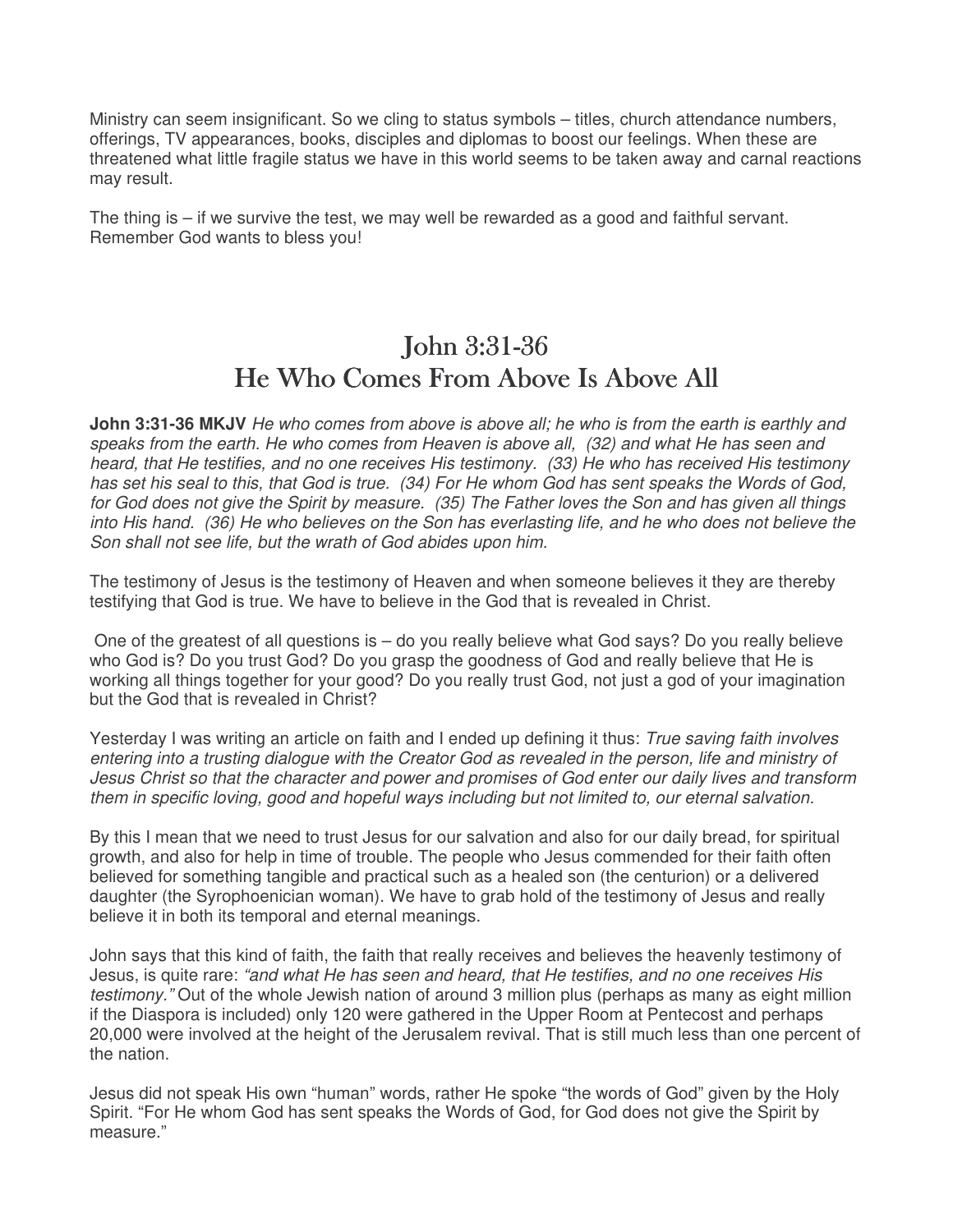This phrase "for God does not give the Spirit by measure" is quite important. Pagans see the Spirit as a sort of spiritual fluid they can have "more of" or "less of" whereas Scripture tells us that He is a Divine Person who we relate to. Thus any word from the Holy Spirit is a word from God.

Those who see Jesus, as simply a prophet must have great difficulty with the next verse: "The Father" loves the Son and has given all things into His hand." No prophet is ever portrayed in the same terms or class as the beloved Son of God who has all Creation committed to His trust ad care. If all things are given into the hands of Jesus then that certainly includes the Church and all believers (Colossians 1:15-20) and so the primary agency taking care of your life is not yourself, your family or even the government or the angels – but Jesus Christ is your Saviour.

Since God has committed all things to Christ then for those things, their relationship with Christ is the most important thing possible. What we believe about Jesus is critical in the deepest most profound sense imaginable. Our attitude to Jesus – who is responsible for us, determines the attitude of God and His Universe to us. "He who believes on the Son has everlasting life, and he who does not believe the Son shall not see life, but the wrath of God abides upon him."

Everything comes back to faith, to what we believe. If what we believe is right we live, if what we believe is wrong we die. If I believe I can fly and so jump off the Empire State Building my wrong belief will have drastic consequences. If I believe that I should drive on the left hand side of the road in the USA because that is the side we drive on in Australia, then my wrong belief may have lethal consequences. Even if I am just ignorant or mistaken in my wrong belief about which side of the road to drive on, it doesn't matter, my wrong belief could still be deadly.

Everything depends on what we believe. If we believe the truth we live and if we believe lies we die  $$ and even ignorant, mistaken or well-intentioned spiritual beliefs that are incorrect can be deadly.

The thing we must get right is to trust the God that is revealed in the life and ministry of Jesus Christ and believing rightly about Him and His goodness, love and power. If we believe on the Son – we have life and life abundantly. Thus our right belief leads to a right state of being and to right action and to good consequences. But if we not believe the Son, then we do not see life and the wrath of God abides on us. We cannot afford to be ignorant or mistaken about God and about eternal things because the stakes are so incredibly high.

# John  $4:1-6$ A Weary Saviour

**John 4:1-6 MKJV** Therefore when the Lord knew how the Pharisees had heard that Jesus made and baptized more disciples than John (2) (though Jesus Himself did not baptize, but His disciples), (3) He left Judea and went away again into Galilee. (4) And it was necessary for Him to go through Samaria, (5) Then He came to a city of Samaria, called Sychar, near the parcel of ground that Jacob gave to his son Joseph. (6) And Jacob's well was there. Jesus, therefore, being wearied with His journey, sat thus upon the well. It was about the sixth hour.

Jesus reacts to his popularity (making and baptizing more disciples than John) and to his fame with society in general (the Pharisees now knew this) by moving away from the action in Judea and going back up into Galilee. Jesus thus avoids a full-fledged confrontation with the religious powers of the day. He has more ministries to do and more things to teach in the peace and quite of Galilee and he did not want a storm of controversy distracting from His central message of righteousness through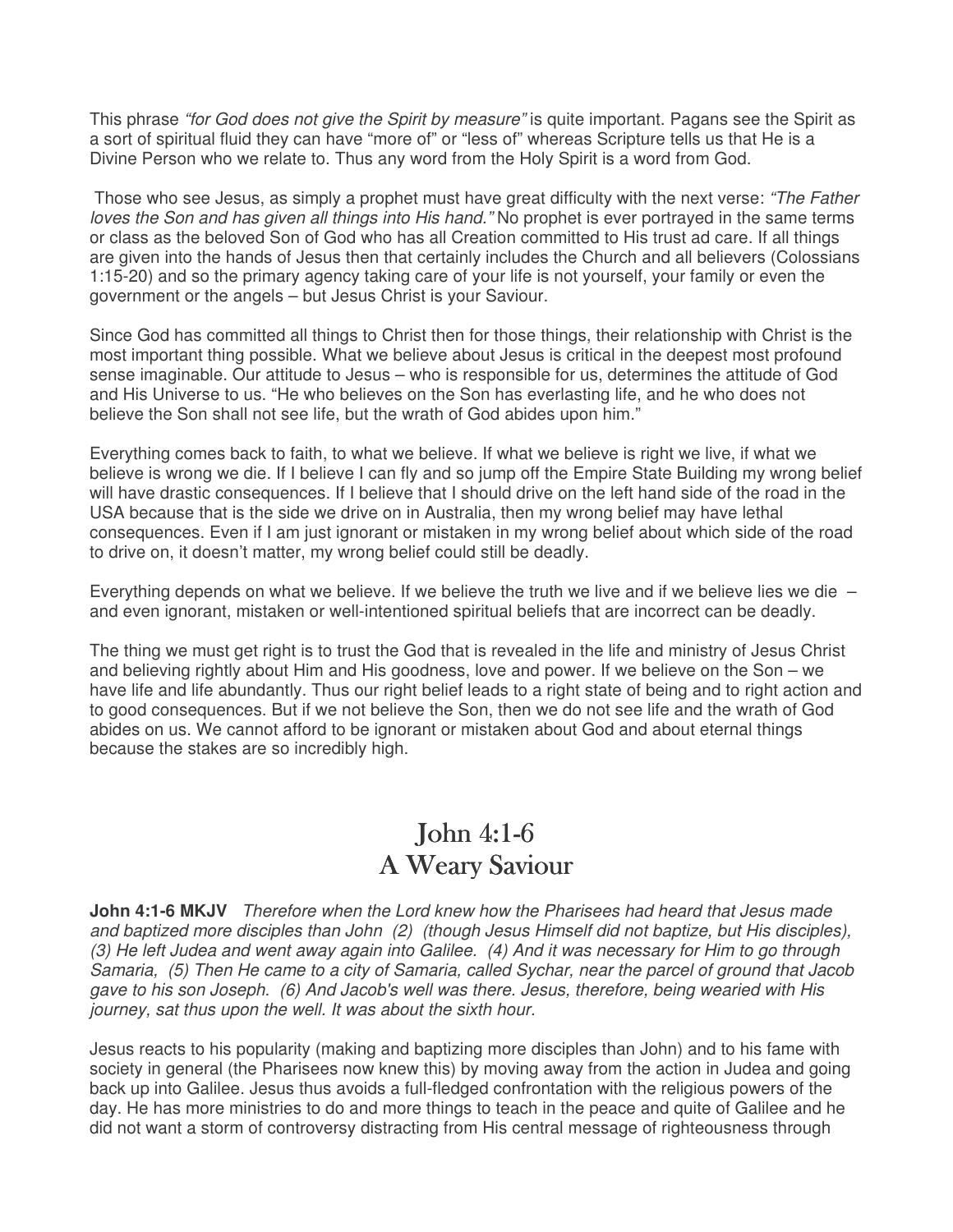repentance and faith being expressed in love in the Kingdom of God.

Jesus moves away from conflict with the Pharisees to a surprising acceptance by the Samaritans – even though He was a Jew, He was now an outcast Jew, one who was also at war with the Jerusalem religious establishment as the Samaritans had been for centuries.

Jesus had to travel north to Galilee and could have gone the 'long way around" as most Jews did but instead chose to go directly through the Samaritan towns and villages that had once been so inhospitable. (Luke 9:52-56)

Luke 9:52-56 MKJV And He sent messengers before His face. And they went and entered into a village of the Samaritans to make ready for Him. (53) And they did not receive Him, because His face was going toward Jerusalem. (54) And seeing, His disciples James and John said, Lord, do You desire that we command fire to come down from Heaven and consume them, even as Elijah did? (55) But He turned and rebuked them and said, You do not know of what spirit you are. (56) For the Son of Man has not come to destroy men's lives, but to save. And they went to another village. (However on this occasion Jesus was traveling away from Jerusalem and so got a much better reception.)

Jesus arrives at a historically significant site that connects with the patriarchs Jacob and Joseph and He is weary. Jesus, though God, was human. In fact He often seems to be tired or to have the disciples taking care of Him. We find Jesus asleep in the boat as the disciples row hard during the storm for instance. We variously find Jesus being hungry, thirsty and weary during His ministry. Jesus was human, fully human.

The disciples served Jesus while Jesus served the world. They were his "minders" going ahead to get food, untie donkeys, arrange logistics and as advance parties into the Jewish and Samaritan towns and villages. Thus Jesus relied on others and made Himself vulnerable to their organizing ability. This is hard for some people to do who wish to micro-manage every detail themselves. Yet most successful people become successful because other people want them to be successful. A team of friend sand supporters who will care for you, pray for you and arrange things for you is an enormous asset in any ministry.

It is lunchtime (the sixth hour) and they have probably been walking since early morning, when it is coolest. It is now time to stop, eat and have a siesta and then start walking again the late afternoon. As the old song goes "Only mad dogs and Englishmen go out in the midday sun…" Yet Jesus still works – even though tired He shares His faith with the Samaritan woman.

It is these ordinary weary traveling moments when we are at our most human, and often that is when we connect best with the world around us. Jesus was just a tired man exhausted by the well, rejected by the Jews, on His way back to Galilee, thirsty, human, easy for a sinner to relate to. As Paul said, "to the weak I became weak…"

1 Corinthians 9:20-23 MKJV (20) And to the Jews I became as a Jew, so that I might gain the Jews. To those who are under the Law, I became as under the Law, so that I might gain those who are under the Law. (21) To those who are outside Law, I became as outside Law (not being outside law to God, but under the Law to Christ), so that I might gain those who are outside Law. (22) To the weak I became as the weak, so that I might gain the weak. I am made all things to all men, so that I might by all means save some. (23) And this I do for the sake of the gospel, so that I might be partaker of it with you.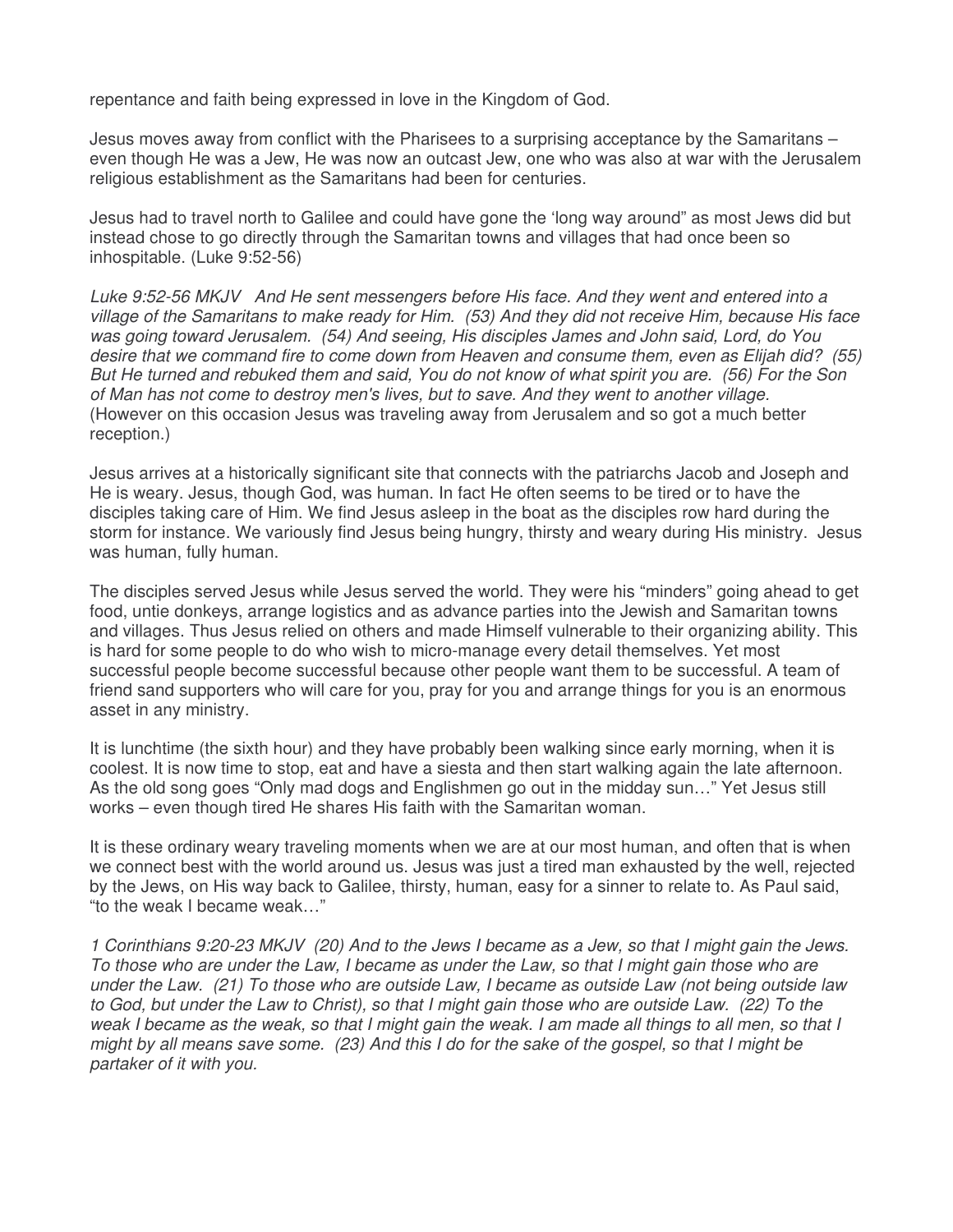When we pretend to be made of "stainless steel" and hide our vulnerability and discount our humanity and weakness we lose our connection to a hurting world. Jesus never pretended to be aloof from humankind, He was real - a hungry, thirsty, tired and utterly transparent Saviour.

#### John  $4:7-15$ Living Water

**John 4:7-15 MKJV** A woman of Samaria came to draw water. Jesus said to her, Give me to drink. (8) (For His disciples had gone away into the city to buy food.) (9) Then the woman of Samaria said to Him, How do you, being a Jew, ask a drink of me, who am a woman of Samaria? For the Jews do not associate with Samaritans. (10) Jesus answered and said to her, If you knew the gift of God, and who it is that says to you, Give Me to drink, you would have asked of Him, and He would have given you living water. (11) The woman said to Him, Sir, you have no vessel, and the well is deep. From where then do you have that living water? (12) Are you greater than our father Jacob, who gave us the well, and drank of it himself, and his children and his cattle? (13) Jesus answered and said to her, Whoever drinks of this water shall thirst again, (14) but whoever drinks of the water that I shall give him shall never thirst, but the water that I shall give him shall be in him a well of water springing up into everlasting life. (15) The woman said to Him, Sir, give me this water, so that I may not thirst nor come here to draw.

The woman of Samaria strikes me as being "sassy" – strong-headed, and probably attractive, the sort that could have five husbands that wanted her to start with - and still be so fiery that they could not put up with her in the end. She does not meekly give Jesus a drink but answers Him back saying in a backhanded way "you Jews only talk to us when you want something". Yet Jesus, this Jew who talks to her in puzzling ways, soon intrigues her.

First of all Jesus calls Himself "the gift of God". What a term for mortal man to use – but in this case it was true! Jesus is the gift of God to the world, His gift of Himself, the fullness of deity in bodily form (Colossians 2:9) and the Son given to Israel with the government on His shoulder (Isaiah 9:6). The gift of God asks for a gift of water. Does He ever get it? There is no sign of it! The woman leaves her waterpot (verse 28) and goes into the city to tell others with no indication that she ever filled it and gave the Saviour a drink!

Jesus is the gift of God and from Him we get the gift of living water – the gift of the Holy Spirit. Mythological speaking Jesus is the true Aquarius – the one who carries the waterpot and pours out the Spirit on mankind. In John 13 Jesus pours water into a basin to wash the disciples feet, and in Luke sign of the Passover feast is to follow a man carrying a pitcher of water – the symbol of Aquarius. Now I am not advocating Greek mythology but rather saying that Jesus fulfilled a common cultural motif of His day by being the one who baptizes with the Holy Spirit. The gospel fulfills many aspects of culture and God seems to create in every culture "redemptive analogies" that link to the gospel as Don Richardson shows in his well-known missions book "Peace Child".

From Greek culture Jesus moves to Hebrew culture (the Samaritans were a mixture of both with temples to both Zeus and Yahweh) and proves that He is greater than the patriarch Jacob after whom Israel was named:

John 4:12-14 MKJV Are you greater than our father Jacob, who gave us the well, and drank of it himself, and his children and his cattle? (13) Jesus answered and said to her, Whoever drinks of this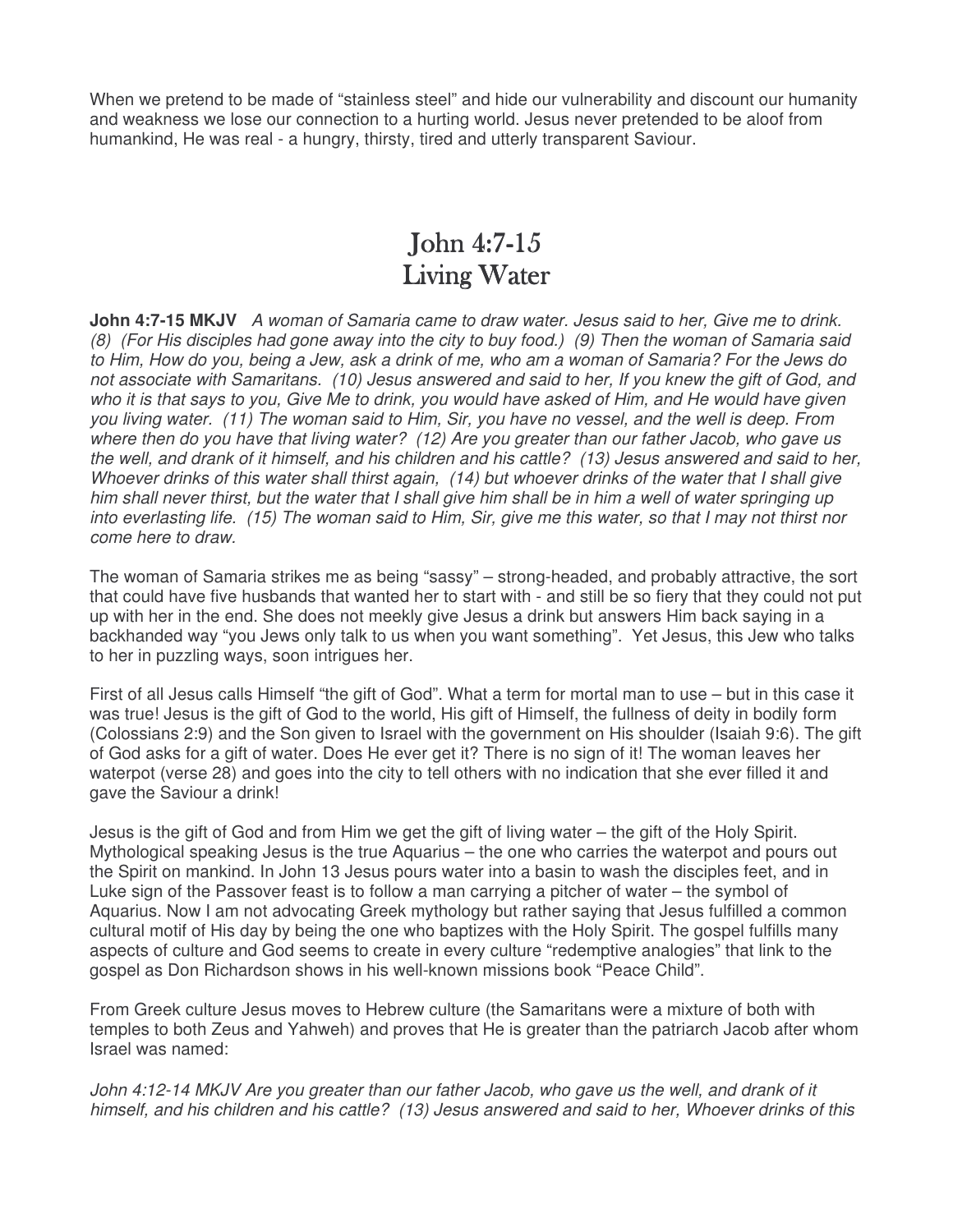water shall thirst again, (14) but whoever drinks of the water that I shall give him shall never thirst, but the water that I shall give him shall be in him a well of water springing up into everlasting life.

Thus Jesus is the fulfillment of both the Gentile religion and the Jewish religion. He is the solution to having a true and deep spirituality that is both Living water" alive and blessed, and everlasting and eternal. Man ancient stories tell of the tensions between being eternal and being fully alive and the quest not just for eternal life but eternal youth. Jesus is BOTH eternal life and living water. Jesus pours out the Spirit and inaugurates an internal, self-renewing and abundant spiritual life.

The woman says impatiently "give me this water." taking the whole thing very literally. But we should say the same thing to Jesus "give me this water" in other words "be filled with the Holy Spirit" and with psalms and hymns and spiritual songs (Ephesians 5; 18-20)! We need to daily ask the Lord to fill us with His living water and to bless us with the Holy Spirit in wisdom, love and power.

It is easy to muddle along – or rather "puddle along" in the same small pool of spiritual experience. But we need the overflowing, the streams of living water, the grace of God and the abundant filling of the Holy Spirit. If Jesus is willing to give this living water to the disreputable and sassy Samaritan woman then He may also be willing to give it to you! You see such grace is never earned by personal piety (of which she had little) but rather is poured out on the receptive, the seeking, those who knock and ask and receive by faith! The Samaritan woman was a seeker, full of desire, desire that had taken her into many wrong places but had finally found the right Man and the right desire – living water. This would change her and her whole community,

God wants true worshippers, who are full of desire, yet an ardent desire that is rightly directed towards Him and to spiritual things.

# John 4:16-24 In Spirit And In Truth

**John 4:16-24 MKJV** Jesus said to her, Go, call your husband and come here. (17) The woman answered and said, I have no husband. Jesus said to her, You have well said, I have no husband (18) for you have had five husbands, and he whom you now have is not your husband. In that you spoke truly. (19) The woman said to Him, Sir, I perceive that you are a prophet. (20) Our fathers worshiped in this mountain, and you say that in Jerusalem is the place where men ought to worship. (21) Jesus said to her, Woman, believe Me, the hour is coming when you shall neither worship the Father in this mountain nor yet at Jerusalem. (22) You worship what you do not know; we know what we worship, for salvation is of the Jews. (23) But the hour is coming, and now is, when the true worshipers shall worship the Father in spirit and truth, for the Father seeks such to worship Him. (24) God is a spirit, and they who worship Him must worship in spirit and in truth.

John's gospel was written after the destruction of the Temple in 70 AD hence Jesus saying: "believe Me, the hour is coming when you shall neither worship the Father in this mountain nor yet at Jerusalem" was fulfilled because worship at Jerusalem was now impossible. Christianity is unlike any other religion in that there is no special "sacred location" for worship. Christians can worship anywhere, as Abraham did, as long as they worship "in spirit and in truth". The Samaritan vs. Jewish question -about which mountain to worship on, is thus rendered null and void by the cross.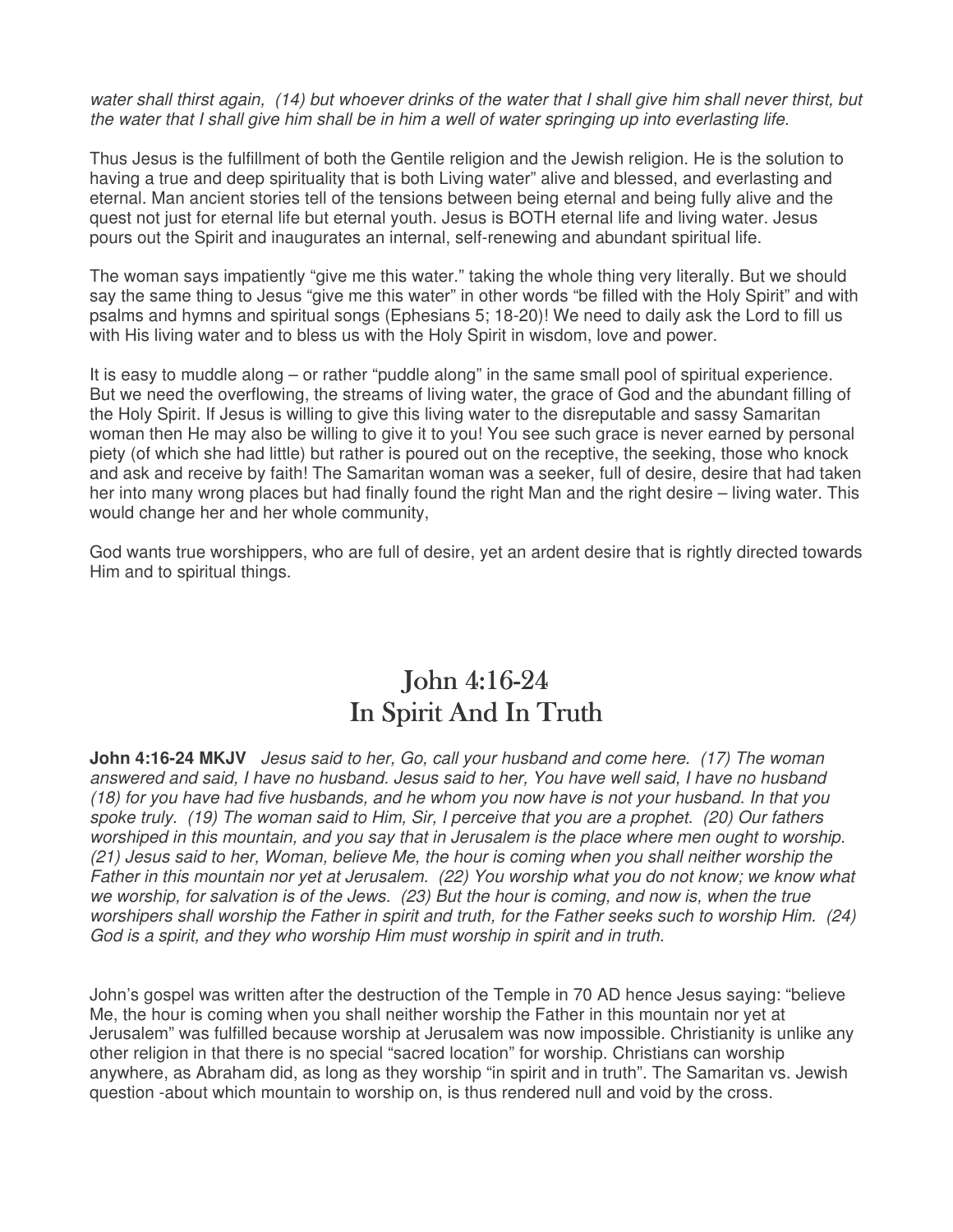But what does it mean to worship "in spirit and in truth" and why does God seek these kinds of people to worship Him?

Jesus explains the first part by saying "God is Spirit", the Greek is quite ambiguous at this point and is literally "Spirit the God" (pneuma o Theos) which can be translated as "Spirit is God" or "God is Spirit", "God is a spirit" is a poor but common translation. The construction is the same as that used in the sayings God is light, and God is love. (1 John 1:5 and 1 John 4:8). In other words, God's essence is that of a spiritual being and so worship must be "in the Spirit".

Firstly, the spirit is the core part of our humanity that connects with eternity. To worship in the Spirit is to worship with the core part of our being, not just with our mind, our body or our emotions those these may be also included. It is also to worship in the Holy Spirit, empowered by the Spirit who is given to us in Christ Jesus. Paul goes so far as to say that Christians are "one spirit" with God. (1 Corinthians 6:17) This is not necessarily an extreme experience or an ecstatic experience but it is a deep and true experience. True worship has spiritual depth to it.

Secondly, true worshippers worship in truth. This means that there is content, truth content, and theological content, to their worship. All the main NT prayers, and especially from Pentecost onwards, are profoundly theological. There is an adoration of God as Father; there is a sense of the coming Kingdom and deep and profound motifs about the nature of the church, the Holy Spirit and believers. Here is one of the earliest NT prayers:

Acts 4:24-31 MKJV And having heard, they lifted up their voice to God with one accord and said, Lord, You are the God who made the heaven and earth, and the sea, and all that is in them; (25) who by the mouth of Your servant David has said, "Why did the nations rage and the people imagine vain things? (26) The kings of the earth stood up, and the rulers were gathered together against the Lord and against His Christ." (27) For truly, against Your holy child Jesus, whom You have anointed, both Herod and Pontius Pilate, with the nations, and the people of Israel, were gathered together (28) in order to do whatever Your hand and Your counsel determined before to be done. (29) And now, Lord, behold their threatening, and grant to Your servants that with all boldness they may speak Your Word, (30) by stretching forth of Your hand for healing, and miracles, and wonders may be done by the name of Your holy child Jesus. (31) And when they had prayed, the place where they were assembled was shaken. And they were all filled with the Holy Spirit, and they spoke the Word of God with **boldness** 

Note the God-centered use of Scripture and the concern for the Kingdom and the lack of concern for themselves despite persecution. In fact despite the fiery trials of the early church there are a complete lack of prayers for deliverance from these trials. The prayers of the NT are God-ward and for His glory and their perfection in Christ.

Thus true worship is neither glib, nor self-centered but is profound, deep, spiritual and God-centered. The center of worship is God, not man, which is why seeker-sensitive worship is a contradiction in terms. Yes we should have some seeker-sensitive church activities - but worship is sensitivity to God, not to man.

Worship is not about the music, or about us having a good time or having our needs met for entertainment. Worship is about giving great glory to God, about entering into the Spirit and connecting with the profound eternal realities and expressing them in deep truthful prayers and acts of worship. At Pentecost the Spirit fell and people heard the 120 "speaking the great things of God" – that is giving voice to great and worthy statements about God.

While God still accepts the naïve worship of new Christians we should rapidly progress beyond this to praying the deep and great things of God and to giving glory to God in the Spirit. God is seeking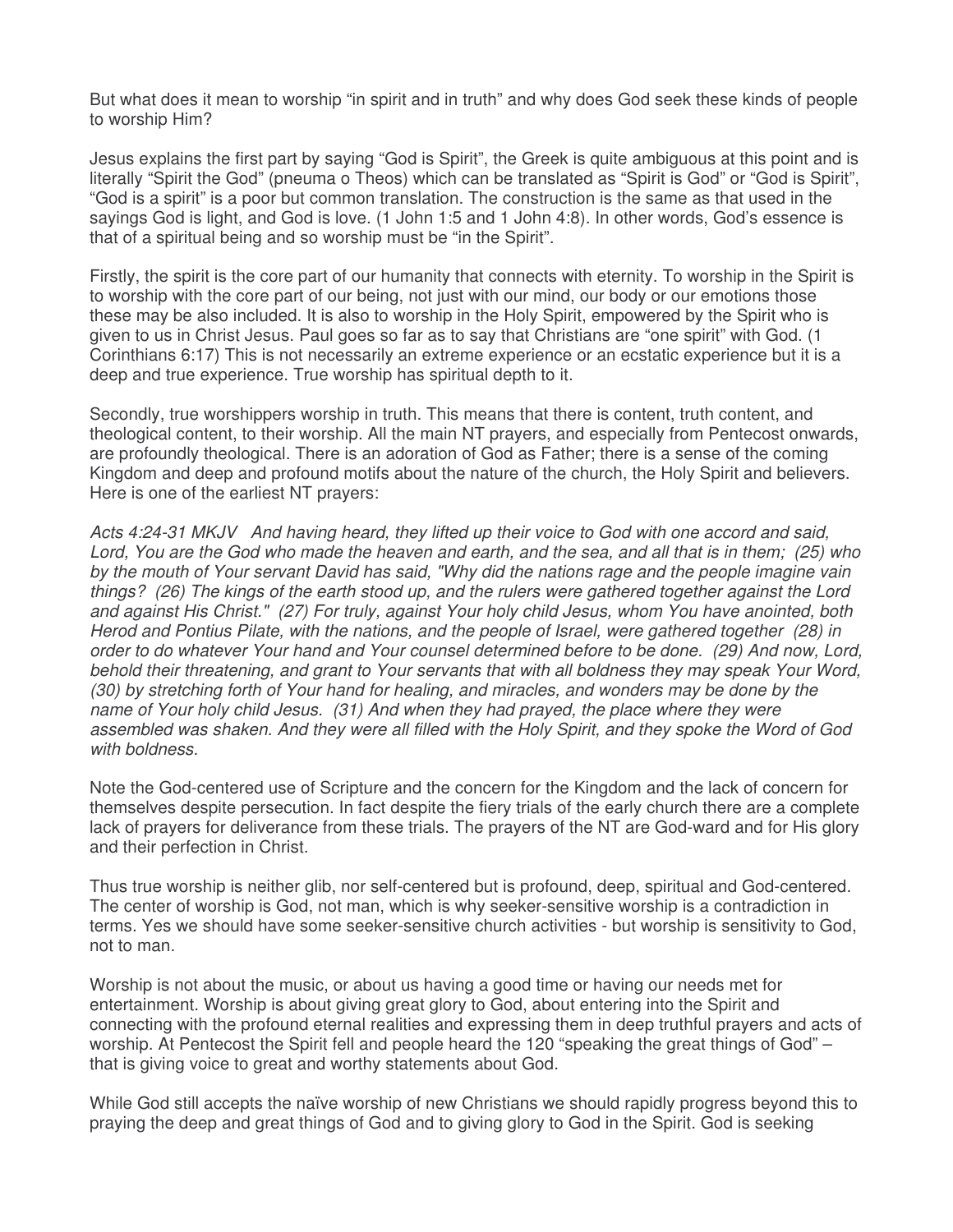people who know and glorify Him, not self-centered and immature believers who simply want to enjoy themselves on Sunday mornings! Try this test – ask the average Christian to describe God and see how long or how deep the answer is. Few Christians possess much in the way of eternal truth that they can speak about, or glorify God for.

Most of today's worship is thoroughly carnal and man-centered. Much thought is given to what people want and very little thought is given to what God wants. Deep teaching or profound prayers are eschewed, and in some cases even banned, in case such "heavy material" turns some off. Yet look at the worship as recorded in the NT and it is all "heavy" particularly Paul's prayers. There are no "Prayers of Jabez" in the NT! The prayers are for the glory of God and the maturation of believers in Christ. "Hallowed be they name, thy kingdom come, they will be done..". God is the chief concern of prayer, not man. Even prayers for the Church often end with a doxology e.g. Ephesians 3:14-21.

Truth has vanished from many pulpits and been replaced by man pleasing. In most Christian bookstores it is even hard to find half a dozen books with an emphasis on requiring Christians to obey the commands of Christ. The emphasis has gone from producing saints to producing happy and satisfied church attendees who tithe regularly. We are close to a great apostasy - and may be even in the midst of one.

God is Spirit and we must come to the Rock of Ages in spirit and in truth, and we must deal with eternal, abiding, truth-filled spiritual things. We must worship with our gaze upon the Throne. We must glory in the great things of God. Does this mean that we should go back to the Anglican Prayer Book of 1611 or to the more theological traditions? Not really, but we can learn much from them. It is not the place (here or Jerusalem) or the form, but the truth-content and the presence of the Holy Spirit moving deeply amongst us. We do not need to be stuffy, but we do need to have both depth and truth in our worship.

#### John  $4:25-26$ **Jesus The Messiah**

**John 4:25-26 MKJV** The woman said to Him, I know that Messiah is coming, who is called Christ. When He has come, He will tell us all things. (26) Jesus said to her, I AM, the One speaking to you.

**John 4:25-26 ISV** The woman said to him, "I know that the Messiah is coming" (who is called Christ). "When he comes, he will tell us everything." (26) Jesus said to her, "I am he, the one who is speaking to you."

Here Jesus identifies Himself as the Messiah, the Anointed One, the Saviour of Israel and the Son of God. Jesus normally was reticent to do so, but with this woman He opens up and plainly says that He was the Messiah. God frequently grants His most powerful revelations to the "most unlikely" people.

But what did this Messiah do? Did He make the woman's' life instantly prosperous? Did He wave a magic wand and take away her shameful domestic situation? In fact the Messiah came and went and nothing much changed on an external level.

Jesus the Messiah does not do the things we want a Messiah to do – that is fix all our problems.

In one sense Jesus is a very disappointing Messiah and we are often left with messy lives even after we are converted and even after we serve Him faithfully.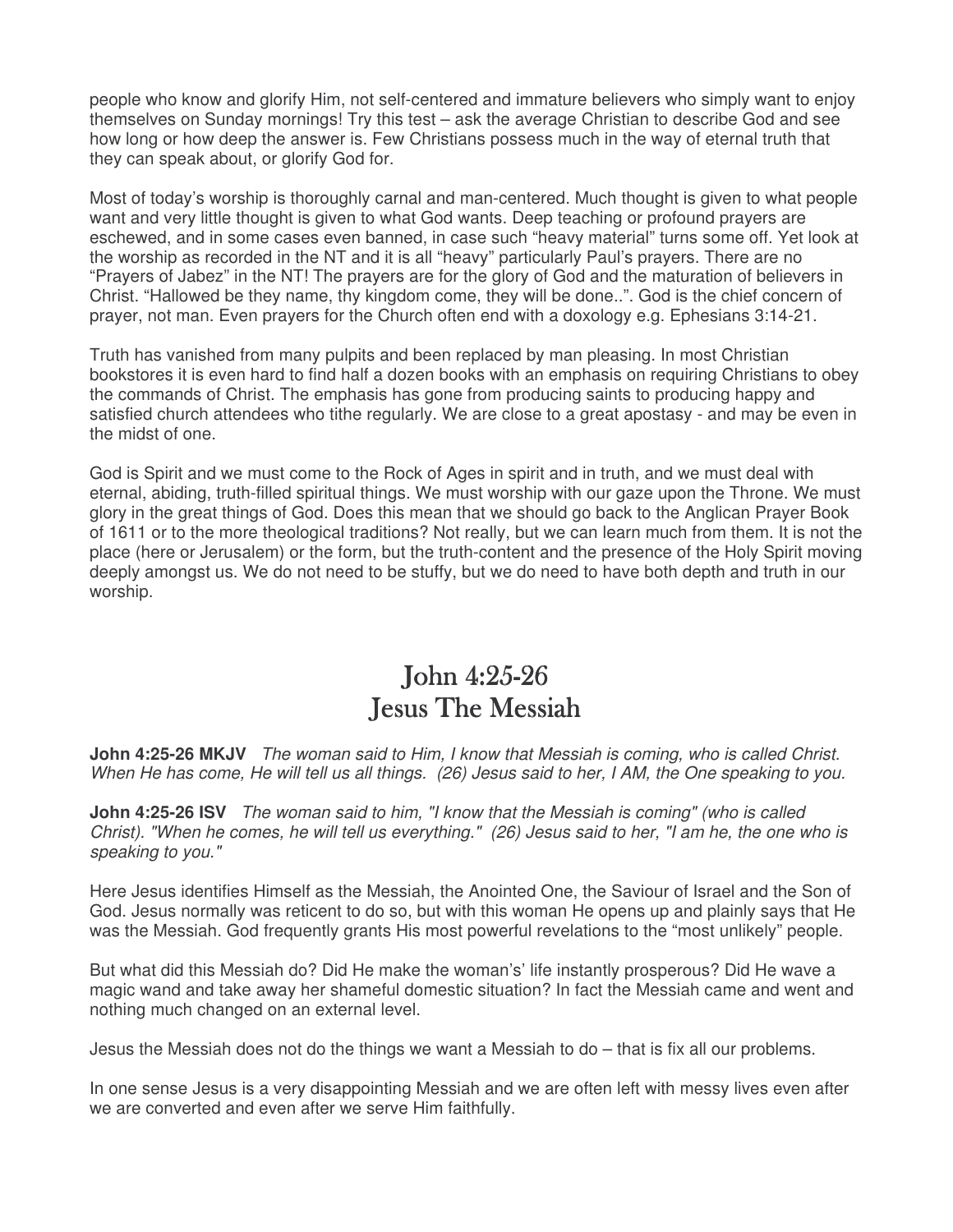I would very much like a Messiah who would burst into my life and set it straight and make it very prosperous. I would like to own my own house and have a car and some nice furniture and be well paid for my ministry, however that has not happened at any time in my 25 years of living by faith. Jesus has chosen to not be that sort of a Messiah for me.

Jesus however has been a Messiah of grace and wisdom and spiritual growth and emotional and at times physical healing. Jesus has done a deep interior work in my life and re-constructed things of eternal value.

We tend to see our problems as being in this world and we want a political and material Messiah. For a person without a heavenly perspective "money is the answer to everything" as it says in Ecclesiastes 10:19 (which is deliberately written ironically, from a perspective that is "under the Sun", that is without God factored in.) So we want a financial Messiah and a prosperity gospel because money seems the answer to all earthly problems.

Unfortunately Jesus never gave away bars of gold nor did He turn the water wells into oil wells.

So what sort of a Messiah should we expect? We should expect a Messiah that gives the Living Water of eternal life; a Messiah that lets us be at odds with this world while He prepares us for a better world in eternity.

This world cannot satisfy an eternal being because it is passing away, and we are eternal beings if we have accepted Christ. A true Messiah will not try to satisfy eternal beings with temporary trinkets. As much as I think I would be satisfied with a house and a car and a good salary I must acknowledge that is simply not the case.

A true Messiah will solve the true problems – problems such as death, resurrection, eternal meaning, calling, eternal reward and personal significance. He will solve the problem of being loved and accepted for who we are – and he certainly did that for the woman at the well.

Preeminently Jesus solves the problem of true knowledge. "When He has come, He will tell us all things." Jesus tells us all things because He tells us everything about what God is like. Once we know that, then all other knowledge, both spiritual and temporal falls into place.

Jesus is more than a rescuer; rather He indicates that we have been rescued by the Father's love. "We love because He first loved us". There is only a Messiah because the Father willed it so. Therefore God wants us rescued, and is not willing that any should perish.

Neither is the Messiah a spirit, or a concept or an ideology. Jesus tells the woman that the Messiah had flesh and blood when He said, " I who speak to you am He." There He was, sitting by the well, unassuming, unpretentious, yet obviously someone different, someone who was able to change her life.

When Jesus turns up He generally does so in these quiet ways, as an eternal presence in the midst of the daily routine of drawing water. The woman did nothing extraordinary to meet the Messiah. He just arrived and met her as she was, as a sinner in need of a Saviour.

## $John 4:27-34$ True Food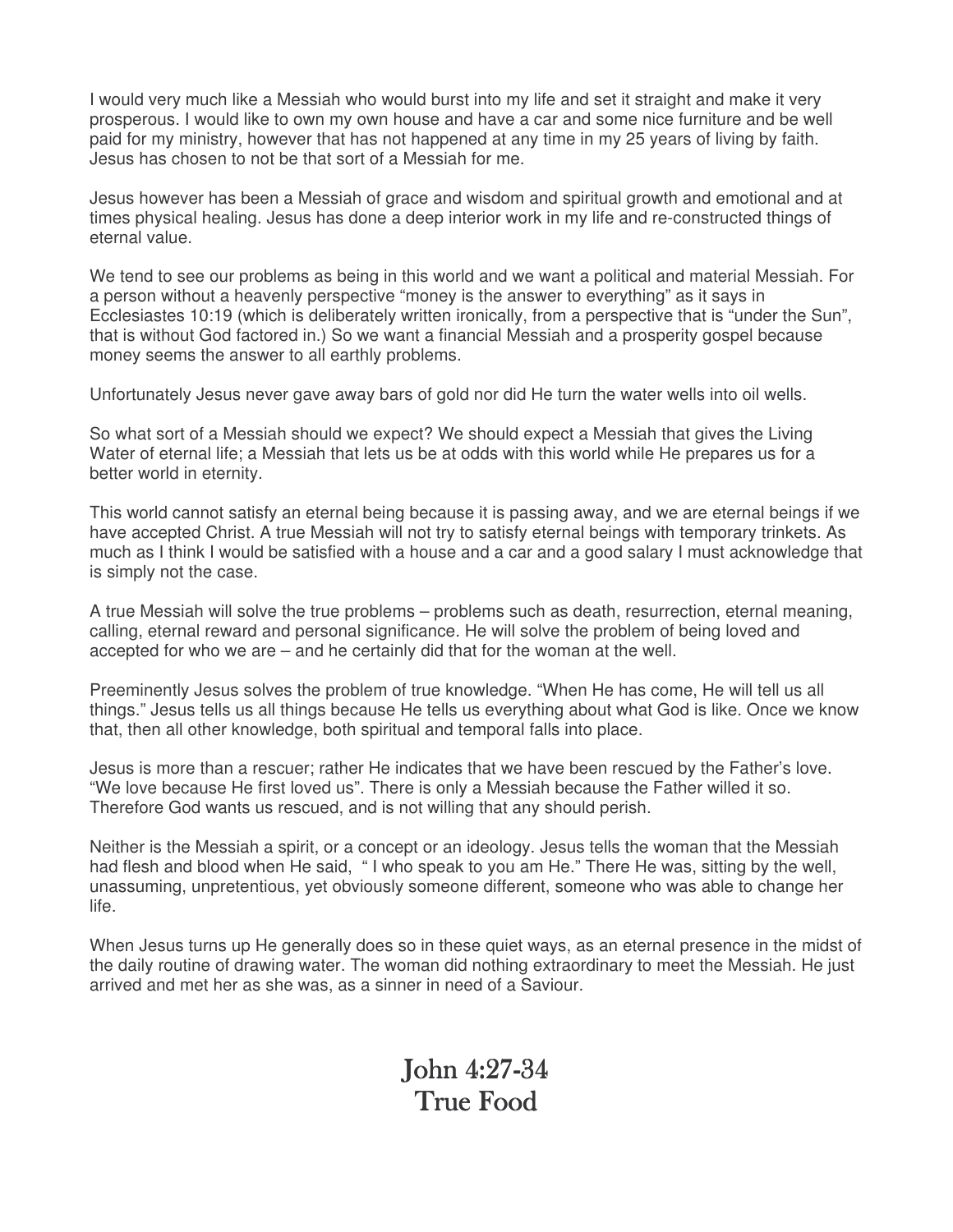**John 4:27-34 MKJV** And upon this His disciples came and marveled that He talked with the woman. However, no one said, What do You seek, or why do You talk with her? (28) The woman then left her waterpot and went into the city and said to the men, (29) Come see a man who told me all things that I ever did. Is this One not the Christ? (30) And they went out of the city and came to Him. (31) In the meantime His disciples were asking Him, saying, Master, eat. (32) But He said to them, I have food to eat which you do not know. (33) Therefore the disciples said to one another, No one brought Him anything to eat? (34) Jesus said to them, My food is to do the will of Him who sent Me and to finish His work.

The disciples see everything with human eyes – a disreputable woman, a questionable situation, and a lack of food. But Jesus sees with divine eyes – a new believer, a spiritual harvest and the food of doing God's will.

Spiritual opportunities can sometimes look like social catastrophes. Sharing the gospel with a drunk or with a conspicuous sinner can seem inappropriate, yet it can lead to many others following suit. The Samaritan woman became the evangelist for her whole village.

There are two parts to Jesus' final comment here (a) to do the will of Him who sent Me and (b) to finish His work. This sustained Jesus because he lived for the Father's approval. It is easy to rush out to 'do God's will" but much harder to "finish" it. It is easy to go for a few weeks to the mission field but much harder to do twenty or more years there. But if we really want to please God then we have to finish the job that He has given us to do.

Ephesians 2:10 MKJV For we are His workmanship, created in Christ Jesus to good works, which God has before ordained that we should walk in them.

God has "before ordained" certain good works that we are to walk in as new creations in Christ Jesus and when we do these good works we will know the true satisfaction that is "true food" for the soul.

Often these works appear to be "just common sense" like being honest, or putting up with relatives or loving one's husband or caring for one's wife. Good works are often the least spectacular things – like Dorcas who made garments for the widows (Acts 9:36-41). Good works are seldom "on stage" things, done down the front of a large auditorium (though they can be) more commonly they are humble works of grace.

Whatever good works God has assigned to us we should complete them and not leave them half done. Children should be fully and properly raised in the fear of the Lord, people should be "prayed through", even the church lawn should be mown in a holy and fitting manner.

Some of us get tasks of great sacrifice and tedium – missionary work in hard places, looking after aged relatives, bearing with an impatient husband, or caring for a sick child. All these good works have to be completed and done "as unto the Lord" despite many discouragements.

Now indeed there may come a time to "dust off one's feet" and move on from the unresponsive area, or to give up a job that is trying and find another, but only if it is accompanied by the peace of God and not as a result of defeatism and discouragement.

Jesus looked past how own social needs (respectability) and physical needs (tiredness, thirst and hunger) to do the Father's will and to reap a spiritual harvest. We need to be hungry to do God's will even if it seems in appropriate and inconvenient. The greater desire should be to see spiritual results for God, so when the phone rings late at night with an "inconvenient person" in dire distress we need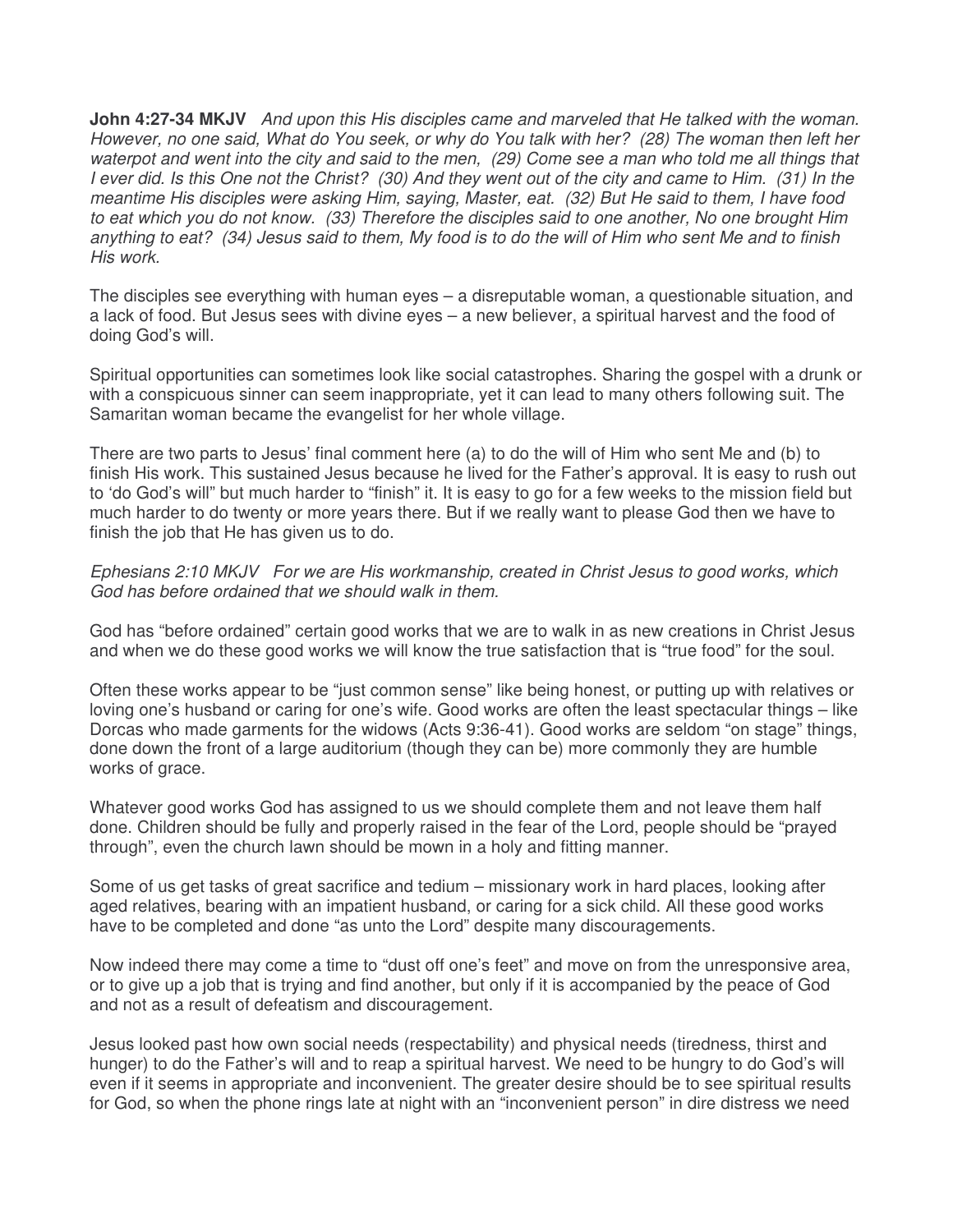to give that our full attention (but not if it is just an attention-seeking neurotic who can wait till morning).

Our needs can wait when an urgent Kingdom opportunity presents itself. However we cannot sacrifice others in the same way. We need to be careful if we disappoint children in order to meet an urgent Kingdom opportunity. I once turned down a very prestigious conference in order not to disappoint my wife, who I had been away from for some time and needed me at home. We have to strike a balance.

The Samaritans were ready to believe, the fields were "white unto harvest" and Jesus made the most of it. We need to have a sense that tells us "this is a divine appointment, pay attention, drop everything, God is at work here and is inviting you to join in."

Your true food, your true-life satisfaction will come when you do God's will and complete the good works He has fore ordained for you to do.

# John 4:35-38 The Harvest

**John 4:35-38 MKJV** Do you not say, It is yet four months, and the harvest comes? Behold, I say to you, Lift up your eyes and look on the fields, for they are white to harvest already. (36) And he who reaps receives wages and gathers fruit to life eternal, so that both he who sows and he who reaps may rejoice together. (37) And in this is the saying true, One sows and another reaps. (38) I sent you to reap that on which you bestowed no labor. Other men labored, and you have entered into their labor.

The Samaritans are flocking out to see Jesus, an "easy" revival as the woman's testimony crystallizes a growing realization that the time for their Messiah had come. Two illustrations from my studies in Chemistry may help here. The first is a super-saturated solution in which a single speck of the crystal can precipitate a shower of crystals. The second is an acid-base titration (where you add acid to a beaker containing alkali and litmus indicator) when after many drops a point of sudden change is reached and a single drop turns the solution from basic to acidic, and the litmus from blue to red. That single bit of crystal added that causes the crystals to form is just a speck of dust and the single drop of acid that causes the change is just another drop of acid. Even though they "cause" great changes they are quite insignificant in themselves. They are no different to the previous crystals or the previous drops of acid that went in from the burette.

So it is with evangelism, many laborers add their "drop of acid" to the solution and bit-by-bit they accumulate and change things until one last "drop" of prayer or witness is added and the revival comes. In such cases "One sows and another reaps*"*.

We labor in fields where many have labored before. Beside me I have Leon Morris's excellent commentary on John, and a Greek New Testament and Reinecke's Linguistic Key to the Greek NT and other such books. People much smarter that I have done the hard work and I just turn the pages and read the footnotes. I am a midget standing on the shoulders of giants.

We should not neglect the great work of the Reformers or the Church Fathers or the great theologians who have mined God's Word as best they could and presented us with much truth for us to then build on.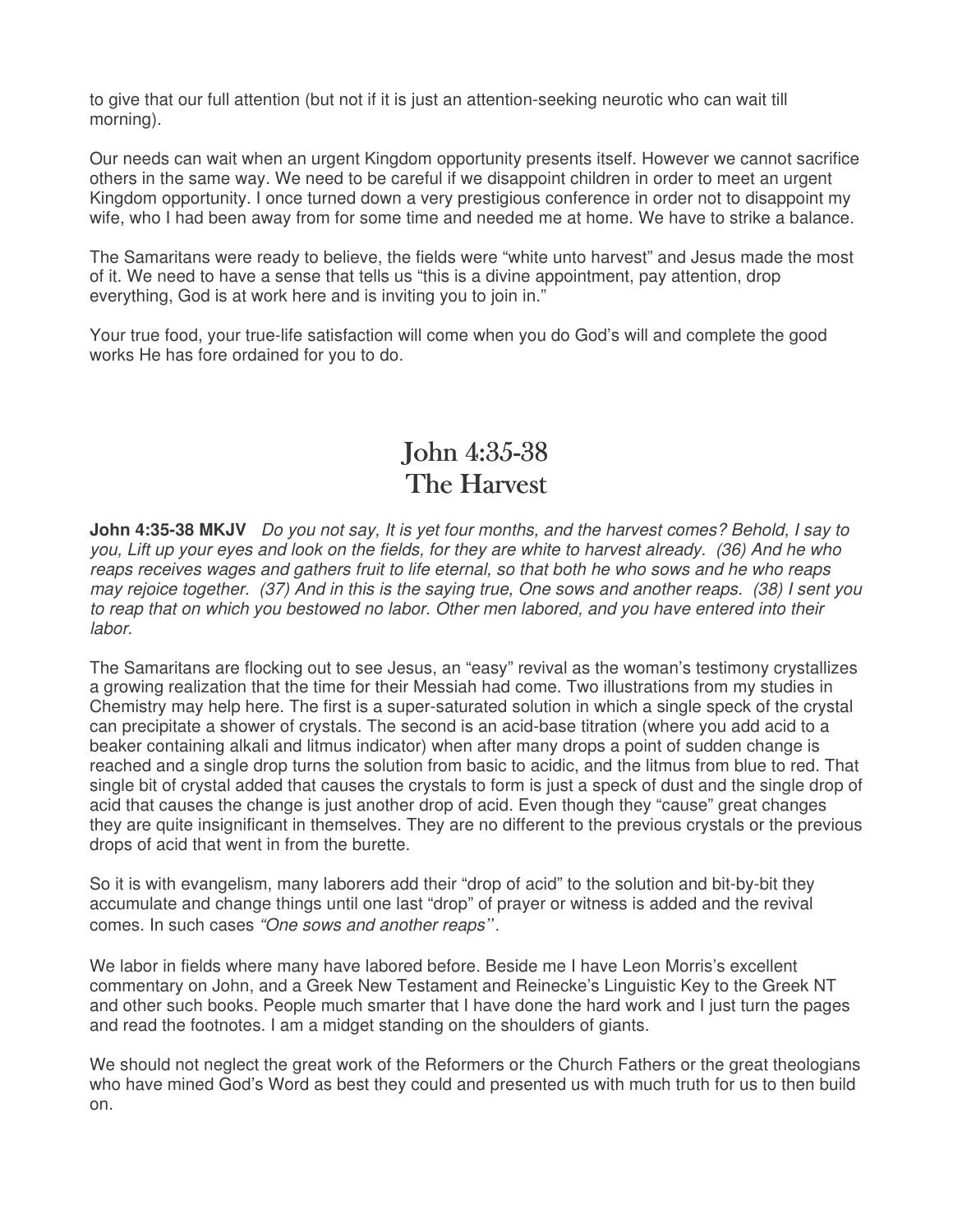Jesus built on Moses and the prophets, Peter built on Christ, as did Paul, Augustine built on Paul, Luther and Calvin built on Augustine; Wesley built on the Reformers and so on until today. So when you pick up a work such as Millard Erickson's Christian theology is a compilation and condensation of tens of thousands of great minds prayerfully thinking about God for over two thousand years. But the foundation for all is Christ.

Thus, with the exception of pioneer missionaries, it is almost impossible for anyone to point and say "these are my fruit alone, the result of my labors". For instance I cannot say that your spiritual growth is solely the result of reading Eternity-DBS, you have pastors and friends and disciplers and prayer partners and family members who may have all had a very significant impact on you. If a particular devotional ministers to you powerfully it is just "another drop of grace" that fell at the right time.

We are all co-laborers for your growth – me, your pastor, your prayer partners and so forth, we all serve you and want to see you become like Christ, we are yours and you are Christ's and Christ is God's. One plants, another waters, and yet another gets the harvest. Together we all contribute to the glory of God and we can all rejoice together in your edification.

Thus there should be no rivalry in the Kingdom for we are all contributors to the one great process. One convicts of sin, the other leads to Christ, yet another follows up yet all should rejoice in the salvation of the sinner. Paul said, "I did not come to baptize"  $-$  yet many think that baptism is where the most glory is. Paul preached the gospel but let others do the baptizing. He knew his place in the process of the Harvest.

We are all part of the grand process of Christ being revealed in His Church to the glory of God. If God has you pastoring a small church in a remote area, you are still as much a part of the glorious process as an evangelist such as Billy Graham. Simply be faithful to your calling, which is all the Lord asks.

There are some places on earth that are truly white unto harvest – such as Mozambique, and others that are stony ground – such as Georgia. We should deploy the most laborers where the harvest is greatest. Too many laborers are working in the diminished harvest of Europe and North America and few in the great harvest fields of Asia and Africa.

It is always good to keep the process of the Harvest in mind, it keeps us humble and it helps us to persist when the going is tough, knowing that we shall reap if we do not grow weary.

# John 4:39-42 The Christ, the Saviour Of The World

**John 4:39-42 MKJV** And many of the Samaritans of that city believed upon Him because of the saying of the woman, who testified, He told me all that I ever did. (40) Then as the Samaritans had come to Him, they begged Him that He would stay with them. And He stayed there two days. (41) And many more believed because of His own word. (42) And they said to the woman, Now we believe, not because of your saying, for we have heard Him ourselves and know that this is truly the Christ, the Savior of the world.

The Samaritans, in just a few days came to the amazing conclusion that Jesus was the Christ, the savior of the world, and they seem to have arrived at this conclusion as an entire community.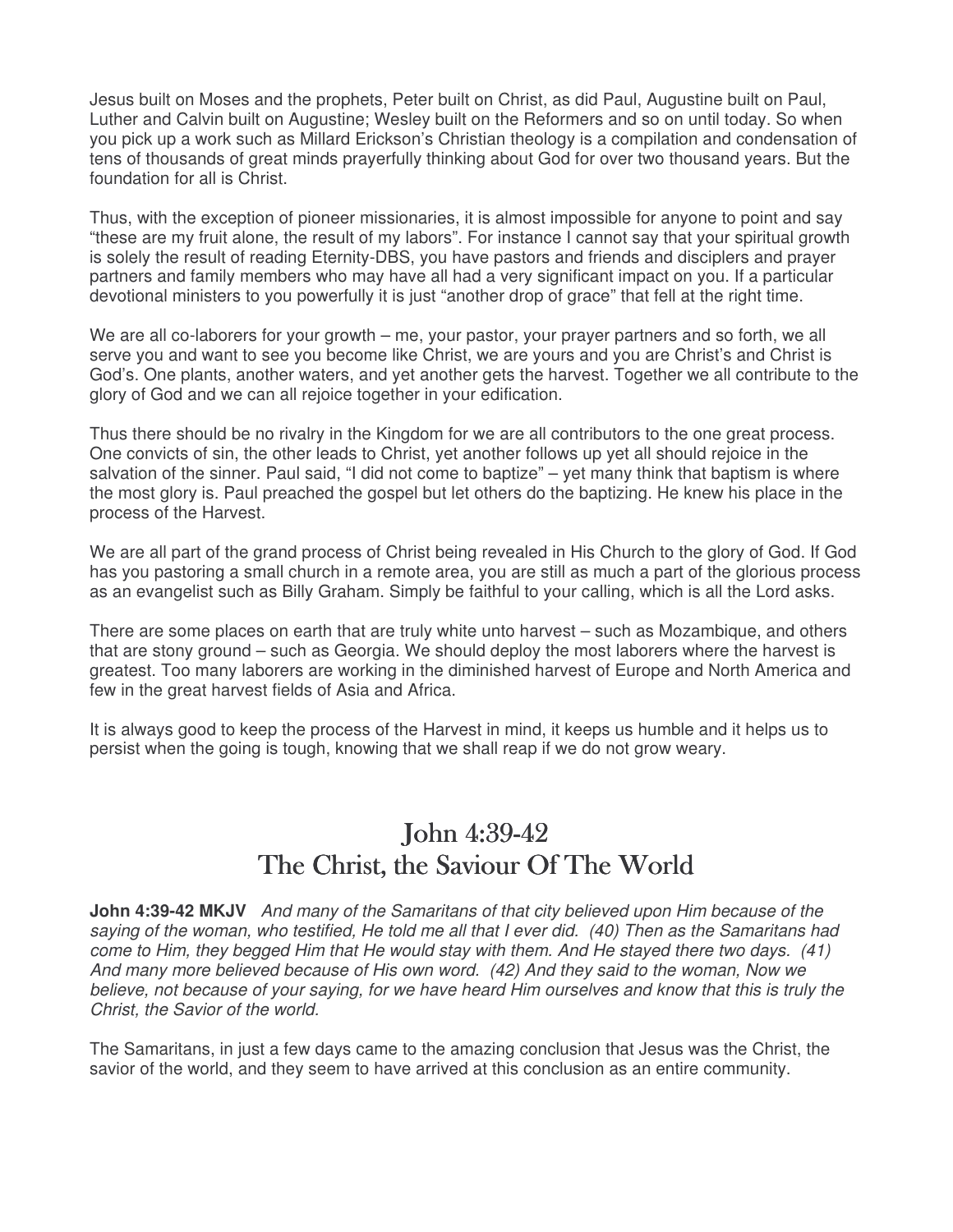[Now Jesus could have stayed there and set up home, for this was the first community to truly believe in Him, but instead, as we shall see, He went to where He was not honored (in Galilee, see the next few verses).]

Now in order to understand what the Samaritans meant, and what john recorded we need to look at the terms "Christ", "Saviour" and "World" and we will start with this last term first..

According to Leon Morris the term kosmos or world originally meant "decoration' or 'bauble" from which we still get the term "cosmetic". Thus the universe came to be seen as the ultimate decoration, a ordered system of beauty.

The term is mainly used by Paul and John and has a few different shades of meaning.

The first is the realm under the control of Satan and the astrological powers of the Greco-Roman world, which was governed by elaborate religious taboos called "stoichea" or the "elemental principles of the world". It was the realm that served "luck' and had sacrifices and libations and worried about curses and propitious times. It was entirely hostile to Christ (John 7:7, 15;18). Thus friendship with the world was enmity towards God (James 4) and one could not enter into this system without arousing the jealousy of the Holy Spirit. A modern equivalent would be trying to be a Mason and a Christian, or believing in Lady Luck and going to casinos and being Christ's. It was a vast realm entirely in bondage to superstition, human philosophy and religion and the worship of angels and demons. In this sense Satan is the prince of this world (John 12:31, 14:30, 16:11, 1 John 5:18,19) and the world does not know Jesus or the Father (John 1:10, 17:25) nor can it receive or know the Spirit (John 14:17). Paul makes it clear that Christians must exit this system being crucified to it (Galatians 6:14,15) and thus needing to be separated from it (Colossians 2:8-23, 2 Corinthians 6:14-18). The world (kosmos) is never the place of blessing in Scripture; we must leave it in order to b blessed.

The second main meaning is fallen; tragic humanity enslaved to the above system which God loves and rescues e.g., John 3:16 and 4:42. Christ speaks to the world the things He has heard from God (John 8:26), takes away the sin of the world (John 1:29), is the Saviour of the world (John 4:42) and gives it life (John 6:33) even giving his flesh for the life of the world (John 6:51) because He came to save it and not to judge it (John 3:17, 12:47) and overthrow Satan its prince (John 12:31, 14:30, 15;11) and thus victory over the world system remains with Christ (John 16:33). To fallen humanity Christ is the light of the world (John 8:12; 9:5). When John says that Christ is sent "into the world" (John 3:17, 11:27 etc) he may mean sent into the Universe as a whole or more specifically into the hostile world of cosmic powers governed by Satan in order to overthrow it.

The third main meaning, used less often is simply 'everyone, or everything" and is used as loosely and generically as we use the term "the world" today e.g. when the Pharisees say of Christ 'the whole world has gone after Him" or "the world was made through Him" (John 12:19, John 1:3, Hebrews 1:1- 3)

Thus as the Christ the Savior of the world Jesus is the Christ that is the Chosen One, the Messiah with the Holy Spirit anointing, that breaks all the bondages of the evil spiritual realm led by the prince of darkness. Jesus as the anointed Christ, rescues humanity from the oppression and possession of spiritual powers and from enslavement to rituals, superstitions and the fear and dread of ghosts and taboos. Jesus rescues us also from what they do to our bodies, minds, emotions and spirits and takes us out from their destructive power to a place of abundant life.

John only used the term savior twice – here and in 1 John 4:14 and in both cases he uses it in the phrase "the Saviour of the World". 1 John 4:14 MKJV "And we have seen and testify that the Father sent the Son to be the Savior of the world." In other words, John sees Jesus as being sent by God to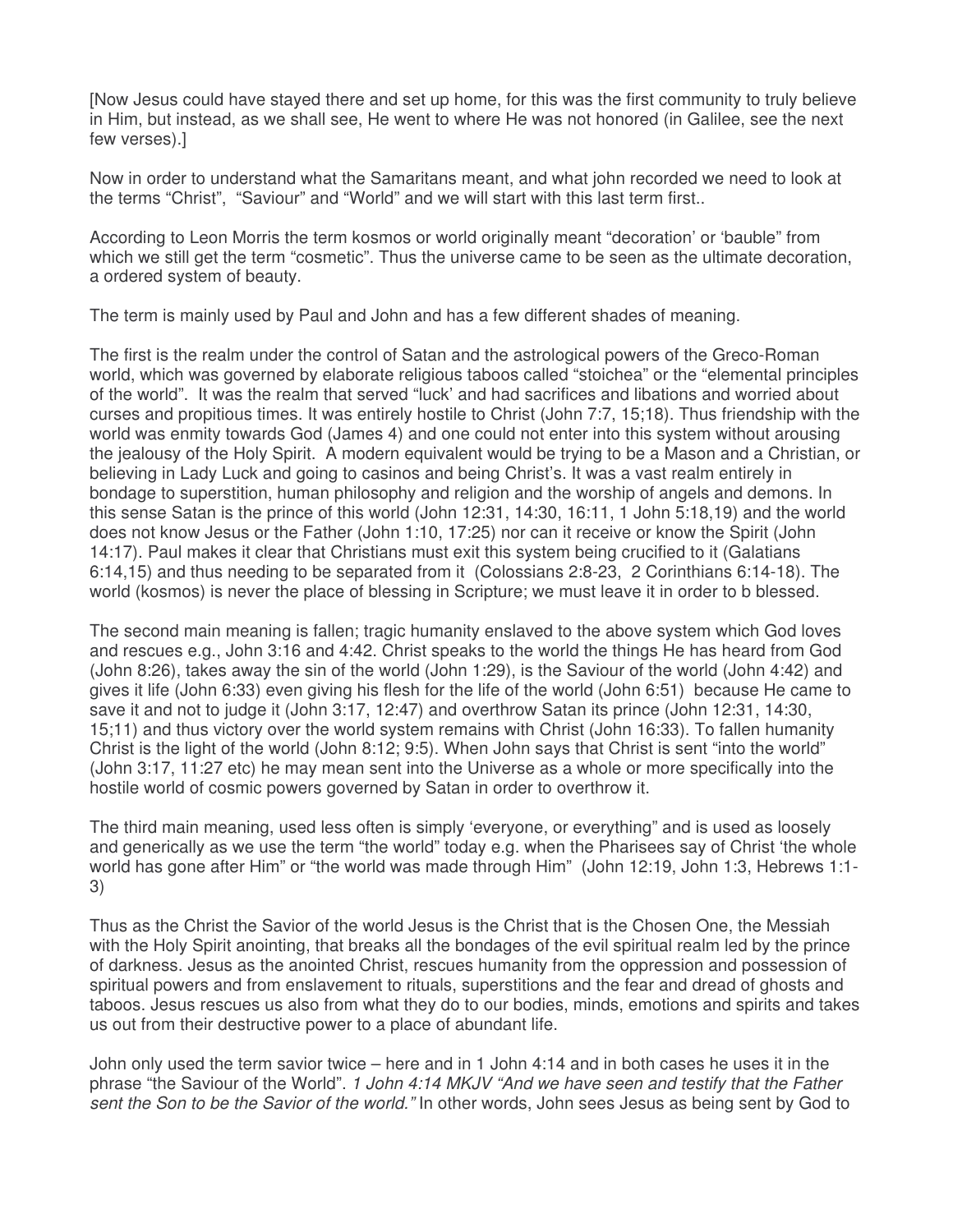save us from the powers and principalities that dominated life in the Graeco-Roman world and which still dominate our various cultures, both Western and non-Western today.

Jesus is not just the Saviour of individual people who walk the sawdust trail at a revival meeting, rather He is the Saviour of all those fallen human beings, trapped by Satan and caught up in darkness, and in the throes of evil and addiction, if they repent and believe in Him. Thus Jesus is the way out from all our bondages.

### John 4:43-45 A Prophet Without Honour

**John 4:43-45 MKJV** And after two days He departed from there and went into Galilee. (44) For Jesus Himself testified that a prophet has no honor in his own native-place. (45) Then when He had come into Galilee, the Galileans received Him, having seen all the things that He did at Jerusalem at the feast; for they also went to the feast.

Jesus was originally unrecognized by how own family and His won hometown, in fact Matthew tells us that the people of Nazareth initially refused to believe:

Matthew 13:54-58 MKJV And when He had come into His own country, He taught them in their synagogue, so much so that they were astonished and said, From where does this man have this wisdom and these mighty works? (55) Is not this, the carpenter's son? Is not his mother called Mary? And his brothers, James and Joses and Simon and Judas, (56) and his sisters, are they not all with us? Then from where does this man have all these things? (57) And they were offended in Him. But Jesus said to them, A prophet is not without honor, except in his own country and in his own house. (58) And He did not do many mighty works there because of their unbelief.

John picks up on this using his literary technique of "juxtaposition" – that is putting tow highly contrasting things next to each other to bring out the contrast and the meaning of each. So the Samaritan harvest and belief in Jesus as the Messiah and Savior of the world is quickly contrasted with the unbelief of the Galileans. It is as if John is saying "the heretical Samaritans believed in Him after a few days but Jesus' own family and friends did not believe, even for a very long while".

In fact this unbelief was so strong that Jesus passed judgment upon the cities of Galilee: Matthew 11:20-22 MKJV Then He began to upbraid the cities in which most of His mighty works were done, because they did not repent. (21) Woe to you, Chorazin! Woe to you, Bethsaida! For if the powerful acts, which were done in you had been done in Tyre and Sidon, they would have repented long ago in sackcloth and ashes! (22) But I say to you, It shall be more tolerable for Tyre and Sidon in the day of judgment than for you.

Thus it is often most difficult to convert our own families and own neighborhood, while we get to speak to large crowds elsewhere. In fact it is often only after we have received acclaim away from home that they even start to believe in us. This certainly was the case with Jesus – it was only after they saw Jesus doing miracles at the feast in the "big city" of Jerusalem that they started to believe in Him at Galilee. "Then when He had come into Galilee, the Galileans received Him, having seen all the things that He did at Jerusalem at the feast; for they also went to the feast."

Any paradigm-changing ministry will meet much resistance and "unbelief" at first and most ministries take about twenty years or more to become "mainstream" – e.g., youth ministry, the charismatic movement, media ministry and short-term missions each of which faced considerable opposition at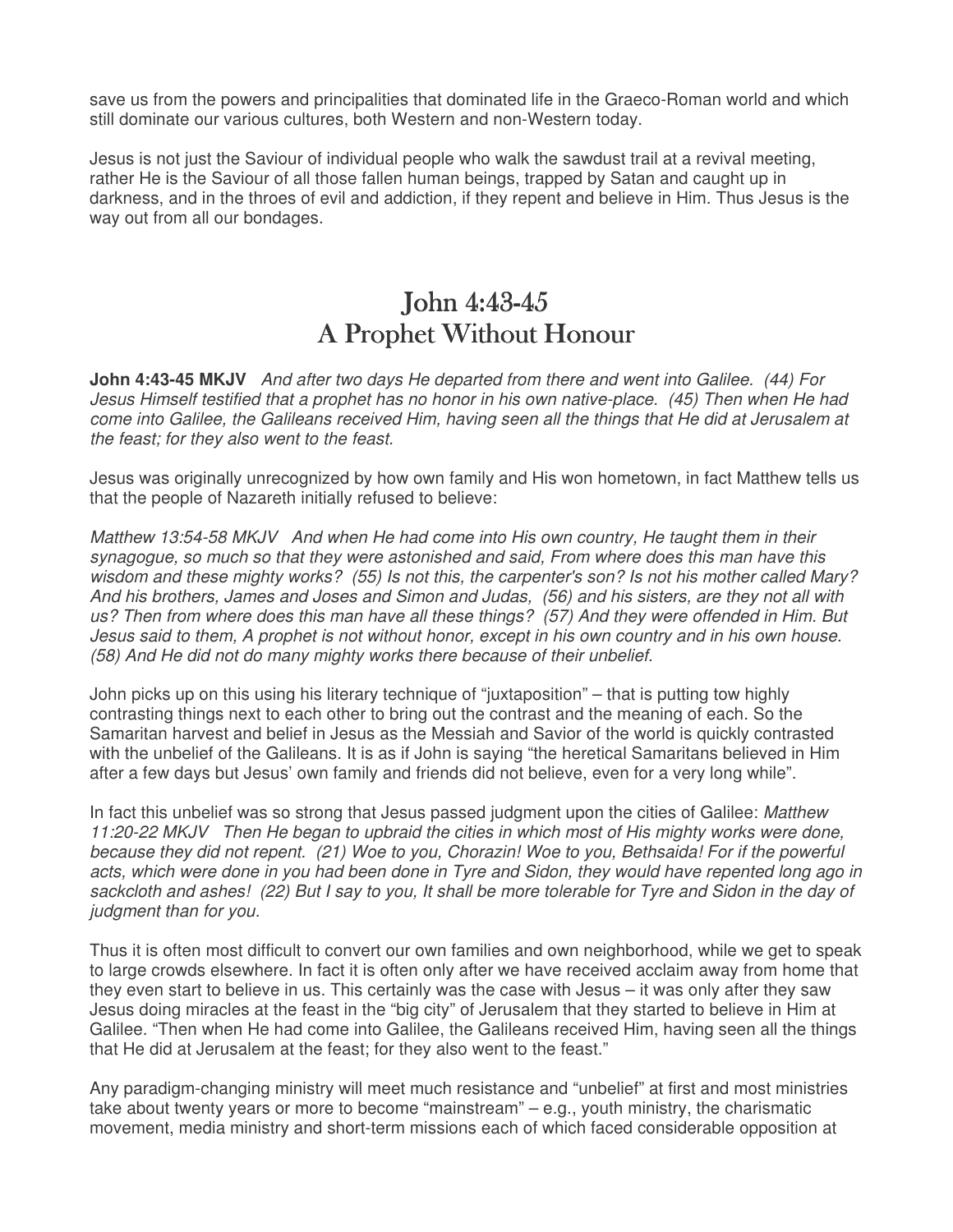first (and still some opposition today). My own area of ministry – Internet evangelism and Cybermissions, is beginning to take off – after fourteen years of personal involvement and being thought of as quite strange. This is to be expected, it happened to Jesus and will happen to us also.

Generally speaking there are a small percentage of "visionaries" (less than 5%) followed by 10-15% of "early adopters", then about 40% are "late adopters" and the rest are apathetic to the new movement or even hostile. Pareto's principle of the 20% who do 80% of the work and 80% who do 20% of the work applies here as well.

In our work for the Lord we can become very hurt if we expect everyone to be as enthusiastic as we are, or if we demand that they to go along with the vision that God has given us. If Jesus could not get all His friends and family and nation to follow Him, even with his love, wisdom and miracle working powers, then we cannot expect to do any better.

Jesus simply led those who chose to follow Him. He moved with the movers, and taught the teachable and discipled the believers. This is a valuable principle. In every group there will be those that "get it" – work first with those, patiently explain yourself to the rest and let those who vehemently disagree go elsewhere – with your blessing. Someone said that: "Even the simplest thing needs to be explained at least six times before it registers with a group of people." and I have found this to be very true in ministry. Complex truths – such as justification by faith take much more explaining than that!

Here is some good advice Paul gave to Timothy about pastoring under adverse conditions: 2 Timothy 2:23-26 But avoid foolish discussions with ignorant men, knowing--as you do--that these lead to quarrels; (24) and a bondservant of the Lord must not quarrel, but must be inoffensive towards all men, a skilful teacher, and patient under wrongs. (25) He must speak in a gentle tone when correcting the errors of opponents, in the hope that God will at last give them repentance, for them to come to a full knowledge of the truth (26) and recover sober-mindedness and freedom from the Devil's snare, though they are now entrapped by him to do his will.

#### **John 4:46-54** The Nobleman's Son

**John 4:46-54 MKJV** Then Jesus came again to Cana of Galilee, where He made the water wine. And there was a certain nobleman whose son was sick at Capernaum. (47) When He heard that Jesus had come out of Judea into Galilee, he went to Him and begged Him that He would come down and heal his son, for he was at the point of death. (48) Then Jesus said to him, Unless you see signs and wonders you will not believe. (49) The nobleman said to Him, Sir, come down before my child dies. (50) Jesus said to him, Go, your son lives. And the man believed the word that Jesus had spoken to him, and he went away. (51) And as he was now going down, his servants met him and told him, saying, Your son lives. (52) Then he asked of them the hour when he began to get better. And they said to him, yesterday at the seventh hour the fever left him. (53) So the father knew that it was at the same hour in which Jesus said to him, Your son lives. And he himself believed, and his whole house. (54) This is the second miracle Jesus did, when He had come out of Judea into Galilee.

Tackling last things first – this is not the second miracle of Jesus but the second major Galilean ministry, which occurred after coming a trip from Jerusalem (the first being the wedding at Cana) as John mentions the many miracles done at the feats in Jerusalem. This miracle is a "sign" in that it points to God and to the nature of Jesus and elicits faith from many people involved.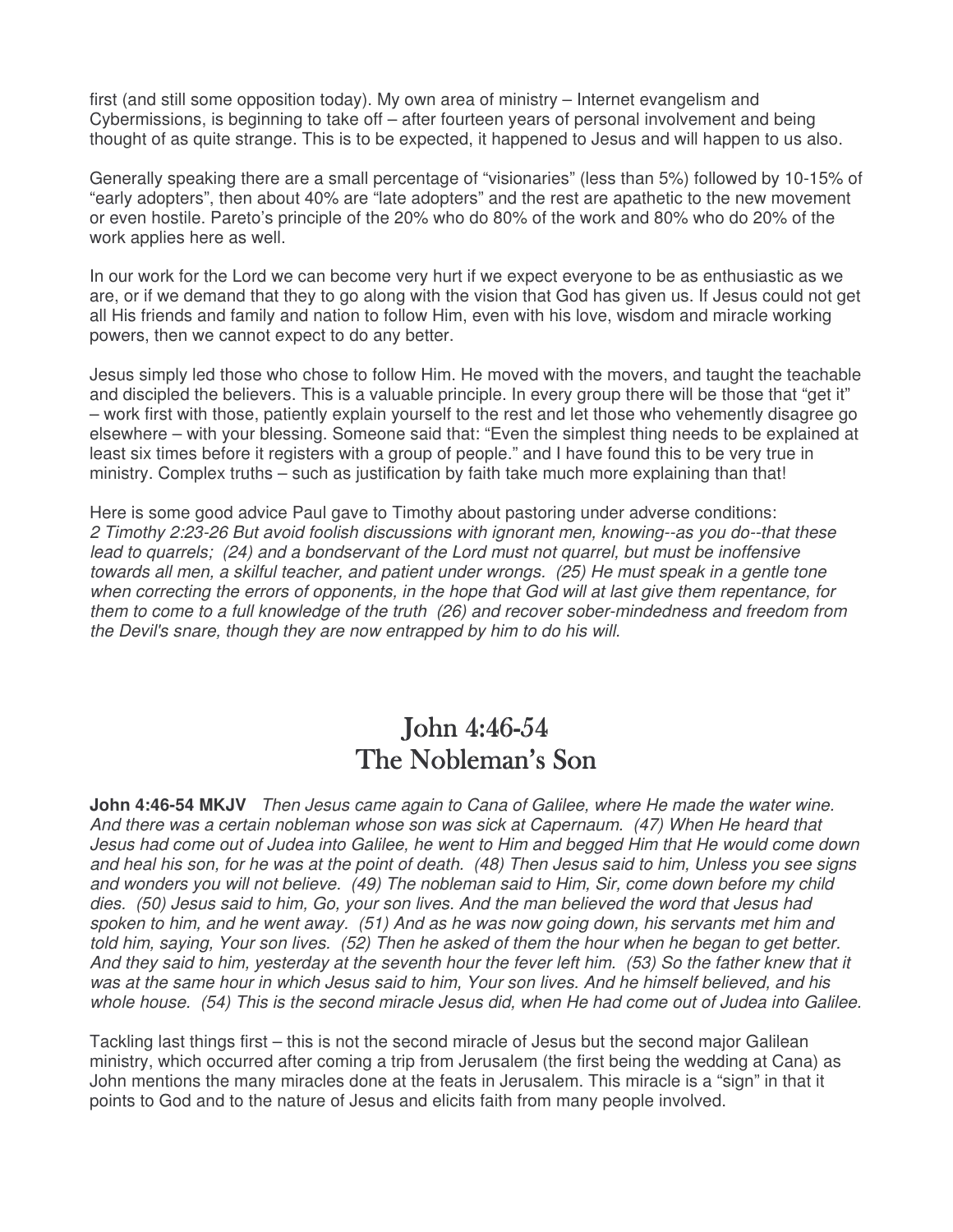Miracles are not just God's power at work for our convenience. They are always for the glory of God and are meant to increase faith –which is why the sometimes seem to happen most often to new Christians and to non-believers just before they are converted. Many of the Muslims who believe in Jesus come to faith as the result of a decisive miracle such as a healing in the family. Thus before we ask for a miracle we need to also ask – who will believe, and what glory shall the Lord get from all of this?

Jesus says, and it seems with a sign of some sort, that "Unless you see signs and wonders you will not believe." This was His reaction to the crowds – and He performed the miracle so they might believe. They should have been like the Samaritan woman – open, curious about God and able to sense the truth in their spirit, from a brief conversation, and believe. The Holy Spirit anointing on Jesus should have been enough to convince them that here was a holy man of God, a Messiah. But they were "stiff-necked and stubborn" or as they say in the Philippines "hard-headed". The "fragrance of grace upon the soul" did not move them – rather they wanted tangible visible proof.

Jesus initial reply to the nobleman (Unless you see signs and wonders you will not believe) seems harsh but Jesus often tested people to see how real their desire was, and how truly desperate they were for God to act. The Syrophoenician woman, the father of the epileptic and the case of some blind beggars are cases when people had to publicly demonstrate their sincere desire for God to act. Jesus tests us, how much do we really want his grace? Will we suffer an apparent rebuke, or being ignored? Will we wait? Will we persist and press in? God most often answers the persistent and the desperate.

The nobleman (probably an official in Herod's court) accepts the rebuke and simply asks for his son to be healed, and for Jesus to travel the twenty miles from Cana down to the lakeside at Capernaum. Jesus refuses to do this and simply says "your son lives". If Jesus had gone then it would have looked like Jesus was at the beck and call of high officials. He could not go such a distance with a royal official without compromising His gospel of social equality (see James 2). So Jesus simply issues the word – and the nobleman believes and goes his way to find his servants coming to him with news of the son's healing.

Something about the way Jesus said "Your son lives" brought the nobleman's faith to maturity and he did believe – and later his whole household. This sort of faith in the "rhema word of God" (the word God speaks into life's situations) is the faith of the saints and the prophets. God said it, I believe it.

What does this sign tell us about Jesus? Firstly that He is a compassionate healer whose word is authoritative and can heal at a distance. Secondly that He is the victor over death and disease and the giver of life. The phrase "your son lives" is repeated three times in this short paragraph. This was the healing phrase – the word from God in the situation and it is spoken about and celebrated. The word for lives is from the "zoe" Greek word family and while it has normal uses it is often also used of eternal life, resurrection life or powerful life, life that is life back from the dead (Galatians 2:20, Revelation 1:18, 4:9-10) and especially so in John (John 4:10-11, 5:25, 6:51, 57,69, 11:26 as well as here)

In this chapter Jesus has proclaimed that he gives living water, and now that He gives life. Since life comes first of all from the Creator that is tantamount to saying that he is linked to the Creator God and shares many of his powers. While medicine may heal it cannot give life, only God can do that, and if Jesus Christ can also do that, then He is God. And Jesus does not just give normal life, he gives resurrection life, eternal life, the life that cannot die and which is living water in our innermost beings.

# John  $5:1-6$ The Man With An Infirmity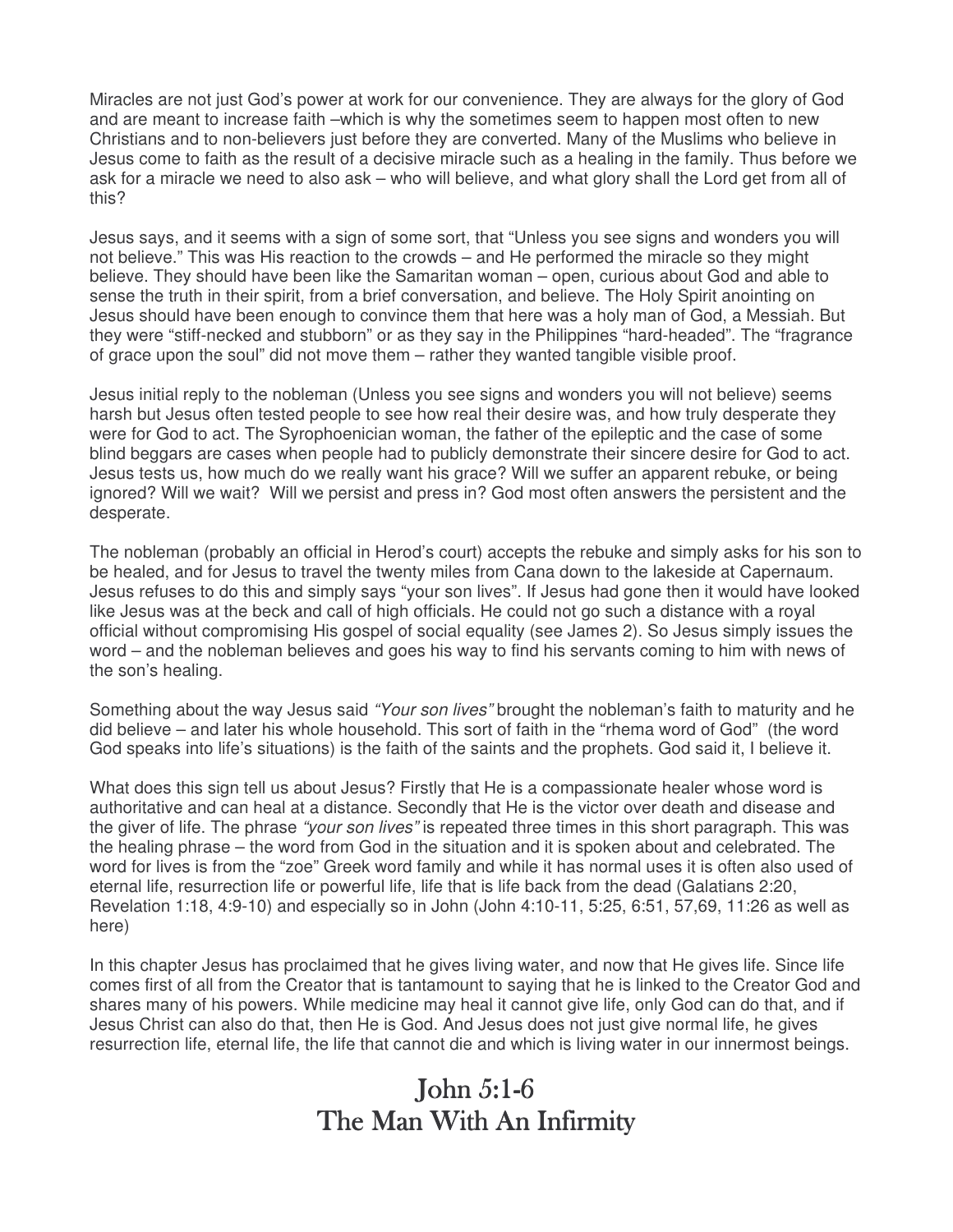**John 5:1-6 MKJV** After this there was a feast of the Jews, and Jesus went up to Jerusalem. (2) Now there is a pool at the Sheep Gate at Jerusalem, which is called in Hebrew Bethesda, having five porches. (3) In these lay a great multitude of those who were sick, of blind, lame, withered, waiting for the moving of the water. (4) For an angel went down at a certain time into the pool and troubled the water. Then whoever first stepped in after the troubling of the water was made whole of whatever disease he had. (5) And a certain man was there, who had an infirmity thirty-eight years. (6) When Jesus saw him lying, and knowing that he had spent much time, He said to him, Do you desire to be made whole?

There is an old joke that goes: "How many social workers does it take to change a light-bulb?"

The answer is: "One, but the light bulb has to want to change!"

On the whole people do not change unless they are first open to the idea of change. Even positive change, such as success, can threaten people who are used to "comfortable failure". Some people become dependent and indigent, they identify so totally with their affliction that to remove the affliction (the drug dependency, the back pain, the emotional disability) is almost to remove their entire identity. They are frequently the people who describe their condition with the permanent identifier- "I am a..." rather than with the less permanent "I have a."

When Jesus walks among this mass of afflicted humanity He goes to the "hardest case", the one who had been there a "long time", the "lifer", with a thirty-eight year disability. Jesus asks him just one question "Do you desire to be made whole?" This question has application at every level of humanity:

Does the sinner want the wholeness of salvation?

Does the sick person want the responsibility of full health?

Does the lifelong failure want the lifestyle changes that come with success?

Does the emotionally damaged person want wholeness enough to forgive the person that hurt them? Does the confused person really want the wholeness that mental clarity (perhaps with medication) will bring?

Does the heretic really want the Truth?

Does a corrupt government really want a properly functioning nation?

Does a small local church really want to be alive and growing and full of new converts?

God tends to give us the desire of our hearts and if the desire of our heart is to remain just as we are, in our affliction, unhealed and unchanged, He will even grant us that.

As a bible college lecturer I am continually amazed at how lengthy and arduous and full of stops and starts the process of disciple making is. It probably took Jesus the Son of God just 3 seconds to raise Lazarus - but it took Him 3 years to make a small group of effective disciples! That is because personal change is slow and takes place at the pace of the will of the learner. Which is why love is so important in teaching. People learn much more willingly when they are loved.

Learned helplessness takes a huge toll – and this man was full of it, and also full of excuses about being unable to get into the water. Opportunity always passed him by. Well now Opportunity was standing right there talking to him!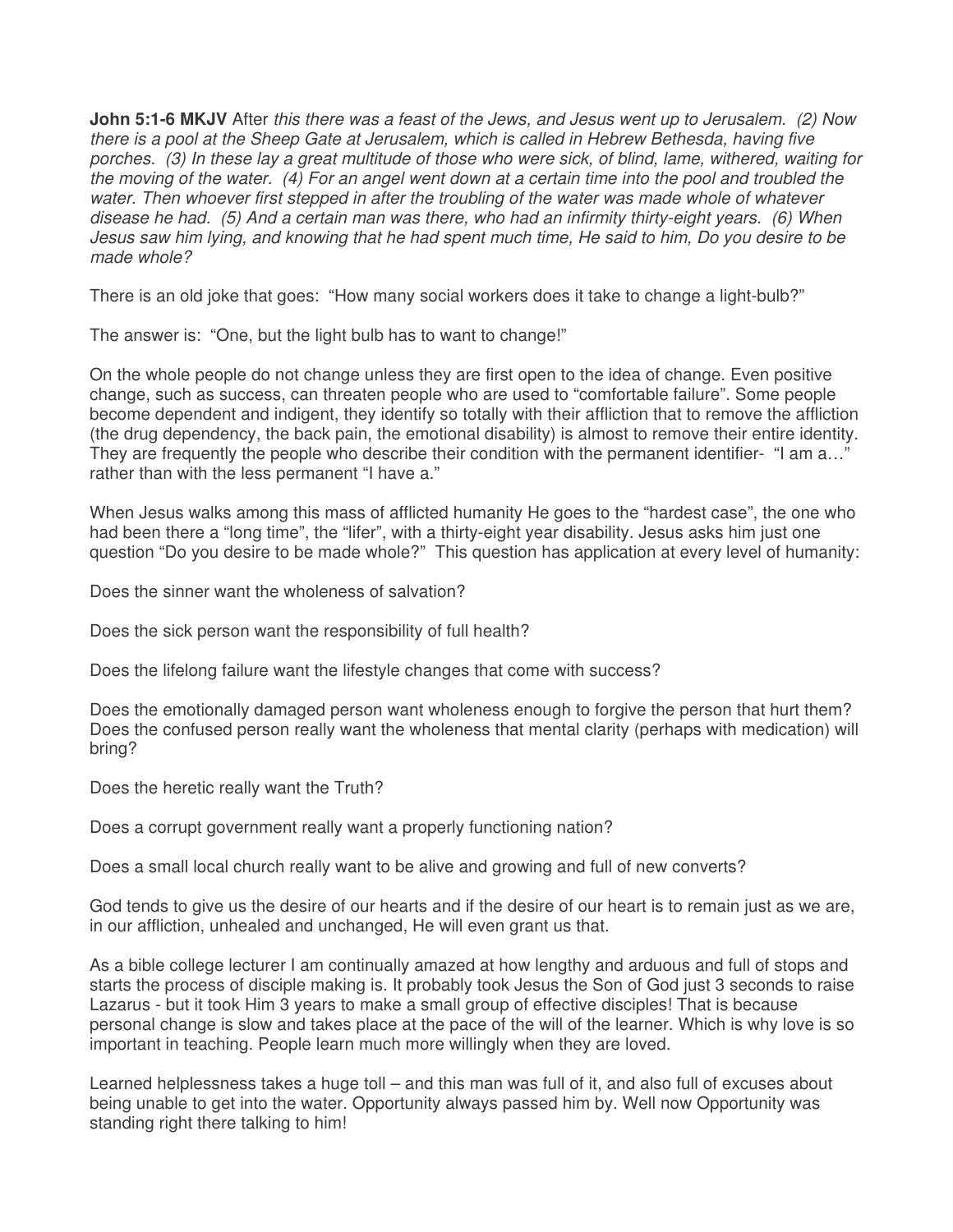Satan spends much of his evil energy discouraging us and binding us up with an oppressive feeling of helplessness in vital areas of life and ministry. Helplessness and hopelessness are never from God, they are truly demonic fortresses of the soul. They must be resisted and cast down. (2 Corinthians 10:3-5) The frequent teaching of Scripture is that God is a God of empowerment, not discouragement and that nothing is impossible to them that believe.

God is a God of empowerment and He wants you healed and whole and powerful and able. God's destiny for you is as eternally alive son/daughter of God, glowing in spiritual power, ruling this world on his behalf. Therefore He wants you to be a loving, holy, wise, capable, and competent and powerful ruler in His kingdom and is always building you up with that destiny in mind.

Do you desire to be made whole? Are you prepared to let go of your excuses and your blaming of others and your desire to remain as you are, and take on the responsibility and the joy of a new life as a whole person?

If this is the case, then come before God and ask Jesus to make you whole for His glory and for His Name's sake.

### John  $5:7-15$ Take Up Your Bed And Walk

**John 5:7-15 MKJV** The infirm man answered Him, Sir, when the water is troubled, I have no one to put me into the pool. But while I am coming, another steps down before me. (8) Jesus says to him, Rise, take up your bed and walk. (9) And immediately the man was made whole and took up his bed and walked. And it was a Sabbath on that day. (10) Therefore the Jews said to him who had been healed, It is the Sabbath. It is not lawful for you to take up the bed. (11) He answered them, He who made me whole said to me, Take up your bed and walk. (12) Then they asked him, Who is the man who said to you, Take up your bed and walk? (13) And he did not know Him who had cured him, for Jesus had moved away, a crowd being in the place. (14) Afterward Jesus found him in the temple and said to him, Behold, you are made whole. Sin no more lest a worse thing come to you. (15) The man departed and told the Jews that it was Jesus who had made him whole.

There are three main characters here: Jesus who makes the man whole, the Pharisees who see the "sin" (carrying his bed) and miss the miracle (that he was able to carry his bed), and the man who was once infirm who now ends up telling on Jesus.

The crucial information is in verses 8 and 9 above: "Jesus says to him, Rise, take up your bed and walk. (9) And immediately the man was made whole and took up his bed and walked. And it was a Sabbath on that day." Jesus speaks into the man's life and makes him whole and able to pick up his bed (probably a straw mat of some sort) and walk, throughout the passage this is referred to as "being made whole".

This is true holistic ministry, Jesus addresses the man's physical need first (verses 8 and 9) and his moral need second (verse 14) – saving grace always precedes moral reformation. God often does His greatest miracles 'while we were yet sinners' (Romans 5:8).

Those observing it, miss the miracle and just see a man carrying his bed on the Sabbath in clear violation of the religious codes of the day. The answer the man gave is a classic: "He who made me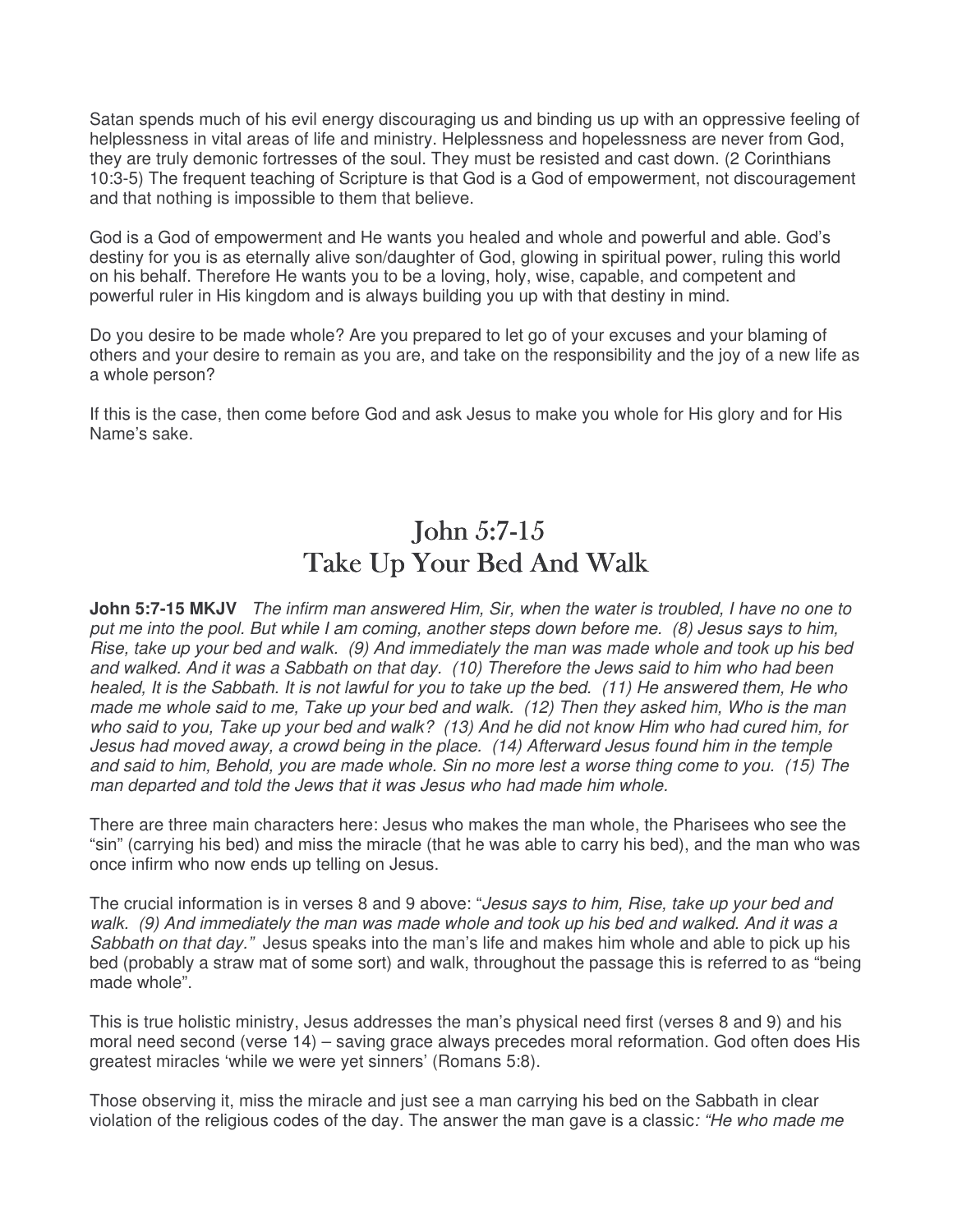whole said to me, Take up your bed and walk." Clearly pointing out that Jesus (grace) could do what the Pharisees (Law) could not – that is making a man whole. But again the Pharisees miss the miracle and in their reply instead of saying, "Who made you whole?" indicating an interest in grace, they merely say "Who is the man who said to you, Take up your bed and walk?" Thus ignoring God's great saving work in favor of locating a supposed "criminal".

Jesus moves away and disappears into the crowd, doing another anonymous miracle. So much of God's work is like that – anonymous. So often God heals, provides and saves and then leaves the scene with just a fragrance of grace lingering in the air.

Jesus did not just leave the man physically healed; He also sought to care for his soul. "Afterward Jesus found him in the temple and said to him, Behold, you are made whole. Sin no more lest a worse thing come to you." Jesus knew that this man had been morally compromised by his 38 years of dependency, desperation and alienation. Such long-term poverty often reduces people to a survival mentality in which higher values like loyalty and morality are discarded in favor of the prospect of immediate monetary gain. Jesus was trying to lift him up a notch to a higher spiritual and moral level.

However, Jesus' exhortation seems to have offended the man, who immediately left to tell the Jews about Jesus, knowing full well that this would get Jesus into trouble. In direct contrast to the blind man in John 9 this fellow is an ungrateful wretch.

His reaction is the short-term survival mentality at work: The man had got what he wanted from Jesus – healing, now he might get some money from the Jews by telling on Him. This is the ultimate extension of the "hand-out mentality".

So we have two sets of people who missed the point of the miracle entirely. The first is the man who received the miracle who saw it as "just another handout", this time from God and who at no point "praises God" – in complete contrast to the lame man at the Gate Beautiful who went "walking and leaping and praising God". The miracle was simply another thing that happened to him in life and seems to have wrought no perceptible moral or spiritual change. This is what is known as a defiled conscience, one that has been degraded by life until only immediate self-interest is left as a personal value.

The second are the Pharisees who see the miracle as an illegal act. Their spiritual senses are overwhelmed by a desire to control people and to wield power over others via the enforcing of various rules. The Jews, as John calls them, are blind to grace because they only see Law. This is like many cults and schismatic churches today. This is known as an overly scrupulous conscience, one that is overly concerned with religious laws and fine-points and strangely seared towards human compassion and quite unable to apprehend grace. The diametric opposite of the defiled conscience it is like an over-dose of conscience. But it is just as blind to God.

Those who worship in Spirit and in truth, on the other hand, would see a miracle, a mighty miracle, and smell the fragrance of grace and have an intact sense of wonder and a conscience alive to basic spiritual realities. Let us pray that God will enable us to have such a sense of spiritual wonder that we always behold His works.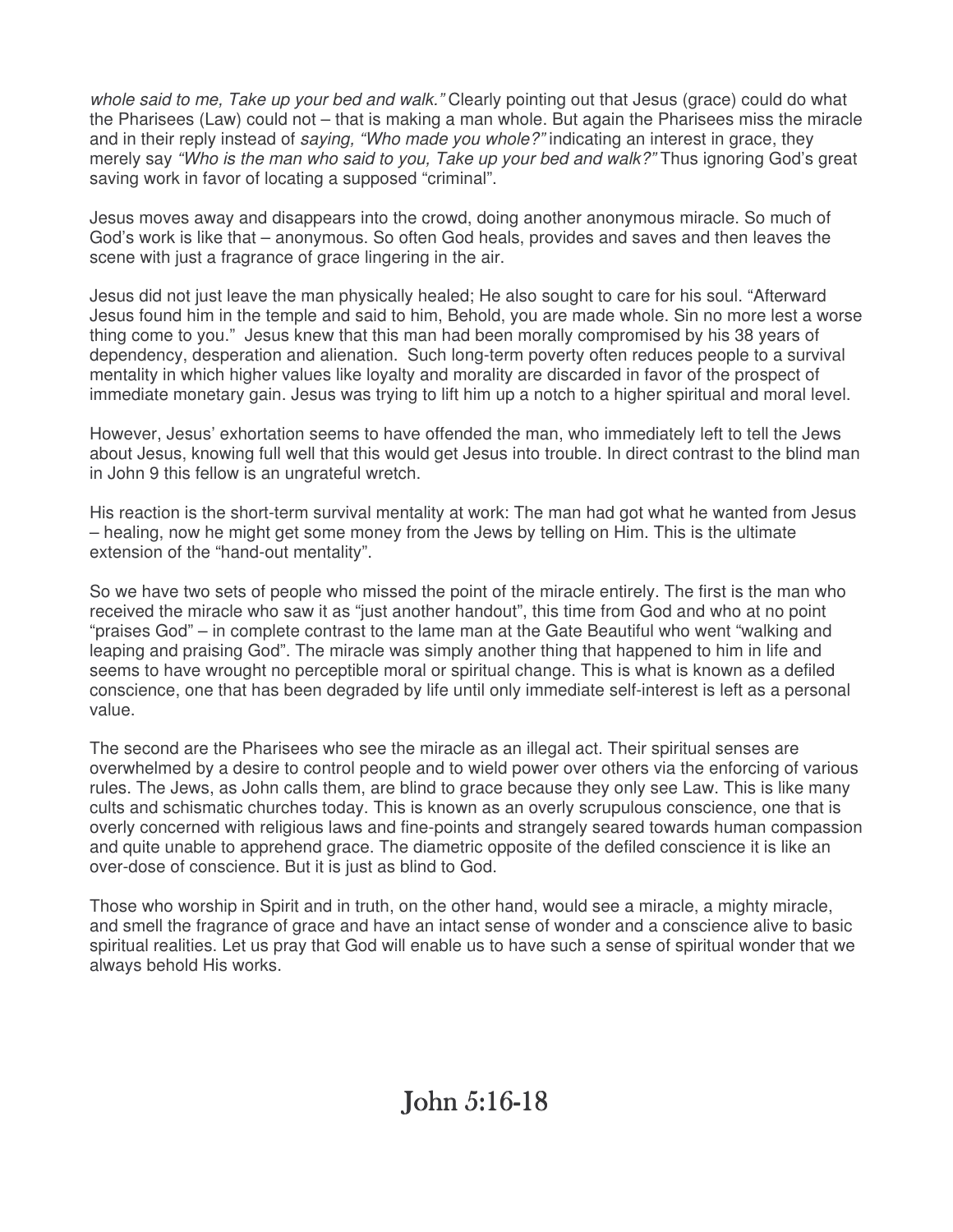# Equal With God

**John 5:16-18 MKJV** And therefore the Jews persecuted Jesus and sought to kill Him, because He had done these things on the Sabbath day. (17) But Jesus answered them, My Father works until now, and I work. (18) Then, because of this, the Jews sought the more to kill Him, because He not only had broken the Sabbath, but also said that God was His father, making Himself equal with God.

Jesus is "breaking out of the box" of Jewish religious tradition. He does good works on the Sabbath (a healing miracle), and He called God His Father "thus making Himself equal with God".

The Jewish spiritual world was stratified and the basic levels were: the Pit (where demons were confined), the lower and upper realms of Sheol (where the human dead dwelt), Earth, first heaven (where birds fly), second heaven (angelic realm) third heaven (throne) and above the heavens (God).

In this structure mankind was clearly divided into two, Jews who were under the Law which was administered by the good angels (Acts 7:25, Hebrews 2:2) and the Gentiles who worshipped fallen angels that is – demons (1 Corinthians 10:20).

Thus all men were less than the angelic realm and far, far less than God. Humanity was so far below God that any sort of 'family relationship' was thought to be utterly impossible. No mere human could call God his Father. God was said to be 'the father of Israel' as a nation but that implied nothing more than tender care and provision.

Jesus thus astonished everyone by calling God His Father. Fatherhood implies "having the same nature as". Dogs only father dogs, cats only father cats, donkeys only father donkeys. If the father is a monkey, then we know that any child logically must also be a monkey. So if I say, "My father is God" then I am logically saying, "I have a divine nature".

Thus by the Jewish logic of levels and natures anyone saying "My father is God" is saying "I am on the same general spiritual level as God and my make-up and nature is of the same kind as His."

Now the OT says clearly that there is only one God, and now this person (Jesus) claims to be of the same spiritual level and make-up and nature as the one and only God, therefore they are claiming to be that God, or at least equal to Him.

Furthermore Jesus demonstrates powers that no normal human had at that time by giving prophecies about the end of the world and performing healings, exorcisms and mighty miracles. He was also going around seemingly "changing the rules" about things like the Sabbath and divorce. And only God can change the very rules that God had made.

So Jesus is clearly making Himself equal with God, and when the Jews accuse Him of this (saying He was equal with God) He does not flat-out deny it, even though such a denial would have got Him out of trouble – in that they wished to kill Him.

The epistles make very clear that Jesus was indeed God in human form:

Colossians 2:9 MKJV For in Him (Jesus Christ) dwells all the fullness of the Godhead bodily.

Philippians 2:5-7 MKJV For let this mind be in you which was also in Christ Jesus, (6) who, being in the form of God, thought it not robbery to be equal with God, (7) but made Himself of no reputation, and took upon Himself the form of a servant, and was made in the likeness of men.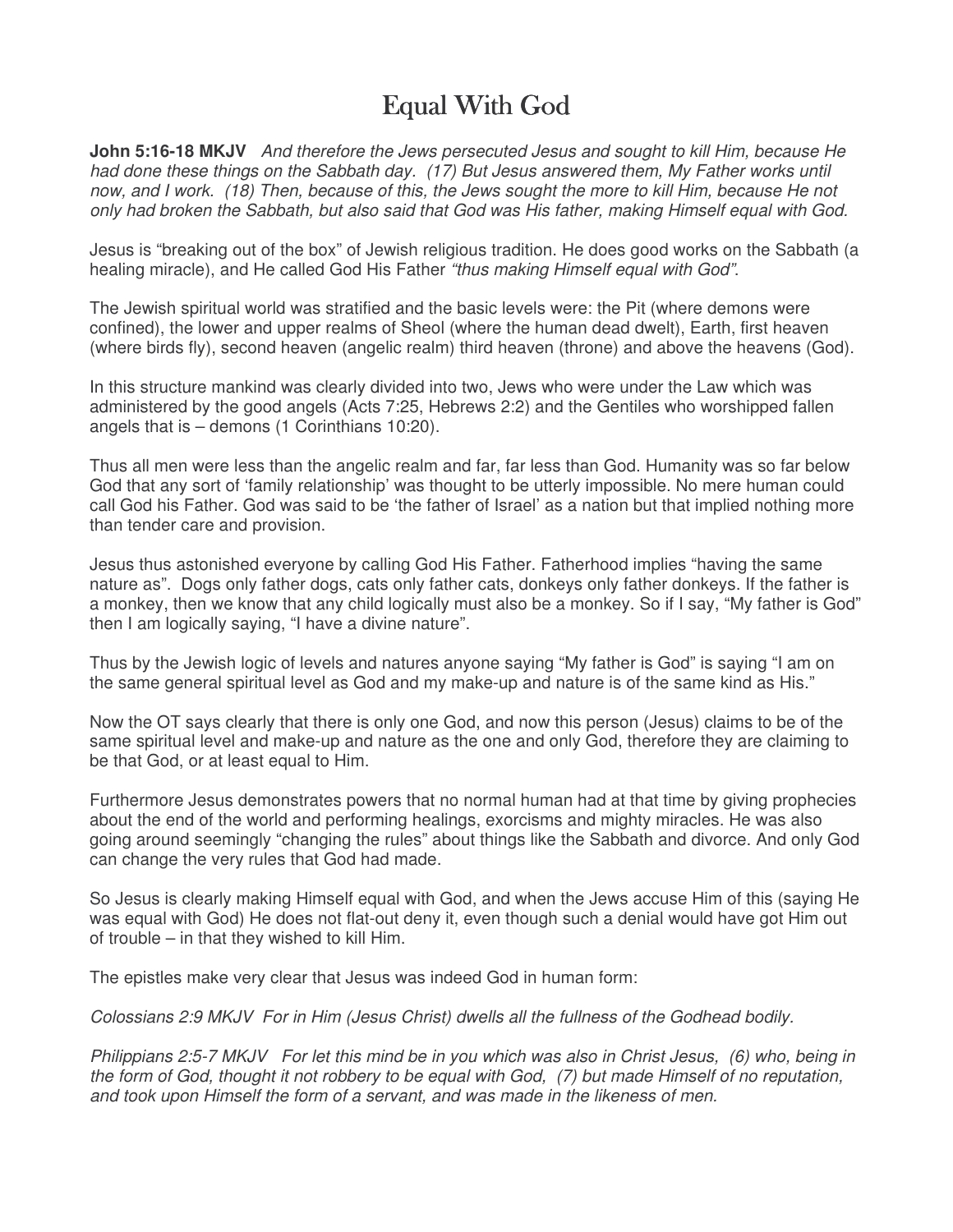John 1:1-3, 14 MKJV In the beginning was the Word, and the Word was with God, and the Word was God. (2) He was in the beginning with God. (3) All things came into being through Him, and without Him not even one thing came into being that has come into being. …(14) And the Word became flesh, and tabernacled among us. And we beheld His glory, the glory as of the only begotten of the Father, full of grace and of truth.

Jesus was able to call God Father, because He was the Word, the second person of the Trinity, the Son of God, the fullness of deity in bodily form.

We can call God Father, because we are in Christ, are made citizens of Heaven, and are born of God with an eternal nature. Because of the work of Christ we will rule and reign with Him and He is not ashamed to call us "brothers" (Hebrews 2:11). He is the Son of God, the Elder Brother, and we are the "sons of God", His brethren.

Let me be clear, we are not God, or even gods with a small g. We are sons of God, and we are seated in the heavenly realms with Christ (Ephesians 2:6,7) promoted into glorious realms by the ascension of Jesus.

Jesus had God as His Father from all eternity; He is the only-begotten Son, while we are adopted children of God. Thus we can call God our Father without making ourselves equal with God. Yet we are to call Him "Abba", Daddy in the spirit of our adoption as sons (Romans 8:15, Galatians 4:6).

Jesus shook the Jewish world by calling the Creator God "Father" – something that is so common today because of the Lord's Prayer. It still makes Muslims furious when Christians dare to call God "Father". It is an awesome privilege that has been bestowed upon us because we are new creations in Christ Jesus.

#### John  $5:19-23$ The Father And The Son

**John 5:19-23 MKJV** Then Jesus answered and said to them, Truly, truly, I say to you, The Son can do nothing of Himself but what He sees the Father do. For whatever things He does, these also the Son does likewise. (20) For the Father loves the Son and shows Him all the things that He Himself does. And He will show Him greater works than these, so that you may marvel. (21) For as the Father raises the dead and makes alive, even so the Son of Man makes alive whomever He wills. (22) For the Father judges no man, but has committed all judgment to the Son, (23) so that all should honor the Son, even as they honor the Father. He who does not honor the Son does not honor the Father who sent Him.

Jesus says four astonishing things about Himself (remember yesterday He said he was God's Son, "thus making Himself equal with God"):

- 1. For whatever things He (God the Father does, the also the Son (Jesus) does likewise. That is Jesus is claiming to do the same activities as God.
- 2. The Son of Man (Jesus) makes alive whomever He wills. In other words Jesus is claiming that He has the god-like power to impart life, even eternal life.
- 3. The Father judges no man, but has committed all judgment to the Son (Jesus). In other words Jesus is claiming to be the judge of the souls of all men and women on planet earth.
- 4. "That all should honor the Son, even as they honor the Father" and that not honoring the Son is to dishonor the Father. In other words Jesus is claiming that people should honor Him, even as they also honor God and that to not honor Him is to also not honor God.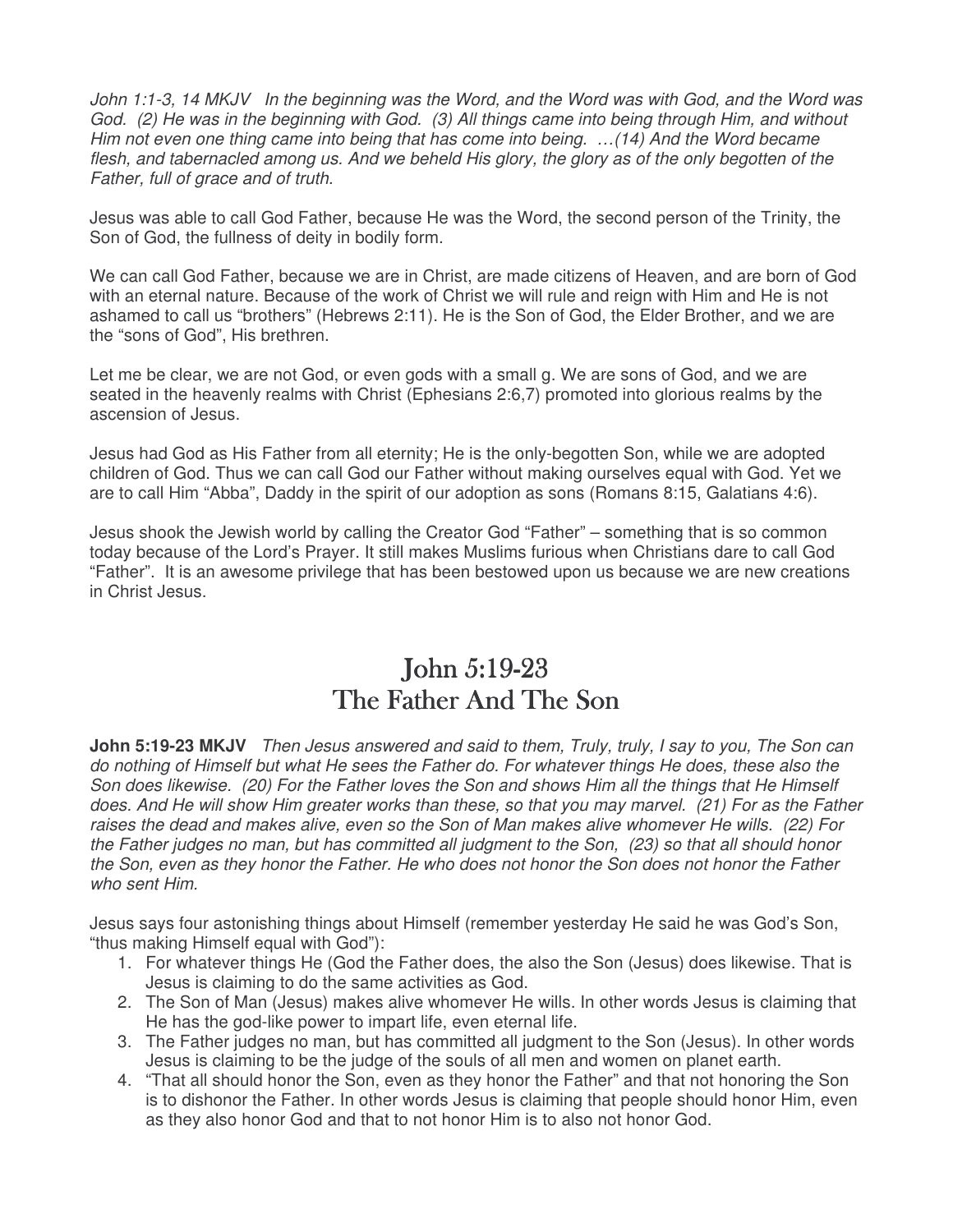These are astonishing claims! If they are true then Jesus does the works of God, can give life to the dead, judges the souls of all men, and is to be honored by all people everywhere. In other words if these claims are true, then Jesus is the Son of God and is also God. If these claims are true then Jesus is Lord and we must honor and worship Him.

On the other hand they could be false. If they are false then we have two alternatives. Either Jesus knew they were false and was a liar and was crucified for His deception. Or Jesus did not know these outrageous claims were false and thus was a raving lunatic in the same category as someone who maintains that they are a boiled egg! Jesus cannot be "just a good man" and claim to be the judge of all human souls. Such a claim is so grand that either He is what He says He is, or He is a demonic religious charlatan, or He is a deluded lunatic. He is either a liar, a lunatic or He is Lord. There are just no other alternatives.

But the transparent, sacrificial, honest quality of His life and teaching and the good that has flowed from them and the coherence and beauty of His thought tell us that He is not a liar and certainly no raving lunatic. So we are left with the third alternative – Jesus is who He says He is, the Son of God.

Jesus sees and does the works of God. So if I want God to work in my life, then I should ask Jesus to do that work. Christ in me is God at work within me. God heals through the name of Jesus, God does mighty miracles through the name of Jesus, and God even sends His Holy Spirit – through and in the name of Jesus. Faith in Jesus leads us into the realm of the might, miracle-working power of God.

Jesus has the power to give life to the dead. He makes alive whomever He wills. A dead person cannot will anything much, and we are dead in our sins until Christ makes us alive with the life that is from God. Beyond that we can come to Christ for a deeper experience of His eternal life within us. Christ makes us alive – in the midst of disappointment, disillusionment, despair and hopelessness God's hope and life can break through and bring defeated souls into life and faith and hope and love.

All judgment has been committed to the Son. He is the Judge we will face on Judgment Day. Those who do not believe are condemned already but those who believe have passed out of death into life (see John 5:24,25, the next two verses after today's passage). Jesus is not just a sentimental figure in a robe and with a beard and sandals; He is the living resurrected one, the Judge of all our souls. So it is very important that we obey His commandments.

So all should honor the Son, even as they honor the Father. Jesus is worthy of worship and honor as the Son of God. He is not just a worthy example, a good man, or a prophet; He is the One through whom all things were made and for whom all things were made (John 1:1-3, Colossians 1:15-20, Hebrews 1:1-3). Jesus is the Lamb of God, seated upon the throne (Revelation 5) before whom we all should bow and worship and sing praises.

Thus the Christian life is not just about life principles, morality or spiritual keys to success. The Christian life is about giving appropriate honor and glory to the Son of God, believing in Him, worshipping Him, and obeying His commandments.

The focus of our life has to be on God. Our personal success is a secondary by-product, and one that is negotiable. The non-negotiable aspect is faith in Jesus Christ the Son of God. Now this faith is not a momentary thing "I once prayed a prayer.." but an abiding life-directing and controlling reality. Peter did not become a great apostle by bowing his head by the lake of Galilee and uttering a one-minute prayer then going back to fishing as before. When Peter believed it was for good, and it took over and directed his whole life. That is the sort of faith we must have in Jesus the Son of God.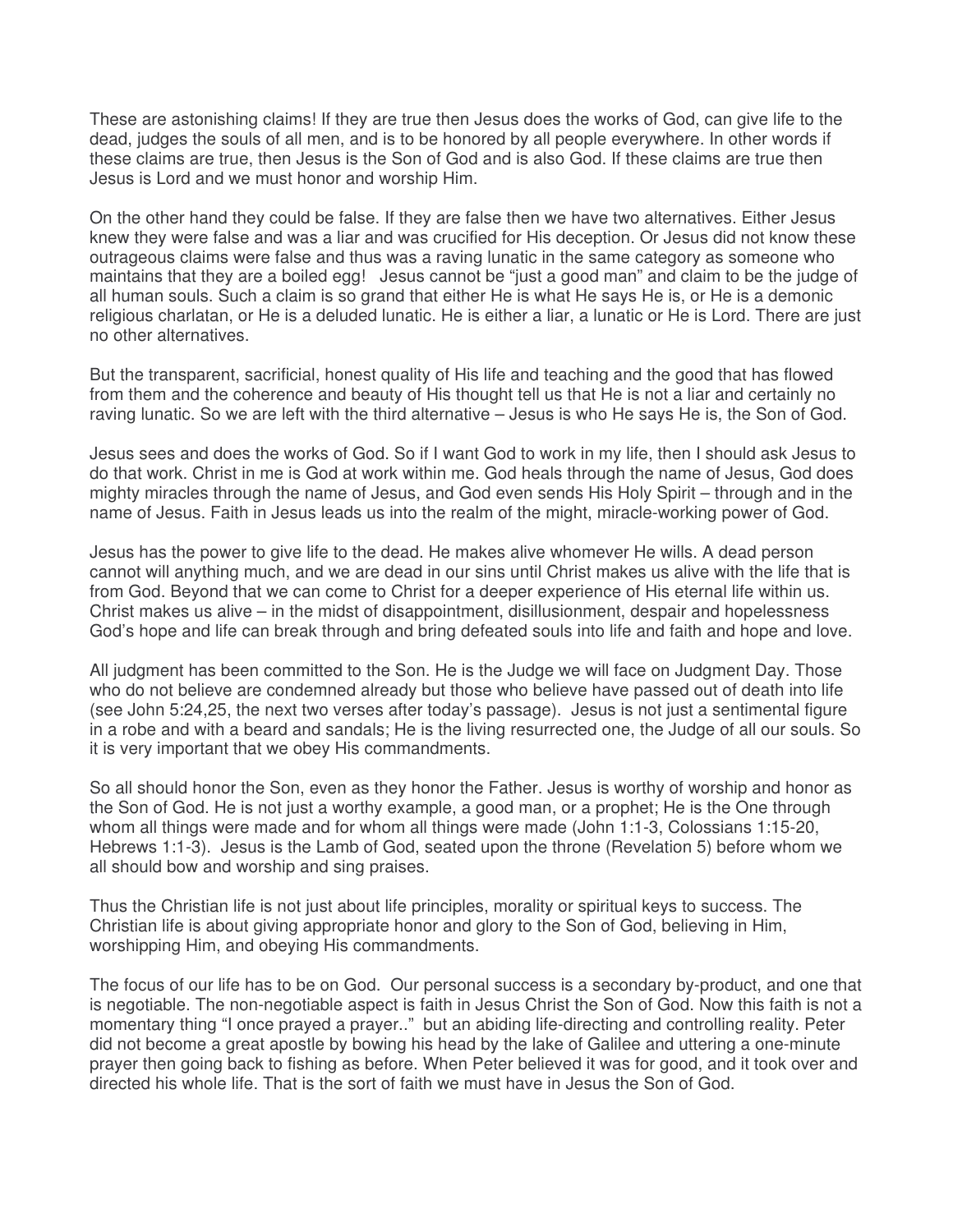### $John 5:24-29$ The Resurrection Of The Dead

**John 5:24-29 MKJV** Truly, truly, I say to you, He who hears My Word and believes on Him who sent Me has everlasting life and shall not come into condemnation, but has passed from death to life. (25) Truly, truly, I say to you, the hour is coming and now is, when the dead shall hear the voice of the Son of God, and they who hear shall live. (26) For as the Father has life in Himself, so He has given to the Son to have life within Himself, (27) and has given Him authority to execute judgment also, because He is the Son of Man. (28) Do not marvel at this, for the hour is coming in which all who are in the graves shall hear His voice, (29) and shall come forth, those who have done good to the resurrection of life, and those who have practiced evil to the resurrection of condemnation.

This passage is both inspiring, and difficult. It seems, at first glance, to be contradictory on the question of salvation by faith & salvation by works. Verse 24 is a classic salvation by faith statement – "He who hears My Word and believes on Him who sent Me has everlasting life and shall not come into condemnation, but has passed from death to life." While verse 29 seems to speak of salvation by works: " and shall come forth, those who have done good to the resurrection of life, and those who have practiced evil to the resurrection of condemnation."

There are two possible explanations. Firstly that faith must issue in works or it is dead, the works are merely evidence of the faith, which is to say that no one will be resurrected unless their faith was real and operative in their life. The other explanation is that Christians are saved by faith, but "those who have not heard" receive the judgment of the Gentiles (by works, justifying the good man, but apart from the Law) alluded to in Romans 2:5-12.

Whatever your take on this, the Christian life involves both living faith and good deeds. We are not just to be a people full of theological notions; instead we are to maintain strong righteous beliefs in God that guide all aspects of our life and action. With the exception of deathbed conversions, the rest of us must demonstrate our faith - in good works that God has planned for us to do.

Ephesians 2:8-10 MKJV For by grace you are saved through faith, and that not of yourselves, it is the gift of God, (9) not of works, lest anyone should boast. (10) For we are His workmanship, created in Christ Jesus to good works, which God has before ordained that we should walk in them. Thus while we are saved by faith we should walk "worthy of the resurrection":

Luke 20:35-36 MKJV But they who shall be counted worthy to obtain that world, and the resurrection from the dead, neither marry nor are given in marriage. (36) Nor can they die any more, for they are equal to the angels, and are the sons of God, being the sons of the resurrection.

Philippians 3:10-11 MKJV (10) that I may know Him and the power of His resurrection and the fellowship of His sufferings, being made conformable to His death; (11) if by any means I might attain to the resurrection of the dead.

So a Christian should aim to live a worthy and holy and godly life - which is what all the apostles' record, and which Jesus commands. This is accompanied by the strong belief that this life of holiness would be amply rewarded in the resurrection.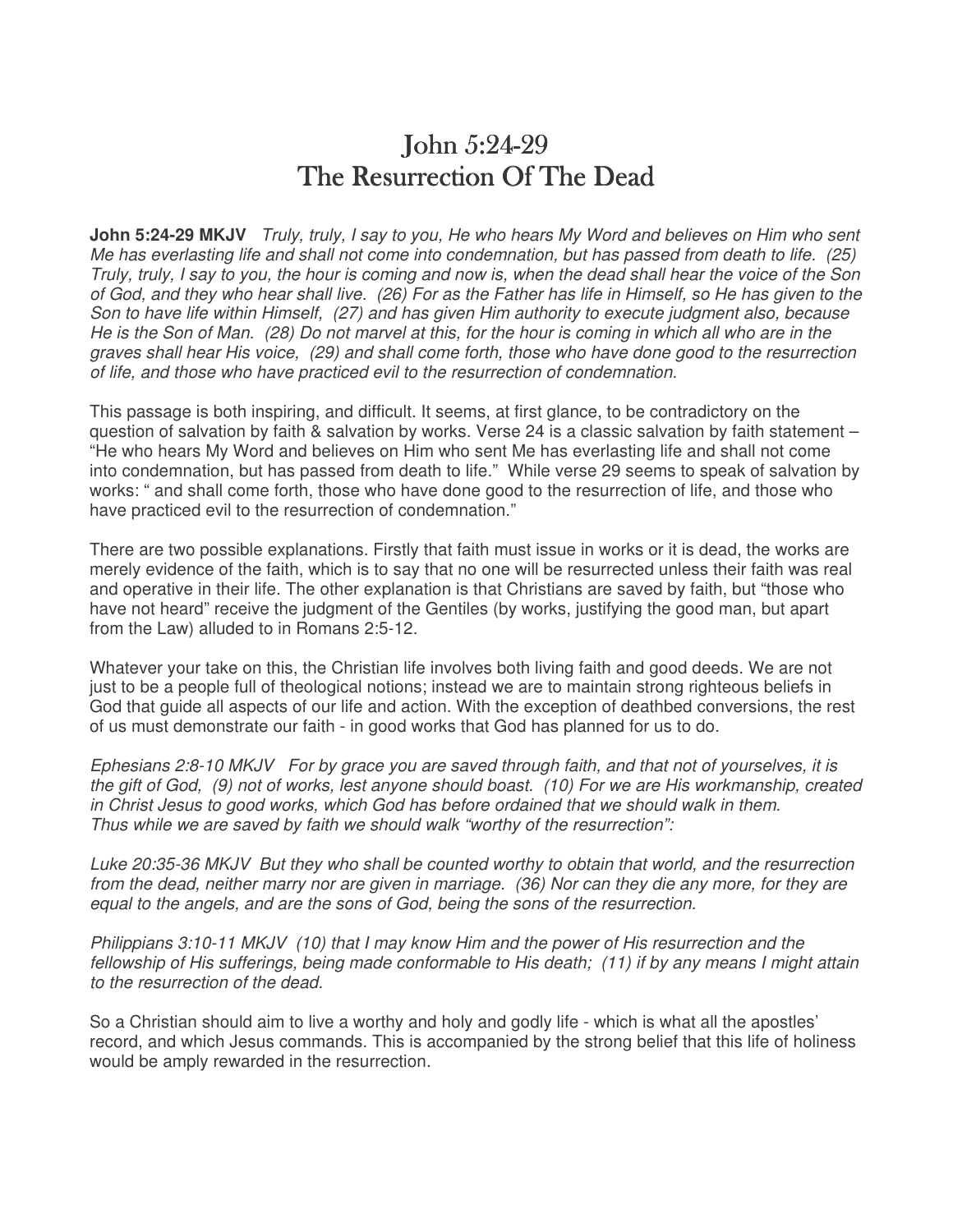All life comes from God, including the power to live a holy life. Indeed the life we live in the resurrection will not be our own life, in our own strength, rather it will be a life given to us by Christ and it is clear that we enter into this gift of life by faith:

"Truly, truly, I say to you, He who hears My Word and believes on Him who sent Me has everlasting life and shall not come into condemnation, but has passed from death to life. (25) Truly, truly, I say to you, the hour is coming and now is, when the dead shall hear the voice of the Son of God, and they who hear shall live. (26) For as the Father has life in Himself, so He has given to the Son to have life within Himself."

Upon conversion we are moved from death to life and taken out of condemnation, so there is now no condemnation for them who are in Christ Jesus (Romans 8:1,2).

This gift of life from Christ will even apply to the dead, in the graves, who shall hear his voice and live at the resurrection. (John 5:28) It also applies to the spiritually dead, who, when they "hear" by faith (spiritually, in themselves) the word of Christ are born-again (Romans 10:9-17).

So the Father has given to Jesus the power of eternal life as the Son of God (John 5:25), and the authority to judge the dead - as the Son of Man (John 5:27).

When we truly believe in Christ Jesus we relate to Him as the Son of God (John 1:12) and become His brethren (Hebrews 2:11), and as His brethren we should so what He did – good works and live as He lived – a holy and worthy life.

John 1:12-13 MKJV But as many as received Him, He gave to them authority to become the children of God, to those who believe on His name, (13) who were born, not of bloods, nor of the will of the flesh, nor of the will of man, but were born of God.

# **John 5:30-37** The Father Witnesses To The Son

**John 5:30-37 MKJV** I can do nothing of My own self. As I hear, I judge, and My judgment is just, because I do not seek My own will, but the will of the Father who has sent Me. (31) If I bear witness of Myself, My witness is not true. (32) There is another who bears witness of Me, and I know that the witness which He witnesses of Me is true. (33) You sent to John, and he bore witness to the truth. (34) But I do not receive testimony from man, but these things I say so that you might be saved. (35) He was a burning and shining light, and you were willing for a time to rejoice in his light. (36) But I have greater witness than that of John, for the works which the Father has given Me that I should finish them, the works which I do themselves witness of Me, that the Father has sent Me. (37) And He sending Me, the Father Himself, has borne witness of Me. Neither have you heard His voice at any time nor seen His shape.

Jesus says that three things bore clear witness to Him – John the Baptist (John 5:33-35), His miracles (John 5:36) and the Father (John 5:37) so there was no need for Jesus to bear witness to Himself, which would have seemed to be invalid (John 5:30-32). Yet even with a great prophet testifying to Jesus, and great miracles showing plainly that He was different, and the Father's testimony at His baptism (as well as in nature and the Scriptures) they did not believe.

Jesus also says some fascinating things about His relationship with the Father: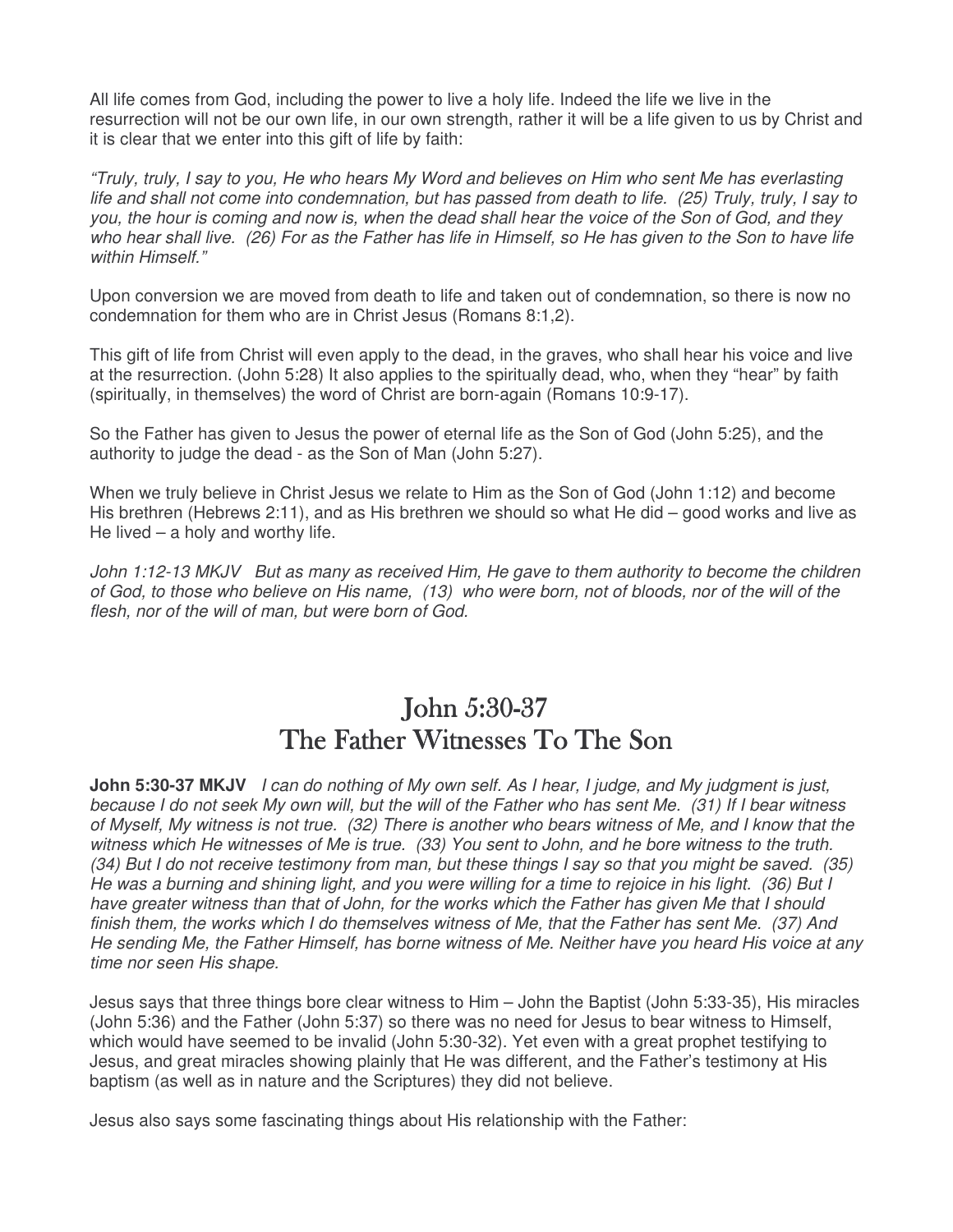- 1. That He can do nothing by Himself. (v. 30)
- 2. That He does not seek His own will but the will of the Father. (v. 30)
- 3. That the Father has given works to Jesus to perform and He wishes to finish them. (v. 36)
- 4. That the Father sent Jesus. (v. 36,37)
- 5. That the Father has borne witness of Jesus. (v. 37)

These five things apply to all of us in ministry. We can do nothing without Christ but must abide in Him (John 15), we are not to seek our own will and interests but the interests of Christ Jesus (Philippians 2:21), we have good works given us to do (Ephesians 2:10) and we should finish them (2 Corinthians 8:11, 2 Timothy 4:7, James 2:22) and we are sent by God into the harvest (Matthew 9:37,38) and so He will validate us and our ministry (Matthew 10:19,20; Luke 21:12-15; Isaiah 54:17).

Each of these five points has profound consequences for the Christian life. In total they mean that as we subsume our will to the will of the Father, then we do the works He wants us to do, and which He sent us to do, and then He bears witness to us and through us.

Thus we must start by "doing nothing" – except that which we see in Christ. Christ is the template and we are to follow the author and perfecter of our faith (Hebrews 12:2) and by abiding in Him bear much fruit (John 15).

It is the surrender of our will to God's will that bears much fruit. That is not to say that we become passive, the apostles were active, vigorous strong and definite. But it was an activity that flowed from abiding in Christ.

We are not on Earth to become great, climb the social ladder or even change the world. Rather we are here to do the works that God has given us to do – which may well be looking after a disabled child. God sets the agenda; in fact, God has already set the agenda.

Ephesians 2:10 MKJV For we are His workmanship, created in Christ Jesus to good works, which God has before ordained that we should walk in them.

Therefore submitting to God's will, means taking on God's agenda and doing those good works that He has drawn up for us to do.

John the Baptist fulfilled the good works that God had planned for him, as a burning and shining light, and a national revival of joy ensued (John 5:35) but still the religious establishment did not believe his witness, and so with Christ. We are to do our works, even if they do not get the anticipated result. If we preach the truth and others do not listen, it is not our fault.

In the case of the Pharisees the fault lay in the heart of the hearers, which was dull and unable to perceive God (John 5:37).

God was giving clear testimony to Jesus – through John the Baptist, through the powerful works, and directly from Himself. Any person with even basic spiritual perception would have picked up that Jesus was the Messiah. But they were niggling about legalities and "witnesses" and ecclesiastical recognition. Jesus was not recognized by them and their system of giving honor to man (John 5:44) therefore, they thought He was not "valid".

But it is not man that ultimately validates a ministry but God and God was doing so with signs and wonders and the presence and power of the Holy Spirit and the lame man, healed by the pool, was evidence of that (see the beginning of John 5).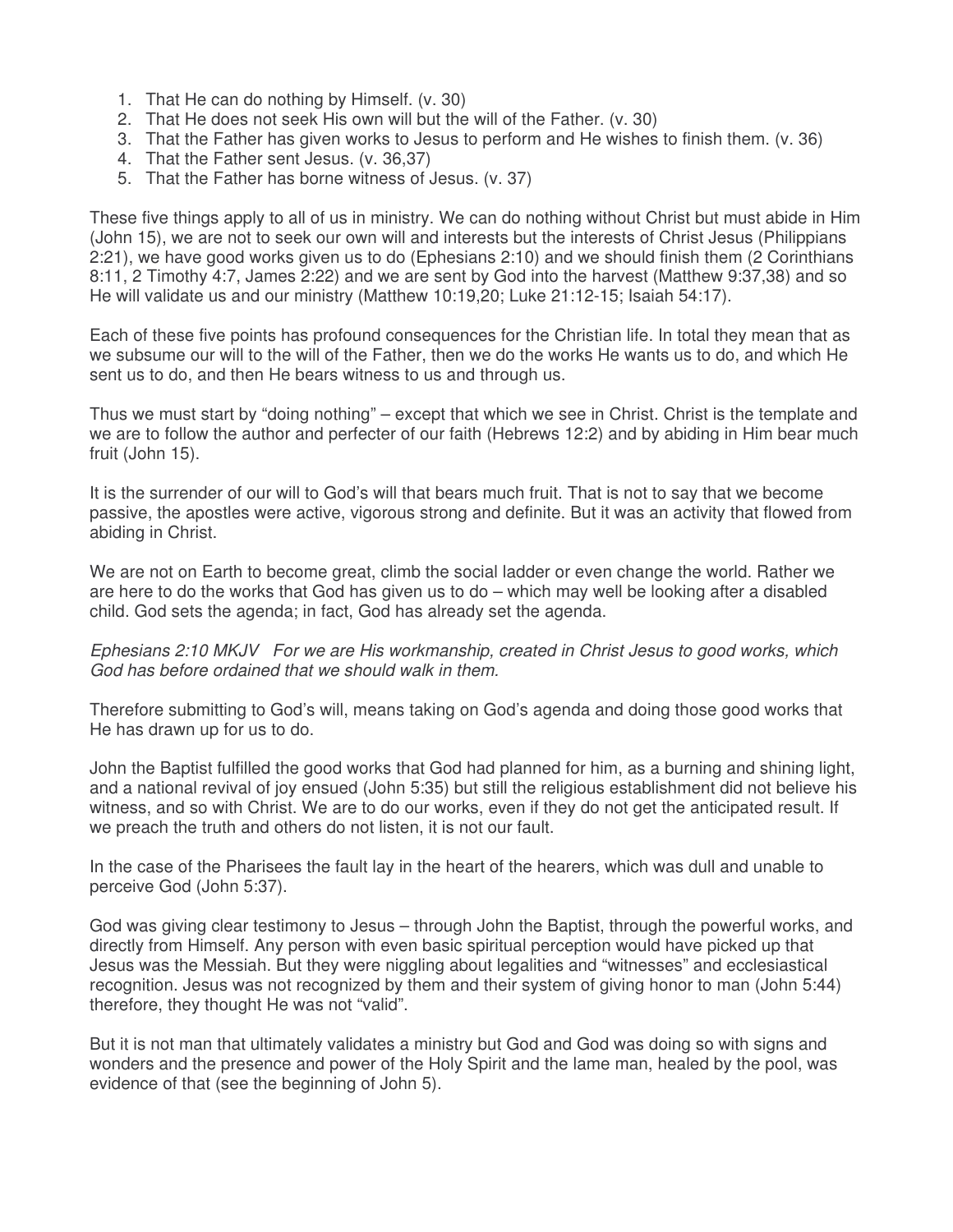#### John 5:38-47 The Unbelief Of The Jews

**John 5:38-47 MKJV** And you do not have His Word abiding in you, for you do not believe Him whom He has sent. (39) You search the Scriptures, for in them you think you have eternal life. And they are the ones witnessing of Me, (40) and you will not come to Me that you might have life. (41) I do not receive honor from men. (42) But I know you, that you do not have the love of God in you. (43) I have come in My Father's name, and you do not receive Me. If another shall come in his own name, him you will receive. (44) How can you believe, you who receive honor from one another and do not seek the honor that comes from God only? (45) Do not think that I will accuse you to the Father; there is one who accuses you, Moses, in whom you trust. (46) For if you had believed Moses, you would have believed Me, for he wrote of Me. (47) But if you do not believe his writings, how shall you believe My Words?

There are two causes listed here for their unbelief:

- a) Not listening to the Scriptures (v. 39,40, 45-47)
- b) Receiving honor from one another. (v. 41, 43,44)

These results in two spiritual conditions:

- 1) You do not have His Word abiding in you. (v. 38)
- 2) You do not have the love of God in you. (v. 42)

How to make you church go dead: Firstly, stop teaching the Bible, or teach only the bits you like. Secondly, create human honor systems of self-promotion and glorying in man. Have a Christianity-Life, not-too-heavy-on-the-bible, 3-ring circus of stages, entertainment, celebrities and honoring one another.

What is so wrong with honor systems? Honor systems create competition among believers, and result in politics, envy, strife and selfish ambition. As James says: James  $3:16$  MKJV For where envying and strife are, there is confusion and every foul deed.

Honor systems also tend to reward only either the dull orthodoxy of the establishment, the so-called innovative theology of heresy, or the powerful personalities of religious hucksters. Few faith-filled missionaries or humble servants of God get much in the way pf human applause.

Jesus actually goes as far as to say: Luke 6:26 MKJV Woe to you when all men shall speak well of you! For so their fathers did to the false prophets.

And in today's passage: "I do not receive honor from men." (v. 41)

Ministering to people in order to receive human approval is one of the oldest traps in the ministry. Little by little they are told "don't preach on money" or "we like the Psalms" and the pastor complies for fear of losing his or her position. Whole books of the Bible are ignored, and difficult passages skipped over, and less than the full counsel of God is taught. Yet I think Martin Luther once said: He who preaches the gospel in all points except where it applies to the present age, has not preached the gospel at all."

So receiving honor and neglecting the message of the Scriptures are intertwined evils that lead surely to unbelief. The Jews refused to believe Moses' testimony concerning Christ and the testimony of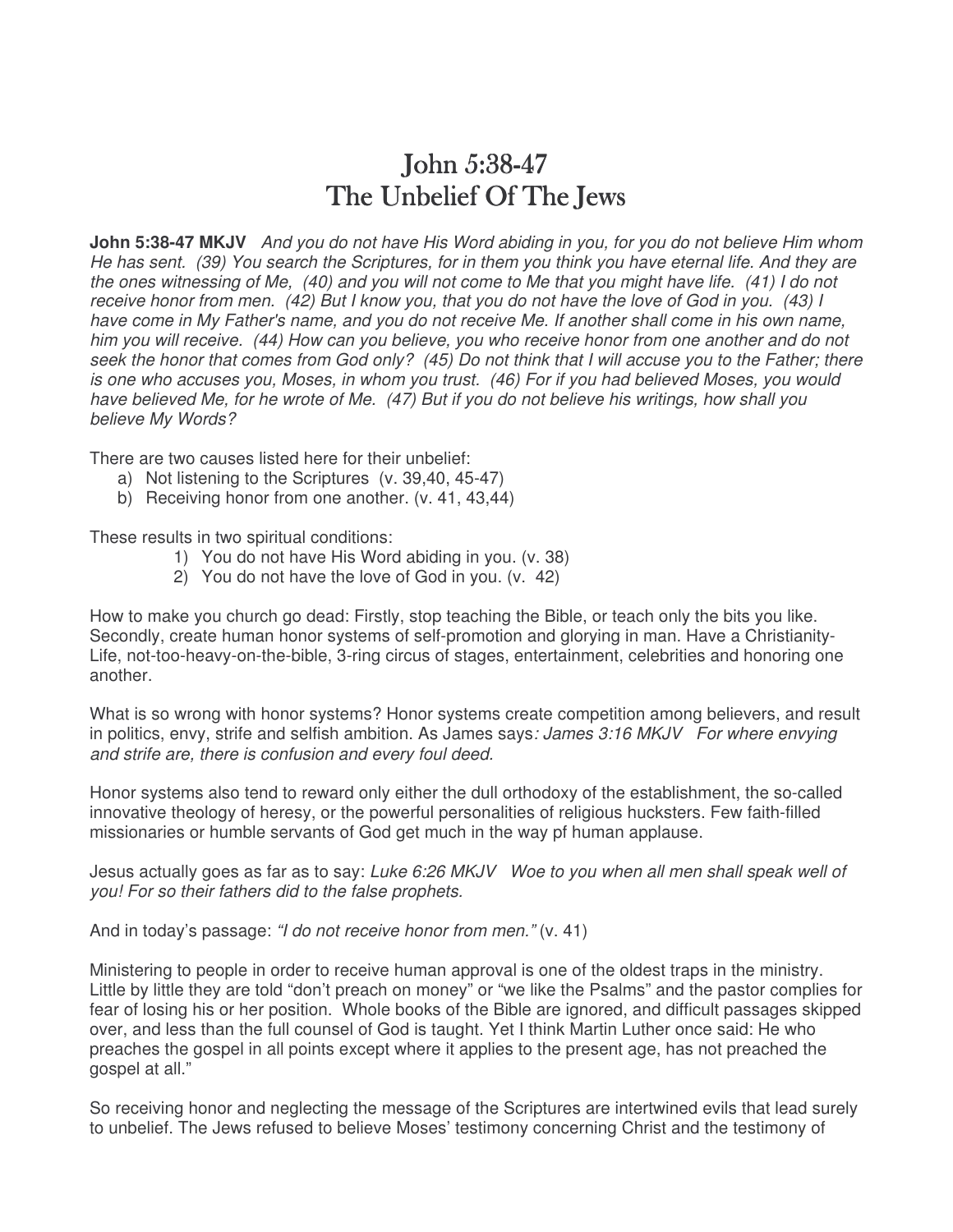other Scriptures such as Isaiah 9 that were clearly being fulfilled in Jesus. They read the Scriptures according to human convention rather than according to the Spirit and they read them that way because that led to human honor from their peers. The erroneous conventional interpretation had become socially reinforced.

Today we are in a similar position on doctrines such as inerrancy, homosexuality, hell and the uniqueness of Jesus for salvation - all of which are now very unpopular. Non-one receives honor for saying homosexuality is wrong and the passages on it are neglected in many pulpits.

As Jesus said earlier in John - John 4:24 MKJV God is a spirit, and they who worship Him must worship in spirit and in truth. Truth is a basic requirement for true fellowship with God and love of God.

Thus, the neglect of inner spiritual message of the Bible and the raising up of human systems of honor may lead to a shriveling of fellowship with God. The Word is not in them, and the love of God is not in them. And in the end they refuse to believe in the Messiah and thus fail to enter into salvation.

They did "search the Scriptures" thinking that salvation was in a book, rather than in God. We should study the Bible but we must do so looking to God for approval and listening to the Holy Spirit as its interpreter. For the letter on its own kills, but the Spirit gives life. 2 Corinthians 3:6 MKJV Who also has made us able ministers of the new covenant; not of the letter, but of the spirit; for the letter kills, but the Spirit makes alive.

Ultimately, our doctrine must emerge from the sensitive conscience, informed by the Word, and quickened by the Spirit - and not from any human system of approval.

## John 6:1-14 The Feeding Of The Five Thousand

**John 6:1-14 MKJV** After these things Jesus went over the Sea of Galilee, the Sea of Tiberias. (2) And a great multitude followed Him, because they saw His miracles, which He did on the sick ones. (3) And Jesus went up into a mountain and sat there with His disciples. (4) And the Passover was near, a feast of the Jews. (5) Then Jesus lifted up His eyes and saw a great crowd come to Him. He said to Philip, Where shall we buy loaves so that these may eat? (6) And He said this to test him, for He Himself knew what He would do. (7) Philip answered Him, Loaves for two hundred denarii are not enough for them, that every one may take a little. (8) One of His disciples, Andrew, Simon Peter's brother, said to Him, (9) There is a boy here who has five barley loaves and two small fish, but what are these among so many? (10) And Jesus said, Make the men recline. And there was much grass in the place. So the men reclined, about five thousand in number. (11) And Jesus took the loaves, and when He had given thanks, He distributed to the disciples, and the disciples to those who had reclined; and likewise of the fish, as much as they wanted. (12) And when they were filled, He said to His disciples, gather up the fragments left over, so that nothing is lost. (13) Therefore they gathered and filled twelve hand baskets with fragments of the five barley loaves that were left over to those who had eaten. (14) Then seeing the miracle that Jesus did, those men said, this is truly the Prophet, the One coming into the world.

This miracle is in all four gospels in almost identical form, except Luke adds the seating arrangements - by fifties (Luke 9:14). It marks a turning point in the ministry of Jesus after which He seems to become much more Messianic and a political threat. It is after this that the Galileans want to take Him and make Him King by force (incidentally reinforcing the fact He was of the royal bloodline.)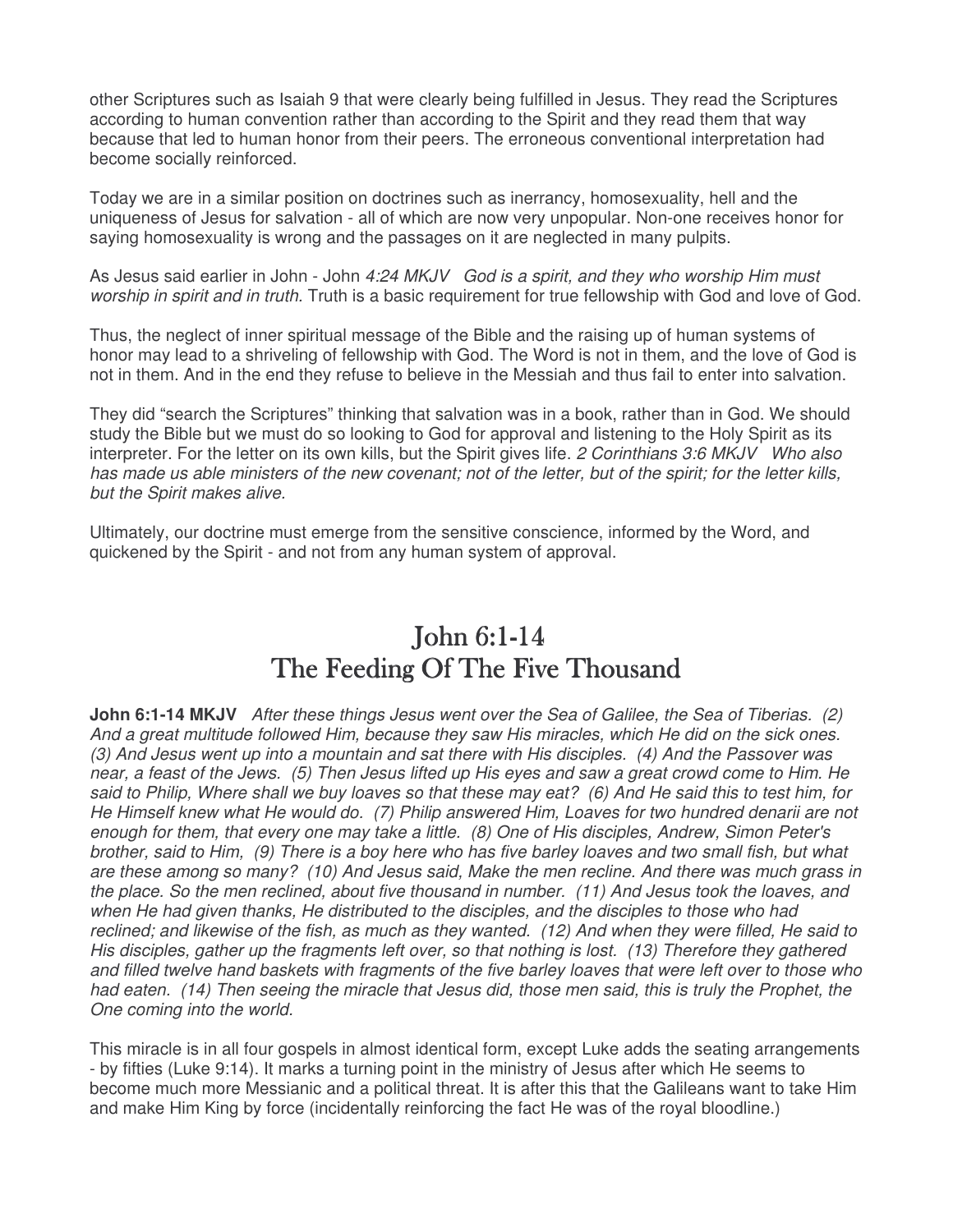A similar thing happens to priests and missionaries who move from a preaching ministry to also meeting human needs in a holistic fashion, suddenly life becomes political.

Let's look at the miracle in some depth. It is a miracle that meets the obvious physical needs of his hearers, the popular peasants of Galilee, with their staple food – bread and fish. It is an economic miracle of supply.

I once had a similar miracle with a large yam I was given when I was a missionary in Papua New Guinea. I had been moved to a very expensive urban area and my support was insufficient so a church elder gave me a large purple-black yam which I put on the kitchen bench and cut off a chunk each, day, boiled it and ate. It was delicious. After a while I noticed the yam was not getting any smaller, until the last week I was in PNG when it seemed to shrink and vanish. The yam lasted about four months.

My wife tells similar stories about cooking for large Christian university student functions in Manila, and how no matter how little they started with, there was always more than enough by the end.

God's blessing enables a small amount to go a long way and I am continually surprised at how much can be done with little or no cash, but just with the blessing of God (e.g. parting the Red Sea, healing lepers etc.) Many a large church has started in a garage with little funds. If you start with just what you have, then somehow it ends up being enough.

Money is still needed, wages and the electricity bill still have to be paid, but money is not the overriding factor – the blessing of God is. Some of my most effective Internet ministry was done in 1996- 1998, out of a dusty 8ft by 6ft breezeblock office in the Australian tropics with an old computer and a 33K modem. Eternity Online magazine peaked with one million readers plus per month. These days' administration and paperwork and writing grant applications seem to take up way too much time.

Jesus has a creative powerful solution to even very large-scale problems – like 5000 hungry people. The scale is not a problem to Him. God made everything we know out of a "handful of nothing"; He can also make bread for five thousand out of a few barley loaves.

I tend to stress out over large-scale problems instead of handing my five loaves and two small fish to Jesus. We need to stop, and "be still" and ask Jesus for the creative solution that He has in mind.

Just a note, the miracle did not happen because of the disciple's faith, but because of their obedience. The power was with Jesus, not with man. They just got to see that power at work in a spectacular way because they obeyed.

#### John 6:15-21 Jesus Walks On The Water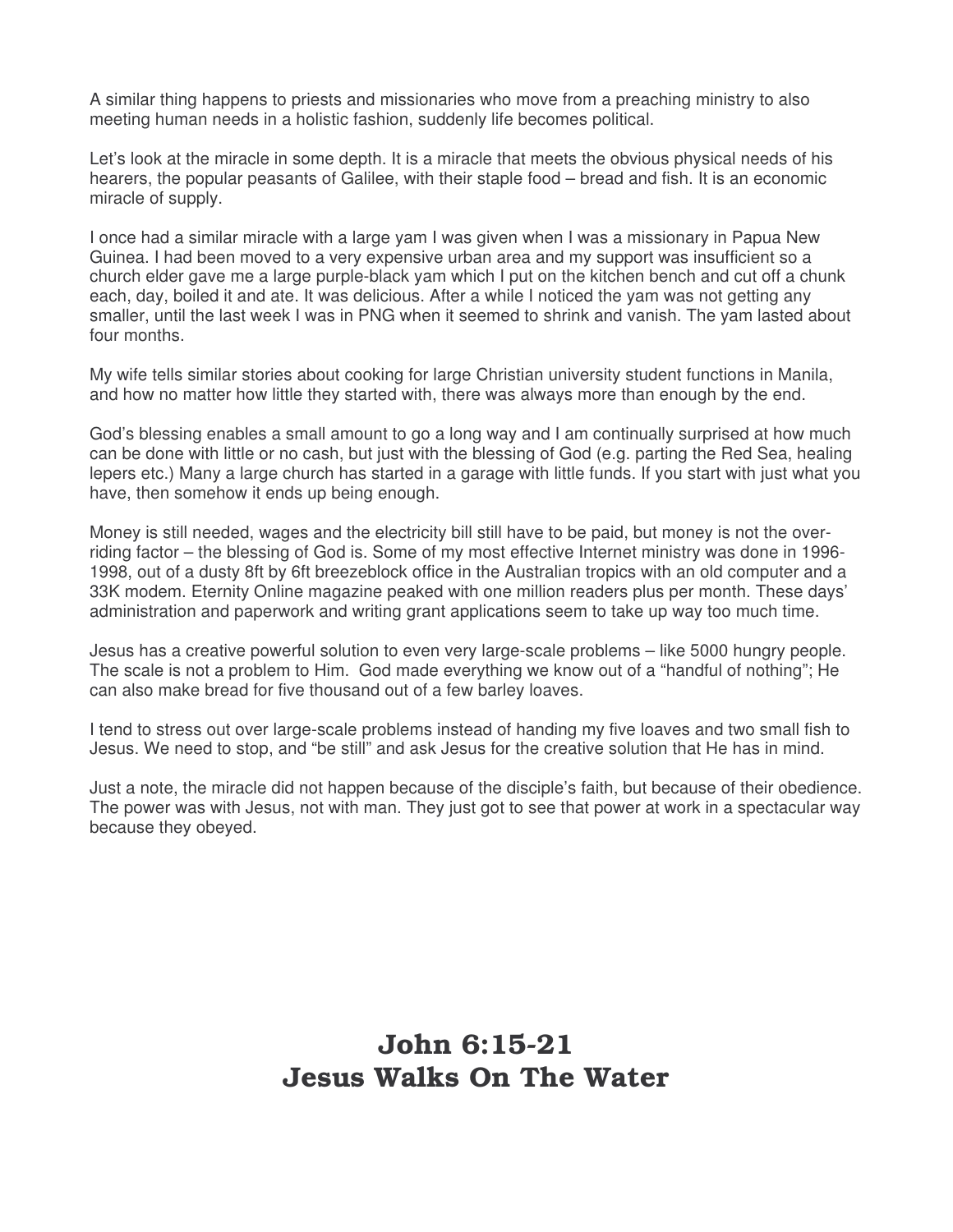**John 6:15-21 YLT** Jesus, therefore, having known that they are about to come, and to take him by force that they may make him king, retired again to the mountain himself alone. (16) And when evening came, his disciples went down to the sea, (17) and having entered into the boat, they were going over the sea to Capernaum, and darkness had already come, and Jesus had not come unto them, (18) the sea also--a great wind blowing--was being raised, (19) having pushed onwards, therefore, about twenty-five or thirty furlongs, they behold Jesus walking on the sea, and coming nigh to the boat, and they were afraid; (20) and he saith to them, `I am he, be not afraid;' (21) they were willing then to receive him into the boat, and immediately the boat came unto the land to which they were going.

Jesus runs away from earthly glory. Just a few verses before (John 5:41) He had said that He refused to receive glory from men, now He demonstrates what He meant by heading away from the crowd that wanted Him to be King and entering into solitude and prayer – he "retired again to the mountain himself alone."

Jesus was battling for His soul. This study is late because this evening I went and saw the movie Kingdom of Heaven, which is about a Crusade and also about keeping our souls in the midst of severe temptations and struggles. In it the hero has to choose again and again to be honorable. There is a great line in it "Allah says submit, but Jesus says choose". (BTW it is much better than the critics have said).

And here Jesus Himself had to choose. He knew he could have claimed the Kingship, which was rightfully His, bypassed the cross and used twelve legions of angels to overthrow Rome. He was seeing great miracles, healing the sick, feeding the five thousand and walking on water - His powers must have been intoxicating. He was popular and He was anointed. He could easily have been King.

But instead He goes to prayer and then heads into a storm. This is a picture of much Christian ministry. We strain and struggle and nearly sink and row "twenty-five to thirty furlongs" (3 to 4 miles) through big waves until our muscles ache, and then just at the point of weariness and panic Jesus turns up and we are at land. That happened to me last week with a project that has been going in circles for a year, seemingly going nowhere and which had worn me to a frantic frazzle. Now suddenly it looks like actually happening. What happened? Jesus got in the boat!

Now it is up to Jesus to decide when He will turn up – and meanwhile we have no choice but to row hard! It is not a lack of faith to do the hard work, but it is sheer grace and blessing and relief when the Lord turns up!

"And darkness had already come, and Jesus had not come unto them," Darkness in John's gospel always has a spiritual meaning " and Judas went out – and it was night" being the most famous. The darkness is the evil that opposes the good and struggles against the light but cannot overthrow it (John 1:5).

The darkness had come and was all around the disciples - they were in the midst of a storm and were wet and cold and weary and frustrated and in the midst of their abandonment and anxiety they began to see a terrible apparition, someone walking on the water towards them, perhaps a ghost come to take their souls! They were doomed - and where was Jesus! Right in the midst of their fears!

Jesus often seems to turn up at the worst of moments when my mind is thinking weird frightened thoughts. And He often steps out of the blackest night with a cheery: `I am he, be not afraid;' and when He arrives His presence changes everything.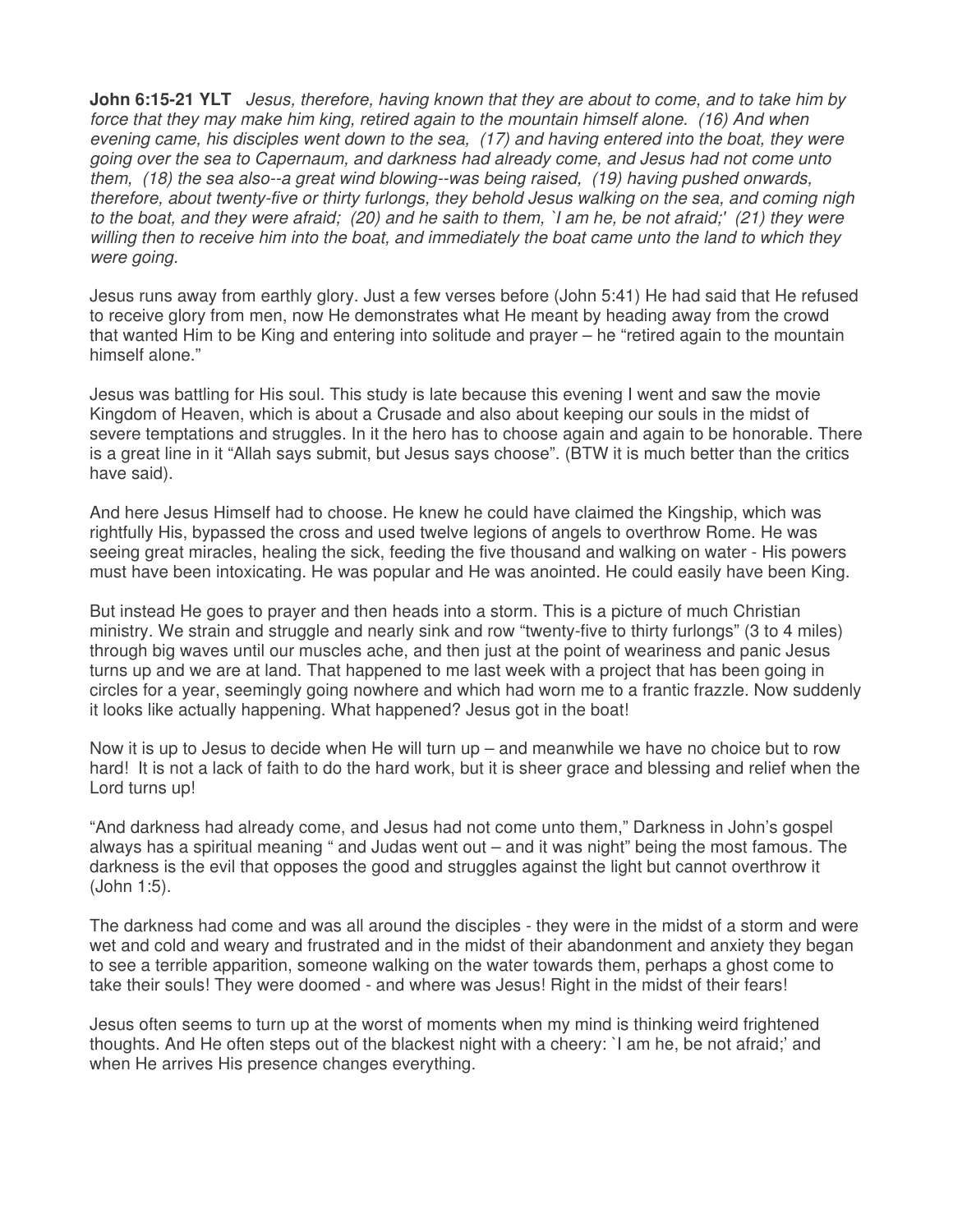Why does God put us through such things? Why are we left to row our boat in the storm? To test us, grow us, and teach us. If everything was miraculously "snap-of-the-fingers" convenient we would still be infants in our faith.

At the end of the Kingdom of Heaven one of the Saracens (Muslims) says to the spiritually perplexed hero: "God must love you or you could not have done such things". When we look back and see our almost sinking boat touching dry land, in an instant, then we know that God is with us. Suddenly the impossible becomes possible and when that happens, after we have done all we can and got nowhere, then we know it is God's love.

Jesus never deserts His friends but neither does He pander to them like little children. He always treated the disciples as very capable grown men. We need the dignity of the human struggle in the darkness and the storm, and we also need the miracle.

Jesus walked on the water. Just like that, as if the elements were His to command – and they were. The chaos that disturbs rocks and us and our boat is under the feet of Jesus.

Romans 16:20 MKJV And the God of peace shall bruise Satan under your feet shortly. May the grace of our Lord Jesus Christ be with you. Amen.

Ephesians 1:22 MKJV And He has put all things under His feet and gave Him to be Head over all things to the church,

All our problems are under the feet of Jesus! Praise the Lord!

## John 6:22-27 Seeking Jesus Aright

**John 6:22-27 MKJV** The following day, the crowd standing on the other side of the sea had seen that there was no other little boat there except that one into which His disciples had entered, and when they saw that Jesus did not go with His disciples into the little boat, but that His disciples had gone away alone, (23) (however, other boats from Tiberias came near the place where they ate the loaves, the Lord having given thanks), (24) therefore, when the crowd saw that Jesus was not there, nor His disciples, they themselves also entered into the boats and came to Capernaum seeking Jesus. (25) And when they had found Him on the other side of the sea, they said to Him, Rabbi, when did you come here? (26) Jesus answered them and said, Truly, truly, I say to you, You seek Me not because you saw the miracles, but because you ate the loaves and were filled. (27) Do not labor for the food that perishes, but for that food which endures to everlasting life, which the Son of Man will give you. For God the Father sealed Him.

The crowd is now seeking Jesus – for all the wrong reasons and so Jesus is playing the spiritual equivalent of hide and seek. In fact in the remainder of John 6 He says such hard things that almost all (except the disciples) turn away and stop following Him.

Jesus wanted true believers not adoring followers. Jesus did not receive glory from men, or seek their praise or want them to follow Him in order to make Him feel important or successful.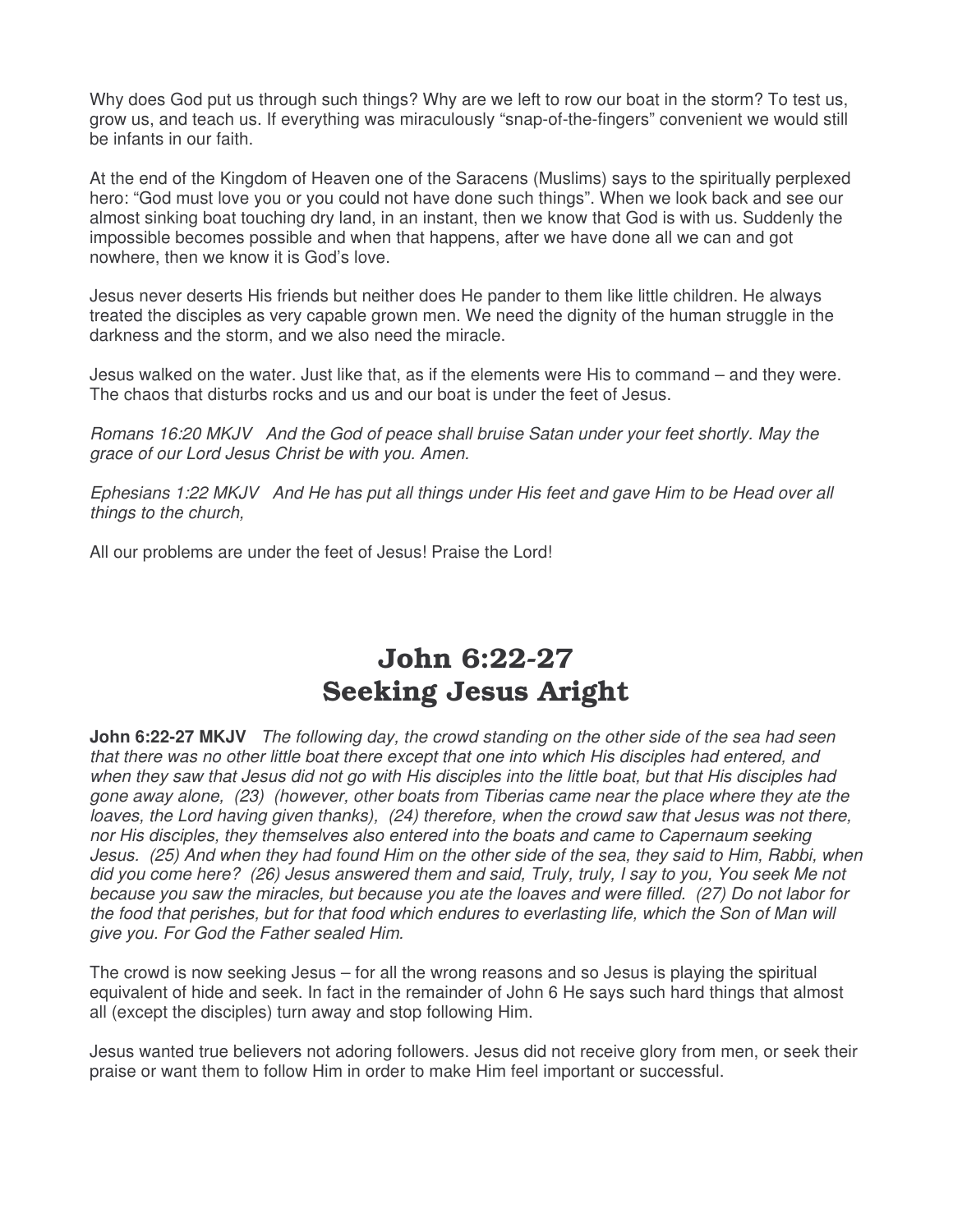In fact Jesus was not very 'seeker sensitive'. He made people go out into the wilderness to find Him, he told incomprehensible parables and made it clear that it was tough to be a true believer e.g. "take up your cross and follow me".

Jesus intrigues the crowd when He got to the other side of the lake so they ask: "Rabbi, when did you come here?" To which Jesus does not give an answer. Instead He tells them they were seeking Him for all the wrong reasons: Truly, truly, I say to you, You seek Me not because you saw the miracles, but because you ate the loaves and were filled.

He then corrects their priorities in the next verse: "Do not labor for the food that perishes, but for that food which endures to everlasting life, which the Son of Man will give you. For God the Father sealed Him."

These verses alone should be enough to sink the so-called prosperity gospel. Personal satisfaction, especially material satisfaction, is not the aim of life nor is it the purpose of Christ's mission here on earth.

We are not to put our life's energy into materialism but into the pursuit of eternal reward.

Matthew 6:19-21 MKJV Do not lay up treasures on earth for yourselves, where moth and rust corrupt, and where thieves break through and steal. (20) But lay up treasures in Heaven for yourselves, where neither moth nor rust corrupt, and where thieves do not break through nor steal. (21) For where your treasure is, there will your heart be also.

Luke 12:22-23 MKJV And He said to His disciples, Therefore I say to you, Be not anxious as to your life, what you shall eat; nor for the body, what you shall put on. (23) Life is more than food, and the body is more than clothing.

Indeed the bread of life is Christ Himself and the doing of His will. John 4:34 MKJV Jesus said to them, My food is to do the will of Him who sent Me and to finish His work. Later in this chapter Jesus will graphically describe such spiritual food as "eating His flesh and drinking His blood".

We often get God wrong, we want Him to be our "Heavenly Jeeves", a convenient butler who thinks of our every comfort and who is brought into service with just a simple prayer. But God is no man's servant!

God is not convenient. He wants true sincere spiritual worshippers who worship Him in spirit and in truth and who seek eternal life – not just bread and fish. As we shall see later Peter left all and followed Jesus for His words – which were words of eternal life. In the end that is all we get – words. But what words! Words that impart eternal life!

Many of us in ministry take stock in mid-life and see our contemporaries zooming ahead of us in financial and social position while we struggle on. Then we wonder: "if it was worth it all". We look at our bookshelves and our Greek lectionaries and wonder if our pursuit of truth has got us anywhere. But we have Christ and we have the words of eternal life. And we will have no idea how much that will be worth until we get to Heaven.

In the end the whole Christian life is a wager – that pursuing eternal life and the "food that does not perish" is worth it.

One thing is sure – that if you just pursue material things you end with nothing at the end of the game. Naked you come into the world and naked you leave it (1 Timothy 6:7). All that work is for stuff that perishes, which means it is for nothing in the long haul.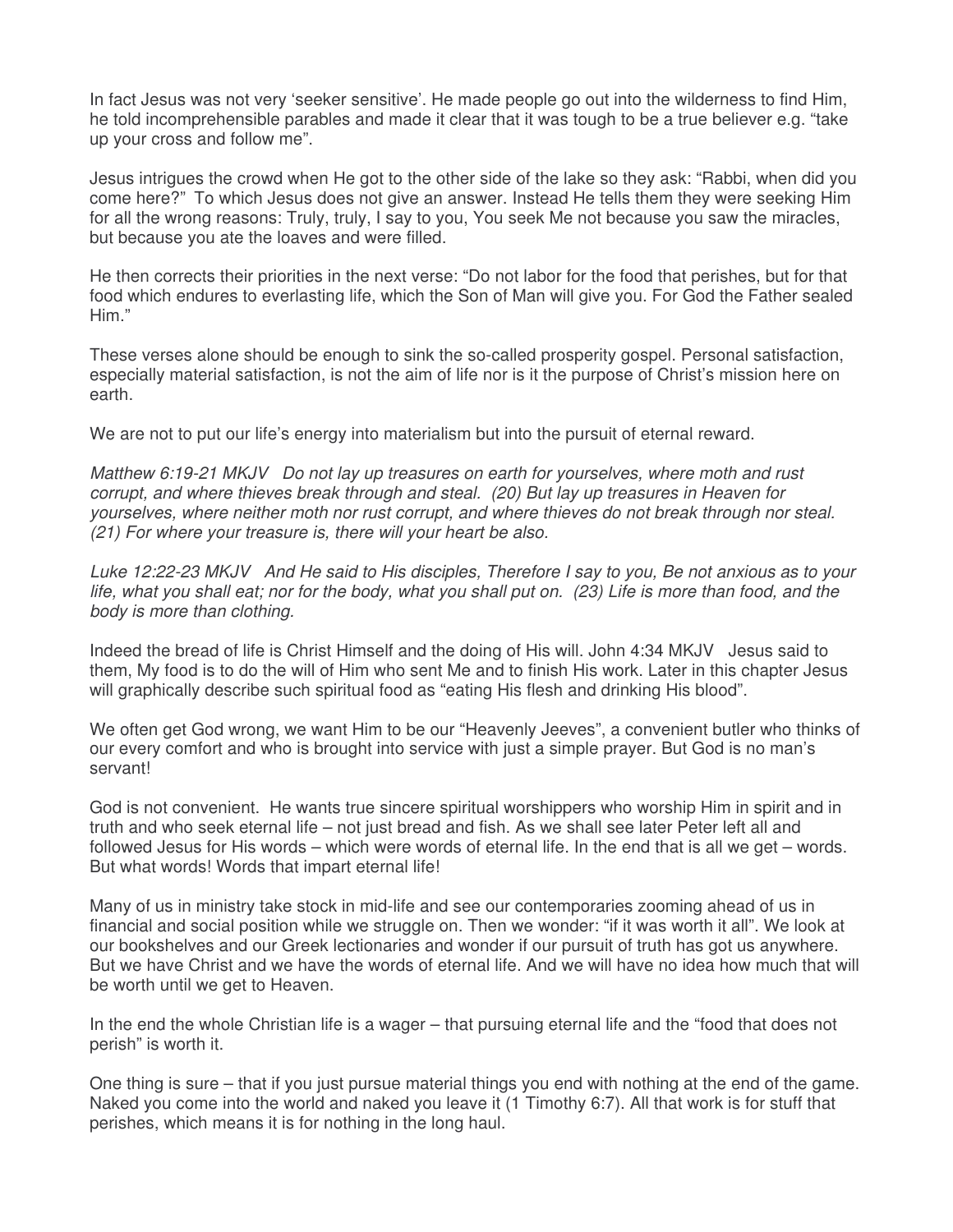What we gamble on is that we can take our wisdom and faith and sanctification and grace and holiness and love with us beyond the grave. These things, our souls tell us, will last. So they are the things that we should work for.

# John 6:27 For God The Father Sealed Him…

**John 6:27** Do not labor for the food that perishes, but for that food which endures to everlasting life, which the Son of Man will give you. For God the Father sealed Him.

We will focus for today on the final phrase in John 6:27 "For God the Father sealed Him". Anything that happens to Christ is of great importance to those who are in Christ so we need to enquire into what is meant by the sealing of Jesus.

John only uses the word "seal" on one other occasion in his gospel: John 3:31-33 MKJV He who comes from above is above all; he who is from the earth is earthly and speaks from the earth. He who comes from Heaven is above all, (32) and what He has seen and heard, that He testifies, and no one receives His testimony. (33) He who has received His testimony has set his seal to this, that God is true.

There the "seal" could be to do with verifying that the witness of Jesus is true and that God is true. So here "seal" may have to do with 'authenticating" the testimony of Jesus – firstly, at His baptism "this is My beloved Son, in whom I am well pleased" and then through the testimony of John the Baptist, and through the miracles and the inner witness of the Holy Spirit. In this case we could also read, "For God the Father has authenticated Him" – indeed God the Father is always authenticating His Son – most notably through the resurrection from the dead. (Romans 1:4)

Secondly, there is a spiritual sense to the "seal". The seal says that we belong to God as one of His servants: Revelation 7:2-3 MKJV And I saw another angel ascending from the east, having the seal of the living God. And he cried with a loud voice to the four angels, to whom it was given to hurt the earth and the sea, (3) saying, Do not hurt the earth or the sea or the trees until we have sealed the servants of our God in their foreheads.

The seal of the Living God marks those who are spiritually alive – the true servants of God in Christ. Thus Jesus had the "stamp of God" upon His life. He was a marked man, marked out as belonging to the Father and set aside for His work.

This sealing is an inner work of God through the Holy Spirit.

2 Corinthians 1:22 MKJV (22) And He has sealed us and having given the earnest of the Spirit in our hearts.

Ephesians 1:13-14 MKJV in whom also you, hearing the Word of Truth, the gospel of our salvation, in whom also believing, you were sealed with the Holy Spirit of promise, (14) who is the earnest of our inheritance, to the redemption of the purchased possession, to the praise of His glory.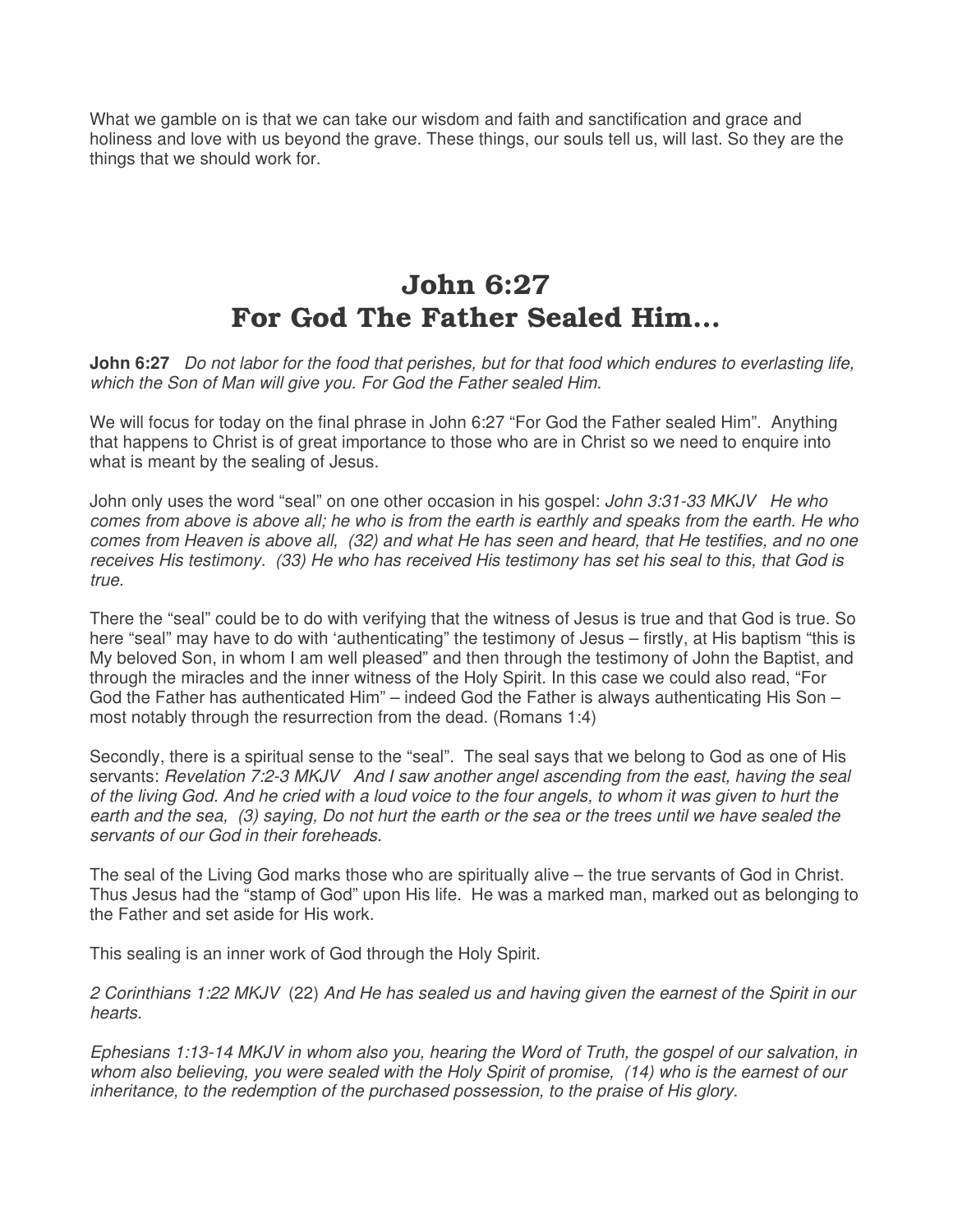Ephesians 4:30 MKJV And do not grieve the Holy Spirit of God, by whom you are sealed until the day of redemption.

The way that God knows those who are truly His, and discerns the true believers from the "fakes" is by checking the "seal" – the imprint of the Holy Spirit in their lives. Those with the Holy Spirit are His, and those who merely imitate the faith without this interior reality are not.

When we get to Heaven we will probably not be given a test on our theology or correct denominational affiliation, rather God will check for faith in Christ and for the presence of His seal – the Holy Spirit.

#### **THE NECESSITY OF THE SPIRIT**

Romans 2:29 MKJV but he is a Jew who is one inwardly, and circumcision is of the heart; in spirit and not in letter; whose praise is not from men, but from God.

Romans 8:9 MKJV But you are not in the flesh, but in the Spirit, if the Spirit of God dwells in you. But if anyone has not the Spirit of Christ, he is none of His.

Romans 8:14 MKJV For as many as are led by the Spirit of God, they are the sons of God.

1 John 3:24 MKJV And he who keeps His commandment dwells in Him, and He in him. And by this we know that He abides in us, by the Spirit, which He gave to us.

1 John 4:13 MKJV By this we know that we dwell in Him, and He in us, because He has given us of His Spirit.

Romans 8:29 (above) tells us that we are not validated as true Christians by:

- a) an outward mark or ceremony such as circumcision.
- b) By "letter", that is by observing spiritual rules or laws.
- c) By human approval and recognition that is "the praise of men".

Romans 8:9 tells us that without the Spirit dwelling in us we are "none of His".

Romans 8:14 tells us that the essential characteristic of the sons of God is that they are led by the Spirit of God.

1 John 3;24 tells us that we know that God dwells in us by the Spirit which He gave us.

1 John 4:13 says that we know we dwell in God – is because He has given us of His Spirit.

Thus, true Christianity is a God-wrought interior work of the indwelling Holy Spirit. Church membership rolls may have their uses but they are no register of the saved. The saved are registered by being sealed with the Holy Spirit of promise.

Thus, Christ was sealed with the Holy Spirit as a servant of God and this then brought about His authentication as a Servant of God and the consequent miracles that authenticated Him. It was His anointing, not any human diploma or ordination that marked and sealed the ministry of Jesus Christ.

# John 6:28-35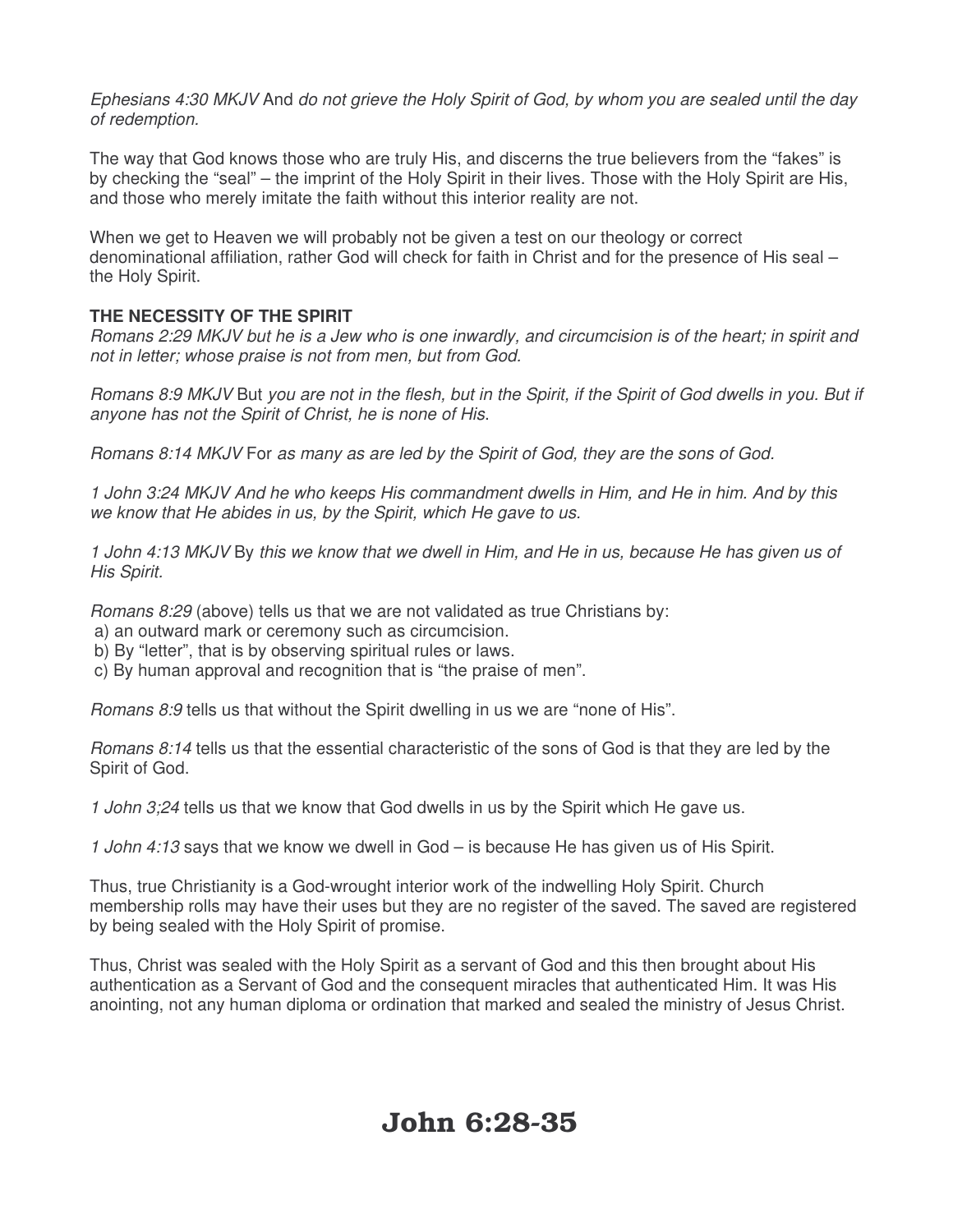# The Bread Of Life

**John 6:28-35 MKJV** Then they said to Him, What shall we do that we might work the works of God? (29) Jesus answered and said to them, This is the work of God, that you believe on Him whom He has sent. (30) Therefore they said to Him, What sign do you show then, so that we may see and believe you? What do you work? (31) Our fathers ate the manna in the desert, as it is written, "He gave them bread from Heaven to eat." (32) Then Jesus said to them, Truly, truly, I say to you, Moses did not give you that bread from Heaven, but My Father gives you the true bread from Heaven. (33) For the bread of God is He who comes down from Heaven and gives life to the world. (34) Then they said to him, Lord, evermore give us this bread. (35) And Jesus said to them, I am the bread of life. He who comes to Me shall never hunger, and he who believes on Me shall never thirst.

The crowd are always trying to turn the conversation back to "give us bread" (v.31 & v.34) they are focused on having God meet their physical needs. But Jesus is trying to point them to the meeting of their spiritual needs.

The crowd starts off with a polite question to the Rabbi "What shall we do that we might work the works of God?" I think this was meant to impress Jesus with their piety, flatter Him a little, and put Him in a good mood so they would get what they wanted – which was bread. As a missionary I have sometimes been asked to preach in a church and later found out this was just "buttering me up" in the (vain) hope that they would get funding from Australia or America. This question to Jesus is quite similar.

Jesus replies with the quite curt: "This is the work of God, that you believe on Him whom He has sent." Faith is Jesus as the Son of God enables us to "work the works of God", indeed without such faith we "can do nothing" (John 15:5). The true work of God is faith, and all other works flow from that one main work of trust in God.

For instance as a missionary I must first trust the Lord and step out in faith, as I step out in faith and trust God, then from the work of faith flow the other works of teaching, mercy and compassion. The work of faith begins and under girds the whole enterprise- and if that faith should flag, then I end up with a bureaucracy not a ministry.

The next two verses boil down to them trying to strike a bargain with Jesus around the proposition: "Give us bread and we will believe in You".

(30) Therefore they said to Him, What sign do you show then, so that we may see and believe you? What do you work? (31) Our fathers ate the manna in the desert, as it is written, "He gave them bread from Heaven to eat."

Jesus then decides to use this as a jumping off point to preach the gospel:

(32) Then Jesus said to them, Truly, truly, I say to you, Moses did not give you that bread from Heaven, but My Father gives you the true bread from Heaven. (33) For the bread of God is He who comes down from Heaven and gives life to the world.

This is very similar to the same "hook" Jesus used with the woman at the well except that "living water" is replaced with "bread from Heaven" and later "bread of life". Jesus of course is referring to Himself as the true Bread from Heaven (thus making this a good passage for Communion.) Jesus is the One who came down from heaven to give spiritual life and nourishment to all who believe.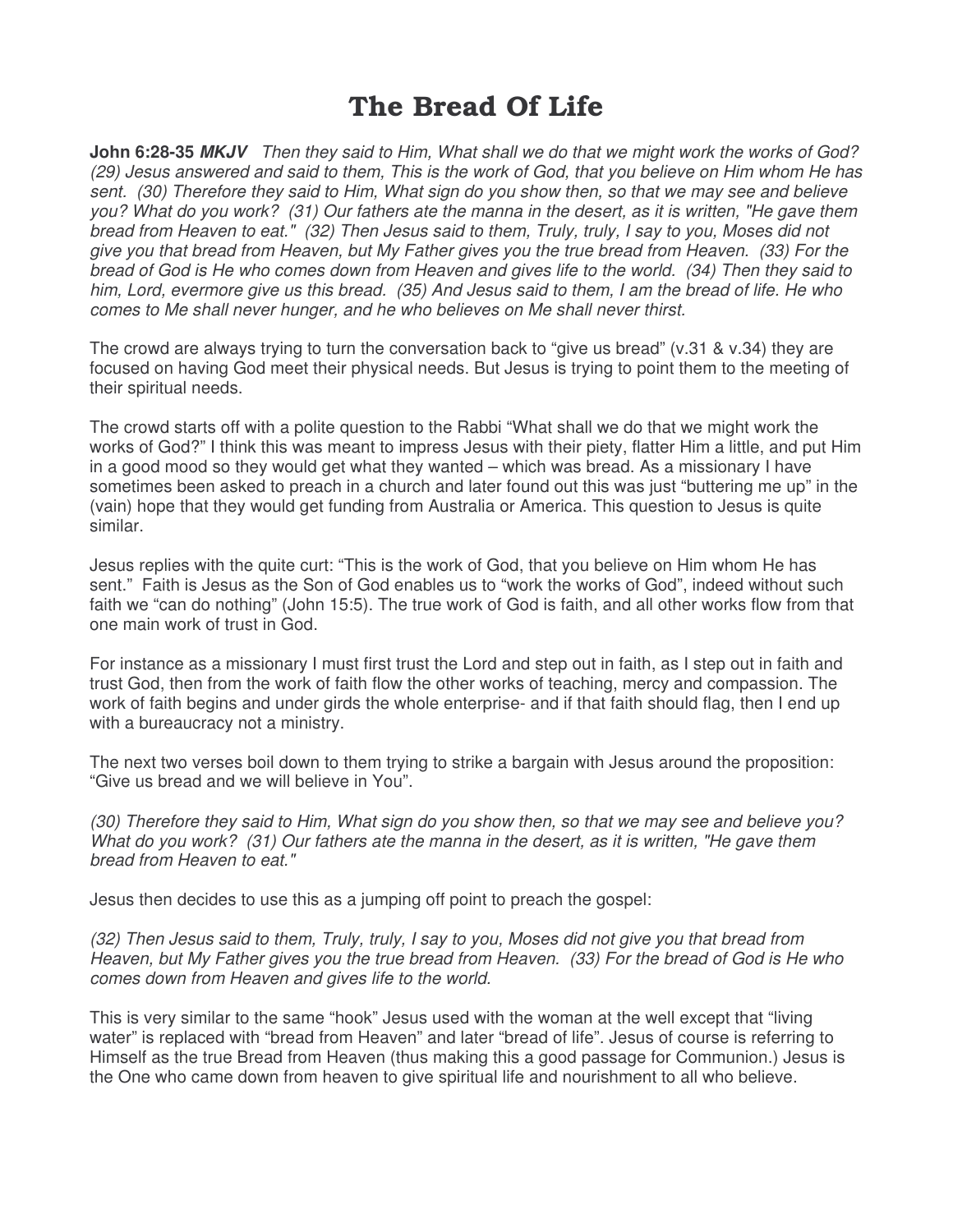The "manna in the wilderness" was simply a type of the true Bread from Heaven, which is Christ. Thus is the Old is fulfilled in the New.

"and gives life to the world" – Christ gives life to the world, to all who will receive it in this world, and without Christ the world is life-less. Without Him we are utterly dead in our trespasses and sins - but by grace He has given us new life and raised us with Him to sit in heavenly realms (Ephesians 4:1-7).

1 John 5:11-12 MKJV And this is the record, that God has given to us everlasting life, and this life is in His Son. (12) He who has the Son has life; he who does not have the Son of God does not have life.

Totally missing the point the crowd asks: "Lord, evermore give us this bread." And Jesus responds: "I am the bread of life. He who comes to Me shall never hunger, and he who believes on Me shall never thirst."

The spiritual hunger of mankind is met in Christ and finds more than enough to satisfy even the most ravenous spiritual appetites. There is so much to Christ that we can never devour it all.

There is a dearth of preaching about Jesus, His attributes and character and miracles and nature – and the people are hungry and thirsty while some pastors share ideas and stories and notions and talk about good things but not God things. Paul preached nothing but "Christ and Him crucified" and I try to make sure every sermon of mine has Christ at the center.

Jesus is the food and drink of the Christian soul and if we are to feed our sheep we must feed them Jesus. Let's focus our sermons and bible studies on Jesus Christ and His salvation and we shall see true church growth in both grace and number.

# John 6:35-40 The One Who Comes To Me…

**John 6:35-40 MKJV** And Jesus said to them, I am the bread of life. He who comes to Me shall never hunger, and he who believes on Me shall never thirst. (36) But I said to you that you also have seen Me and do not believe. (37) All that the Father gives Me shall come to Me, and the one who comes to Me I will in no way cast out. (38) For I came down from Heaven, not to do My own will but the will of Him who sent Me. (39) And this is the will of the Father who sent Me, that of all which He has given Me I should lose nothing but should raise it up again at the last day. (40) And this is the will of Him who sent Me, that everyone who sees the Son and believes on Him should have everlasting life. And I will raise him up at the last day.

Today we will pick up the last verse from yesterday (v.35) and go on to look at some of the Bible's most interesting verses about our common salvation.

Eternal life requires an infinite resource to sustain it and faith in Christ will give us the spiritual resources (bread of life) that will sustain us for eternity. All other sources of power will fade away or be limited in some way. All complexity requires maintenance, or it falls into decay – and life is complex! So God sustains the believer through Christ who works in us for our good.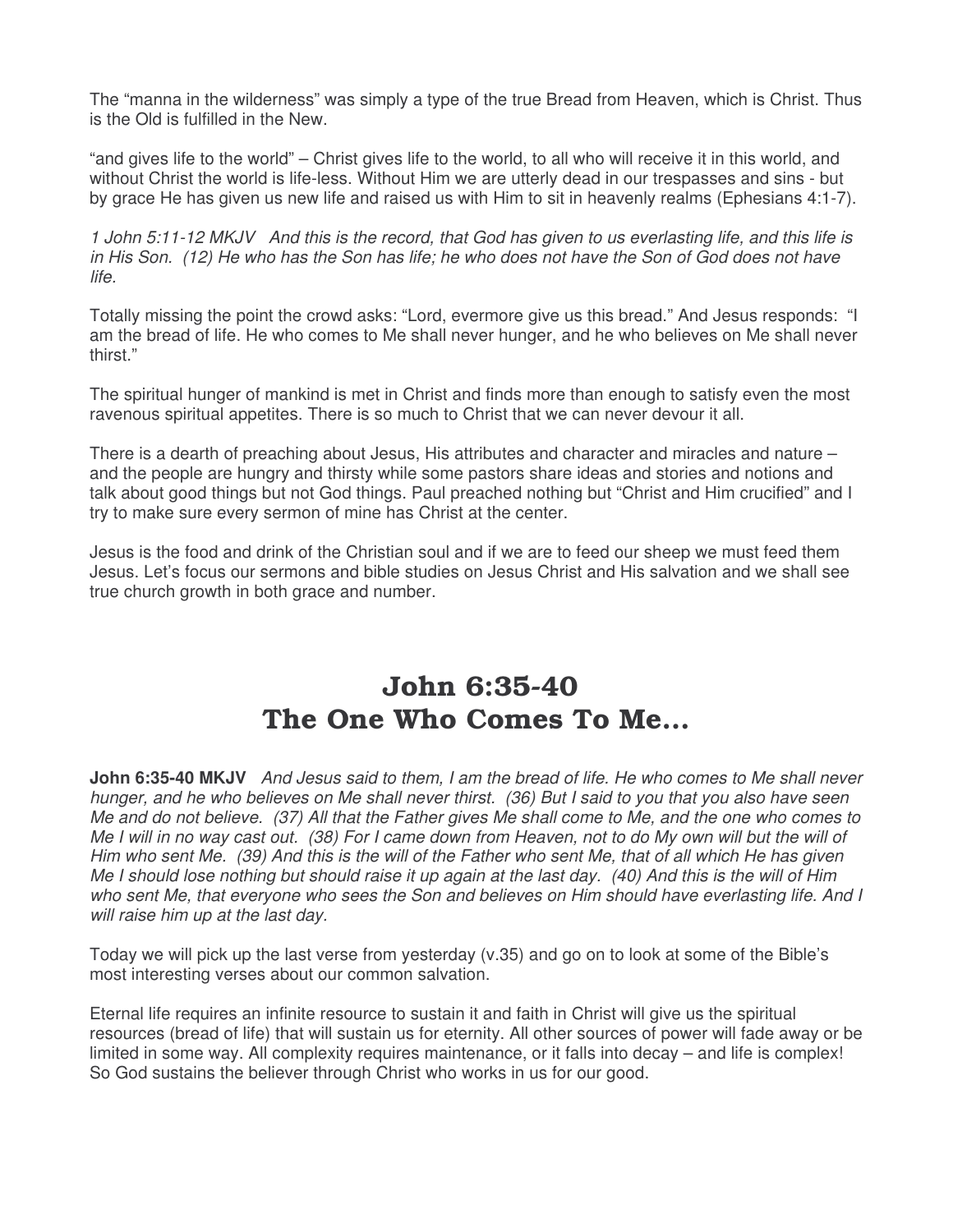In verse 36, Jesus then accuses the crowd of unbelief, of being cynical spectators in the salvation story wanting "one more sign" before they will believe – and thus never believing! They actually saw Jesus do the miracles – and yet still did not believe!

Verse 37 says: "All that the Father gives Me shall come to Me, and the one who comes to Me I will in no way cast out." Salvation is like a train to Heaven. Anyone who wants to can get on the train, and no one who gets on the Salvation Train will ever be thrown off. And everyone who the Father wants on the Salvation Train will be aboard. The Salvation Train is Christ and all who are "in Him" (through grace, by faith) are on the path to salvation – and will arrive, for the train is safe.

Verse 38 tells us that Jesus came not to do His own will – which is also in line with the prayer in Gethsemane: Matthew 26:39 MKJV And He went a little further and fell on His face, and prayed, saying, O My Father, if it is possible, let this cup pass from Me. Yet not as I will, but as You will.

Some create great problems for the doctrine of the Trinity in this supposed conflict between the will of Jesus Christ and the will of the Father. They ask: "How can one God have three separate wills, that is a will for each of the Father, Son and Holy Spirit?" An analogy might be a perfect marriage, which does not stifle individuality, but still makes the two people into one. It is in the nature of personality to want to unite with another, and it is also the nature of personality to exercise free will. Jesus Christ would not be a full person if He did not possess a free will – and neither would the Father! But the will of Jesus Christ is a freely surrendered will. God is complicated and in His complexity He is a Trinity of three eternal persons in one essential and unified Being. Each person has utterly and totally free will, but that free will is exercised in harmony and grace and perfect unity.

The last two verses tell us about the sureness of our resurrection glorification: (39) And this is the will of the Father who sent Me, that of all which He has given Me I should lose nothing but should raise it up again at the last day. (40) And this is the will of Him who sent Me, that everyone who sees the Son and believes on Him should have everlasting life. And I will raise him up at the last day.

Not all who thought they followed Jesus were those "which He has given Me I should lose nothing." Those who followed for bread, or to make Jesus a political Messiah or for personal profit like Judas – these fell away. They were followers but not true believers. What then are the characteristics of true believers who will be raised on the last day? "That everyone who sees the Son and believes on Him should have everlasting life." They see (Literally behold, gaze continually at) Christ and believe in Him. Jesus' words are taken with utmost seriousness by true believers - they obey His commandments and love His righteousness.

False followers have a strong personal agenda that is primary and which God must fit into – bread, political power, money, and various personal desires. When God offends their personal agenda, and asks for Isaac to be put on the altar, they turn back from the faith. On the other hand true believers can sing "All to Jesus I surrender, all to Him I freely give" and truly mean it.

We need to spend much time beholding Jesus and believing Him. The verbs are present participles "who is seeing the Son and who is believing on Him" – and this implies continuous action, it is not a one off spiritual experience but a daily habit of faith in Jesus the Son of God.

In the end it must be God's will, not our will and God's ambitions and interests, not our ambitions and interests, and to such folk, the true believers salvation is safe and sure and guaranteed.

Jesus Christ the Son of God will come in glory and power and will raise true believers on the Last Day. We will have both eternal life and a glorious, eternal and immortal resurrection body (1 Corinthians 15:35-58) and become like the angels in Heaven. Luke 20:35-36 CEV But in the future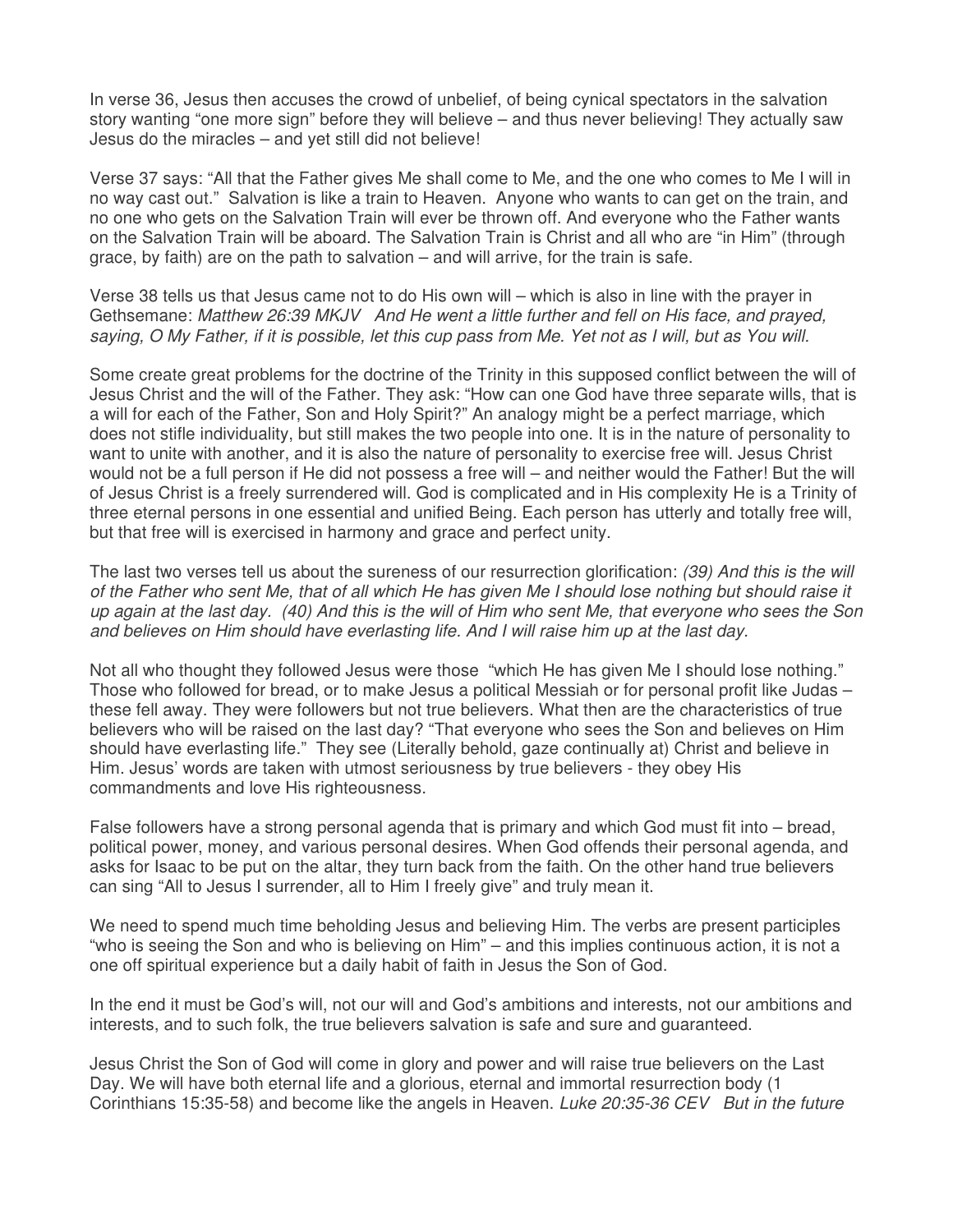world no one who is worthy to rise from death will either marry or die. They will be like the angels and will be God's children, because they have been raised to life.

That is worth sacrificing our personal desires for!

# John 6:41-47 Unless The Father

**John 6:41-47 MKJV** Then the Jews murmured about Him, because He said, I am the bread which came down from Heaven. (42) And they said, Is this not Jesus the son of Joseph, whose father and mother we know? How now does this One say, I have come down from Heaven? (43) Jesus therefore answered and said to them, Do not murmur with one another. (44) No one can come to Me unless the Father who has sent Me draw him, and I will raise him up at the last day. (45) It is written in the Prophets, "And they shall all be taught of God." Therefore everyone who hears and learns from the Father comes to Me. (46) Not that anyone has seen the Father, except He who is from God, He has seen the Father. (47) Truly, truly, I say to you, He who believes on Me has everlasting life.

The Jews did not believe but made comments about His earthly origins. Instead of addressing their question Jesus goes to the root source of their unbelief – not being taught of God.

Some people have zero spiritual intuition. Literal to the last they "just don't get" even the most obvious of the parables and entirely miss the signs of times. Other people are spiritually sensitive and attuned and pick things up very quickly; they have a life-long curiosity about meaning, spirituality and deeper religious matters. These are learners in spiritual things are "being taught by God".

That is why Jesus says things such as:

Matthew 11:15 MKJV He who has ears to hear, let him hear and Matthew 13:12 MKJV For whoever has, to him shall be given, and he shall have more abundance. But whoever does not have, from him shall be taken away even that which he has.

There are those who are being drawn by God to Christ, and those who are oblivious to spiritual matters. From an early age I was interested in Greek and Roman myths and spirituality in general, then in existentialism, then in astrology, the New Age, Zen and finally Christianity. I was always very sensitive as a young person and spiritually curious. This I believe was God at work in me slowly drawing me to Himself.

Each of us, who are in Christ – and reading this, are being taught by God (v. 45 above) and this devotional is just one small part of His instructing you. As I used to say to my bible college students in Australia – unless God teaches you, you will learn nothing.

I noticed that about one-third of bible college students really "get it" and grow while two-thirds are hardly changed at all by two years in the Scriptures. This is largely independent of the lecturer's style. Those who are spiritually hungry will learn even from a poor lecturer. But those who are self-satisfied would hardly learn even from John Stott himself. (That is not to say we should lecture badly).

All spiritual growth is a divine miracle. It took Jesus 3 seconds to raise Lazarus but three YEARS to get His disciples to learn the truth and to truly believe in Him!

Coming to Christ is God's work in us: "No one can come to Me unless the Father who has sent Me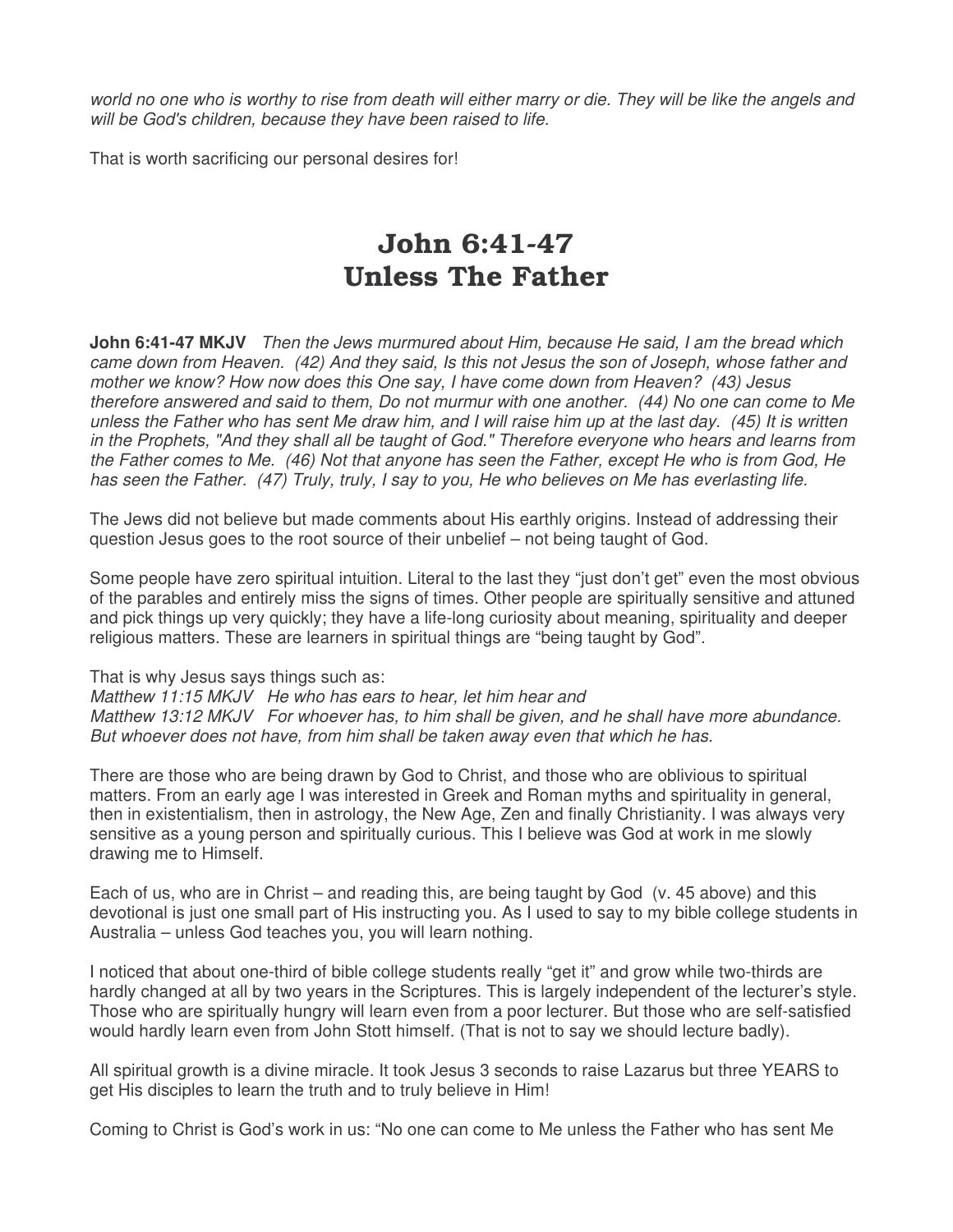draw him, and I will raise him up at the last day. (45) It is written in the Prophets, "And they shall all be taught of God." Therefore everyone who hears and learns from the Father comes to Me."

God communicates with our spirit to teach us the things of Christ:

1 Corinthians 2:9-10 MKJV (But as it is written, "Eye has not seen, nor ear heard," nor has it entered into the heart of man, "the things which God has prepared for those who love Him." But God has revealed them to us by His Spirit; for the Spirit searches all things, yea, the deep things of God.

God reveals to us, the deep things of God, things that eye has not seen, nor ear heard! He does this through the Holy Spirit so that we might know the things of God. (1 Corinthians 2:9-16)

"Therefore everyone who hears and learns from the Father comes to Me." (As I did!) Though we may wander down many wrong tracks if we truly follow the voice of conscience and truth and spiritual sensitivity we will always end up face to face with Jesus Christ at the end of the day.

On our own we cannot get there, we will be as argumentative and blind as the Jews in John's gospel. Everything works against us finding God on our own - our mind is fallen, our light is dim, our efforts are insufficient, our flesh is strong, and the world is full of spiritual deception that lures us away from the truth.

The only way that the sinner can find grace is if the Father draws him. This is known as preeminent grace (pre-before, veno – to go) that is the grace that goes before conversion to draw us to God. None of us can say "I have such a high IQ that I managed to find faith in God through my own cogitations." We can only say "I believe because the Father taught me, and showed me Christ."

Yet we have to be willing to be taught and we have to choose to believe. Which is why Jesus ends up today's passage with: Truly, truly, I say to you, He who believes on Me has everlasting life.

# John 6:48-58 Whoever Partakes Of My Flesh

**John 6:48-59 MKJV** I am the Bread of life. (49) Your fathers ate the manna in the wilderness, and died. (50) This is the Bread, which comes down from Heaven, so that a man may eat of it and not die. (51) I am the Living Bread, which came down from Heaven. If anyone eats of this Bread, he shall live forever. And truly the bread that I will give is My flesh, which I will give for the life of the world. (52) Then the Jews argued with one another, saying, How can this man give us his flesh to eat? (53) Then Jesus says to them, Truly, truly, I say to you, Unless you eat the flesh of the Son of Man, and drink His blood, you do not have life in yourselves. (54) Whoever partakes of My flesh and drinks My blood has eternal life, and I will raise him up at the last day. (55) For My flesh is food indeed, and My blood is drink indeed. (56) He who partakes of My flesh and drinks My blood dwells in Me, and I in him. (57) As the living Father has sent Me, and I live through the Father, so he who partakes of Me, even he shall live by Me. (58) This is the Bread, which came down from Heaven, not as your fathers ate the manna, and died; he who partakes of this Bread shall live forever. (59) He said these things in the synagogue as He taught in Capernaum.

The miracle of the manna was great but ultimately ineffective for (a) it did not cause those who ate it to live forever – they all died, (b) it did not cause them to believe in God – because they died in the wilderness because of their unbelief. So the miracle of Moses' manna gave neither physical nor eternal life. By contrast Jesus gives eternal life now and will raise us up bodily on the last day.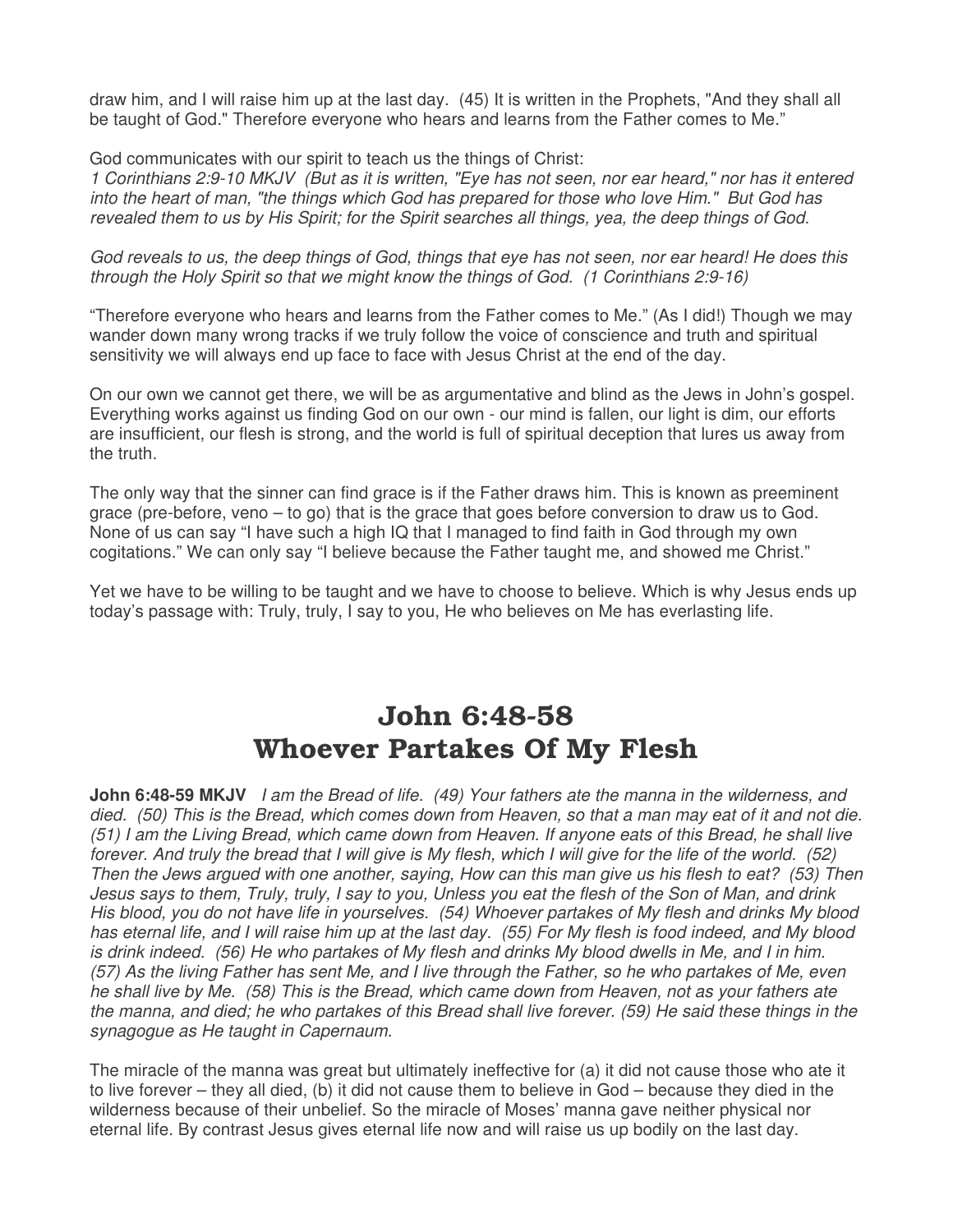In his commentary on John, Leon Morris argues strenuously from verb tenses and other data that this passage does not refer to Communion but to the Cross-. I would say that its primary meaning is the Cross, of which Communion is a reminder. We "eat and drink" of Christ when we believe in His atoning work on our behalf. That is the spiritual side of Communion, the external symbol being the bread and wine. Communion is not essential for salvation but faith in the atonement is, and Communion is that ceremony we normally use to express our faith in the atonement.

When Jesus says: "Truly, truly, I say to you, Unless you eat the flesh of the Son of Man, and drink His blood, you do not have life in yourselves." He does not mean that we have to go to a church building and receive communion from a priest or pastor to be saved. Salvation is by living internal faith not by an externally applied sacrament.

Jesus means that we are to "feast" on what He has done for us in the cross – and that may be in a daily quiet time, or a bible study, or at church or in a large variety of settings. However we tend to do that most often when we contemplate His sacrifice for us during communion.

So the saving act is the Cross – not the sacrament. The sacrament is simply a reminder of the Cross.

By using the graphic representation "whoever eats my flesh and drinks my blood" Jesus is emphasizing His actual physical, biological self. Flesh (sarx) is a sweaty, physical word (in contrast to soma / body). He uses it to say at least four different things:

- a) He is saying Christianity is more than just believing a disembodied Greek philosophy; it is a participation in a very physical sacrifice. The flesh and blood of Christ is important – indeed vital, not just the teachings and ideas.
- b) He is saying He is physical that is that He is a fully incarnated God. He is not just an angel or a demiurge – He has flesh and blood.
- c) It is a call to total intimacy to eat His flesh, drink His very blood, and to dwell in him and have him dwell in us. There can be no holding back at a distance. We must be partakers' not just observers. "He who partakes of My flesh and drinks My blood dwells in Me, and I in him."
- d) It is a call to a source of real life. Jesus says "you do not have life in yourselves" and indeed that is so for all die, just as those who ate the manna eventually perished. Jesus also says: "which I will give for the life of the world." In other words His flesh is a gift that brings life to humanity and solves the problem of our mortality.

Jesus explains the mechanism of His imparting life to humanity: "As the living Father has sent Me, and I live through the Father, so he who partakes of Me, even he shall live by Me." The eternal life of the Father is the life that is in the Son, and by partaking of Christ we partake of that eternal life.

To use a very simple analogy - Jesus is like an ATM machine, connected to the Bank of Heaven, from which we can receive eternal life. The ATM machine can only dispense those things that are in the Bank of Heaven – eternal things. Jesus Christ is the point that we can connect to God's eternal kingdom and all its benefits. The Father's life dwells in the Son, and it is from Jesus that we can receive God's eternal life. Colossians 2:9 MKJV For in Him dwells all the fullness of the Godhead bodily.

John finishes this passage with a brief statement: "He said these things in the synagogue as He taught in Capernaum." These were actual words, spoken to real people, who found them hard to understand. It was not a fictional Socratic dialogue made up to illustrate a point. So Jesus Christ is not just a symbol, a philosopher, or an ideal, He is a person with flesh and blood who taught in a synagogue in an actual place called Capernaum. This helped to refute Gnosticism and its unreal and disembodied view of Jesus.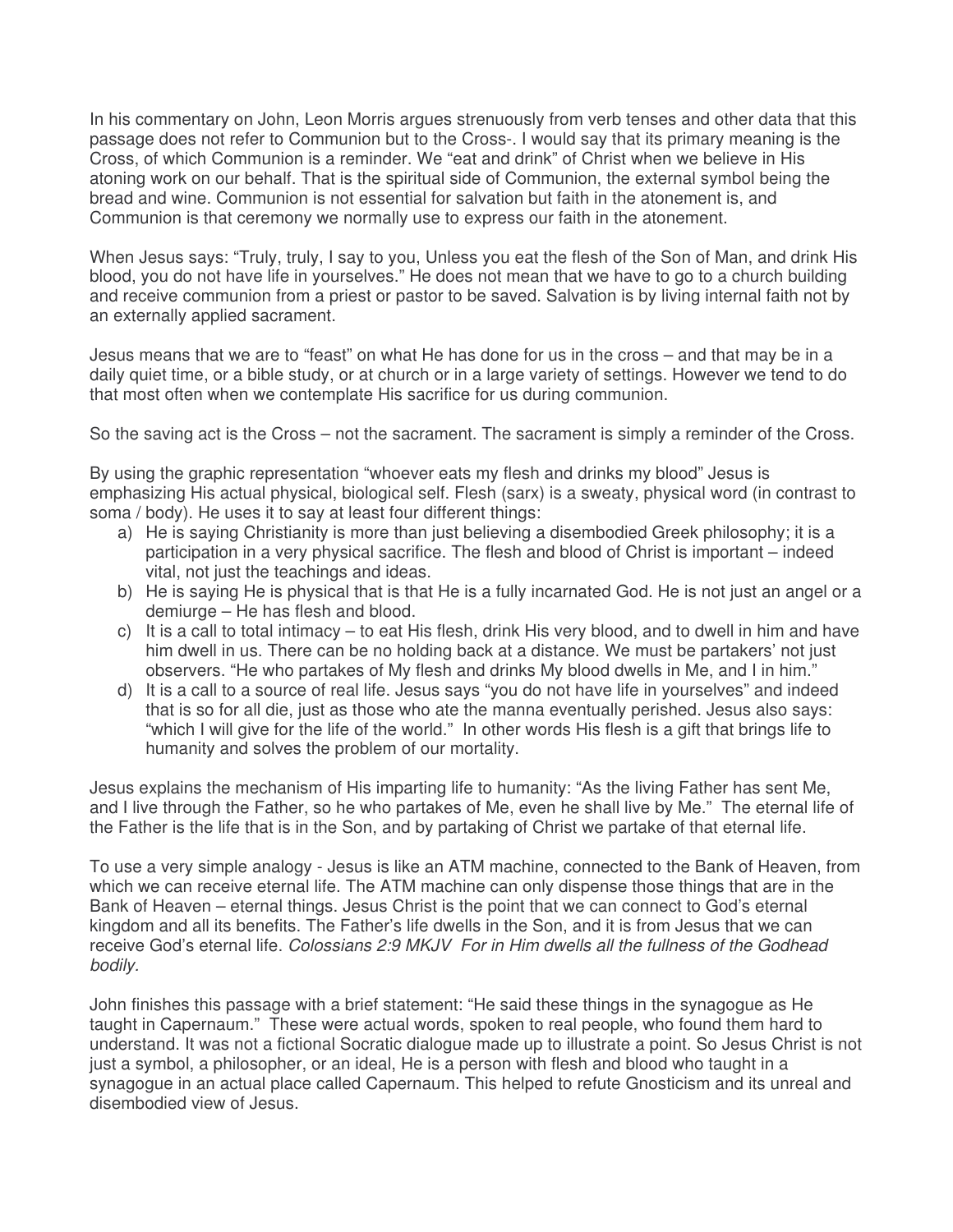# John 6:60-63 Spirit & Life

**John 6:60-63 MKJV** Then when they had heard, many of His disciples said. This is a hard saying, who can hear it? (61) But knowing in Himself that His disciples murmured about it, Jesus said to them, Does this offend you? (62) Then what if you should see the Son of Man going up where He was before? (63) It is the Spirit that makes alive, the flesh profits nothing. The words that I speak to you are spirit and are life.

God is life and life is of God. That is why the Bible calls God "the Living God" and why Jesus, in verse 57 (yesterdays passage), calls God "the Living Father". John 6:57 MKJV As the living Father has sent Me, and I live through the Father, so he who partakes of Me, even he shall live by Me.

The material flesh, without the life principle, rapidly decays and rots. The collocation of proteins and lipids has no energy of its own. According to one website () the chemicals in our body are worth about \$4.50! Indeed the flesh profits nothing!

The life principle is called spirit – that is what animates us and gives us great value as persons. As Jesus says in verse 63 "It is the Spirit that makes alive." We commonly use the word in this sense when we say that someone who is animated and alive is 'spirited" while a person who is lackluster and apathetic is called "dispirited".

The God principle and the Life principle are very closely connected through the fact that God is the Creator who gives life to all things, and who has life in Himself. God places His life in Jesus Christ (Colossians 2:9) who then makes it available to us through faith - and who dwells us as we dwell in Him (John 6:57).

The key to receiving the eternal life of God in our souls is in believing the words of Jesus. "The words that I speak to you are spirit and are life." (John 6:63) Faith in the words of Jesus enables us to connect to God, and to receive the life of God.

When this life manifests in us it does so as spiritual fruit – the love, joy, peace, patience and kindness of Galatians 5:22-23. Such life is more than mere energy; it is personal and divine life and has a quality of love and peace to it. It is highly organized and harmonious energy, more like a symphony of the soul than the "frantic, clamorous noise" of the flesh.

God's life is more than mere existence. Eternal life is much more and much higher than eternal existence. Even Satan has eternal existence! But the Devil does not possess eternal life.

Eternal life is the harmony of Heaven and the peace of God dwelling in the soul of the believer - to enrich it, develop it and sanctify it to completeness and perfection. This is a spiritual work that is brought about by spiritual means, through a living faith connection with God, through Jesus Christ our Saviour.

The flesh is useless in this. No amount of non-spiritual work can bring about the life of God in our souls. We can climb stairs on our knees, be circumcised, and whip ourselves until we bleed and try all sorts of external religious practices – but they are of absolutely no use apart from Christ. Two New Testament passages make this absolutely plain: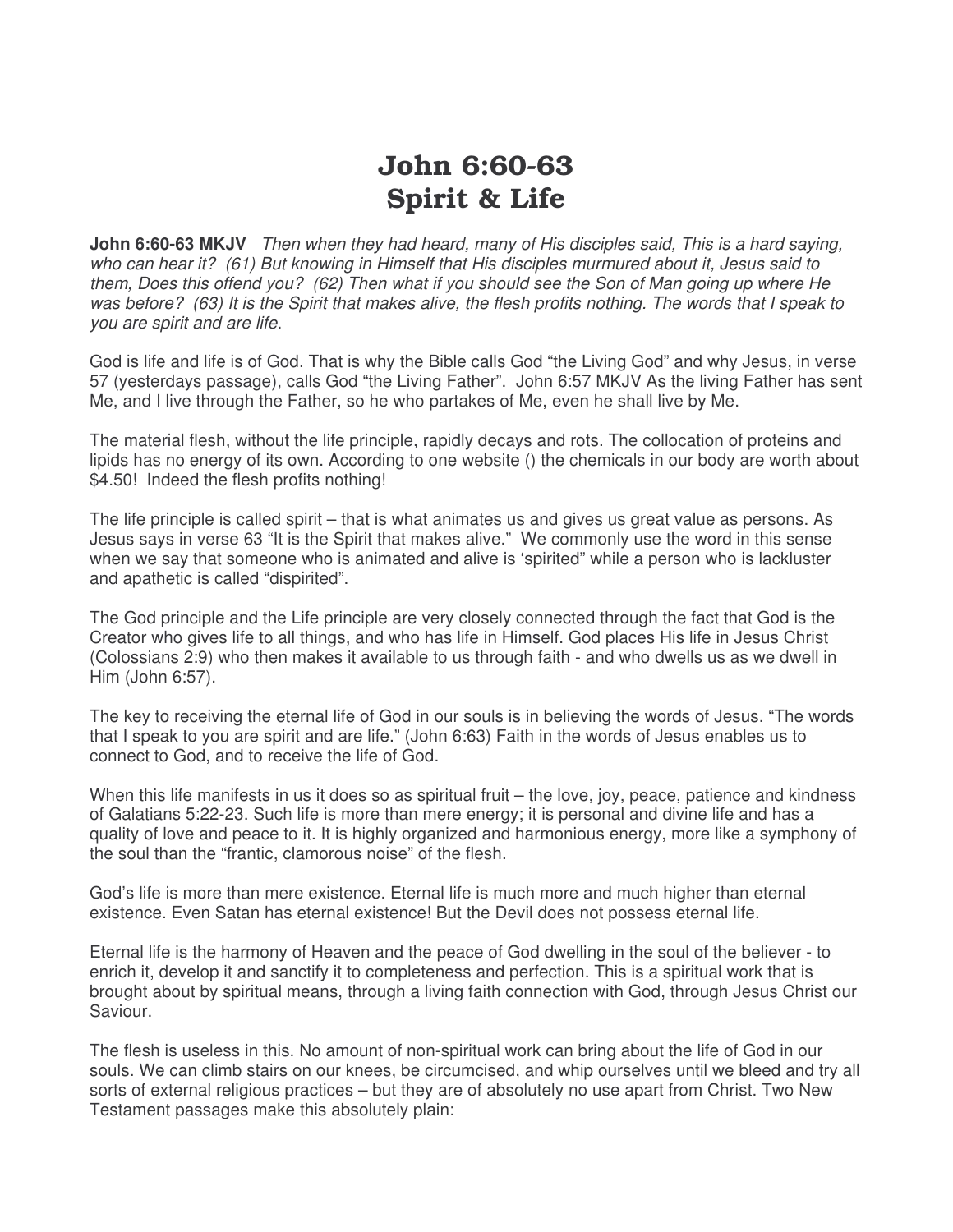Colossians 2:20-23 MKJV (20) If then you died with Christ from the elements of the world, why, as though living in the world, are you subject to its ordinances: (21) touch not, taste not, handle not; (22) which things are all for corruption in the using, according to the commands and doctrines of men? (23) These things indeed have a reputation of wisdom in self-imposed worship and humility, and unsparing severity of the body, but are not of any value for the satisfying of the flesh.

Galatians 3:1-5 MKJV O foolish Galatians, who bewitched you not to obey the truth, to whom before your eyes Jesus Christ was written among you crucified? (2) This only I would learn from you: Did you receive the Spirit by works of the law, or by hearing of faith? (3) Are you so foolish? Having begun in the Spirit, do you now perfect yourself in the flesh? (4) Did you suffer so many things in vain, if indeed it is even in vain? (5) Then He supplying the Spirit to you and working powerful works in you, is it by works of the law, or by hearing of faith?

True Christian spirituality is not found in the "works of the law" nor is it in "the commands and doctrines of men" rather it is in laying hold of the life of God which is in Christ, by faith and then living out this life in love, joy, peace, patience, kindness, goodness, gentleness, long-suffering and selfcontrol.

As with any tree, the fruit flow from the life, not the other way around. We cannot get God's life by forcing ourselves to have self-control and patience – we will just end up as rigid legalists doing that! The life flows from the Spirit in us, which comes, as we truly believe the words of Jesus.

When Jesus says: "Then what if you should see the Son of Man going up where He was before?" (v. 62) He is referring to His ascension and His visible return to the Heaven from which He came - as the bringer of Eternal Life who was validated by His resurrection from the dead. Jesus is a clear demonstration of what God's life looks like in human form, and its grace and power. Only He can thus say: The words that I speak to you are spirit and are life. (v. 63)

# John 6:64-71 The Things Behind

**John 6:64-71 MKJV** But there are some of you who do not believe. For Jesus knew from the beginning who they were who did not believe, and who is the one betraying Him. (65) And He said, Because of this I said to you that no one can come to Me unless it was given to him from My Father. (66) From this time many of His disciples went back into the things behind, and walked no more with Him. (67) Then Jesus said to the Twelve, Do you also wish to go away? (68) Then Simon Peter answered Him, Lord, to whom shall we go? You have the Words of eternal life. (69) And we have believed and have known that You are the Christ, the Son of the living God. (70) Jesus answered them, Have I not chosen you, the Twelve? And one of you is a devil? (71) But he spoke of Judas Iscariot, the son of Simon; for it was he who was about to betray Him, being one of the Twelve.

This is the point when many walk away from Jesus and go back to their former lives: "From this time many of His disciples went back into the things behind, and walked no more with Him." (Interestingly this is John 6:66!)

There seem to be two kinds of unbelievers here a) the unbelievers b) the betrayer – Judas. The unbelievers were numerous. The betrayer was one evil man  $-$  Judas Iscariot (v.70).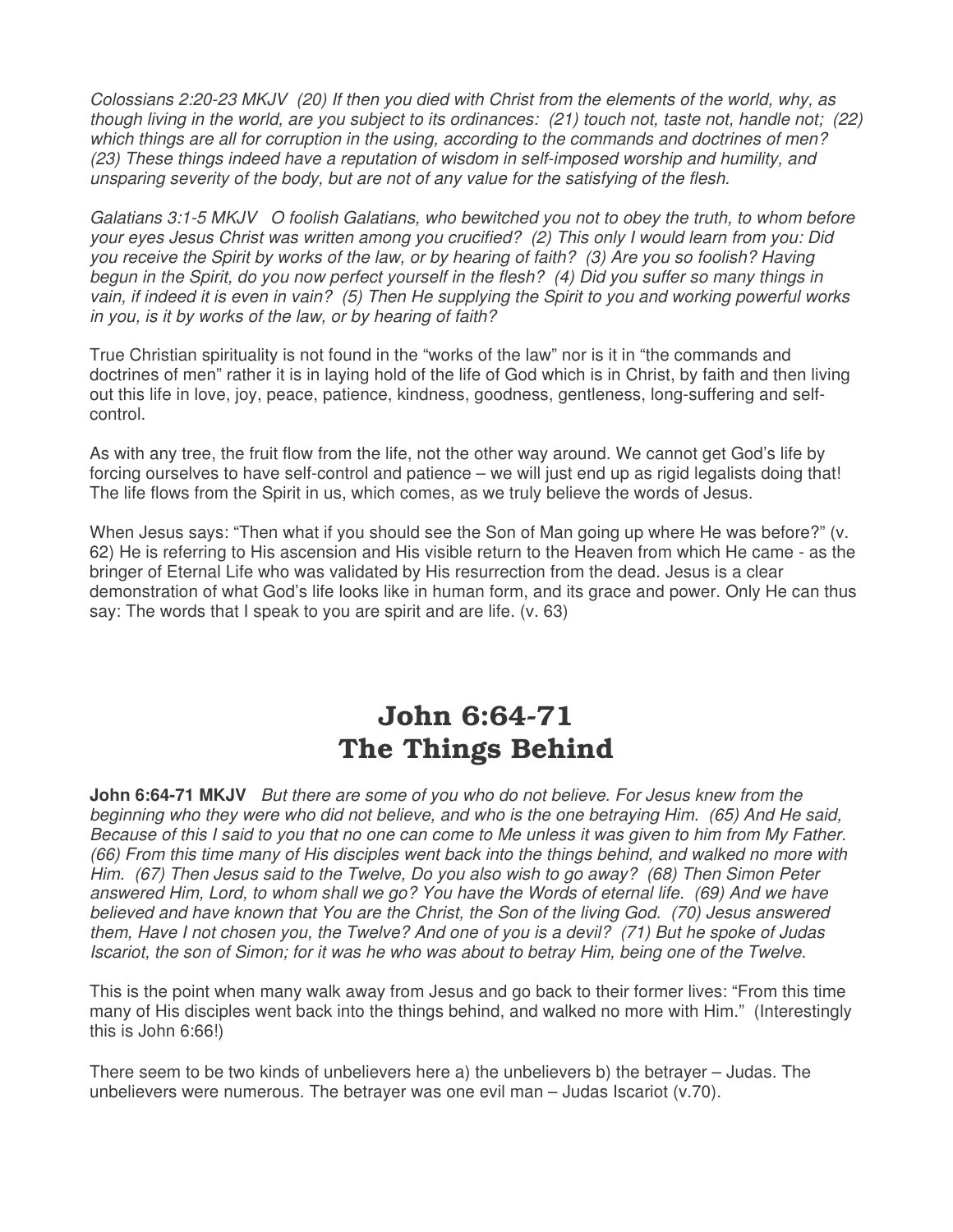Jesus explains the unbelievers thus: "Because of this I said to you that no one can come to Me unless it was given to him from My Father." Faith is a gift that God gives under many and varied circumstances. Without this gift of faith no one can come to Christ. Why do some not receive it? That is a mystery but some do not even desire to receive it! If we go through the rest of John 6 we find that those that walked away seem to be those centered on this life - and wanted a political Messiah who they could make King and who would give them bread. Such folk want tangible and immediate solutions and have little place for faith.

But the Betrayer was not just ignorant, or faith-less – but rather was evil and Satanic so full of greed and treachery that Jesus could call Judas 'a devil" (v.70).

Peter, by contrast, clung to Christ: Then Jesus said to the Twelve, Do you also wish to go away? (68) Then Simon Peter answered Him, Lord, to whom shall we go? You have the Words of eternal life. (69) And we have believed and have known that You are the Christ, the Son of the living God.

Peter was not anchored in the miracles nor in free bread nor in political activism but in the truth of what Christ taught: "You have the Words of eternal life." Truth is the safest place of all; because political programs may fail, miracles may cease and the bread may run out - but God is always the same.

Why didn't Jesus explain Himself more carefully to the unbelievers? Surely they could have been persuaded to believe with a little more effort? Why did He seem to deliberately offend them and drive them away? Matthew Henry writing on this passage says: "The corrupt and wicked heart of man often makes that an occasion of offence which is indeed matter of the greatest comfort."

People are continually offended at God and seem to believe that they can say to God: "You are fired."

Certain doctrines and bible passages offend some, others are offended at the Trinity or at laws governing sexual immorality, or by the need to repent and believe. People even dismiss God over trifles such as a preacher using old-fashioned language and clothing. Such people are not seeking God in the first place. They are in fact seeking a world ordered to their own satisfaction and interests. When God fails to satisfy, they fail to follow.

Jesus did not change His doctrine or His message in order to get people to follow Him (or turn up in Church). Instead He stated hard puzzling truths that only persistent determined seekers of God would stick with.

God does not need us to follow Him. God is in fact without any needs (as we would understand them) being completely self-sufficient and needing nothing from His worshippers: Acts 17:24-25 MKJV The God who made the world and all things in it, since He is Lord of Heaven and earth, does not dwell in temples made with hands, (25) nor is served with men's hands, as though He needed anything, since He gives life and breath and all things to all.

The local church may feel it needs us, and the pastor may say he needs us, but God has absolutely no need of us. So if we want to go back to the former things, the inadequate things, the things that are behind, then it does no damage to God, only to ourselves. It is a clear case of "cutting off our nose to spite our face." Apostasy is thus a completely self-centered and futile act of revenge against God.

If I quit my ministry today then God would raise up another missionary to take my place. God needs no followers and no servants. The service we give to God is our privilege and calling – not something God requires because He is incomplete or needy in some way. As John Milton wrote when he became blind: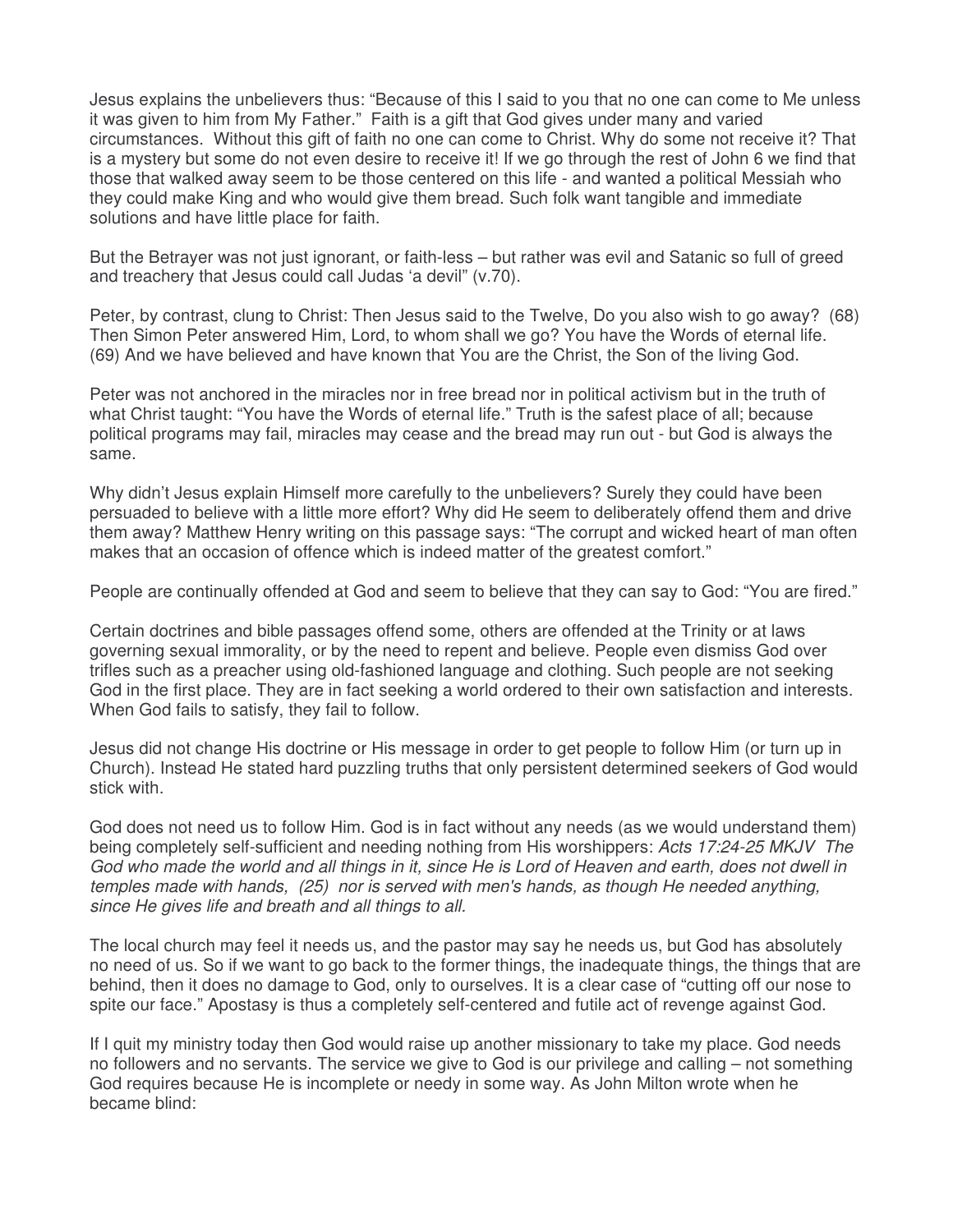"God doth not need either man's work or his own gifts. Who best bear His mild yoke, they serve Him best, His State is Kingly. Thousands at His bidding speed and post o'er land and ocean without rest: They also serve who only stand and wait."

#### John 7:1 Jesus Walks In Galilee

**John 7:1 MKJV** After these things Jesus walked in Galilee, for He did not desire to walk in Judea, because the Jews sought to kill Him.

Jesus goes where He is welcome. When the Judean Israelites (the Jews) sought to kill Him he did not say, "this people are so far from God and so much need salvation that I will stay here and take the risk." Instead Jesus went where He was welcome – to Galilee.

Just this week two friends of mine in Manila have received specific and highly credible personal death threats from Muslims. In other parts of the letters they were sent, all workers among Muslims in the Philippines were threatened with holy war and terms like "blood will flow" were used repeatedly. I am included in this second group of threatened people though my personal assassination is very unlikely as I now live in Los Angeles.

What do I do? Does my organization soldier on? Do we withdraw? How much risk can I ask my coworkers to take? Do we "move to Galilee"?

Underneath all this is the question: "Is the salvation of murderous Muslims really that important?"

Jesus instructs His disciples thus: Luke 10:10-12 MKJV And into whatever city you enter, and they do not receive you, going out into the streets say, (11) Even the dust of your city which clings to us, we wipe off against you. Yet be sure of this that the kingdom of God has come near you. (12) But I say to you that it shall be more tolerable in that day for Sodom than for that city.

In other words we are to give all people a reasonable chance to hear the gospel, but if they do not wish to hear the gospel that is their problem – and a mighty big one!

The Christian worker is not a kamikaze pilot. As noble as suicidal courage may seem Jesus did not indulge in it – until He knew he had to, in order to complete His work. Martyrdom is never a prominent theme in the New Testament and is never specifically encouraged. In fact the general injunction is "flee"!

Matthew 10:23 MKJV But when they persecute you in this city, flee into another; for truly I say to you, In no way shall you have finished the cities of Israel until the Son of Man comes.

Matthew 24:16 MKJV Then let those in Judea flee into the mountains.

Matthew 2:13 MKJV And when they had departed, behold, the angel of the Lord appeared to Joseph in a dream, saying, Arise and take the young child and His mother and flee into Egypt. And be there until I bring you word, for Herod is about to seek the child to destroy Him.

Christian faith is primarily a way of peace that avoids conflict and steers away from combative personal stances. The only deliberate human sacrifice called for in Scripture is Jesus Christ, and while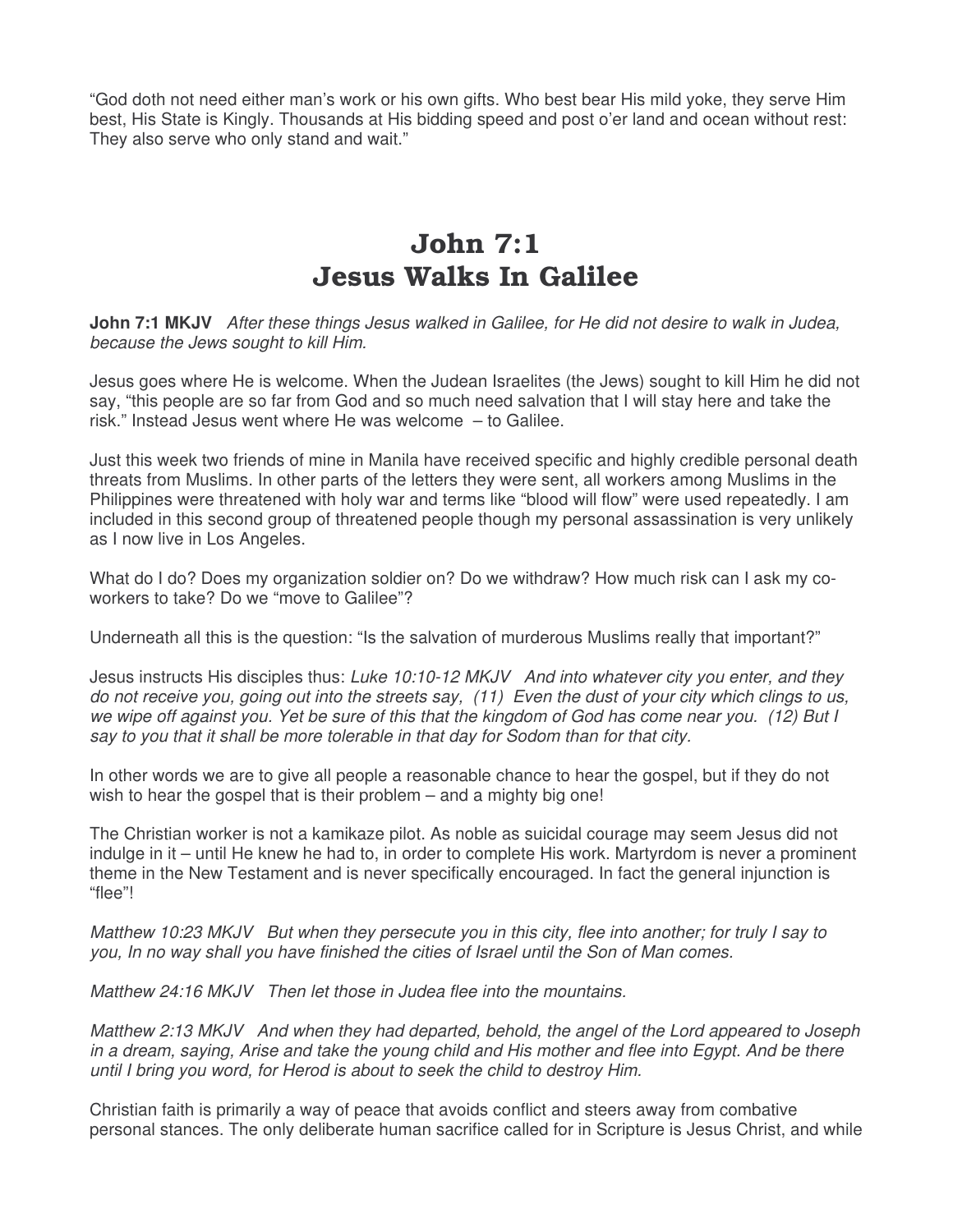most of the apostles laid down their lives for the gospel, they did not rush into such a fate like a Palestinian suicide bomber.

We may need to die in the service of Christ, but generally we should avoid it. Mostly we should do the sensible thing, the thing that Jesus did, and go and safely "walk in Galilee" for a while. God does not lay the salvation of the world on our shoulders. The Great Commission is merely to preach the gospel - saving the world is God's job, not ours.

If God goes where He is welcomed then perhaps that is a good ministry strategy for us as well. Instead of struggling for years in a prickly and hostile church trying to make changes that are always resisted, a pastor should "go where he/she is welcome" even if that means working in secular life for a while. God has not obligated us to dwell in the midst of personal hostility – instead we are "called to peace" (Colossians 3:15, 1 Corinthians 7:15). God even hides His servants away from the fury of man - like Elijah by the brook Cherith.

For many years I have (wrongly) felt it to be cowardly, sinful and self-indulgent to seek peaceful circumstances or to desire "a quiet life in all godliness" (1 Timothy 2:2). This, I mistakenly thought, was "wimping out"! Yet peace is simply the set of circumstances that allows me to function as God made me to function. A bird is at peace in the air, and our cat is at peace sleeping on the top of my laser printer! Peace is dwelling in the state that God knows is best for us! (Which even may be very busy – but not hostile and destructive!)

Except in rare and exceptional circumstances we should not seek conflict and we should generally avoid hostile and personally destructive environments. This may mean dropping a sarcastic and abusive boyfriend or finding a better job. If living with a drug addict, an alcoholic or an abusive relative is personally destructive and overwhelming we can take some time out and "walk in Galilee". Remember we are not required to redeem all mankind, or to "save" them no matter how obdurate and impossible and dysfunctional they choose to be!

#### John 7:2-10 Jesus' Unbelieving Brothers

**John 7:2-10 MKJV** And the Jewish Feast of Tabernacles was near. (3) Therefore His brothers said to Him, Move away from here and go into Judea, so that Your disciples also may see the works that You do. (4) For no one does anything in secret, while he himself seeks to be in public. If you do these things, reveal yourself to the world. (5) For His brothers did not believe in Him. (6) Then Jesus said to them, My time has not yet come, but your time is always ready. (7) The world cannot hate you, but it hates Me because I testify of it, that its works are evil. (8) You go up to this feast; I am not yet going up to this feast; for My time is not yet fulfilled. (9) And having said these things to them, He remained in Galilee. (10) But when His brothers had gone up, then He also went up to the feast, not openly, but as in secret.

The Feast of Tabernacles or "Feast of Booths was the "Jewish camping feast" (Goodenough) at the end of the harvest season and went for seven and after the exile for eight days, with people living in tents and in booths made of wicker branches. It was of such social significance that it was simply often called "The Feast". Sociologically it was not unlike the Christmas-New Year celebrations in many nations, though it had a very different religious significance – of gratitude to God for His blessings and a remembrance of their dwelling in the wilderness. The dwelling in tents broke down social barriers and contributed to the general attitude of merriment. By the time of Jesus an eight day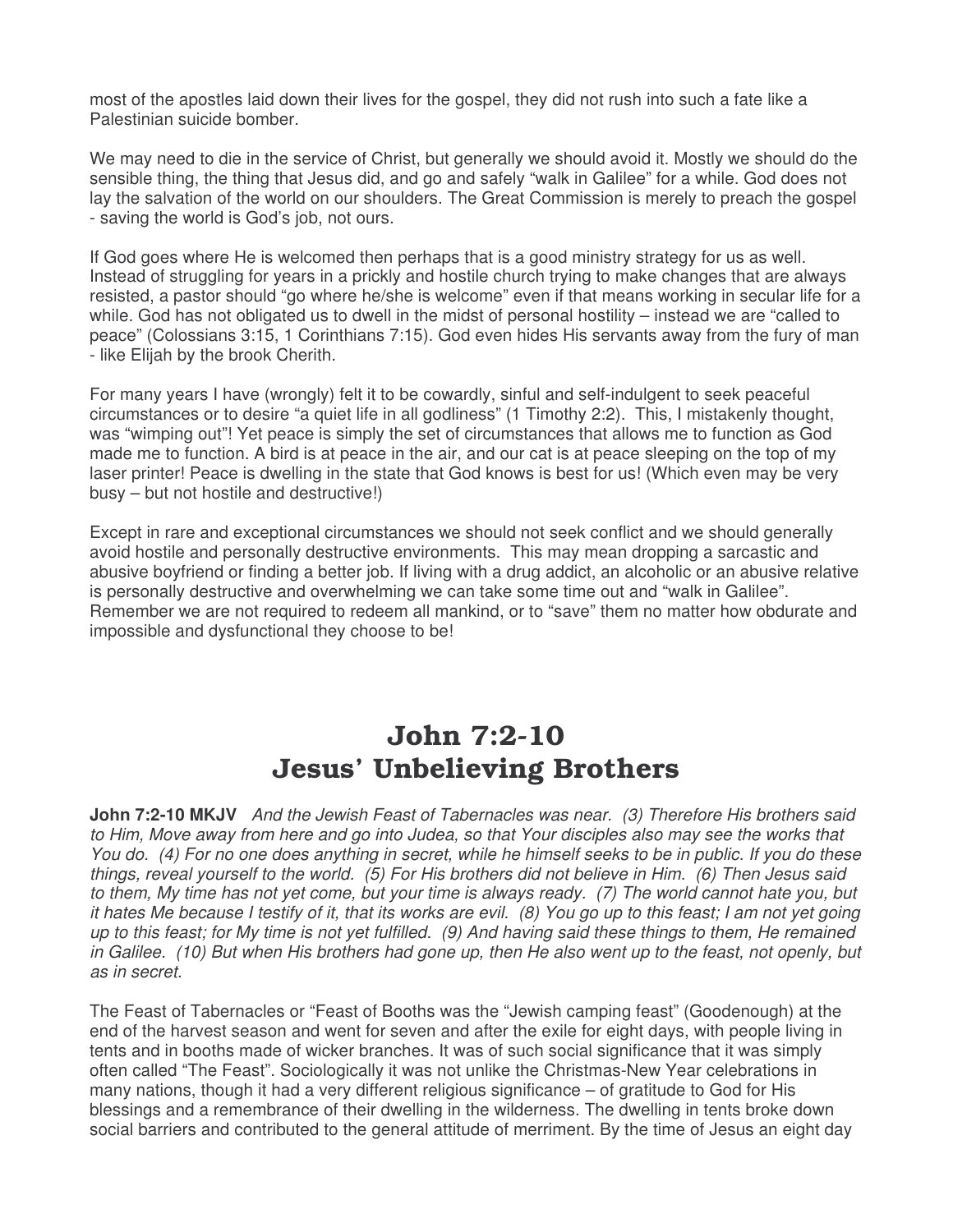had been added and a water-pouring ceremony where every morning of the celebration a priest went down to the Siloam Fountain, whence he brought in a golden ewer water which was pored on the altar of burnt-offerings, amidst the singing of the Hallel (Pss, cxii-cxvii) and the joyful sound of musical instruments. This becomes the setting for "living water" comments Jesus makes later in this chapter.

The brothers of Jesus seem to be ironic in their comments; John makes clear they did not yet believe on Him and perhaps, like many siblings simply thought that Jesus was being self-promoting. "Go and make a star of yourself you big show –off" seems to be the line of their thoughts. There may have been an additional "and get yourself killed doing it" at the back of their thoughts as well. There is possibly some resentment at His popularity.

The brothers ask Jesus to: "reveal yourself to the world." But Jesus in contrast makes clear that His job is to reveal the world to itself and to expose their deeds as evil. "The world cannot hate you, but it hates Me because I testify of it, that its works are evil." Jesus us no Pollyanna optimist, He sees very clearly the evil in the hearts of men - from which they need to be redeemed. In Luke says we are still "evil" even in our best moments:

Luke 11:11-13 MKJV For what father of you, if the son asks for bread, will he give him a stone? Or if he asks for a fish, will he give him a snake for a fish? (12) Or if he shall ask for an egg, will he give him a scorpion? (13) If you then, being evil, know how to give good gifts to your children, how much more shall your heavenly Father give the Holy Spirit to those who ask Him?

"Then Jesus said to them, My time has not yet come, but your time is always ready." The unbelieving brothers are simply drifting with the tide of the times, going along with the "world" and its obligations. They exist outside of the times of the Spirit, but in contrast Jesus has "times" ordained by God.

John uses the Greek word "kairos" to denote time here. Kairos is the event-time word (in contrast to clock-time). Event time is "you can watch TV after you have washed up' in contrast to "you can watch TV at 7:30". One event (washing-up) determines the next (watching TV) - or in Scripture "first the gospel must be preached as a witness to all nations (first event) then the end shall come (second event)". Thus "kairos" is used in Scripture to denote God's special timing of divine events. Jesus must wait for God's timing before He can go up to the Feast.

"And having said these things to them, He remained in Galilee. But when His brothers had gone up, then He also went up to the feast, not openly, but as in secret." Jesus did not go up with the family caravan (see Luke 2) and did not announce Himself but simply mingled in, and went up in secret without any fanfare.

Jesus was aware of the populism of His cause, of thousands coming to hear Him and of some wanting to make Him their King. This could have derailed His agenda and seriously marred His training of His disciples. It was also at a point when reaction was building and people were seeking to kill Him. Thus wisdom dictated that He keep a low profile.

Jesus knew that "the world' without a faith connection to God, is evil, and to be King of that disconnected world is no honor in eternity. Jesus was not trying to play "I am the King of the castle" or to be among the famous A-List Jewish celebrities. Instead He was trying to produce repentant, contrite, prayerful believing saints fit for Heaven. Jesus was interested in changing the spirit of a man for eternity, and not in exterior honors. So Jesus did not do the "normal" things that political aspirants did back then: "For no one does anything in secret, while he himself seeks to be in public. If you do these things, reveal yourself to the world; His agenda was on a far higher plane.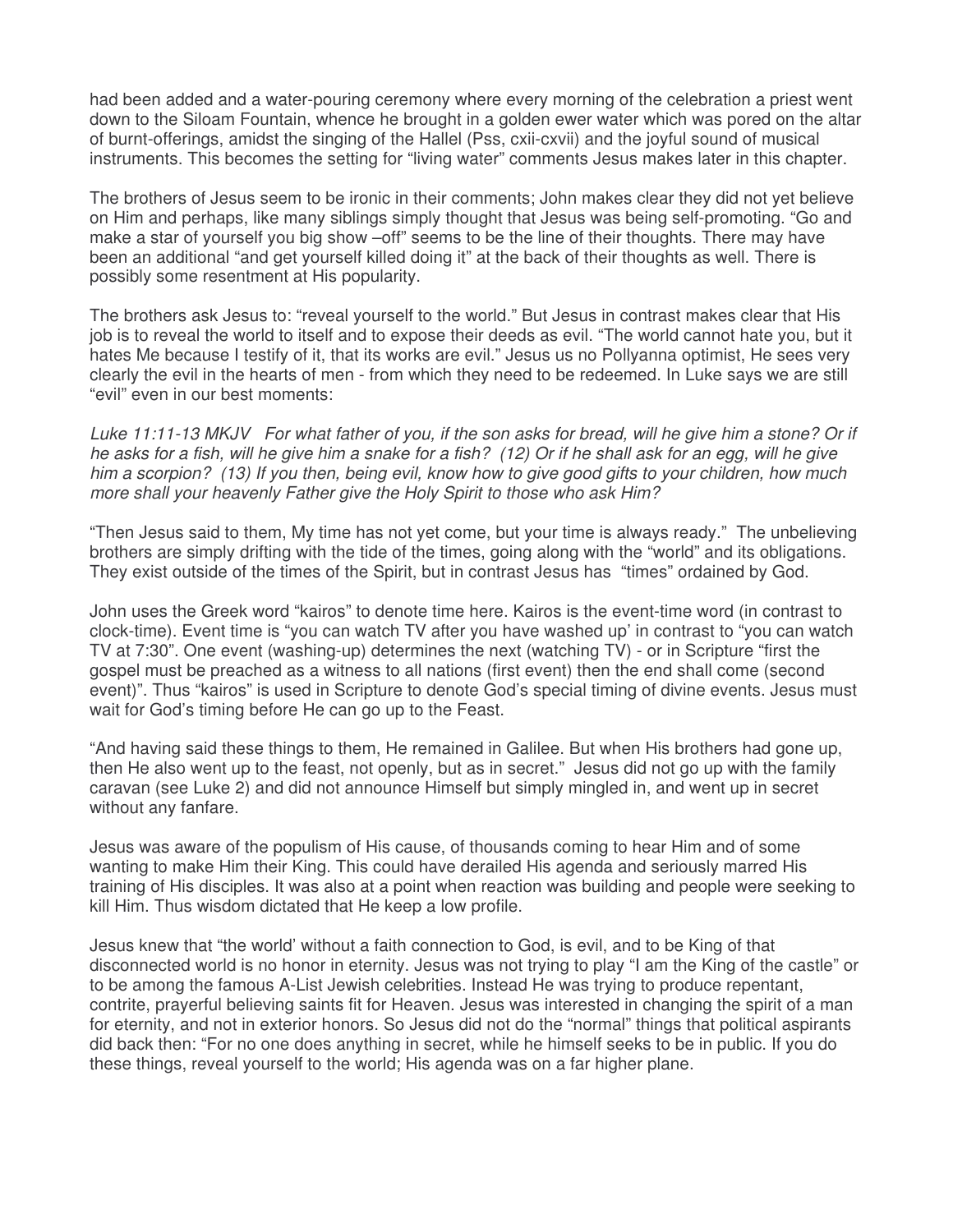#### John 7:11-15 The Untaught Teacher

**John 7:11-15** MKJV Then the Jews sought Him at the feast and said, Where is He? (12) And there was much murmuring among the crowd concerning Him, for some said, He is a good man; others said, No, but he deceives the crowd. (13) However, no one spoke openly of Him, because of the fear of the Jews. (14) Now about the middle of the feast, Jesus went up into the temple and taught. (15) And the Jews marveled, saying, how does this man know letters, not being taught?

Jesus moves into an atmosphere of such hostility that He is literally "unmentionable" - However, no one spoke openly of Him, because of the fear of the Jews. Now obviously everyone at the feast was an Israelite – so the group they were afraid of was not their own Jewish race but rather the elite Judean hierarchy – who John calls "the Jews".

"Now about the middle of the feast, Jesus went up into the temple and taught. (15) And the Jews marveled, saying, How does this man know letters, not being taught?" About the middle of the feast – that is on the third or fourth day, Jesus goes up into the temple and starts teaching. He was not a learned professor – just a carpenter from Galilee, who knew His stuff" and startled the crowds so that they said, "How does this man know letters, not being taught?"

Jesus was certainly literate, could quote Deuteronomy and other Scriptures from the Greek Septuagint, and writes in the sand in John 8 - but He was not formally "lettered" or qualified in an academic sense. "The marvel was that Jesus showed Himself familiar with the literary methods of the time, which were supposed to be confined to the scholars of the popular teachers" (Westcott).

Wisdom and education do not necessarily oppose one another, but are actually independent of one another. This was brought home to me when I went to Papua New Guinea and found some very wise and godly church elders in tribal areas, with minimal education and little "formal theology" but a wonderful grasp of Christ and well-worn Bibles. Revelations through dreams and visions were so common as to be considered quite normative. They were quite literally "taught of God". It is not a mastery of Greek verbs that makes a saint, but the ability to hear from God in the spirit.

Many an erudite person seems to have a poor marriage or goes off on foolish tangents – because their human spirit is unbalanced and they simply do not hear aright from God!

I am all in favor of a good education – and so is the Bible, but unless the spirit is right, all the education in the world will not form Christ in a human being. When the spirit is wounded or inflated, or dull or puffed up and proud, or obstinate and unbelieving no amount of education can help. Many skeptical liberal scholars, with brilliant minds, are unable to hear God correctly, because they are spiritually out-of-tune.

Jesus however was perfectly in tune with God and saw life with utter clarity and transparency. John often emphasizes this direct reception of knowledge from God via the Holy Spirit:

John 6:45 MKJV It is written in the Prophets, "And they shall all be taught of God." Therefore everyone who hears and learns from the Father comes to Me.

1 John 2:27 MKJV But the anointing which you received from Him abides in you, and you do not need anyone to teach you. But as His anointing teaches you concerning all things, and is true and no lie, and as He has taught you, abide in Him.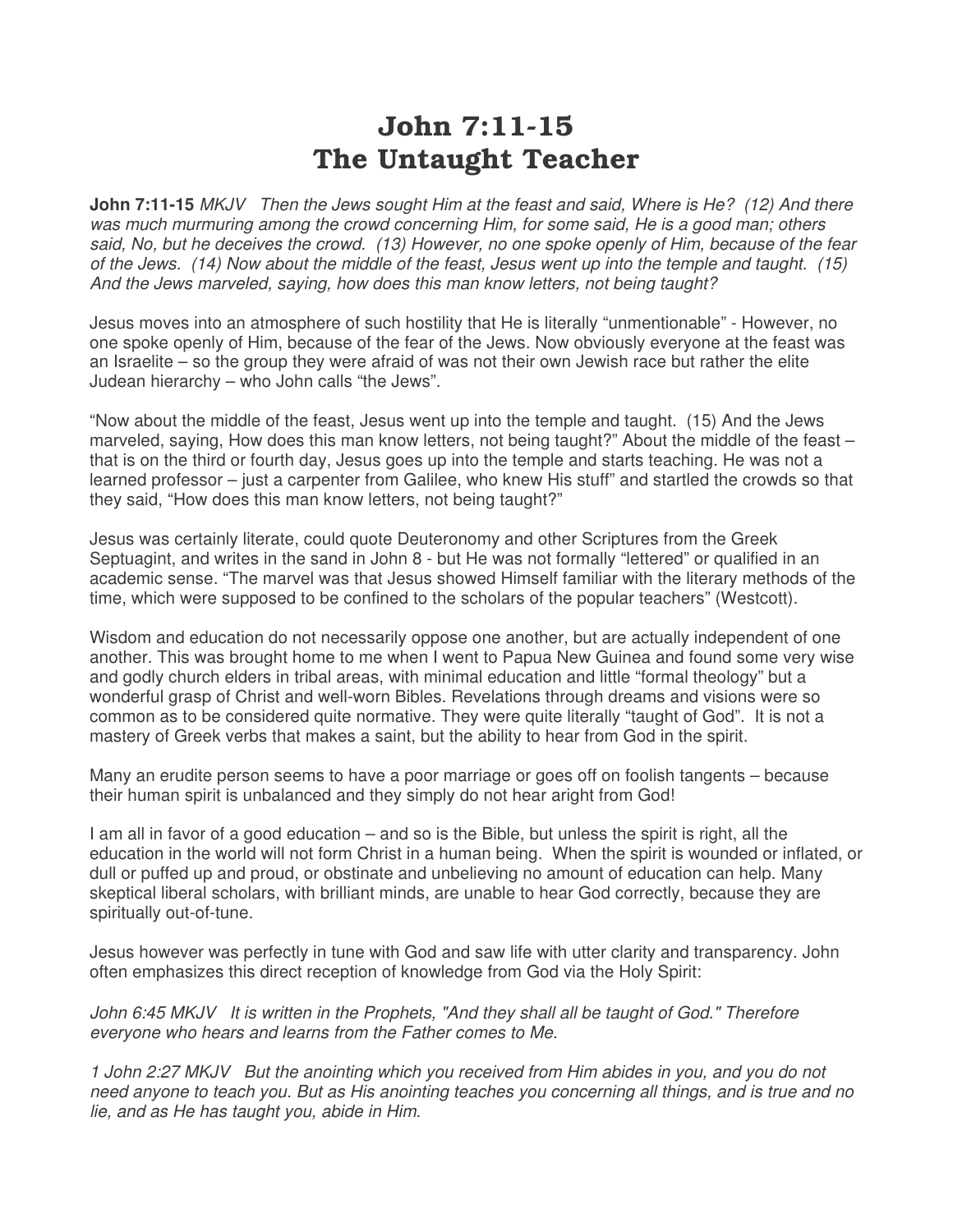(See also John 14:26, 1 John 2:20, 1 Corinthians 2:10-16, Hebrews 8:10,11, Isaiah 28:23-29 etc.)

Jesus was not taught by man - but by God, who instructs us in the inner man, via our conscience and forms beliefs that are true within us. After Adam fell the human mind became darkened and it is only God who can bring the light that helps us to see things properly. Fallen minds reason in their fleshly self-interest and thus often oppose God and are hostile to Him. The fallen mind rationalizes far more than it reasons - and finds countless excuses for sin, greed, enmity and immorality.

People who pursue peace find the biggest obstacle to peace is in their own minds – their own fears, prejudices, excuses, wrong beliefs and insecurities. It is only as we follow Christ and listen to God that we begin to see through ourselves and our peer-group programming that is deep within us. As we are taught of God we are released from racial hatreds, envy, strife, contention and the love of money. God teaches us to have different attitudes – beatitudes! Only Christ can teach a Jew to love an Arab, or an Irish Protestant to love a Catholic.

Light is the test of true learning - and love is the test of how much light we have!

1 John 2:9-10 MKJV He who says he is in the light and hates his brother is in darkness until now. (10) He who loves his brother abides in the light, and there is no offense in him.

Those taught of God have a different attitude – an attitude of love that is without hatred, rancor and strife - while those merely taught by man are frequently argumentative and full of strife. A preacher can have a D. Min. and write academic papers but if that preacher is full of ethnic hatred, or bitter resentment, then he or she is still in darkness! Which is why Paul writes:

1 Corinthians 8:1-3 MKJV (1) But concerning the sacrifices to idols, we know that we all have knowledge. Knowledge puffs up, but love edifies. (2) And if any man thinks that he knows anything, he knows nothing yet as he ought to know. (3) But if any one loves God, he has been known of him.

To sum up: We need both human knowledge (of cars and computers) and also the divine attitudes and wisdom that comes from being taught by God. Knowledge without love and light can be hateful and deadly. The world needs people who are taught by God – and they will be our real teachers. The sign that someone has been taught by God is an unusual level of wisdom, love and spiritual light. Hatred is a sure sign that someone has not been taught by God - and that person is still in darkness. Thus the hostile, hateful Jewish experts of the Law were in darkness while the "unlettered" carpenter from Nazareth, who was full of love and wisdom, was the One taught by God.

# John 7:16-18 True Doctrine

**John 7:16-18 MKJV** Jesus answered them and said, My doctrine is not Mine, but His who sent Me. (17) If anyone desires to do His will, he shall know of the doctrine, whether it is of God, or I speak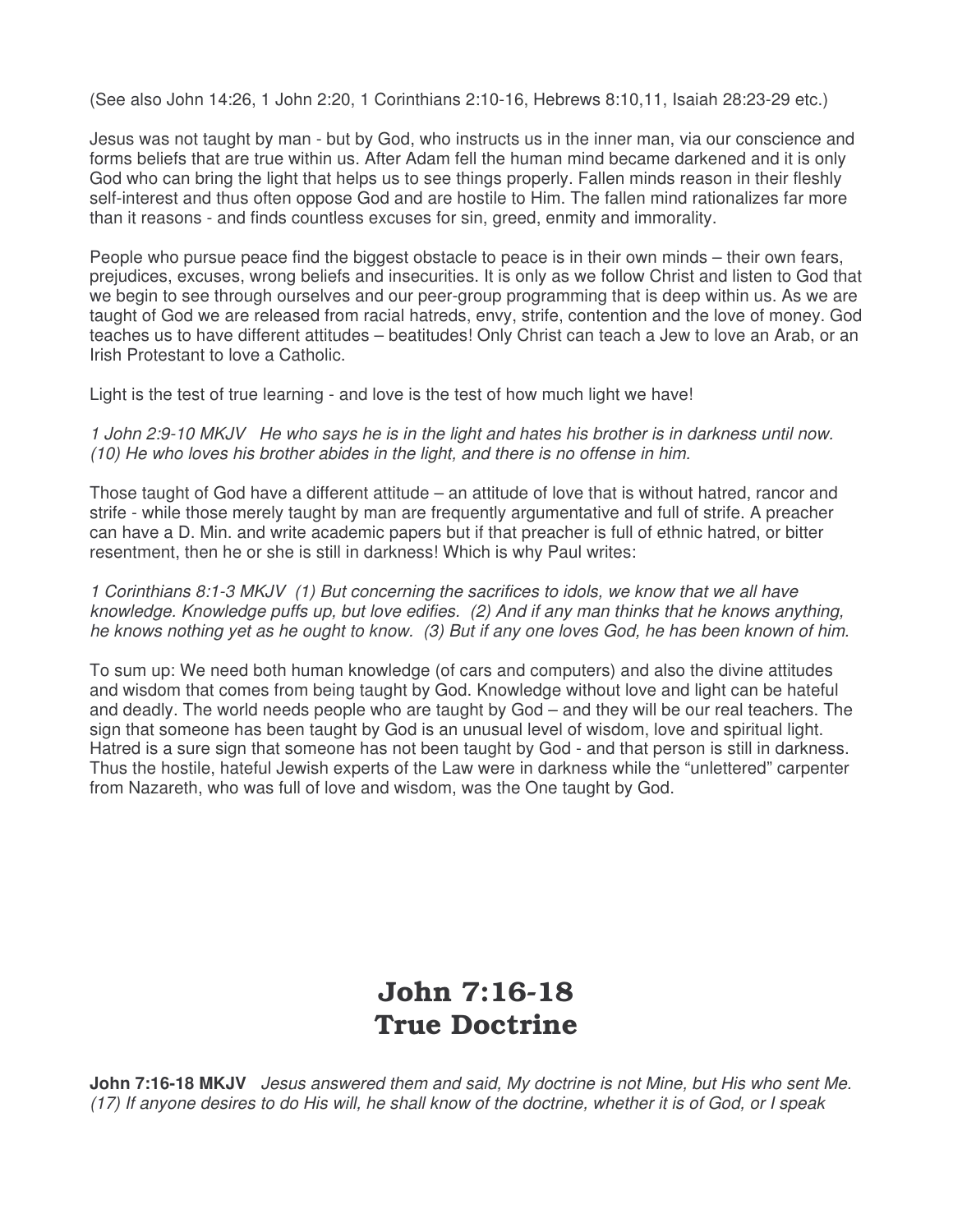from Myself. (18) He who speaks of himself seeks his own glory, but he who seeks the glory of Him who sent Him is true, and no unrighteousness is in Him.

Each of the three verses we are considering today contains a world of truth! These three verses are of great utility when it comes to assessing the various truth claims of various Christian spiritual teachers.

v. 16 - Jesus answered them and said, My doctrine is not Mine, but His who sent Me.

Jesus had great reverence for Truth that lay beyond Himself, beyond His own thoughts, and beyond His human cognitive processes. He did not "make things up" for the sake of novelty, or to impress people but rather received and spoke eternal truth to which He also submitted.

Having a holy reverence for established truth and a humble regard for one's own intellectual powers is the mark of a true teacher. A certain televangelist a few years ago said the 'anointing" told him there were nine gods, a trinity of the Father, a trinity of the Son and a trinity of the Holy Spirit! Fortunately he was promptly rebuked my many and made to submit to doctrinal correction. We cannot play fast-andloose with the Scriptures and with the fundamentals of the faith.

Those who seek to establish "new" approaches to Christian truth mainly end up in the wilderness or in heresy. You simply CANNOT redefine morality to make it more acceptable to some elements of the media. We are not allowed to have personal doctrines of our own idiosyncratic construction – though we may indeed explore the Word, but should we find something we think is new, we should cautiously bring it to light before others and see how it fits with other Scriptures and the main doctrines of the faith.

The apostle Peter puts it this way: 2 Peter 1:20-21 ASV knowing this first, that no prophesy of scripture is of private interpretation. (21) For no prophecy ever came by the will of man: but men spoke from God, being moved by the Holy Spirit.

In other words we cannot just cook up our own private doctrines must wait on God, who generally will also reveal the same truth to others also. If Jesus did not make up His own theology – but instead listened to the voice of the Spirit, then surely we should also! Humility before God, and listening reverently to and for eternal truth, rather than always trying to invent new things, is the mark of the true Christian teacher.

v. 17 - If anyone desires to do His will, he shall know of the doctrine, whether it is of God, or I speak from Myself.

This verse tells us that the first step in finding out the Truth is being wiling to obey it and live it! God does not give Truth to us for us to write a thesis about, or to admire, or for the sake of intellectual curiosity. Truth is to be lived.

If we really want to follow God, and do His will, then we will be properly aligned with God the Holy Spirit, who will empower us and give us wisdom and discernment so that we will be able to know "of the doctrine, whether it is of God". By contrast, disobedient people will go astray, because if they do hear the truth, they will just disregard it.

v. 18 - He who speaks of himself seeks his own glory, but he who seeks the glory of Him who sent Him is true, and no unrighteousness is in Him.

People who are always cooking up new teachings are basically vain – and seeking their own glory and their own theological significance. The urge to "say something new so I can get my book/paper published" is very strong in academic circles. Some of these theological innovations are simply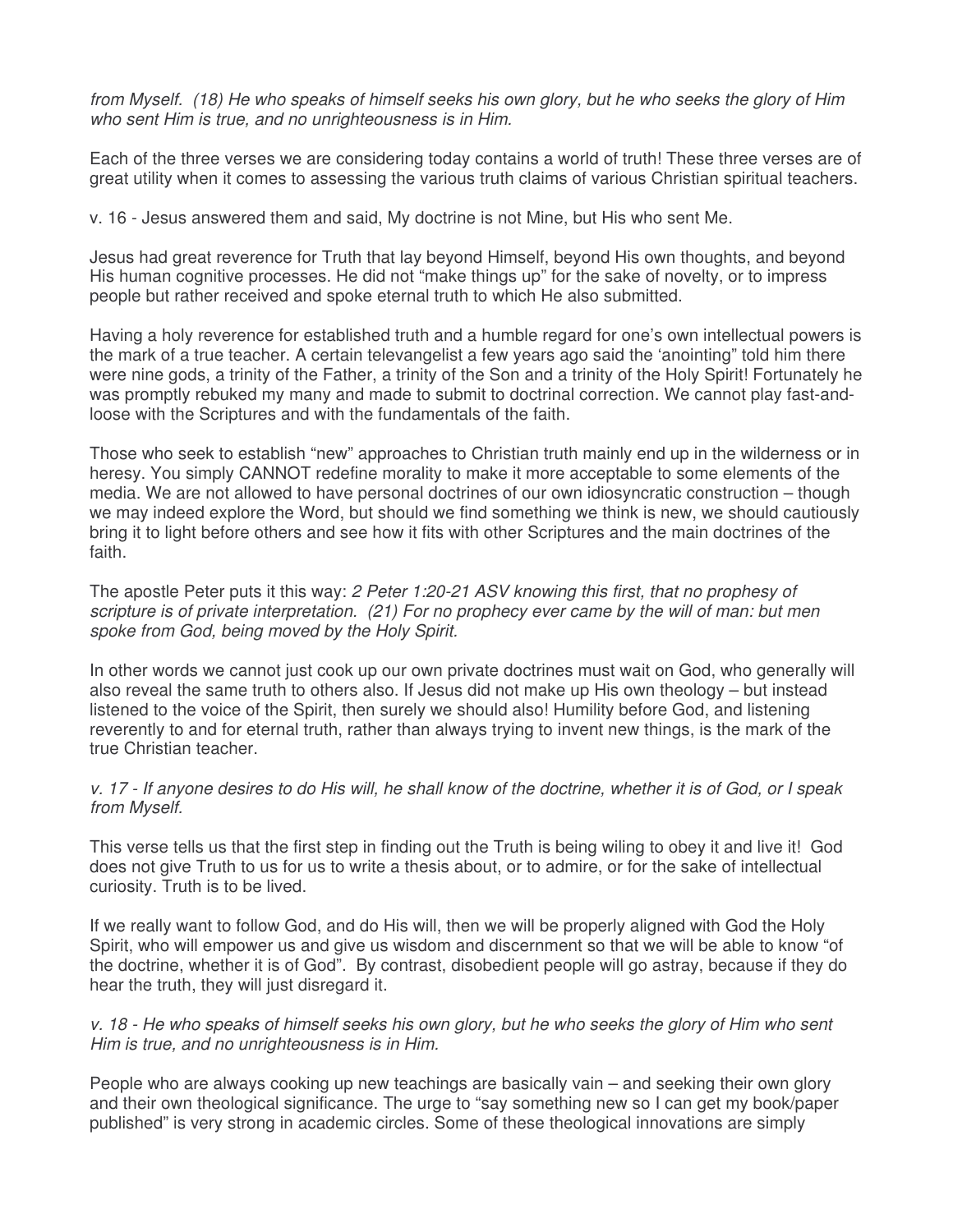horrendous attempts at self-glory with little regards for the facts or the consequences – the Da Vinci Code being a case in point. I have just finished reading a book that claims to totally reinvent religion and philosophy – of course it just falls into more than a dozen old errors!

But someone who is carefully seeking the "true Truth' and the glory of God, and diligently seeking to find out 'what is really so" rather than chasing the latest ideas of men, is truly a good person. As Jesus said such a person: are true, and no unrighteousness is in Him.

Arriving at Truth is always a slow, humble process involving great reverence and caution. Scientists take a dozen years to find out one small set of facts about a drug combination or the ecology of a certain species. Theological truth is certainly no easier to come by. The mark of a good teacher of the Word is a deep and prayerful reverence for the text and a love of the facts – even if those facts are difficult, socially unacceptable or "traditional and boring".

Just as a physicist does not make up the laws of physics that he or she personally prefers – but simply discovers those that are actually in existence, so we cannot make up spiritual laws just because we like them, but must humbly and obediently seek to find out those spiritual laws that are real and are true.

# John 7:19-24 Righteous Judgment

**John 7:19-24** MKJV Did not Moses give you the Law? And yet not one of you keeps the Law! Why do you seek to kill Me? (20) The crowd answered and said, You have a demon! Who seeks to kill you? (21) Jesus answered and said to them, I have done one work, and you all marvel. (22) Because of this Moses gave you circumcision (not because it is of Moses, but of the fathers,) and you circumcise a man on the Sabbath day. (23) If a man receives circumcision on the Sabbath day so that the Law of Moses should not be broken, are you angry at Me because I have made a man entirely sound on the Sabbath day? (24) Do not judge according to sight, but judge righteous judgment.

The Jews were proud of receiving the Law, and doubly proud of their mark of circumcision on the eighth day. In these verses Jesus plays one off the other to help deepen the Jews understanding of their faith.

Circumcision came from the patriarchs (Abraham, Isaac and Jacob) and was incorporated into the Law of Moses as a sign of the covenant. It was supposed to be performed on the eighth day – and the Jews observed this strictly – even if the eighth day fell on a Sabbath. So the Sabbath prohibition against work did not apply in the case of circumcision. Jesus makes the point that if a ceremonial requirement such as circumcision over-rode the Sabbath, then surely making someone "entirely sound" (KJV: "every whit whole") did also.

In Mark Jesus makes clear that God is not demanding as much as He is blessing, God is more interested in making us whole - than in having us fulfill a set of formal legalisms.

Mark 2:27-28 And he said unto them, The Sabbath was made for man, and not man for the Sabbath: (28) so that the Son of man is Lord even of the Sabbath.

And in Matthew there is a wonderful section on the true meaning of the Sabbath: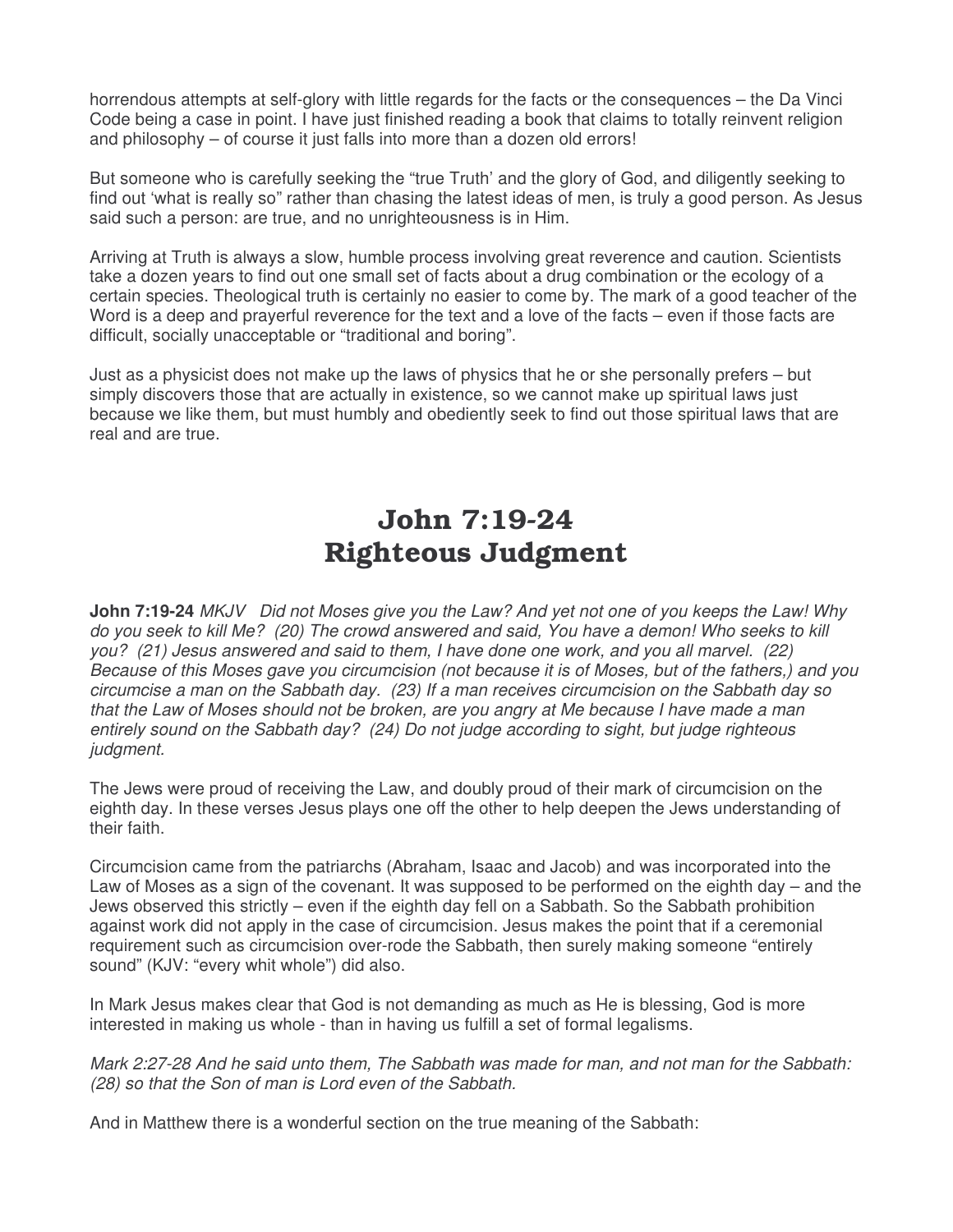Matthew 12:1-14 MKJV At that time Jesus went through the grain fields on the Sabbath day. And His disciples were hungry, and began to pluck the heads of grain and to eat. (2) But when the Pharisees saw, they said to Him, Behold, your disciples do that which it is not lawful to do on the Sabbath day. (3) But He said to them, Have you not read what David did when he was hungry, and those who were with him, (4) how he entered into the house of God and ate the showbread, which was not lawful for him to eat, nor for those who were with him, but only for the priests? (5) Or have you not read in the Law that on the Sabbath days the priests in the temple profane the Sabbath and are blameless? (6) But I say to you that One greater than the temple is in this place. (7) But if you had known what this is, "I desire mercy and not sacrifice," you would not have condemned those who are not guilty. (8) For the Son of Man is Lord even of the Sabbath. (9) And when He had departed from there, He went into their synagogue. (10) And behold, a man having a withered hand. And they asked Him, saying, Is it lawful to heal on the Sabbaths? This so that they might accuse Him. (11) And He said to them, What man among you will be, who will have one sheep, and if it falls into a pit on the Sabbaths, will he not lay hold on it and lift it out? (12) How much better is a man then than a sheep? Therefore it is lawful to do well on the Sabbath days. (13) Then He said to the man, Stretch out your hand. And he stretched it out, and it was restored whole like the other. (14) Then the Pharisees went out and held council against Him, as to how they might destroy Him.

This attitude to the Sabbath debunks the whole religious establishment by making it the servant and not the master. Instead of controlling people and condemning minor infractions of Sabbath observance the Pharisees were to be healing them and having mercy on them. If the Sabbath was made for man, then because it is the first of all "religious institutions" (being instituted at Creation), and has priority, then all subsequent religion must serve the needs of the wholeness and healing of humanity – and not humanity serve the needs of religion!

To put it another way: Church programs are first meant to help make Christians whole - and Christians are not there as mere labor for church programs! Church is for Christians, not Christians for church!

No wonder they wanted to kill Jesus! (In John 7:25 we find that His "paranoia" in v. 19,20 is justified!) He was turning religion upside down and ending its ability to hold people captive to rules and regulations. He was taking away the social power of the religious establishment by breaking their rules – but in a way that was obviously good and right. He was showing up their laws as the silly power plays they really were!

Righteous judgment is when we see things as God sees them – with mercy, compassion, and with a love that which is true and the good. Righteous judgment may contradict social norms and religious rules based in the power of vested interests. The keeping of slaves was one such issue.

The Good Samaritan showed righteous judgment by acting in compassion even though he risked defiling himself by touching a corpse (if the man left for dead had passed away). Righteous judgment breaks human conventions in order to do good to others. This is not the same as moral relativism (which breaks God's laws in order to pander to liberal human conventions).

Righteous judgment humanizes the faith and makes it a meek and gentle servant of the saints. The overbearing requirements of legalistic religion are not what God made religion for at all. Religion is meant to harmonize with all Creation and bless it and to allow it to be fruitful and to multiply. Church is therefore there for healing, wholeness and the growth of the saints (see Ephesians 3& 4)

Our church is there to grow us - and we are not there merely to grow the church as a human institution.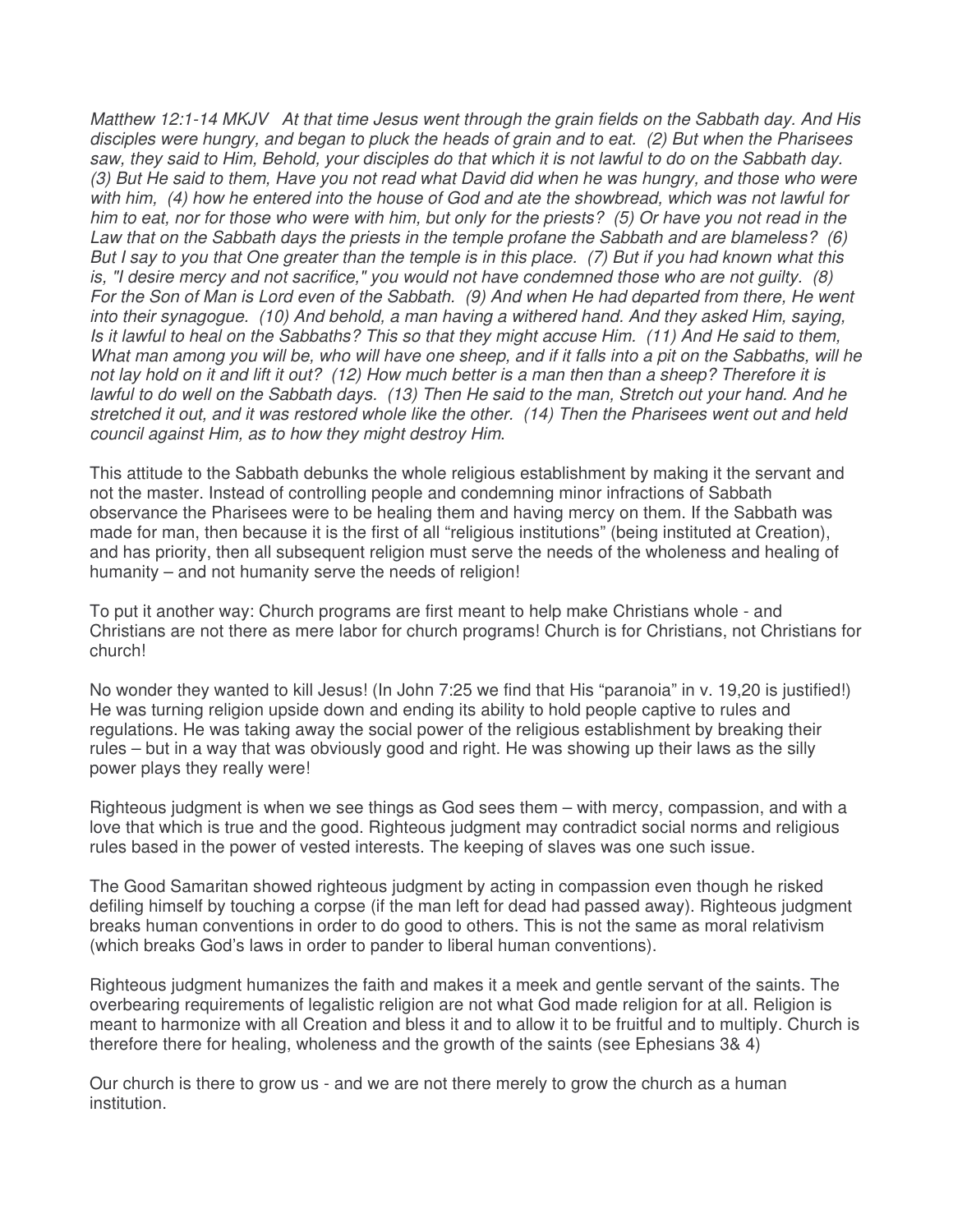# John 7:25-30 I Am From Him

**John 7:25-30 MKJV** Then some of those from Jerusalem said, Is this not the one they seek to kill? (26) But lo, he speaks publicly, and they say nothing to him. Perhaps the rulers truly know that this is the Christ indeed? (27) However, we know this one, from where he is; but when Christ comes, no one knows from where He is. (28) Then Jesus cried in the temple as He taught, saying, You both know Me, and you know from where I come. And I have not come of Myself, but He who sent Me is true, whom you do not know. (29) But I know Him, for I am from Him, and He has sent Me. (30) Then they sought to seize Him, but no one laid a hand on Him, because His hour had not yet come.

Jesus plainly says that He is from God, was sent by God and personally knows God. Jesus also points out that they did not have anything like the knowledge of God that He did with the referential phrase: "but He who sent Me is true, whom you do not know." And on top of this Jesus says these things in a loud voice, in public, in the Temple, in front of the entire religious hierarchy and Godexperts. (v.28)

This is a clear attack on the efficacy of the Jewish religion as it was practiced in Jesus day. Jesus is saying that the religious establishment did not really know the truth about God – but that He did!

This builds on what we saw yesterday that is that Jesus consistently interpreted the Sabbath as being "for man", and for our wholeness and blessing in particular. In other words religious institution is there to serve the saint, not the saint to serve as mere labor for the religious institution.

For the Jews things were like so: The Saint serves  $\rightarrow$  the Religious Institution, which serves  $\rightarrow$  God.

But in Jesus' view things were like so: Religious Institution serves  $\rightarrow$  The Saint who serves  $\rightarrow$  God.

In fact Jesus Himself came to seek and serve the lost, so that they might become saints and serve God. So ministers and churches exist to perfect the saints and fit them for Heaven and for the service of the Lord.

[Now this does not excuse the selfish Christians who think everything revolves around them at church! Selfishness is clearly not part of the gospel.]

So the Jewish religious authorities were failing to serve the people in their quest for God – because these same authorities did in fact not know God (v.28). As we saw earlier, they were so bound up by their traditions that they did not judge with "righteous judgment" (v.19-24) and ended up distorting the Law.

So great was their delusion that they wanted to seize and kill Jesus – who was indeed Immanuel, God with us! Their allegiance to their religious system was far greater than their desire for the truth. "Then Jesus cried in the temple as He taught, saying, You both know Me, and you know from where I come. And I have not come of Myself, but He who sent Me is true, whom you do not know. (29) But I know Him, for I am from Him, and He has sent Me."

Jesus is saying that He is a messenger sent by God, to the Jews, to tell them the truth about God, which they do not know. As a messenger He is not going on His own initiative, but on the initiative of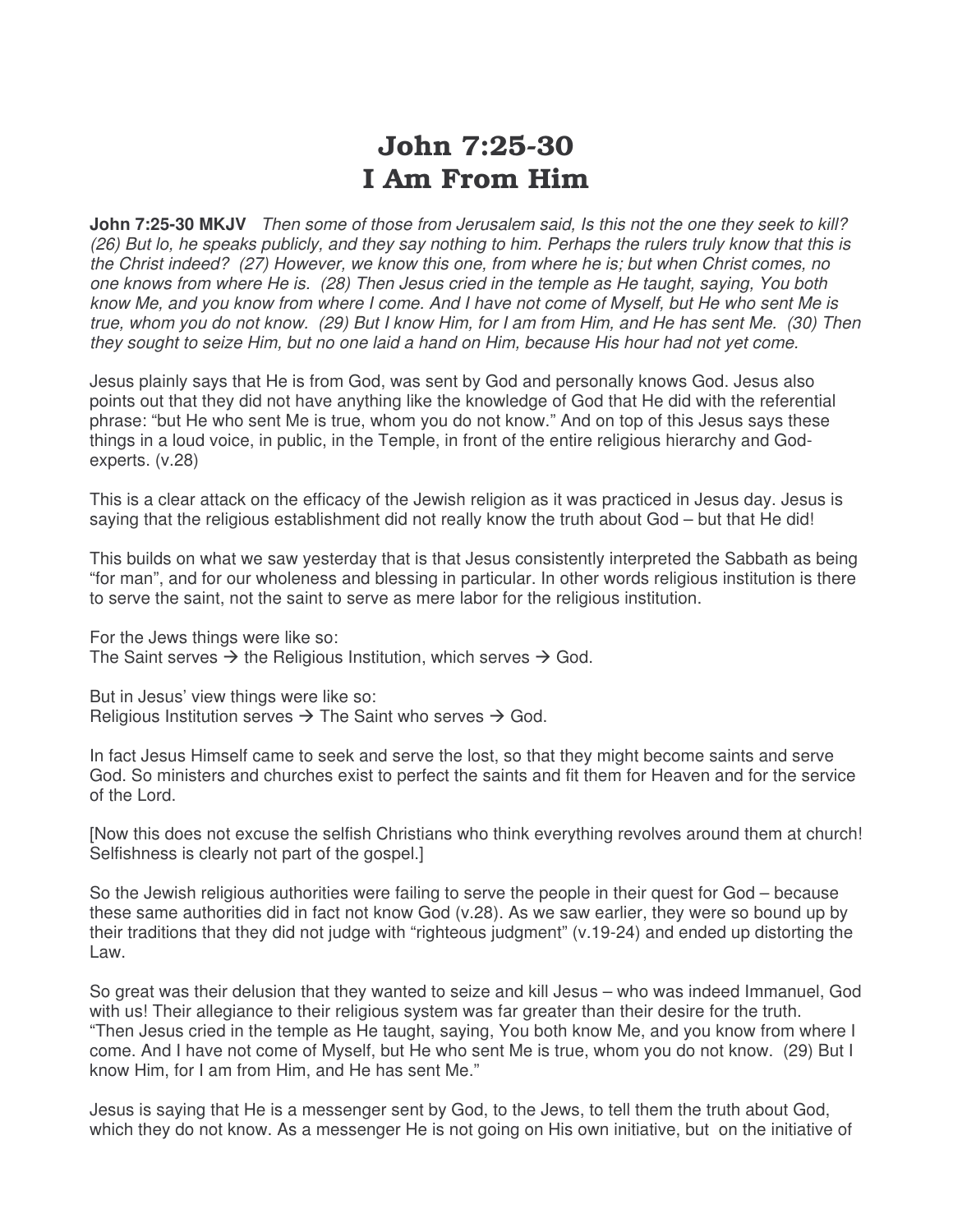the One who sent Him. Jesus did not just decide one day to leave Heaven and tell the world some of His ideas about God. Instead Jesus was sent by the Father to say and do certain clearly specified things that would communicate the nature of God most clearly to those who believe.

In various passages in the gospel of John Jesus explains His role as God's Messenger to humanity:

John 5:30… I can do nothing of My own self. …I do not seek My own will, but the will of the Father who has sent Me.

John 7:16… My doctrine is not Mine, but His who sent Me.

John 7:28 … And I have not come of Myself, but He who sent Me is true…

John 8:28 ... I do nothing of Myself, but as My Father has taught Me, I speak these things.

John 8:42 … for I went forth and came from God; for I did not come of Myself, but He sent Me.

John 12:49 … For I have not spoken of Myself, but the Father who sent Me gave Me a command, what I should say, and what I should speak.

John 14:10 … Do you not believe that I am in the Father and the Father in Me? The Words that I speak to you I do not speak of Myself, but the Father who dwells in Me, He does the works.

Thus Jesus does nothing on His own initiative, but only does the Father's will, and His doctrine, His mission, His words, His speech and His works were not done by Jesus as a result of His own ideas but instead were done by "the Father who dwells in Me". (John 14:10).

This obviously applies also to us – as Paul says:

Galatians 2:20 MKJV I have been crucified with Christ, and I live; yet no longer I, but Christ lives in me. And that life I now live in the flesh, I live by faith toward the Son of God, who loved me and gave Himself on my behalf.

Christian ministry does not originate in man's notions or emotions, but rather ministry flows from God's motions within us! This requires the ability to pay attention to our interior life - our being, and our conscience, and to the presence of the indwelling Christ.

# John 7:31-36 Then I Go To Him Who Sent Me

**John 7:31-36 MKJV** And many of the crowd believed on Him, and said, When the Christ comes, will He do more miracles than these which this One has done? (32) The Pharisees heard that the crowd murmured such things concerning Him. And the Pharisees and the chief priests sent officers to seize Him. (33) Then Jesus said to them, Yet a little while I am with you, and then I go to Him who sent Me. (34) You shall seek Me and shall not find Me. And where I am, you cannot come. (35) Then the Jews said among themselves, Where is he about to go that we shall not find him? Is he about to go to the Dispersion of the Greeks, and to teach the Greeks? (36) What saying is this that He said, You shall seek Me and shall not find Me, and where I am, you cannot come?

It is interesting that the crowd saw Jesus mainly as a miracle-working spiritual teacher. Their two comments about Jesus are: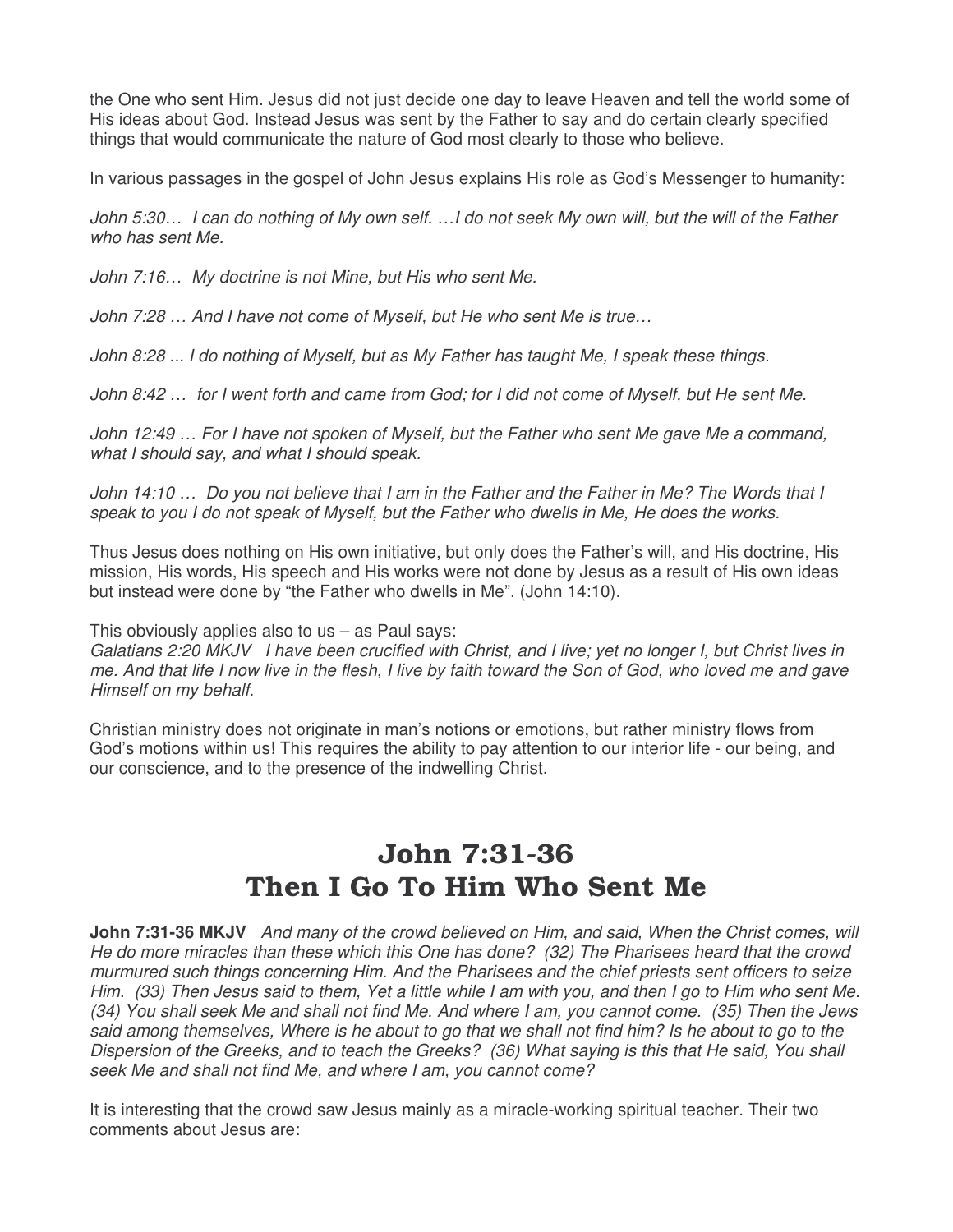- 1) "When the Christ comes, will He do more miracles than these which this One has done?" (v. 31)
- 2) "Where is he about to go that we shall not find him? Is he about to go to the Dispersion of the Greeks, and to teach the Greeks? What saying is this that He said, You shall seek Me and shall not find Me, and where I am, you cannot come?" (v. 35,36)

Given the many characterizations of Jesus as: politician, revolutionary, mystic, entrepreneur, hippie, tragic example, and Ascended Master it is the simple title "Rabbi" or Teacher that is the most used and the most characteristic of Him. Jesus came to teach us, and to make disciples, who in turn would teach others and make disciples.

Matthew 28:19-20 Therefore go and teach (disciple) all nations, baptizing them in the name of the Father and of the Son and of the Holy Spirit, (20) teaching them to observe all things, whatever I commanded you. And, behold, I am with you all the days until the end of the world. Amen.

Discipling, teaching and baptizing – that is what Jesus did and what we also are to do.

Jesus was God's Messenger to humanity teaching us the way of grace and truth by word and by deed and incarnating that Message in His own self as a perfect example of the fullness of deity in human form. (Colossians 2:9, Philippians 2:5-11, John 1:1-18)

Jesus was God's Messenger on God's journey and one day He would return back to God and the chance to hear the Message would be lost. "You shall seek Me and shall not find Me."

There is a time when the door to grace is firmly shut:

Amos 8:11-12 MKJV Behold, the days come, says the Lord Jehovah, that I will send a famine in the land; not a famine of bread nor a thirst for water, but of hearing the Words of Jehovah. (12) And they shall wander from sea to sea, and from the north even to the east; they shall run to and fro to seek the Word of Jehovah, and shall not find it.

Luke 13:23-25 MKJV And one said to Him, Lord, are the ones being saved few? And He said to them, (24) strive to enter in at the narrow gate. For I say to you, many will seek to enter in and shall not be able. (25) And once the Master of the house has risen up and has shut the door, and you begin to stand outside and to knock at the door, saying, Lord, Lord, open to us, and He shall answer and say to you, I do not know you; from where are you?

Because of this it is exceedingly dangerous to carp and quibble in the presence of manifest signs of grace. Indeed many Jews squabbled away their chance at salvation with silly technical questions.

When grace appears in our midst the right thing to do is to grab it with both hands, to enter in and to go through the narrow door - leaving intellectual doubts and minor questions of interpretation outside.

Grace is never around long enough to satisfy every question of every person. For instance - by the time you check out every theological detail of a given revival it is over and you have missed the blessing!

"Yet a little while I am with you" – it is never a long while. It is always imperative to hear God, you drift and dream and the Sunday sermon is over and you have not heard it. Let the years roll by and you never get to Bible College or to the mission field. Grace in relationships demands alertness as well, friends move, and even our parents pass away and leave us with words unsaid. Many are the opportunities, but how few are ever taken!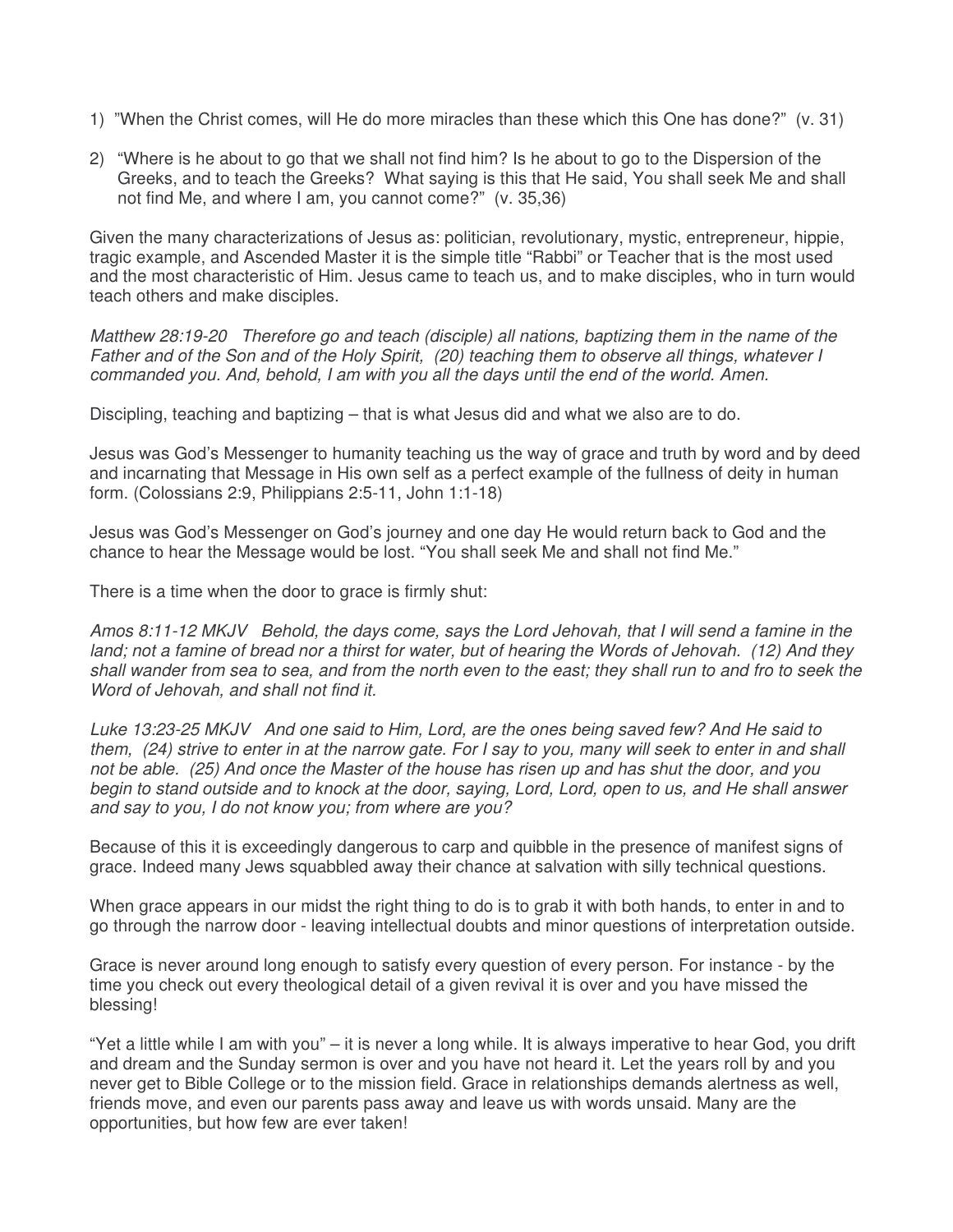"Is he about to go to the Dispersion of the Greeks, and to teach the Greeks?" – this cynical comment was eventually fulfilled as grace passed from the Jews, who did not listen, to the Gentiles, who did! John wrote this in 90 AD, twenty years after the destruction of the Temple. The day of the Jews and their nation was over and the gospel was going to the Greeks and John himself dwelt among them in Ephesus.

"You shall seek Me and shall not find Me. And where I am, you cannot come". Unbelievers cannot enter Heaven, it is not for all, there is no universal salvation. For those who refuse the grace and truth that are in Christ, the door will be shut against then and it will be said: "you cannot come".

"and then I go to Him who sent Me." Jesus came forth from God and returned to God. We were just a stop on His journey. Yes, He came for us, yes He died for us, but we are not the center of Jesus' journey – rather God was always the center of all that Jesus did. The gospel is not about us, and our needs, it is about God and His offer of salvation.

# John 7:37-39 Rivers Of Living Water

**John 7:37-39 MKJV** And in the last day of the great feast, Jesus stood and cried out, saying, If anyone thirsts, let him come to Me and drink. (38) He who believes on Me, as the Scripture has said, "Out of his belly shall flow rivers of living water." (39) But He spoke this about the Spirit, which they who believed on Him should receive; for the Holy Spirit was not yet given, because Jesus was not yet glorified.

What is the relationship between our innermost beings and God?

- 1. The innermost being is a place of wounds and alienation and neurosis and we are to struggle to fix up our innermost being so it can be made acceptable to God.
- 2. The innermost being is a dream world where we receive messages from God, but God does not actually dwell there, He is "somewhere outside".
- 3. The innermost being is the mind and if we fill it with right knowledge we can know God.
- 4. The innermost being is our emotions and our job is to have nice peaceful emotions and the goal is to end suffering in the innermost being. The less emotions we have the better, the goal is an empty self in a state of disconnected bliss.
- 5. The innermost being is a volcano of wild urges that must be tamed by Reason in the service of Religion.
- 6. Our innermost being contains the whole Universe including God, but we are not aware of this yet.
- 7. There is no innermost being; we are just a physical body.
- 8. Innermost beings are the chief concern of neurotic middle-aged women and sensible people do not worry about them but just get on with the practical details of life.
- 9. Good Christians do not concern themselves with subjectivity and introspection and issues of innermost being but solely focus on obedience to the Bible.
- 10. We can reconstruct our innermost beings and achieve enlightenment through a long and arduous series of disciplined spiritual exercises that only so-called Masters really succeed in.

I have heard people espouse all of the above answers but they are ALL PROFOUNDLY WRONG.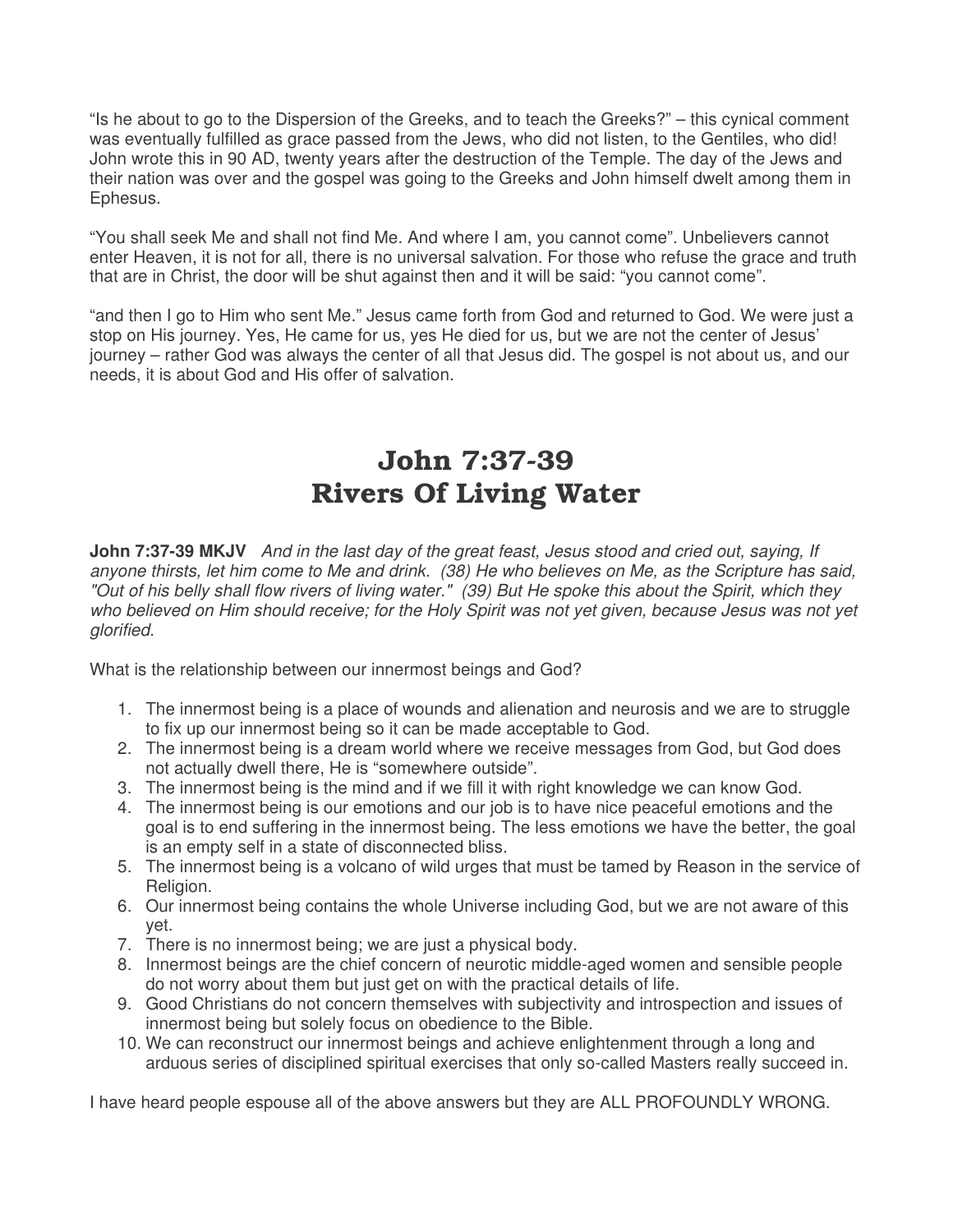By contrast Jesus tells us that

- a) We have an innermost being (v. 38).
- b) This is something we should develop (v. 38) and be concerned about it.
- c) The abundant inner life is composed of "spirit" not primitive urges or the mind or the emotions. (v. 39)
- d) That this Spirit is a gift from God, as a result of historical process (Jesus being glorified) and originates in God and not in the individual. (v. 39)
- e) That arduous exercises and lengthy psychoanalysis are not required for an abundant inner life– just faith in Jesus Christ as Lord and Savior. (v. 38)
- f) That it is not our own advanced human consciousness but is God's consciousness within us. (v. 39)
- g) The innermost being can receive the Spirit that is from God (1 Corinthians 2:9-16).
- h) That Christ can dwell in the innermost being. (Ephesians 3:16,17)
- i) That while God may dwell in the innermost being, the innermost being is not the same as God or the Universe. God the Holy Spirit is an objective reality who existed before human consciousness was even created. (Genesis 1:3, Psalm 8))
- j) That the Spirit can flow out of us to others and is not isolated or self-contained but is connected, abundant and communicative. (v.38,39)
- k) The flow of Spirit is not a result of knowledge or of human effort or of psychic evolution by humanity - but is a promised and prophesied result of God's grace through faith. (v. 38, see also Galatians 3:1-5)

[Homework: See how these Scriptural statements directly contradict the first ten false statements.]

A major leap forward in who we are – our innermost being, comes when we place our faith and trust in Jesus Christ as Lord and Savior – and we spend our whole Christian lives living out and understanding this change. Yet some Christians, though born-again do not experience the "rivers of living water" because of reasons such as:

- a) Legalistic striving (Galatians 5:1-11)
- b) Quenching the Spirit by forbidding prophecy and other spiritual manifestations. (1 Thessalonians 5:19,20)
- c) Grieving the Spirit through wrong and carnal attitudes such as bitterness (Ephesians 4:30-32).
- d) Ignorance concerning the Holy Spirit (Acts 19:1-6)

Since the rivers of living water are promised by Jesus, as a result of faith, and are an important part of the Christian life we should seek to enter into this experience. We need to ask God to let the living waters flow – and to do our bit in removing major blockages such as hatred and unforgiveness.

May I add that the Spirit is given freely and is never earned or deserved. The Galatians tried to earn the Spirit through works of the law – and were rebuked harshly by Paul (Galatians 3:1-5, 5:1-11). The Spirit is given as a free gift Acts 2:38, 10:45 Hebrews 6:4) – and is given without measure.

John 3:34 MKJV For He whom God has sent speaks the Words of God, for God does not give the Spirit by measure.

Thus it is not our performance that is the problem! We do not have to do more, say more or know more in order to know the living waters within us, and flowing from us. We just need to believe in Jesus and in the gift of the Spirit and deal promptly with the blockages to His operation.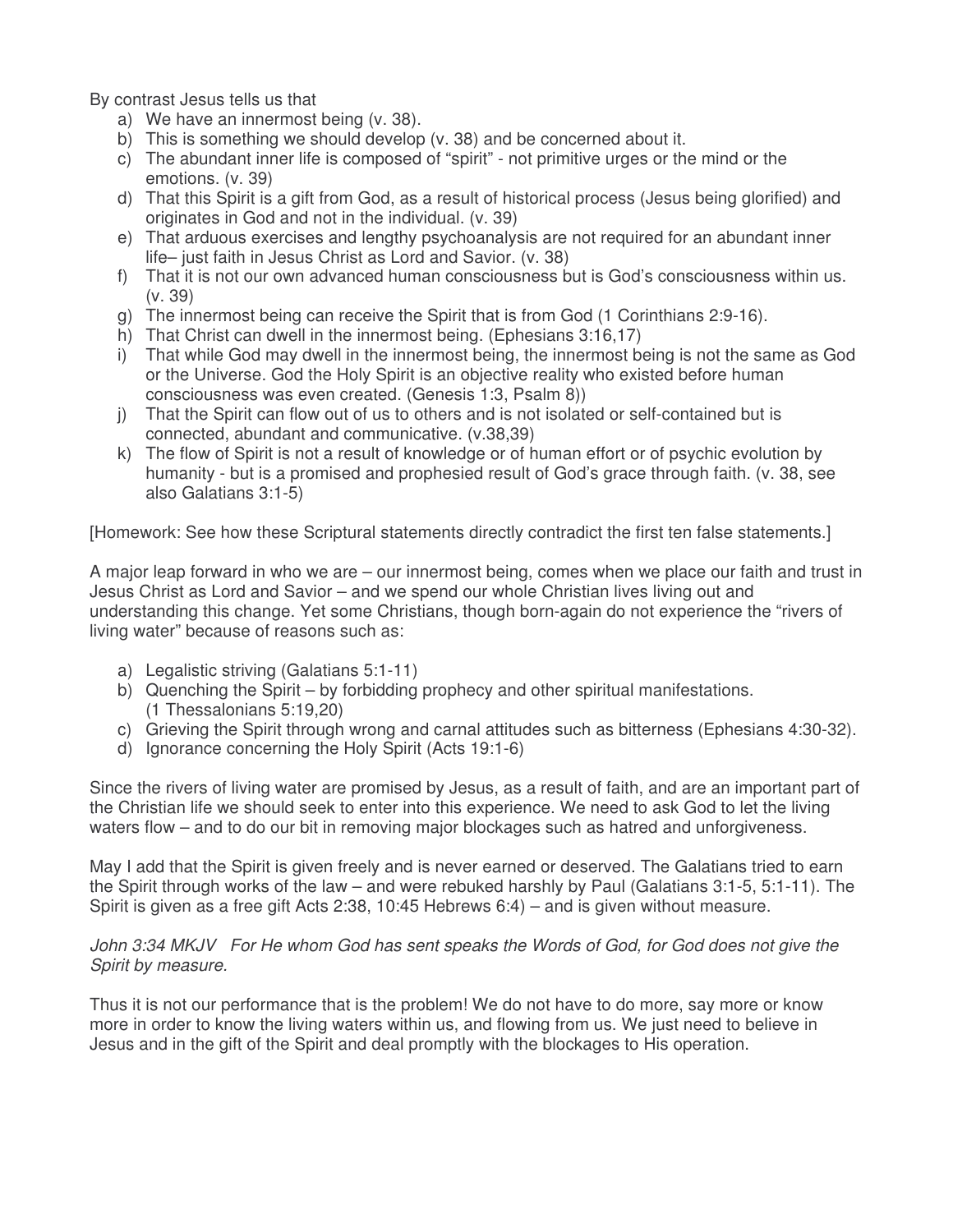# John 7:40-44 The Identity of Jesus

**John 7:40-44 MKJV** Then when they heard the Word, many of the people said, Truly this is the Prophet. (41) Others said, "this is the Chris but others said, Does the Christ come out of Galilee? (42) Has the Scripture not said that Christ comes from the seed of David and out of the town of Bethlehem, where David was? (43) So a division occurred in the crowd because of Him. (44) And some of them desired to seize Him, but no one laid hands on Him.

Two groups are found in the crowd – those that "heard the Word" (v 40) and cried out that He was the Prophet or the Christ (v. 40-41); and those who "judged the Word" by coming up with theological, quibbles about Jesus' birthplace and dividing the crowd (v. 41-44).

The Jews knew that Jesus was someone of spiritual authority so they tried to find the appropriate spiritual category to place Him in – Elijah (the prophet), the Christ/Messiah, a madman with a demon (John 7:20), a presumptuous untaught Teacher (John 7:15) or just an ambitious "somebody" (John 7:1-5).

They used their theology to try and work out who Jesus was – and thinking He was from Nazareth, and that the Christ would be from Bethlehem, they got it wrong! And yet a simple question would have solved the conundrum. Their failure to ask the obvious question "Sir, where were you born?" shows they were not seekers but in fact were "judges".

Often a move of God is "judged" for how it fits in to preconceived notions, rather than "sought out" and properly evaluated for what God is (or is not) doing through it.

Back to our two groups: those who "heard the Word" and those who "judged the Word". We can take two stances in the spiritual life:

a) that of listening and watching for every move of God through the Spirit. This group humbly learns and grows and hears God; and,

b) that of listening and watching for every mistake of man and for every supposed theological error. This group simply confirms their own prior beliefs and superiority.

While spiritual discernment is necessary it is not primary. Seeking God is primary and then as we find things we can test them (which makes discernment secondary), but we test them looking for what God may be saying in them and eager to learn. Seek and ye shall find, yet when we find we can "test the spirits" to see whether they are of God (1 John 4:1-3)

But the Jewish critics put their own system and ideas and notions in primary position and evaluated Jesus' ministry expecting Him to conform. There was a great lack of true seeking and genuine openness to the Truth, especially Truth that brought change.

However those who "heard the Word" got it but did not know quite what to make of it. Was Jesus the Christ or the Prophet? They believed but were not sure just what it was they believed, or rather had personally encountered in Jesus Christ.

Jesus had just taught them about Living Water and this resonated as deeply then as it does today – perhaps more so in such a dry and thirsty land. It seems that the crowd split into "Yes, its available" and "No, I don't think so" groups. Between those who discerned God's voice in Jesus' proclamation on the last day of the Feast of Tabernacles, and those who only heard the voice of their own skepticism, opinions and doubts.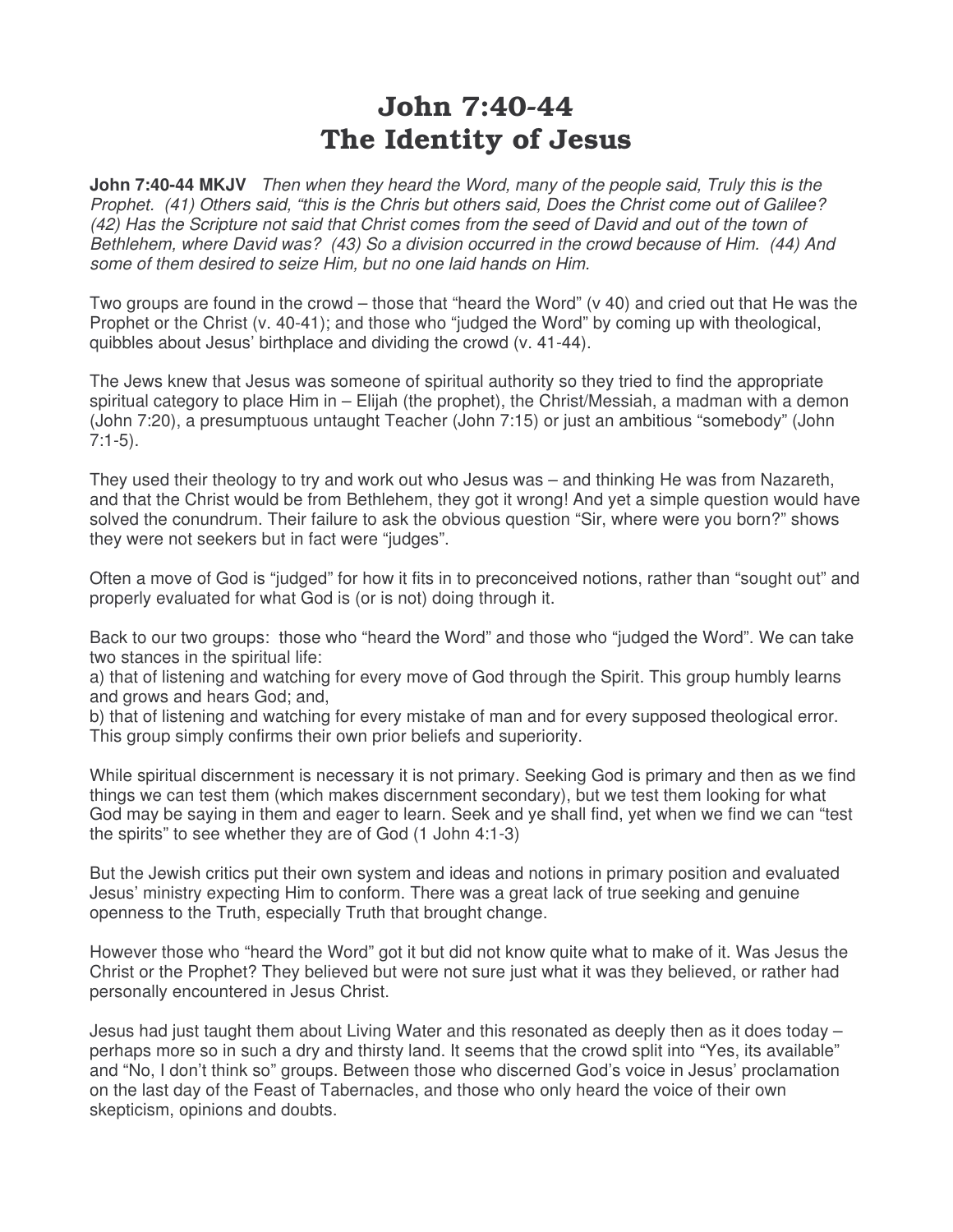The good news about the availability of the Holy Spirit tends to split people into two groups, between those who "get" the Promise of joy and life and abundant living – and those who sit back with low expectations and think the whole thing is a religious fraud (or even of the Devil).

John spends so much time recording the crowd's reactions – because they are our reactions, and the reactions of common humanity down the ages. We do not just believe automatically, we question and doubt and raise objections, and sometimes that can be good, but mostly it just gets in the way. It seems that God wants us to err on the side of faith; indeed history tells us that trust is the path to growth. Few great saints have become spiritually great by being highly analytical or distrustful! Indeed most great saints have been accused of almost childish gullibility.

The Kingdom of God does not belong to the paranoid – but it does belong to the child-like, the meek, the trusting and the receptive. Wisdom is child-like, but not immature or childish. In fact God has been described as the Eternal Child – which is shocking at first but which bears some thought.

Jesus did not justify His provocative comments, or explain all the nuances behind them, He simply let them fall and let them be interpreted however they may. Jesus knew that the bulk of people would misinterpret Him, but that those who were seeking would find and those who were just sitting back and judging would be offended and would stumble.

That is why the apostle Peter wrote: 1 Peter 2:7-8 MKJV Therefore to you who believe is the honor. But to those who are disobedient, He is the Stone which the builders rejected; this One came to be the Head of the corner, (8) and a Stone-of-stumbling and a Rock-of-offense to those disobeying, who stumble at the Word, to which they also were appointed.

So Jesus is both the Giver of Living Water – and the Rock of Offense!

## John 7:45-53 The Contention About Christ

**John 7:45-53 MKJV** Then the officers came to the chief priests and Pharisees. And they said to them, why have you not brought him? (46) The officers answered, never did any man speak, as does this Man. (47) Then the Pharisees answered them, Also, have you not been deceived? (48) Is it not true that not any of the rulers or of the Pharisees have believed into him? (49) But this crowd, not knowing the Law, is cursed. (50) Nicodemus said to them, (he who came to Jesus by night, being one of them), (51) Does our law judge the Man before it hears Him and knows what He does? (52) They answered and said to him, are you also from Galilee? Search the scriptures and see that a prophet has not been raised out of Galilee. (53) And they each went to their own house.

The envious Pharisees have found their "theological point": "He is from Galilee, the Christ is from Bethlehem, that settles it, for no prophet comes from Galilee". They did not BOTHER to check out their statement! It suited them, and they stuck to it!

This reminds me of other such erroneous "devastating proofs" e.g. that being slain in the Spirit is demonic because all those who fell under the Spirit in Scripture fell forwards not backwards! Or that tongues is demonic because some Hindu group also speaks in tongues. By such logic prayer would be demonic because Hindus say prayers. Such "reasons" are pretexts, not proofs! In reality they are desperate defensive strategies called upon by those who feel threatened by the new move of God.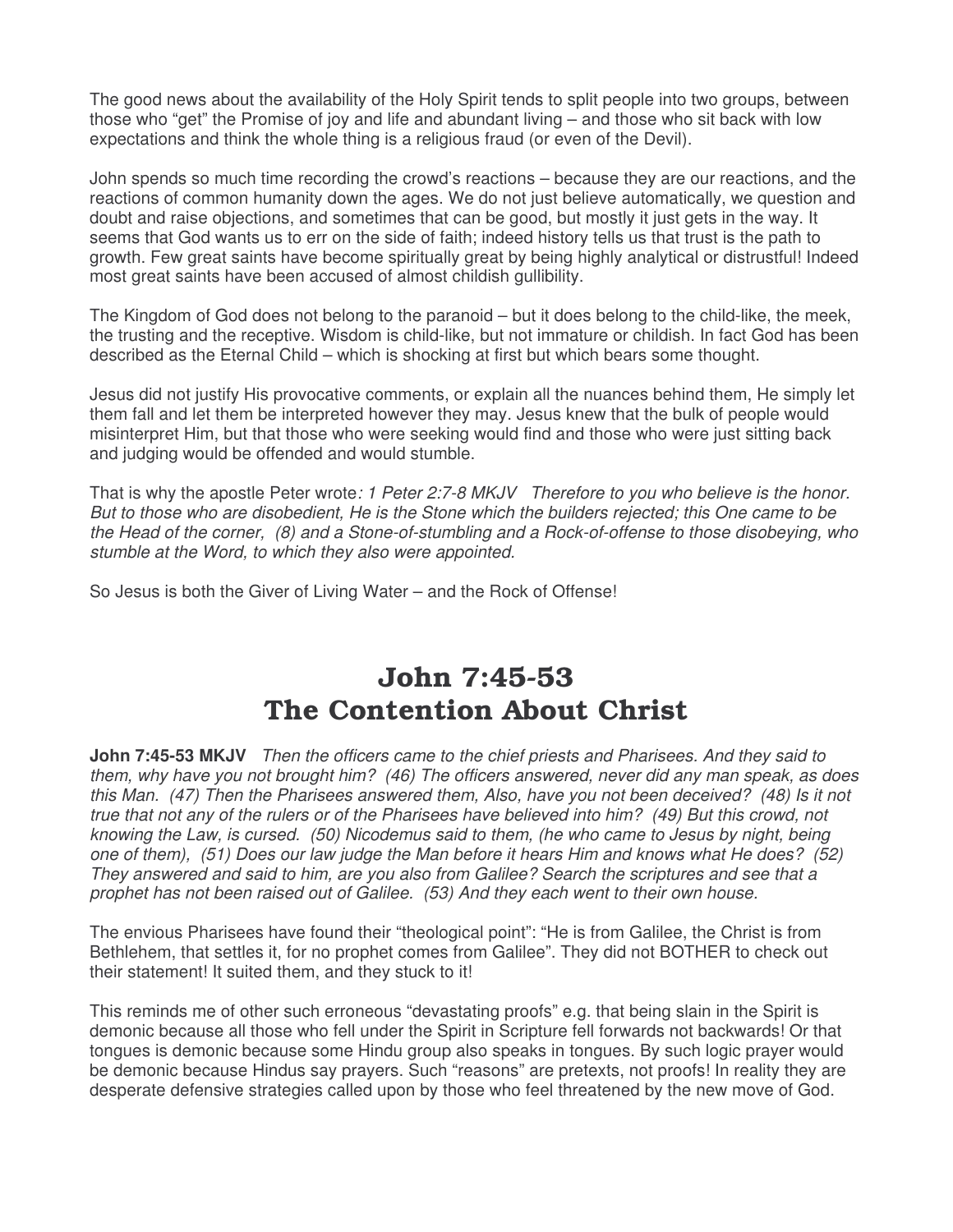Denominations demonize each other by using these pretexts. Rarely will a Calvinist sympathetically check out Arminianism, or a Pentecostal genuinely try to understand a Southern Baptist or vice-versa. The perpetuation of foolish differences and spiritual ignorance comes about because of these "false proofs". I once taught simultaneously at a Baptist seminary and a Assemblies of God seminary and said the same things in both places. I used the same textbooks (NIV Study Bible, Lion Handbook of Church History, Grudem's Systematic Theology, etc.) in both places. The Baptists thought I was a good Baptist and the Pentecostals thought I was a good Pentecostal! The areas of agreement were in fact far greater than the areas of difference!

Nicodemus tries to get them to see reason and act justly according to the evidence but he is rudely rebuffed. People who feel threatened by change value their defense mechanisms and will not listen to pointed and obvious questions that challenge their unreasonable positions.

The temple guards come back empty-handed from trying to arrest Jesus and when asked why they had failed they answer: "Never did any man speak as does this Man" Jesus spoke with such grace and truth that they knew He was a good man, and not just a good man, but a Man beyond all others!

The Pharisees, if they had been reasonable God-fearing people, should have asked "What did Jesus say that was so good?'

Instead they said: "Also, have you not been deceived? Is it not true that not any of the rulers or of the Pharisees have believed into him?" In other words: "We are the elite, we are the people to be believed, you are too dumb to make up your own mind, and you certainly should not be believing that Galilean carpenter, you are deluded, none of "those that matter and are wise" believe such things!

This provoked Nicodemus to declare his colors as one being sympathetic to Jesus. It is impossible to be a secret believer for long because one day we will have to speak our mind on some issue and show that Christ is our all in all!

Ecclesiastical hierarchies are often under the delusion that they are the theological elite who determines what "the unwashed and ignorant masses" ("But this crowd, not knowing the Law, is cursed.") should or should not believe about God. This position of commanding authority with regard to belief has been greatly undermined by the:

- a) printing press making the Bible widely available
- b) universal literacy and widespread tertiary education
- c) Translations of the Bible into the vernacular
- d) excellent commentaries that are readily accessible to the layperson
- e) Recent wealth of theological material and discussion on the Internet
- f) Most seriously, the blatant differences and contradictions among the "experts".

Now the ordinary person has all the tools they require to do their own searching and to arrive at their own conclusions about God independent of the ecclesiastical authorities.

The best that bible teachers can do now is to invite people to the Scriptures and point people to God, and let them arrive at their own conclusions. We are no longer the "gurus" at the top of the pyramid of theological belief – and that is a good thing.

Saying that ecclesiastical hierarchies no longer control what people should and should not believe about God, is NOT the same as saying anyone can believe anything they like. Beliefs about God need to be accurate and to be based on the facts, which include Scripture ably, interpreted with the aid of language aids and archaeology and other such helps. There is not much "wiggle room", we cannot play fast and loose with the incarnation, the cross, the resurrection or the Trinity for example.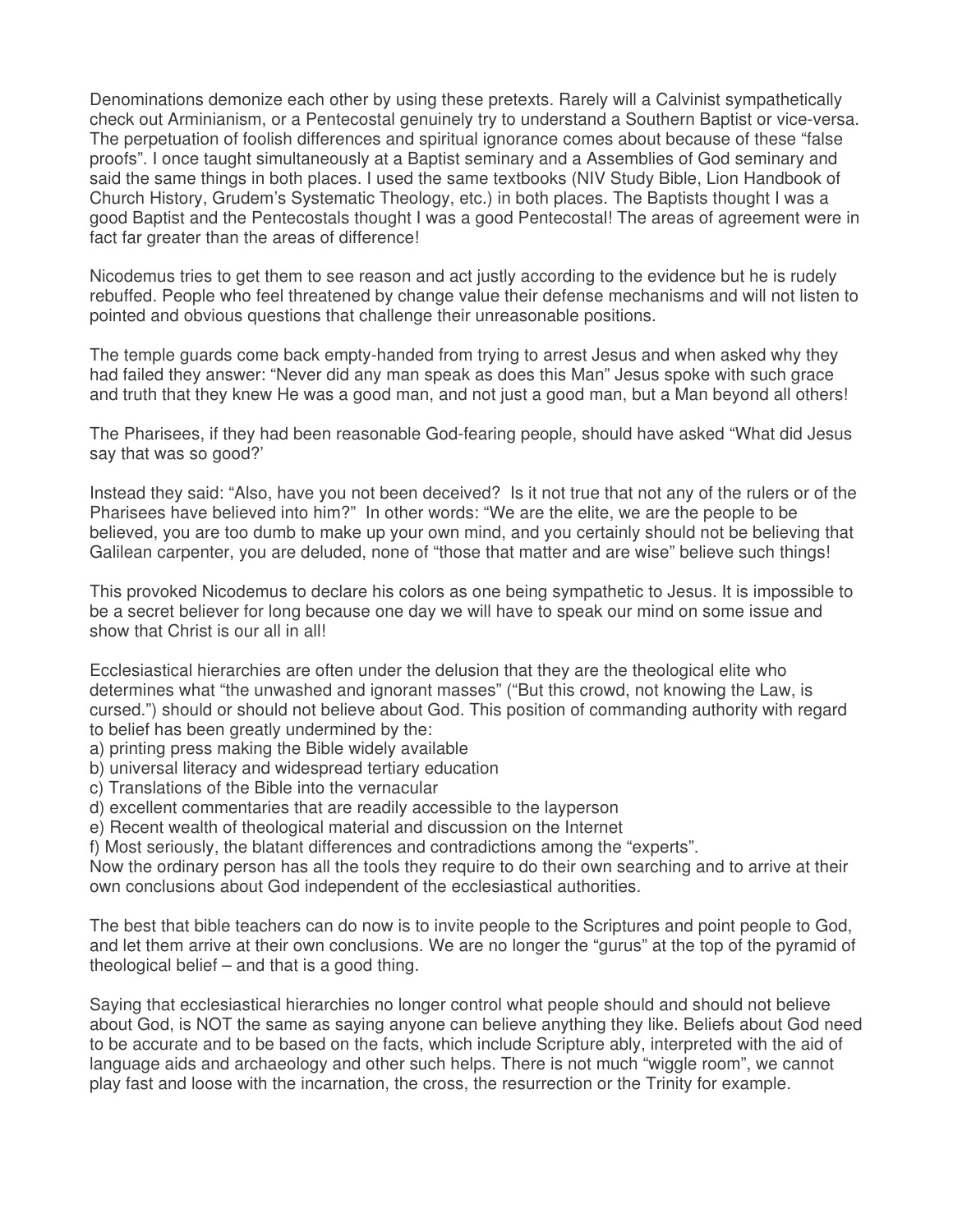The Reformers spoke of the perspicacity of scripture, which meant that any ordinary Spirit-filled and guided Christian believer would find the main doctrines of Scripture to be perfectly clear with diligent effort. This was meant to combat clericalism, the restriction of Scriptural interpretation to Roman Catholic clergy. We have to walk a fine line between abdication and anarchy. When we abdicate we hand over bible interpretation to so-called "experts", when we choose anarchy we hand it over to speculative nonsense. BTW I thoroughly recommend Douglas and Fee's excellent book "How To Read The Bible For All Its Worth" which is available at most good Christian bookstores.

We cannot let elitist clerics arrogantly dictate our beliefs, neither can we let whimsy and fashion and the mood of the moment dictate them. They must be carefully based on evidence (does our law judge the Man before it hears Him and knows what He does?) and also, weighed up under God by the guidance of the Holy Spirit.

# John 8:1-11 The Woman Caught In Adultery

**John 8:1-11 MKJV** But Jesus went to the Mount of Olives. (2) And early in the morning He came again into the temple, and all the people came to Him. And He sat down and taught them. (3) And the scribes and Pharisees brought to Him a woman taken in adultery. And standing her in the midst, (4) they said to Him, Teacher, this woman was taken in adultery, in the very act. (5) Now Moses in the Law commanded us that such should be stoned. You, then, what do you say? (6) They said this, tempting Him so that they might have reason to accuse Him. But bending down, Jesus wrote on the ground with His finger, not appearing to hear. (7) But as they continued to ask Him, He lifted Himself up and said to them, He who is without sin among you, let him cast the first stone at her. (8) And again bending down, He wrote on the ground. (9) And hearing, and being convicted by conscience, they went out one by one, beginning at the oldest, until the last. And Jesus was left alone, and the woman standing in the midst. (10) And bending back up, and seeing no one but the woman, Jesus said to her, Woman, where are the ones who accused you? Did not one give judgment against you? (11) And she said, No one, Lord. And Jesus said to her, neither do I give judgment. Go, and sin no more.

Today's verses are absent from some major manuscripts but ancient authors attest to their truthfulness and say that they are to be included. These verses ring with the authenticity of Jesus' actions and as such have always had a prominent place in Christian teaching.

Jesus does not criticize the Law, which is holy and just and good (Romans 7:12) nor does He justify the woman, in fact Jesus tells her plainly to stop sinning. So these verses do not countenance "antinomianism" – which is the utter disregard and disrespect of law. Rather Jesus reinforces the idea that there are absolute standards and that God's commandments should always be obeyed.

Christian faith and God's grace are not licenses to sin. Instead grace is given to help us become holy. Jesus did not approve of her sin but rather gave this woman a chance to get her life together at last.

Chapter seven of John was about the Feast of Tabernacles which was a very festive time, when everyone lived in 'booths" and in this easy-going holiday atmosphere casual sexual relationships were not unknown. This woman was simply unfortunate enough to be caught in the act.

"Early in the morning" (v. 2) – Jesus was a diligent teacher and was at His post from first light, ready to teach all who might enquire.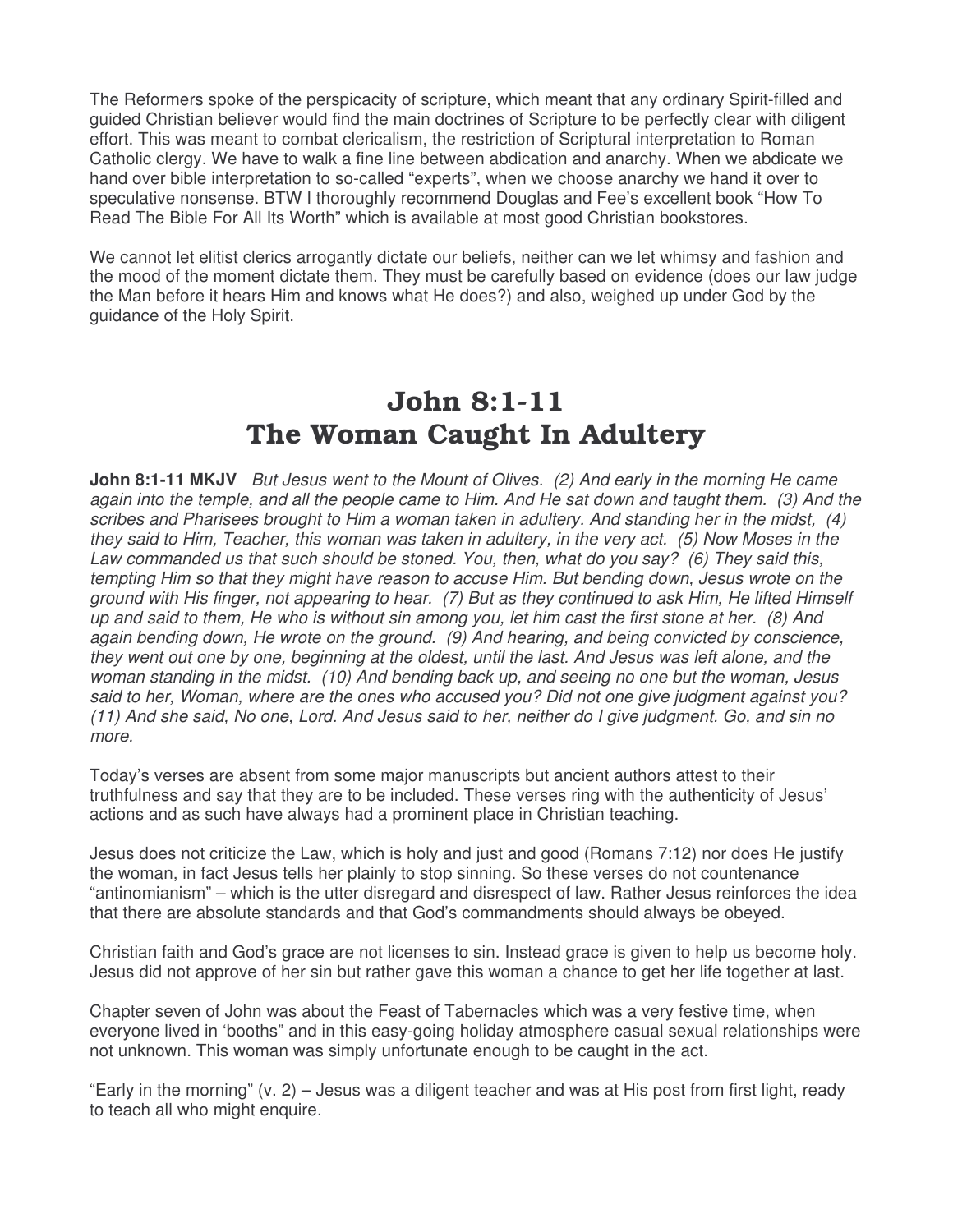"And He sat down and taught them" – Jesus seems always to teach from a seated position, not from a high pulpit. Gill's commentary on Matthew 5:1 where Jesus sits to deliver the Sermon On The Mount is interesting:

<begin quote>

and when he was set: not for rest, but in order to teach; for sitting was the posture of masters, or teachers, see Matthew 13:2 Luke 4:20. The form in which the master and his disciples sat is thus described by Maimonides (z).

"The master sits at the head, or in the chief place, and the disciples before him in a circuit, like a crown; so that they all see the master, and hear his words; and the master may not sit upon a seat, and the scholars upon the ground; but either all upon the earth, or upon seats: indeed from the beginning, or formerly, "the master used to sit", and the disciples stand; but before the destruction of the second temple, all used to teach their disciples as they were sitting.''

With respect to this latter custom, the Talmudists say (a), that: "from the days of Moses, to Rabban Gamaliel (the master of the Apostle Paul), they did not learn the law, unless standing; after Rabban Gamaliel died, sickness came into the world, and they learnt the law sitting: hence it is a tradition, that after Rabban Gamaliel died, the glory of the law ceased.'' <end quote>

Teaching from a sitting position may just be Jewish culture but it has many advantages - not least of which is that it minimizes "stage theatre". The emphasis falls on the Word and not on the "actor".

The accusers swirl around the seated Rabbi (Jesus) and He just ignores them, writing on the ground. (v.6) Jesus knew they were trying to test Him and His legendary compassion. How could Jesus both have compassion and keep the Law? His clever answer "Let him who is without sin cast the first stone" stopped them in their tracks and "being convicted by conscience, they went out one by one, beginning at the oldest, until the last" - the older Jews being surer of their sinfulness.

The balance between compassion and justice is always being played out in the courts and in hiring and firing decisions. Are we "too soft' or are we "draconian"? Where should the "line be"? There are innumerable good arguments on both sides. Jesus seems to see great value in giving the woman a chance for repentance. Jesus thinks "long-term" about the great value of a truly penitent soul. Sometimes we can get bogged down in the immediate circumstances and not think of what God can do in and through the person who has sinned.

Jesus never seems to be interested in accusing and condemning people, for He knows that the Devil and all his demons love to do that - along with many people. There is more than enough condemnation in the world, what Jesus wanted to do was bring salvation, to bring sinners to repentance and to seek and to save the lost.

The essence of Christianity is grace not law, and being constructive rather than being destructive. We should be eager to see sinners repent and far less eager to see them executed. A couple of verses from Ezekiel make God's attitude clear on such things:

Ezekiel 18:23 MKJV Do I actually delight in the death of the wicked? says the Lord Jehovah. Is it not that he should turn from his ways and live?

Ezekiel 33:11 MKJV Say to them: As I live, says the Lord Jehovah, I have no delight in the death of the wicked, except in the turning of the wicked from his way, and so to live. Turn, turn from your evil ways; for why will you die, O house of Israel?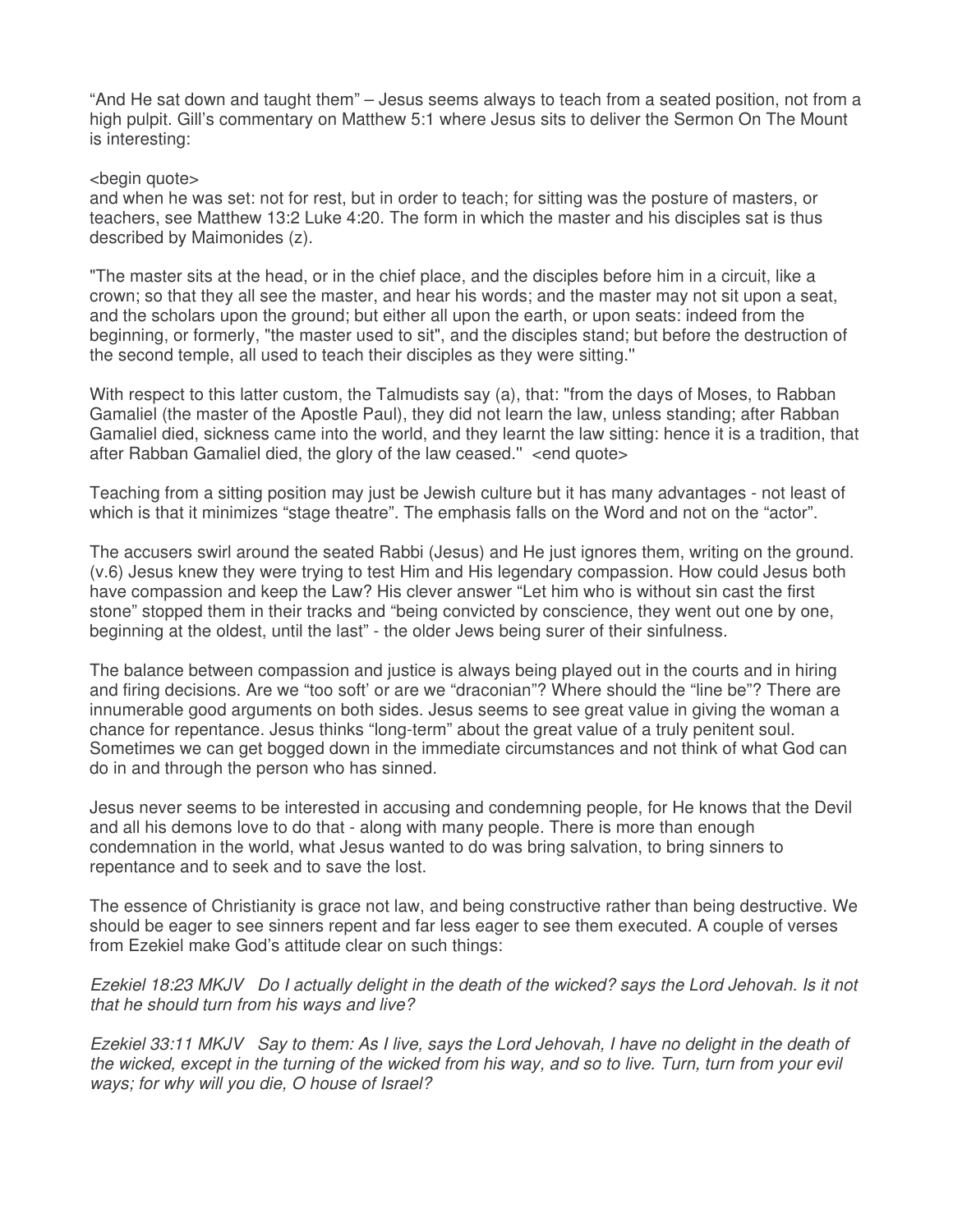Vengeful, legalistic religion that is quick to judge and slow to forgive is the precise OPPOSITE of the attitude of God and of Jesus!

Matthew 5:7 MKJV Blessed are the merciful! For they shall obtain mercy.

"And Jesus was left alone, and the woman standing in the midst. And bending back up, and seeing no one but the woman, Jesus said to her, Woman, where are the ones who accused you? Did not one give judgment against you? And she said, No one, Lord. And Jesus said to her, Neither do I give judgment. Go, and sin no more."

It took two or three witnesses to give judgment in a death penalty case (Deuteronomy 17:6) and so Jesus was legally correct in letting the adulterous woman go, as all the other witnesses had fled in shame.

On Judgment Day all the accusations that we have flung against others will seem trivial in comparison with our own sin. No one who truly comes face to face with his or her own conscience can accuse anyone else of anything!

Does this mean that sin is not sin? Certainly not! While Jesus does not condemn her sin (Neither do I give judgment), neither does permit it. His last words to the woman were "go and sin no more". Mercy simply gives us a renewed opportunity to become holy – which we should take very seriously indeed!

# John 8:12 The Light Of The World

**John 8:12 MKJV** Then Jesus spoke again to them, saying, I am the Light of the world. He who follows Me shall not walk in darkness, but shall have the light of life.

Jesus has truly been the "light of the world" and everyone from Ghandi to Lincoln to Mother Teresa has walked by His light. No teacher other than Jesus is so highly regarded as worthy, and even Mohammed said that Jesus was the only perfect person who ever lived.

The teachings of Jesus are often lauded as a "high moral ethic" however they also constitute the pathway to eternal life! The words of Jesus are 'spirit and are life": John 6:63 MKJV It is the Spirit that makes alive, the flesh profits nothing. The words that I speak to you are spirit and are life**.** 

Those that follow Jesus are not morally and spiritually ignorant, they do not walk "in darkness" and confusion about life, and they do not stumble in their walk with God but abide in a teaching that is certain and is true.

The teachings of Jesus purge us inwardly of hatred, unforgiveness, hypocrisy, worldliness and carnality. His teachings uproot sin from within us and thus we are made into a people of a pure heart and a loving disposition – by the Holy Spirit.

Obedience is the key to knowing the Light for it is "He who follows Me" that attains the light – not just those who "have opinions about Me". John 7:17 MKJV If anyone desires to do His will, he shall know of the doctrine, whether it is of God, or I speak from Myself.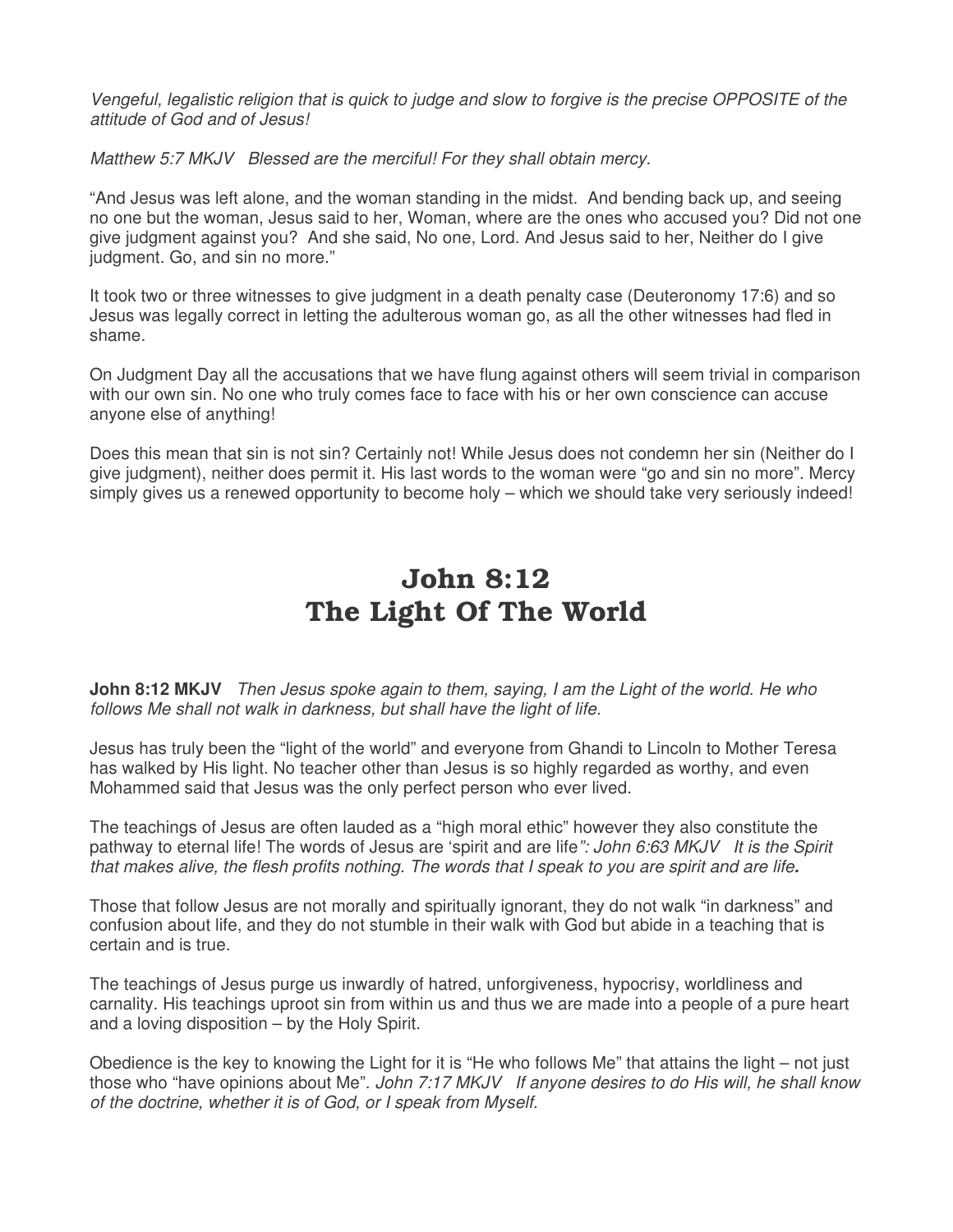The reverse is also true, not only does obedience lead to truth - but sin leads to error. Heresy often begins as an attempt to justify a most-cherished sin – such as greed or homosexuality or fornication. Thus certain verses have to be "re-interpreted" and the light is lost as Jesus is disobeyed.

But what is the practical use of being enlightened? Surely money and sex are far more useful and enjoyable than mere enlightenment? What use is knowing the Truth and living in the light if it is a poor and joyless existence? These are the sort of questions people ask when they look at the sacrificial lives of certain Christians. People associate enlightenment with Yoda in Star Wars and Ghandi and Buddha and rightly conclude it is weird and ascetic and "not for them".

However Christian enlightenment is not about astral travel or states of being. It is the simple certainty that God loves you. This holy certainty irradiates all of life, removes all confusion and anxiety and makes sense of both world history and everyday life – including our own identity. God's love directs our actions and ensures their rightness and appropriateness and gives us a solid grounded-ness as an individual human being.

The enlightenment Jesus brings enables you to truly know who you are, and that who you are is already accepted in God, without any need for striving or change (though, paradoxically change will come as we realize that we do not have to change in order to be loved.)

The acceptance by God is prior to the changes God makes. This is much like marriage, where the love in the relationship enables us to go about the necessary changes. We marry first, and change later. We are loved by God first and get sanctified later on.

Without the light that Jesus brings our lives will slowly but surely become discordant and maladaptive, we will not understand our actions or ourselves and we will search for love and acceptance in ways that are ultimately self-destructive. Without God's enlightenment we can end up like the Hollywood actors, or Princess Diana, outwardly blessed but inwardly a complete mess. Money, sex and power cannot bring about inner congruence or self-understanding. Only the love of God, found in the face of Jesus Christ, can do that.

Psychoanalysis can bring flashes and insights but it cannot bring salvation, analysis is like the light of a firefly – compared to the light of the Sun. For salvation is in realizing you are in a safe Universe, were you are loved by the Creator Himself and that you are an eternal being who will never cease to exist or stop enjoying His life and His love.

Jesus is the true light of life and no other source of "light" can do – not Einstein nor Buddha nor Oprah Winfrey nor Dr. Phil. This is not to say that what these people say is not useful or good, it is simply not adequate when faced with the twin problems of sin and death. We need the cross to put our mess to death, and to completely forgive it and forget it - not just to rearrange it or understand its childhood origins. As Paul wrote:

1 Corinthians 1:18-25 MKJV (18) For the preaching of the cross is foolishness to those being lost, but to us being saved, it is the power of God. (19) For it is written, "I will destroy the wisdom of the wise, and I will set aside the understanding of the perceiving ones." (20) Where is the wise? Where is the scribe? Where is the lawyer of this world? Has not God made foolish the wisdom of this world? (21) For since, in the wisdom of God, the world by wisdom did not know God, it pleased God by the foolishness of preaching to save those who believe. (22) For the Jews ask for a sign, and the Greeks seek after wisdom; (23) but we preach Christ crucified, to the Jews a stumbling block, and to the Greeks foolishness. (24) But to them, the called-out ones, both Jews and Greeks, Christ is the power of God and the wisdom of God. (25) Because the foolish thing of God is wiser than men, and the weak thing of God is stronger than men.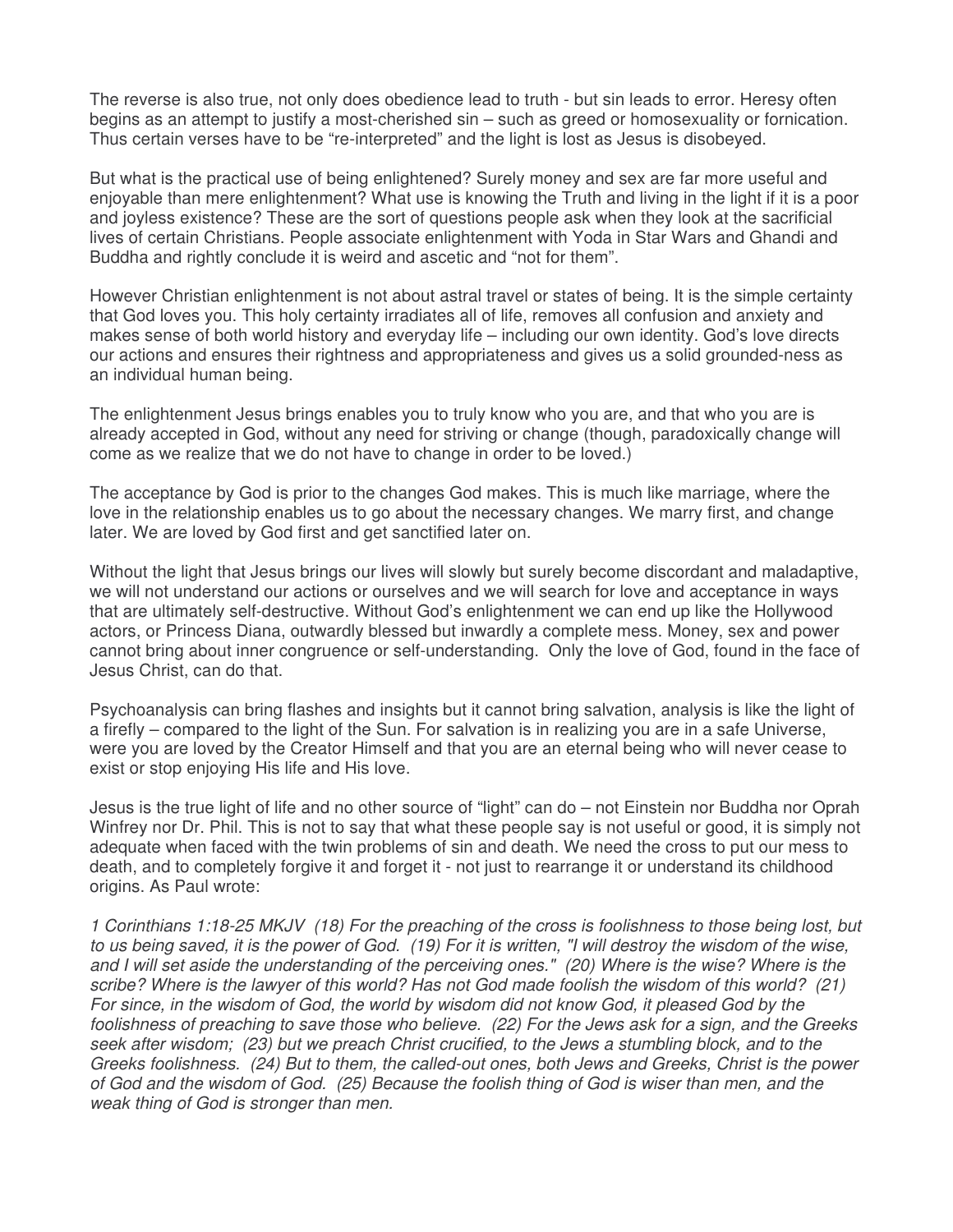All the equations in all the physics books in the world, and all the teachings of the great philosophers cannot make sense of your existence the way the love of God in Christ can.

## John 8:13-20 I Judge No-One

**John 8:13-20 MKJV** Therefore the Pharisees said to Him, You bear record concerning yourself; your witness is not true. (14) Jesus answered and said to them, Though I bear record concerning Myself, My witness is true. For I know from where I came, and where I go. But you do not know from where I came, and where I go. (15) You judge after the flesh, I judge no one. (16) And yet if I do judge, My judgment is true; for I am not alone, but I and the Father who sent Me. (17) It is also written in your Law that the testimony of two men is true. (18) I am one who bears witness of Myself, and the Father who sent Me bears witness concerning Me. (19) Then they said to Him, Where is your father? Jesus said to them, You neither know Me nor My Father. If you had known Me, you would have known My Father also. (20) Jesus spoke these words in the treasury, as He taught in the temple. And no man laid hands upon Him, for His hour had not yet come.

"You judge after the flesh, I judge no one." Jesus is telling us here that truly spiritual people: a) do not judge "after the flesh" - based on appearance or by carnal standards. b) Actually do not judge anyone at all!

Grace takes away our need to judge others – so spiritual people have no inner need to judge other people. Why do we seek out the faults in others? Why do we look for failings we can pounce on? Why do we become 'fruit inspectors" checking everyone else's spiritual walk? Because deep down we are insecure about how much God loves us.

A simple illustration helped me to understand this some years ago. The controversial theologian Matthew Fox, in his book, A Spirituality Called Compassion wrote about "Jacob's Ladder" spirituality. This is based on the spiritual model of Jacob's ladder where Christians are trying to climb up to heaven, rung by rung, with arduous effort and have to cling to their hard-won spiritual position. Such folk are always checking to see how far along the ladder they have come, who is below, and who is above, and are very careful to maintain the "order of the ladder". However, as Fox points out – Jesus put us all at the top of the ladder! We are now in a circle of celebration with Jesus at the center!

Ephesians and Colossians spend considerable time assuring us that the "ladder spirituality" is now obsolete and we no longer need to climb upwards, in fact we are there already!

Ephesians 1:3-5 MKJV Blessed be the God and Father of our Lord Jesus Christ, who blessed us with every spiritual blessing in the heavenlies in Christ; (4) according as He chose us in Him before the foundation of the world, that we should be holy and without blame before Him in love, (5) having predestined us to the adoption of children by Jesus Christ to Himself, according to the good pleasure of His will,

Ephesians 2:4-7 MKJV But God, who is rich in mercy, for His great love with which He loved us (5) (even when we were dead in sins) has made us alive together with Christ (by grace you are saved), (6) and has raised us up together and made us sit together in the heavenlies in Christ Jesus, (7) so that in the ages to come He might show the exceeding riches of His grace in His kindness toward us through Christ Jesus.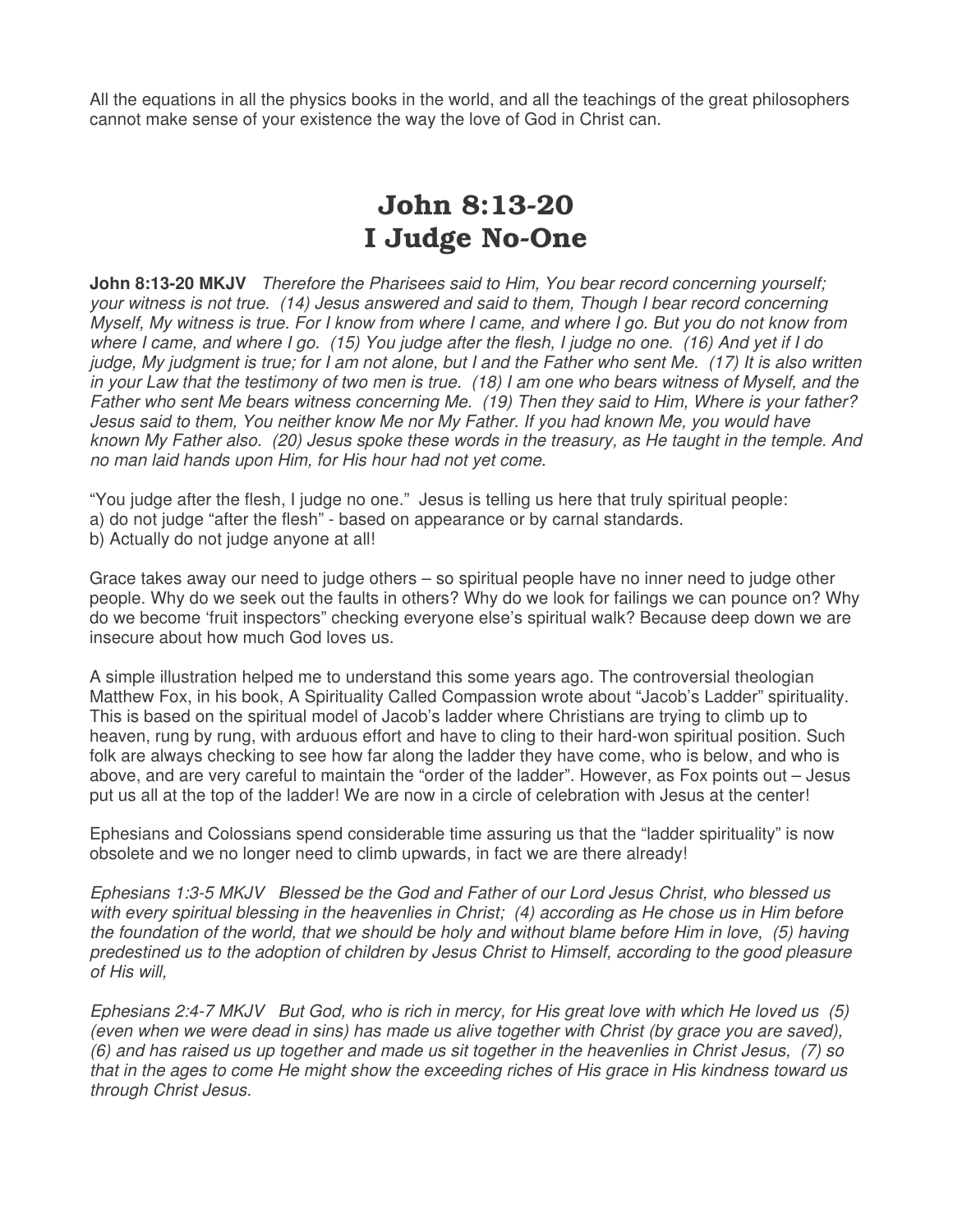Therefore there is no longer any competition for blessing, and there is no spiritual hierarchy whatsoever! We have all the blessings, and we got them for free, because we were chosen and this same choosing, places us in the heavenly realms, seated there with Christ Jesus!

So all born-again Christians are brothers and sisters in a grand circle of grace that meets in the heavenly realms with Christ at the center and there is no ladder. None. Not one single rung. And don't you dare invent one!

Colossians 2:16-18 MKJV (16) Therefore let no one judge you in food or in drink, or in respect of a feast, or of the new moon, or of the Sabbaths. (17) For these are a shadow of things to come, but the body is of Christ. (18) Let no one defraud you, delighting in humility and worship of the angels, intruding into things, which he has not seen, without a cause being vainly puffed up by his fleshly mind.

Once we understand that God loves us, and that we are saved by grace and do not have to strive for his love, and that we are not in a race for spiritual prestige – then all desire to judge others ceases. Once my ego is saturated with the love of God, and then it ceases to have any power over me. Its needs are met and I can rest from striving and criticizing.

Now I may still need to confront others in healthy ways, or to discipline children, or to ask an employee to come to work on time. But that is not what Jesus means by "judging". Judging is all about using certain human standards (looks, money, power, IQ, conventional morality) to assay the ultimate value of a person. It looks down and weighs up. Judging is closely related to accusation, which is Satan's special work. By contrast honest confronting and discipline aims to restore the value of the person in a very constructive and life-affirming way, it is closely related to repentance, which is the Holy Spirit's special work.

Does that mean that we let people get away with slackness and disorder? Do we become soft and overly forgiving? Don't they have to be made responsible for their actions? They will be made responsible – on the Last Day. All human beings will have to give an account of their life to the Lord one day – but I (and you) do not have to give an account to every Christian busybody! If Jesus did not judge people (though He confronted some impenitent sinners) we should completely refrain from judging others. It serves no useful purpose and we lack the true knowledge and discernment to judge others well. In the vast majority of His encounters with folk Jesus did not judge sinners but simply invited them to repentance and left the judging to well in the future.

Romans 14:10-13 MKJV But why do you judge your brother? Or also why do you despise your brother? For all shall stand before the judgment seat of Christ. (11) For it is written, "As I live, says the Lord, every knee shall bow to Me, and every tongue shall confess to God." (12) So then each one of us will give account concerning himself to God. (13) Then let us not judge one another any more, but rather judge this, not to put a stumbling block or an offense toward his brother.

Thus instead of watching and waiting until someone stumbles, then eagerly judging them we should instead do our best to prevent their stumbling in the first place and if they do slip up we should restore them with a spirit of gentleness.

Galatians 6:1-5 MKJV Brothers, if a man is overtaken in a fault, you the spiritual ones restore such a one in the spirit of meekness, considering yourself, lest you also be tempted. (2) Bear one another's burdens, and so you will fulfill the Law of Christ. (3) For if anyone thinks himself to be something, being nothing, he deceives himself. (4) But let each one prove his own work, and then he alone will have a boast in himself, and not in another. (5) For each one will bear his own load.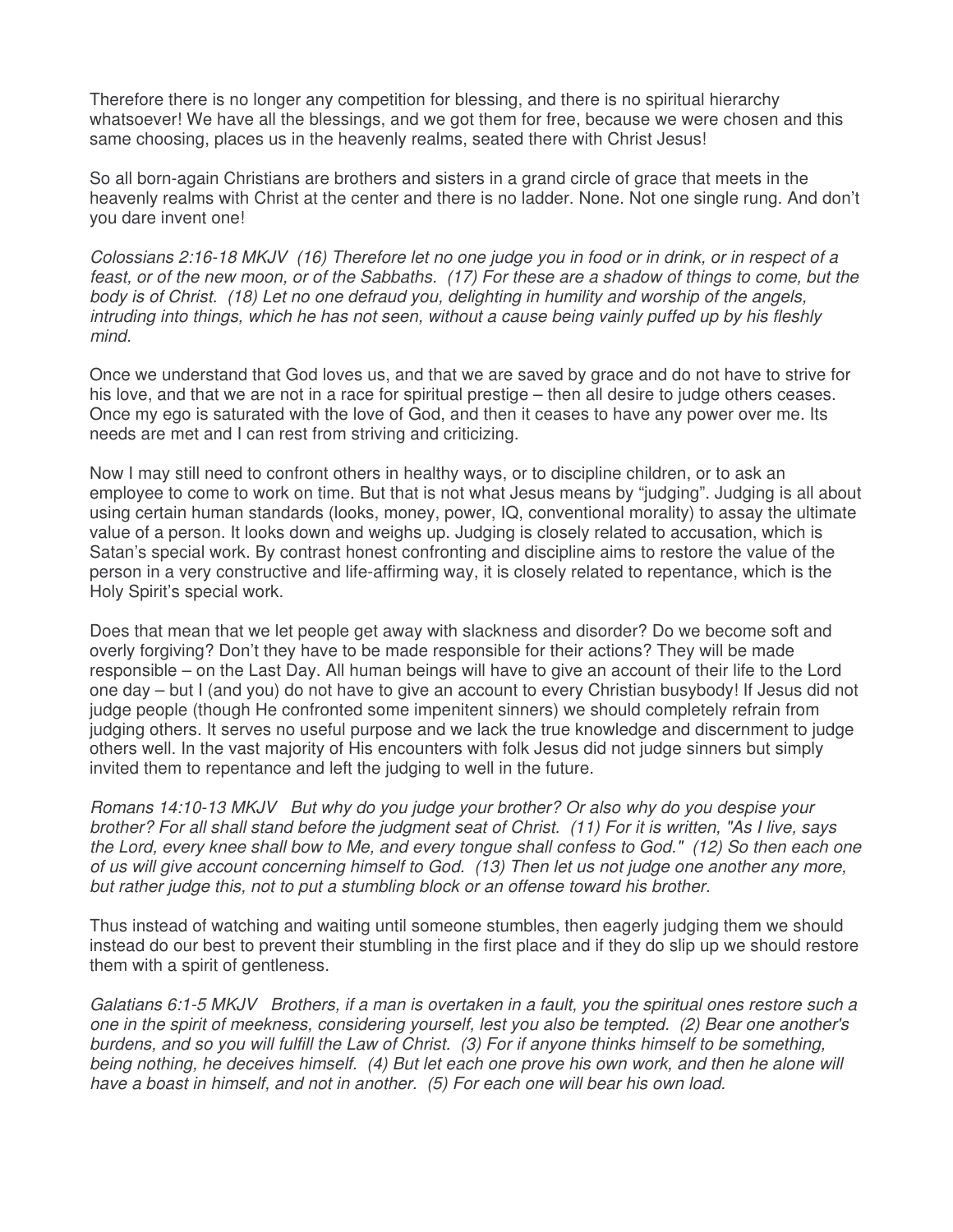#### John 8:21-26 You Will Die In Your Sins!

**John 8:13-26 HCSB** So the Pharisees said to Him, "You are testifying about Yourself. Your testimony is not valid." (14) "Even if I testify about Myself," Jesus replied, "My testimony is valid, because I know where I came from and where I'm going. But you don't know where I come from or where I'm going. (15) You judge by human standards. I judge no one. (16) And if I do judge, My judgment is true, because I am not alone, but I and the Father who sent Me judge together. (17) Even in your law it is written that the witness of two men is valid. (18) I am the One who testifies about Myself, and the Father who sent Me testifies about Me." (19) Then they asked Him, "Where is Your Father?" "You know neither Me nor My Father," Jesus answered. "If you knew Me, you would also know My Father." (20) He spoke these words by the treasury, while teaching in the temple complex. But no one seized Him, because His hour had not come.

(21) Then He said to them again, "I'm going away; you will look for Me, and you will die in your sin. Where I'm going, you cannot come." (22) So the Jews said again, "He won't kill Himself, will He, since He says, 'Where I'm going, you cannot come'?" (23) "You are from below," He told them, "I am from above. You are of this world; I am not of this world. (24) Therefore I told you that you will die in your sins. For if you do not believe that I am He, you will die in your sins." (25) "Who are You?" they questioned. "Precisely what I've been telling you from the very beginning," Jesus told them. (26) "I have many things to say and to judge about you, but the One who sent Me is true, and what I have heard from Him--these things I tell the world."

This is a passage with MANY alternative translations (just compare a couple of the translations you have at home) so I will largely take it from the Greek, I will also include some reference to verses we skipped over in yesterdays passage. Here are some of the main points:

- 1. Jesus is explaining His role as God's representative or messenger Who was sent from Heaven to communicate the nature of the Kingdom.
- 2. Jesus has just said that he is the Light of the world and the Jews have said that His testimony is false because it is mere self-promotion. "You are testifying about Yourself. Your testimony is not valid."
- 3. Jesus replies saying they are carnal judges and besides the Father also testifies to Him (via the miracles etc)
- 4. The Jews say "Where is Your Father?" and Jesus sensing their great spiritual blindness replies, "You know neither Me nor My Father," Jesus answered. "If you knew Me, you would also know My Father."
- 5. Jesus repeats His claim about His journey from God, to earth and back again; "I'm going away; you will look for Me, and you will die in your sin. Where I'm going, you cannot come." (See John 7:33,34)
- 6. The Jews think He may be suicidal "He won't kill Himself, will He"
- 7. Jesus makes clear the distinction between carnal, earthly people and those who are of the Spirit: ) "You are from below," He told them, "I am from above. You are of this world; I am not of this world.
- 8. The Jews ask Jesus to reveal His identity and he gives them a short answer: "Precisely what I've been telling you from the very beginning,"
- 9. Jesus then attributes His tough message to God the father: "I have many things to say and to judge about you, but the One who sent Me is true, and what I have heard from Him--these things I tell the world."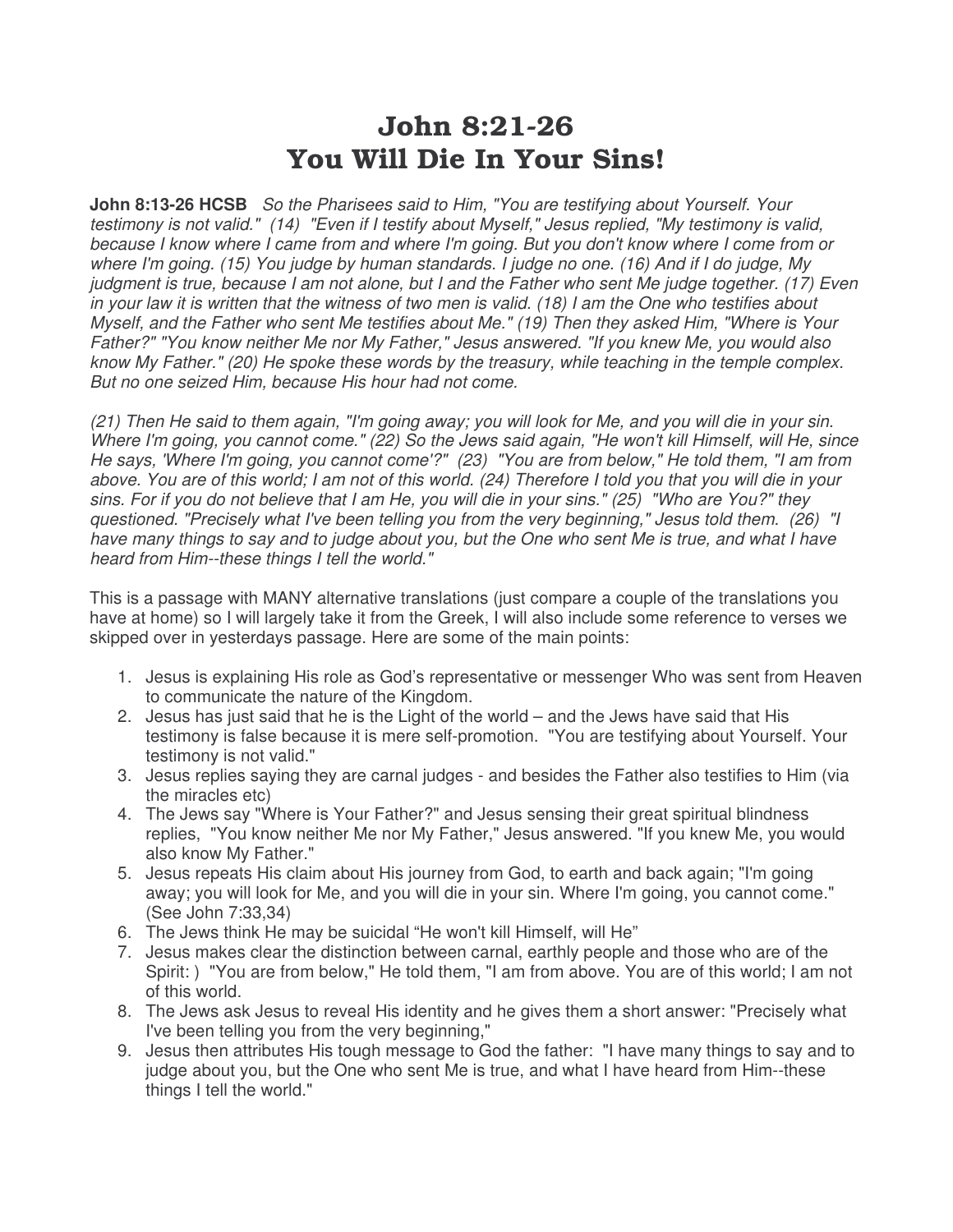10. Jesus makes plain that those who do not believe in Him will die in their sin. "Therefore I told you that you would die in your sins. For if you do not believe that I am He, you will die in your sins."

Jesus was in the Temple, teaching good Temple-going Jews. Why would He say such terrible words? The Jews knew their Bible and thought they loved and obeyed God and they tithed even down to the herbs they grew, and the Jews did many good works such as almsgiving. But they were far from the Kingdom! Though religious they were sinners, and hardened and blinded sinners, who would die in their sins.

The Jews quibbled with grace and disputed with God. They would not learn, and refused to receive, because it would have meant a loss of face and position. To believe in Jesus you first have to agree that you are a sinner, and these were absolutely sure they were righteous!

Jesus does things the reverse of what we would first expect, for instance He is always tough on religious experts and always gracious to learners, enquirers and repentant sinners. It is those who listen and learn who receive grace – not those who "know it all".

Despite many years of religion the temple-going Jews were unreceptive to grace and ignorant of the voice of God. They were spiteful and contentious and neither knew Jesus or the Father nor could they understand obvious spiritual analogies.

"For if you do not believe that I am (He) you will die in your sins". This is the well known "ego eimi" construction of John the "I AM" that harks back to the ancient personal name of God YHWH which means "I am that I am". At the very least it should be interpreted "unless you believe that I am who I say I am" and more likely "unless you believe that I am YHWH" .you will die in your sins. This is what makes the claims of Jesus so crucial. Unless we believe them we bear our guilt and are lost from grace forever. The "liberal" churches that challenge the deity and resurrection of Christ are empty and powerless because grace only comes where Christ is believed.

"Who are You?" they questioned. "Precisely what I've been telling you from the very beginning," The last part of this verse "from the very beginning" is hard to translate. "From the beginning I have said it to you" or "The Beginning, what I also say to you." Would be approximate literal translations. However given John's specialized use of the word for beginning - arche (pr. ar-kay) as the primordial spiritual realm it probably means "I am the One who has been speaking to the Jewish nation from the beginning, I am Yahweh".

Jesus is the Voice in Creation and the Voice from Sinai, and the Voice of grace. It has always been the same Voice and the Jews chose to ignore it and substitute their own understanding instead. Jesus speaks the Word of the Father: "But the One who sent Me is true, and what I have heard from Him these things I tell the world." Thus to fail to heed Christ is to be out of tune with Creation, with law and with grace, even with all things, it is lost-ness indeed!

# John 8:27-36 The Truth Shall Set You Free

**John 8:27-36 MKJV** They did not understand that He spoke to them of the Father. (28) Then Jesus said to them, When you have lifted up the Son of Man, then you shall know that I AM, and that I do nothing of Myself, but as My Father has taught Me, I speak these things. (29) And He who sent Me is with Me. The Father has not left Me alone, for I always do those things which please Him. (30) As He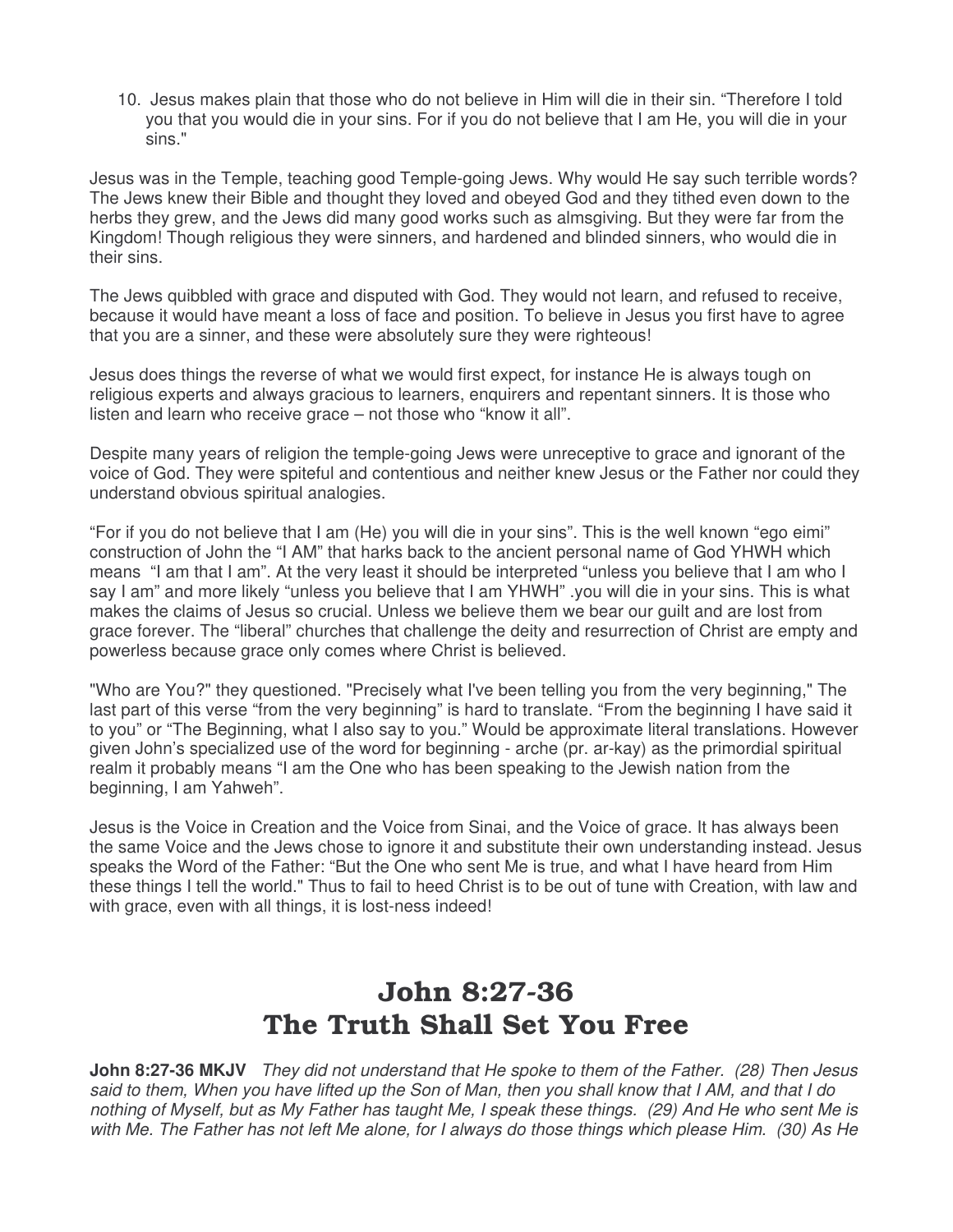spoke these words, many believed upon Him. (31) Then Jesus said to the Jews who believed on Him, If you continue in My Word, you are My disciples indeed. (32) And you shall know the truth, and the truth shall make you free. (33) They answered Him, We are Abraham's seed and were never in bondage to anyone. How do you say, You will be made free? (34) Jesus answered them, Truly, truly, I say to you, Whoever practices sin is the slave of sin. (35) And the slave does not abide in the house forever, but the Son abides forever. (36) Therefore if the Son shall make you free, you shall be free indeed.

Interestingly the CIA's motto is John 8:32 – "And you shall know the truth, and the truth shall make you free." Which in the spy world probably means something like "knowing the truth about the enemy helps to maintain freedom and democracy." Everyone wants to know the truth, for all sorts of reasons, even jealous husbands to UFO chasers! But the truth these people are talking about is very different from the kind of spiritual and existential truth that Jesus is talking about.

The "facts" are what most of these people mean, but facts come and go. The truth Jesus speaks of is abiding and eternal – it is the truth of God, known and lived by that brings true inner freedom. The CIA agents are not "free" in the sense that Jesus talks about freedom and especially those involved in rather dubious activities: "Truly, truly, I say to you, Whoever practices sin is the slave of sin."

So we need to redefine truth and freedom here to mean non-political truth and non-political freedom. We are looking at the inner human person, the eternal self, the truest part of ourselves, that can be liberated by Christ, and which is compromised and bound up by sin.

It is a deep part of Jewish identity to be a liberated people, the spiritual themes of liberation and bondage date back to Exodus and more recently to the Holocaust. So when Jesus talks about needing to be free they are indignant: "They answered Him, We are Abraham's seed and were never in bondage to anyone. How do you say, You will be made free?"

The Jews simply did not grasp inner freedom, which is freedom from neurotic self-centeredness, freedom from obsessions, and compulsions, from lusts and fears and from sin. There is an inner prison that we must all be liberated from - and Christ holds the Key. The key to freedom is to know the truth about us and about the forging grace of God in Christ. Knowing the truth about us alone will only lead to despair. Salvation is a two-fold movement of repentance and faith!

The truth that Jesus brings is grounded in His relationship with the Father: "Then Jesus said to them, When you have lifted up the Son of Man, then you shall know that I AM, and that I do nothing of Myself, but as My Father has taught Me, I speak these things. (29) And He who sent Me is with Me. The Father has not left Me alone, for I always do those things which please Him. (30) As He spoke these words, many believed upon Him."

Jesus speaks His truth from a listening ear "as My father has taught Me", and an obedient life "for I always do those things which please Him." Thus it is a truth, which Jesus has heard first and obeyed first before He has ever asked us to live by it.

Jesus lived in close communion with God the Father and did not indulge in idiosyncratic philosophizing; "The Father has not left Me alone" – thus the Word came out of divine fellowship, not from a wild notion or emotion.

" When you have lifted up the Son of Man, then you shall know that I AM, and that I do nothing of Myself" The cross, resurrection and ascension were conformations of Jesus' claims about Himself. If these claims were just self-promotion then Jesus would stay in the grave along with all the rest of the world's philosophers, but if God was really with Him , He would rise from the dead. And this is indeed what happened!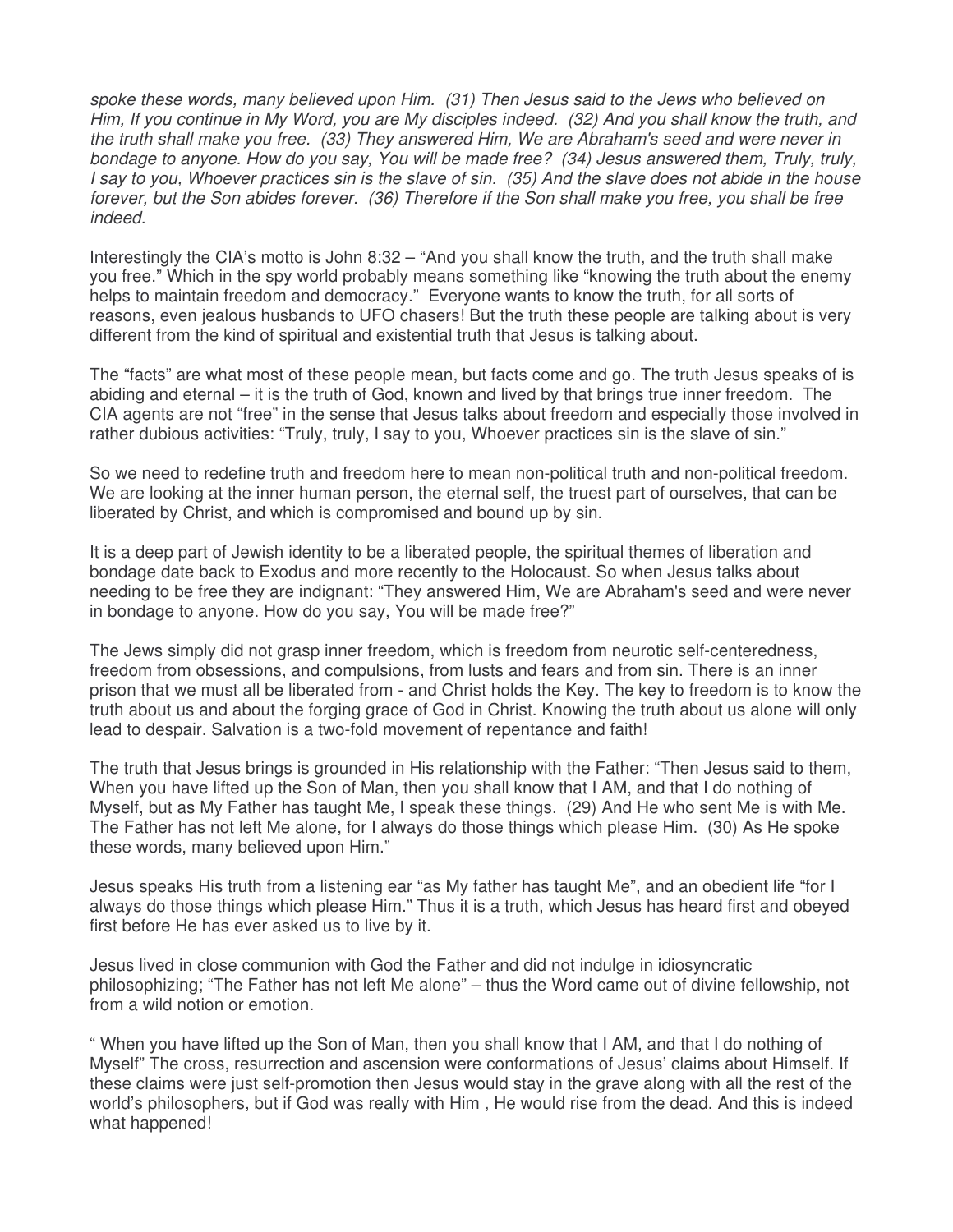When Jesus says something radical such as "I do nothing of Myself" then it is worth probing deeply as to what He really means – for Jesus was certainly not a passive person! The key is 'of Myself" - that is without consulting the Father. God is a Trinity and to put it very simplistically the Trinity is an extremely close team! The Father, Son and Holy Spirit are perpetually in communion over what shall be done. So every step of the way Jesus was consulting the Father and was empowered by the Holy Ghost.

So the Truth that Jesus speaks is an eternal truth that emerges out of communion with the Father and which sets us spiritually free – from sin and other inner afflictions. This is extremely important for the success of inner healing ministries. God can set us free the way no amount of medication or advice can. Deep inside every person is an eternal realm that is the key to the whole personality and when this is strengthened and healed the whole person experiences freedom, wholeness, joy and love.

Paul writes of this glorious inner transformational work of the Holy Spirit:

Ephesians 3:16-19 MKJV That He would grant you, according to the riches of His glory, to be strengthened with might by His Spirit in the inner man; (17) that Christ may dwell in your hearts by faith; that you, being rooted and grounded in love, (18) may be able to comprehend with all saints what is the breadth and length and depth and height, (19) and to know the love of Christ which passes knowledge, that you might be filled with all the fullness of God.

Ephesians 5:18-20 MKJV And do not be drunk with wine, in which is excess, but be filled with the Spirit, (19) speaking to yourselves in psalms and hymns and spiritual songs, singing and making melody in your heart to the Lord; (20) always giving thanks for all things to God the Father in the name of our Lord Jesus Christ,

2 Corinthians 3:17-18 MKJV (17) And the Lord is that Spirit; and where the Spirit of the Lord is, there is liberty. (18) But we all, with our face having been unveiled, having beheld the glory of the Lord as in a mirror, are being changed into the same image from glory to glory, even as by the Lord Spirit.

Thus the truth that Jesus brings us is not mere political factuality but an inner existential and spiritual liberation through the knowledge of God and the power of the Holy Spirit!

## John 8:37-47 Having The Devil For A Father

**John 8:37-47 MKJV** I know that you are Abraham's seed, but you seek to kill Me because My Word has no place in you. (38) I speak what I have seen with My Father, and you, then, do what you have seen with your father. (39) They answered and said to Him, Abraham is our father. Jesus answered them, If you were Abraham's children, you would do the works of Abraham. (40) But now you seek to kill Me, a man who has told you the truth which I have heard beside God; this Abraham did not do. (41) You do the deeds of your father. Then they said to Him, We are not born of fornication; we have one father, even God. (42) Jesus said to them, If God were your father, you would love Me, for I went forth and came from God; for I did not come of Myself, but He sent Me. (43) Why do you not know My speech? Because you cannot hear My Word. (44) You are of the Devil as father, and the lusts of your father you will do. He was a murderer from the beginning, and did not abide in the truth because there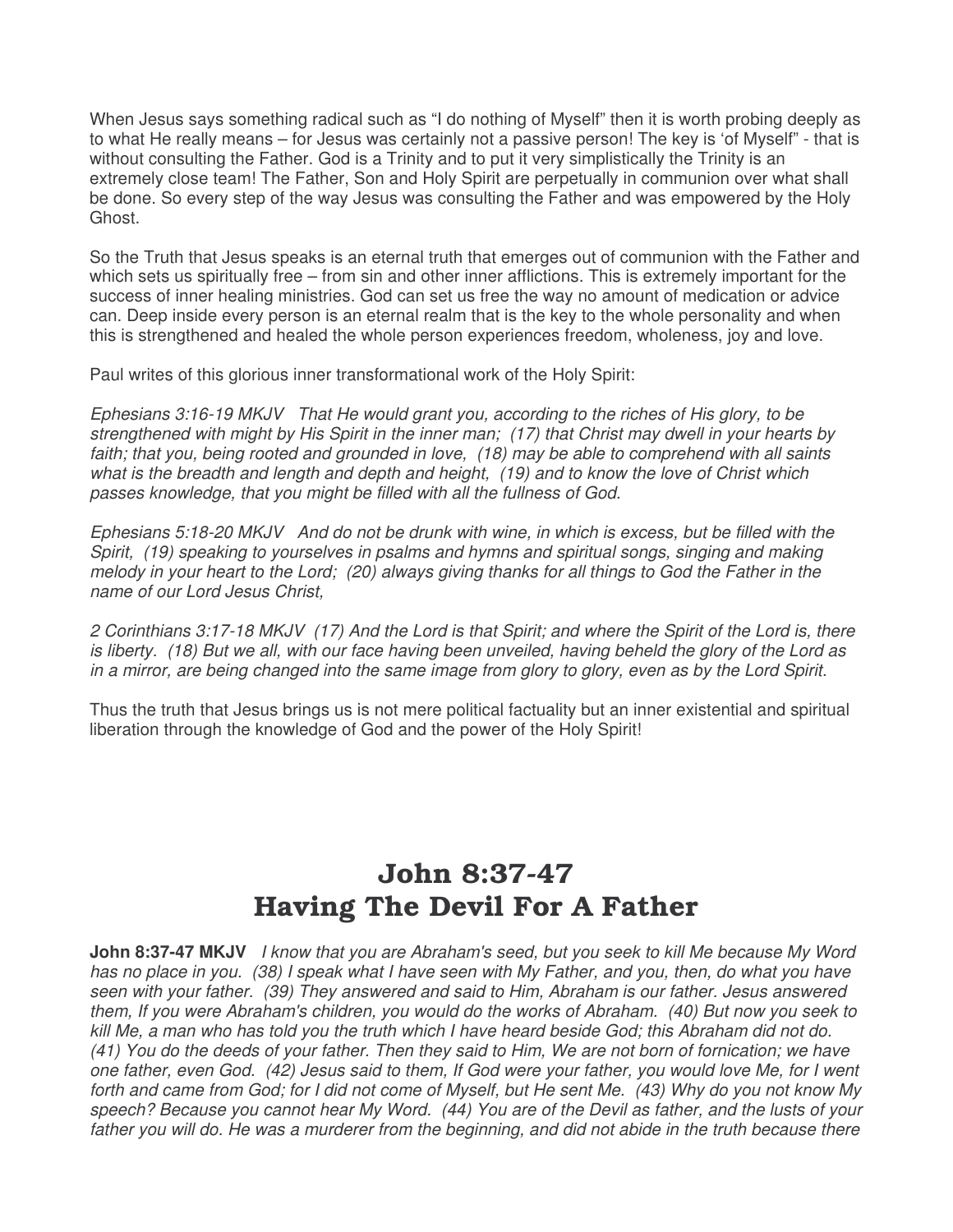is no truth in him. When he speaks a lie, he speaks of his own, for he is a liar and the father of it. (45) And because I tell you the truth, you do not believe Me. (46) Which of you convicts Me of sin? And if I say the truth, why do you not believe Me? (47) He who is of God hears God's Words. Therefore you do not hear them because you are not of God.

There is hardly seeker-sensitive talk! Jesus does not appeal to His audience here but rather rebukes them in the strongest possible terms. As Paul Tournier says Jesus was "Weak with the weak but strong with the strong.". Jesus' direct accusations include the following:

- 1. "You seek to kill Me because My Word has no place in you" (v. 37)
- 2. You are of the Devil as father, and the lusts of your father you will do. (v. 44)
- 3. He who is of God hears God's Words. Therefore you do not hear them because you are not of God. (v. 47)

And not so direct accusations include:

- 4. They were not the true spiritual children of Abraham. (v.39,40)
- 5. They were not children of God. (v. 42)
- 6. They were murderers (v. 37, 40, 44)
- 7. They were liars (v. 44)
- 8. They were unbelievers (v. 43, 45-47)

Now this extraordinary discourse points to a not-so-hidden spiritual reality - that there are both children of God, and children of the Devil. And these two groups represent opposite spiritual principles being active in the lives of men and women in the same location at the same time.

Now there are a number of possible views here – remember Jesus was not speaking to "average" people, to seekers and the like. Jesus was speaking to hardened enemies of the gospel full of hatred and contention. It is possible that the term "sons of the Devil;" only fully applies to those people who have completely refused the grace of God.

Murderous, envious, resentful Cain is the archetype of the sons of the Devil: 1 John 3:12 MKJV Not as Cain who was of the evil one, and killed his brother. And for what did he kill him? Because his own works were evil, and his brother's things were righteous.

#### Judas is often associated with the Devil:

John 6:70-71 MKJV Jesus answered them, Have I not chosen you, the Twelve? And one of you is a devil? (71) But he spoke of Judas Iscariot, the son of Simon; for it was he who was about to betray Him, being one of the Twelve.

John 13:2 MKJV And when supper had ended, the Devil now having put into the heart of Judas Iscariot the son of Simon to betray Him,

John 13:27 MKJV And after the morsel, then Satan entered into him. Then Jesus said to him, What you do, do quickly.

And Paul calls Elyamas the sorcerer a 'son of the Devil;" for opposing the gospel: Acts 13:10 MKJV and said, O son of the Devil, full of all deceit and all craftiness, enemy of all righteousness, will you not stop perverting the right ways of the Lord?

Ananias comes close for his greed: Acts 5:3 MKJV But Peter said, Ananias, why has Satan filled your heart for you to lie to the Holy Spirit, and to keep back part of the price of the land?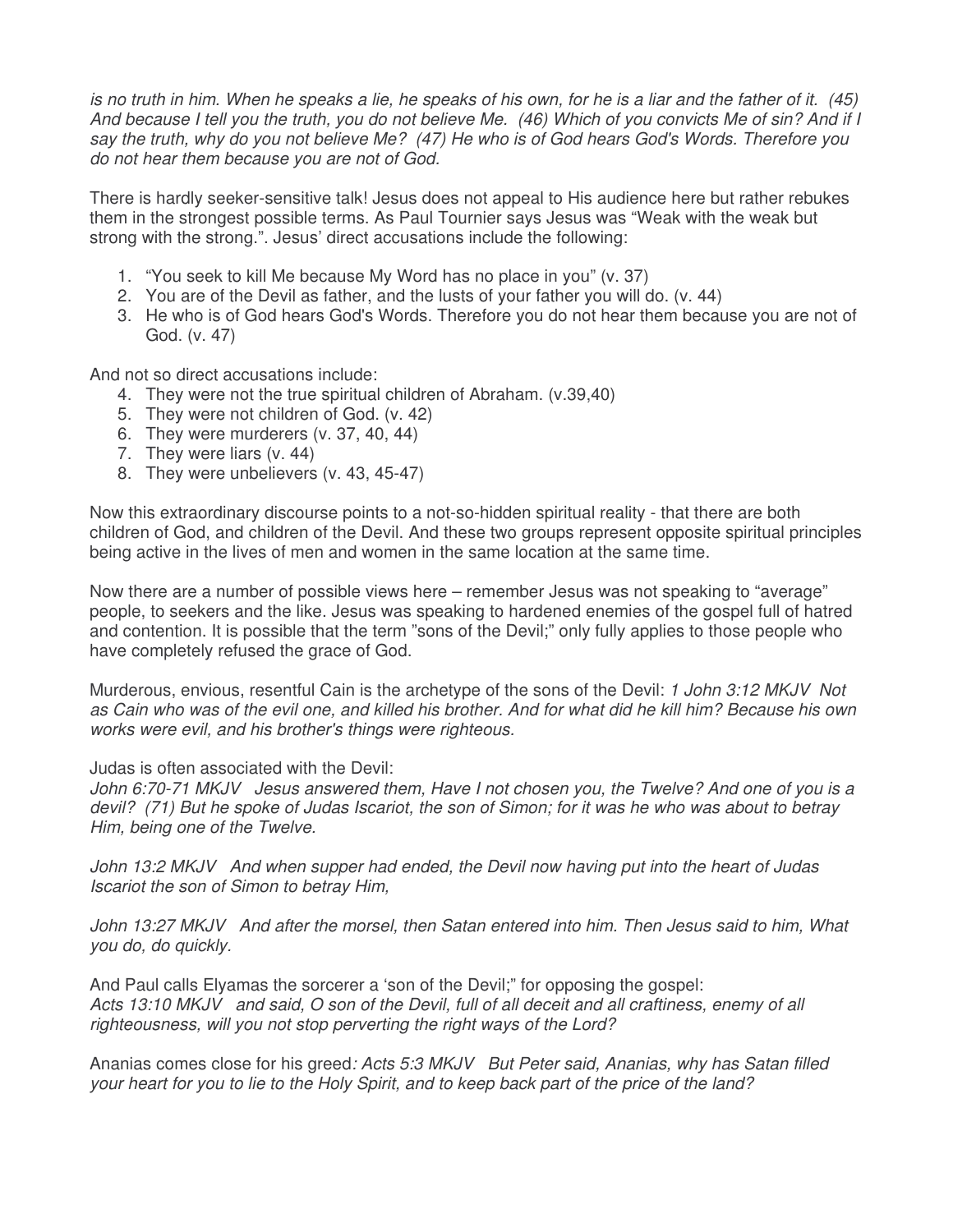And the false apostles certainly fall into this category: 2 Corinthians 11:13-15 MKJV (13) For such ones are false apostles, deceitful workers, transforming themselves into the apostles of Christ. (14) Did not even Satan marvelously transform himself into an angel of light? (15) Therefore it is no great thing if his ministers also transform themselves as ministers of righteousness, whose end shall be according to their works.

Ordinary non-Christians are ensnared by the Devil and held captive by Satan (Ephesians 2;1-3, Hebrews 2;14,15, 2 Timothy 2;26) they are not necessarily in the same category as the more hardened Cain, Judas, the sorcerer Elyamas or the false apostles.

However at the end of the Age it is going to be either / or – you will either be a Son of God or a beastworshipping 'son of the Devil" and this is reflected in the parable of the tares/weeds:

Matthew 13:36-43 CEV After Jesus left the crowd and went inside, his disciples came to him and said, "Explain to us the story about the weeds in the wheat field." (37) Jesus answered: The one who scattered the good seed is the Son of Man. (38) The field is the world, and the good seeds are the people who belong to the kingdom. The weed seeds are those who belong to the evil one, (39) and the one who scattered them is the devil. The harvest is the end of time, and angels are the ones who bring in the harvest. (40) Weeds are gathered and burned. That's how it will be at the end of time. (41) The Son of Man will send out his angels, and they will gather from his kingdom everyone who does wrong or causes others to sin. (42) Then he will throw them into a flaming furnace, where people will cry and grit their teeth in pain. (43) But everyone who has done right will shine like the sun in their Father's kingdom. If you have ears, pay attention!

How do people end up in such a terrible spiritual state and end up totally belonging to the Devil? A number of main causes are suggested:

- 1. Sexual immorality such as certain widows were indulging in: 1 Timothy 5:15 MKJV For some have already turned aside after Satan.
- 2. Unrighteousness especially hatred: 1 John 3:10 MKJV In this the children of God are revealed, and the children of the Devil: everyone not practicing righteousness is not of God, also he who does not love his brother.
- 3. The continual practice of sin: 1 John 3:8 MKJV He who practices sin is of the Devil, for the Devil sins from the beginning. For this purpose the Son of God was revealed, that He might undo the works of the Devil.
- 4. Anger, Resentment and Unforgiveness: Ephesians 4:26-27 MKJV Be angry, and do not sin. Do not let the sun go down upon your wrath, (27) neither give place to the Devil.
- 5. The love of wealth (the undoing of Judas & Ananias): 1 Timothy 6:9-10 CEV People who want to be rich fall into all sorts of temptations and traps. They are caught by foolish and harmful desires that drag them down and destroy them. (10) The love of money causes all kinds of trouble. Some people want money so much that they have given up their faith and caused themselves a lot of pain.

Perhaps it works like this: Person X becomes offended and unforgiving in some way and starts rejecting God, they decide to pursue worldly pursuits instead of church, and run after wealth, as rebellion sets in they indulge in some immorality and to justify it they start denying the faith. The pleasures of sin take hold and soon they are enslaved by it. The truth becomes threatening to their now chosen lifestyle of sin and they start to rail against it, eventually reaching the murderous rage of Cain and of those who crucified Christ.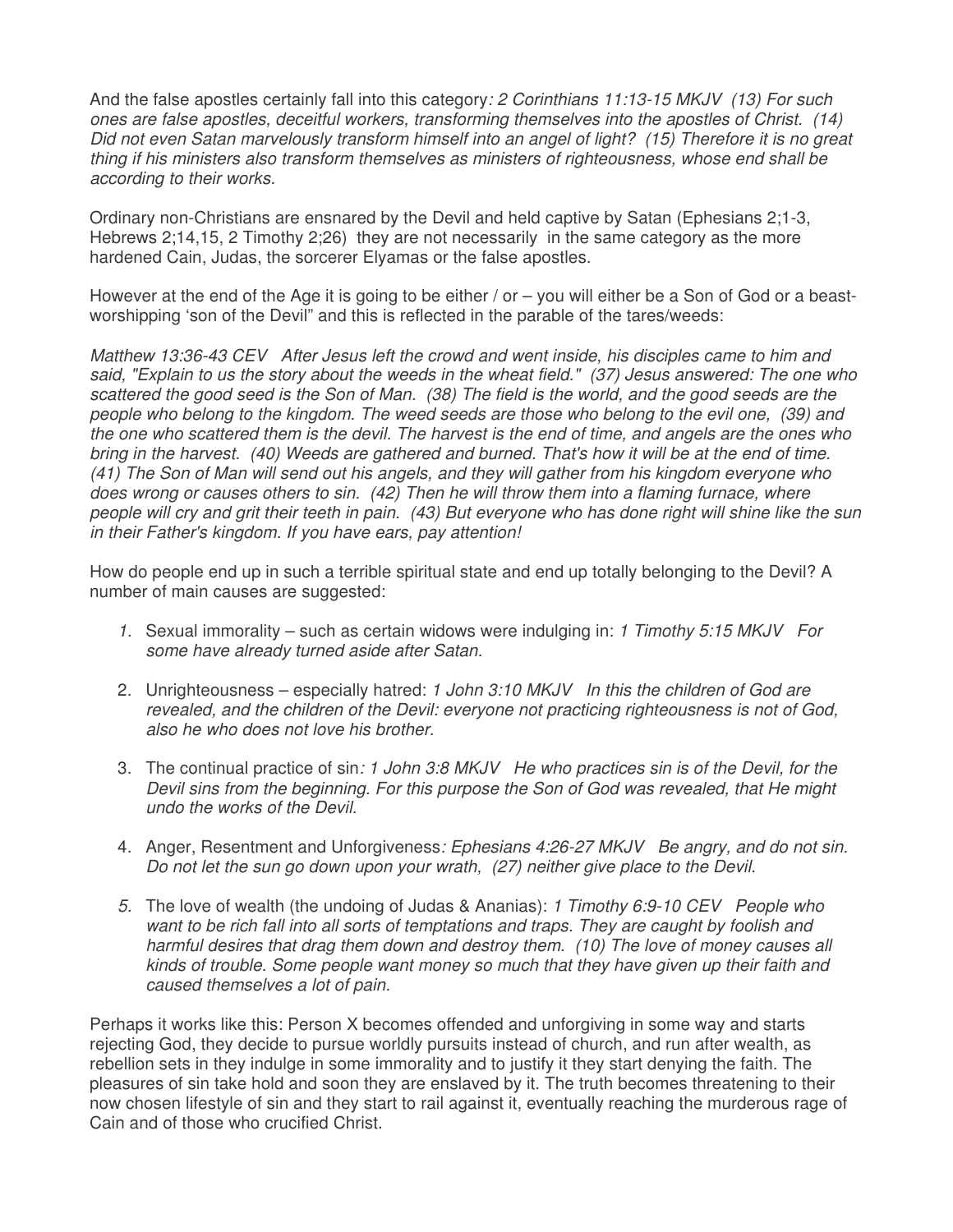This is a dire warning to keep us from resentment, anger and from all forms of sin. But Jesus does give us an encouragement: "He who is of God hears God's Words." If we are listening to God and obeying Him we can be assured that we are "of God"

1 John 2:5 MKJV But whoever keeps His Word, truly in this one the love of God is perfected. By this we know that we are in Him.

1 John 4:6 MKJV We are of God. He who knows God hears us. The one who is not of God does not hear us. From this we know the spirit of truth and the spirit of error.

## John 8:48-53 He Shall Never See Death

**John 8:48-53 MKJV** Then the Jews answered and said to Him, Do we not say well that you are a Samaritan and have a demon? (49) Jesus answered, I do not have a demon, but I honor My Father, and you dishonor Me. (50) And I do not seek My own glory, but there is One who seeks and judges. (51) Truly, truly, I say to you, If a man keeps My Word, he shall never see death. (52) Then the Jews said to Him, Now we know that you have a demon. Abraham and the prophets are dead, and you say, If a man keeps my Word, he shall never taste of death. (53) Are you greater than our father Abraham, who died? And the prophets are dead; whom do you make yourself?

The Jews are now thoroughly insulted since, as we saw yesterday, Jesus had called them "sons of the Devil" and plainly said that they did not know God. So they "up the ante" with: "Do we not say well that you are a Samaritan and have a demon?" By Samaritan they probably mean "heretic/schismatic" for they knew quite plainly that Jesus was of Jewish descent. A Samaritan, in Jewish theological parlance, was a heretic, schismatic, an excommunicated person with no inheritance in the Temple (Ezra 4:3, 6:12) or in Jerusalem (Nehemiah 2:20), whose prayers were an abomination and who played fast and loose with the Law. Thus Jesus was being accused of being a demon-possessed heretic.

Jesus is often accused of being demonic (Matthew 9:34, 12:24, Mark 3:22,30, Luke 11:15, John 7:20, 10:20) as is also John the Baptist (Matthew 11:18) and if I remember my Church history just about every Reformer or revivalist or bringer of change has received the same appellation.

In the New Testament there are two common terms the first is simply "has a demon' with the common verb "exo" (ech-o) which is about the same meaning as the English expression "having a cold" or "having a fit". The second is "demonized" (Kg: daimonizomai) and this represents the state someone is in after having a demon. The terms seem to be interchangeable. So the person who "has a demon" is by definition a "demonized one".

In verse 49 Jesus points out they are dishonoring him, not for any supposed sin (of which they had just tacitly admitted could find none see John 8:46), but for His obedience to the Father! He brought glory to the Father and for this they wished to kill Him!

Jesus then goes on to say: "And I do not seek My own glory, but there is One who seeks and judges." In other words Jesus did not seek to attach "value" to Himself by seeking glory or status or social position, instead He left His value as a person to the judgment of God. God "seeks and judges'. God seeks people to lift up and honor. God also seeks out the wicked to punish them. Our value is not our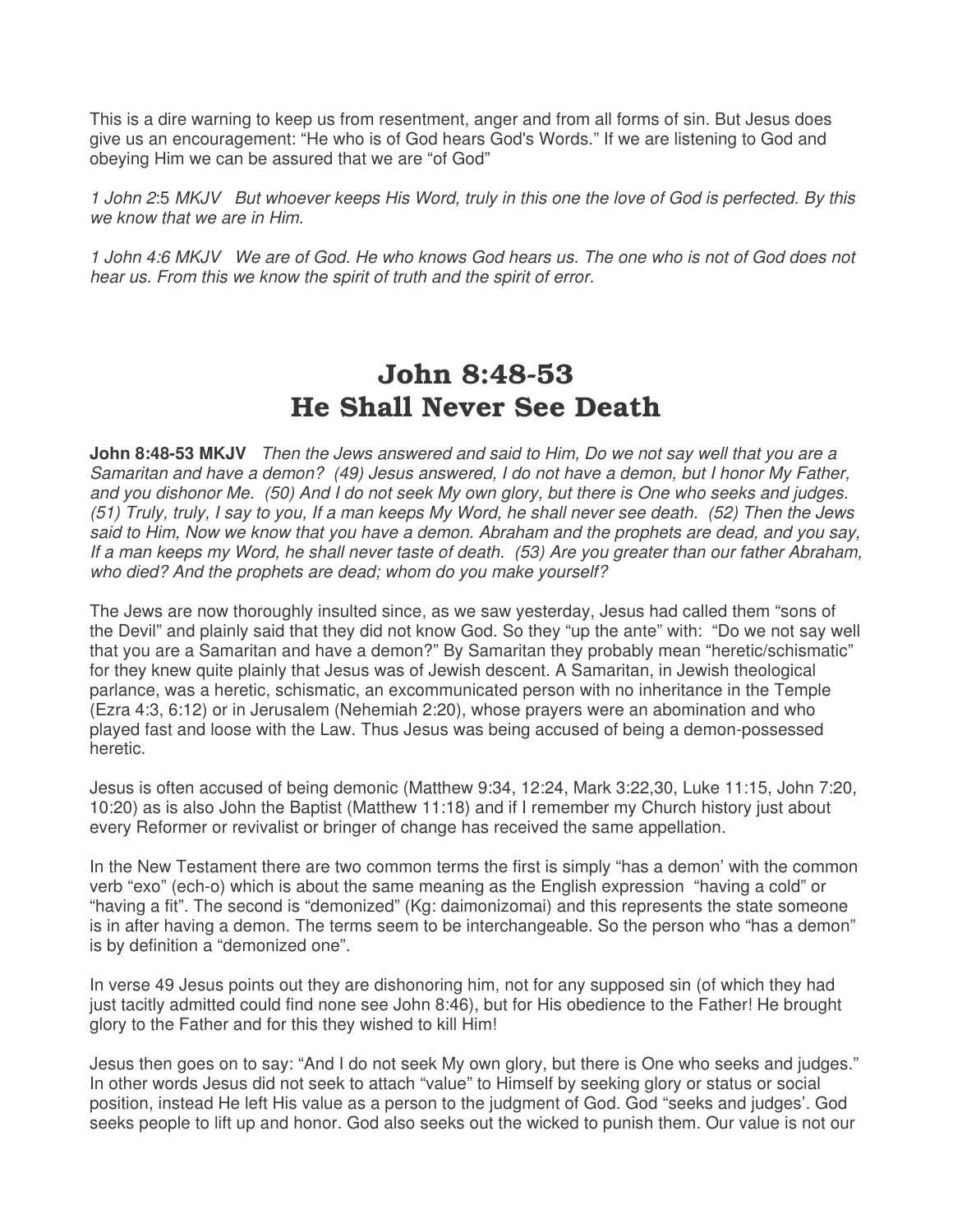concern. To aim for status is to go astray. Instead we should aim to bring "honor to the Father" and leave the attribution of value up to Him!

Jesus suddenly moves from judgment to eternal life and says: "Truly, truly, I say to you, If a man keeps My Word, he shall never see death." Is this a promise that good people will not see death but instead be like Enoch or Elijah and be taken up alive into heaven? The answer can be posed as two questions a) Did Jesus keep God's Word? (Yes) b) Did Jesus "see death" ? (Yes He died on the cross!) So physical death is not prevented by virtue – otherwise Jesus would not have died! The reference here is to spiritual death, loss of being, loss of continued consciousness, growth as a person and connection with God and with love.

Jesus' death and resurrection tells us that consciousness continues beyond the grave. Even while physically dead He was still conscious and went and preached to spirits that were in prison – these spirits were also dead, had been dead for thousands of years since Noah, and yet were also capable of hearing the gospel. (1 Peter 3:18-20)

Eternal death is the agonizing disintegration and corruption of being and consciousness in Hell. Eternal life is the constant growth of one's being and one's consciousness in love and grace both now, and later on in Heaven.

In verse 52 and 53 the Jews take the statement of Jesus literally and say that Abraham and the prophets were dead so how can He say that the obedient do not see death. However on another occasion Jesus had also answered this question using one of the best-known texts in the Jewish scriptures- God speech to Moses at the burning bush:

Matthew 22:31-33 MKJV But regarding the resurrection of the dead, have you not read that which was spoken to you by God, saying, (32) "I am the God of Abraham, and the God of Isaac, and the God of Jacob?" God is not the God of the dead, but of the living. (33) And when the crowd heard this, they were astonished at His doctrine.

The force of this passage is that when God said this Abraham, Isaac and Jacob had been dead for over 400 years! So if God was "the God of the Living" then they were still living 400 years later, as active conscious beings in heaven with God. In fact Moses himself comes back after being dead for some 1400 years for a chat with Jesus on the Mount of Transfiguration! (Mark 9:4,5).

The Bible does not teach reincarnation, Moses continued to exist and did not reincarnate as Jesus or anyone else. Neither was John the Baptist a reincarnation of Elijah as Elijah also appeared to Jesus on the Mount of Transfiguration! (Mark 9:4,5). The Bible teaches complete continuity of consciousness and hints at a grand expansion of consciousness especially after the final resurrection.

1 Corinthians 13:12 MKJV (12) For now we see in a mirror dimly, but then face to face. Now I know in part, but then I shall fully know even as I also am fully known. 1 Corinthians 15:35-58 tells us that Christians become immortal, spiritual beings of great glory, in the image and nature of Jesus Christ!

There is no annihilation and there is no reincarnation. Those who 'keep My Word" continue as immortal, imperishable, spiritual beings of great power and glory, sons of God and citizens of heaven and "brothers" of Jesus Christ!

#### John 8:54-59 Before Abraham Was – I Am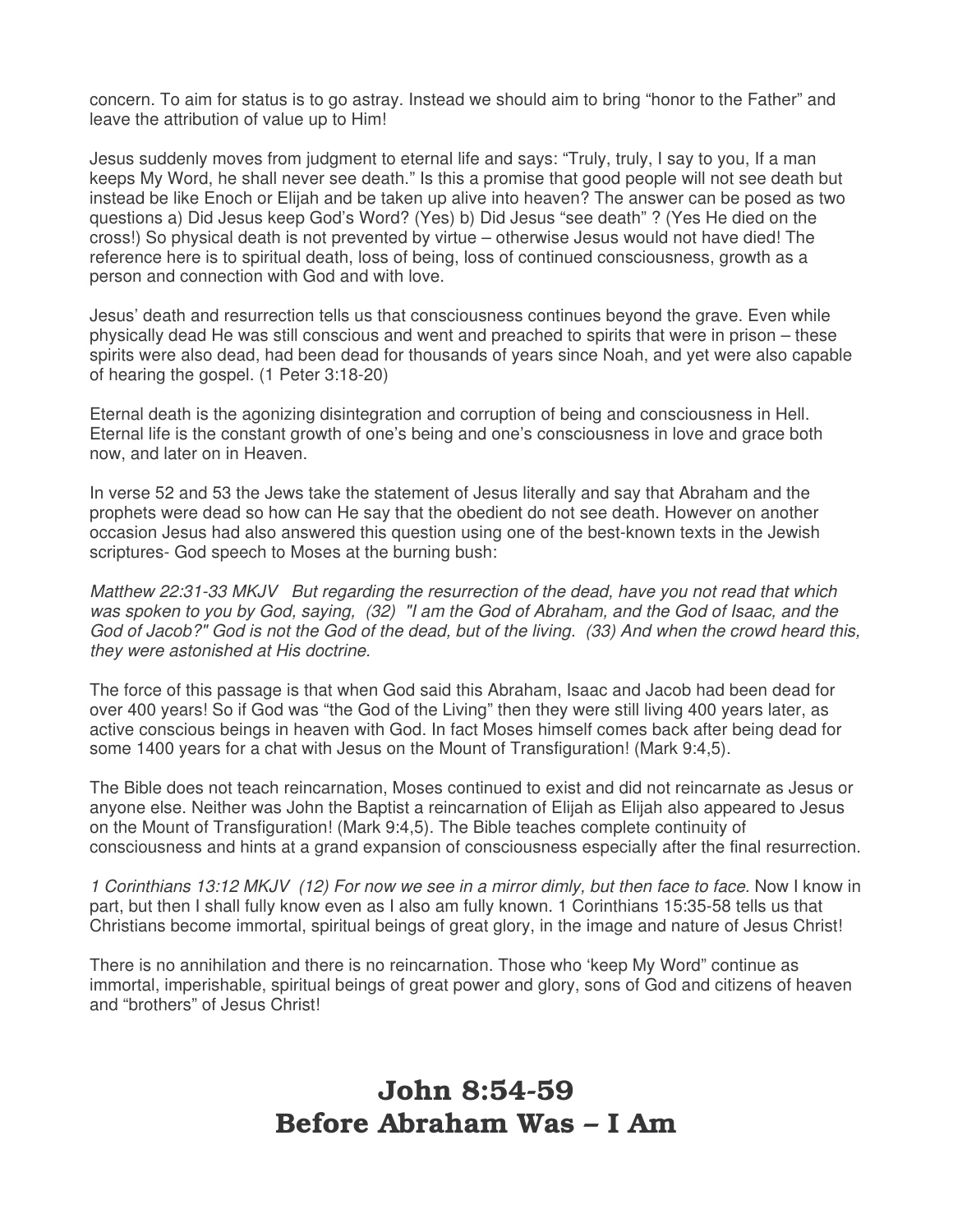**John 8:54-59 MKJV** Jesus answered, If I glorify Myself, My glory is nothing; it is My Father who glorifies Me, of whom you say that He is your God. (55) Yet you have not known Him, but I know Him. And if I should say I do not know Him, I would be a liar like you. But I know Him and I keep His Word. (56) Your father Abraham rejoiced to see My day, and He saw and was glad. (57) Then the Jews said to Him, You are not yet fifty years old, and have you seen Abraham? (58) Jesus said to them, Truly, truly, I say to you, Before Abraham came into being, I AM! (59) Then they took up stones to throw at Him. But Jesus hid Himself and went forth out of the temple, going through the midst of them, and passed on by.

"Jesus answered, If I glorify Myself, My glory is nothing; it is My Father who glorifies Me, of whom you say that He is your God. " Jesus now directly equates "the father" with God, with YHWH. He also says the father is NOT truly the God of the Jewish religionists. They thought they were worshipping the true God but in fact they were 'liars"(v. 55). They had not a clue about who God the Father was like and what He really wanted from them – which was repentance, humility, mercy and justice.

Many people are sure they are serving God, when in fact they are wicked. This includes terrorists, suicide bombers, the IRA, lynch mobs, and those who kill abortion clinic doctors. Many bible-believing people run cults such as the Branch Davidians. They are SURE that they serve God the father, but they are in fact serving the Devil. In fact, as we saw two days ago they are literally "sons of the Devil".

How can we be sure that we are not among them? How can we be sure that we are not like a sincere Pharisee in Jesus' day? The small epistle of 1 John uses the words "of God" / "not of God" some 30 times and "of the Devil" / "of the evil one" at least three times. It is a manual for spiritual discernment and helping us to know what is "of God" and what isn't and tells us to "test the spirits to see whether they are of God. (1 John 4:1-3)

There are four main tests: (1) Practical Love (2) A Lifestyle Of Consistent Ethical Righteousness (3) Correct Basic Doctrine and (4) The Indwelling of the Holy Spirit. Basic doctrine includes the Incarnation, Jesus being the Son of God and the Blood (the Cross & Resurrection). There are also strong warnings against worldliness and numerous exhortations to a simple New Testament lifestyle. Most cults go wrong on at least one, and often two or more of these four points.

We need to stop and check to see if we are in the faith. Are we loving or are we filled with resentments? Are we righteous or do we disobey some of God's commandments without blinking? Are we in agreement with correct basic doctrine such as the Nicene Creed? Are we conscious of the indwelling of God's Holy Spirit? Having one or two is not enough – for instance we cannot say " I believe the Bible, I just hate everything that moves!" and be a true Christian and worshipper of God the Father.

Jesus then confronts the Jews by contrasting His walk with God, with their own. "Yet you have not known Him, but I know Him. And if I should say I do not know Him, I would be a liar like you. But I know Him and I keep His Word." Jesus is utterly committed to telling the Truth – even when that Truth is so "in your face" and insulting. Jesus knew God and was going to say so, even if they didn't like it, because it was true. By contrast the Jews were "liars" because they said they knew God – but they did not.

Jesus saw these kinds of liars – that is people falsely claiming to know God, as a real problem and taught against them often. One passage in Matthew stands out:

Matthew 7:15-23 MKJV Beware of false prophets who come to you in sheep's clothing, but inwardly they are ravening wolves. (16) You shall know them by their fruits. Do men gather grapes from thorns, or figs from thistles? (17) Even so every good tree brings forth good fruit; but a corrupt tree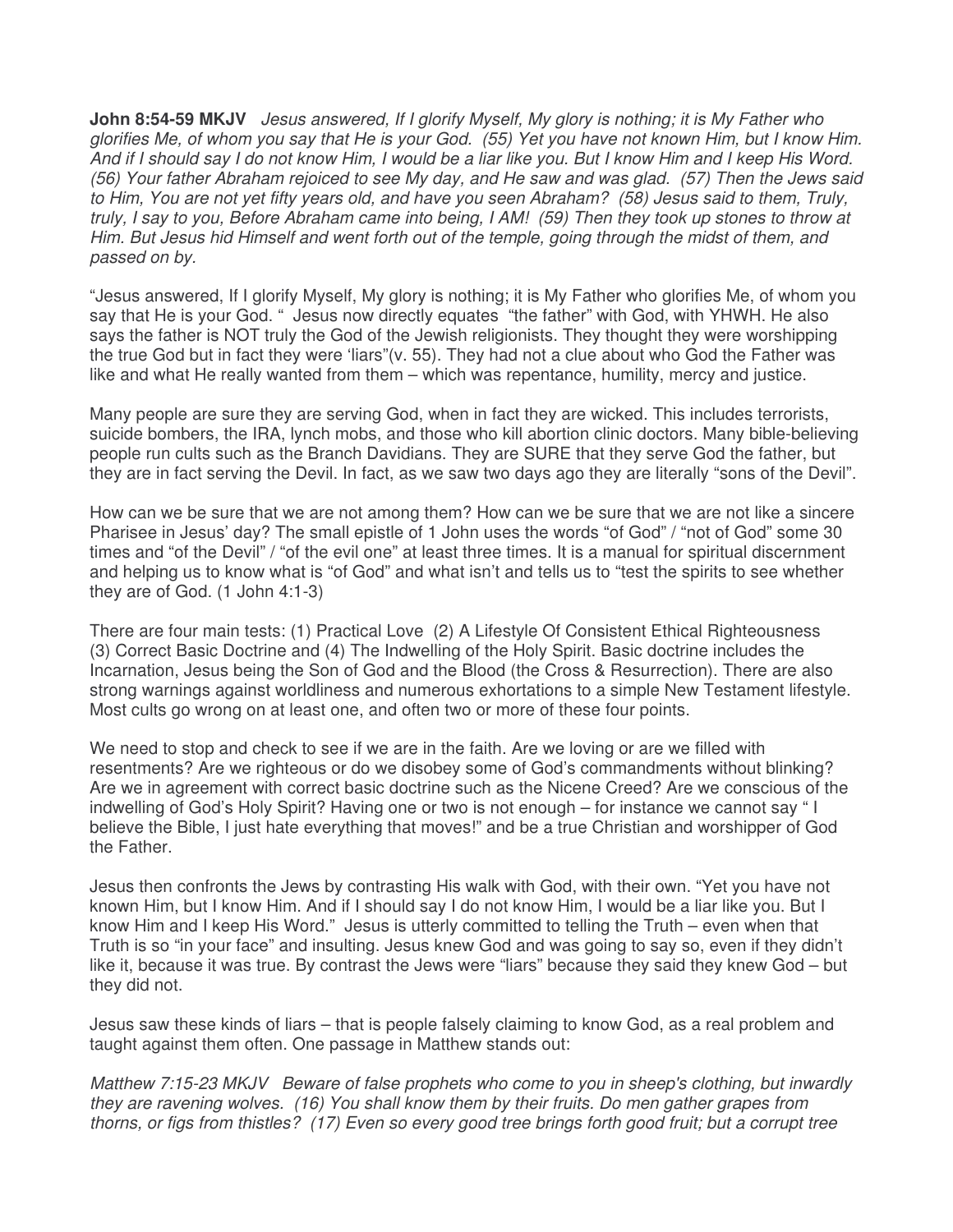brings forth evil fruit. (18) A good tree cannot bring forth evil fruits, nor can a corrupt tree bring forth good fruit. (19) Every tree that does not bring forth good fruit is cut down and thrown into the fire. (20) Therefore by their fruits you shall know them. (21) Not everyone who says to Me, Lord! Lord! shall enter the kingdom of Heaven, but he who does the will of My Father in Heaven. (22) Many will say to Me in that day, Lord! Lord! Did we not prophesy in Your name, and through Your name throw out demons, and through Your name do many wonderful works? (23) And then I will say to them I never knew you! Depart from Me, those working lawlessness!

People can claim to do miracles and cast out demons and prophesy and still not know God. The sign of really knowing God is love and good fruits. People who really know God are simple, meek, humble, holy folk who are full of love, joy, peace and patience.

1 John 4:7-8 MKJV Beloved, let us love one another, for love is of God, and everyone who loves has been born of God, and knows God. (8) The one who does not love has not known God. For God is love.

1 John 2:3-6 MKJV And by this we know that we have known Him, if we keep His commandments. (4) He who says, I have known Him, and does not keep His commandments, is a liar, and the truth is not in him. (5) But whoever keeps His Word, truly in this one the love of God is perfected. By this we know that we are in Him. (6) He who says he abides in Him ought himself also to walk even as He walked.

Jesus then moves to make yet another amazing claim that he knew would only further infuriate His opponents: "Your father Abraham rejoiced to see My day, and He saw and was glad." This is saying that Abraham was in favor of Jesus and by implication not in favor of the Pharisees! John frequently portrays Jesus as the One who was truly carrying on the true Abrahamic faith. Abraham rejoiced to see Jesus because Jesus and Abraham were in true spiritual agreement.

"Then the Jews said to Him, You are not yet fifty years old, and have you seen Abraham?" This passage gives us some clue to Jesus' age "not yet fifty". In fact he was probably "around 33" in which case it is puzzling why they said "not yet 40" – the age of Jewish eldership. Some manuscripts in fact do read forty. Fifty was the age of seniority and of priestly retirement. According to Gill, a Methurgeman, or an interpreter in a congregation, was not chosen under fifty years of age.

Jesus then adds fuel to the fire with: "Jesus said to them, Truly, truly, I say to you, Before Abraham came into being, I AM!" Jesus is claiming His eternal pre-existence, as the eternal Son of God, and the One who co-existed with the Ancient of Days. The use of I AM – the equivalent of the name YHWH is part of this claim. He knows the father because He has always been with him, since before the Creation of the world. (John 1:1-3, Colossians 1: 15-20, etc).

"Then they took up stones to throw at Him. But Jesus hid Himself and went forth out of the temple, going through the midst of them, and passed on by." As they go to find some stones Jesus slips away. No further dialogue was possible; they would not listen.

1 John 4:6 MKJV We are of God. He who knows God hears us. The one who is not of God does not hear us. From this we know the spirit of truth and the spirit of error.

#### John 9:1-7 Who Sinned?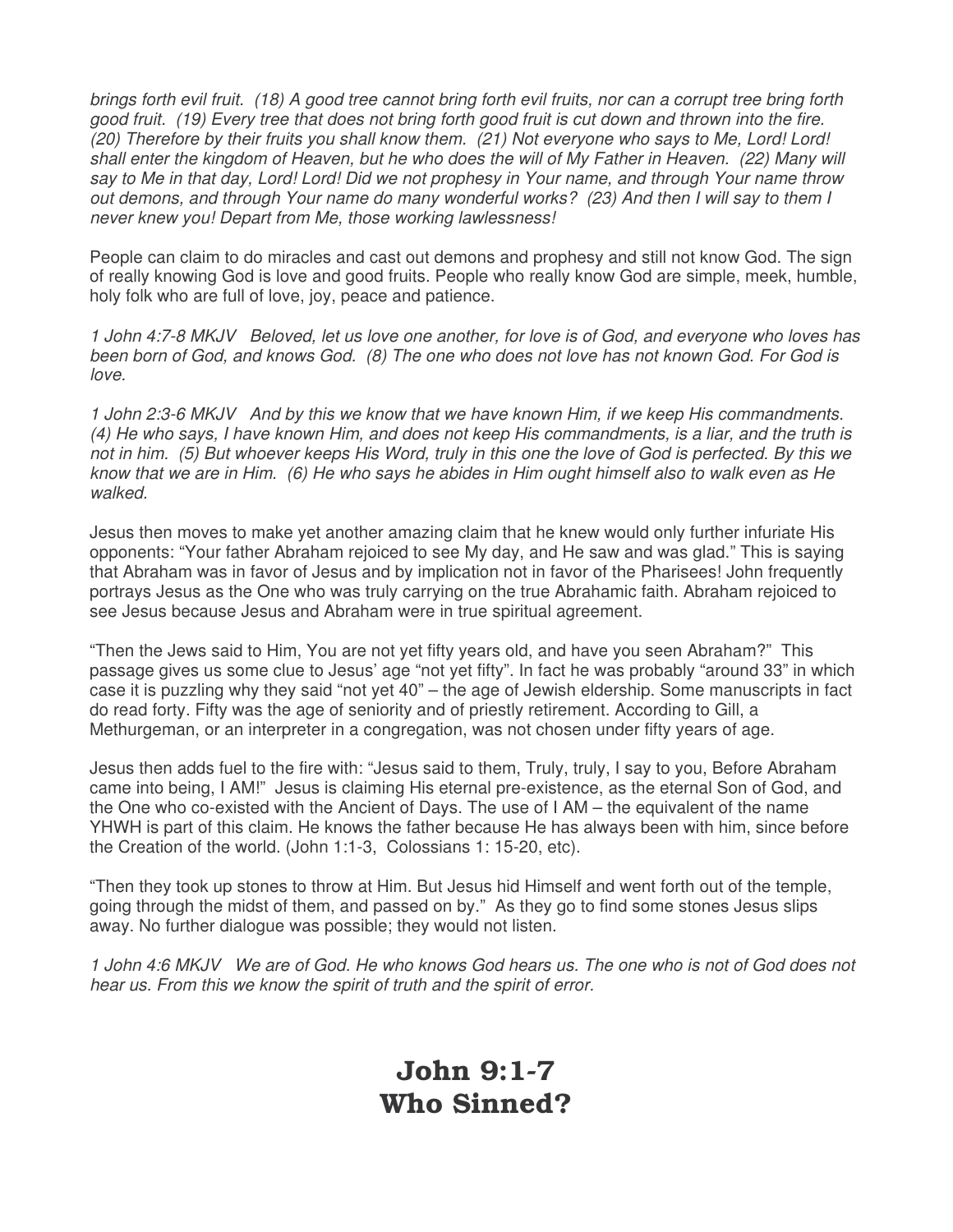**John 9:1-7 HCSB** As He was passing by, He saw a man blind from birth. (2) His disciples questioned Him: "Rabbi, who sinned, this man or his parents, that he was born blind?" (3) "Neither this man nor his parents sinned," Jesus answered. "This came about so that God's works might be displayed in him. (4) We must do the works of Him who sent Me while it is day. Night is coming when no one can work. (5) As long as I am in the world, I am the light of the world." (6) After He said these things He spit on the ground, made some mud from the saliva, and spread the mud on his eyes. (7) "Go," He told him, "wash in the pool of Siloam" (which means, "Sent"). So he left, washed, and came back seeing.

Jesus is trying to illustrate a new paradigm here. He is trying to break the tight linkage between personal piety and personal prosperity. The old Jewish ethical paradigm went a bit like this: "Good people have good lives, bad people have bad lives, therefore if you have a bad life, you must be a bad person. If you were born blind and suffered as a beggar all your life then some terrible sin must have been perpetrated by you or by your parents."

Jesus says: "No-one sinned" There is no connection. There is no explanation, but there will be a good outcome – the glory of God.

There is no ready explanation for most of life's sufferings - such as Job's suffering or this man being born blind. I became an epileptic at the age of three and it profoundly affected my life up until the age of 40 when I was healed. Why did the Lord "allow this" – was it because of my sins or my parents sins or to teach me some lesson? I don't know and I may never know this side of glory.

We expect our sufferings to have an explanation and we expect that the explanation will (a) seem fair and reasonable to us (b) be evident to us. But the Scriptures do not promise us reasons; instead they promise us outcomes – which is even better. God does not promise that we will understand our suffering, but God does promise that it will work a "surpassing weight of glory" for us:

2 Corinthians 4:16-17 HCSB (16) Therefore we do not give up; even though our outer person is being destroyed, our inner person is being renewed day by day. (17) For our momentary light affliction is producing for us an absolutely incomparable eternal weight of glory.

1 Peter 1:6-9 HCSB You rejoice in this, though now for a short time you have had to be distressed by various trials (7) so that the genuineness of your faith--more valuable than gold, which perishes though refined by fire--may result in praise, glory, and honor at the revelation of Jesus Christ. (8) You love Him, though you have not seen Him. And though not seeing Him now, you believe in Him and rejoice with inexpressible and glorious joy, (9) because you are receiving the goal of your faith, the salvation of your souls.

1 Peter 5:8-10 HCSB Be sober! Be on the alert! Your adversary the Devil is prowling around like a roaring lion, looking for anyone he can devour. (9) Resist him, firm in the faith, knowing that the same sufferings are being experienced by your brothers in the world. (10) Now the God of all grace, who called you to His eternal glory in Christ Jesus, will personally restore, establish, strengthen, and support you after you have suffered a little.

Romans 8:17-18 HCSB and if children, also heirs--heirs of God and co-heirs with Christ--seeing that we suffer with Him so that we may also be glorified with Him. (18) For I consider that the sufferings of this present time are not worth comparing with the glory that is going to be revealed to us.

All of these verses above promise certain outcomes – but do not give personal explanations for individual suffering. Our suffering is simply part and parcel of life as Christians in a fallen world - which is largely under the power of an evil being called the Devil (1 John 5:18,19).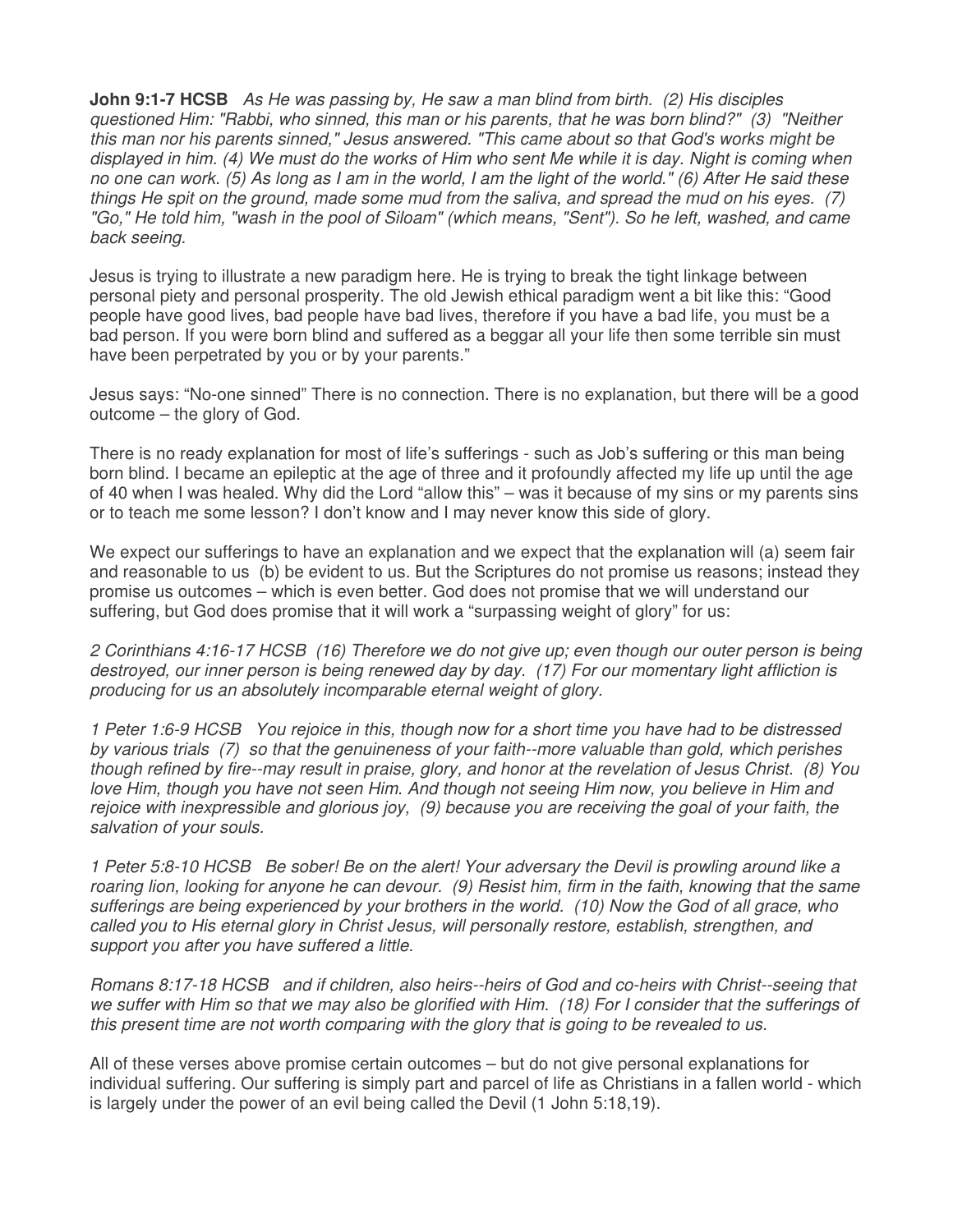At a deeper level Jesus is saying that undeserved suffering is common. The blind man did not deserve his condition – it was not his sin, or the sin of his parents. There was no moral reason for it. No matter how foolish people may be they do not deserve to be raped, kidnapped or murdered. And no child deserves to be hit by a car, even if he was determined to play on the road! A lot of human suffering is way out of proportion to the mistake that caused it. Someone dives into a swimming pool at the wrong angle, and hits their head on the bottom and drowns. A tiny mistake with a terrible consequence – and such things are common (especially with medical errors). And of course our suffering can be caused entirely by the careless, irrational or evil acts of others.

Since the vast bulk of human suffering is undeserved in part or in whole we have to find a new theology of suffering unconnected to our personal merit. Personal merit does not get us into Heaven nor does it save us from pain in this life – just look at the life of Paul or the crucifixion of Christ! Grace through faith gets us into Heaven and grace through faith gives meaning and resonance to our sufferings and yes, reward for our sufferings – as we saw in the passages above.

"This came about so that God's works might be displayed in him." Why was I an epileptic? Perhaps so the works of God could be displayed in me! Perhaps so the angels could glory in what God did in making a servant of God out of such a person - and finally the glory of the healing and restoring. God has done a mighty and glorious work in Joni Eareckson-Tada and Helen Keller and many others.

Jesus then says that good works can help alleviate suffering: "We must do the works of Him who sent Me while it is day. Night is coming when no one can work." Jesus addressed suffering, He healed it, removed it exorcised it and brought it to an end.

1 John 3:8 HCSB The Son of God was revealed for this purpose: to destroy the Devil's works.

The 'we must do" invites us to join Jesus in His work of ending suffering. In fact those who make no effort to alleviate suffering are sentenced to endure it forever:

Matthew 25:41-46 HCSB Then He will also say to those on the left, 'Depart from Me, you who are cursed, into the eternal fire prepared for the Devil and his angels! (42) For I was hungry and you gave Me nothing to eat; I was thirsty and you gave Me nothing to drink; (43) I was a stranger and you didn't take Me in; I was naked and you didn't clothe Me, sick and in prison and you didn't take care of Me.' (44) "Then they too will answer, 'Lord, when did we see You hungry, or thirsty, or a stranger, or without clothes, or sick, or in prison, and not help You?' (45) "Then He will answer them, 'I assure you: Whatever you did not do for one of the least of these, you did not do for Me either.' (46) "And they will go away into eternal punishment, but the righteous into eternal life."

"As long as I am in the world, I am the light of the world." – Jesus is the healing light of the world.

The unusual method of healing follows: "After He said these things He spit on the ground, made some mud from the saliva, and spread the mud on his eyes. "Go," He told him, "wash in the pool of Siloam" (which means "Sent"). So he left, washed, and came back seeing." Go and be a sent-one and you will see! How often we go out on Christ's wok with "mud on our eyes' and come back seeing life far more clearly! The first thing the man would have seen as he washed the mud off his eyes - was his own reflection in the pool of water! When we do God's work we come to an accurate and true sense of our own identity.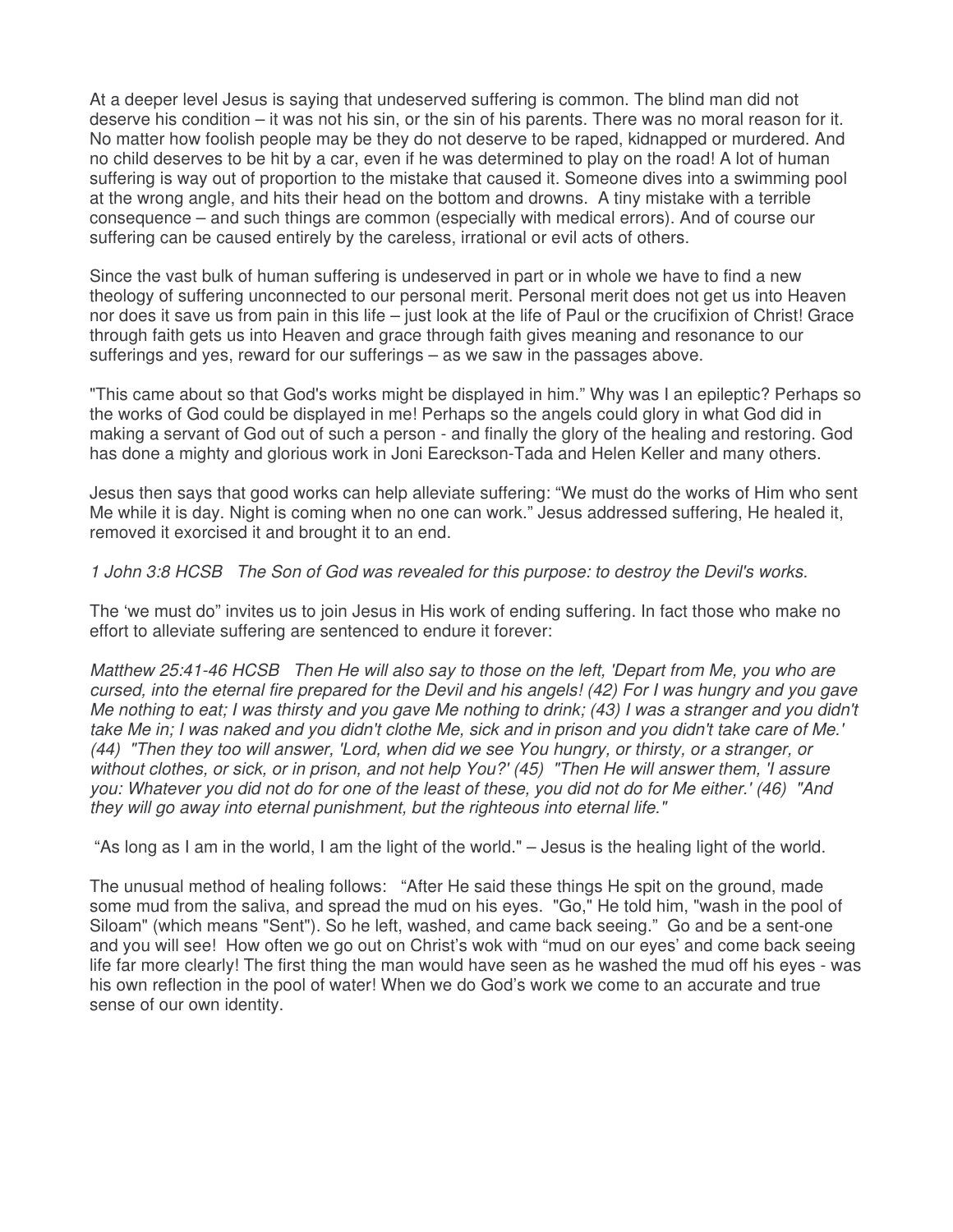## John 9:8-12 I Am The One!

**John 9:8-12 HCSB** His neighbors and those who formerly had seen him as a beggar said, "Isn't this the man who sat begging?" (9) Some said, "He's the one." "No," others were saying, "but he looks like him." He kept saying, "I'm the one!" (10) Therefore they asked him, "Then how were your eyes opened?" (11) He answered, "The man called Jesus made mud, spread it on my eyes, and told me, 'Go to Siloam and wash.' So when I went and washed I received my sight." (12) "Where is He?" they asked. "I don't know," he said.

The once blind–man had to keep saying, "I'm the one!" because no one would believe the mighty change that had occurred to him. They thought he was 'just a normal person" and not the recipient of a miracle.

We need to cry out: I am the one God saved, I am the one God healed, I am the one who has been transformed and made whole! After healing, we are made "normal' just like anyone else and there is no sign on us that says: "a mighty miracle was done here".

You see God hides His miracles! The leper is made clean and just looks like a normal man. Lazarus rises from the grave and walks around like any other man. The drunkard becomes sober and goes and gets a normal job in the gas station. The child is healed from the fever and goes out and plays ball. At the end of all God's miracles is a "normal" person, someone no different from anyone else. We would almost expect someone who received a miracle to have a shiny halo, or at least a tag saying: "a miracle happened here". But God is too humble for that!

Most miracles do not take us from sickness to superman. They just return us to our place in society and in ministry.

Normality may be the greatest miracle of all. Some figures just came out saying that 46% of Americans will have a mental illness at some point in their life and 26% have had a severe mental illness in the past twelve months. Nearly everyone feels somewhat weird inside.

God seems to want a world full of normal functioning people who "take up their mat and walk", who live independent lives and contribute to society. He does not seem to want "miracle junkies" who turn to God for "miracles" to solve ordinary problems they should be solving themselves. God's aim is to produce loving maturity, wisdom and strength, in His sons and daughters. If healing is needed, for this to happen then we can ask Him for a miracle, if just our own effort is needed for this to happen – then we should get to work.

Many people have come to me with great inner pain and anxiety and after a few session of inner healing, much to their surprise they just "feel normal". The pain is gone, the anxiety is relieved etc. And they are often mildly disappointed! Normal was not what was expected, generally ecstasy or some other holy pious feeling is expected as the result of healing. However true healing leaves us solid, strong, wise., balanced, with inward poise and perception and feeling just a normal sane person going about life as it should be gone about.

It is surprising how MANY people have experienced healings, dreams, visions, and the like. Not every day, but once or twice in their life or even more. "Oh that is just when I was healed of my back problem when the pastor prayed for me." Is a common type of response – and they probably even forgot to tell the pastor!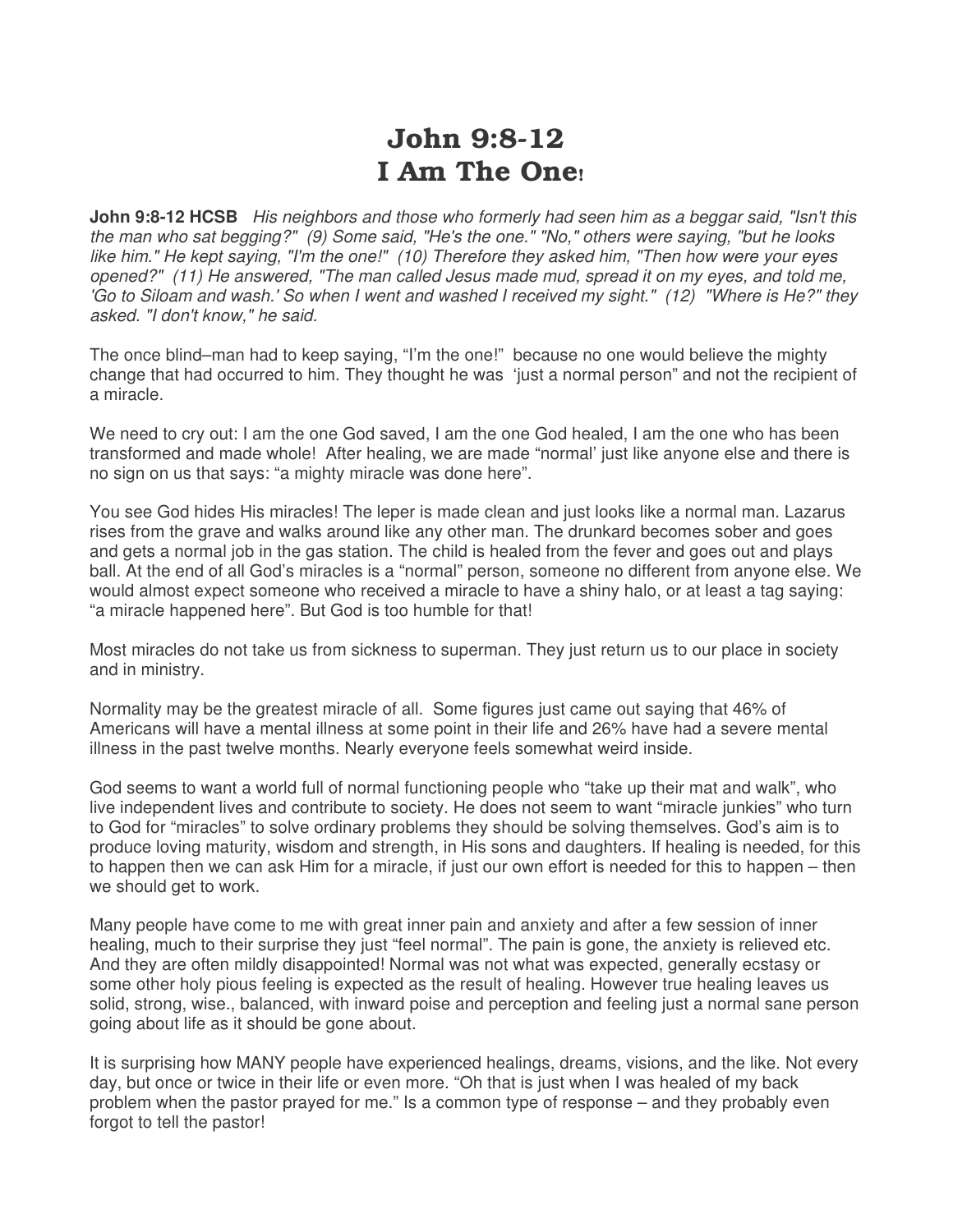After the miracle – the man stopped begging! He used to sit begging, but now no more. After a life of blindness he now had to go out and learn new skills and perhaps work in the field. Miracles end something, that is why some people do not want them, an identity is lost, a place, an occupation a "sitting' somewhere. Miracles often lead to increased responsibility – when Paul was knocked off his horse and then healed of his blindness, it was so he could become an apostle.

"The man called Jesus" - Jesus means Savior and he saves us from sin and sickness and death. At this point the once-blind man had no theology, he did not even call Jesus a prophet or a rabbi, but he was still healed. It was only later in the chapter, when Jesus meets him that he comes to faith. This tells us that a right heart is more important than right theology when it comes to seeing God at work.

"So when I went and washed I received my sight." So when I went, and washed, I received. If we want to receive God's blessing we must follow his instructions. Naaman, the leper who was a Syrian general was told to wash seven times in the Jordan. He felt belittled by the instruction but he was persuaded to obey, and his obedience brought the blessing. Many of God's promises are contingent on certain instructions "Seek and ye shall find…" (Matthew 7;7) "Confess your sins to one another that you may be healed (James 5:16) repent and turn back …so that times of refreshing may come..(Acts 3:19). You must follow the instruction if you want the blessing.

"The Pool of Siloam..' why not wash off the mud with "any old water" perhaps from a pool by the side of the road? Certainly the Pool of Siloam was noted for its water, but perhaps Jesus wanted him to go to a place associated with the history of Jerusalem. God's instructions can be very, very specific. 1 Kings 13 tells the story of a prophet who was told by God not to "eat bread, or drink water, or go back by the way he came". When another prophet tricked him into disobeying this he was killed by a lion!

God's instructions are not open to our interpretation. We are simply to do what God says – and not make any convenient substitutions! If God says "go to China" we cannot substitute Greenwich Village instead. If God says "bible college" we cannot substitute Harvard.

The once-blind man is a very honest person. He never makes anything up and he sticks by his guns the whole chapter. He is absolutely factual, and when he does not know – he says so. I like him and I think Jesus liked him too!

# John 9:13-16 Being Easily Offended

**John 9:13-16 MKJV** They brought him who once was blind to the Pharisees. (14) And it was a Sabbath when Jesus made the clay and opened his eyes. (15) Then again the Pharisees also asked him how he had received his sight. He said to them, He put clay upon my eyes, and I washed, and I see. (16) Therefore some of the Pharisees said, This man is not from God, because he does not keep the Sabbath. Others said, How can a man, a sinner, do such miracles? And there was a division among them.

No matter how good your ministry is it will always offend someone: When the sharply sartorial Smith-Wigglesworth was healing thousands of men and women in the first great healing ministry of the twentieth century there were those who said: "This man cannot be of God because he dresses so well!" And when Charles Spurgeon, the Prince of Preachers was drawing crowds of thousands in London, and seeing many saved, some decried his ministry - because he smoked a pipe! And when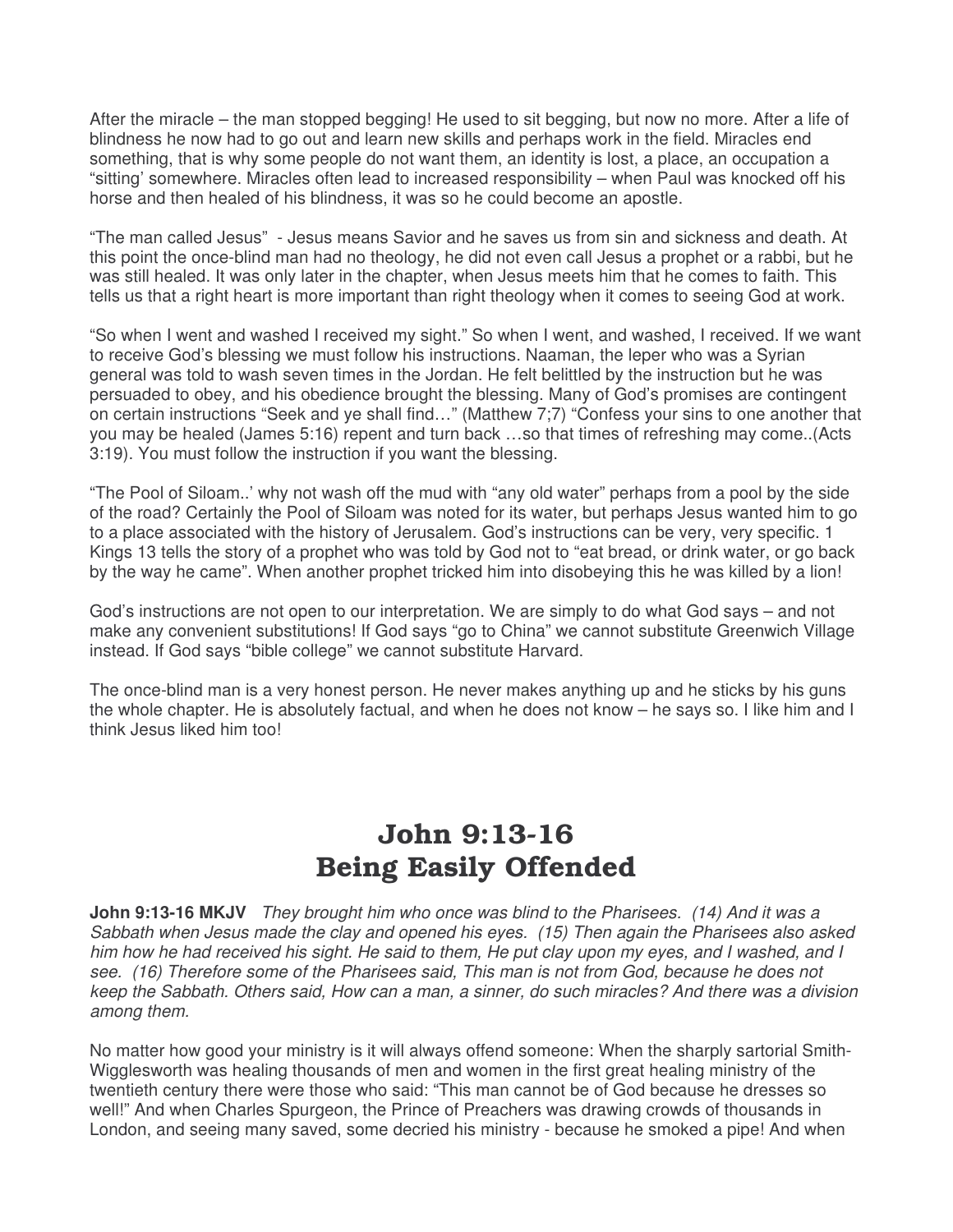Billy Graham went to New York the great theologian Reinhold Neibuhr opposed him because "The Rev. Graham makes the gospel too simple for the complexities of a nuclear age."

The reasons people are offended are often as superficial and trivial as those above. The church furniture is moved, a tie is worn, or is not worn by the preacher, the version of the Bible is incorrect, or the church flowers are too old! This easily offended spirit can be quite intimidating for a pastor who has to endure the wrath of the person concerned. However we need to remember that we are not responsible for the contents of someone else's imagination. And the "great offence" in these cases is simply the product of their own mind and has not substance or reality to it.

In this case the Pharisees were again offended because Jesus healed on the Sabbath. (We have covered their view of the Sabbath in other studies) The point I want to explore is the whole territory of "being offended". Love is patient and long-suffering and is not easily offended. If you think about it all of the fruit of the Spirit work towards keeping community intact – love, joy, peace, patience, kindness, goodness, faith, meekness, long-suffering, and self-control. These things keep the body of Christ whole, as one body, and enable community to flourish. But being easily offended splits people apart and destroys community.

When there is a major change in a church many people leave, they are offended by this or that and go to another church, or even to no church at all. This is an offense against community, against love and against Christ. It is OK to leave a church if there is terrible sin or clear doctrinal heresy over the basics of the faith. But to leave because the piano was moved or because an administrative decision went the other way – is sin. [To leave because you are moving to another state or for some neutral reason is fine.]

The Pharisees offense at Jesus eventually led to murder and to their damnation. In fact being offended can lead to some very dark places spiritually:

Matthew 12:24-32 MKJV But when the Pharisees heard, they said, This one does not cast out demons except by Beelzebub the ruler of the demons. (25) And Jesus knew their thoughts and said to them…. Therefore I say to you, All kinds of sin and blasphemy shall be forgiven to men, but the blasphemy against the Holy Spirit shall not be forgiven to men. And whoever speaks a word against the Son of Man, it shall be forgiven him. But whoever speaks against the Holy Spirit, it shall not be forgiven him, either in this world or in the world to come.

The Pharisees were so offended by Jesus that they called His miracles and exorcisms 'demonic' and thus sinned against the Holy Spirit. This led them to a place of such terrible hardness against God that they could not be forgiven, because they could not repent.

Thus being easily offended is extremely dangerous to our spiritual lives. We need to learn how to bounce back from situations that annoy us and irritate us. We need to recognize when we are becoming angry and irritable and easily offended and we need to rebuke it in Jesus' name.

Remember the "four Rs" - Resolve, Resent, Reject, Revenge. If an issue is not resolved it leads to resentment, which if it is not dealt with leads to rejecting other people, which if it continues leads to acts of revenge. Nearly all-mass murderers are described as "such a quite person who kept to himself" in other words he was isolating himself from people! This is a sign of the "rejection" phase and dwelling in rejection eventually led to violent revenge.

If we let resentment and offense take hold in us we can end up saying and doing evil things and even becoming an evil person ourselves. This can happen despite our best intentions. It is a fact that the Pharisees set out to become good people. Their whole aim was to become as good as possible. But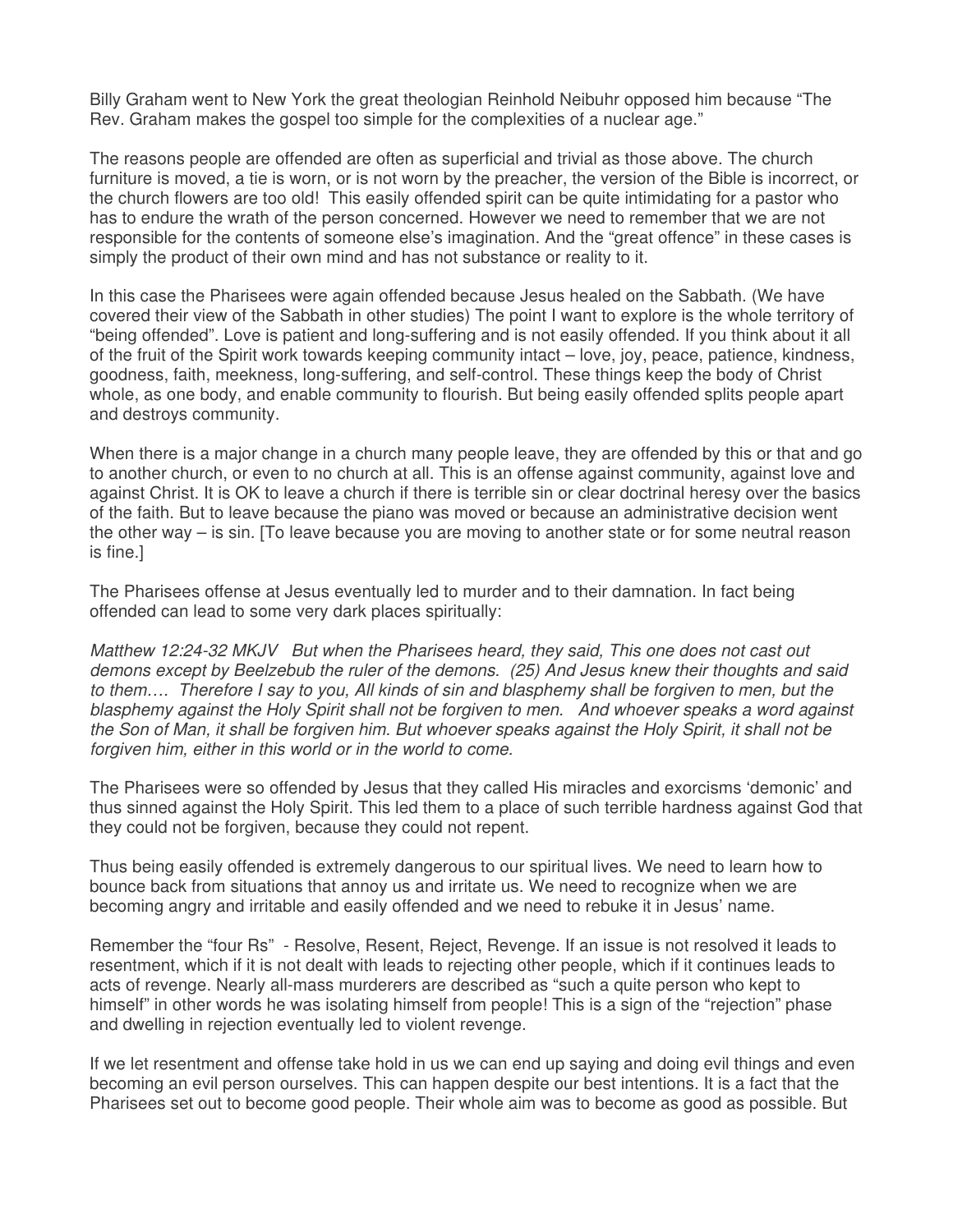unfortunately they became evil and wicked and murderous – simply because they let their offenses and resentments dwell inside them.

Ephesians 4:26-27 MKJV Be angry, and do not sin. Do not let the sun go down upon your wrath, neither give place to the Devil.

These verses tell us that if we let anger dwell inside us unresolved we "give place to the Devil". When Judas got offended at Jesus' anointing in Bethany – that is when Satan got hold of him. (Luke 22:3, John 12:3-5, Matthew 26:6-14)

Not all anger is wrong, brief anger has its place, Paul says "be angry" - and do not sin. But Paul also tells us that anger should not last 24 hours or even 12 hours, we are to fix it the same day. You perhaps cannot help getting angry, but you can help staying angry.

We can bring our anger under control if we want to. Each of us has a "red button" like the "STOP" buttons on trains, that we can use as an 'emergency stop' to cool our emotions. Even when you are really mad and shouting and your face is red, and the phone rings, you can pick it up with a calm voice and say "Hello Mother". In a few seconds you can go from angry to calm – if you want to. We have all done this, we have all shut off our anger and brought ourselves under control in an instant. The key was "deciding to" – we decided to shut down the anger response and as soon as we genuinely decided to that – it ceased.

We can decide to NOT be offended or resentful or irritable. We can see these responses as far more deadly than any poison and we can deal with them firmly and put them far from us. How we respond is our decision – and its implications are huge. Being easily offended is against love, against Christ, and against Christian community. It isolates us and darkens us, makes us lonely and miserable and may even open us up to demonic influence. That is why it is essential to cultivate a forbearing and forgiving spirit.

Matthew 6:14-15 MKJV For if you forgive men their trespasses, your heavenly Father will also forgive you; (15) but if you do not forgive men their trespasses, neither will your Father forgive your trespasses.

#### John 9:17-25 Now I See

**John 9:17-25 MKJV** They said to the blind man again, What do you say about him, for he has opened your eyes? He said, He is a prophet. (18) But the Jews did not believe concerning him, that he had been blind and had received his sight, until they called the parents of him having received sight. (19) And they asked them, saying, Is this your son, whom you say was born blind? How then does he now see? (20) His parents answered them and said, We know that this is our son, and that he was born blind. (21) But by what means he now sees, we do not know. Or who has opened his eyes, we do not know. He is of age, ask him. He will speak for himself. (22) His parents spoke these things because they feared the Jews, for the Jews had already agreed that if anyone confessed that He was Christ, he should be put out of the synagogue. (23) Therefore his parents said, He is of age, ask him. (24) Then a second time they called the man who was blind and said to him, Give glory to God. We know that this man is a sinner. (25) He answered and said, Whether He is a sinner, I do not know; one thing I do know, that being blind, now I see.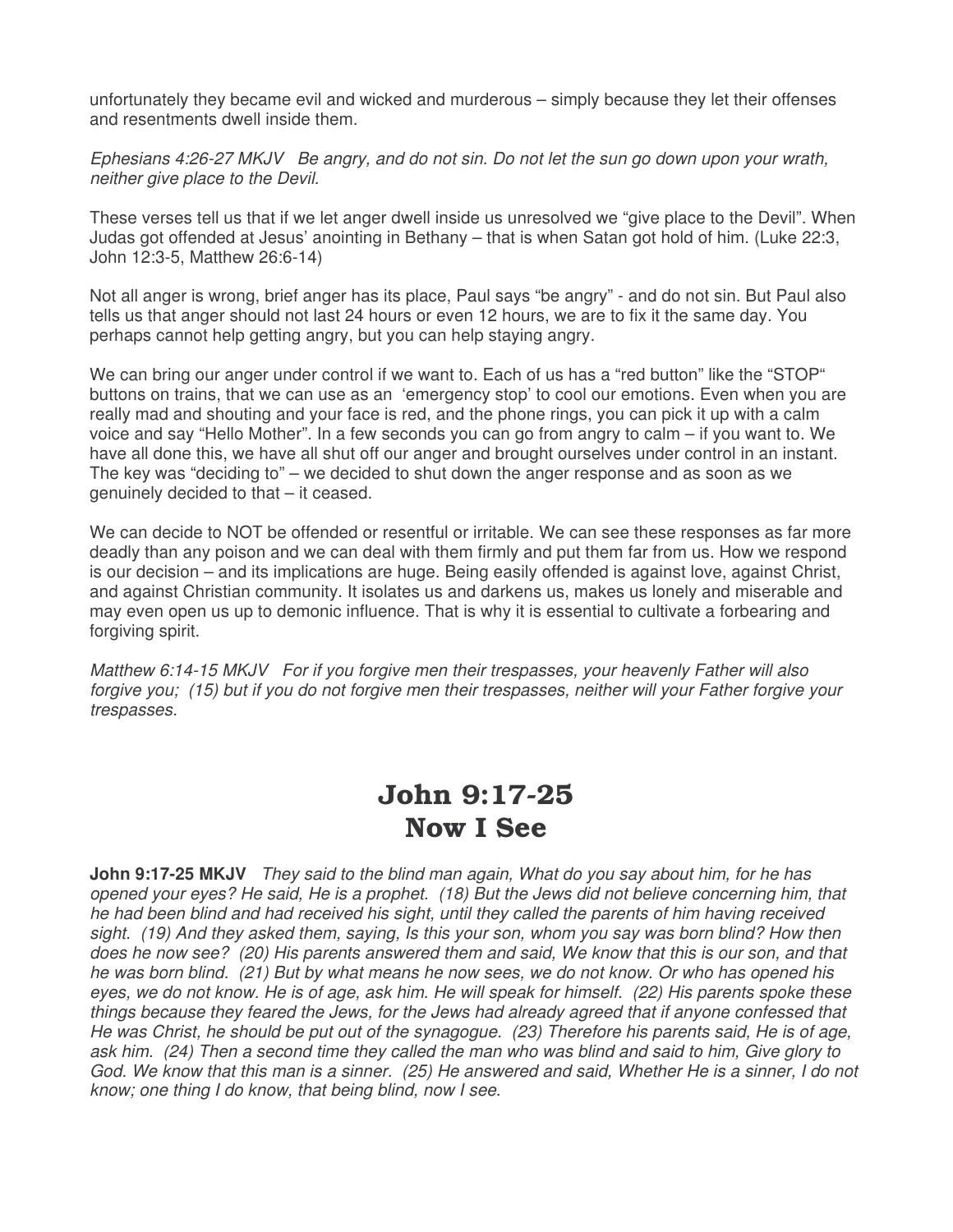The enraged Pharisees are trying to disprove the miracle. In doing so they demonstrate their 'spiritual blindness while the blind man demonstrates his spiritual perception. Over the next few days we will see the "blind man" growing in faith while the Pharisees become further and further from God.

Now the Pharisees did not want to be sinful, they were not what we usually picture as a "sinner" – that is Las Vegas style wild, wanton and wicked high-rolling gamblers and long-legged ladies of luxury. In fact the Pharisees set out to be good, clean living, righteous and religious. They would not be seen dead (or alive) in a casino. They even tithed dill and mint and cumin. They knew their Bibles and strove to obey the Law. They were pure, patriotic and pious. But they were going to Hell on rollerskates because of their inner life.

Jesus portrays their inner life in the most scathing of terms:

Matthew 23:23-33 MKJV Woe to you, scribes and Pharisees, hypocrites! For you pay tithes of mint and dill and cummin, and you have left undone the weightier matters of the Law, judgment, mercy, and faith. You ought to have done these and not to leave the other undone. (24) Blind guides who strain out a gnat and swallow a camel! (25) Woe to you, scribes and Pharisees, hypocrites! For you cleanse the outside of the cup and of the dish, but inside they are full of extortion and excess. (26) Blind Pharisee! First cleanse the inside of the cup and of the dish, so that the outside of them may be clean also. (27) Woe to you, scribes and Pharisees, hypocrites! For you are like whitewashed tombs, which indeed appear beautiful outside, but inside they are full of dead men's bones, and of all uncleanness. (28) Even so you also appear righteous to men outwardly, but inside you are full of hypocrisy and iniquity. (29) Woe to you, scribes and Pharisees, hypocrites! Because you build the tombs of the prophets, and decorate the tombs of the righteous, (30) and say, If we had been in the days of our fathers, we would not have been partakers with them in the blood of the prophets. (31) Therefore you are witnesses to yourselves, that you are the sons of those who killed the prophets; (32) and you fill up the measure of your fathers. (33) Serpents! Offspring of vipers! How can you escape the condemnation of hell?

Pride, the love of human praise, the desire for appearance, the desire for control, hypocrisy, hatred and resentment all poisoned their inner life until they raged against the Son of God and crucified the Christ.

In direct contrast the once-blind man sticks to his guns despite all their rage and pressure. The Pharisees try to get him to deny Jesus but he says "He is a prophet" and later on he gives an answer that stands as one of the greatest sentences in the Bible: "Whether He is a sinner, I do not know; one thing I do know, that being blind, now I see."

His parents are timid but their timidity just adds to their credibility when they aver, "he was born blind but how he came to see we do not know". Someone once said "many a beautiful elegant theory has been destroyed by a single, brutal, ugly fact." The facts of the blind man, and later of Lazarus were not "ugly facts" , quite the contrary, but they stood as clear testimony against the Pharisees contention that Jesus was a sinner.

So we have two groups, the Pharisees who loved the religious system that gave them social position and the disciples who loved the grace that worked miracles in their lives. These two groups still exist today in practically every Christian denomination.

The people who have grace can say: "I once was blind but now I see". There is a change in their lives, a gentle movement from darkness to light. And there is a deep tenacious appreciation of Jesus.

Saul was sure he was right as he charged down the Damascus Road, but it was only after a blinding light and the voice of the Lord followed by three days of blindness and a healing by Ananias that he could say, "I once was blind but now I see" and became Paul the apostle.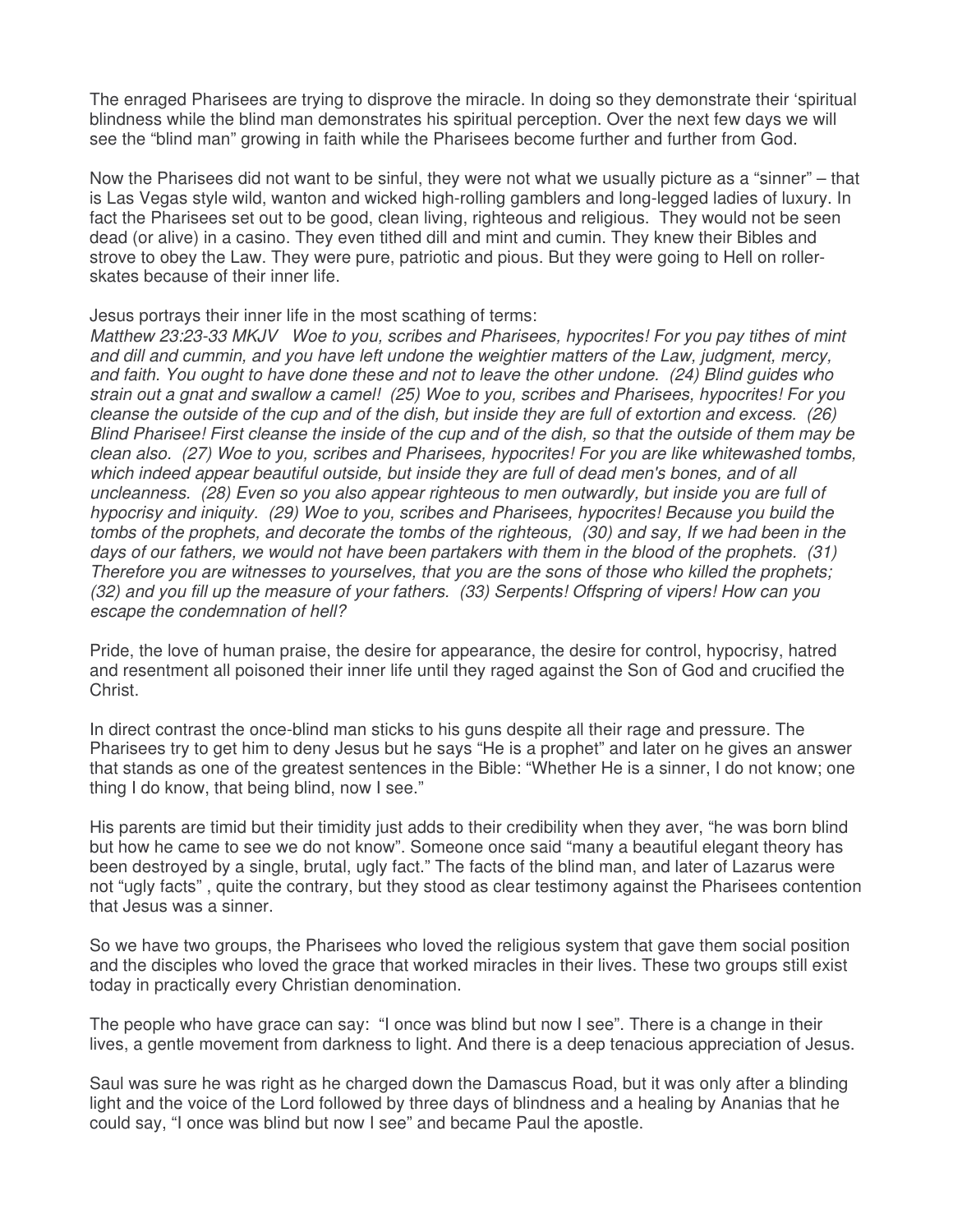It is so easy to be spiritually blind while possessing a big black study bible and sixteen sets of commentaries and a record of making many convert. It is so easy to love church position more than Christ and to hold onto respectability above grace and to seek control over others more than mercy and compassion. It is far easier to be "right" than to be loving and kind.

Grace astonishes us – it breaks into our world with a burst of light in the midst of our suffering and neediness. "I was blind but now I see" or "I was ashamed but I found forgiveness" or "I was depressed and I found the joy of the Lord". Grace is not just a new doctrine; it is a new state of fellowship with God. Grace always changes us inwardly and frequently changes us outwardly as well. Grace breaks into the continuum and turns it upside down. Has that happened to you?

# John 9:26-34 The Rejected Disciple

**John 9:26-34 MKJV** Then they said to him again, What did he do to you? How did he open your eyes? (27) He answered them, I have told you already, and you did not hear. Why do you want to hear it again? Do you also desire to be His disciples? (28) Then they reviled him and said, You are his disciple, but we are Moses' disciples. (29) We know that God spoke to Moses, but we do not know from where this man is. (30) The man answered and said to them, Why, this is a marvelous thing, that you do not know from where He is, and He has opened my eyes. (31) But we know that God does not hear sinners, but if anyone is God-fearing and does His will, He hears him. (32) From everlasting it was not heard that anyone opened the eyes of one who was born blind. (33) If this One were not of God, He could do nothing. (34) They answered and said to him, You were altogether born in sins, and do you teach us? And they cast him out.

The man born blind is now given words by the Holy Spirit:

Luke 12:11-12 MKJV And when they bring you into the synagogues, and to rulers and authorities, take no thought as to how or what thing you shall answer, or what you shall say. (12) For the Holy Spirit shall teach you in the same hour what you ought to say.

He makes five main points:

- 1. The Pharisees are just being contentious and keep asking the same thing to no good purpose. (v. 27)
- 2. The Pharisees claim to not know where Jesus was from was absurd. (v. 30)
- 3. God does not hear sinners but did hear Jesus. (v. 31)
- 4. The miracle is too great to be done by a "sinner" in fact it exceeded the miracles of the prophets of old. (v. 32)
- 5. If Jesus were not of God, He could do nothing. (v. 33)

Now we need to balance this with the later revelation that the Anti-Christ will come with false signs and lying wonders performing great miracles and even causing fire to come down from heaven (Matthew 7:21-23, 24:24, Mark 13:22, 2 Thessalonians 2:8-12, Revelation 13:13,14, 16:14,19:20) Yet as we saw a couple of days ago to attribute the miraculous to Satan is extremely dangerous territory and can only be done if there is clearly "bad fruit" such as wickedness, gross immorality or idolatry.

[See my article: for details on false miracles in the end times.]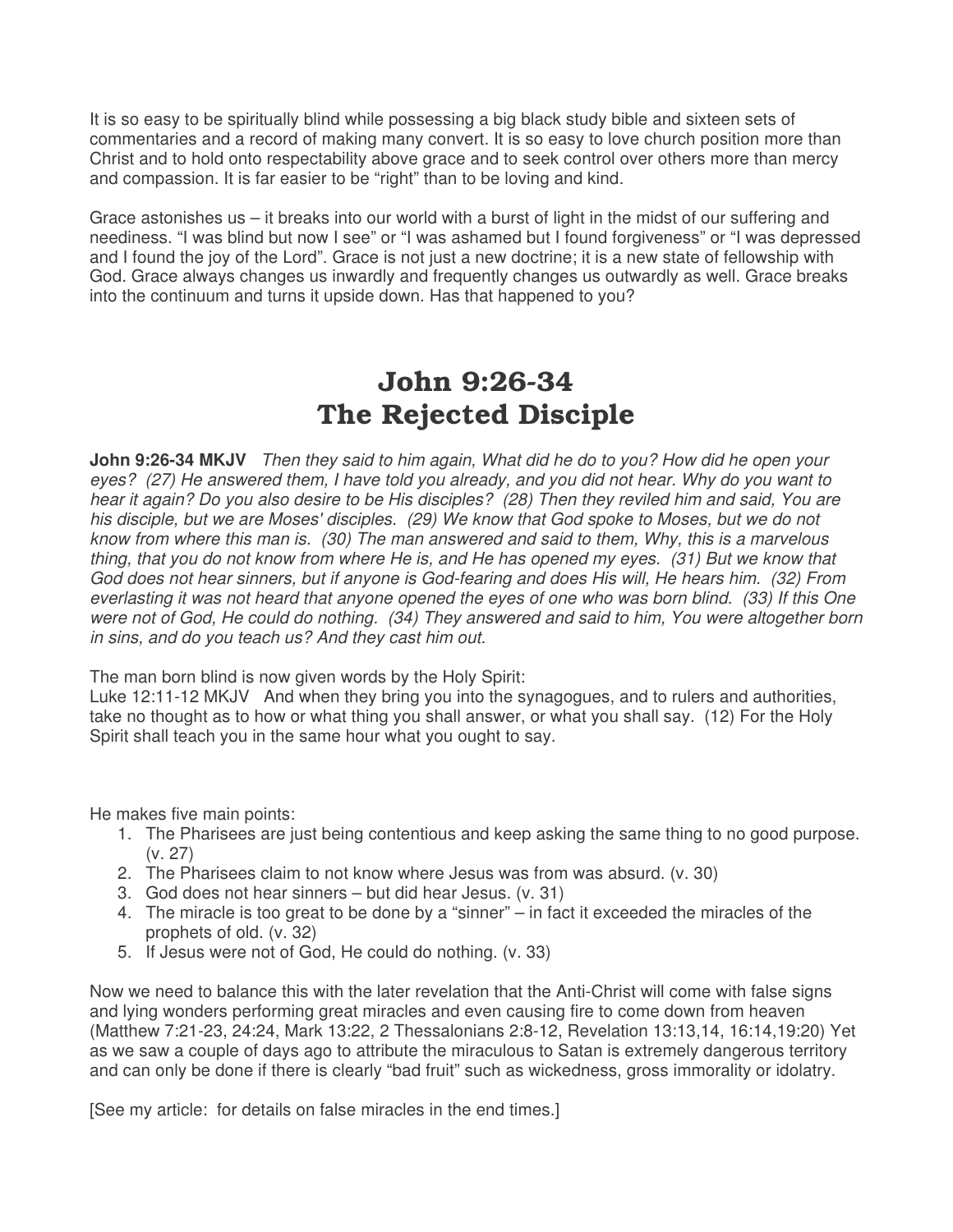With that cautionary note being sounded the general tone of the New Testament is to expect and approve of miracles and to see them as authenticating the man of God who does them. The principle that: "If this One were not of God, He could do nothing." Is still generally a good one!

Romans 15:18-19 MKJV For I will not dare to speak of any of those things which Christ did not work out by me for the obedience of the nations in word and deed, (19) in power of miracles and wonders, in power of the Spirit of God, so that from Jerusalem, and all around to Illyricum, I have fully preached the gospel of Christ.

2 Corinthians 12:11-12 MKJV (11) I have become foolish boasting. You compelled me. For I ought to be commended by you. For I lacked nothing of the highest apostles, if even I am nothing. (12) Truly the signs of the apostle were worked out among you in all patience, in miracles and in wonders, and by works of power.

Hebrews 2:3-4 MKJV how shall we escape if we neglect so great a salvation, which at the first began to be spoken by the Lord, and was confirmed unto us by those who heard Him; (4) God also bearing them witness, both with signs and wonders, and with different kinds of miracles and gifts of the Holy Spirit, according to His own will?

Miracles are always part of the gospel narrative and the apostolic proclamation. Signs and wonders are a sign of the presence of the Kingdom and by ignoring this sign the Pharisees were ignoring the clear revelation of God about Christ.

For his logical reasoning about Christ the man-born-blind-who-now-sees is cast out of the synagogue, a potentially devastating Jewish social punishment. Here is what one commentator (Vincent's Word Studies) says:

"Three kinds of excommunication were recognized, of which only the third was the real cutting off, the other two being disciplinary. The first, and lightest, was called *rebuke*, and lasted from seven to thirty days. The second was called *thrusting out*, and lasted for thirty days at least, followed by a "second admonition," which lasted for thirty days more. This could only be pronounced in an assembly of ten. It was accompanied by curses, and sometimes proclaimed with the blast of the horn. The excommunicated person would not be admitted into any assembly of ten men, nor to public prayer. People would keep at the distance of four cubits from him, as if he were a leper. Stones were to be cast on his coffin when dead, and mourning for him was forbidden. If all else failed, the third, or real excommunication was pronounced, the duration of which was indefinite. The man was to be as one dead. No intercourse was to be held with him; one must not show him the road, and though he might buy the necessaries of life, it was forbidden to eat and drink with him."

This raises the obvious question: "Why are good people persecuted for being logical and truthful?" And why is this such a consistent pattern that Paul can write to Timothy and say: "2 Timothy 3:12" MKJV Yea, and all who desire to live godly in Christ Jesus will be persecuted."?

There are over 40 references to persecution of believers in the NT. Persecution is seen as part of the standard expectation of being a true believer and something that brings great eternal reward.

1 Peter 4:12-14 MKJV Beloved, do not be astonished at the fiery trial which is to try you, as though a strange thing happened to you, (13) but rejoice according as you are partakers of Christ's suffering, so that when His glory shall be revealed, you may be glad also with exceeding joy. (14) If you are reviled for the name of Christ, you are blessed, because the Spirit of God and of glory rests on you. Truly according to them, He is blasphemed, but according to you He is glorified.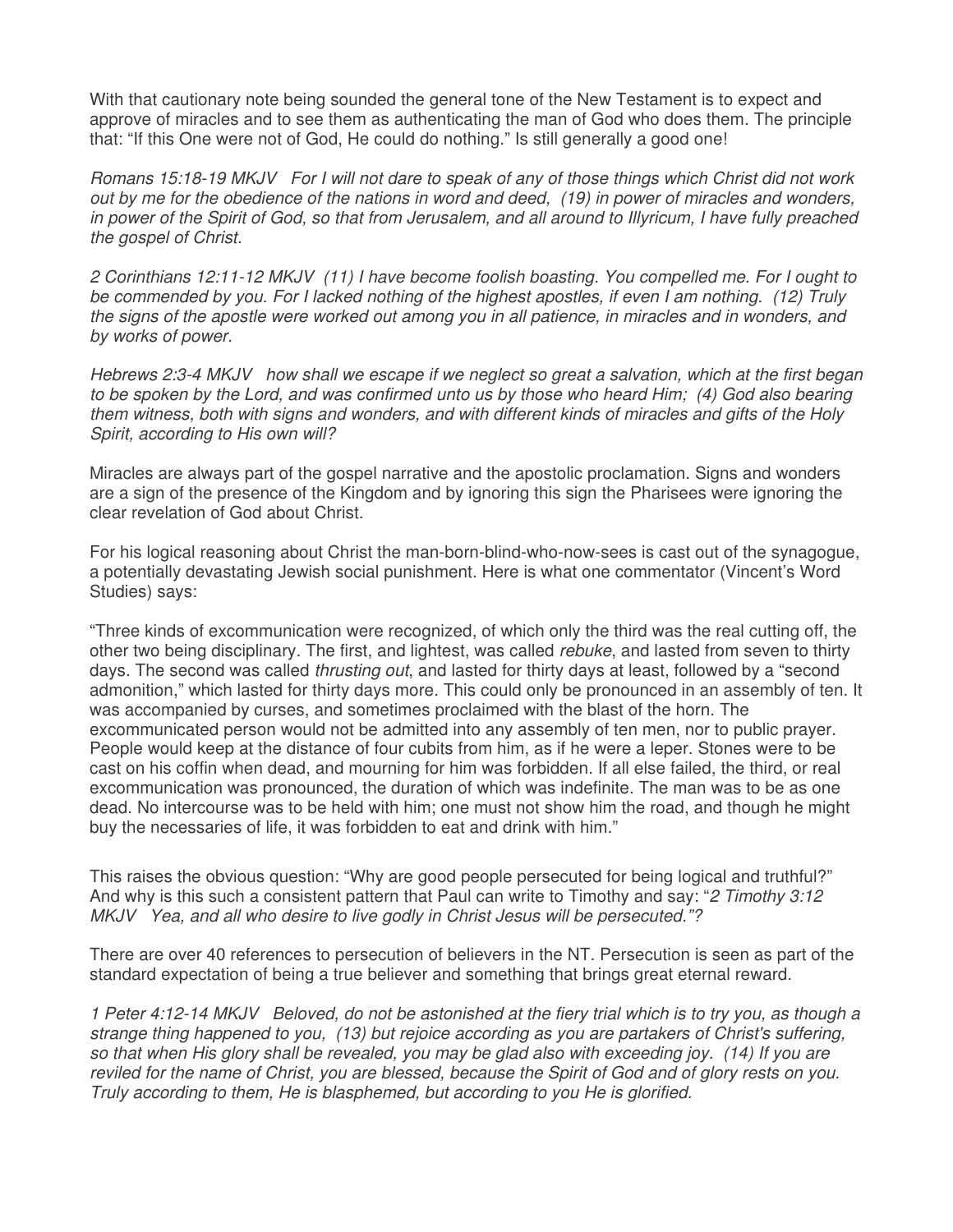In the Sermon On The Mount we are told to expect rejection and persecution (Matthew 5:10-12) and to not react against it but to do good to and pray for those who persecute us. A loving Christian community that embraces the rejected is essential during times of persecution. We will see tomorrow that Jesus goes and finds the man cast out and accepts him as a disciple.

## John 9:35-41 Lord, I Believe

**John 9:35-41 MKJV** Jesus heard that they had cast him out; and finding him, He said to him, Do you believe on the Son of God? (36) And he answered and said, Who is He, Lord, that I might believe on Him? (37) And Jesus said to him, You have both seen Him, and it is He who is speaking with you. (38) And he said, Lord, I believe. And he worshiped Him. (39) And Jesus said, I have come into this world for judgment, that they who do not see might see, and that they who see might be made blind. (40) And those of the Pharisees who were with Him heard these words, and said to Him, Are we also blind? (41) Jesus said to them, If you were blind, you would have no sin. But now you say, We see. Therefore your sin remains.

There is a stark contrast between the once blind man who seeks the Truth and believes, and the Pharisees who seek to justify themselves – and so become spiritually blind.

The blind man makes two statements: "Who is He, Lord, that I might believe on Him?" "Lord, I believe."

These are clearly the statements of someone seeking after the Truth and looking for a solid relationship with God. He is not quibbling and arguing but uses his conscience and the light of his soul to find Christ.

And the Pharisees make one statement: "Are we also blind?"

This is a sarcastic response to Jesus' teaching and expects the answer "No". It is the equivalent to the "How stupid do you think I am?" rhetorical question. They were confident of the light of their laws and doctrines, and sure of their spiritual standing, but in fact they were spiritually blind, and did not know it.

Now let's look at the four statements of Christ:

"Do you believe in the Son of God?" This question probes for a true believer. Interestingly the once blind man becomes a full believer after he is persecuted for the name of Christ. Jesus sees someone who loves the Truth and invites him to believe.

"You have both seen Him, and it is He who is speaking with you." The Son is not a doctrine, but a person. The Son of God is someone who can be seen and heard. Jesus is no abstraction but a living Being who we must trust. The person the blind man had now seen (he didn't see him the first time because his eyes were only opened at the Pool of Siloam) was Jesus. What an awesome statement…the Son of God is speaking to you! Jesus still speaks to us today.

"I have come into this world for judgment, that they who do not see might see, and that they who see might be made blind." Jesus is so powerful and overwhelming that we are only left with two choices – faith or darkness. Neutrality about Jesus is impossible. He judges us by our reaction to Him. Those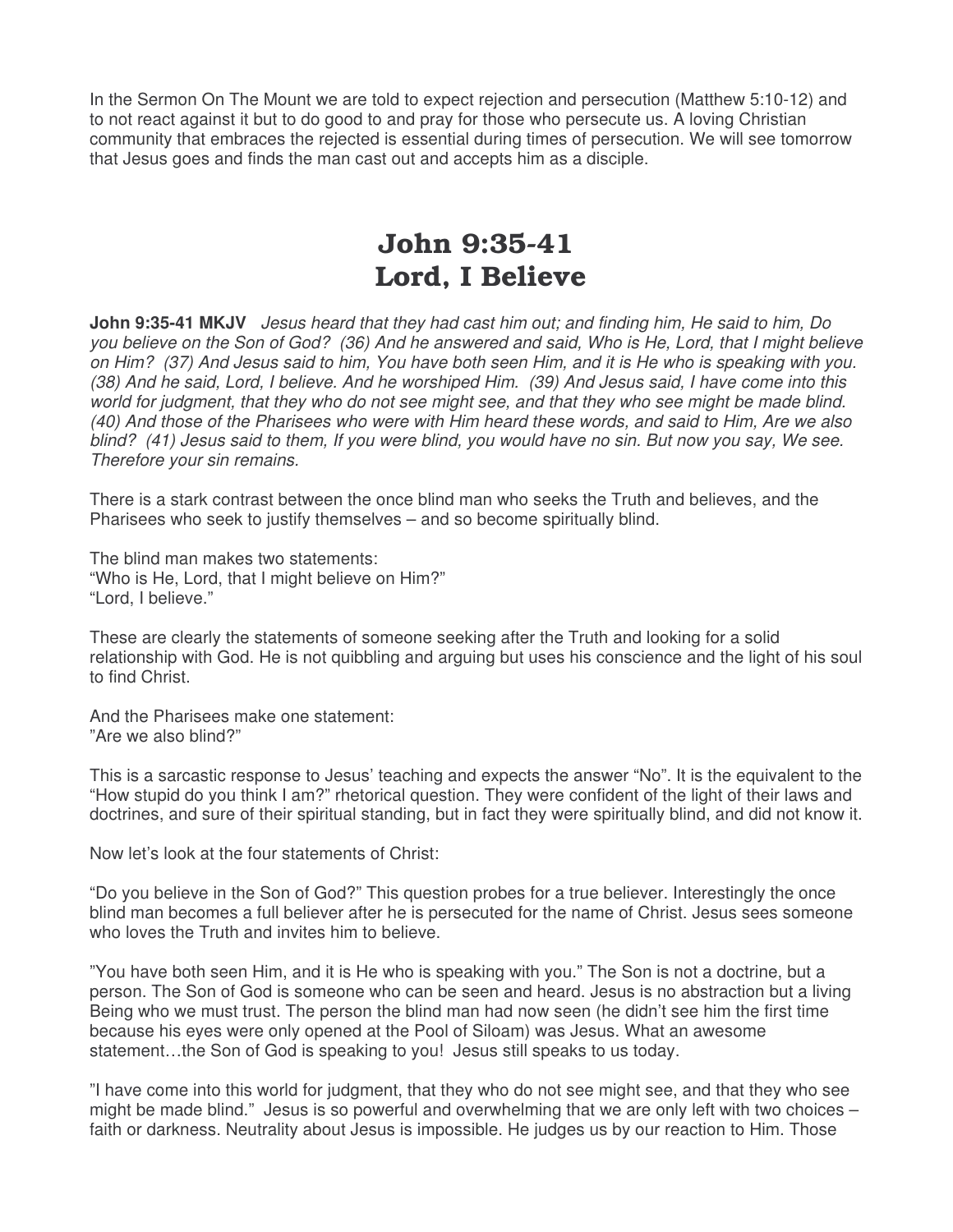believe His Words receive eternal life, those who choose to walk in their own light instead – end up spiritually blind.

"If you were blind, you would have no sin. But now you say, We see. Therefore your sin remains." People who have no knowledge of God's will, have no sin, but those who do know God's will - should obey it. For sin is rebellion against the revealed will of God. The slave who did not know that what he was doing was wrong will "receive but few blows" while he who knew perfectly well that it was wrong "will be beaten severely". (Luke 12:47-48) Thus we are to be careful stewards of God's revelation:

Luke 8:18 MKJV Therefore be careful how you hear. For whoever has, to him shall be given; and whoever has not, from him shall be taken even that which he seems to have.

The Pharisees who claimed to know God's will and be a light to the blind were in fact in deep trouble because they disobeyed the clear light of God, so it was taken from them, and they "became blind". All of us who call ourselves pastors, missionaries or Christian leaders need to keep that in mind!

#### Paul wrote about this problem in Romans:

Romans 2:17-24 HCSB Now if you call yourself a Jew, and rest in the law, and boast in God, (18) and know His will, and approve the things that are superior, being instructed from the law, (19) and are convinced that you are a guide for the blind, a light to those in darkness, (20) an instructor of the ignorant, a teacher of the immature, having in the law the full expression of knowledge and truth-- (21) you then, who teach another, do you not teach yourself? You who preach, "You must not steal"- do you steal? (22) You who say, "You must not commit adultery"--do you commit adultery? You who detest idols, do you rob their temples? (23) You who boast in the law, do you dishonor God by breaking the law? (24) For, as it is written: The name of God is blasphemed among the Gentiles because of you.

Jesus keeps making a contrast between people who say "I believe" and others who say "I know" or "we see". Being a believer leads to salvation, but just "knowing' leads to hypocrisy and blasphemy.

Someone who truly believes lives by that belief. If a person truly believes they should be honest, they will live by that, and they will not steal. Their "not stealing' is a sign that they genuinely believe in honesty.

On the other hand a person can "know" all about something but not live it out in real life. An easy example of this is fitness and dieting where many people "know it all" but actually do next to nothing. You can be a complete slob – who knows everything about Pilates and push-ups!

The gospel makes a clear distinction between believers and experts. The believer is always a learner and a disciple, and never "arrives" because he or she is always on the pilgrimage of faith. The expert thinks they have arrived because they are in some way superior to other Christians and have got a small or large following that confirms this erroneous belief. Experts can become believers but it is such a drastic change that when Jesus spoke to the "expert" Nicodemus He called it being "bornagain' – which involves taking on a new identity entirely with a whole bunch of uncertainties (The wind blows wherever it wills).

Those of us who teach the Word should be cautious lest we stop being disciples and learners and believers – and become arrogant experts and hypocrites.

#### John 10:1-5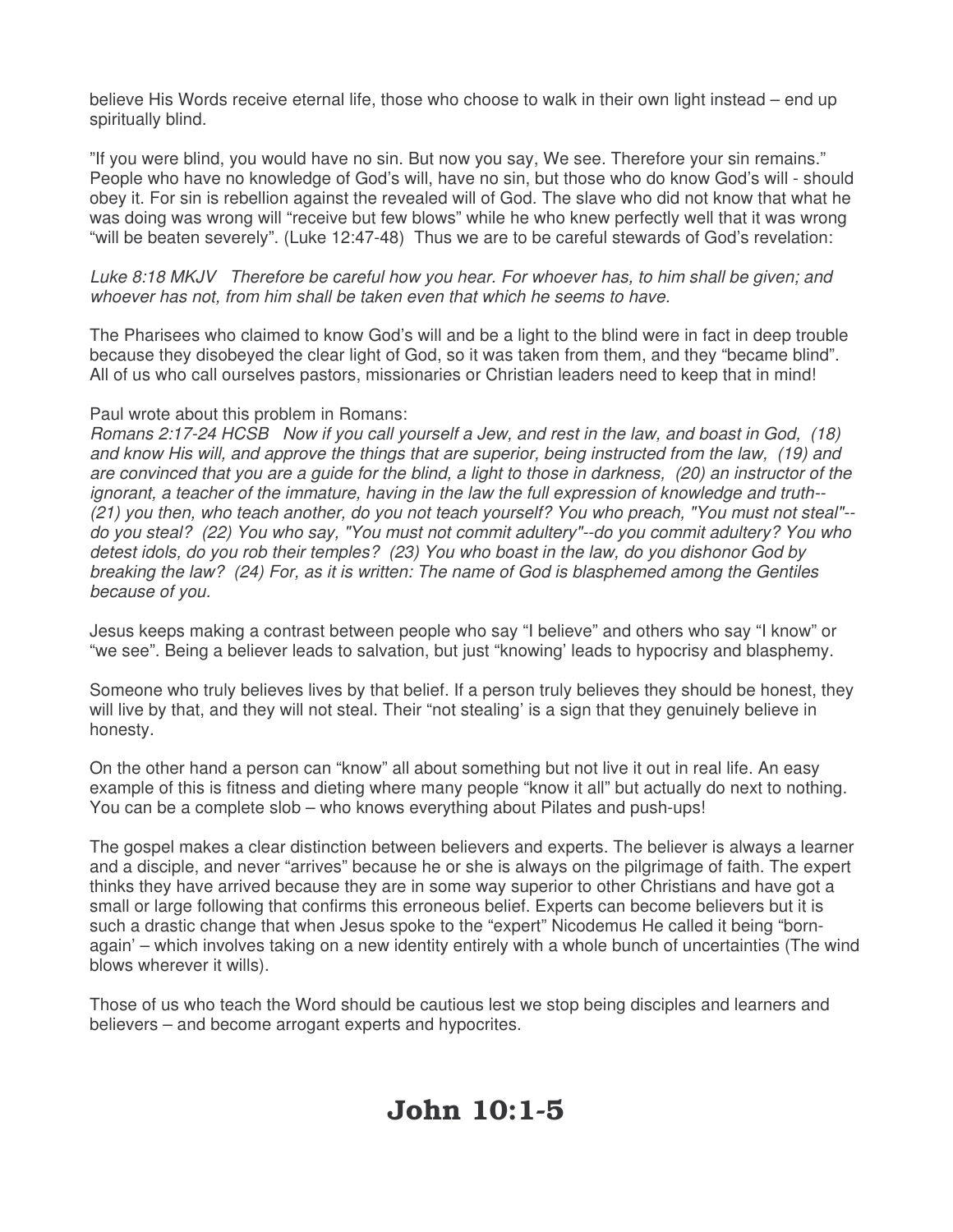# The Good Shepherd Part 1

**John 10:1-5 HCSB** "I assure you: Anyone who doesn't enter the sheep pen by the door but climbs in some other way, is a thief and a robber. (2) The one who enters by the door is the shepherd of the sheep. (3) The doorkeeper opens it for him, and the sheep hear his voice. He calls his own sheep by name and leads them out. (4) When he has brought all his own outside, he goes ahead of them. The sheep follow him because they recognize his voice. (5) They will never follow a stranger; instead they will run away from him, because they don't recognize the voice of strangers."

The doorkeeper of the soul is the conscience that recognizes the voice of God in Christ and admits the True Teacher. We are made in the image of God, with a conscience that is supposed to hear God's voice. There is also something in us that senses lies and manipulation and the conscience that functions correctly will reject a false teacher and recoil from heresy.

The true conscience recognizes Christ as the Good Shepherd so the True Teacher appeals to this conscience and does not try to manipulate the believer by any other way. The True Teacher teaches Christ and appeals to the inner workings of the image of God in the person in a completely honest and non-manipulative fashion:

2 Corinthians 4:1-2 MKJV (1) Therefore since we have this ministry, as we have received mercy, we do not faint. (2) But we have renounced the hidden things of shame, not walking in craftiness, nor adulterating the Word of God, but by the revelation of the truth commending ourselves to every man's conscience in the sight of God.

2 Corinthians 5:11 MKJV (11) Therefore, knowing the fear of the Lord, we persuade men. But we are revealed to God, and I trust also that we are revealed in your consciences.

On the other hand the false teacher cannot get in through the door of the conscience so has to use other means such as fear, greed, flattery, deception and seduction.

2 Timothy 3:13 MKJV But evil men and seducers will go forward to worse, deceiving and being deceived.

2 Peter 2:12-15 MKJV But these, as unreasoning natural brute animals having been born for capture and corruption, speak evil of the things that they do not understand. And they will utterly perish in their own corruption, (13) being about to receive the wages of unrighteousness, deeming indulgence as pleasure in the daytime, and reveling in spots and blemishes, feasting along with you in their deceits, (14) having eyes full of adultery and never ceasing from sin, alluring unstable souls, having a heart exercised with covetousness. They are cursed children (15) who have forsaken the right way and have gone astray, following the way of Balaam the son of Beor, who loved the wages of unrighteousness,

Highly manipulative people will not allow you to use your conscience and to think for yourself in the light of Scripture and the facts. Extreme manipulators try to control four things- your feelings, your thoughts, your access to information and your behavior. They will often deny followers access to information in newspapers, TV or the Internet and attack "logic" and thinking as somehow unspiritual. On the other hand a true spiritual guide leaves you free to follow your conscience and simply presents the facts of Scripture in a straightforward clear and prayerful manner.

Jesus never does a "hard sell", nor does He ever manipulate anyone – even to save him or her from Hell. God is a God of personal freedom and the gospel is a gospel of personal freedom and nothing in the Kingdom is to be done "under compulsion".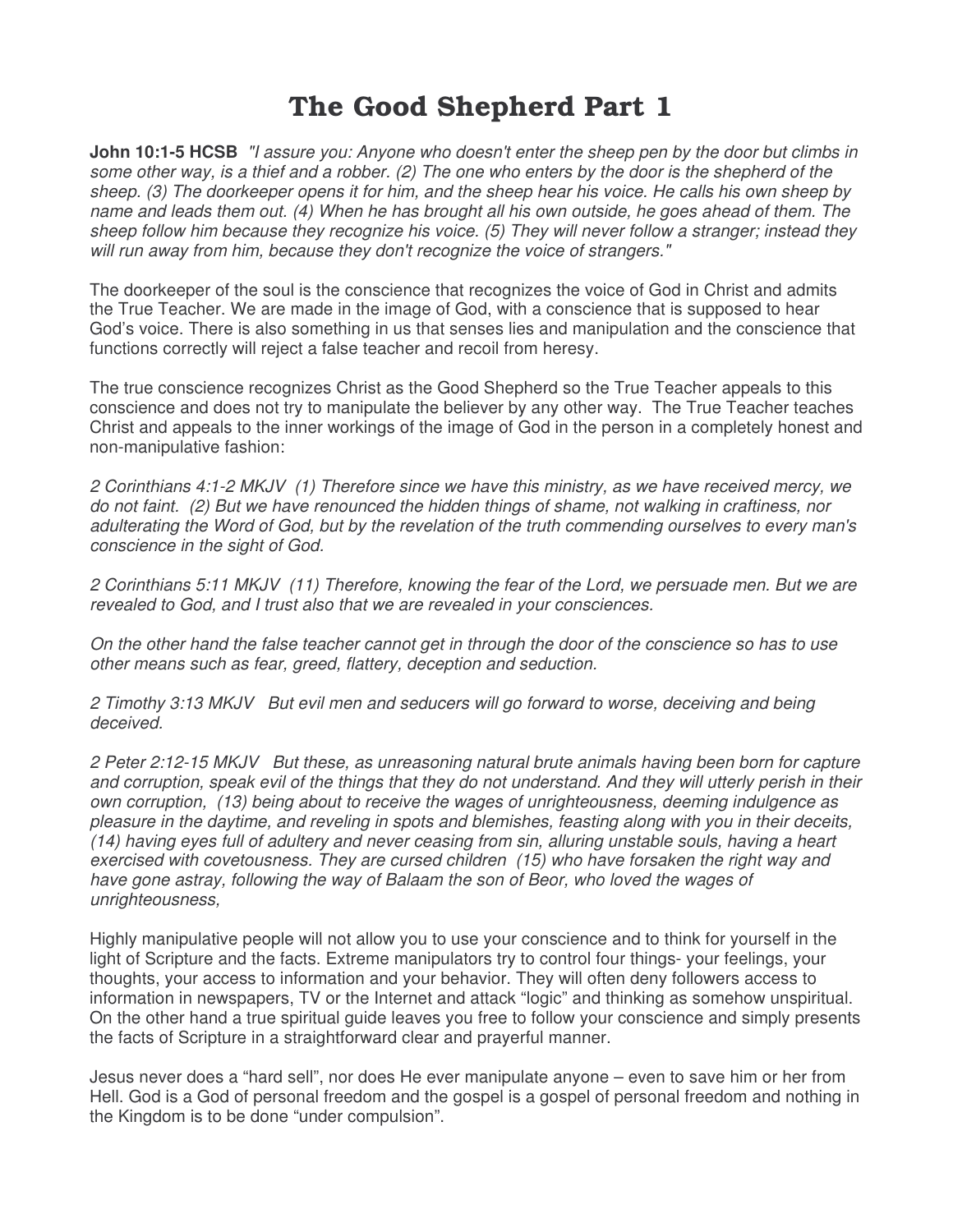1 Peter 5:2-3 MKJV Feed the flock of God among you, taking the oversight, not by compulsion, but willingly; nor for base gain, but readily; (3) nor as lording it over those allotted to you by God, but becoming examples to the flock.

2 Corinthians 9:7 CEV Each of you must make up your own mind about how much to give. But don't feel sorry that you must give and don't feel that you are forced to give. God loves people who love to give.

So right persuasion is simply presenting the gospel clearly and truthfully to the consciences of the listeners and letting the Holy Spirit do the rest.

 In chapter nine the Pharisees had shown themselves as spiritually blind – that is, unable to recognize the voice of God, their consciences were defiled and distorted (Titus 1:15-16, 1 Timothy 4:1-3).

So we have four groups of people here, the sheep – who have a pure conscience and run from the "voice of the stranger" and the Good Shepherd, who appeals to their conscience in sincerity and truth. The audience is the Pharisees who have a defiled and legalistic conscience, and the "stranger" is the false teacher who bypasses the gate of the pure conscience entirely and "enters in another way".

This has HUGE implications for Christian ministry in an age of "marketing". If the New Testament is correct (which it is) then we have two groups, one who are "being saved" whose consciences respond to the Truth and those who are perishing who do not love the Truth but pursue their own personal agendas instead. (2 Thessalonians 2:8-12)

1 Corinthians 1:18 MKJV (18) For the preaching of the cross is foolishness to those being lost, but to us being saved, it is the power of God.

2 Corinthians 2:14-17 MKJV (14) Now thanks be to God, who always causes us to triumph in Christ, and He revealing through us the odor of the knowledge of Him in every place. (15) For we are to God a sweet savor of Christ, in those being saved, and in those being lost; (16) to the one we are the savor of death to death, and to the other we are the savor of life to life. And who is sufficient for these things? (17) For we are not as many, hawking the Word of God; but as of sincerity, but as of God, we speak in Christ in the sight of God.

Paul asks the question "who is sufficient for these things" and then answers it by renouncing commercial practices in his preaching: "For we are not as many, hawking the Word of God; but as of sincerity, but as of God, we speak in Christ in the sight of God."

So our "audience' is not all humanity – but a group within it, who love the truth and seek salvation and whose consciences respond to the voice of the Good Shepherd, and they are best reached by preaching the clear, pure, unadulterated gospel in all sincerity.

# John 10:6-9 I Am The Door

**John 10:6-10 MKJV** Jesus spoke this parable to them, but they did not understand what it was which He spoke to them. (7) Then Jesus said to them again, Truly, truly, I say to you, I am the door of the sheep. (8) All who came before Me are thieves and robbers, but the sheep did not hear them. (9) I am the door. If anyone enters in by Me, he shall be saved and shall go in and out and find pasture.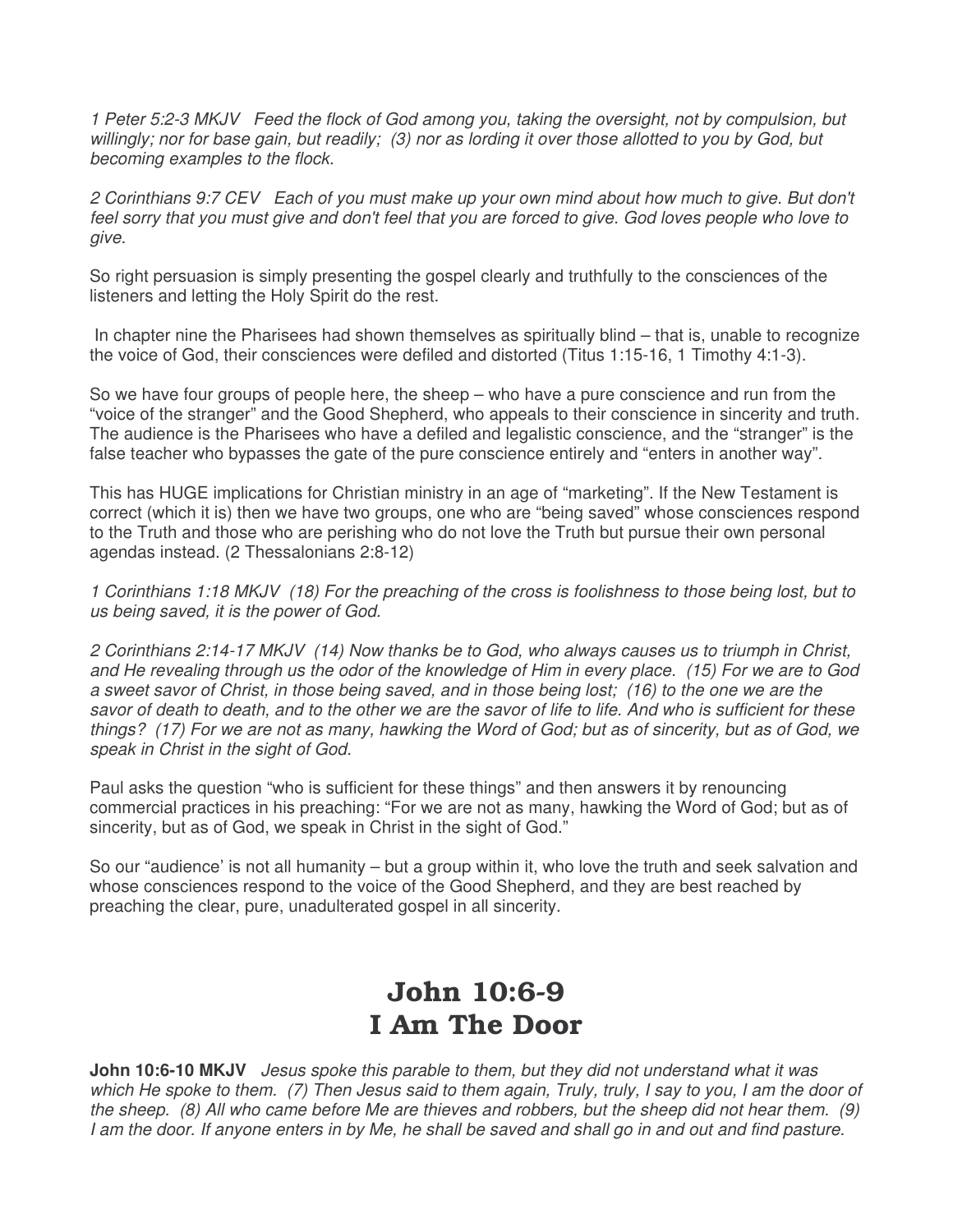Jesus says, "I am the door of the sheep". Now the word "door" has a mystical meaning as the entrance to the soul. In this study we will look at the initial references to the "door" in Scripture, and make a case for this being a very special word with very deep meanings indeed. Here we go!

The very first use of the word "door" in Scripture is in the words of the Lord to Cain:

Genesis 4:7 MKJV If you do well, shall you not be accepted? And if you do not do well, sin crouches at the door; and its desire is for you, and you shall rule over it.

This is evidently not a literal door, it is the door of Cain's soul, which can admit evil or refuse it. The "principle" of first reference" states that: The first appearance of a word or phrase often serves as the basis of its theological meaning from that point on in Scripture. The meaning may expand but the first reference is nearly always the core meaning. So we see that "the door' is the entrance to the soul, that is under human control and can admit or refuse evil.

The next reference to the word "door" in Scripture is the door to salvation:

Genesis 6:16 MKJV You shall make a window in the ark, and you shall finish it above to a cubit. And you shall set the door of the ark in the side of it. You shall make it with lower, second and third stories.

This door to salvation was closed by the Lord, just prior to the Flood: Genesis 7:16 MKJV And they that entered, went in male and female of all flesh, as God had commanded him. And Jehovah shut him in.

Thus "door" represents divine opportunity, here for salvation in the ark, and later for salvation in Christ, and this opportunity may close just prior to divine judgment falling. (Matthew 25:10; Luke 12:25). The door of salvation theme is later taken up in Exodus during the Passover when the blood of the Lamb is to be applied to the "doorposts".

Exodus 12:22 MKJV And you shall take a bunch of hyssop and dip in the blood in the bowl, and strike the lintel and the doorposts with the blood in the bowl. And none of you shall go out of the door of his house until the morning.

The next reference to "door" in Genesis is to God's momentous encounter with Abraham:

Genesis 18:1 MKJV And Jehovah appeared to him in the plains of Mamre, and he sat at the tent door in the heat of the day.

This is the door of spiritual experience, the place of meeting God in the soul and of receiving divine promises. This door opens to meditation and contemplation and to the faith of the believer.

Revelation 3:20 MKJV Behold, I stand at the door and knock. If anyone hears My voice and opens the door, I will come in to him and will dine with him and he with Me.

This theme of the "door" as a place of spiritual encounter continues with Lot's salvation brought about by angels who "came to the door". Lot is someone who is in a deep struggle with an evil environment that assails him "at the door" and the door becomes the vital battleground for all the follows.

Genesis 19:10-11 MKJV But the men put out their hands and brought Lot into the house to them, and shut the door. (11) And they smote the men that were at the door of the house with blindness, both small and great, so that they wearied themselves to find the door.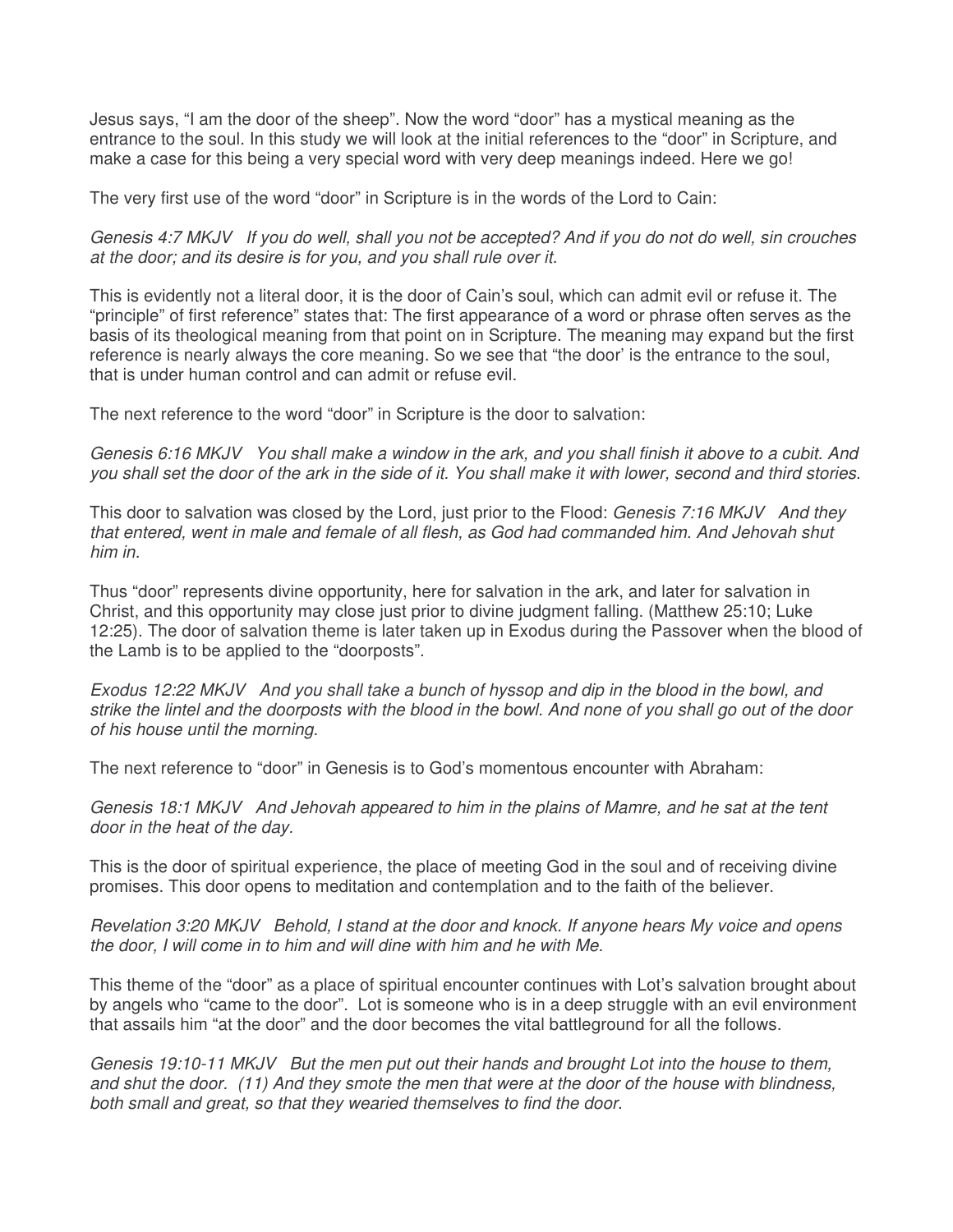Later the "door" is a place of oaths, formal agreements, anointing and ordination.

For instance the pledging of loyalty by a slave also happened at the door:

Exodus 21:5-6 MKJV And if the servant shall plainly say, I love my master, my wife, and my sons. I do not want to go out free (6) his master shall bring him to the judges. He shall also bring him to the door or to the doorpost. And his master shall bore his ear through with an awl, and he shall serve him forever.

And the anointing and ordination of the Aaronic priests was done at the door of the tabernacle:

Exodus 29:4-7 MKJV And you shall bring Aaron and his sons to the door of the tabernacle of the congregation, and shall wash them with water. (5) And you shall take the garments, and clothe Aaron with the tunic, and the robe of the ephod, and the ephod, and the breast pocket, and bind it to him with the band of the ephod. (6) And you shall put the miter upon his head, and put the holy crown upon the miter. (7) Then you shall take the anointing oil, and pour on his head, and anoint him.

And the place of God's presence and the people's worship: Exodus 33:10 MKJV And all the people saw the cloudy pillar stand at the tabernacle door. And all the people rose up and worshiped, each man in his tent door.

There are over 50 references to the "door of the tabernacle" as the place of sacrifice and ceremony. It was where business was done with God. Thus when Eli's sons defiled it with fornication they were killed by the Lord. (1 Samuel 2:22-25)

Thus the "door" is the place of great spiritual transactions where the soul is made or destroyed and where business is done with God. By saying that He is the door of the sheep Jesus is comparing Himself with the door of the tabernacle through which people found the Presence of God and where the great sacrifices and anointing took place.

What matters with a door is where you are in relation to it. Are you inside the door or outside it? Is it open to you or is it shut against you? Are you welcomed or rejected? Have you entered in fully or are you still standing outside? The door changes everything, going through it means all the difference between standing outside in the heat or the rain, or being inside in loving fellowship. The door represents a spiritual choice, a moment of decision: Revelation 3:20 MKJV Behold, I stand at the door and knock. If anyone hears My voice and opens the door, I will come in to him and will dine with him and he with Me.

So when Jesus says; "I am the door. If anyone enters in by Me, he shall be saved and shall go in and out and find pasture." He is saying that He is the entrance to true deep and abundant spiritual experience. He is the "narrow gate" that we must go through for the world of the Spirit to be opened up to us.

Matthew 7:13-14 MKJV Go in through the narrow gate, for wide is the gate and broad is the way that leads to destruction, and many there are who go in through it. (14) Because narrow is the gate and constricted is the way which leads to life, and there are few who find it.

Luke 13:23-24 MKJV And one said to Him, Lord, are the ones being saved few? And He said to them, (24) Strive to enter in at the narrow gate. For I say to you, many will seek to enter in and shall not be able.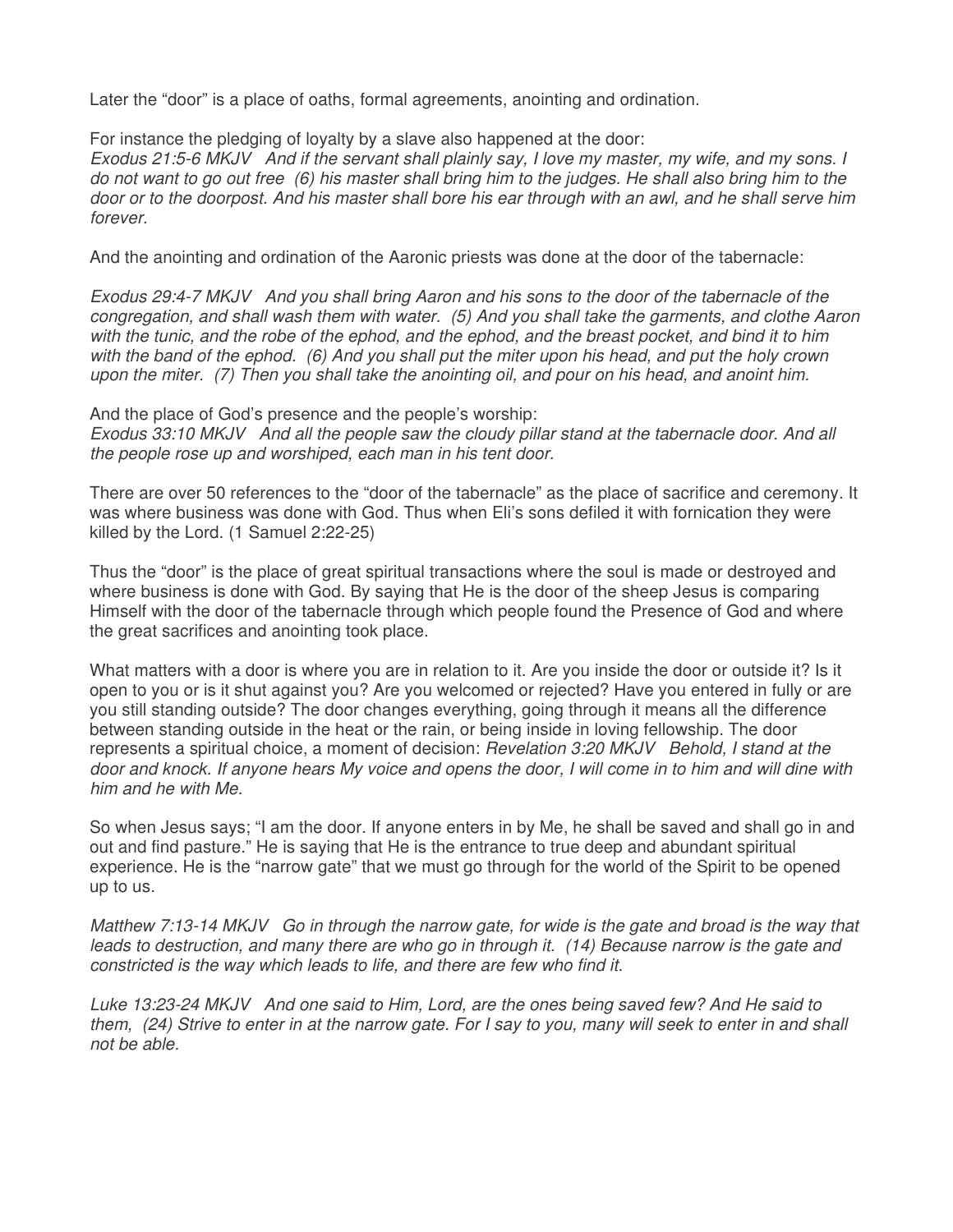# John 10:10 Abundant Life

**John 10:10 MKJV** The thief does not come except to steal and to kill and to destroy. I have come so that they might have life, and that they might have it more abundantly.

Jesus is incredibly positive. This verse alone should put strained holiness and mean-spirited asceticism to flight. Jesus has come so that ordinary people, sheep, might have abundant life and still more abundant life.

But there is another force at work in this world also. A negative, death-dealing principle that comes to "steal, kill and destroy" and this is represented by the devil and his agents – the Pharisees and false teachers who stole 'widow's houses" (Matthew 23:14) murdered the prophets (Matthew 23:34) and took counsel as to how to destroy Jesus (Matthew 12:14).

As we saw in the series on Solution-Focused Faith, Jesus is positive and constructive. His aim to build a perfect grace-filled community of faith that is resonant with love and which dwells in peace. The abundant life is always in community "for He hath prepared a city for them". (Hebrews 11:16)

I am listening to Beethoven's  $6<sup>th</sup>$  Symphony as I write, the Pastoral Symphony and this whole composition is one glorious celebration of the true abundant life, and ends with thanks being given to God. Yet, interestingly in the middle of the symphony is a great storm. It is after the storm that true abundance is most deeply felt and glory is given to God.

The abundant life may have its storms but the storms only serve to deepen the sense of abundance in the end. Job is an example of this truly abundant life (abundance -> trial - > deeper abundance). Going through the great trial, which involves Satanic "stealing, killing and destroying", just, ends up with greater abundance and deeper faith in the end.

Let us take a moment to look at "the storm" and Satan's devices for "stealing, killing and destroying". False religion acts against true abundance in several ways:

- 1. It substitutes material or sexual or emotional abundance for the abundant life of love in community. (2 Peter 3:1-22)
- 2. Or it sanctifies misery and pain and derides the full enjoyment of life. (1 Timothy 4:3,4 6:17)
- 3. Or in the name of being unworldly it becomes unnatural and denies our creaturely humanity. (Colossians 2:8-23)
- 4. Or it creates a false community that is cultist and destructive and even lethal.

5. Or it creates something "higher than" a person in the image of God - such as a law or cause or principle, and for this law or cause or principle everything must be sacrificed – and thus anything becomes permissible.

True Christianity always leads to joy in the end, through many tribulations admittedly, but always to joy. False religion steals joy, kills faith and destroys peace and love, while Christ brings these things to joyful abundance.

If Christ has come to give us life and life more abundant – why do we have to pay the rent and deal with phone companies? We could put all this down to the Devil but the Scriptures seem not to do so. Christ came as the incarnate Word, born in a stable, trained as a carpenter, and well aware of dusty,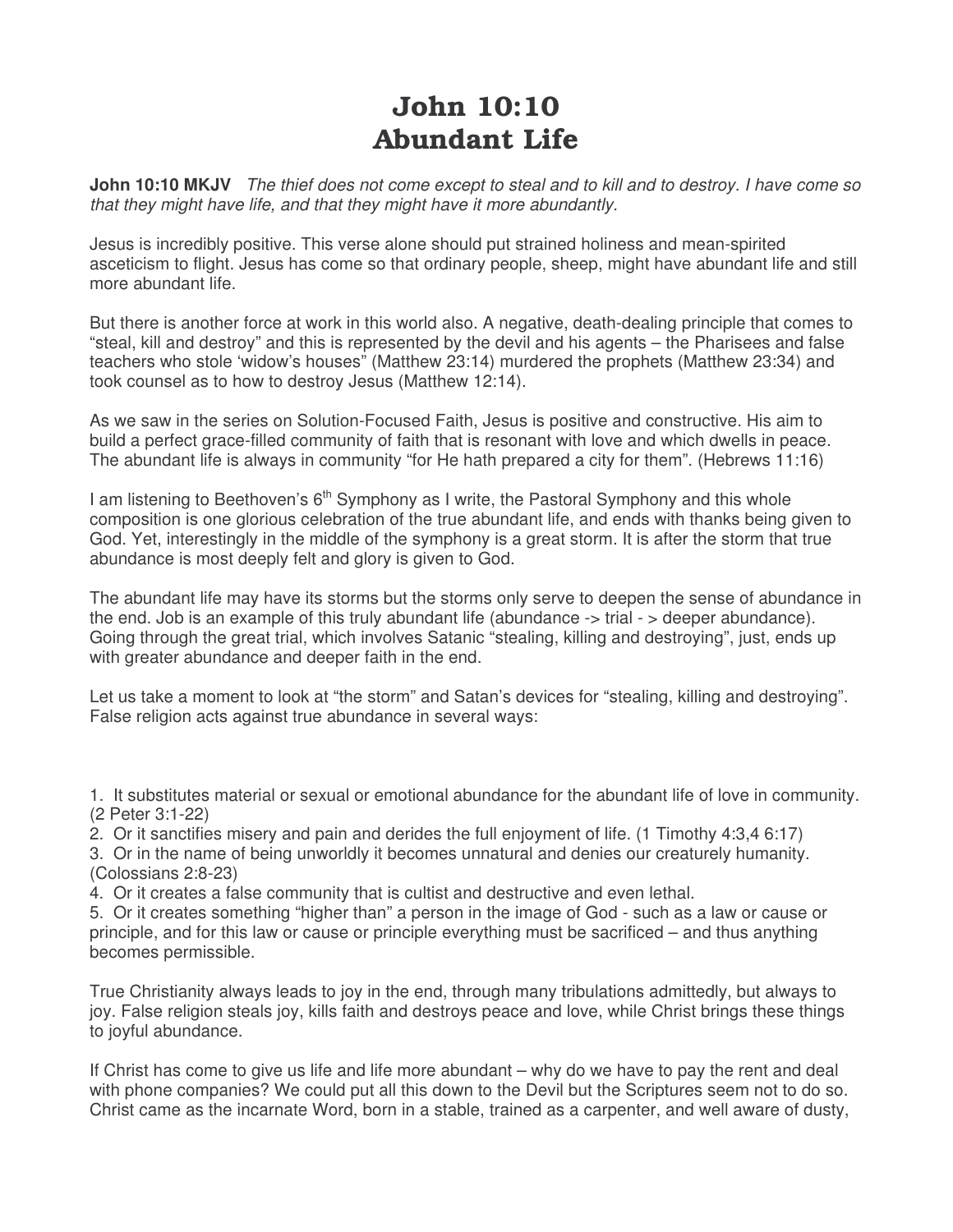weary, thirsty normal life, trudging on foot from one hot village to the next. Jesus did not flit around Galilee on angel's wings - He walked. So Christ redeems the routine.

If Jesus gives people abundant life, then He must have possessed abundant life Himself. Thus when we look at Jesus we are seeing the abundant life – sandals, fishing nets, and all. It is a life redolent with grace, abundant with love, showered in the miraculous and blazing with significance that echoes down the centuries. However it is somewhat lacking in chariots, fine robes and palatial mansions! For the abundant life has nothing to do with such things (though it may on occasion include them).

The abundance of Jesus is the abundance of the true saint. The true saint comes to a point one day when he knows that the whole universe is his! The trees, the birds, the sun and moon and stars are all his to enjoy for free. For true ownership is simply the ability to enjoy something! Suppose a certain rich man buys a large yacht but he is perpetually busy with buying and selling so he never gets to enjoy it. Yet he has a poor man that he hires to take care of the boat and live on it and sail it now and then for guests. Whose boat is it in reality? The one who enjoys it! Now the saint knows that the sun and the moon and the stars and the breeze are all his to enjoy fully and completely, without let or hindrance - and so they are "his".

1 Corinthians 3:21-23 MKJV (21) Therefore let no one glory in men. For all things are yours, (22) whether it is Paul, or Apollos, or Cephas, or the world, or life, or death, or things present, or things to come; all are yours, (23) and you are Christ's, and Christ is God's.

Revelation 21:7 MKJV He who overcomes will inherit all things, and I will be his God, and he will be My son.

1 Timothy 6:17 MKJV Charge the rich in this world that they be not high-minded, nor trust in uncertain riches, but in the living God, He offering to us richly all things to enjoy,

Now I do not mean that I can go out and claim the oil rights in Alaska! But I am rich in the things that God gives me to enjoy. Good health, an excellent wife, two cats, good friends, great music, books and food and drink and nature and sunshine - and truly these things can be an abundant feast!

The pure heart adores God, loves life, enjoys all things and knows true abundance. The pure heart knows the vibrancy of an abundant and joyous life. It sees beauty, it finds joy, and it even sings in prison. As Billy Sunday once said "If they put me in a barrel to keep me quiet, I would shout 'Hallelujah' out the bung-hole!"

## John 10:11-18 The Good Shepherd - Part 2

**John 10:11-18 MKJV** I am the Good Shepherd. The Good Shepherd lays down His life for the sheep. (12) But he who is a hireling and not the shepherd, who does not own the sheep, sees the wolf coming and leaves the sheep and runs away. And the wolf catches them and scatters the sheep. (13) The hireling flees, because he is a hireling and does not care for the sheep. (14) I am the Good Shepherd, and I know those that are Mine, and I am known by those who are Mine. (15) Even as the Father knows Me, I also know the Father. And I lay down My life for the sheep. (16) And I have other sheep who are not of this fold. I must also lead those, and they shall hear My voice, and there shall be one flock, one Shepherd. (17) Therefore My Father loves Me, because I lay down My life so that I might take it again. (18) No one takes it from Me, but I lay it down from Myself. I have authority to lay it down, and I have authority to take it again. I have received this commandment from My Father.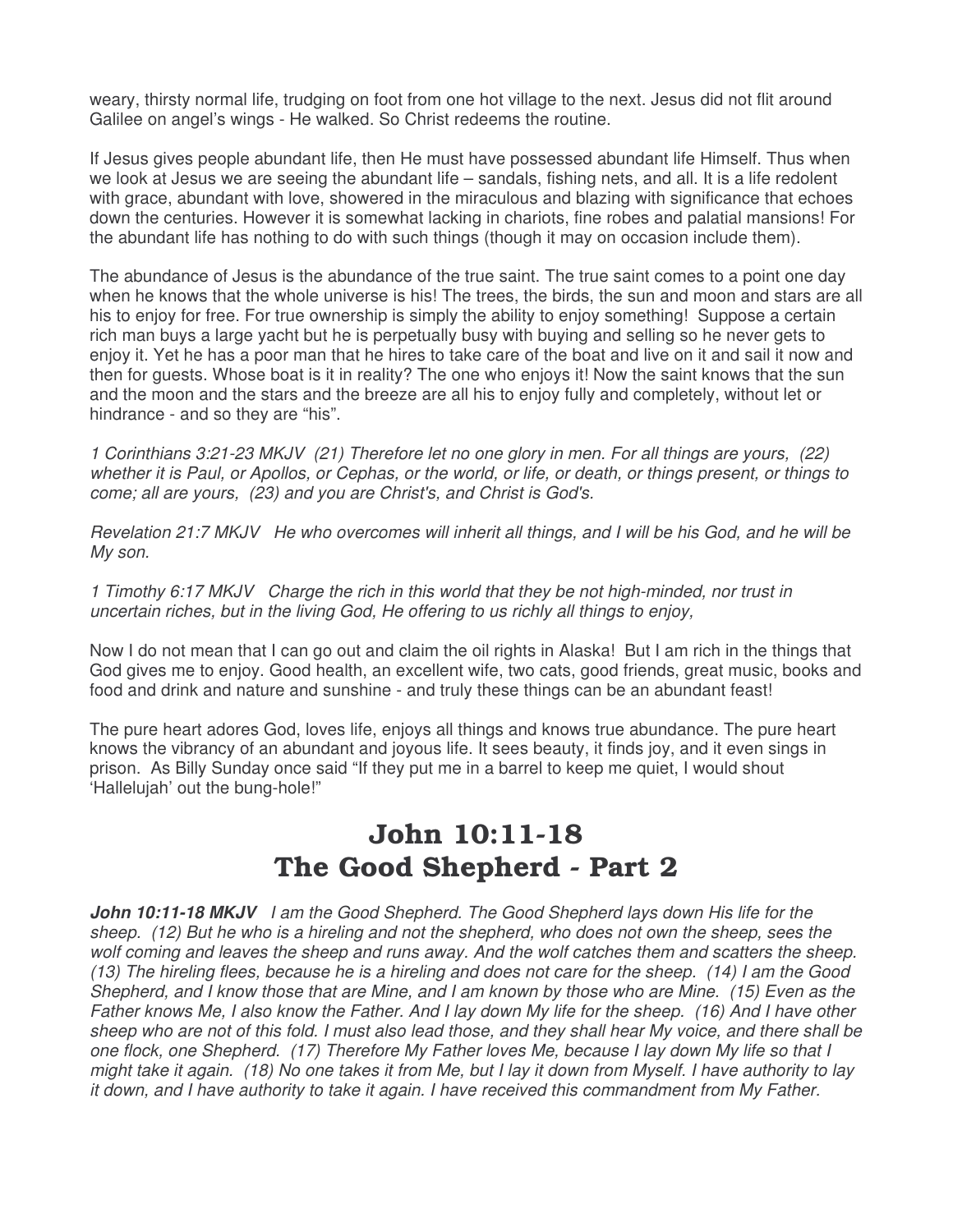Jesus talks about laying down His life five times in four verses (v11, 15, 17, 18) and sees this selfsacrifice as an essential quality of the Good Shepherd (v11), a sign of true intimacy with God (v.15) including being the reason for the Father's love (v.17) and an indication of Christ's authority over matters of life and death (v.18).

In stark contrast the professional paid Jewish clergy (the Pharisees, Sadducees, and High Priests) were self-preserving hirelings without any ethic of self-sacrifice who let the common people be devoured by the 'wolves" (v12, 13). The difference is that Jesus "owns the sheep" (v. 12), He is strongly invested in them, whereas the Jewish clergy were more invested in their careers and positions - rather than in the sheep.

Jesus is the Head of the Church and truly "owns the sheep" and we are all made by Him and for Him and He shed His blood to buy us back from sin and judgment so that we are His by Creation and His by redemption. (Colossians 1:15-20)

Jesus is different from most human leaders. Most leaders ask us to make sacrifices for them, but rarely do they make meaningful and difficult sacrifices for us. Human leaders enjoy the good life while the common people man the trenches and make the actual sacrifices. Jesus of course reverses this and is the first one to lose His life – and He does this "for the sheep".

Self-sacrifice, not self-aggrandizement should be the chief characteristic of Christian spiritual leaders. It is wrong for a Christian leader to ask people to "dig deep" for a ministry while they themselves drive luxury cars. If the ministry really needs cash that badly the Mercedes should be sold first, and the sacrifice should come from the board members first of all.

The Good Shepherd does not sit at the head of the table gobbling up all the food while everyone else starves. Yet Christian ministries that massively over-pay their executive staff and grossly underpay (or not pay at all) their office staff and volunteers are doing precisely that! Jesus does not seek the abundant life for Himself – but for the sheep.

The Good Shepherd "knows the sheep by name", that is He has a personal interest in each of them, from little lambs to old rams. There is infinite care in this, we are not just management statistics in a religious marketing campaign, the sheep are individuals with names and places, histories and relationships. This is not just a one-way relationship but a mutual knowing of each other: "I know those that are Mine, and I am known by those who are Mine."

That fact the Jesus knows His sheep is not that surprising – but we know Him as well! Our consciences, automatically "recognize" Christ – in humane actions, in worship, in the Scriptures, in Creation and in other believers.

Jesus adds a cryptic comment about "other sheep" – that is non-Jewish Christians: "And I have other sheep who are not of this fold. I must also lead those, and they shall hear My voice, and there shall be one flock, one Shepherd." The Church is universal, a global organic body of Christ. They are one flock – of many folds (denominations, localities, races etc) and have only one Chief Shepherd, Jesus Christ - therefore pastors and Christian workers are simply under-shepherds of this "invisible" Church. The two passages below illustrate this point:

Hebrews 13:20-21 MKJV Now may the God of peace (who brought again our Lord Jesus from the dead, that great Shepherd of the sheep, through the blood of the everlasting covenant) (21) make you perfect in every good work to do His will, working in you that which is well pleasing in His sight through Jesus Christ, to whom be glory forever and ever. Amen.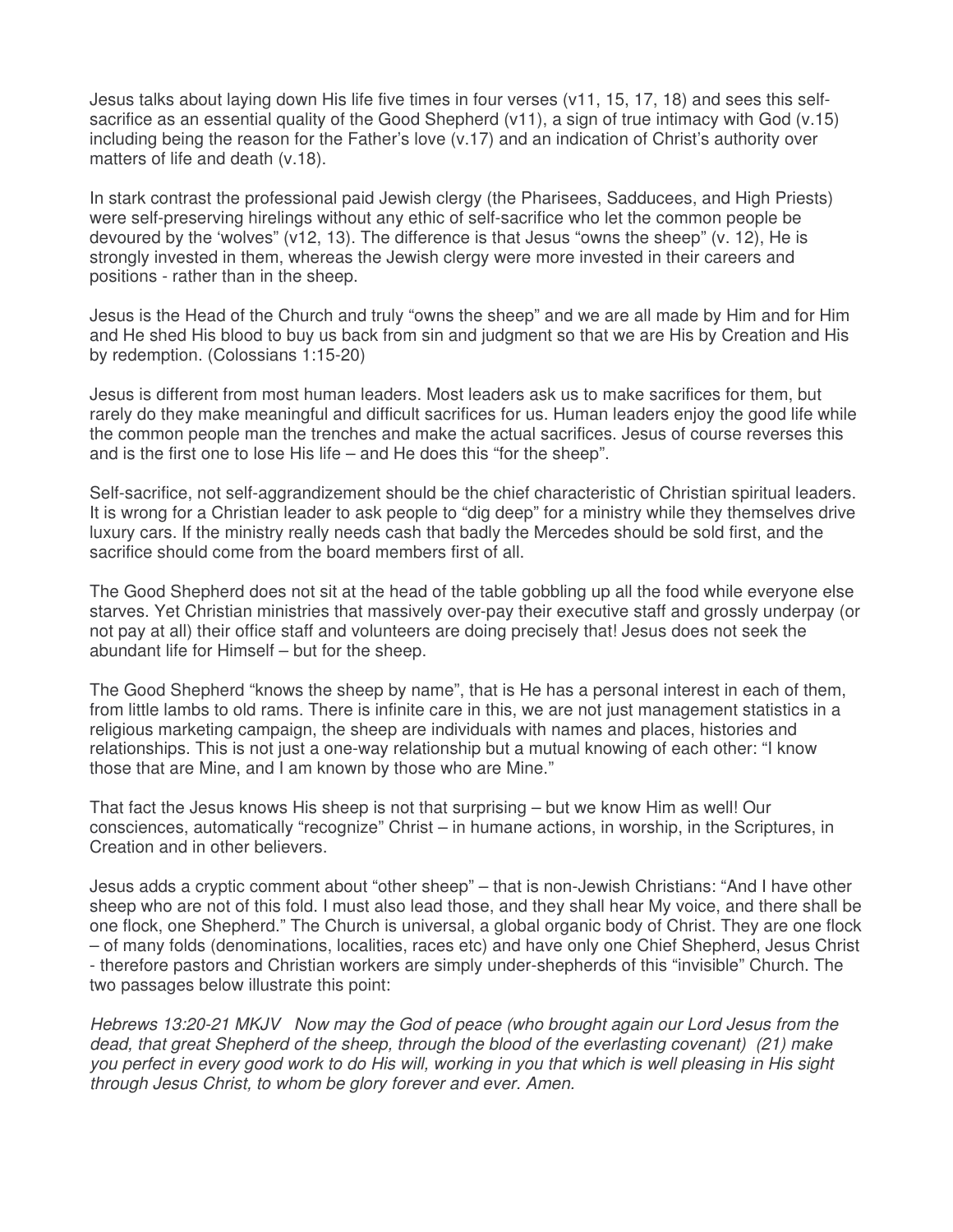1 Peter 5:1-4 MKJV I exhort the elders who are among you, I being also an elder and a witness of the sufferings of Christ, and also a partaker of the glory that shall be revealed. (2) Feed the flock of God among you, taking the oversight, not by compulsion, but willingly; nor for base gain, but readily; (3) nor as lording it over those allotted to you by God, but becoming examples to the flock. (4) And when the Chief Shepherd shall appear, you shall receive a never-fading crown of glory.

Finally the Good Shepherd has great authority – including authority over life and death: "No one takes it from Me, but I lay it down from Myself. I have authority to lay it down, and I have authority to take it again. I have received this commandment from My Father."

Jesus as God is indestructible apart from His own will. No one could take His life from him by force. And even if it is laid down it is not lost forever, he could take it up again. This is so contrary to common experience that it is mind-boggling. Jesus had an eternal and indestructible life force, the life of God Himself dwelling in Him bodily. (Colossians 2:9). The ISV correctly translates the Greek of Hebrews 7:16 when it says Jesus' priesthood is on the basis of "an indestructible life": Hebrews 7:15-17 ISV This point is even more obvious in that another priest who is like Melchizedek has appeared (16) who was appointed to be a priest, not on the basis of a regulation concerning his ancestry, but rather on the basis of the power of an indestructible life. (17) For it is declared about him, "You are a priest forever according to the order of Melchizedek."

So Jesus does not just give us abundant life (John 10:10) He gives us indestructible abundant life (John 10:18, Hebrews 7:16), and a peace the world cannot take away, even with persecution.

John 16:33 MKJV I have spoken these things to you so that you might have peace in Me. In the world you shall have tribulation, but be of good cheer. I have overcome the world.

## John 10:19-30 The Good Shepherd Is God

**John 10:19-30 MKJV** Then a division occurred again among the Jews because of these words. (20) And many of them said, He has a demon and is insane. Why do you hear him? (21) Others said, These are not words of one who has been possessed by a demon. A demon is not able to open the eyes of blind ones. (22) And the Feast of Dedication took place at Jerusalem, and it was winter. (23) And Jesus walked in the temple in Solomon's Porch. (24) Then the Jews encircled Him and said to Him, How long do you make us doubt? If you are the Christ, tell us plainly. (25) Jesus answered them, I told you and you did not believe. The works that I do in My Father's name, they bear witness of Me. (26) But you did not believe because you are not of My sheep. As I said to you, (27) My sheep hear My voice, and I know them, and they follow Me. (28) And I give to them eternal life, and they shall never ever perish, and not anyone shall pluck them out of My hand. (29) My Father who gave them to me is greater than all, and no one is able to pluck them out of My Father's hand. (30) I and the Father are one!

We have moved from Tabernacles (September) to Hannukah (December), the mellow fruitfulness of autumn harvest has given way to a cold winter of discontent. Jesus is still dodging the direct question of His being the Messiah. Why? Because it was so obvious!

"Jesus answered them, "I have told you, but you do not believe it. The works that I do in my Father's name testify on my behalf, but you do not believe because you do not belong to my sheep."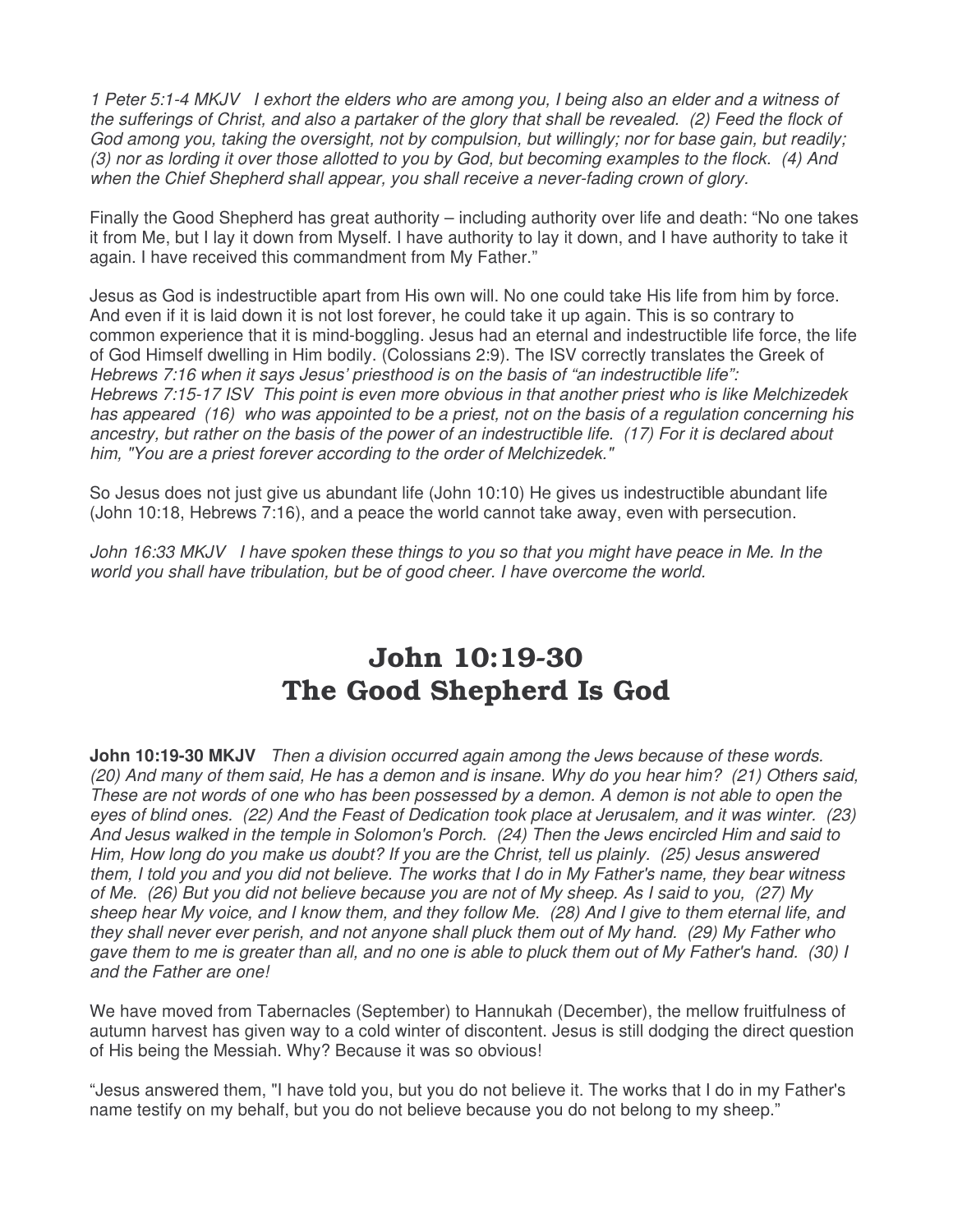In other words "if you have not figured it out by now, after all these miracles, you are just a stubborn unbeliever". And if they were stubborn unbelievers claiming to be the Messiah would not turn them into believers, it was far more likely to just drive them into a frenzy of murderous hate. And that could easily get out of control in the political powder keg that was Jerusalem under Roman occupation.

Jesus then defines two distinct groups – "not sheep" and "sheep". The "not sheep" lack spiritual perception and "do not hear my voice" but the true sheep have active spiritual perception and "hear my voice….and they follow Me"

#### **"But you do not believe because you do not belong to my sheep. My sheep hear my voice. I know them, and they follow me."**

The believers, the sheep, are secure because they have the spiritual faculties to hear God and follow Him. They do not go astray any more than someone with a GPS unit in their car goes astray. They get direct guidance from God that keeps them on the right track:

Isaiah 30:21 MKJV And your ears shall hear a word behind you, saying, This is the way, walk in it, when you turn to the right hand and when you turn to the left.

Isaiah 35:8-10 MKJV And a highway shall be there, and a way, and it shall be called, The Way of Holiness. The unclean shall not pass over it. But He shall be with them; the wayfaring men, though fools, shall not err in it. (9) No lion shall be there, nor any beast of prey shall go up on it; it shall not be found there; but the redeemed shall walk there. (10) And the ransomed of Jehovah shall return and come to Zion with songs and everlasting joy on their heads; they shall obtain joy and gladness, and sorrow and sighing shall flee away.

The voice of Jesus is not heard by all, but it is heard by His sheep and because of this a spiritual communion develops – we "have fellowship with Him" and we know Christ and Christ knows us. . "I know them"

1 John 1:3 MKJV that which we have seen and heard we declare unto you, so that you also may have fellowship with us. And truly our fellowship is with the Father and with His Son Jesus Christ.

2 Corinthians 13:14 MKJV (14) May the grace of the Lord Jesus Christ, and the love of God, and the fellowship of the Holy Spirit be with you all. Amen.

This fellowship creates such a strong bond of love that men or demons cannot break it: "I give them eternal life, and they will never perish, and no one will snatch them out of my hand. (29) What my Father has given me is greater than all else, and no one can snatch it from the Father's hand."

It is God the Father who creates people and sets the spirit within them and who forms their consciences, therefore He is the One who "gives them" to Jesus. He gives them to Christ by creating within them the ability to believe Christ and to receive Him and to love Him and have fellowship with Him. Spiritually sensitive people often feel this spiritual attraction at a young age though it may be years before they are truly born-again. It seems that there are those that Christ draws - and those that Christ repels.

God guards those who are His and protects them and because of His great might Satan is not able to wrench them out of the Father's grasp. No matter how much suffering a saint goes though, or how tempted she may be, or how confused a man may become God is able to remedy the situation of provide a way of escape. .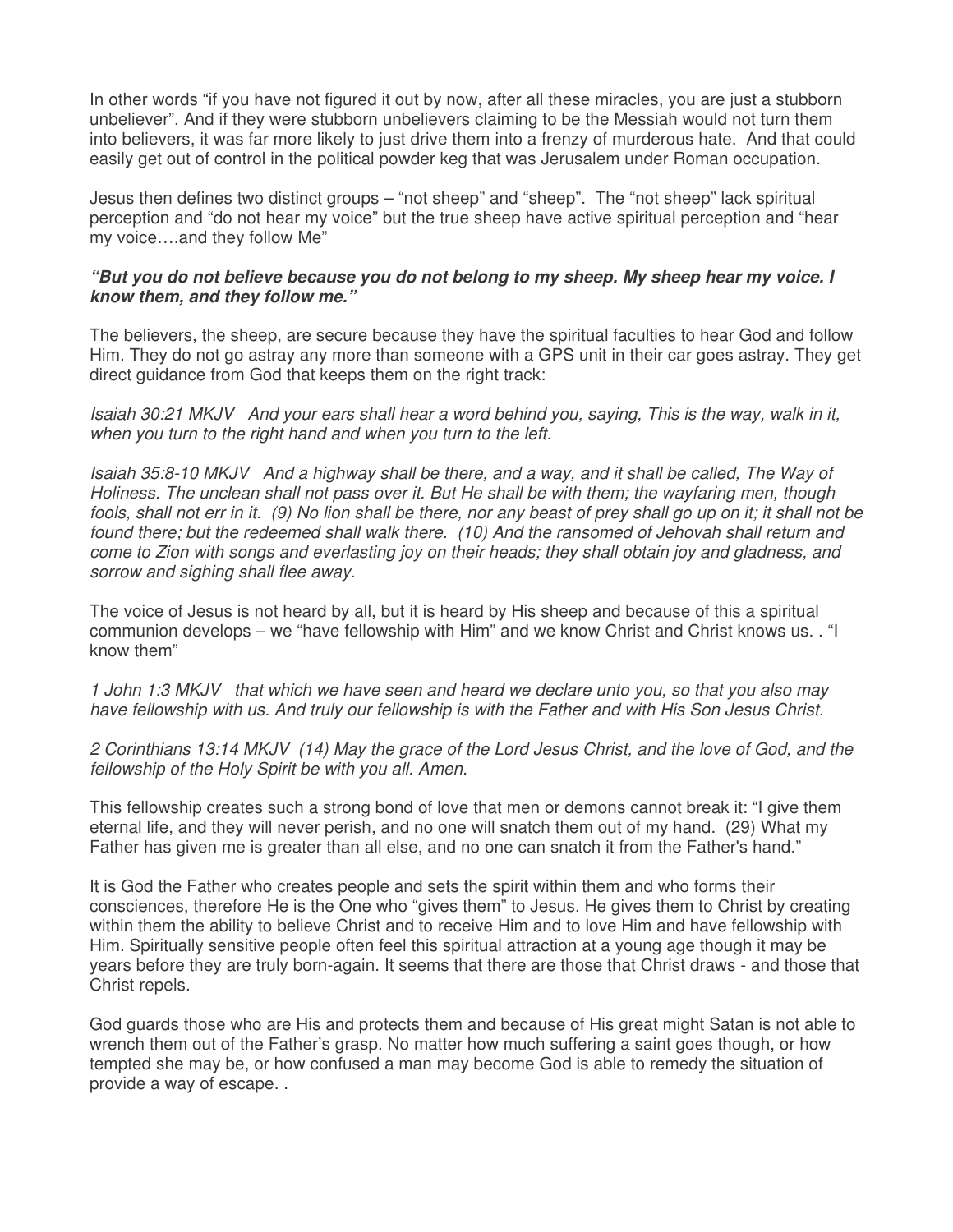1 Corinthians 10:13 MKJV (13) No temptation has taken you but what is common to man; but God is faithful, who will not allow you to be tempted above what you are able, but with the temptation also will make a way to escape, so that you may be able to bear it.

Finally Jesus tells us the real reason that His sheep are safe – "I and the Father are one!" in other words the Good Shepherd Is God!

# John 10:31-39 The Elephant In The Garden Bed

**John 10:31-39 MKJV** Then the Jews took up stones again to stone Him. (32) Jesus answered them, I have shown you many good works from My Father; for which of these do you stone Me? (33) The Jews answered Him, saying, We do not stone you for a good work, but for blasphemy, and because you, being a man, make yourself God. (34) Jesus answered them, Is it not written in your Law, "I said, You are gods?" (35) If He called those gods with whom the Word of God was, and the Scripture cannot be broken, (36) do you say of Him whom the Father has sanctified and sent into the world, You blaspheme, because I said, I am the Son of God? (37) If I do not do the works of My Father, do not believe Me. (38) But if I do, though you do not believe Me, believe the works so that you may know and believe that the Father is in Me, and I in Him. (39) Then they again sought to seize Him, but He went forth out of their hand.

Just prior to these verses Jesus has made His famous claim: "I and the Father are One". The Jews interpret this as a claim to divinity (v.33). Jesus replies with a puzzling quote from Psalm 82, which refers to some finite and mortal beings as "gods".

Yet there is a strange and very deep relationship between humanity and divinity. We were made, alone of all creatures, "in the image of God" and are capable of being God-indwelt, by His Spirit, and of being transformed from glory to glory into the image of God. Such is humanity's capacity for divinity that Jesus could be both fully man and fully God, the fullness of deity in bodily form (Colossians 2:9).

It is almost as if Christ blurs the boundary between man and God. Somehow humanity and divinity can unite seamlessly in the one Person.

Anyone can claim divinity including lunatics and charlatans – but only One has been able to convincingly demonstrate divinity – that is Christ Jesus! Not even death could hold Him! Therefore Jesus points to His works first of all when He says: "I have shown you many good works from My Father; for which of these do you stone Me?"

Jesus reminds them that He is not evil, that in fact that He does many good works, works that everyone acknowledges are from the Father.

The Jews reply that it is not for all the good deeds they stone Him, but for blasphemy: "We do not stone you for a good work, but for blasphemy, and because you, being a man, make yourself God."

Jewish thought then was very much like Islamic thought today – where any hint of a connection between humanity and divinity is blasphemous. God is "wholly other" and inaccessible. He is Mysterious would never be plainly revealed, let alone incarnated as flesh and blood. According to this doctrine God is Holy and unapproachable and there is vast unbridgeable gulf between humanity and divinity.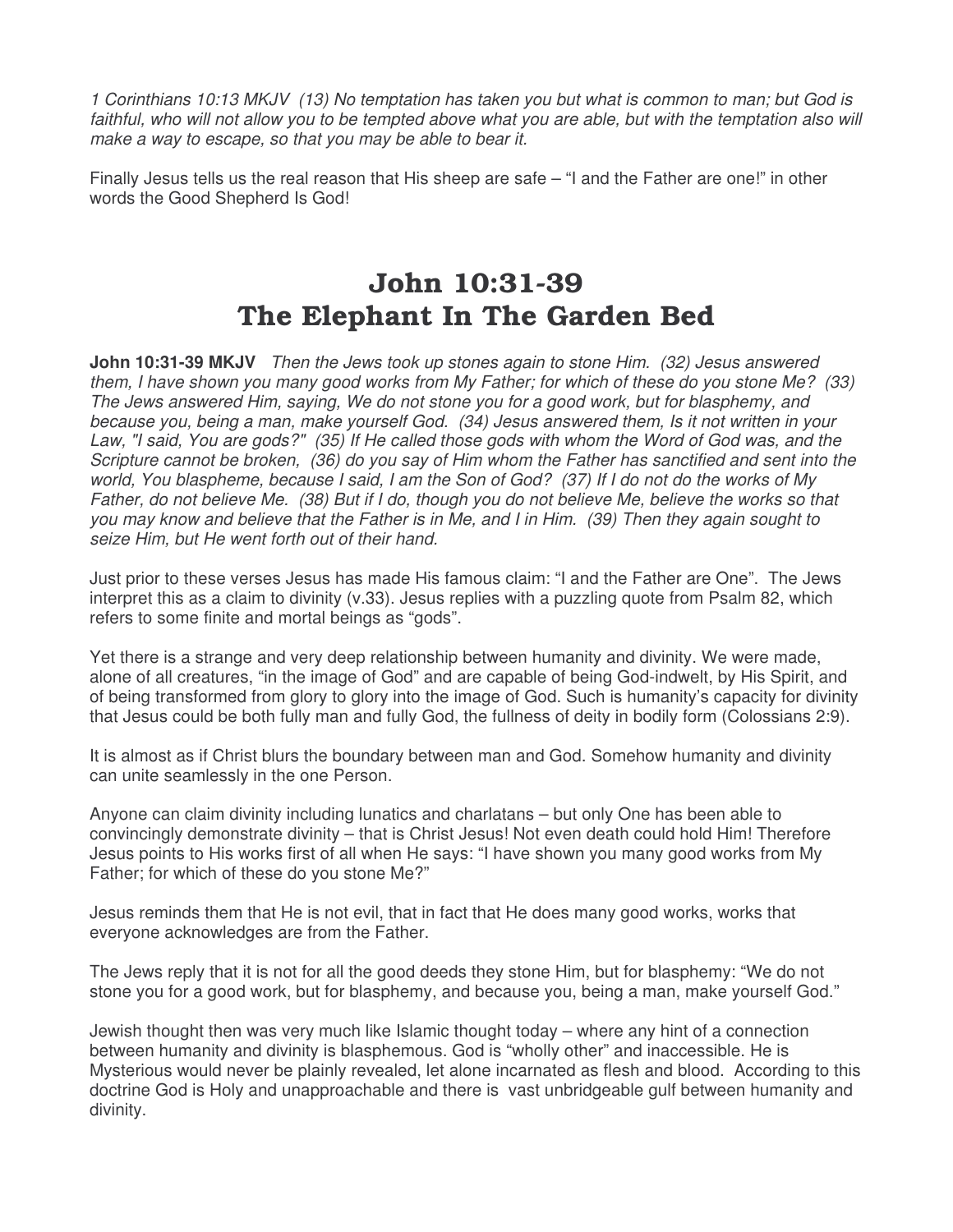But Jesus bridges this gulf, in fact almost seems to obliterate it. He is God incarnate and those who follow Him receive eternal life, become citizens of Heaven and dwell with Him as brothers and sisters. We receive His Spirit, and dwell in His heaven and will receive immortal and glorious bodies at the resurrection. The redeemed become 'sons of God" a title to which the Jews vigorously objected as a blasphemy.

Our future state is a mystery that is still to be fully revealed but St. John gives us a hefty clue: 1 John 3:1-2 MKJV Behold what manner of love the Father has given us, that we should be called children of God. Therefore the world does not know us, because it did not know Him. (2) Beloved, now we are children of God, and it has not yet been revealed what we shall be. But we know that when He shall be revealed, we shall be like Him, for we shall see Him as He is.

We shall be like Jesus and Jesus is perfectly like God. (John 1:1-3, Hebrews 1:1-3, Colossians 1:15-20, 2:9) There will be a family resemblance between you and I and the Almighty! Like God we can make moral and spiritual choices and act with authority – though in a much more limited domain. We are in His image!

The fact that the clay of humanity can bear the image and stamp of divinity was shocking to the Jews. For a man to be one with God was impossible in their thought – but was realized in Jesus, the God-Man who stood in front of them and did the works that proved it.

Jesus points to the ability of human clay to bear the stamp of God in His quote from Ps 82: "Is it not written in your Law, "I said, You are gods?" (35) If He called those gods with whom the Word of God was, and the Scripture cannot be broken, (36) do you say of Him whom the Father has sanctified and sent into the world, You blaspheme, because I said, I am the Son of God?"

In Psalm 82 God is speaking to a group of beings whom He calls "gods":

Psalms 82:1-8 MKJV A Psalm of Asaph. God stands in the congregation of the mighty; in the midst of the gods He judges. (2) How long will you judge unjustly and lift up the faces of the wicked? Selah. (3) Defend the poor and fatherless; do justice to the afflicted and needy. (4) Deliver the poor and needy; save them out of the hand of the wicked. (5) They neither know nor will understand; they walk on in darkness; all the foundations of the earth are shaken. (6) I have said, You are gods; and all of you sons of the Most High. (7) But you shall die like men, and fall like one of the princes. (8) Arise, O God, judge the earth; for You shall inherit in all nations.

These may be magistrates as many commentators suggest or perhaps demonic principalities and powers that influence human politics and empower wicked human agents. The demons would "lift up the faces of the wicked" by empowering their regimes. In the end these "sons of the Most High" would die like mere men and fall like one of the princes (which implies they were higher than human princes and therefore unlikely to be mere magistrates).

Jesus merely calls them "those to whom the Word of God" came – thus leaving us in doubt as to what they were, but whatever they were they were not the Father, or even the Word of god, but ones under the judgment of god, and even though God was judging them they are still described as "gods" and "sons of the Most High" -even though they are mortal in that in some sense they can 'die like mere men". So if finite, mortal, contingent beings under the judgment of God can still have these designations how much more than 'Him whom the Father has sanctified and sent into the world".

Jesus is claiming to be holy humanity, divinized flesh and blood, sanctified and sent into the world, and the proof of this is His works: "If I do not do the works of My Father, do not believe Me. (38) But if I do, though you do not believe Me, believe the works so that you may know and believe that the Father is in Me, and I in Him."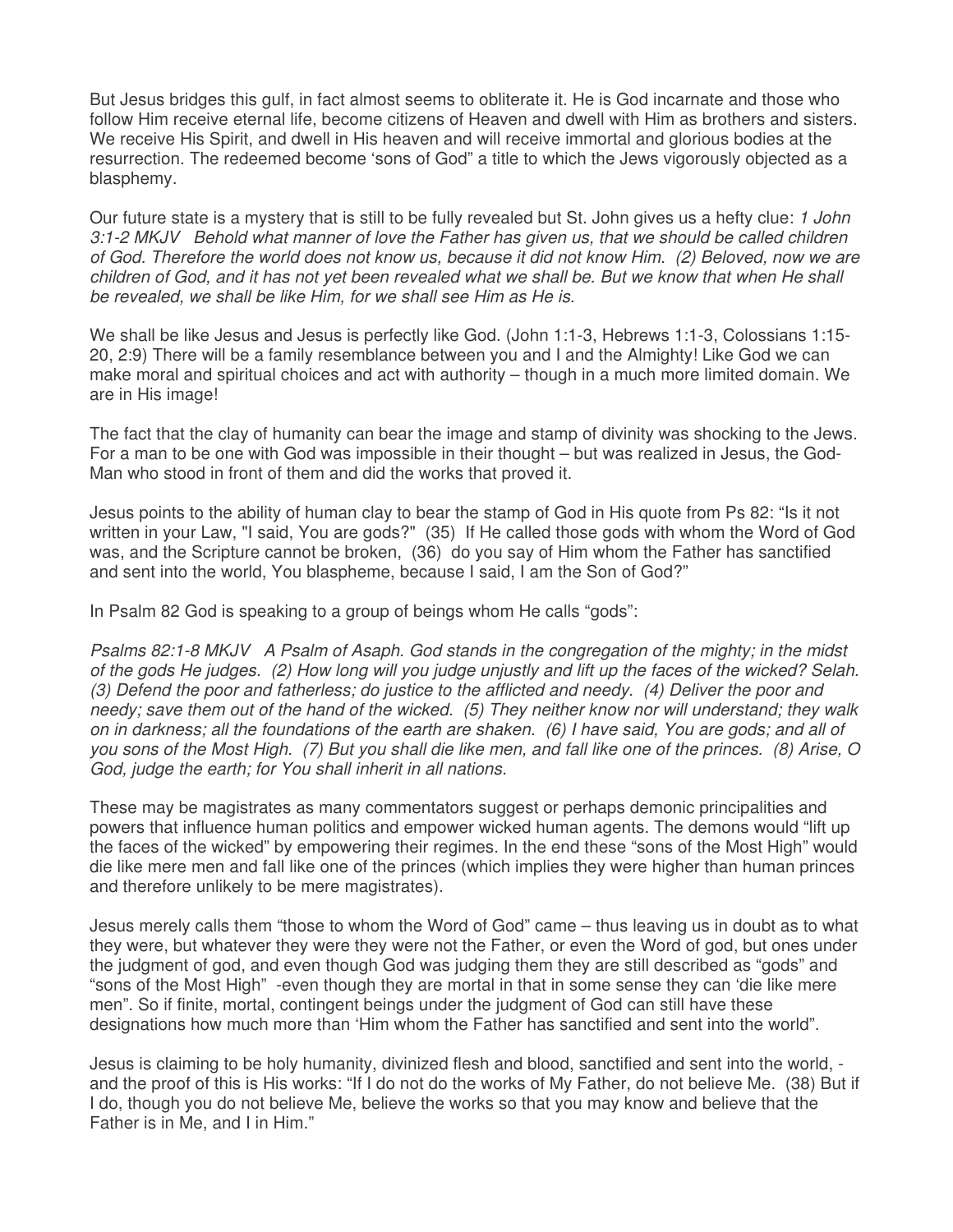His works are a sign of the Power that indwells Jesus - "the Father is in Me". The works are also a sign of Jesus' relationship to the Father – "and I in Him".

Even if they could not believe His words, they should believe the plain evidence of His deeds. Commonsense tells us that if something happen, and then it happens, there can be no denying it even though we may not like the implications. If an elephant walks into our garden and tramples the petunias it is no use saying "but there are no elephants in Carson" because there is one in Carson now, and it is as plain as day and crushed daisies!

The elephant in the garden bed was Jesus' miracles in the midst of the Jewish religious establishment. He was there, He was doing mighty works, and there was no denying it.

# John 10:40-42 Beyond The Jordan

**John 10:40-42 MKJV** And He went away again beyond Jordan into the place where John baptized at the first, and He stayed there. (41) And many came to Him and said, John indeed did no miracle, but all things that John said concerning this One were true. (42) And many believed on Him there.

After what was possibly six months of unending contention in Jerusalem Jesus goes back to where it all began and recharges His soul. He went out to the wilderness, to Aenon by Jordan, where the air was clear, the water pure and the nit-picking theologians few and far between. Jesus moves away from Judea, the Temple and the religious authorities out into the trans-Jordan wilderness, out into the land of "crazy prophets" like John the Baptist. There, Jesus finds the true believers, folk who would walk right out into the countryside to hear a man of God.

"And many believed on Him there" – there on the fringes, in the wilderness, faith was found! Lots of faith! I have often found "faith on the fringes", in small towns in outback Australia, in urban slums, in strange and wonderful tribal villages in Papua New Guinea, in all the places that "temple-bound theologians" rarely visit.

Such places are where some independent thinking, some real thinking, can be done. In Jerusalem there was instant irrational condemnation of unorthodox ideas. But in the wilderness a man can ponder and think and talk to the trees and a few friends and come up with a wild notion or two, or three.

Many of the greatest works of philosophy have been written "out on the fringe" or even in prison! Such works include Don Quixote, Pilgrim's Progress, Bonhoeffer's Letters from Prison, Boethius' Consolation of Philosophy, and much of Ghandi's philosophy. An amazing amount of Scripture was written in prison, in the wilderness or in exile - from the Exodus wanderings that produced the Pentateuch, to Elijah at the brook Cherith, and from Jeremiah's prophecies in jail to Paul's Epistles to the book of Revelation written on Patmos. In fact no book of the New Testament that we know of was written under what could be described as "conducive circumstances"

Yet it was comfortable out there, in the wilderness, where it all began and when the call came that Lazarus was ill the disciples did not want to go back to Jerusalem. John 11:7-8 MKJV Then after that He said to the disciples, Let us go into Judea again. (8) The disciples said to Him, Rabbi, the Jews lately have sought to stone You, and do You go there again?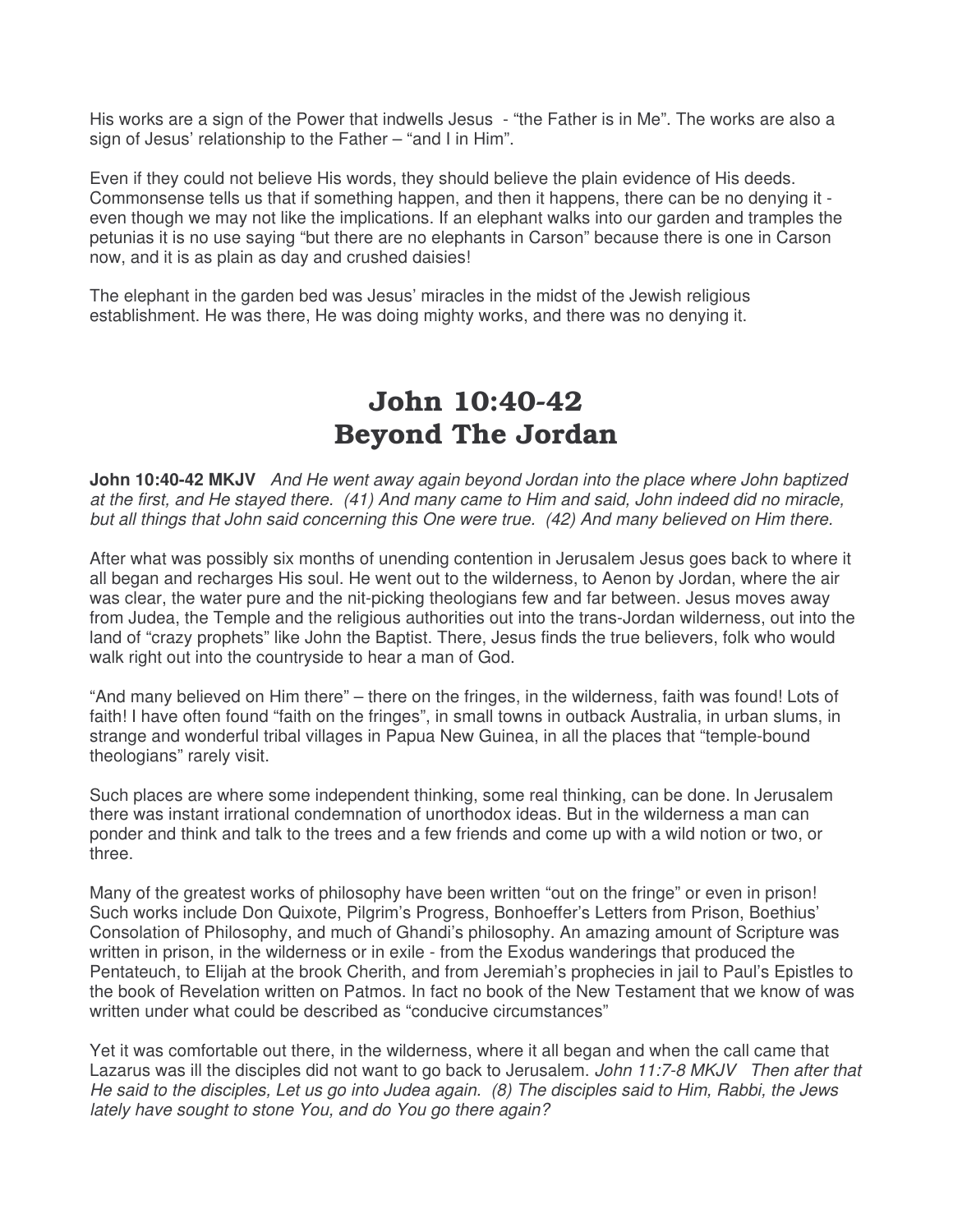Jesus lived in a dynamic rhythm dictated by God. Now in the crowds, then in solitary prayer, one day feasting, the next fasting, a few months in the midst of the city and of conflict, then some time apart in the desert. Stormy seas, pressing crowds, dusty roads, small villages, big cities, mountaintops and wildernesses were all part of the journey.

I am not really a "big city" person but the last five years have been mainly spent in two giant megacities – Manila and Los Angeles. This is the current phase of events; I also find my time split between times of intense travel and busyness, and quieter months of writing and reflection. Every year is meant to have at least four seasons! It is good to be aware of god's rhythms as He works through you. Common cycles include: work/rest, solitude/community, action/reflection, prophetic/pastoral, mountaintop /valley. Each has its "time" in our life. (Ecclesiastes 3:1-11)

Jesus goes out to a place full of John the Baptist's disciples: "And many came to Him and said, John indeed did no miracle, but all things that John said concerning this One were true." John the Baptist was the forerunner, He was not the Light and did no miracle but pointed to Jesus and his testimony was true. When John's followers met Jesus and got to know Him there was this "click" that yes - this is the One John spoke of! These perfectly prepared disciples believed in droves!

The wilderness seems to "select' seekers and believers. The bored and apathetic cannot bother to go the few miles out of their way. The small-minded stay at home and gossip about why it cannot be so. And the "we are sure we are right" crowd stays in their self-confirming circles and think they have no need of the Galilean. But the seekers saddle their donkeys and head out beyond the Jordan, beyond where the respectable people dwell, to find the prophet in the wilderness.

 You may be in a 'wilderness" now. You may a soldier on a boring post in the New Mexico desert, or a pastor in a small town in the middle of nowhere. You may even be in jail! Use the wilderness to do your thinking and to sharpen your ideas about God, yourself and the ministry. Or use for the time study, but do NOT waste the wilderness! Life will turn a corner one day and you will be back in the swing of a thousand activities wishing for some time to think!

Look for the prophet! I find small towns and odd corners often have someone who is doing some real thinking and has some very useful notions, People in wild places often can see the world without all the accretions of spin and duplicity. Can any good thing come out of Nazareth? Yes indeed!

Heretics abound in the desert as well. Not all that is creative is good. The desert can drive men mad. Yet the desert allows us room to think and we need to go there now and then. If you are not yet mature enough to be alone with your own thoughts, then you need to grow up! Christians need to be able to reflect on life and to see through media manipulation and political spin.

The true desert is simple, free, and non-commercial. In the wilderness it is just us and the trees and the big blue sky. Gradually the call of God comes to us instead of the call of the advertisers. Gradually we come to see what we should have seen all along – rather than what we were told to see if we wanted to fit in. In the wilderness the social pressure is off, so we can be ourselves and find our true faith.

# John 11:1-4 So That The Son of God Might Be Glorified By It

**John 11:1-4 MKJV** And there was a certain sick one, Lazarus of Bethany, the town of Mary and her sister Martha. (2) (And it was that Mary who anointed the Lord with ointment and wiped His feet with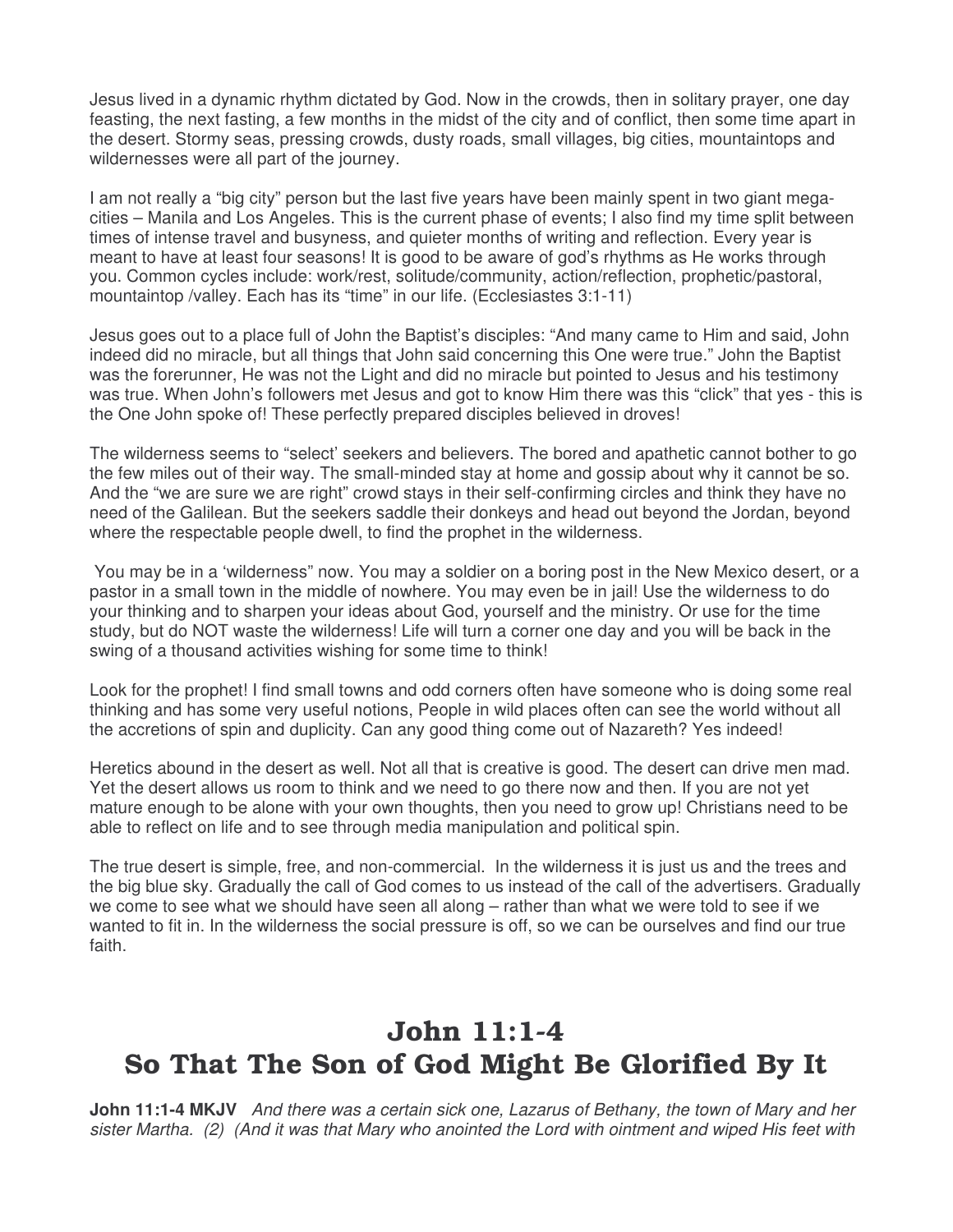her hair, whose brother Lazarus was sick.) (3) Then his sisters sent to Him, saying, Lord, behold, he whom You love is sick. (4) When Jesus heard, He said, This sickness is not to death, but for the glory of God, so that the Son of God might be glorified by it.

The family of Mary, Martha and Lazarus dwelt in Bethany and were close friends of Jesus. They seemed to often give Him hospitality and Mary had anointed Jesus with expensive perfume. They seem to be poor - because they had no servants and Martha had to do all the work herself on one occasion. The perfume Mary used must have been their most expensive possession.

Now their brother was sick and they called on Jesus. They were not above a little persuasion and sent a message saying: "Lord, behold, he whom You love is sick." Now, as we saw yesterday, Jesus is some distance away in the wilderness on the other side of the Jordan

Jesus gives what seems to be a hopeful response: "This sickness is not to death, but for the glory of God, so that the Son of God might be glorified by it." But Lazarus does die – and a few days later rises again! There is death, grief, suffering and pain – and yet it all turns out "for the glory of God".

The glory of God is often "on the other side of pain". David becomes king – after 14 years of living in caves and being chased by King Saul. Israel enters the Promised Land –after 40 years in the wilderness, and Israel returns from exile – after 70 years in Babylon.

It is always the final outcome that really matters. God does not promise us constant personal comfort, but He does promise good and glorious final outcomes. It s better to be on an uncomfortable raft that makes land than to be on the very comfortable Titanic, which sinks!

As with the man born blind two chapters before this sickness was "for the glory of God" and even Lazarus' death was "for the glory of God". It seems that God is making us suffer so He can be glorified! Yet not only is He glorified, but we are glorified also! Lazarus, Job and the man born blind will be remembered as long as the earth endures.

Suffering and glory and closely connected in the NT, in fact there are so many I have had to select just a few:

Luke 24:26 MKJV Was it not necessary for the Christ to suffer these things and to enter into His glory?

Romans 8:17-18 MKJV And if we are children, then we are heirs; heirs of God and joint-heirs with Christ; so that if we suffer with Him, we may also be glorified together. (18) For I reckon that the sufferings of this present time are not worthy to be compared with the coming glory to be revealed in us.

Colossians 1:11 MKJV being empowered with all power, according to the might of His glory, to all patience and long-suffering with joyfulness,

1 Peter 5:1 MKJV I exhort the elders who are among you, I being also an elder and a witness of the sufferings of Christ, and also a partaker of the glory that shall be revealed.

Sickness, death, and tough circumstances can all work for BOTH God's glory and your glory. Romans 8:28 MKJV And we know that all things work together for good to those who love God, to those who are called according to His purpose.

At the time, there may seem to be no point and no glory in the suffering. It may seem unreasonable, unjust and unfair, but God is far bigger than that situation and will redeem it. God redeemed the death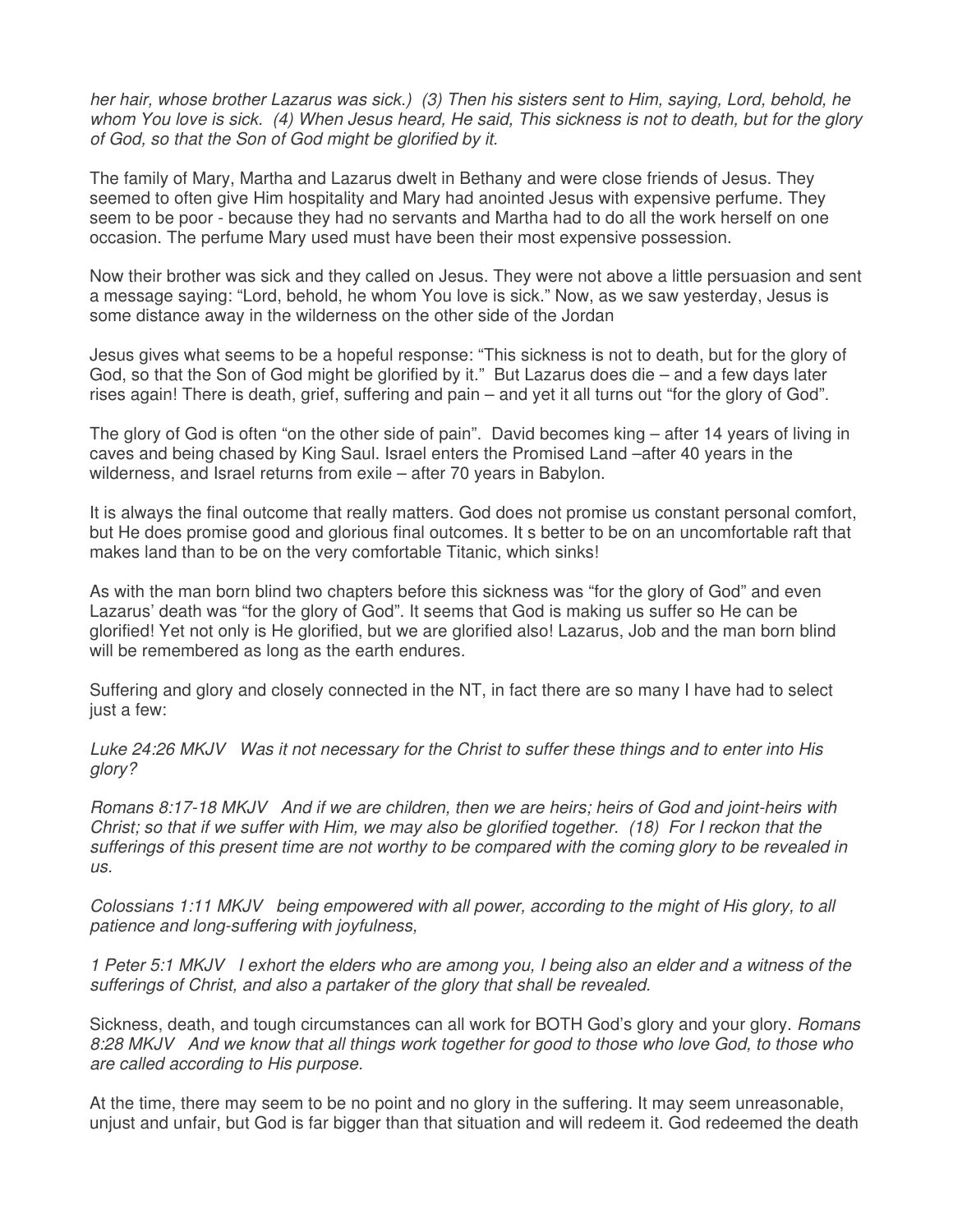of Lazarus, the suffering of Job and the crucifixion of Jesus. As Corrie Ten boom said after many years in German concentration camps during WW2 – "No matter how deep the suffering, God's love is deeper still"

It is easier for us because we know the glorious ending of the Lazarus story as Jesus booms out "Lazarus come forth" and he stagers out of the tomb, still wrapped in grave clothes. If we know the end will be good, then any suffering becomes endurable.

Thus we should always have hope, we should always believe that God will be glorified by it and that we will be glorified by it, as God works all things together for good. God is not trifling with your life, just so He can show off His powers. You will also be blessed, and blessed mightily. For God is not unjust in any way.

As Christians we need to know that "through many tribulations you will enter the Kingdom of God" (Acts 14:22) and be prepared to live in the light of the cross:

Matthew 16:24-27 MKJV Then Jesus said to His disciples, If anyone desires to come after Me, let him deny himself and take up his cross and follow Me. (25) For whoever desires to save his life shall lose it, and whoever desires to lose his life for My sake shall find it. (26) For what is a man profited if he shall gain the whole world and lose his own soul? Or what shall a man give in exchange for his soul? (27) For the Son of Man shall come in the glory of His Father with His angels, and then He shall reward each one according to his works.

Magic is focused on manipulating the spirit world to achieve earthly prosperity. Christianity does not go down that route! Christians take up their cross in this life, so that they may be glorified in eternity. Christians are willing for God to get glory from their sickness, and even from their death. Let me quickly add that Christians do not seek to be sick or dead, or penniless or ashamed, but the true Christian knows that God is able to work good out of even the worst of circumstances. Out of great personal tragedy the hymn "It is well with my soul" was written. Yes, it is so "that the Son of God might be glorified in it" that we live and minister.

## John 11:5-10 Walking In The Light

**John 11:5-10 MKJV** And Jesus loved Martha and her sister and Lazarus. (6) Therefore, when He had heard that he was sick, then indeed He remained two days in the place where He was. (7) Then after that He said to the disciples, Let us go into Judea again. (8) The disciples said to Him, Rabbi, the Jews lately have sought to stone You, and do You go there again? (9) Jesus answered, Are there not twelve hours in the day? If anyone walks in the day, he does not stumble because he sees the light of the world. (10) But if anyone walks in the night, he stumbles because there is no light in him.

Verse 5 tells us that "Jesus loved Martha", this is the only woman anywhere in the gospels, that it is said that Jesus "loved" – certainly not Mary Magdalene as the DaVinci Code and other wild accounts have it. And Jesus loved her as part of a family unit of Mary, Martha and Jesus.

Jesus also had the habit of driving Martha wild with exasperation. Firstly, He lets Mary sit at His feet while Martha slaves in the kitchen; secondly, He seems to dawdle in His response when Lazarus is dead. It seems that Lazarus was dead when the messengers first arrived. We find that when Jesus gets there that Lazarus had been dead "four days". These four days is accounted for thus - one day while the messengers went to Jesus, two days while Jesus delayed, one more day as He walked back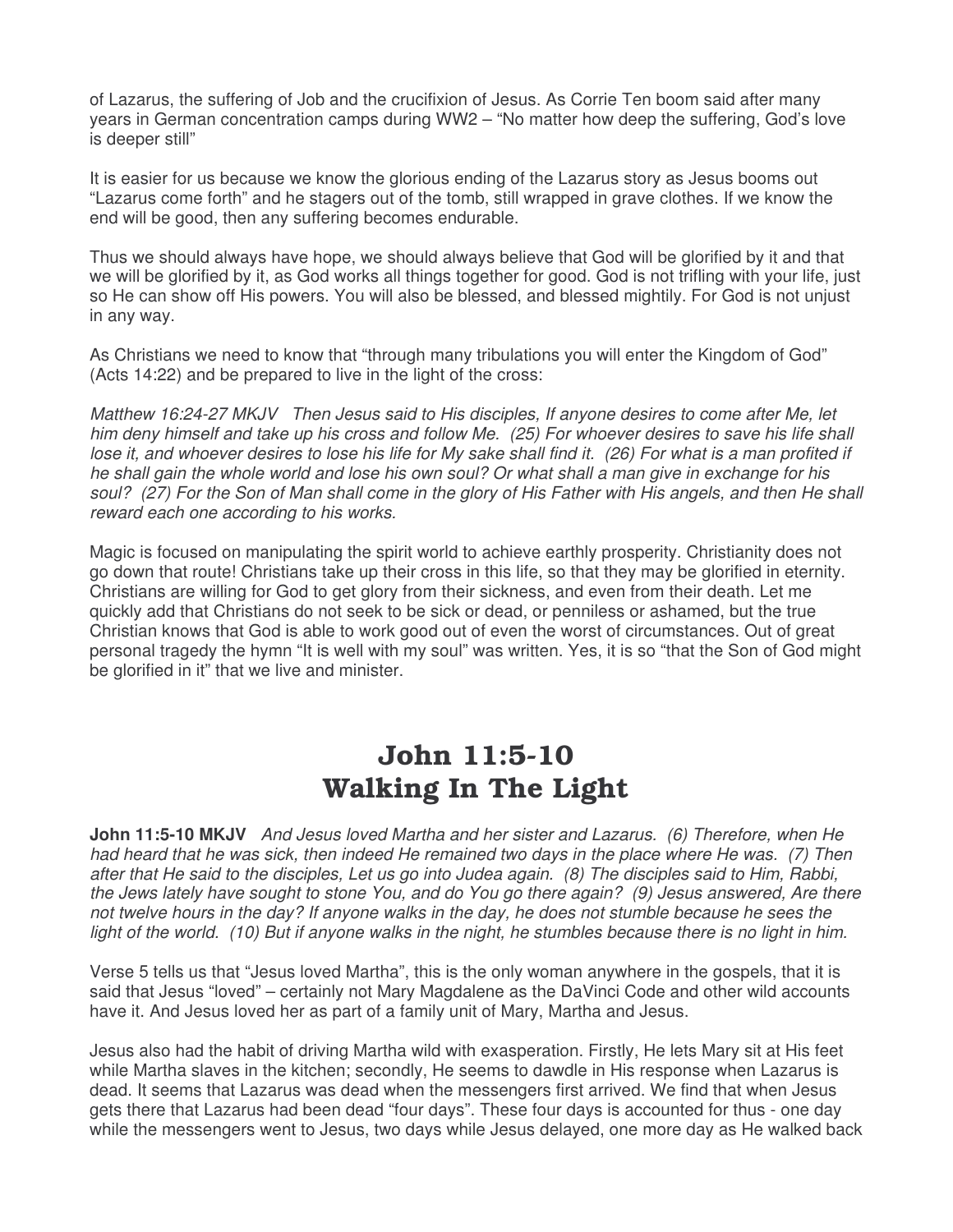to Bethany. Thus Lazarus probably died shortly after the messengers left. Jesus delayed because He knew that Lazarus was already dead (John 11:14).

Jesus was not being cruel, but neither would He be compelled. Jesus is not a "first-responder", pulled here and there by emergencies. Jesus only did things "in God's time". And sometimes that frustrated those He loved. This has great and obvious application to prayer. We cannot compel God to answer our prayers according to our timetable and our wishes. God answers them on His terms, and in His time and for His glory.

When Jesus does respond the disciples don't like it. It seems to be a suicide mission: "Then after that He said to the disciples, Let us go into Judea again. (8) The disciples said to Him, Rabbi, the Jews lately have sought to stone You, and do You go there again?" and evokes Thomas' confused but loyal response "John 11:16 MKJV Then Thomas (he being called Twin) said to his fellow disciples, Let us also go, that we may die with Him."

In response to this terrible fear of certain death Jesus starts talking about "walking in the light". The disconnection seems vast until we understand Jewish and Roman astrological times and the concept of auspicious times. Each of the twelve hours of the day was ruled by one the twelve signs of the Zodiac, and the days of the week were ruled by various planets and Gods – Sunday was the day of the Sun, Monday the day of the Moon, Tuesday was ruled by Mars, Saturday by Saturn etc. Much effort was put into calculating whether journeys would be auspicious or inauspicious according to the "stars". The whole project planning of the Roman Empire, from peasants in the field planting crops, to emperors in state making war, was literally held in iron bondage to horoscopes. The disciples were saying "this journey does not auger well… it is not the right time".

Jesus disabuses them of this and makes a case that He is vastly more powerful than the ancient world of omens and prognostications. References to this continue with Thomas' name being "The Twin" a reference both to a constellation (which we call Gemini) and to the obvious falseness of astrology as twins such as Jacob and Esau can have very different destinies despite being born at the same time, in the same location, and from the same parents. Augustine makes much of twins in his refutation of astrology.

Jesus reply is "walking in the light = perfect safety" no horoscopes needed. On the other hand - being dark within (possibly because of astrology) = stumbling always, despite any horoscope that is cast!

So Jesus puzzling answer is therefore saying: "There are no auspicious times or inauspicious times if you have the light of God and walk according to His will. The whole twelve hours are illuminated by Me as the light of the world. What really matters is for you have light in your soul. If you don't have light in your soul, you will stumble, no matter how auspicious the timings of the planets and stars. I am the light of the world, not those tin gods and goddesses! If you walk with Me, in the day, you will not stumble into misfortune because God Almighty will protect you. If you are in My will, no time is evil or inauspicious, however if you are in the darkness, all times are evil".

This may seem obscure to may of you but to a world increasingly soaked in astrology, witchcraft, the New Age and indigenous tribal religions and shamanism it is a reality. It has even reached the White House - when Nancy Reagan employed a astrologer so that President Reagan would travel only at "auspicious times".

Any time that Jesus tells you to do something is the right time - even if humanly speaking it looks like the wrong time. Many of my major blessings have come when I have had the faith and courage to do God's will, in God's timing, despite circumstances.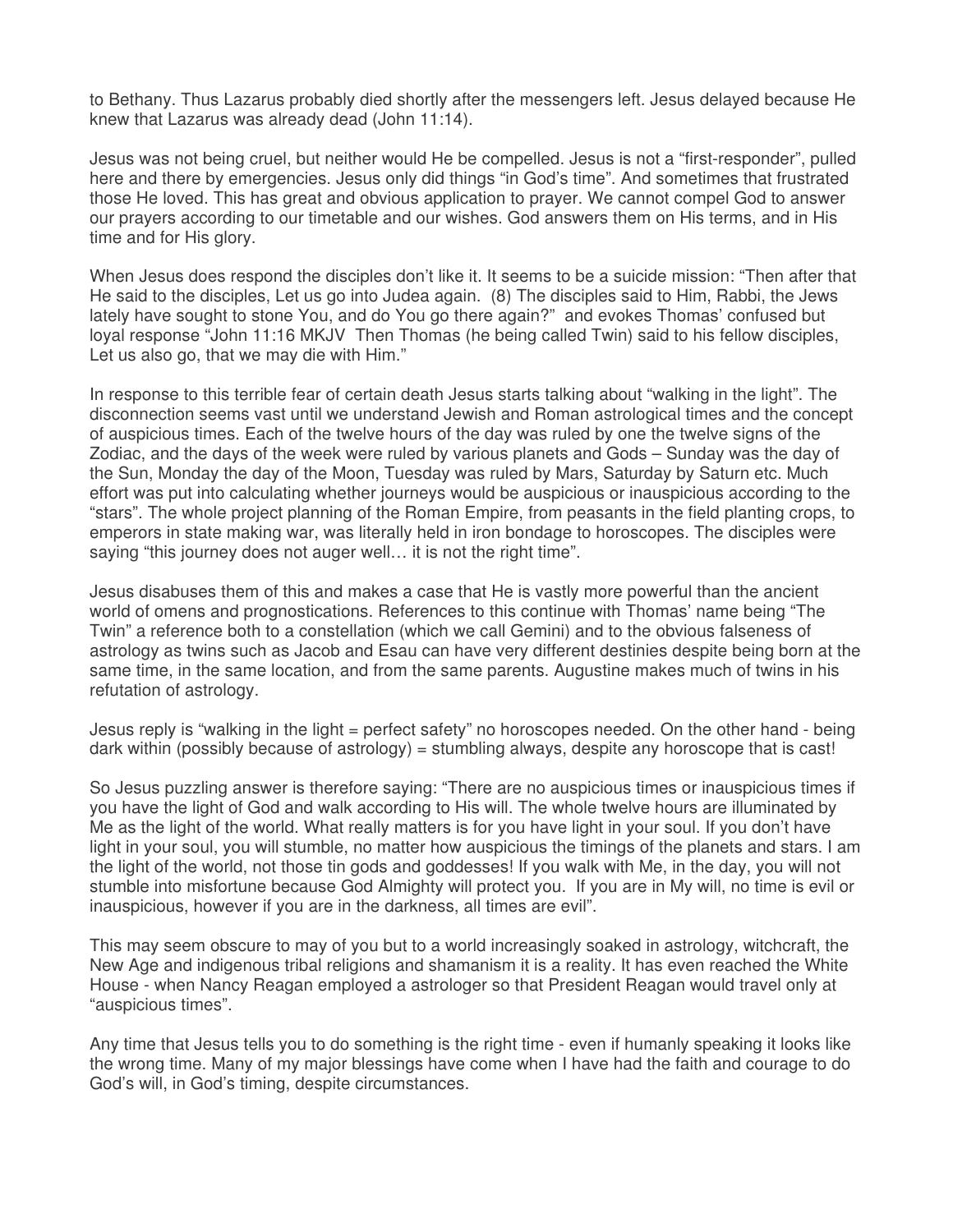Jesus moves into Bethany and towards the Cross, in part because of His love of Martha, Mary and Lazarus. He was about to do the miracle that would crystallize the opposition to Him to the point of fierce and lethal hatred. Jesus and His disciples could have stayed there beyond the Jordan, where many came to believe, and perhaps lived there in peace for years, and founded a community much like Qumran. But in Bethany, in Judea, in the territory of the Jews who hated Him, lay a great opportunity for the glory of God and a great demonstration of His power and of the resurrection.

# John 11:11-16 Falling Asleep…

**John 11:11-16 HCSB** He said this, and then He told them, "Our friend Lazarus has fallen asleep, but I'm on My way to wake him up." (12) Then the disciples said to Him, "Lord, if he has fallen asleep, he will get well." (13) Jesus, however, was speaking about his death, but they thought He was speaking about natural sleep. (14) So Jesus then told them plainly, "Lazarus has died. (15) I'm glad for you that I wasn't there so that you may believe. But let's go to him." (16) Then Thomas (called "Twin") said to his fellow disciples, "Let's go so that we may die with Him."

Here Jesus calls death "sleep" as does Paul (1 Corinthians 11:30) and quite a few OT authors (Psalm 13:3, 76:5,6 Job 14:10-12, Daniel 12:2). Here is just one example:

Daniel 12:2-3 HCSB Many of those who sleep in the dust of the earth will awake, some to eternal life, and some to shame and eternal contempt. (3) Those who are wise will shine like the bright expanse of the heavens, and those who lead many to righteousness, like the stars forever and ever.

For the Christian there is the certainty of waking to a resurrection morning. But for the wicked there is deep uncertainty – as in the words of Shakespeare's Hamlet

To die, to sleep-- To sleep--perchance to dream: ay, there's the rub, For in that sleep of death what dreams may come When we have shuffled off this mortal coil, Must give us pause.

Now there are two viewpoints on this.

- 1. We undergo 'soul sleep' and lose consciousness until the resurrection.
- 2. We retain consciousness and enjoy god's presence but are fully redeemed at the resurrection and arise with new bodies then.

The second option is supported by references such as the following:

Revelation 6:9-11 MKJV And when He had opened the fifth seal, I saw under the altar the souls of those who had been slain for the Word of God, and for the testimony which they held. (10) And they cried with a loud voice, saying, Until when, Master, holy and true, do You not judge and avenge our blood on those who dwell on the earth? (11) And white robes were given to each one of them. And it was said to them that they should rest yet for a little time, until both their fellow servants and their brothers (those about to be killed as they were) should have their number made complete.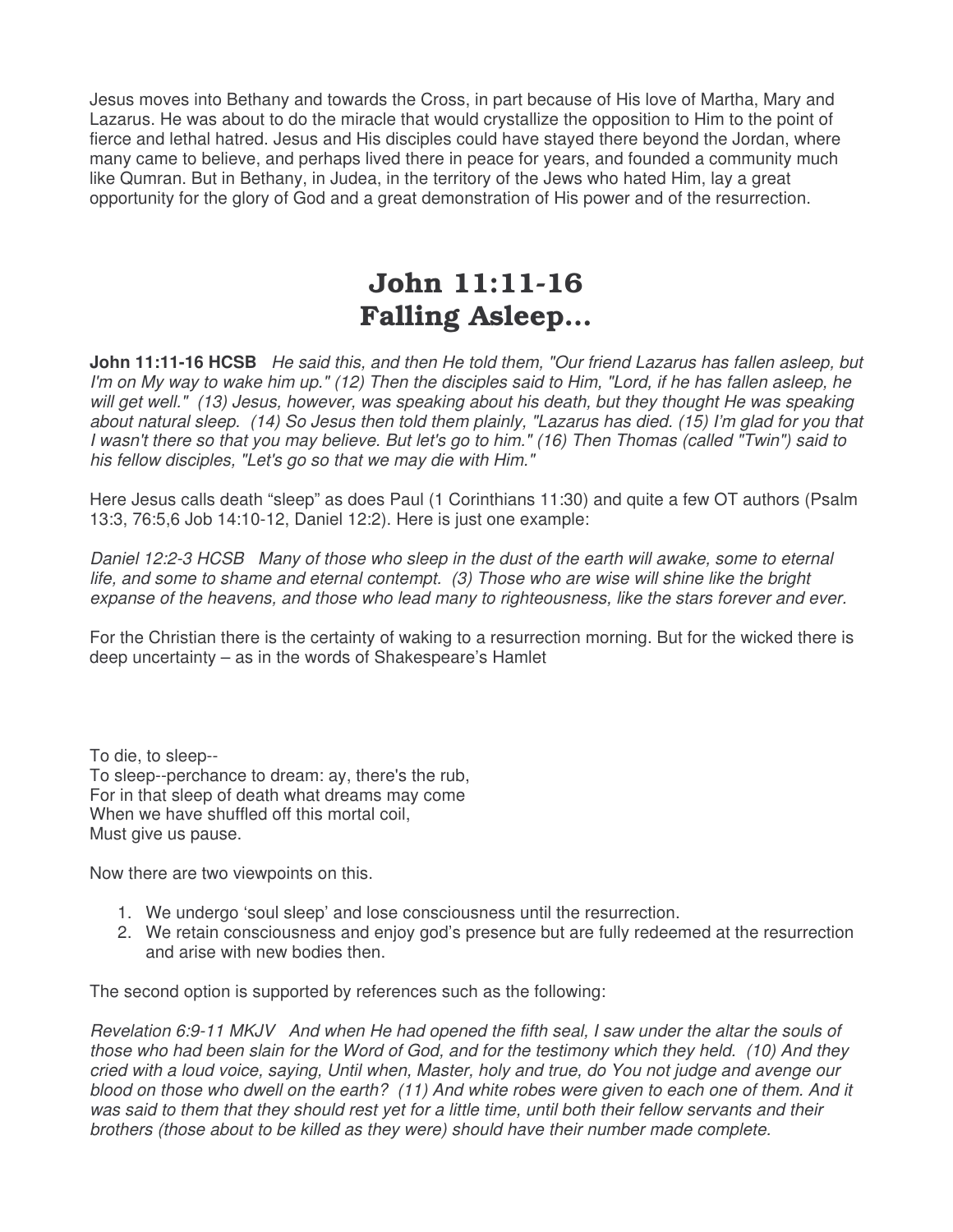The souls of the martyrs are: a) conscious b) aware of God c) able to communicate with God.

Philippians 1:21-24 MKJV (21) For to me to live is Christ, and to die is gain. (22) But if I live in the flesh, this is the fruit of my labor. Yet I do not know what I shall choose. (23) For I am pressed together by the two: having a desire to depart and to be with Christ, which is far better. (24) But to remain in the flesh is more needful for you.

Paul thought that to die was to be immediately with Christ, and was far better than this life, which cannot be said of total unconsciousness.

Matthew 17:1-4 MKJV And after six days Jesus took Peter, James, and John his brother, and brought them up into a high mountain apart. (2) And He was transfigured before them. And His face shone as the sun, and His clothing was white as the light. (3) And behold, there appeared to them Moses and Elijah talking with Him. (4) And Peter answered and said to Jesus, Lord, it is good for us to be here. If You will, let us make here three tabernacles; one for You, and one for Moses, and one for Elijah.

At the Transfiguration Moses and Elijah came down on the mountain and talked with Jesus in the presence of the three main apostles (Peter, James and John). Thus Moses and Elijah were conscious and aware, able to travel and communicate and not unconscious at all.

Luke 16:22-26 MKJV And it happened that the beggar died and was carried by the angels into Abraham's bosom. The rich one also died and was buried. (23) And in hell he lifted up his eyes, being in torments, and saw Abraham afar off, and Lazarus in his bosom. (24) And he cried and said, Father Abraham, have mercy on me and send Lazarus so that he may dip the tip of his finger in water and cool my tongue, for I am tormented in this flame. (25) But Abraham said, Son, remember that you in your lifetime received your good things, and likewise Lazarus evil things. But now he is comforted and you are tormented. (26) And besides all this, there is a great chasm fixed between you and us; so that they desiring to pass from here to you cannot, nor can they pass over to us from there.

Here Jesus teaches full consciousness after death and prior to resurrection, this includes consciousness of both agony and bliss, including the ability to perceive other souls and to know their condition and to communicate with them.

Thus when Jesus said Lazarus "slept" He meant that He was conscious of God's love and perhaps of God's plan during His four days in the grave.

So death is not to be feared by the righteous for we will be with God in glory and in great comfort. We will not vanish into a big black hole, but will meet Christ and the angels and know the Presence, power and glory of God.

## John 11:17-22 Whatever You Will Ask Of God

**John 11:17-22 MKJV** Then when Jesus came, He found him already being held in the tomb four days. (18) And Bethany was near Jerusalem, fifteen stadia (2 miles, 3 kilometers) away. (19) And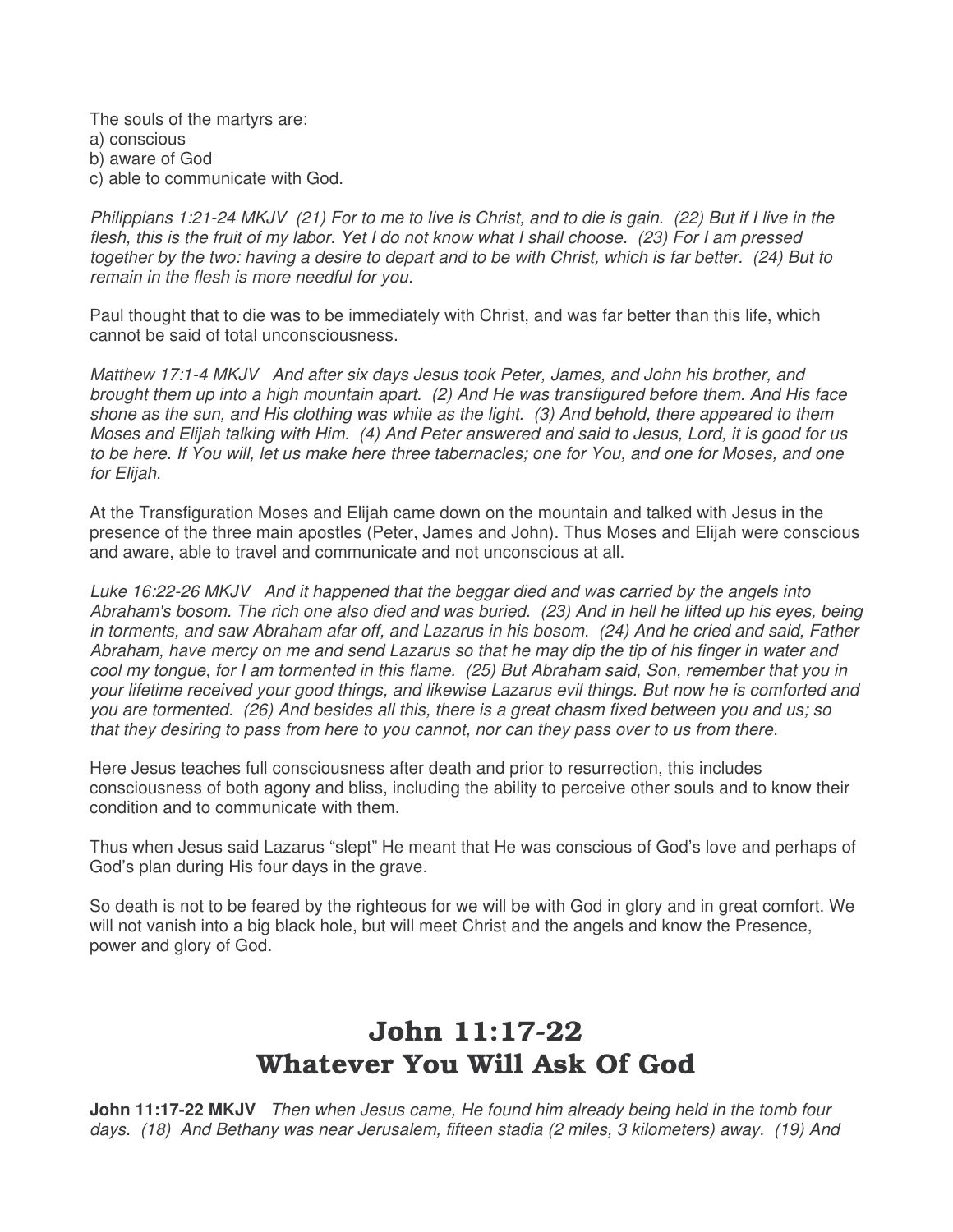many of the Jews came to Martha and Mary in order to comfort them concerning their brother. (20) Then when Martha heard that Jesus was coming, she met Him. But Mary was sitting in the house. (21) Then Martha said to Jesus, Lord, if You had been here, my brother would not have died. (22) But I know that even now, whatever You will ask of God, God will give You.

Jesus comes at the darkest time for the family – four days after Lazarus' death. In popular Jewish thought the soul hung around the body for three days then departed to the world of the dead. Thus Lazarus was now completely "gone". St. John uses a few words to paint a most moving scene. Mary and Martha are true to form, Mary is quiet and passive, sitting in the house. Martha is up-front and tell Jesus off: "Lord, if You had been here, my brother would not have died." Martha, ever the activist, wants Jesus to "do something" - But I know that even now, whatever You will ask of God, God will give You." There is also a great grief stricken procession of Jews from Jerusalem, walking the 2 miles to show their respects to the ones who Jesus loved. (In the ancient world 15-20 miles was a day's walk, so 2 miles was easy walking distance!)

In this moving scene I would like to focus on Martha's theology: "Then Martha said to Jesus, Lord, if You had been here, my brother would not have died. But I know that even now, whatever You will ask of God, God will give You."

Martha wants Jesus to ask God to fix things, and she is certain that if Jesus asks, then God will answer. And deep down Martha feels that she can boss Jesus around a little bit, because every time we see her, that is what she is trying to do! And this time it works! Jesus does raise Lazarus from the dead!

There is a holy persistence in intercession that Martha has and which many great intercessors also have. They know two truths a) God is all-powerful, and sovereign and does not have to do what anyone says. And b) Yet God invites us to influence Him, to pray to Him, to enter His heart and to move Him.

Now I want to move a couple of steps ahead – God hears the requests of Jesus and answers them, so when our prayers are "in Christ", when they are truly "in Jesus name", when they are the sort of requests Jesus would make, then God answers them, just as He would answer a request from Jesus Himself.

John 15:16 MKJV You have not chosen Me, but I have chosen you and ordained you that you should go and bring forth fruit, and that your fruit should remain; that whatever you shall ask of the Father in My name, He may give it to you.

John 16:23-24 MKJV And in that day you shall ask Me nothing. Truly, truly, I say to you, Whatever you shall ask the Father in My name, He will give you. (24) Before now you have asked nothing in My name; ask and you shall receive, that your joy may be full.

God always answers the prayers of Jesus, and we are in Him, and our righteous prayers are "in Christ" and are prayed through the Holy Spirit directly to God Himself (Romans 8:26).

1 John 5:14-15 MKJV And this is the confidence that we have toward Him, that if we ask anything according to His will, He hears us. (15) And if we know that He hears us, whatever we ask, we know that we have the petitions that we desired of Him.

The other part of Martha's theology is "its never too late for God to show up": "But I know that even now, whatever You will ask of God, God will give You."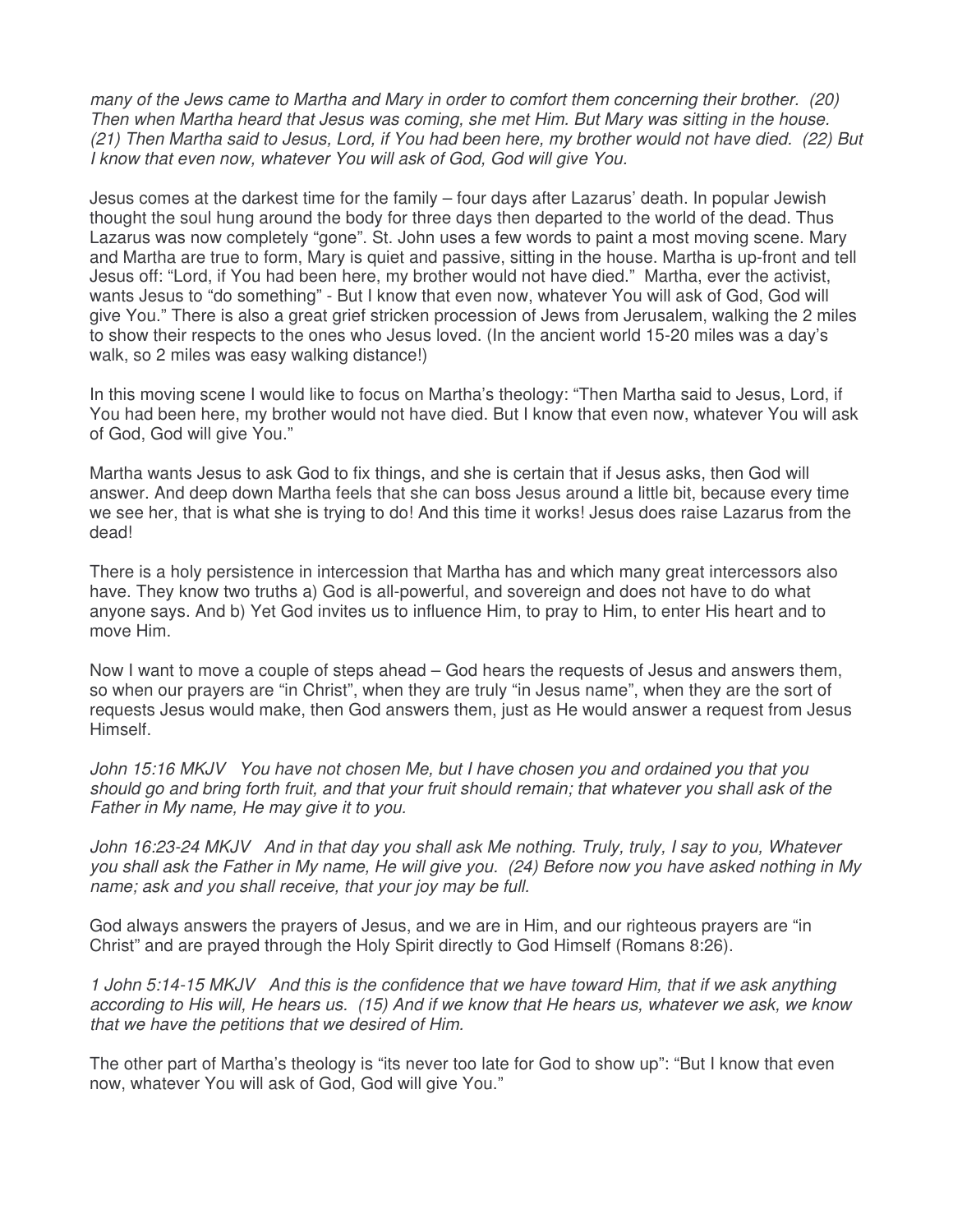Nothing seems more final than death – but it wasn't (and isn't) final and irreversible. We are used to the finality of irreversible situations. Spilt milk cannot be put back in the bottle – so we say "there is no use crying over split milk" – it cannot be undone. Death, divorce, a broken vase, a missed opportunity - the pieces of life are all over the ground. And Humpty-Dumpy has had a great fall and all the King's horses and all the King's men cannot put Humpty back together again. But God can!

God brought the Israelites out of Egypt and the captives back from Babylon, Lazarus out of the grave and Jesus out of the tomb, and Israel back as a nation in 1948! God has reversed the most utterly hopeless and irreversible situations. Cancer has been beaten; divorces have been healed; drunks have become sober and lives have been turned around. This is the sovereign miraculous work of God, it is rare but it is there. No situation is greater than God. No situation can overpower Him and His grace!

Martha somehow believed that Jesus would do one of these great miracles, or reversing the irreversible in life, for her and for Mary. Martha was almost cocksure in her relationship with Jesus, she did not fear approaching Him, she came right out with it, because she knew she He was her friend and the she was His friend. In the verses a few paragraphs above it says, "if we know that He hears us" (1 John 5:14,15). Martha KNEW that Jesus would listen to her! "And if we know that He hears us, whatever we ask, we know that we have the petitions that we desired of Him."

Seasoned prayer warriors come before God with amazing confidence and power in prayer. They know Jesus as their personal friend and are bold and importunate in bringing the needs of people before Him. They are sure they can come before the "throne of grace".

Hebrews 4:14-16 Since then we have a great High Priest who has passed into the heavens, Jesus the Son of God, let us hold fast our profession. (15) For we do not have a high priest who cannot be touched with the feelings of our infirmities, but was in all points tempted just as we are, yet without sin. (16) Therefore let us come boldly to the throne of grace that we may obtain mercy and find grace to help in time of need.

Those who see the most miracles often are the most brazen in prayer, to the point of appearing "disrespectful" in the eyes of conventional religion. They have learned the confidence that comes from being a true friend of Jesus.

#### John 11:23-28 I Am The Resurrection And The Life

**John 11:23-28** "Your brother will rise again," Jesus told her. (24) Martha said, "I know that he will rise again in the resurrection at the last day." (25) Jesus said to her, "I am the resurrection and the life. The one who believes in Me, even if he dies, will live. (26) Everyone who lives and believes in Me will never die--ever. Do you believe this?" (27) "Yes, Lord," she told Him, "I believe You are the Messiah, the Son of God, who was to come into the world." (28) Having said this, she went back and called her sister Mary, saying in private, "The Teacher is here and is calling for you."

Jesus tells Martha that Lazarus will rise from the dead, and then demonstrates it later. Lazarus's resurrection is thus a prefiguring of the resurrection of Christ and later of believers.

When Jesus says: "Everyone who lives and believes in Me will never die—ever" He is not meaning that Christians will not die physically. This is evident because:

- a) Jesus Himself said that He Himself would die physically, which He did on the cross.
- b) John's gospel was written in about 90 AD when thousands of believers had died in the persecutions, including all the other apostles.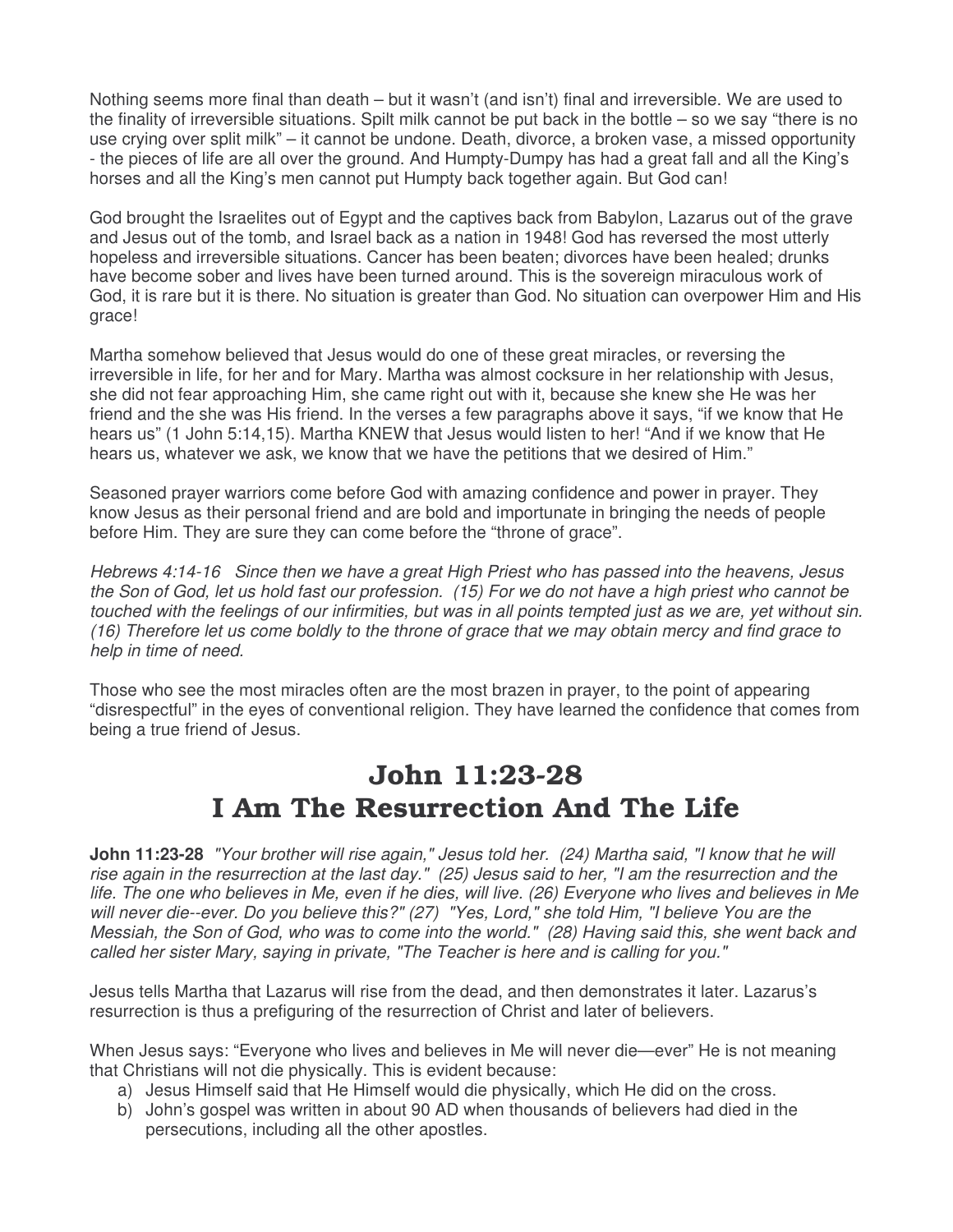c) The phrase: "The one who believes in Me, even if he dies, will live." Points out that it is possible for believers to die physically.

For Christians the body dies, but the soul lives on – in a conscious state, which we discussed at length in the previous Eternity –DBS on Lazarus' "sleep". The Christian finds himself or herself fully alive and in the presence of God, even though the body has passed on.

Faith in Jesus also ensures our participation in the resurrection where our bodies will be raised, glorified and transformed into imperishable, immortal and spiritual bodies. (1 Corinthians 15)

John is telling us that Jesus is the source of real eternal life. It is connection to Christ that transforms us, resurrects us and enlivens us.

The resurrection makes us into angel-like immortals - who do not have to procreate to preserve the species:

Luke 20:34-36 Jesus told them, "The sons of this age marry and are given in marriage. (35) But those who are counted worthy to take part in that age and in the resurrection from the dead neither marry nor are given in marriage. (36) For they cannot die anymore, because they are like angels and are sons of God, since they are sons of the resurrection.

The resurrected ones "cannot die anymore" as they are sons of the God who is eternal, immortal and deathless.

Our qualification for the resurrection is not wealth or talent but faith in Christ: "The one who believes in Me, even if he dies, will live. (26) Everyone who lives and believes in Me will never die—ever."

Life is not merely biological and earthly; it is deeply spiritual and heavenly. We sense this when we admire a rose, we intuitively know the life and beauty in the rose comes from something beyond the rose. Life is spiritual and eternal and for a while life takes on a biological form, which it can then express itself its unique life characteristics in, or leave behind and return to eternity. We see this in the Jesus cycle of pre-existence, incarnation, death, resurrection, ascension and glorification. The life of Christ always was, and always will be, but for 33 years, was biological. That is the nature of eternal life.

Martha captures this eternal nature of life and pre-existence in her confession of faith: "Yes, Lord," she told Him, "I believe You are the Messiah, the Son of God, who was to come into the world."

The phrase: "who was to come into the world." Naturally implies that Jesus pre-existed, and then came into the world, and the phrase "son of God" implies His eternal nature and thus that He would go back to Heaven where He truly belonged.

If believers will truly rise again, and if life is not merely biological, then this has huge implications for the way we live now. It makes our eternal reward to be of ultimate importance. It also makes present physical comfort of minor importance. We will leave this body behind. It will be like the 33 years of Christ compared to His entire eternal existence. Yet what we do in the body is not unimportant!

2 Corinthians 5:6-10 Therefore, though we are always confident and know that while we are at home in the body we are away from the Lord-- (7) for we walk by faith, not by sight-- (8) yet we are confident and satisfied to be out of the body and at home with the Lord. (9) Therefore, whether we are at home or away, we make it our aim to be pleasing to Him. (10) For we must all appear before the judgment seat of Christ, so that each may be repaid for what he has done in the body, whether good or bad.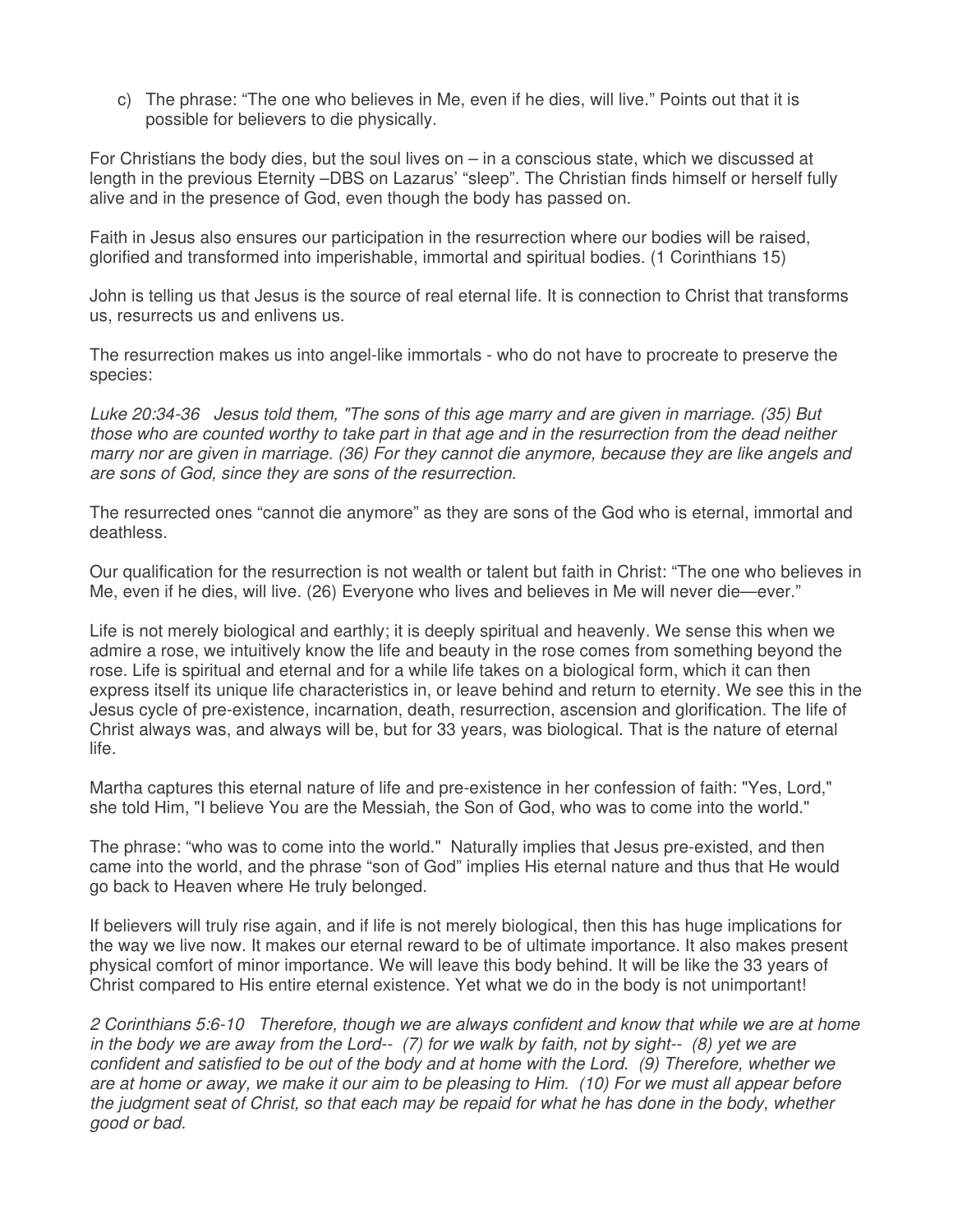Thus what we do "in the body" has consequences when we stand before the judgment seat of Christ. The temporal and the eternal connect in the act of judgment. Yet while the body is important, while we are in it we are "away from the Lord" because "flesh and blood does not inherit the Kingdom of God, nor does the perishable inherit the imperishable". (1 Corinthians 15:50)

**Our death ushers us into a far greater presence of God. So much so that "we are confident and satisfied to be out of the body and at home with the Lord." Thus, as eternal beings, who will inherit Heaven and know the resurrection and the life we should adopt Paul's injunction: "whether we are at home or away, we make it our aim to be pleasing to Him."** 

#### John 11:29-37 A Fallen, Broken World

**John 11:29-37** As soon as she heard this, she got up quickly and went to Him. (30) Jesus had not yet come into the village but was still in the place where Martha had met Him. (31) The Jews who were with her in the house consoling her saw that Mary got up quickly and went out. So they followed her, supposing that she was going to the tomb to cry there. (32) When Mary came to where Jesus was and saw Him, she fell at His feet and told Him, "Lord, if You had been here, my brother would not have died!" (33) When Jesus saw her crying, and the Jews who had come with her crying, He was angry in His spirit and deeply moved. (34) "Where have you put him?" He asked. "Lord," they told Him, "come and see." (35) Jesus wept. (36) So the Jews said, "See how He loved him!" (37) But some of them said, "Couldn't He who opened the blind man's eyes also have kept this man from dying?"

John is following Jesus as He enters into Bethany, to the place of death and sorrow, through all the complex reactions of the people involved. It has many of the emotions of a person visiting a bombsite or a terrorist attack. There is anger and grief and crying and blaming. There is a sense that something awful has happened, that ought not have happened. In one sense it was "just a poor man dying of an illness" - all over the world the poor die early, simply because they are poor. People cannot afford medicine, or hospitalization, or treatment or even the bus fare to see the doctor. I remember the terrible shock when I went to Mindanao in the Philippines and heard of people being disconnected from dialysis because their family had run out of money. The family had sold everything they could, but it still was not enough. Coming from Australia, where medical treatment is free or close to it, this "death from poverty" enraged me, just as Lazarus' death enraged Jesus.

The death of Lazarus is somehow representative of all other tragedies and is an iconic example of human suffering, grief and pain. Lazarus was loved, and yet he died, despite Mary and Martha and Jesus and all their friends. His death blew their worlds apart and they were still in intense mourning four days later. There was something wrong with the world for this to happen. He was not an old man, his sisters were apparently unmarried, therefore they were probably young women, so at a guess Lazarus would have been perhaps about the age of Jesus or even younger. This was the tragic early death of a young man that everyone clearly loved. He wasn't supposed to die now. The death of Lazarus was a clear marker saying "there is something deeply wrong with a world in which something like this can happen."

Twice Jesus is mentioned as being angry (John 11:33,38), but no angry words escaped His lips. Jesus was angry at the evil in the world. He was a prophet, and here was something clearly wrong, clearly out of place, and people were hurting. Jesus wept with the hurting people, but was angry at the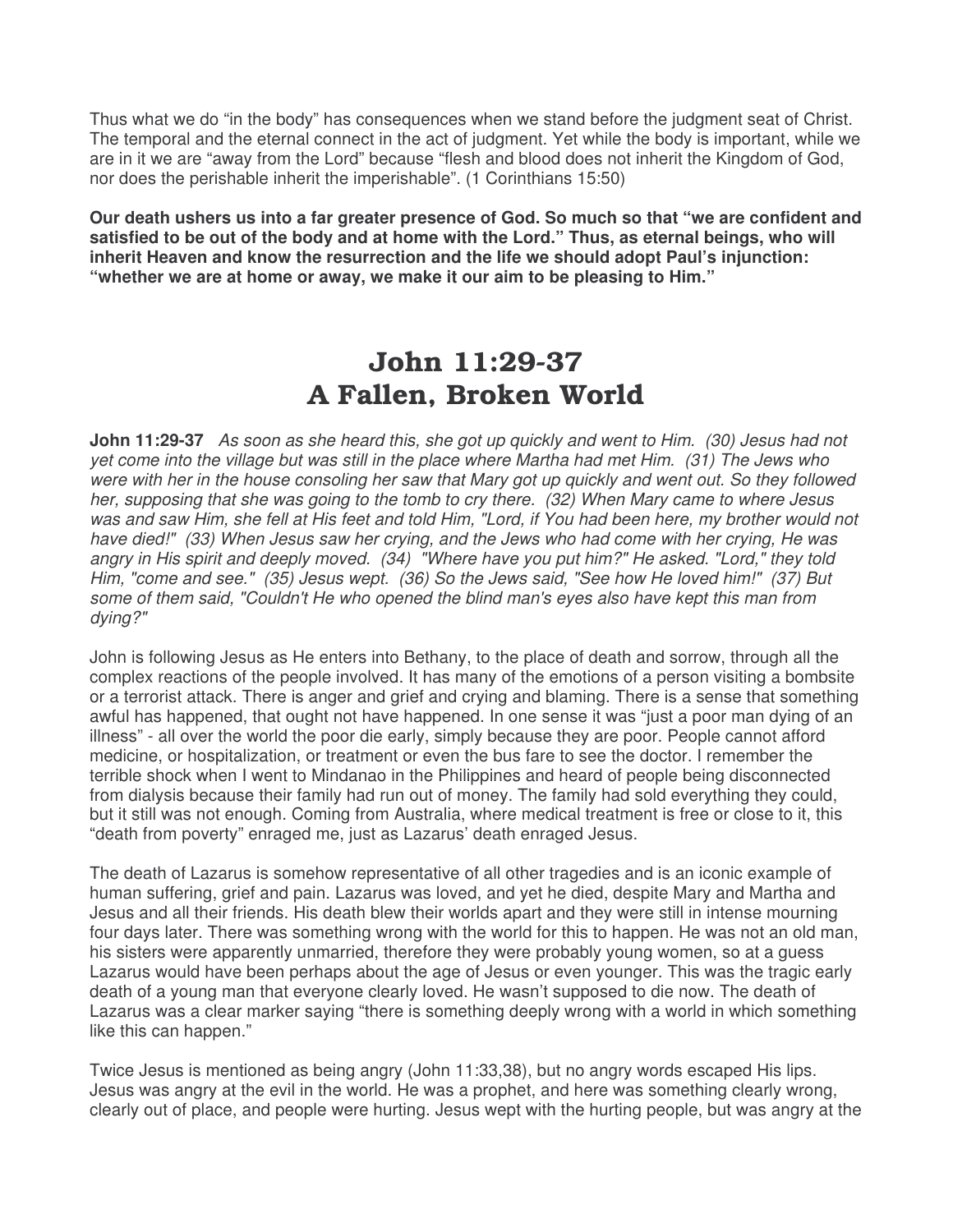situation. Just like the dialysis example above  $-$  one weeps with the family, and gets angry at the situation.

And the others were also angry  $-$  at Jesus, the one person who could have prevented it:

When Mary came to where Jesus was and saw Him, she fell at His feet and told Him, "Lord, if You had been here, my brother would not have died!"

But some of them said, "Couldn't He who opened the blind man's eyes also have kept this man from dying?"

God gets the blame for such events; perhaps He is the only one we can blame. The L.A. Times just ran an article on a pastor whose four-year-old daughter was smothered to death by the "nanny", who managed to escape charges for the infant's death. The pastor resigned and lost much of his faith because; as he and his wife saw it, God was punishing them for doing well. (His faith is returning – albeit slowly.) Such examples can be multiplied without number. God is supposed to prevent evil and to recompense injustice. God is supposed to not let bad things happen.

However that is a major misrepresentation of how God acts. God plainly does allow bad things to happen but a) He weeps with us b) He enters into the situation and produces a "resurrection outcome" working all things together for good (Romans 8:28) including tragedy. The prototypes are Job and Jonah who had bad things happen to them – but there was a "resurrection outcome". God takes us into the depths of pain, then out the other side, eventually. I have lived long enough to know that this is true in my own life and in the lives of many who love the Lord. God does NOT promise insulation from evil but He does promise the transformation of evil. God does not offer the comfortable life but He does offer the redeemed life.

If God's own beloved Son was to suffer betrayal, an unjust trial, torture and crucifixion and shame then we are not exempt either. But God raised Jesus and God will raise us to glory.

Jesus wept at the tragedy. He is compassionate, His emotions and God's emotions and He reaches deeply into the grief with His spirit – and weeps. Jesus knows He will raise Lazars, but He still weeps, and those around said: "See how He loved him". It was a loving response to a sad situation.

The spirit of God knows human suffering deeply and weeps with our sorrow. There are times when I have sense Another with me in my pain, Another that was deeper than my pain and Who was weeping with me, and working in me to strengthen me and to comfort me. This Unnamed Other, who visits us in our pain is none other than God Himself.

To sum up:

- 1. This world is fallen, and broken and not at all what it should be and tragedy and "wrong suffering" is everywhere along with grief, anger and pain.
- 2. Jesus allows these situations but is angry at them.
- 3. Jesus weeps with those hurt by tragedy.
- 4. Jesus works powerfully to resurrect the situation and to redeem the evil and to bring things around so we can confidently say that a good outcome will be eventually brought out of this broken.
- 5. So our response should be to try to be patient with the process and to invite God into each painful situation so He can work out His redemptive plan..

Romans 8:28 We know that all things work together for the good of those who love God: those who are called according to His purpose.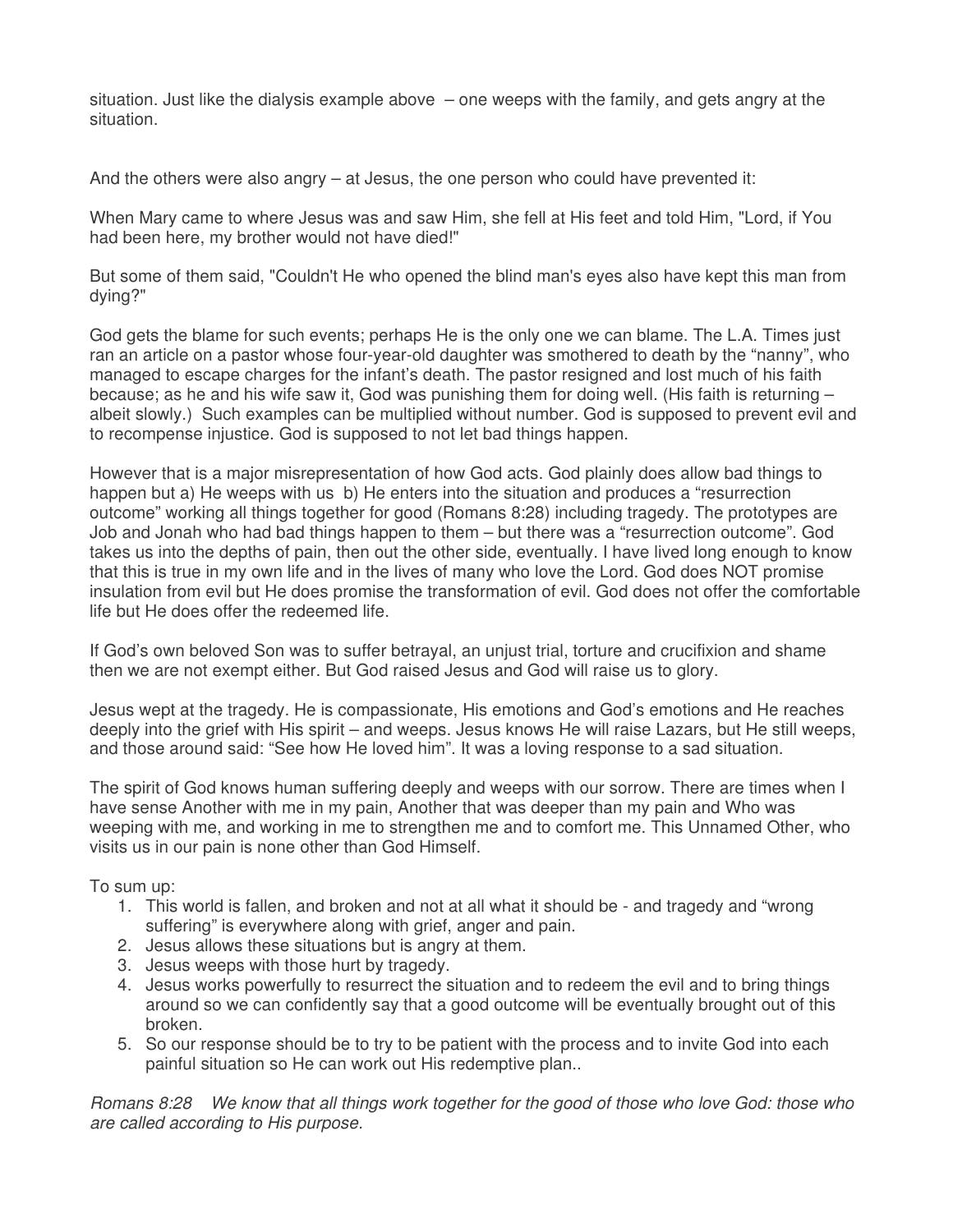# John 11:38-45 Topic: Lazarus, Come Out!

**John 11:38-45** Then Jesus, angry in Himself again, came to the tomb. It was a cave, and a stone was lying against it. (39) "Remove the stone," Jesus said. Martha, the dead man's sister, told Him, "Lord, he already stinks. It's been four days." (40) Jesus said to her, "Didn't I tell you that if you believed you would see the glory of God?" (41) So they removed the stone. Then Jesus raised His eyes and said, "Father, I thank You that You heard Me. (42) I know that You always hear Me, but because of the crowd standing here I said this, so they may believe You sent Me." (43) After He said this, He shouted with a loud voice, "Lazarus, come out!" (44) The dead man came outbound hand and foot with linen strips and with his face wrapped in a cloth. Jesus said to them, "Loose him and let him go." (45) Therefore many of the Jews who came to Mary and saw what He did believed in Him.

The raising of Lazarus is the high point of the first part of John's gospel and the Grand Miracle, the sign and the wonder that astonishes many and causes people to believe. As such John has been very careful and detailed in the telling. John is trying to teach us a lot about how God acts in 5 steps:

1. Remove The Stone - Take the obvious obstacle to the miracle out of the way!

2. If You Believe - Then you will see the glory of God.

3. I Thank You That You Heard Me - Thanking God in advance, assurance of being heard. (1 John 5:14,15)

4. Lazarus Come Out! - The command prayer, the use of spiritual authority.

5. Loose Him And Let Him Go - Removing the bandages, undoing bondages, release into new life

Three of these five steps are done by the bystanders (1,2 & 5) - and two by Jesus Himself (3 & 4). We can use this process, or something similar to it, in our own ministry, especially in exorcism. For instance:

- 1. Removing The Stone: remove obstacles to deliverance through prayer, repentance, confession and the exercise of forgiveness. Burn objects associated with the occult.
- 2. Believe believe in the spiritual authority we have in Christ, believe in the name of Jesus, believe in the power of God to deliver people from demon possession.
- 3. Thanksgiving Praise God in advance for the deliverance, assert that it will happen.
- 4. Command issue an authoritative command in the name of Jesus "come out of him"', "be healed", "be delivered", "be made clean" etc.
- 5. Loosing Deal with the follow-up issues, bondages and problems that may have.

This is also a clear case of God doing the "impossible" in raising someone who had been dead four days, and creating awe, wonder and faith. The whole point of raising Lazarus was to "give glory to God" – and it succeeded. Even today we read of the account and are stunned. As Lazarus walked out of that grave old legalistic Judaism began to crumble. The scribes and the Pharisees had nothing to match this, they were outgunned and the gospel was triumphant. Jesus' teaching was clearly a better teaching and a vastly more powerful teaching.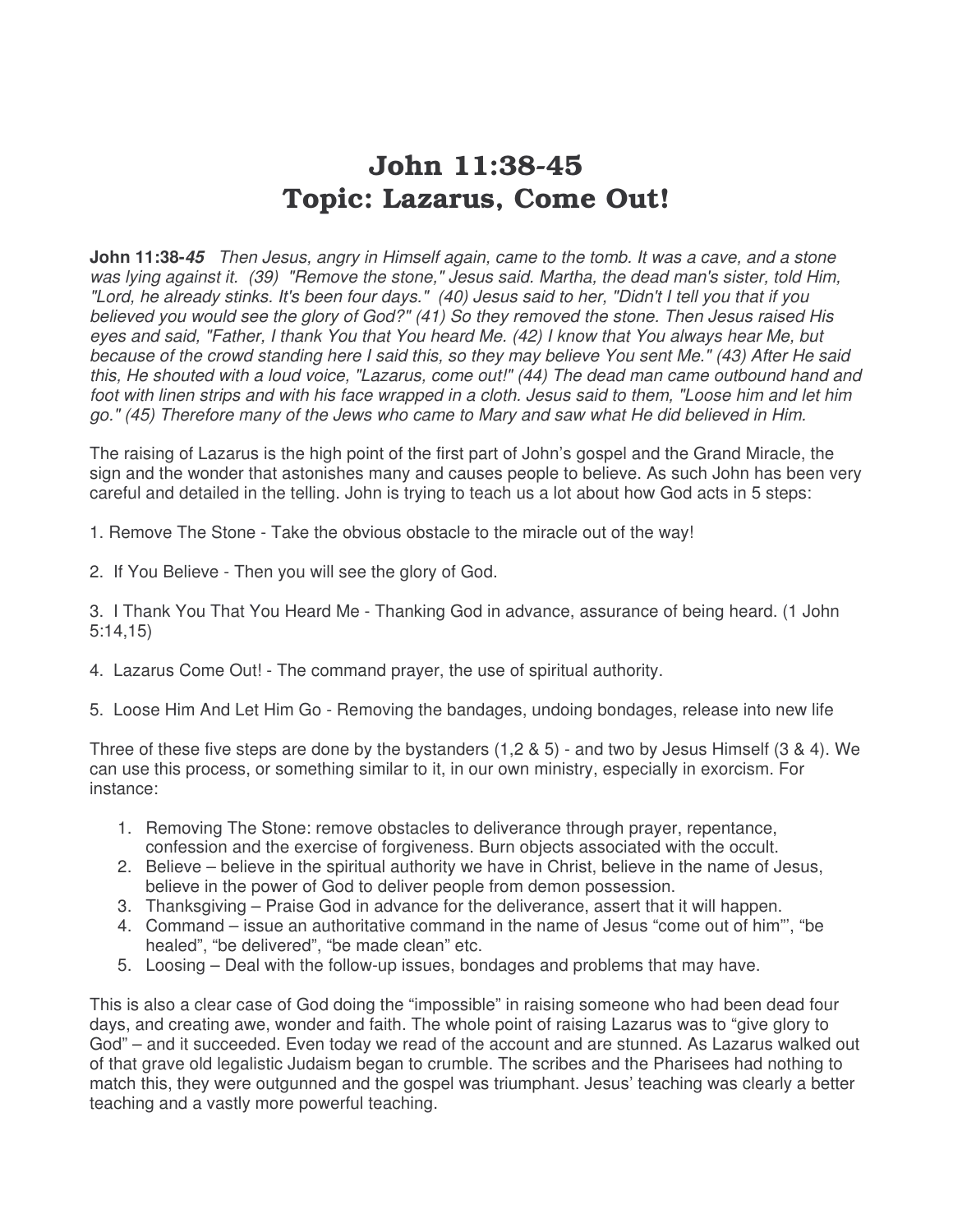The raising of Lazarus points to the possibility of resurrection, even after physical decay has set in "he stinketh". There can be little left of people buried two hundred or more years ago in active soil, or in graves where water has seeped in, or at sea. And absolutely nothing left of those who have been cremated. How will God raise them? I think God has a complete record of our physical bodies and has the ability to "back-up and restore" at the resurrection. A clue to this is given in verses such as:

Matthew 10:30 But even the hairs of your head are all numbered.

Psalms 103:14 For He knows our form; He remembers that we are dust.

Psalms 139:13-16 For You have possessed my inward parts; You have covered me in my mother's womb. (14) I will praise You; for I am fearfully and wonderfully made; Your works are marvelous and my soul knows it very well. (15) My bones were not hidden from You when I was made in secret and skillfully formed in the lowest parts of the earth. (16) Your eyes saw my embryo; and in Your book all my members were written, the days they were formed, and not one was among them.

"In your book all my members were written…" (Psalm 139:16) God knows every atom of our physical form and has it recorded in His "book". So to be a "bit fanciful" and imaginative I envision the Almighty saying on Judgment Day: "Reformat infected and corrupted Universe, then replace with incorruptible version from back-up copy!"

God can "restore to normal" just as the leper's flesh was restored to normal, or Lazarus's decaying body was miraculously restored to a perfectly functioning form.

Matthew 12:13 Then He said to the man, Stretch out your hand. And he stretched it out, and it was restored whole like the other.

2 Kings 5:14 And he (Naaman the leper) went down and dipped seven times in Jordan, according to the saying of the man of God. And his flesh came again like the flesh of a little boy, and he was clean.

This also applies spiritually and psychologically – no matter how damaged you are, God can resurrect you, bless you, heal you and make you normal! Particularly I have seen Theophostic prayer ministry have incredible results in bringing damaged people back to normality. The love of Christ is more powerful than any inner wound, no matter how deep.

God restores! God resurrects! God makes whole! God delivers!

#### John 11:46-53 The Sanhedrin's Plot

**John 11:46-53** But some of them went to the Pharisees and told them what Jesus had done. (47) Then the chief priests and Pharisees gathered a Sanhedrin, and said, What can we do? For this man does many miracles. (48) If we let him alone this way, all will believe on him. And the Romans will come and take away both our place and nation. (49) And one of them, Caiaphas, being the high priest of that year, said to them, You do not know anything at all, (50) nor do you consider that it is expedient for us that one man should die for the people, and not that the whole nation perish. (51) And he did not speak this of himself, but being high priest that year, he prophesied that Jesus should die for the nation; (52) and not for that nation only, but also that He should gather together in one the children of God who were scattered abroad. (53) Then from that day they took counsel together that they might kill Him.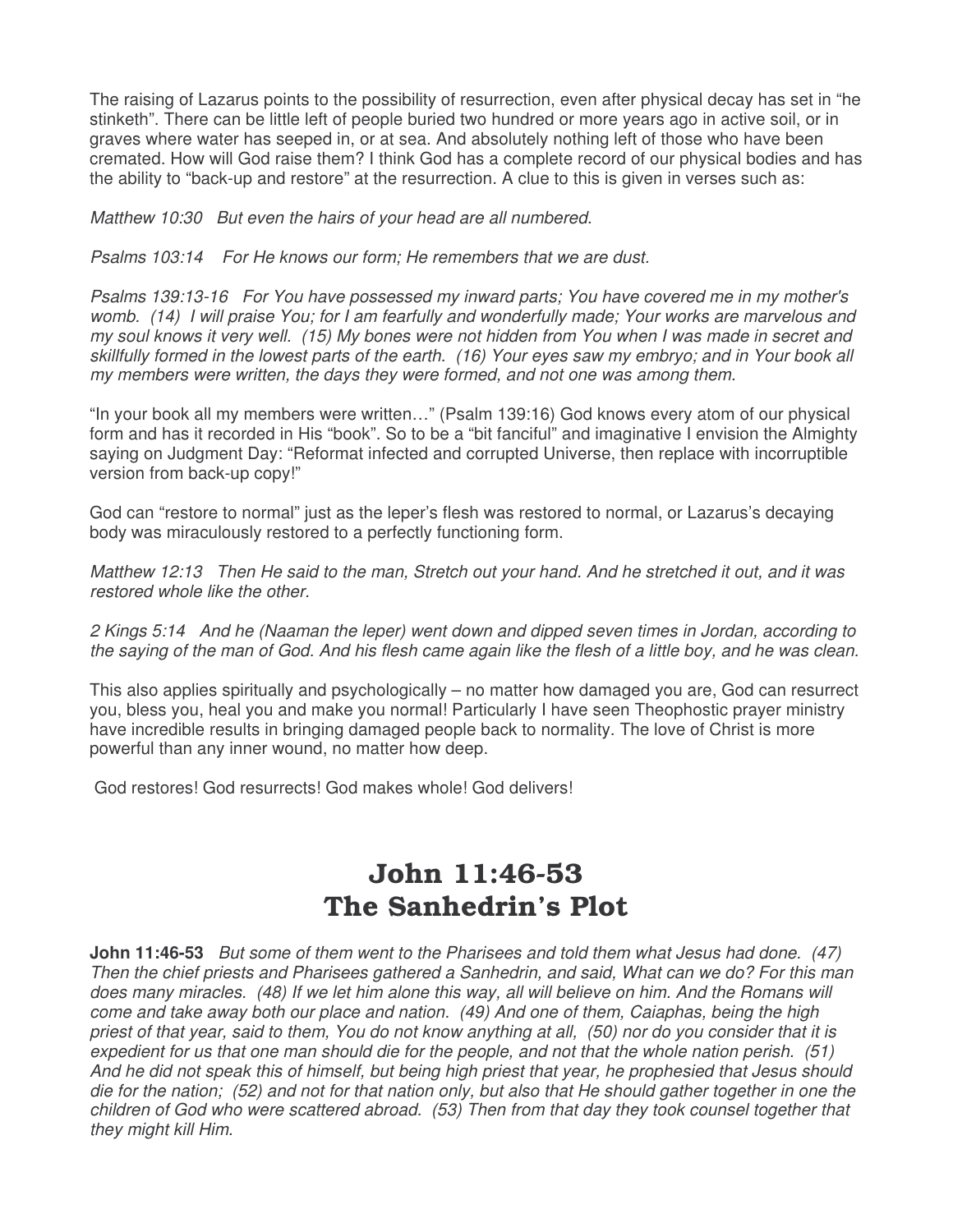The reaction in the verses above is entirely typical of the frightened thinking of a threatened elite. Their regime is unstable and is predicated of the support of an occupying military power. Jesus is a popular leader, and a threat to the delicately balanced status quo. They live for their political power "our place and our nation" and so react to any perceived threat to their privileged world with utter ruthlessness.

At first they are largely correct: "What can we do? For this man does many miracles. (48) If we let him alone this way, all will believe on him."

That was certainly the case. Jesus was increasingly popular. He did perform many miracles and Lazarus was a most noted example. In the light of all these miracles the logical thing would have been to say "so God must be with Him and therefore God is among us and will help us and may even rescue our nation". But they thought politically and pragmatically, and in their view God was out of the picture and the people and the Romans were in the picture. There is a theory that John was a nephew of the high priestly family and may have had access to information about this meeting of the Sanhedrin.

Instead of joy at the miraculous there was an uneasy dread. They were losing their grip on the people and this usurper, this populist, was winning their loyalty instead. Order had to be restored, the old families had to be kept in power and the challenge to the authority of the scribes and Pharisees and chief priests "nipped in the bud".

Their rationalization was "to prevent Roman intervention". They may have thought that Jesus, who was of the line of David, was trying to assume the Kingship. (A chunk of the rest of John's gospel plays around the theme of Christ's kingship and Pilate's question "Are you a King?") Any restoration of the Kingship would have plunged the country into conflict and turmoil.

Caiaphas, one of the murderous and treacherous line of Annas the High Priest takes the line of expediency and advocates the murder of Jesus "for the sake of the nation". This was a 'prophecy' given in his role of High Priest – but without his realizing it. God can speak through Balaam's donkey, and even through evil men like Caiaphas! Thus the mere fact of prophesying does not make a good person. Even Balaam prophesied accurately concerning Israel – but is the archetype of false prophets! What made Balaam a false prophet was his greed, and what made Caiaphas a wicked high priest is his murderous intent. The fact that it was an accurate prophecy of salvation does not make Caiaphas any less culpable.

While coming from an evil man with a wicked heart it is still an important prophecy, which is why John both mentions it and explains it. Let's go clause by clause:

"You do not know anything at all" – True, they had no knowledge of God

"That one man should die for the people" – as Christ died on the cross, the second Adam, the One Man through whom salvation comes.

"And not that the whole nation perish" - For God so loved the world that He sent His only begotten Son so that whosoever believes in him might not perish….(John 3:16)

 John then adds: "And he did not speak this of himself, but being high priest that year, he prophesied that Jesus should die for the nation; (52) and not for that nation only, but also that He should gather together in one the children of God who were scattered abroad."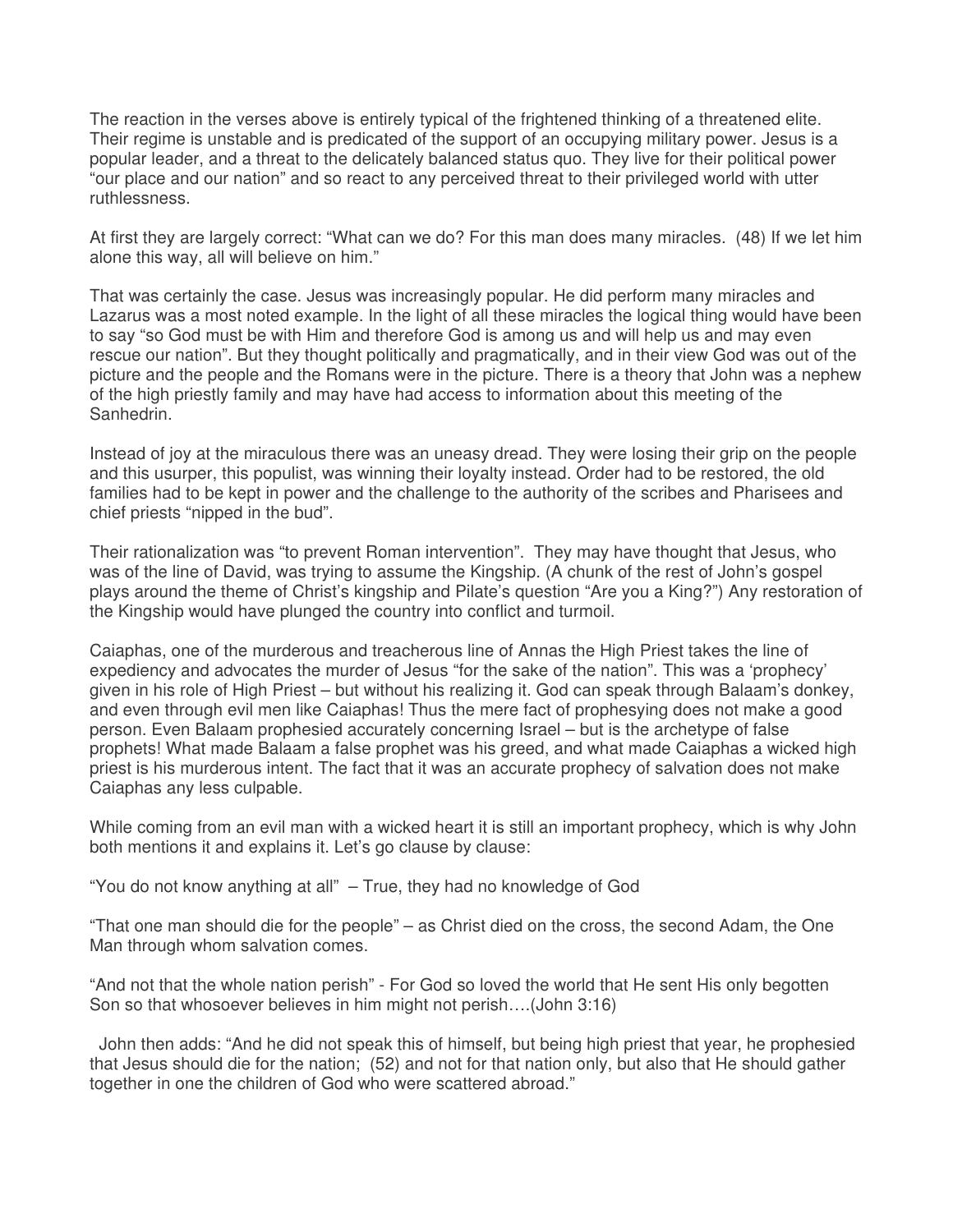Christ gathers all the "children of God' Jewish and non-Jewish, whoever seeks after God, into one holy people. What wicked men intend for evil, God turns into good. Just today I read of an incident in Laos where a young persecuted believer sadly recanted his faith to escape punishment and threw his New Testament in the river, where it was found and read by fishermen, who then told others so that 24 people were saved and a church planted. The Word of God was not stopped, but even advanced by persecution.

"Then from that day they took counsel together that they might kill Him." The only times the conservative Pharisees and high-priestly and liberal Sadducees were united was in their determination to kill Jesus. This wicked meeting of the Sanhedrin sets the stage for John chapters 12- 21 which we did last year. From this point on we are entering into the passion narrative and the Last Supper, crucifixion an resurrection. This is the point when the leadership of Israel united in lethal hatred of their Saviour. Thus the giving of life to Lazarus would result in death for Jesus. This is a principle of gospel ministry that explains while the apostles were destitute while people were blessed:

2 Corinthians 4:7-12 But we have this treasure in earthen vessels, so that the excellence of the power may be of God and not of us; (8) in every way having been troubled, but not having been hemmed in; having been perplexed, but not utterly at a loss; (9) having been persecuted, but not having been forsaken; having been thrown down, but not having been destroyed; (10) always bearing about the dying of the Lord Jesus in the body, so that the life of Jesus also might be revealed in our body. (11) For we who live are always being delivered to death for Jesus' sake, so that the life of Jesus might also be revealed in our body. (12) So then death works in us, but life in you.

# John 11:54-57 Jesus Returns To The Wilderness

**John 11:54-57** Therefore Jesus walked no more openly among the Jews; but He went away from there to a country near the wilderness, into a city called Ephraim, and continued there with His disciples. (55) And the Jews' Passover was near. And many went out of the country up to Jerusalem before the Passover in order to purify themselves. (56) Then they sought Jesus, and spoke with one another as they stood in the temple, What does it seem to you, that He will not at all come to the feast? (57) And all the chief priests and the Pharisees had given commands, that if anyone knew where He was, he should make it known so that they might seize Him.

 Life has become increasingly dangerous for Jesus. The plot against Him is now systematic and widespread and involves the entire national leadership. They are focused on Him like laser beams and there is a price on His head.

"and the Pharisees had given commands, that if anyone knew where He was, he should make it known so that they might seize Him."

Jesus does not dignify their rage with a single comment. He just goes elsewhere and continues with His ministry.

"He went away from there to a country near the wilderness, into a city called Ephraim, and continued there with His disciples."